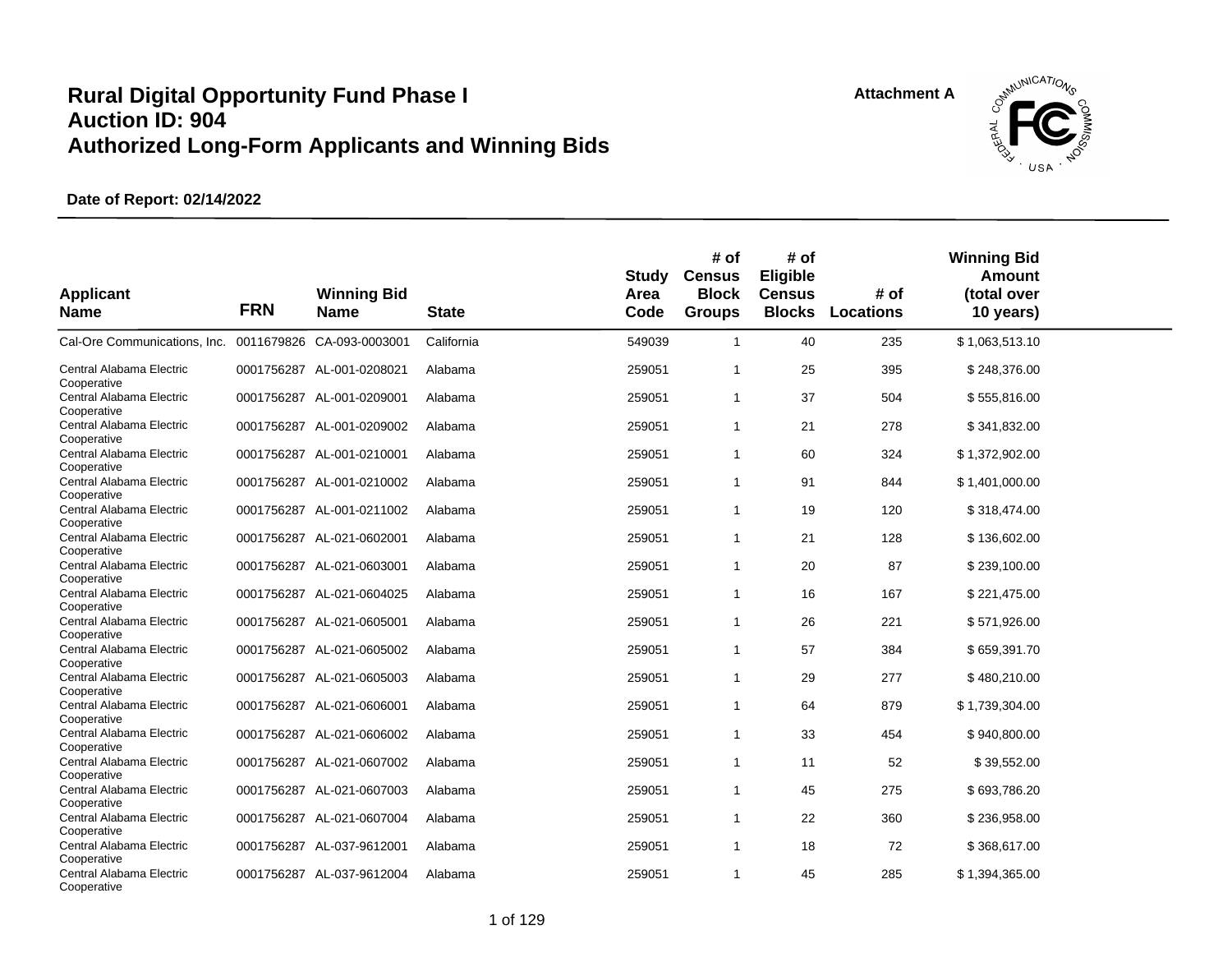

| <b>Applicant</b><br><b>Name</b>                       | <b>FRN</b> | <b>Winning Bid</b><br><b>Name</b> | <b>State</b> | Study<br>Area<br>Code | # of<br><b>Census</b><br><b>Block</b><br><b>Groups</b> | # of<br>Eligible<br><b>Census</b><br><b>Blocks</b> | # of<br><b>Locations</b> | <b>Winning Bid</b><br>Amount<br>(total over<br>10 years) |  |
|-------------------------------------------------------|------------|-----------------------------------|--------------|-----------------------|--------------------------------------------------------|----------------------------------------------------|--------------------------|----------------------------------------------------------|--|
| Central Alabama Electric<br>Cooperative               |            | 0001756287 AL-047-9561002         | Alabama      | 259051                | 1                                                      | 8                                                  | 97                       | \$68,532.00                                              |  |
| Central Alabama Electric<br>Cooperative               |            | 0001756287 AL-047-9561003         | Alabama      | 259051                | $\overline{1}$                                         | 17                                                 | 331                      | \$334,296.00                                             |  |
| Central Alabama Electric<br>Cooperative               |            | 0001756287 AL-051-0301002         | Alabama      | 259051                | $\mathbf{1}$                                           | 33                                                 | 271                      | \$434,898.00                                             |  |
| Central Alabama Electric<br>Cooperative               |            | 0001756287 AL-051-0302001         | Alabama      | 259051                | $\mathbf{1}$                                           | 26                                                 | 283                      | \$461,424.00                                             |  |
| Central Alabama Electric<br>Cooperative               |            | 0001756287 AL-051-0302002         | Alabama      | 259051                | $\mathbf{1}$                                           | 9                                                  | 118                      | \$260,744.40                                             |  |
| Central Alabama Electric<br>Cooperative               |            | 0001756287 AL-051-0302003         | Alabama      | 259051                | $\mathbf{1}$                                           | 20                                                 | 275                      | \$377,310.00                                             |  |
| Central Alabama Electric<br>Cooperative               |            | 0001756287 AL-051-0304002         | Alabama      | 259051                | $\mathbf 1$                                            | 10                                                 | 95                       | \$172,777.90                                             |  |
| Central Alabama Electric<br>Cooperative               |            | 0001756287 AL-051-0306003         | Alabama      | 259051                | $\mathbf{1}$                                           | $\overline{1}$                                     | 13                       | \$14,052.00                                              |  |
| Central Alabama Electric<br>Cooperative               |            | 0001756287 AL-051-0307012         | Alabama      | 259051                | $\mathbf{1}$                                           | $\mathbf{1}$                                       | 3                        | \$32,526.00                                              |  |
| Central Alabama Electric                              |            | 0001756287 AL-051-0307022         | Alabama      | 259051                | $\mathbf{1}$                                           | 3                                                  | 39                       | \$47,928.00                                              |  |
| Cooperative<br>Central Alabama Electric               |            | 0001756287 AL-085-7808001         | Alabama      | 259051                | $\mathbf{1}$                                           | 21                                                 | 230                      | \$710,178.00                                             |  |
| Cooperative<br>Central Arkansas Telephone             |            | 0004268918 AR-059-0205001         | Arkansas     | 401697                | $\mathbf{1}$                                           | 80                                                 | 505                      | \$820,758.00                                             |  |
| Cooperative, Inc.<br>Central Arkansas Telephone       |            | 0004268918 AR-059-0205002         | Arkansas     | 401697                | $\mathbf{1}$                                           | 25                                                 | 199                      | \$171,236.30                                             |  |
| Cooperative, Inc.<br>Central Arkansas Telephone       |            | 0004268918 AR-059-0205003         | Arkansas     | 401697                | $\mathbf{1}$                                           | 29                                                 | 97                       | \$289,260.50                                             |  |
| Cooperative, Inc.<br>Central Arkansas Telephone       |            | 0004268918 AR-059-0206002         | Arkansas     | 401697                | $\mathbf 1$                                            | 41                                                 | 189                      | \$337,678.90                                             |  |
| Cooperative, Inc.<br>Central Arkansas Telephone       | 0004268918 | AR-059-0206003                    | Arkansas     | 401697                | $\mathbf{1}$                                           | 6                                                  | 14                       | \$10,996.80                                              |  |
| Cooperative, Inc.<br><b>Claverack Communications,</b> |            | 0030286702 PA-015-9501002         | Pennsylvania | 179040                | $\mathbf{1}$                                           | 33                                                 | 276                      | \$1,124,375.00                                           |  |
| LLC<br>Claverack Communications,                      |            | 0030286702 PA-015-9501003         | Pennsylvania | 179040                | $\mathbf{1}$                                           | 44                                                 | 286                      | \$1,458,800.00                                           |  |
| <b>LLC</b><br>Claverack Communications,               |            | 0030286702 PA-015-9501004         | Pennsylvania | 179040                | $\mathbf 1$                                            | 65                                                 | 560                      | \$2,634,184.00                                           |  |
| <b>LLC</b><br>Claverack Communications,<br><b>LLC</b> |            | 0030286702 PA-015-9502002         | Pennsylvania | 179040                | $\mathbf{1}$                                           | 14                                                 | 139                      | \$521,283.00                                             |  |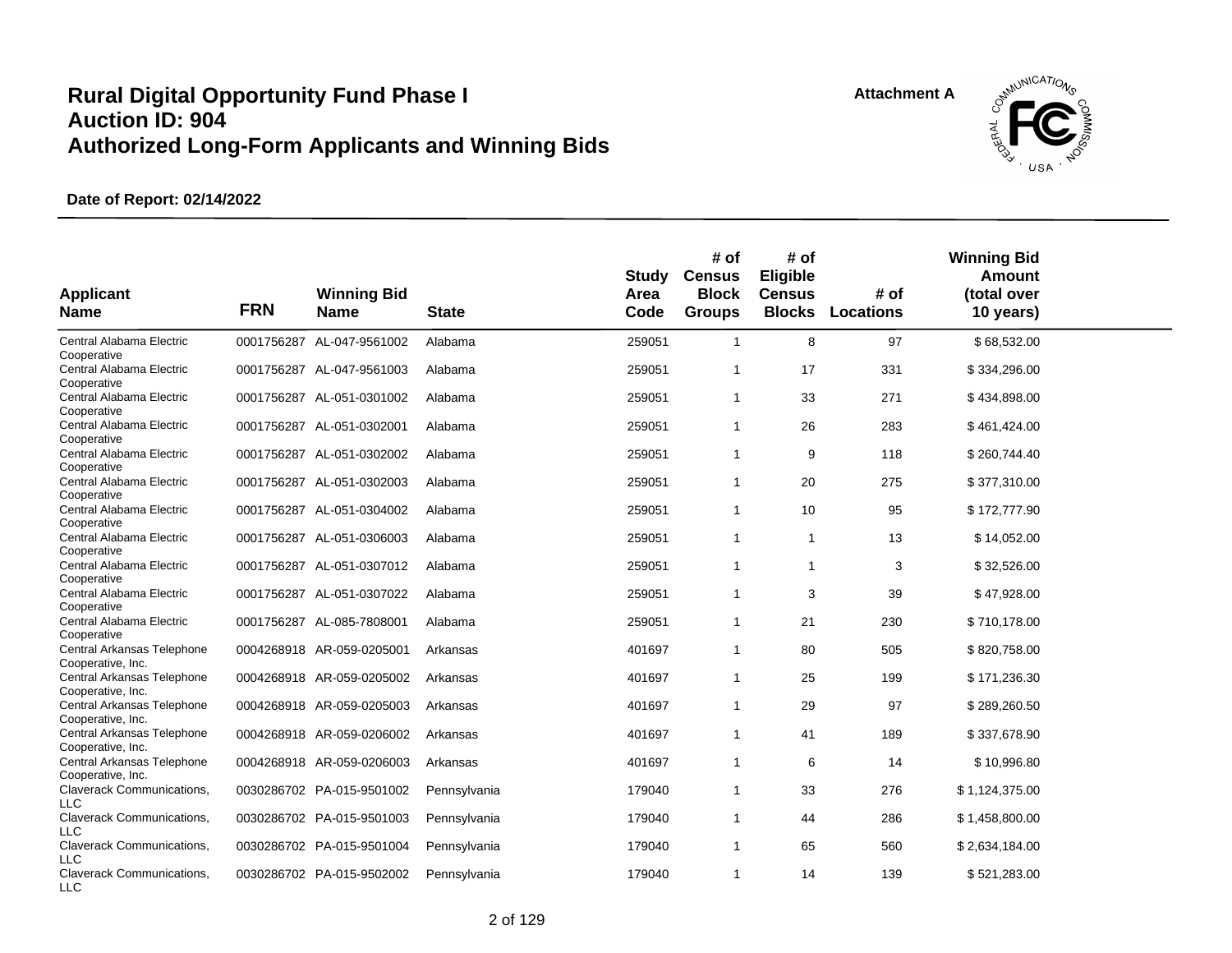

| <b>Applicant</b><br><b>Name</b>                       | <b>FRN</b> | <b>Winning Bid</b><br><b>Name</b> | <b>State</b> | Study<br>Area<br>Code | # of<br><b>Census</b><br><b>Block</b><br><b>Groups</b> | # of<br>Eligible<br><b>Census</b><br><b>Blocks</b> | # of<br><b>Locations</b> | <b>Winning Bid</b><br>Amount<br>(total over<br>10 years) |  |
|-------------------------------------------------------|------------|-----------------------------------|--------------|-----------------------|--------------------------------------------------------|----------------------------------------------------|--------------------------|----------------------------------------------------------|--|
| Claverack Communications,<br><b>LLC</b>               |            | 0030286702 PA-015-9502003         | Pennsylvania | 179040                | $\mathbf{1}$                                           | 23                                                 | 212                      | \$913,171.00                                             |  |
| Claverack Communications,<br><b>LLC</b>               |            | 0030286702 PA-015-9502004         | Pennsylvania | 179040                | $\mathbf{1}$                                           | 26                                                 | 271                      | \$796,887.00                                             |  |
| Claverack Communications,<br><b>LLC</b>               |            | 0030286702 PA-015-9509001         | Pennsylvania | 179040                | 1                                                      | 53                                                 | 331                      | \$1,092,770.00                                           |  |
| <b>Claverack Communications,</b><br><b>LLC</b>        |            | 0030286702 PA-015-9509004         | Pennsylvania | 179040                | $\mathbf{1}$                                           | 16                                                 | 135                      | \$420,455.00                                             |  |
| Claverack Communications,<br><b>LLC</b>               |            | 0030286702 PA-015-9509005         | Pennsylvania | 179040                | 1                                                      | 18                                                 | 149                      | \$523,775.00                                             |  |
| Claverack Communications,<br><b>LLC</b>               |            | 0030286702 PA-015-9511002         | Pennsylvania | 179040                | 1                                                      | 40                                                 | 247                      | \$889,399.00                                             |  |
| Claverack Communications,<br><b>LLC</b>               |            | 0030286702 PA-015-9512001         | Pennsylvania | 179040                | $\mathbf{1}$                                           | 47                                                 | 562                      | \$1,968,365.00                                           |  |
| Claverack Communications,<br><b>LLC</b>               |            | 0030286702 PA-015-9512002         | Pennsylvania | 179040                | $\mathbf{1}$                                           | 21                                                 | 165                      | \$389,067.00                                             |  |
| <b>Claverack Communications,</b>                      |            | 0030286702 PA-015-9512003         | Pennsylvania | 179040                | 1                                                      | 18                                                 | 157                      | \$759,073.00                                             |  |
| <b>LLC</b><br>Claverack Communications,               |            | 0030286702 PA-015-9513001         | Pennsylvania | 179040                | 1                                                      | 47                                                 | 331                      | \$1,157,583.00                                           |  |
| <b>LLC</b><br>Claverack Communications,               |            | 0030286702 PA-015-9514002         | Pennsylvania | 179040                | $\mathbf{1}$                                           | 31                                                 | 174                      | \$487,599.00                                             |  |
| <b>LLC</b><br>Claverack Communications,               |            | 0030286702 PA-115-0320001         | Pennsylvania | 179040                | 1                                                      | 20                                                 | 239                      | \$768,453.00                                             |  |
| LLC<br>Claverack Communications,                      |            | 0030286702 PA-115-0320002         | Pennsylvania | 179040                | $\mathbf{1}$                                           | 49                                                 | 369                      | \$1,930,061.00                                           |  |
| <b>LLC</b><br>Claverack Communications,               |            | 0030286702 PA-115-0320003         | Pennsylvania | 179040                | 1                                                      | 57                                                 | 562                      | \$1,420,125.00                                           |  |
| <b>LLC</b><br>Claverack Communications,               |            | 0030286702 PA-115-0321001         | Pennsylvania | 179040                | 1                                                      | 20                                                 | 138                      | \$420,735.00                                             |  |
| <b>LLC</b><br>Claverack Communications,               |            | 0030286702 PA-115-0321002         | Pennsylvania | 179040                | $\mathbf{1}$                                           | 18                                                 | 90                       | \$347,109.00                                             |  |
| <b>LLC</b><br>Claverack Communications,               |            | 0030286702 PA-115-0321003         | Pennsylvania | 179040                | 1                                                      | 21                                                 | 157                      | \$373,772.00                                             |  |
| <b>LLC</b><br>Claverack Communications,               |            | 0030286702 PA-115-0326001         | Pennsylvania | 179040                | 1                                                      | 30                                                 | 185                      | \$628,236.00                                             |  |
| <b>LLC</b><br>Claverack Communications,               |            | 0030286702 PA-115-0326004         | Pennsylvania | 179040                | 1                                                      | 34                                                 | 185                      | \$502,691.00                                             |  |
| <b>LLC</b><br>Claverack Communications,<br><b>LLC</b> |            | 0030286702 PA-115-0327001         | Pennsylvania | 179040                | 1                                                      | 43                                                 | 299                      | \$1,354,353.00                                           |  |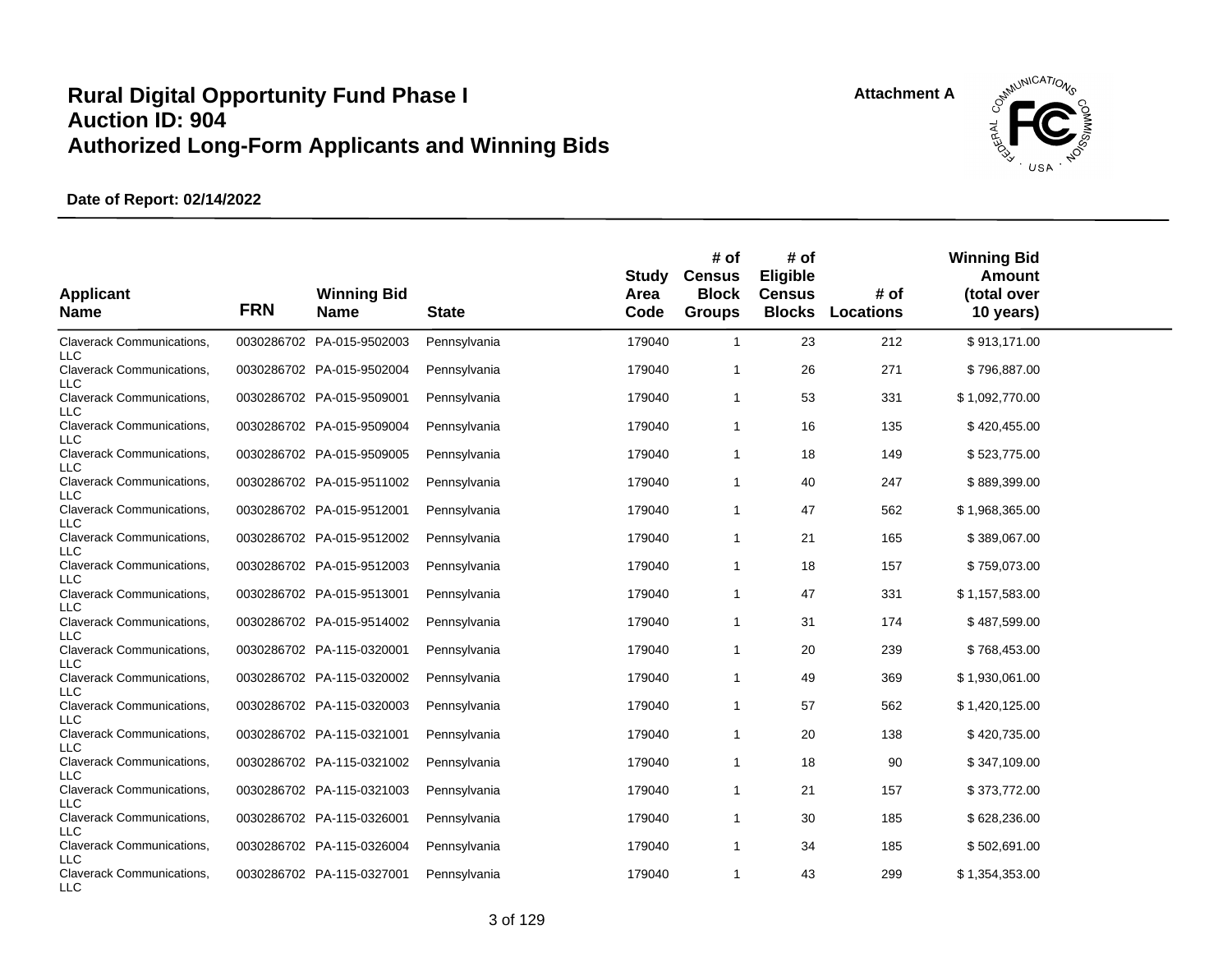

| <b>Applicant</b><br><b>Name</b>         | <b>FRN</b> | <b>Winning Bid</b><br><b>Name</b> | <b>State</b> | Study<br>Area<br>Code | # of<br><b>Census</b><br><b>Block</b><br><b>Groups</b> | # of<br>Eligible<br><b>Census</b><br><b>Blocks</b> | # of<br>Locations | <b>Winning Bid</b><br><b>Amount</b><br>(total over<br>10 years) |  |
|-----------------------------------------|------------|-----------------------------------|--------------|-----------------------|--------------------------------------------------------|----------------------------------------------------|-------------------|-----------------------------------------------------------------|--|
| Claverack Communications,<br><b>LLC</b> |            | 0030286702 PA-115-0328001         | Pennsylvania | 179040                | $\mathbf{1}$                                           | 61                                                 | 352               | \$1,315,573.00                                                  |  |
| Claverack Communications,<br><b>LLC</b> |            | 0030286702 PA-115-0328002         | Pennsylvania | 179040                | $\overline{1}$                                         | 34                                                 | 234               | \$885,353.00                                                    |  |
| Claverack Communications,<br><b>LLC</b> |            | 0030286702 PA-115-0328003         | Pennsylvania | 179040                | $\mathbf 1$                                            | 62                                                 | 359               | \$1,620,927.00                                                  |  |
| Claverack Communications,<br><b>LLC</b> |            | 0030286702 PA-115-0328004         | Pennsylvania | 179040                | $\overline{1}$                                         | 50                                                 | 322               | \$1,368,332.00                                                  |  |
| Claverack Communications,<br><b>LLC</b> |            | 0030286702 PA-115-0329011         | Pennsylvania | 179040                | $\overline{1}$                                         | 20                                                 | 164               | \$657,629.00                                                    |  |
| Claverack Communications,<br>LLC        |            | 0030286702 PA-131-4001002         | Pennsylvania | 179040                | $\overline{1}$                                         | 27                                                 | 232               | \$836,185.00                                                    |  |
| Claverack Communications,               |            | 0030286702 PA-131-4002001         | Pennsylvania | 179040                | $\overline{1}$                                         | 20                                                 | 134               | \$425,117.00                                                    |  |
| LLC.<br>Claverack Communications,       |            | 0030286702 PA-131-4002003         | Pennsylvania | 179040                | $\overline{1}$                                         | 30                                                 | 296               | \$983,962.00                                                    |  |
| <b>LLC</b><br>Claverack Communications, |            | 0030286702 PA-131-4003003         | Pennsylvania | 179040                | -1                                                     | 11                                                 | 71                | \$298,697.00                                                    |  |
| LLC<br>Claverack Communications,        |            | 0030286702 PA-131-4006001         | Pennsylvania | 179040                | -1                                                     | 16                                                 | 59                | \$237,279.00                                                    |  |
| LLC<br><b>Claverack Communications,</b> |            | 0030286702 PA-131-4007001         | Pennsylvania | 179040                | $\mathbf 1$                                            | 11                                                 | 54                | \$123,158.00                                                    |  |
| LLC.<br>Commnet Four Corners, LLC       |            | 0009572884 CO-113-9681031         | Colorado     | 469011                | $\mathbf{1}$                                           | 80                                                 | 785               | \$3,368,990.50                                                  |  |
| Commnet Four Corners, LLC               |            | 0009572884 NM-049-0108001         | New Mexico   | 499011                | -1                                                     | 19                                                 | 236               | \$424,184.00                                                    |  |
| Commnet Wireless, LLC                   |            | 0007116403 ID-015-9502001         | Idaho        | 479028                | $\mathbf{1}$                                           | 135                                                | 1,400             | \$2,594,984.30                                                  |  |
| Commnet Wireless, LLC                   |            | 0007116403 MT-049-0012021         | Montana      | 489014                | -1                                                     | 51                                                 | 563               | \$784,756.40                                                    |  |
| Commnet Wireless, LLC                   |            | 0007116403 MT-053-0001001         | Montana      | 489014                | -1                                                     | 80                                                 | 896               | \$2,761,985.50                                                  |  |
| Commnet Wireless, LLC                   |            | 0007116403 MT-067-0002001         | Montana      | 489014                | -1                                                     | 93                                                 | 619               | \$2,418,171.80                                                  |  |
| Commnet Wireless, LLC                   |            | 0007116403 WA-009-0006001         | Washington   | 529033                | -1                                                     | 54                                                 | 487               | \$779,352.60                                                    |  |
| Commnet Wireless, LLC                   |            | 0007116403 WA-037-9751001         | Washington   | 529033                | $\mathbf 1$                                            | 133                                                | 1,391             | \$4,844,769.10                                                  |  |
| Commnet Wireless, LLC                   |            | 0007116403 WA-055-9603002         | Washington   | 529033                | $\mathbf{1}$                                           | 21                                                 | 756               | \$359,512.00                                                    |  |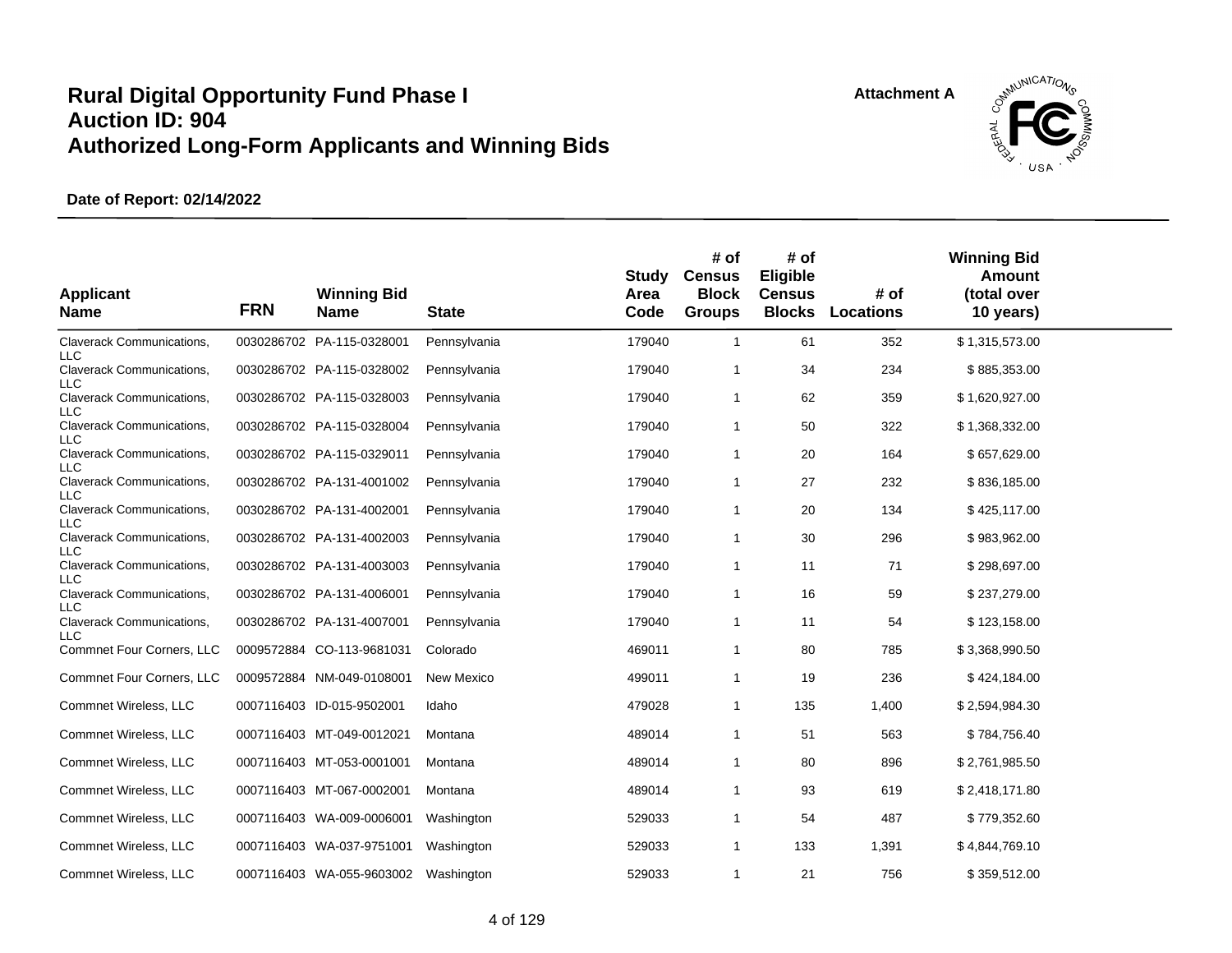

| <b>Applicant</b><br><b>Name</b> | <b>FRN</b> | <b>Winning Bid</b><br><b>Name</b> | <b>State</b> | <b>Study</b><br>Area<br>Code | # of<br><b>Census</b><br><b>Block</b><br><b>Groups</b> | # of<br>Eligible<br><b>Census</b><br><b>Blocks</b> | # of<br><b>Locations</b> | <b>Winning Bid</b><br><b>Amount</b><br>(total over<br>10 years) |  |
|---------------------------------|------------|-----------------------------------|--------------|------------------------------|--------------------------------------------------------|----------------------------------------------------|--------------------------|-----------------------------------------------------------------|--|
| Commnet Wireless, LLC           |            | 0007116403 WA-055-9603004         | Washington   | 529033                       | $\mathbf{1}$                                           | 42                                                 | 1,549                    | \$1,022,348.00                                                  |  |
| Commnet Wireless, LLC           |            | 0007116403 WA-055-9605001         | Washington   | 529033                       | $\mathbf{1}$                                           | 43                                                 | 1,456                    | \$770,024.00                                                    |  |
| DTC Cable, Inc.                 |            | 0005015607 NY-025-9701003         | New York     | 159033                       | $\mathbf{1}$                                           | $\overline{2}$                                     | $\,$ 5 $\,$              | \$17,808.00                                                     |  |
| DTC Cable, Inc.                 |            | 0005015607 NY-025-9702002         | New York     | 159033                       | $\mathbf{1}$                                           | $\overline{c}$                                     | $\overline{2}$           | \$5,028.00                                                      |  |
| DTC Cable, Inc.                 |            | 0005015607 NY-025-9703001         | New York     | 159033                       | $\mathbf{1}$                                           | 8                                                  | 62                       | \$126,126.00                                                    |  |
| DTC Cable, Inc.                 |            | 0005015607 NY-025-9703002         | New York     | 159033                       | $\mathbf{1}$                                           | 8                                                  | 71                       | \$142,581.00                                                    |  |
| DTC Cable, Inc.                 |            | 0005015607 NY-025-9704001         | New York     | 159033                       | $\mathbf{1}$                                           | 2                                                  | $\overline{7}$           | \$3,696.00                                                      |  |
| DTC Cable, Inc.                 |            | 0005015607 NY-025-9704002         | New York     | 159033                       | 1                                                      | 21                                                 | 174                      | \$254,790.00                                                    |  |
| DTC Cable, Inc.                 |            | 0005015607 NY-025-9705001         | New York     | 159033                       | 1                                                      | $\overline{2}$                                     | 25                       | \$91,416.00                                                     |  |
| DTC Cable, Inc.                 |            | 0005015607 NY-025-9706001         | New York     | 159033                       | 1                                                      | 6                                                  | 67                       | \$73,866.00                                                     |  |
| DTC Cable, Inc.                 |            | 0005015607 NY-025-9707001         | New York     | 159033                       | $\mathbf{1}$                                           | 3                                                  | 47                       | \$66,750.00                                                     |  |
| DTC Cable, Inc.                 |            | 0005015607 NY-025-9710001         | New York     | 159033                       | $\mathbf{1}$                                           | $\mathbf{1}$                                       | $\overline{2}$           | \$846.00                                                        |  |
| DTC Cable, Inc.                 |            | 0005015607 NY-025-9710003         | New York     | 159033                       | $\mathbf{1}$                                           | $\mathbf 1$                                        | 19                       | \$51,690.00                                                     |  |
| Gonthier Inc.                   |            | 0005782289 LA-001-9604001         | Louisiana    | 279059                       | $\mathbf{1}$                                           | 43                                                 | 461                      | \$11,441.40                                                     |  |
| Gonthier Inc.                   |            | 0005782289 LA-001-9605001         | Louisiana    | 279059                       | $\overline{1}$                                         | 16                                                 | 151                      | \$2,589.70                                                      |  |
| Gonthier Inc.                   |            | 0005782289 LA-001-9611002         | Louisiana    | 279059                       | $\mathbf{1}$                                           | 30                                                 | 207                      | \$12,755.20                                                     |  |
| Gonthier Inc.                   |            | 0005782289 LA-001-9611003         | Louisiana    | 279059                       | -1                                                     | 25                                                 | 152                      | \$440,430.00                                                    |  |
| Gonthier Inc.                   |            | 0005782289 LA-001-9612001         | Louisiana    | 279059                       | $\mathbf{1}$                                           | 15                                                 | 123                      | \$269,826.00                                                    |  |
| Gonthier Inc.                   |            | 0005782289 LA-001-9612002         | Louisiana    | 279059                       | $\mathbf{1}$                                           | 38                                                 | 264                      | \$517,410.00                                                    |  |
| Gonthier Inc.                   |            | 0005782289 LA-001-9612003         | Louisiana    | 279059                       | $\mathbf{1}$                                           | 31                                                 | 281                      | \$455,748.00                                                    |  |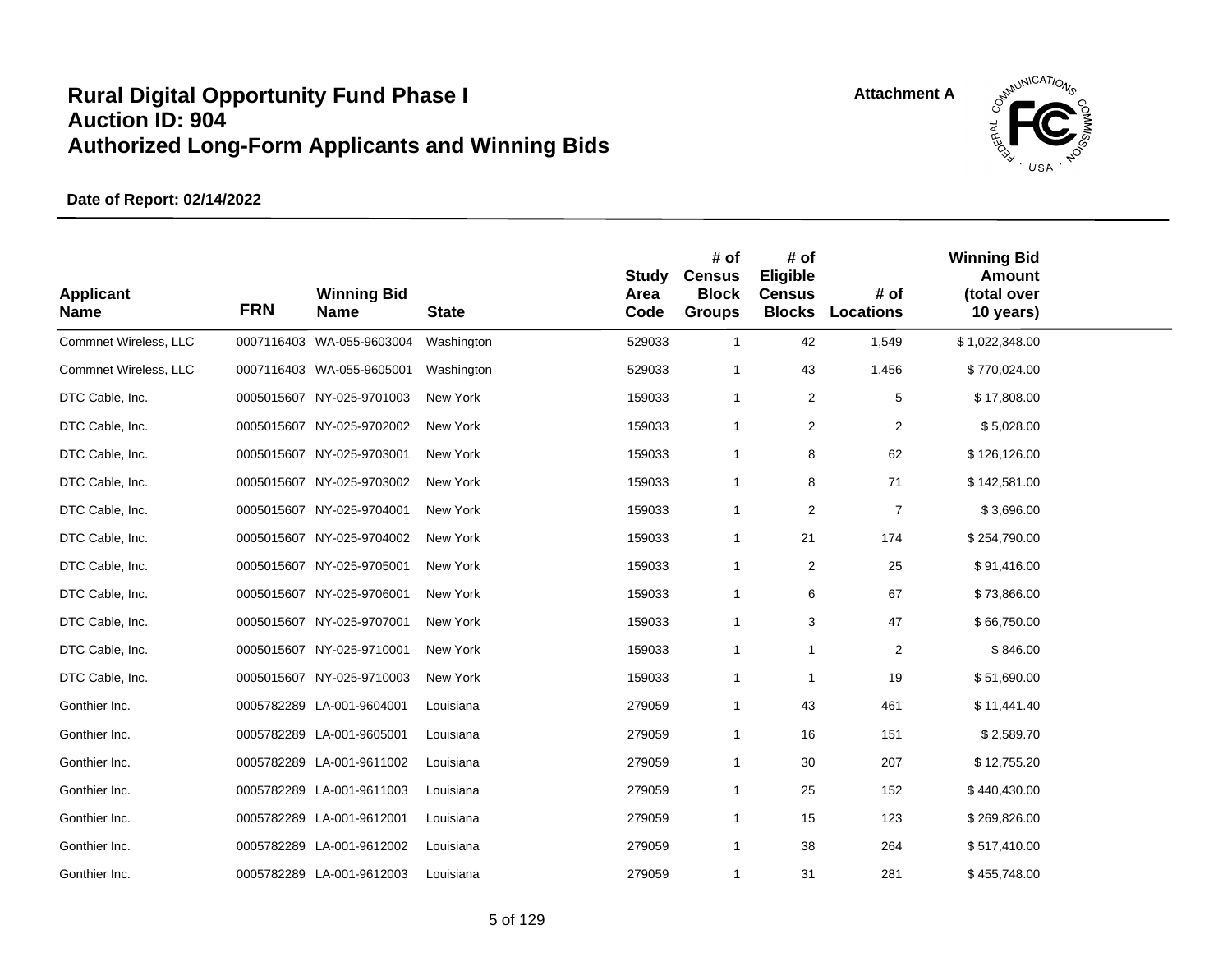

| <b>Applicant</b><br><b>Name</b>                | <b>FRN</b> | <b>Winning Bid</b><br><b>Name</b> | <b>State</b> | <b>Study</b><br>Area<br>Code | # of<br><b>Census</b><br><b>Block</b><br><b>Groups</b> | # of<br>Eligible<br><b>Census</b><br><b>Blocks</b> | # of<br><b>Locations</b> | <b>Winning Bid</b><br>Amount<br>(total over<br>10 years) |  |
|------------------------------------------------|------------|-----------------------------------|--------------|------------------------------|--------------------------------------------------------|----------------------------------------------------|--------------------------|----------------------------------------------------------|--|
| <b>Great Lakes Energy</b><br>Connections, Inc. |            | 0027364959 MI-029-0001001         | Michigan     | 319046                       | $\mathbf{1}$                                           | 94                                                 | 585                      | \$229,616.10                                             |  |
| <b>Great Lakes Energy</b><br>Connections, Inc. |            | 0027364959 MI-029-0001002         | Michigan     | 319046                       | 1                                                      | 19                                                 | 144                      | \$50,004.90                                              |  |
| <b>Great Lakes Energy</b><br>Connections, Inc. |            | 0027364959 MI-029-0002001         | Michigan     | 319046                       | $\overline{1}$                                         | 11                                                 | 43                       | \$94,444.00                                              |  |
| <b>Great Lakes Energy</b><br>Connections, Inc. |            | 0027364959 MI-029-0003002         | Michigan     | 319046                       | $\mathbf{1}$                                           | 4                                                  | 112                      | \$15,618.00                                              |  |
| <b>Great Lakes Energy</b><br>Connections, Inc. |            | 0027364959 MI-029-0012001         | Michigan     | 319046                       | $\mathbf{1}$                                           | 4                                                  | 17                       | \$50,484.00                                              |  |
| <b>Great Lakes Energy</b><br>Connections, Inc. |            | 0027364959 MI-029-0012002         | Michigan     | 319046                       | $\mathbf{1}$                                           | 8                                                  | 22                       | \$22,070.00                                              |  |
| <b>Great Lakes Energy</b><br>Connections, Inc. |            | 0027364959 MI-031-9606003         | Michigan     | 319046                       | $\mathbf{1}$                                           | 5                                                  | 63                       | \$39,015.00                                              |  |
| <b>Great Lakes Energy</b><br>Connections, Inc. |            | 0027364959 MI-031-9608002         | Michigan     | 319046                       | 1                                                      | 40                                                 | 337                      | \$227,408.00                                             |  |
| <b>Great Lakes Energy</b><br>Connections, Inc. |            | 0027364959 MI-039-9601001         | Michigan     | 319046                       | $\mathbf{1}$                                           | 113                                                | 911                      | \$990,148.00                                             |  |
| <b>Great Lakes Energy</b><br>Connections, Inc. |            | 0027364959 MI-039-9601002         | Michigan     | 319046                       | $\mathbf{1}$                                           | 105                                                | 663                      | \$866,607.00                                             |  |
| <b>Great Lakes Energy</b><br>Connections, Inc. |            | 0027364959 MI-039-9603002         | Michigan     | 319046                       | $\mathbf{1}$                                           | 23                                                 | 142                      | \$110,060.80                                             |  |
| <b>Great Lakes Energy</b><br>Connections, Inc. |            | 0027364959 MI-039-9604003         | Michigan     | 319046                       | $\overline{1}$                                         | 113                                                | 802                      | \$1,079,784.00                                           |  |
| <b>Great Lakes Energy</b><br>Connections, Inc. |            | 0027364959 MI-047-9701001         | Michigan     | 319046                       | $\mathbf{1}$                                           | 37                                                 | 340                      | \$418,156.00                                             |  |
| <b>Great Lakes Energy</b><br>Connections, Inc. |            | 0027364959 MI-047-9701002         | Michigan     | 319046                       | $\mathbf{1}$                                           | 13                                                 | 128                      | \$40,926.60                                              |  |
| <b>Great Lakes Energy</b><br>Connections, Inc. |            | 0027364959 MI-047-9702004         | Michigan     | 319046                       | $\mathbf{1}$                                           | 15                                                 | 68                       | \$148,956.00                                             |  |
| <b>Great Lakes Energy</b><br>Connections, Inc. |            | 0027364959 MI-047-9703001         | Michigan     | 319046                       | $\mathbf{1}$                                           | $\mathbf 5$                                        | 24                       | \$17,598.00                                              |  |
| <b>Great Lakes Energy</b><br>Connections, Inc. |            | 0027364959 MI-047-9703003         | Michigan     | 319046                       | $\mathbf{1}$                                           | 2                                                  | 8                        | \$12,366.00                                              |  |
| <b>Great Lakes Energy</b><br>Connections, Inc. |            | 0027364959 MI-121-0039001         | Michigan     | 319046                       | $\mathbf{1}$                                           | 27                                                 | 337                      | \$140,165.70                                             |  |
| <b>Great Lakes Energy</b><br>Connections, Inc. |            | 0027364959 MI-123-9701002         | Michigan     | 319046                       | $\mathbf{1}$                                           | 33                                                 | 385                      | \$335,156.20                                             |  |
| <b>Great Lakes Energy</b><br>Connections, Inc. |            | 0027364959 MI-137-9501001         | Michigan     | 319046                       | $\mathbf{1}$                                           | 101                                                | 691                      | \$362,660.40                                             |  |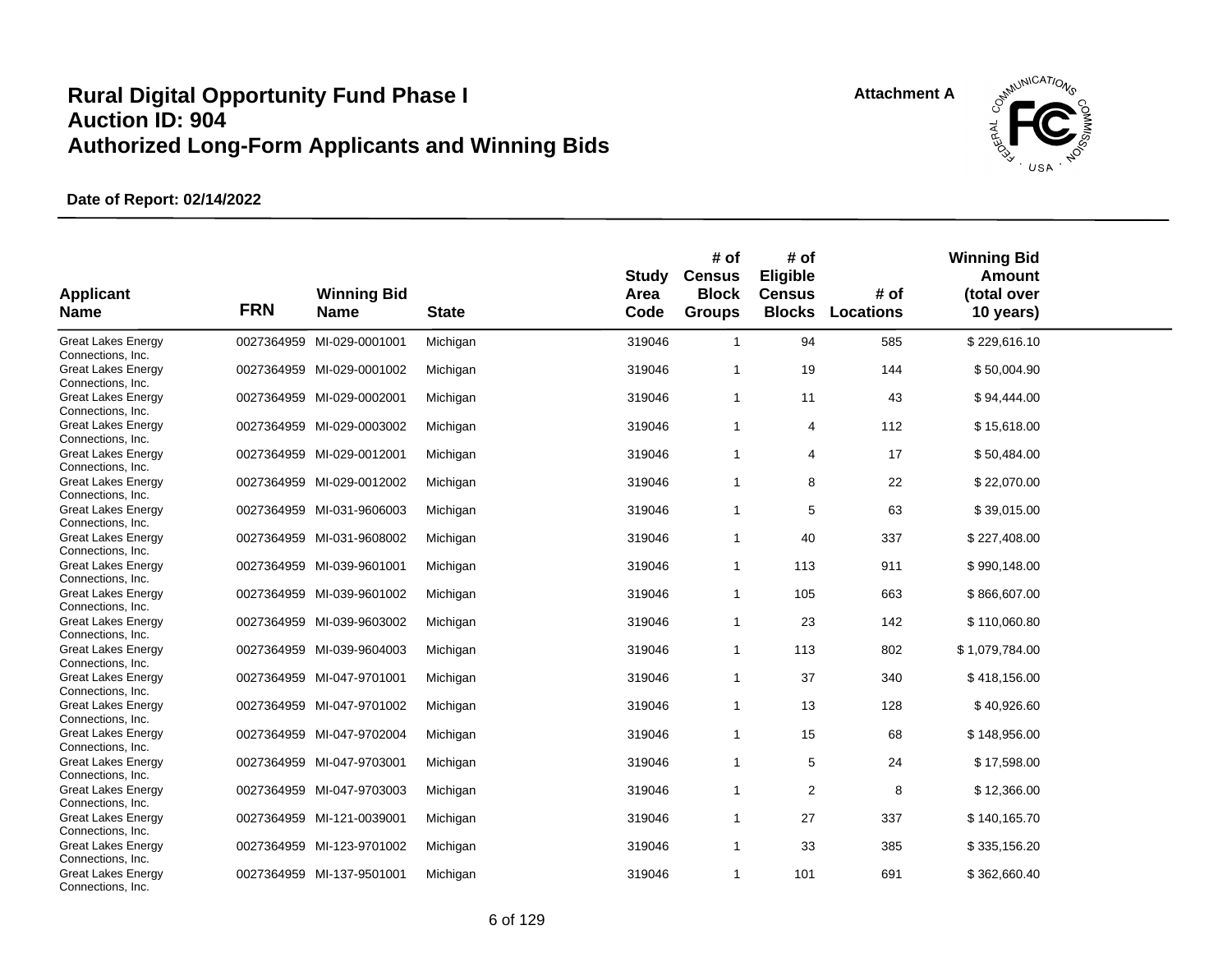

| <b>Applicant</b><br><b>Name</b>                                                 | <b>FRN</b> | <b>Winning Bid</b><br><b>Name</b> | <b>State</b>   | <b>Study</b><br>Area<br>Code | # of<br><b>Census</b><br><b>Block</b><br><b>Groups</b> | # of<br>Eligible<br><b>Census</b><br><b>Blocks</b> | # of<br><b>Locations</b> | <b>Winning Bid</b><br><b>Amount</b><br>(total over<br>10 years) |  |
|---------------------------------------------------------------------------------|------------|-----------------------------------|----------------|------------------------------|--------------------------------------------------------|----------------------------------------------------|--------------------------|-----------------------------------------------------------------|--|
| <b>Great Lakes Energy</b><br>Connections, Inc.                                  |            | 0027364959 MI-137-9501002         | Michigan       | 319046                       | $\mathbf{1}$                                           | 64                                                 | 645                      | \$710,314.00                                                    |  |
| <b>Great Lakes Energy</b><br>Connections, Inc.                                  |            | 0027364959 MI-137-9504002         | Michigan       | 319046                       | 1                                                      | 37                                                 | 380                      | \$337,119.20                                                    |  |
| Horry Telephone Cooperative,<br>Inc.                                            |            | 0001886944 SC-043-9202012         | South Carolina | 249035                       | -1                                                     | $\mathbf{1}$                                       | $\mathbf 1$              | \$1,248.00                                                      |  |
| Horry Telephone Cooperative,<br>Inc.                                            |            | 0001886944 SC-043-9202021         | South Carolina | 249035                       | $\mathbf 1$                                            | 16                                                 | 177                      | \$4,005.70                                                      |  |
| Horry Telephone Cooperative,<br>Inc.                                            |            | 0001886944 SC-043-9202022         | South Carolina | 249035                       | -1                                                     | -1                                                 | 16                       | \$14,466.00                                                     |  |
| Horry Telephone Cooperative,<br>Inc.                                            |            | 0001886944 SC-043-9203011         | South Carolina | 249035                       | -1                                                     | 14                                                 | 62                       | \$347,328.00                                                    |  |
| Horry Telephone Cooperative,<br>Inc.                                            |            | 0001886944 SC-043-9203012         | South Carolina | 249035                       | -1                                                     | -1                                                 | $\overline{2}$           | \$1,824.00                                                      |  |
| Horry Telephone Cooperative,<br>Inc.                                            |            | 0001886944 SC-043-9205022         | South Carolina | 249035                       | -1                                                     | $\overline{2}$                                     | $\overline{2}$           | \$21,312.00                                                     |  |
| Horry Telephone Cooperative,<br>Inc.                                            |            | 0001886944 SC-043-9205041         | South Carolina | 249035                       | 1                                                      | 2                                                  | 6                        | \$14,646.00                                                     |  |
| Horry Telephone Cooperative,<br>Inc.                                            |            | 0001886944 SC-043-9207003         | South Carolina | 249035                       | 1                                                      | 1                                                  | $\mathbf 1$              | \$2,340.00                                                      |  |
| Horry Telephone Cooperative,<br>Inc.                                            |            | 0001886944 SC-043-9207004         | South Carolina | 249035                       | -1                                                     | 6                                                  | 36                       | \$113,142.00                                                    |  |
| Horry Telephone Cooperative,<br>Inc.                                            |            | 0001886944 SC-043-9208003         | South Carolina | 249035                       | 1                                                      | 20                                                 | 66                       | \$9,072.30                                                      |  |
| Horry Telephone Cooperative,<br>Inc.                                            |            | 0001886944 SC-067-9504003         | South Carolina | 249035                       | -1                                                     | 5                                                  | 19                       | \$27,342.00                                                     |  |
| JACKSON COUNTY RURAL ELECTRIC 0004837944 IN-013-9749002<br>MEMBERSHIP CORPORATI |            |                                   | Indiana        | 329036                       | 1                                                      | 32                                                 | 612                      | \$587,770.00                                                    |  |
| JACKSON COUNTY RURAL ELECTRIC 0004837944 IN-071-9675001<br>MEMBERSHIP CORPORATI |            |                                   | Indiana        | 329036                       | -1                                                     | $\overline{7}$                                     | 41                       | \$1,353.30                                                      |  |
| JACKSON COUNTY RURAL ELECTRIC 0004837944 IN-071-9675002<br>MEMBERSHIP CORPORATI |            |                                   | Indiana        | 329036                       | $\mathbf{1}$                                           | $\overline{7}$                                     | 18                       | \$66,564.00                                                     |  |
| JACKSON COUNTY RURAL ELECTRIC 0004837944 IN-071-9675003<br>MEMBERSHIP CORPORATI |            |                                   | Indiana        | 329036                       | $\mathbf{1}$                                           | 7                                                  | 17                       | \$69,060.00                                                     |  |
| JACKSON COUNTY RURAL ELECTRIC 0004837944 IN-071-9675004<br>MEMBERSHIP CORPORATI |            |                                   | Indiana        | 329036                       | 1                                                      | 51                                                 | 259                      | \$16,425.20                                                     |  |
| JACKSON COUNTY RURAL ELECTRIC 0004837944<br>MEMBERSHIP CORPORATI                |            | IN-071-9680001                    | Indiana        | 329036                       | -1                                                     | 74                                                 | 645                      | \$28,263.20                                                     |  |
| JACKSON COUNTY RURAL ELECTRIC 0004837944 IN-071-9680002<br>MEMBERSHIP CORPORATI |            |                                   | Indiana        | 329036                       | 1                                                      | 60                                                 | 394                      | \$18,959.80                                                     |  |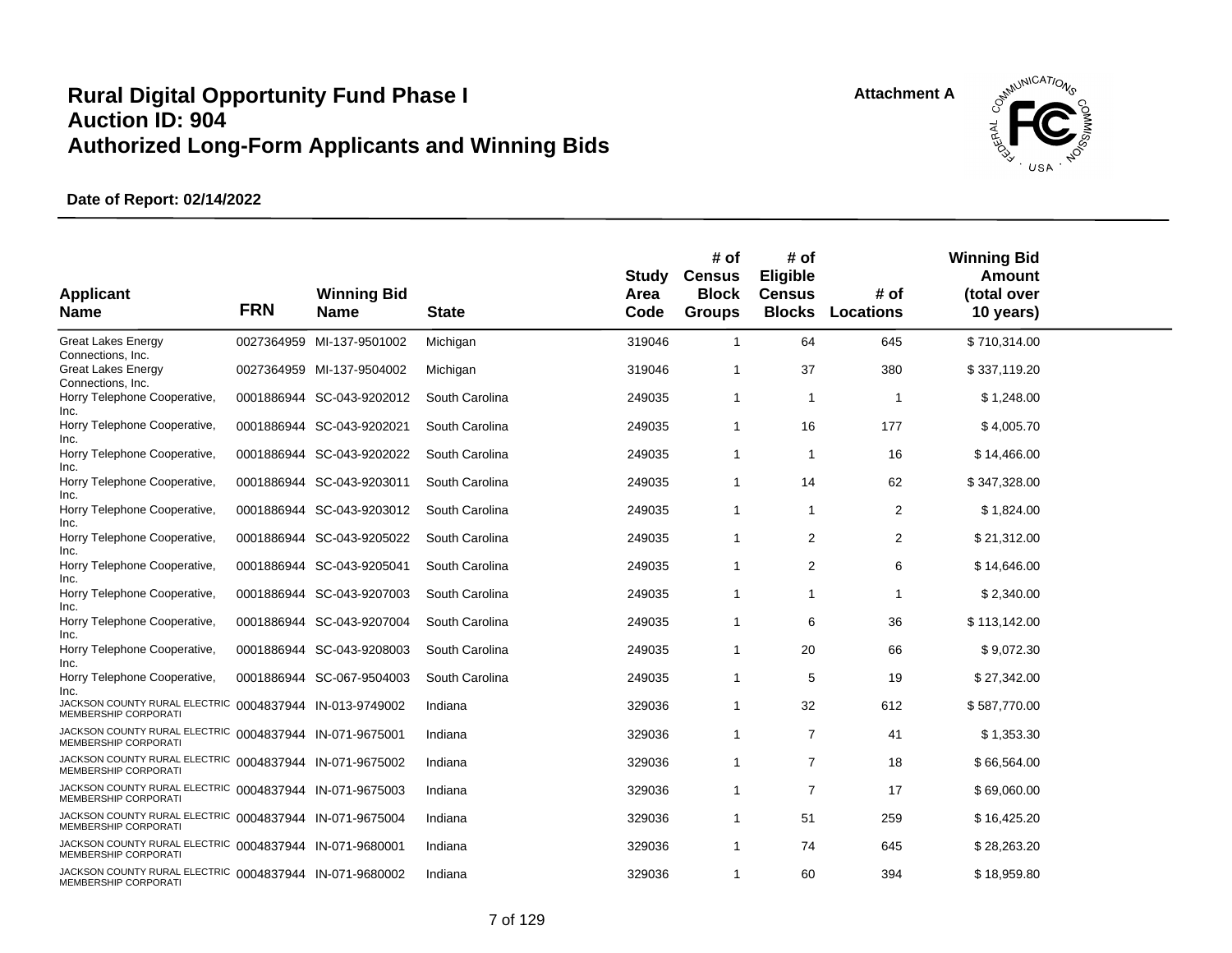

| <b>Applicant</b><br><b>Name</b>                                                        | <b>FRN</b> | <b>Winning Bid</b><br><b>Name</b> | <b>State</b> | Study<br>Area<br>Code | # of<br><b>Census</b><br><b>Block</b><br><b>Groups</b> | # of<br>Eligible<br><b>Census</b><br><b>Blocks</b> | # of<br><b>Locations</b> | <b>Winning Bid</b><br>Amount<br>(total over<br>10 years) |  |
|----------------------------------------------------------------------------------------|------------|-----------------------------------|--------------|-----------------------|--------------------------------------------------------|----------------------------------------------------|--------------------------|----------------------------------------------------------|--|
| JACKSON COUNTY RURAL ELECTRIC 0004837944 IN-071-9680003<br>MEMBERSHIP CORPORATI        |            |                                   | Indiana      | 329036                | $\overline{1}$                                         | 49                                                 | 421                      | \$19,404.90                                              |  |
| JACKSON COUNTY RURAL ELECTRIC 0004837944 IN-071-9680004<br>MEMBERSHIP CORPORATI        |            |                                   | Indiana      | 329036                | -1                                                     | 83                                                 | 426                      | \$25,541.50                                              |  |
| JACKSON COUNTY RURAL ELECTRIC 0004837944 IN-071-9681001<br>MEMBERSHIP CORPORATI        |            |                                   | Indiana      | 329036                | $\overline{1}$                                         | 20                                                 | 147                      | \$6,629.30                                               |  |
| JACKSON COUNTY RURAL ELECTRIC 0004837944 IN-071-9682001<br><b>MEMBERSHIP CORPORATI</b> |            |                                   | Indiana      | 329036                | $\overline{1}$                                         | 85                                                 | 571                      | \$38,379.80                                              |  |
| JACKSON COUNTY RURAL ELECTRIC 0004837944 IN-071-9682002<br>MEMBERSHIP CORPORATI        |            |                                   | Indiana      | 329036                | -1                                                     | 45                                                 | 204                      | \$13,794.40                                              |  |
| JACKSON COUNTY RURAL ELECTRIC 0004837944 IN-071-9682003<br>MEMBERSHIP CORPORATI        |            |                                   | Indiana      | 329036                | -1                                                     | 9                                                  | 38                       | \$2,796.70                                               |  |
| JACKSON COUNTY RURAL ELECTRIC 0004837944 IN-071-9682004<br><b>MEMBERSHIP CORPORATI</b> |            |                                   | Indiana      | 329036                | $\overline{1}$                                         | 42                                                 | 182                      | \$10,264.90                                              |  |
| JACKSON COUNTY RURAL ELECTRIC 0004837944 IN-071-9683001<br>MEMBERSHIP CORPORATI        |            |                                   | Indiana      | 329036                | -1                                                     | 28                                                 | 377                      | \$6,992.40                                               |  |
| JACKSON COUNTY RURAL ELECTRIC 0004837944 IN-071-9683002<br>MEMBERSHIP CORPORATI        |            |                                   | Indiana      | 329036                | -1                                                     | 28                                                 | 267                      | \$7,690.00                                               |  |
| JACKSON COUNTY RURAL ELECTRIC 0004837944 IN-079-9603012<br>MEMBERSHIP CORPORATI        |            |                                   | Indiana      | 329036                | -1                                                     | 55                                                 | 299                      | \$14,410.10                                              |  |
| JACKSON COUNTY RURAL ELECTRIC 0004837944 IN-079-9604002<br>MEMBERSHIP CORPORATI        |            |                                   | Indiana      | 329036                | -1                                                     | 51                                                 | 381                      | \$12,942.20                                              |  |
| JACKSON COUNTY RURAL ELECTRIC 0004837944 IN-079-9604004<br>MEMBERSHIP CORPORATI        |            |                                   | Indiana      | 329036                | -1                                                     | 29                                                 | 177                      | \$6,495.20                                               |  |
| JACKSON COUNTY RURAL ELECTRIC 0004837944 IN-079-9606004<br>MEMBERSHIP CORPORATI        |            |                                   | Indiana      | 329036                | -1                                                     | 12                                                 | 142                      | \$4,639.30                                               |  |
| JACKSON COUNTY RURAL ELECTRIC 0004837944 IN-093-9504001<br>MEMBERSHIP CORPORATI        |            |                                   | Indiana      | 329036                | -1                                                     | 8                                                  | 39                       | \$1,359.00                                               |  |
| JACKSON COUNTY RURAL ELECTRIC 0004837944 IN-093-9504002<br><b>MEMBERSHIP CORPORATI</b> |            |                                   | Indiana      | 329036                | -1                                                     | 5                                                  | 14                       | \$534.20                                                 |  |
| JACKSON COUNTY RURAL ELECTRIC 0004837944 IN-093-9504003<br>MEMBERSHIP CORPORATI        |            |                                   | Indiana      | 329036                | -1                                                     | 7                                                  | 55                       | \$2,019.60                                               |  |
| JACKSON COUNTY RURAL ELECTRIC 0004837944 IN-093-9505002<br>MEMBERSHIP CORPORATI        |            |                                   | Indiana      | 329036                | -1                                                     | 31                                                 | 327                      | \$347,562.00                                             |  |
| JACKSON COUNTY RURAL ELECTRIC 0004837944 IN-093-9505003<br>MEMBERSHIP CORPORATI        |            |                                   | Indiana      | 329036                | -1                                                     | 5                                                  | 8                        | \$17,160.00                                              |  |
| JACKSON COUNTY RURAL ELECTRIC 0004837944 IN-093-9512001<br><b>MEMBERSHIP CORPORATI</b> |            |                                   | Indiana      | 329036                | -1                                                     | 19                                                 | 261                      | \$14,633.10                                              |  |
| JACKSON COUNTY RURAL ELECTRIC 0004837944 IN-143-9667002<br>MEMBERSHIP CORPORATI        |            |                                   | Indiana      | 329036                | -1                                                     | 3                                                  | 18                       | \$687.10                                                 |  |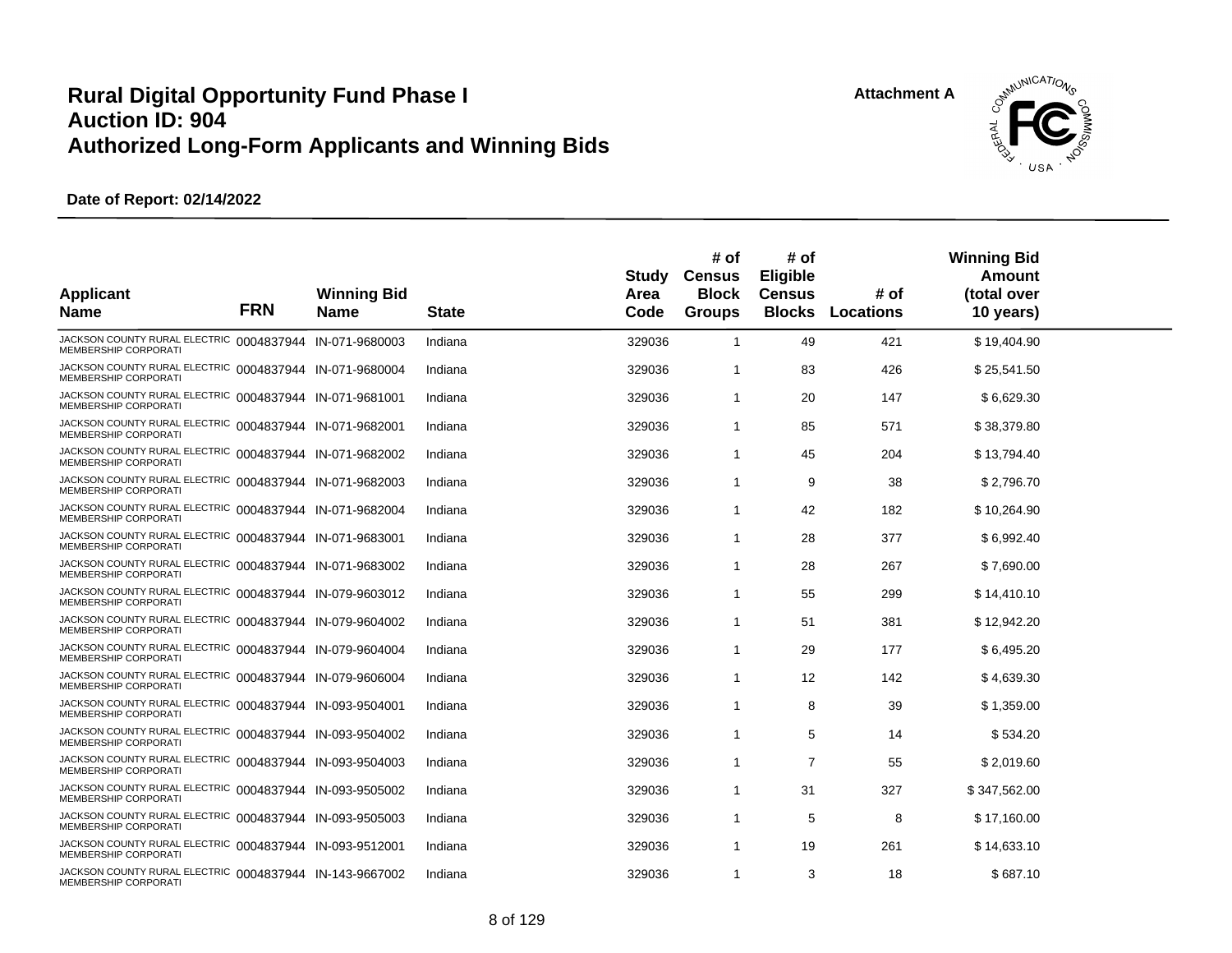

| <b>Applicant</b><br><b>Name</b>                                                        | <b>FRN</b> | <b>Winning Bid</b><br>Name | <b>State</b> | Study<br>Area<br>Code | # of<br><b>Census</b><br><b>Block</b><br><b>Groups</b> | # of<br><b>Eligible</b><br><b>Census</b><br><b>Blocks</b> | # of<br><b>Locations</b> | <b>Winning Bid</b><br>Amount<br>(total over<br>10 years) |  |
|----------------------------------------------------------------------------------------|------------|----------------------------|--------------|-----------------------|--------------------------------------------------------|-----------------------------------------------------------|--------------------------|----------------------------------------------------------|--|
| JACKSON COUNTY RURAL ELECTRIC 0004837944 IN-143-9667003<br><b>MEMBERSHIP CORPORATI</b> |            |                            | Indiana      | 329036                | $\mathbf{1}$                                           | 13                                                        | 211                      | \$2,725.40                                               |  |
| JACKSON COUNTY RURAL ELECTRIC 0004837944 IN-143-9669001<br>MEMBERSHIP CORPORATI        |            |                            | Indiana      | 329036                | 1                                                      | $\overline{4}$                                            | 34                       | \$909.60                                                 |  |
| JACKSON COUNTY RURAL ELECTRIC 0004837944 IN-143-9669002<br>MEMBERSHIP CORPORATI        |            |                            | Indiana      | 329036                | 1                                                      | 27                                                        | 227                      | \$207,735.00                                             |  |
| JACKSON COUNTY RURAL ELECTRIC 0004837944 IN-175-9672001<br><b>MEMBERSHIP CORPORATI</b> |            |                            | Indiana      | 329036                | 1                                                      | 68                                                        | 488                      | \$28,134.60                                              |  |
| JACKSON COUNTY RURAL ELECTRIC 0004837944 IN-175-9672002<br><b>MEMBERSHIP CORPORATI</b> |            |                            | Indiana      | 329036                | $\mathbf 1$                                            | 18                                                        | 96                       | \$4,635.70                                               |  |
| JACKSON COUNTY RURAL ELECTRIC 0004837944 IN-175-9673001<br>MEMBERSHIP CORPORATI        |            |                            | Indiana      | 329036                | 1                                                      | 24                                                        | 134                      | \$11,218.60                                              |  |
| JACKSON COUNTY RURAL ELECTRIC 0004837944 IN-175-9673004<br>MEMBERSHIP CORPORATI        |            |                            | Indiana      | 329036                | 1                                                      | 4                                                         | 15                       | \$12,912.00                                              |  |
| JACKSON COUNTY RURAL ELECTRIC 0004837944 IN-175-9674001<br>MEMBERSHIP CORPORATI        |            |                            | Indiana      | 329036                | 1                                                      | 6                                                         | 21                       | \$39,576.00                                              |  |
| JACKSON COUNTY RURAL ELECTRIC 0004837944 IN-175-9674002<br>MEMBERSHIP CORPORATI        |            |                            | Indiana      | 329036                | 1                                                      | 29                                                        | 120                      | \$305,928.00                                             |  |
| JACKSON COUNTY RURAL ELECTRIC 0004837944 IN-175-9674003<br><b>MEMBERSHIP CORPORATI</b> |            |                            | Indiana      | 329036                | $\mathbf{1}$                                           | 11                                                        | 29                       | \$83,160.00                                              |  |
| JACKSON COUNTY RURAL ELECTRIC 0004837944 IN-175-9676001<br>MEMBERSHIP CORPORATI        |            |                            | Indiana      | 329036                | 1                                                      | 19                                                        | 76                       | \$139,428.00                                             |  |
| JACKSON COUNTY RURAL ELECTRIC 0004837944 IN-175-9676002<br>MEMBERSHIP CORPORATI        |            |                            | Indiana      | 329036                | 1                                                      | $\mathbf 1$                                               | 3                        | \$3,078.00                                               |  |
| JACKSON COUNTY RURAL ELECTRIC 0004837944 IN-175-9677001<br>MEMBERSHIP CORPORATI        |            |                            | Indiana      | 329036                | 1                                                      | 6                                                         | 20                       | \$656.90                                                 |  |
| JACKSON COUNTY RURAL ELECTRIC 0004837944 IN-175-9677003<br>MEMBERSHIP CORPORATI        |            |                            | Indiana      | 329036                | 1                                                      | 23                                                        | 185                      | \$5,783.00                                               |  |
| <b>Lakeland Communications</b><br>Group, LLC                                           |            | 0003744398 WI-095-9602001  | Wisconsin    | 339066                | 1                                                      | 3                                                         | 12                       | \$23,484.00                                              |  |
| <b>Lakeland Communications</b><br>Group, LLC                                           | 0003744398 | WI-095-9602003             | Wisconsin    | 339066                | 1                                                      | 1                                                         | 8                        | \$25,302.00                                              |  |
| <b>Lakeland Communications</b><br>Group, LLC                                           |            | 0003744398 WI-095-9603001  | Wisconsin    | 339066                | 1                                                      | 20                                                        | 197                      | \$235,744.00                                             |  |
| <b>Lakeland Communications</b><br>Group, LLC                                           | 0003744398 | WI-095-9606001             | Wisconsin    | 339066                | $\mathbf 1$                                            | 9                                                         | 31                       | \$26,956.00                                              |  |
| <b>Lakeland Communications</b><br>Group, LLC                                           |            | 0003744398 WI-095-9607002  | Wisconsin    | 339066                | 1                                                      | 21                                                        | 161                      | \$50,830.00                                              |  |
| <b>Lakeland Communications</b><br>Group, LLC                                           |            | 0003744398 WI-095-9607004  | Wisconsin    | 339066                | 1                                                      | 8                                                         | 40                       | \$20,492.00                                              |  |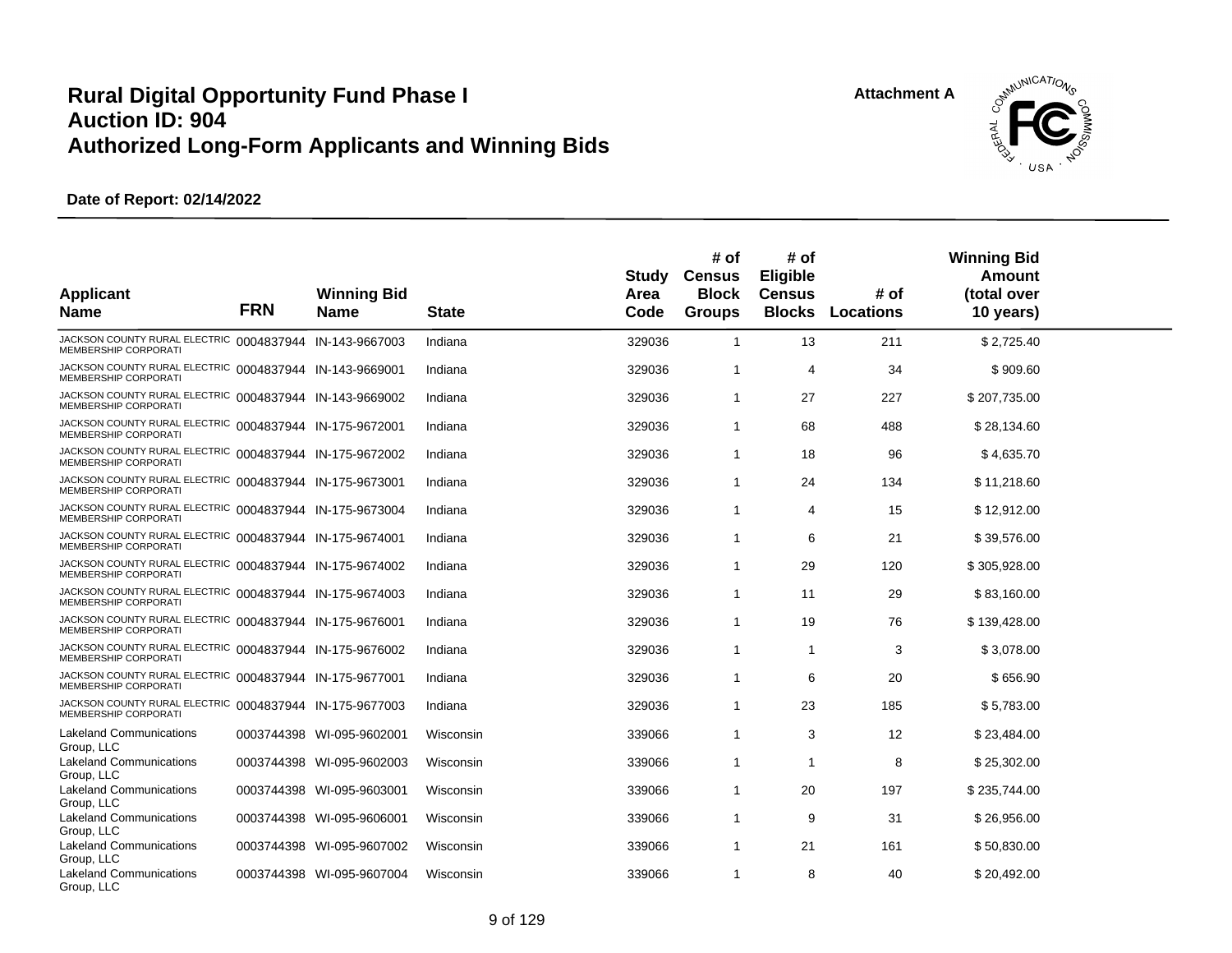

| <b>Applicant</b><br><b>Name</b>              | <b>FRN</b> | <b>Winning Bid</b><br><b>Name</b> | <b>State</b> | <b>Study</b><br>Area<br>Code | # of<br><b>Census</b><br><b>Block</b><br><b>Groups</b> | # of<br>Eligible<br><b>Census</b><br><b>Blocks</b> | # of<br><b>Locations</b> | <b>Winning Bid</b><br><b>Amount</b><br>(total over<br>10 years) |  |
|----------------------------------------------|------------|-----------------------------------|--------------|------------------------------|--------------------------------------------------------|----------------------------------------------------|--------------------------|-----------------------------------------------------------------|--|
| <b>Lakeland Communications</b><br>Group, LLC |            | 0003744398 WI-095-9608001         | Wisconsin    | 339066                       | $\mathbf{1}$                                           | 9                                                  | 101                      | \$26,144.00                                                     |  |
| LakeNet LLC                                  |            | 0021411152 MI-111-2913003         | Michigan     | 319055                       | $\overline{1}$                                         | 5                                                  | 62                       | \$104,504.40                                                    |  |
| LakeNet LLC                                  |            | 0021411152 MI-111-2913004         | Michigan     | 319055                       | $\mathbf{1}$                                           | 9                                                  | 47                       | \$130,349.20                                                    |  |
| LakeNet LLC                                  |            | 0021411152 MI-145-0101005         | Michigan     | 319055                       | $\mathbf{1}$                                           | 8                                                  | 77                       | \$78,907.20                                                     |  |
| LakeNet LLC                                  |            | 0021411152 MI-145-0119022         | Michigan     | 319055                       | $\mathbf{1}$                                           | $\overline{2}$                                     | 10                       | \$15,770.00                                                     |  |
| LakeNet LLC                                  |            | 0021411152 MI-145-0121001         | Michigan     | 319055                       | $\mathbf{1}$                                           | $\overline{2}$                                     | 6                        | \$10,091.20                                                     |  |
| LakeNet LLC                                  |            | 0021411152 MI-145-0121003         | Michigan     | 319055                       | $\mathbf{1}$                                           | $\overline{1}$                                     | 14                       | \$7,020.00                                                      |  |
| LakeNet LLC                                  |            | 0021411152 MI-145-0123002         | Michigan     | 319055                       | $\mathbf{1}$                                           | 35                                                 | 321                      | \$280,430.00                                                    |  |
| LR Communications, Inc.                      |            | 0014024640 KS-113-7884001         | Kansas       | 419038                       | $\mathbf{1}$                                           | $\mathbf{1}$                                       | $\mathbf{1}$             | \$528.00                                                        |  |
| LR Communications, Inc.                      |            | 0014024640 KS-113-7884004         | Kansas       | 419038                       | $\mathbf{1}$                                           | $\mathbf{1}$                                       | $\mathbf{1}$             | \$3,510.00                                                      |  |
| LR Communications, Inc.                      |            | 0014024640 KS-113-7885001         | Kansas       | 419038                       | $\mathbf{1}$                                           | 2                                                  | $\overline{2}$           | \$1,926.00                                                      |  |
| LR Communications, Inc.                      |            | 0014024640 KS-113-7885002         | Kansas       | 419038                       | $\mathbf{1}$                                           | 3                                                  | 3                        | \$5,280.00                                                      |  |
| LR Communications, Inc.                      |            | 0014024640 KS-113-7886003         | Kansas       | 419038                       | $\mathbf{1}$                                           | $\mathbf{1}$                                       | 3                        | \$84.00                                                         |  |
| LR Communications, Inc.                      |            | 0014024640 KS-113-7886005         | Kansas       | 419038                       | $\mathbf{1}$                                           | $\mathbf{1}$                                       | 13                       | \$984.00                                                        |  |
| LR Communications, Inc.                      |            | 0014024640 KS-159-9673004         | Kansas       | 419038                       | $\mathbf{1}$                                           | $\mathbf{1}$                                       | $\overline{1}$           | \$1,662.00                                                      |  |
| MCEC Fiber Inc                               |            | 0029298262 AR-093-0102001         | Arkansas     | 409053                       | $\mathbf{1}$                                           | 17                                                 | 63                       | \$26,832.00                                                     |  |
| MCEC Fiber Inc                               |            | 0029298262 AR-093-0106001         | Arkansas     | 409053                       | $\mathbf{1}$                                           | 14                                                 | 49                       | \$16,692.80                                                     |  |
| MCEC Fiber Inc                               |            | 0029298262 AR-093-0107001         | Arkansas     | 409053                       | $\mathbf{1}$                                           | 51                                                 | 338                      | \$130,720.00                                                    |  |
| MCEC Fiber Inc                               |            | 0029298262 AR-093-0107002         | Arkansas     | 409053                       | $\mathbf{1}$                                           | 62                                                 | 308                      | \$123,063.20                                                    |  |
| MCEC Fiber Inc                               |            | 0029298262 AR-093-0107003         | Arkansas     | 409053                       | $\mathbf{1}$                                           | 43                                                 | 261                      | \$159,581.60                                                    |  |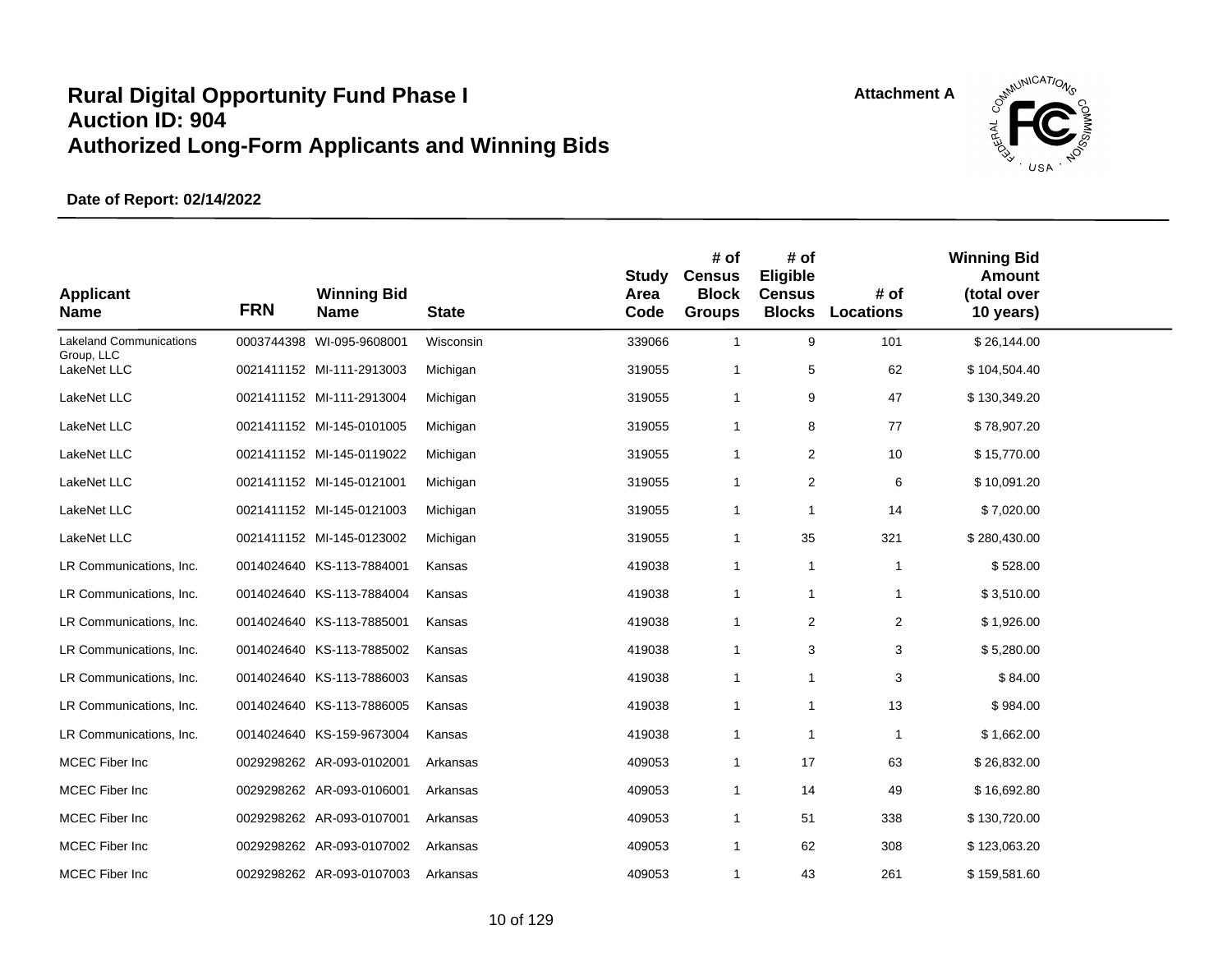

| <b>Applicant</b><br><b>Name</b>                | <b>FRN</b> | <b>Winning Bid</b><br><b>Name</b> | <b>State</b> | Study<br>Area<br>Code | # of<br><b>Census</b><br><b>Block</b><br><b>Groups</b> | # of<br>Eligible<br><b>Census</b><br><b>Blocks</b> | # of<br><b>Locations</b> | <b>Winning Bid</b><br>Amount<br>(total over<br>10 years) |  |
|------------------------------------------------|------------|-----------------------------------|--------------|-----------------------|--------------------------------------------------------|----------------------------------------------------|--------------------------|----------------------------------------------------------|--|
| MCEC Fiber Inc                                 |            | 0029298262 AR-093-0107004         | Arkansas     | 409053                | $\mathbf{1}$                                           | 31                                                 | 182                      | \$84,517.60                                              |  |
| MCEC Fiber Inc                                 |            | 0029298262 AR-093-0108001         | Arkansas     | 409053                | $\overline{1}$                                         | 15                                                 | 50                       | \$43,521.60                                              |  |
| <b>MCEC</b> Fiber Inc                          |            | 0029298262 AR-093-0108002         | Arkansas     | 409053                | $\mathbf{1}$                                           | 51                                                 | 199                      | \$162,934.40                                             |  |
| <b>MCEC</b> Fiber Inc                          |            | 0029298262 AR-093-0108003         | Arkansas     | 409053                | $\mathbf 1$                                            | 16                                                 | 70                       | \$38,116.80                                              |  |
| MCEC Fiber Inc                                 |            | 0029298262 AR-093-0108005         | Arkansas     | 409053                | $\mathbf{1}$                                           | 10                                                 | 54                       | \$9,812.00                                               |  |
| <b>MCEC Fiber Inc</b>                          |            | 0029298262 AR-093-0108006         | Arkansas     | 409053                | $\mathbf{1}$                                           | 52                                                 | 204                      | \$129,818.40                                             |  |
| <b>MCEC Fiber Inc</b>                          |            | 0029298262 AR-093-0109001         | Arkansas     | 409053                | $\mathbf 1$                                            | 8                                                  | 21                       | \$23,938.40                                              |  |
| <b>MCEC</b> Fiber Inc                          |            | 0029298262 AR-093-0109003         | Arkansas     | 409053                | $\mathbf 1$                                            | 39                                                 | 133                      | \$91,607.20                                              |  |
| <b>MCEC</b> Fiber Inc                          |            | 0029298262 AR-093-0114002         | Arkansas     | 409053                | $\mathbf{1}$                                           | 2                                                  | 9                        | \$15,936.00                                              |  |
| <b>MCEC Fiber Inc</b>                          |            | 0029298262 AR-093-0114003         | Arkansas     | 409053                | $\mathbf{1}$                                           | 10                                                 | 22                       | \$32,676.00                                              |  |
| Meriwether Lewis Connect,                      |            | 0027382639 TN-081-9501002         | Tennessee    | 299032                | $\mathbf{1}$                                           | 141                                                | 685                      | \$329,754.00                                             |  |
| <b>LLC</b><br>Meriwether Lewis Connect,        |            | 0027382639 TN-081-9503011         | Tennessee    | 299032                | $\mathbf{1}$                                           | 27                                                 | 158                      | \$62,676.00                                              |  |
| <b>LLC</b><br>Meriwether Lewis Connect,        |            | 0027382639 TN-081-9503012         | Tennessee    | 299032                | $\mathbf{1}$                                           | 116                                                | 710                      | \$463,680.00                                             |  |
| <b>LLC</b><br>Meriwether Lewis Connect,        |            | 0027382639 TN-081-9503021         | Tennessee    | 299032                | $\mathbf{1}$                                           | 35                                                 | 165                      | \$111,233.00                                             |  |
| <b>LLC</b><br>Meriwether Lewis Connect,        |            | 0027382639 TN-081-9503022         | Tennessee    | 299032                | $\mathbf{1}$                                           | 28                                                 | 131                      | \$39,030.00                                              |  |
| <b>LLC</b><br>Meriwether Lewis Connect,        |            | 0027382639 TN-081-9503023         | Tennessee    | 299032                | 1                                                      | 16                                                 | 70                       | \$14,755.00                                              |  |
| <b>LLC</b><br>Meriwether Lewis Connect,        |            | 0027382639 TN-081-9504001         | Tennessee    | 299032                | 1                                                      | 107                                                | 555                      | \$363,863.00                                             |  |
| <b>LLC</b><br>Meriwether Lewis Connect,        |            | 0027382639 TN-081-9504002         | Tennessee    | 299032                | $\mathbf{1}$                                           | 91                                                 | 473                      | \$336,611.00                                             |  |
| <b>LLC</b><br>Meriwether Lewis Connect,        |            | 0027382639 TN-081-9505001         | Tennessee    | 299032                | $\mathbf{1}$                                           | 157                                                | 657                      | \$427,389.00                                             |  |
| <b>LLC</b><br>Meriwether Lewis Connect,<br>LLC |            | 0027382639 TN-085-1301001         | Tennessee    | 299032                | $\mathbf{1}$                                           | 81                                                 | 754                      | \$288,871.00                                             |  |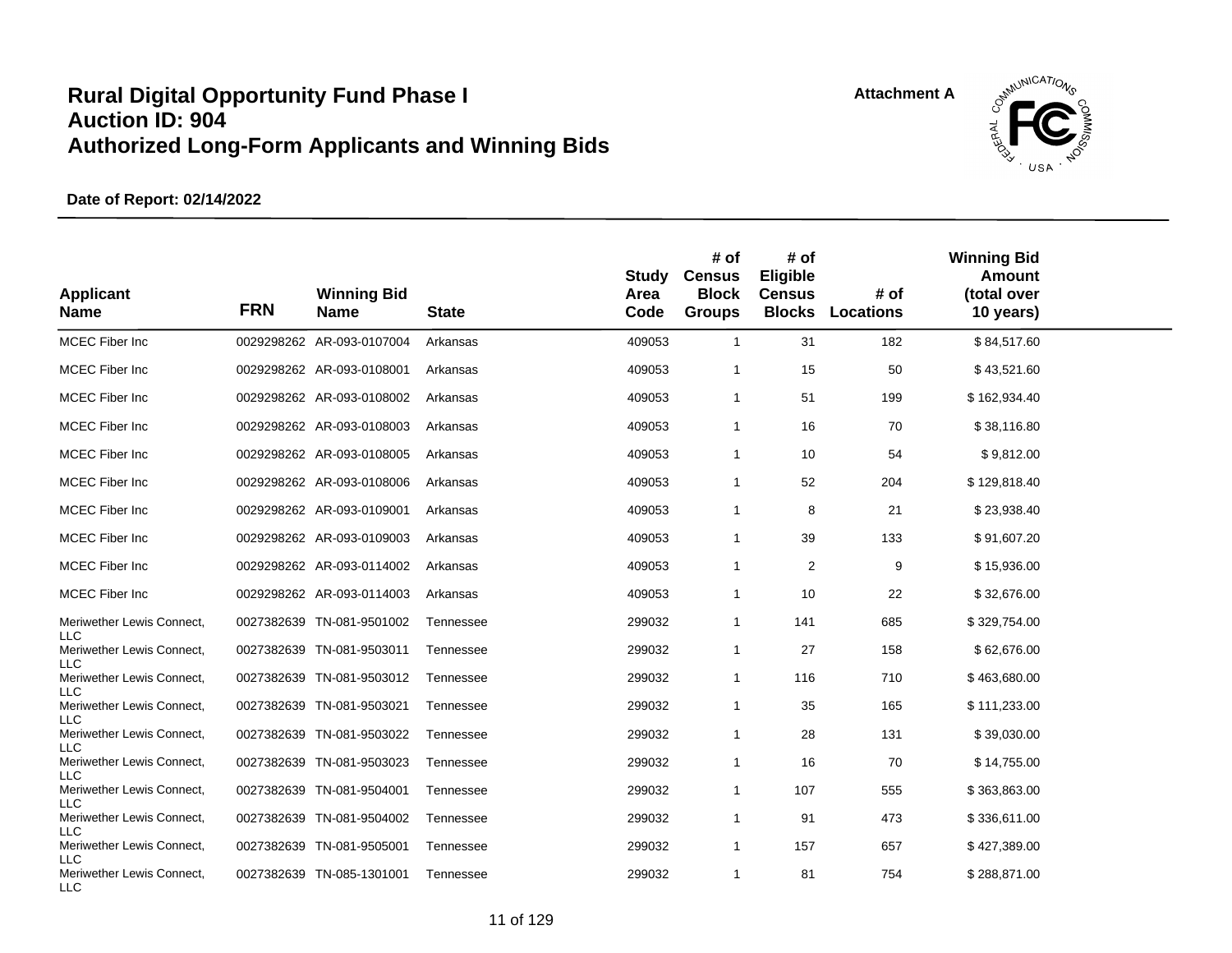

| <b>Applicant</b><br><b>Name</b>         | <b>FRN</b> | <b>Winning Bid</b><br><b>Name</b> | <b>State</b>  | Study<br>Area<br>Code | # of<br><b>Census</b><br><b>Block</b><br><b>Groups</b> | # of<br>Eligible<br><b>Census</b><br><b>Blocks</b> | # of<br><b>Locations</b> | <b>Winning Bid</b><br><b>Amount</b><br>(total over<br>10 years) |  |
|-----------------------------------------|------------|-----------------------------------|---------------|-----------------------|--------------------------------------------------------|----------------------------------------------------|--------------------------|-----------------------------------------------------------------|--|
| Meriwether Lewis Connect,<br><b>LLC</b> | 0027382639 | TN-085-1301002                    | Tennessee     | 299032                | $\mathbf{1}$                                           | 22                                                 | 248                      | \$39,487.00                                                     |  |
| Meriwether Lewis Connect,<br><b>LLC</b> | 0027382639 | TN-085-1301003                    | Tennessee     | 299032                | 1                                                      | 21                                                 | 201                      | \$29,969.00                                                     |  |
| Meriwether Lewis Connect,<br><b>LLC</b> | 0027382639 | TN-085-1301004                    | Tennessee     | 299032                | 1                                                      | 49                                                 | 316                      | \$170,348.00                                                    |  |
| Meriwether Lewis Connect,<br><b>LLC</b> | 0027382639 | TN-085-1302001                    | Tennessee     | 299032                | 1                                                      | 89                                                 | 686                      | \$377,808.00                                                    |  |
| Meriwether Lewis Connect,<br><b>LLC</b> | 0027382639 | TN-085-1302002                    | Tennessee     | 299032                | 1                                                      | 29                                                 | 216                      | \$71,256.00                                                     |  |
| Meriwether Lewis Connect,<br><b>LLC</b> | 0027382639 | TN-085-1303001                    | Tennessee     | 299032                | 1                                                      | 9                                                  | 17                       | \$8,801.00                                                      |  |
| Meriwether Lewis Connect,<br>LLC        | 0027382639 | TN-085-1303002                    | Tennessee     | 299032                | 1                                                      | 28                                                 | 134                      | \$25,100.70                                                     |  |
| Meriwether Lewis Connect,<br>LLC        | 0027382639 | TN-085-1303003                    | Tennessee     | 299032                | $\mathbf{1}$                                           | $\mathbf{1}$                                       | $\overline{7}$           | \$2,986.70                                                      |  |
| Meriwether Lewis Connect,<br><b>LLC</b> | 0027382639 | TN-085-1303004                    | Tennessee     | 299032                | 1                                                      | 9                                                  | 17                       | \$23,586.00                                                     |  |
| Meriwether Lewis Connect,<br>LLC        | 0027382639 | TN-085-1303005                    | Tennessee     | 299032                | $\mathbf{1}$                                           | 26                                                 | 95                       | \$37,899.00                                                     |  |
| Meriwether Lewis Connect,<br><b>LLC</b> | 0027382639 | TN-085-1304001                    | Tennessee     | 299032                | $\mathbf{1}$                                           | 104                                                | 572                      | \$356,919.00                                                    |  |
| Meriwether Lewis Connect,<br>LLC        |            | 0027382639 TN-085-1304002         | Tennessee     | 299032                | $\mathbf{1}$                                           | 109                                                | 899                      | \$474,908.00                                                    |  |
| Meriwether Lewis Connect,<br><b>LLC</b> | 0027382639 | TN-101-9701002                    | Tennessee     | 299032                | 1                                                      | 95                                                 | 847                      | \$437,574.00                                                    |  |
| Meriwether Lewis Connect,<br><b>LLC</b> | 0027382639 | TN-101-9702001                    | Tennessee     | 299032                | $\mathbf{1}$                                           | 40                                                 | 299                      | \$141,697.00                                                    |  |
| Meriwether Lewis Connect,<br><b>LLC</b> |            | 0027382639 TN-101-9702003         | Tennessee     | 299032                | $\mathbf{1}$                                           | 41                                                 | 259                      | \$125,977.00                                                    |  |
| Meriwether Lewis Connect,<br>LLC        | 0027382639 | TN-101-9702004                    | Tennessee     | 299032                | $\mathbf{1}$                                           | $\overline{7}$                                     | 113                      | \$4,467.00                                                      |  |
| Meriwether Lewis Connect,<br><b>LLC</b> | 0027382639 | TN-135-9301002                    | Tennessee     | 299032                | $\mathbf{1}$                                           | 2                                                  | 5                        | \$1,518.00                                                      |  |
| Micrologic Inc.                         |            | 0018675256 WV-007-9680002         | West Virginia | 209039                | $\mathbf{1}$                                           | 88                                                 | 662                      | \$2,665,407.70                                                  |  |
| Micrologic Inc.                         |            | 0018675256 WV-023-9694004         | West Virginia | 209039                | 1                                                      | 53                                                 | 279                      | \$1,538,292.00                                                  |  |
| Micrologic Inc.                         |            | 0018675256 WV-023-9695001         | West Virginia | 209039                | 1                                                      | 63                                                 | 652                      | \$2,160,642.00                                                  |  |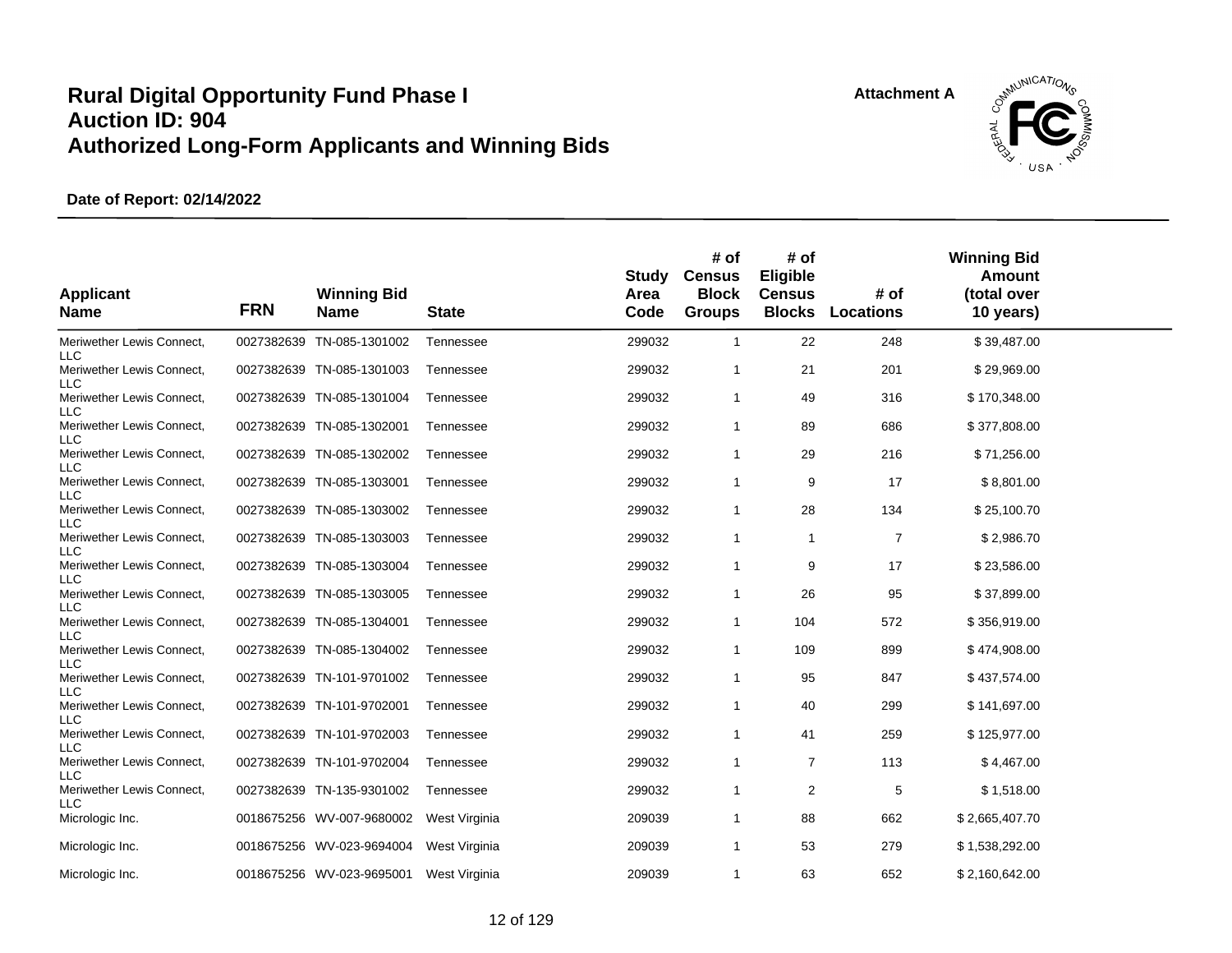

| <b>Applicant</b><br><b>Name</b>                 | <b>FRN</b> | <b>Winning Bid</b><br><b>Name</b> | <b>State</b>  | Study<br>Area<br>Code | # of<br><b>Census</b><br><b>Block</b><br><b>Groups</b> | # of<br>Eligible<br><b>Census</b><br><b>Blocks</b> | # of<br>Locations | <b>Winning Bid</b><br><b>Amount</b><br>(total over<br>10 years) |  |
|-------------------------------------------------|------------|-----------------------------------|---------------|-----------------------|--------------------------------------------------------|----------------------------------------------------|-------------------|-----------------------------------------------------------------|--|
| Micrologic Inc.                                 |            | 0018675256 WV-083-9663003         | West Virginia | 209039                | $\mathbf{1}$                                           | 83                                                 | 483               | \$3,671,706.00                                                  |  |
| New Lisbon Broadband and<br>Communications, LLC |            | 0024665390 IN-135-9521002         | Indiana       | 326111                | 1                                                      | 65                                                 | 281               | \$393,412.00                                                    |  |
| North East Fiber, LLC                           |            | 0029689346 MS-071-9501001         | Mississippi   | 289054                | $\mathbf{1}$                                           | 74                                                 | 747               | \$3,052,296.00                                                  |  |
| North East Fiber, LLC                           |            | 0029689346 MS-071-9501002         | Mississippi   | 289054                | 1                                                      | 3                                                  | 37                | \$16,176.00                                                     |  |
| North East Fiber, LLC                           |            | 0029689346 MS-071-9503021         | Mississippi   | 289054                | $\mathbf{1}$                                           | 1                                                  | $\mathbf{1}$      | \$756.00                                                        |  |
| North East Fiber, LLC                           |            | 0029689346 MS-071-9504011         | Mississippi   | 289054                | $\mathbf{1}$                                           | 9                                                  | 22                | \$23,994.00                                                     |  |
| North East Fiber, LLC                           |            | 0029689346 MS-071-9504013         | Mississippi   | 289054                | 1                                                      | 2                                                  | 5                 | \$4,032.00                                                      |  |
| North East Fiber, LLC                           |            | 0029689346 MS-071-9504021         | Mississippi   | 289054                | 1                                                      | 33                                                 | 234               | \$786,642.00                                                    |  |
| North East Fiber, LLC                           |            | 0029689346 MS-071-9504023         | Mississippi   | 289054                | 1                                                      | 11                                                 | 33                | \$138,210.00                                                    |  |
| North East Fiber, LLC                           |            | 0029689346 MS-071-9505011         | Mississippi   | 289054                | 1                                                      | 36                                                 | 312               | \$319,008.00                                                    |  |
| North East Fiber, LLC                           |            | 0029689346 MS-071-9505012         | Mississippi   | 289054                | $\mathbf{1}$                                           | 4                                                  | 13                | \$20,706.00                                                     |  |
| North East Fiber, LLC                           |            | 0029689346 MS-071-9505013         | Mississippi   | 289054                | 1                                                      | 26                                                 | 193               | \$779,904.00                                                    |  |
| North East Fiber, LLC                           |            | 0029689346 MS-071-9505014         | Mississippi   | 289054                | 1                                                      | 3                                                  | 23                | \$16,914.00                                                     |  |
| North East Fiber, LLC                           |            | 0029689346 MS-071-9505015         | Mississippi   | 289054                | $\mathbf{1}$                                           | 14                                                 | 71                | \$159,678.00                                                    |  |
| North East Fiber, LLC                           |            | 0029689346 MS-071-9505021         | Mississippi   | 289054                | 1                                                      | 29                                                 | 316               | \$955,560.00                                                    |  |
| North East Fiber, LLC                           |            | 0029689346 MS-071-9505022         | Mississippi   | 289054                | 1                                                      | 12                                                 | 87                | \$117,702.00                                                    |  |
| North East Fiber, LLC                           |            | 0029689346 MS-071-9505031         | Mississippi   | 289054                | 1                                                      | 9                                                  | 32                | \$52,170.00                                                     |  |
| North East Fiber, LLC                           |            | 0029689346 MS-071-9505032         | Mississippi   | 289054                | 1                                                      | 23                                                 | 66                | \$54,294.00                                                     |  |
| North East Fiber, LLC                           |            | 0029689346 MS-093-9505004         | Mississippi   | 289054                | 1                                                      | 19                                                 | 208               | \$467,358.00                                                    |  |
| North East Fiber, LLC                           |            | 0029689346 MS-093-9505005         | Mississippi   | 289054                | 1                                                      | 49                                                 | 650               | \$1,553,364.00                                                  |  |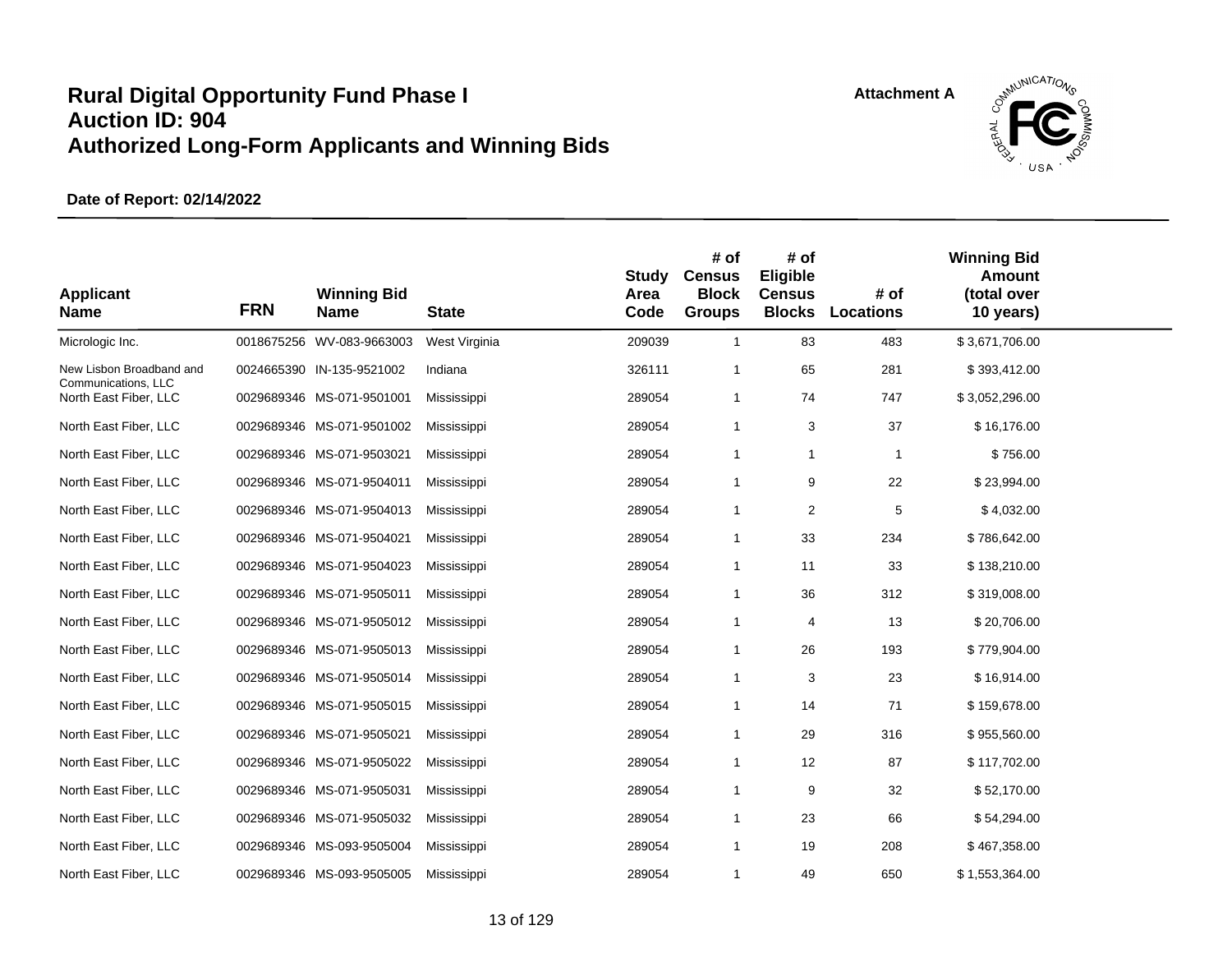

| <b>Applicant</b><br><b>Name</b> | <b>FRN</b> | <b>Winning Bid</b><br>Name | <b>State</b> | <b>Study</b><br>Area<br>Code | # of<br><b>Census</b><br><b>Block</b><br><b>Groups</b> | # of<br>Eligible<br><b>Census</b><br><b>Blocks</b> | # of<br><b>Locations</b> | <b>Winning Bid</b><br><b>Amount</b><br>(total over<br>10 years) |  |
|---------------------------------|------------|----------------------------|--------------|------------------------------|--------------------------------------------------------|----------------------------------------------------|--------------------------|-----------------------------------------------------------------|--|
| North East Fiber, LLC           |            | 0029689346 MS-115-9502001  | Mississippi  | 289054                       | $\mathbf{1}$                                           | 27                                                 | 311                      | \$349,218.00                                                    |  |
| North East Fiber, LLC           |            | 0029689346 MS-115-9502002  | Mississippi  | 289054                       | $\overline{1}$                                         | 56                                                 | 644                      | \$1,074,270.00                                                  |  |
| North East Fiber, LLC           |            | 0029689346 MS-115-9502003  | Mississippi  | 289054                       | $\mathbf{1}$                                           | 43                                                 | 195                      | \$653,802.00                                                    |  |
| North East Fiber, LLC           |            | 0029689346 MS-115-9505002  | Mississippi  | 289054                       | $\mathbf{1}$                                           | 30                                                 | 414                      | \$741,198.00                                                    |  |
| North East Fiber, LLC           |            | 0029689346 MS-145-9502002  | Mississippi  | 289054                       | $\overline{1}$                                         | 4                                                  | 6                        | \$17,142.00                                                     |  |
| North East Fiber, LLC           |            | 0029689346 MS-145-9502003  | Mississippi  | 289054                       | $\mathbf{1}$                                           | 10                                                 | 111                      | \$107,405.60                                                    |  |
| North East Fiber, LLC           |            | 0029689346 MS-145-9503003  | Mississippi  | 289054                       | $\mathbf{1}$                                           | 4                                                  | 19                       | \$15,414.00                                                     |  |
| North East Fiber, LLC           |            | 0029689346 MS-145-9506002  | Mississippi  | 289054                       | -1                                                     | 16                                                 | 405                      | \$515,244.00                                                    |  |
| North East Fiber, LLC           |            | 0029689346 MS-145-9506003  | Mississippi  | 289054                       | $\mathbf{1}$                                           | 31                                                 | 371                      | \$659,880.00                                                    |  |
| NT Spark, LLC                   |            | 0029757390 MS-017-9502001  | Mississippi  | 289055                       | -1                                                     | 11                                                 | 57                       | \$75,240.00                                                     |  |
| NT Spark, LLC                   |            | 0029757390 MS-017-9502002  | Mississippi  | 289055                       | $\mathbf{1}$                                           | 100                                                | 1,032                    | \$2,319,618.00                                                  |  |
| NT Spark, LLC                   |            | 0029757390 MS-017-9503001  | Mississippi  | 289055                       | $\mathbf{1}$                                           | 9                                                  | 46                       | \$162,144.00                                                    |  |
| NT Spark, LLC                   |            | 0029757390 MS-017-9503002  | Mississippi  | 289055                       | $\mathbf{1}$                                           | $\overline{7}$                                     | 22                       | \$31,236.00                                                     |  |
| NT Spark, LLC                   |            | 0029757390 MS-017-9503003  | Mississippi  | 289055                       | $\mathbf{1}$                                           | $\,$ 5 $\,$                                        | 42                       | \$84,162.00                                                     |  |
| NT Spark, LLC                   |            | 0029757390 MS-017-9503004  | Mississippi  | 289055                       | $\mathbf{1}$                                           | 5                                                  | 16                       | \$23,688.00                                                     |  |
| NT Spark, LLC                   |            | 0029757390 MS-017-9504001  | Mississippi  | 289055                       | $\overline{1}$                                         | 14                                                 | 153                      | \$349,560.00                                                    |  |
| NT Spark, LLC                   |            | 0029757390 MS-017-9504002  | Mississippi  | 289055                       | $\mathbf{1}$                                           | 27                                                 | 304                      | \$885,336.00                                                    |  |
| NT Spark, LLC                   |            | 0029757390 MS-017-9504004  | Mississippi  | 289055                       | -1                                                     | 59                                                 | 418                      | \$1,684,314.00                                                  |  |
| NT Spark, LLC                   |            | 0029757390 MS-155-9502001  | Mississippi  | 289055                       | $\overline{1}$                                         | 63                                                 | 504                      | \$1,762,644.00                                                  |  |
| NT Spark, LLC                   |            | 0029757390 MS-155-9502002  | Mississippi  | 289055                       | $\overline{1}$                                         | 67                                                 | 391                      | \$1,612,092.00                                                  |  |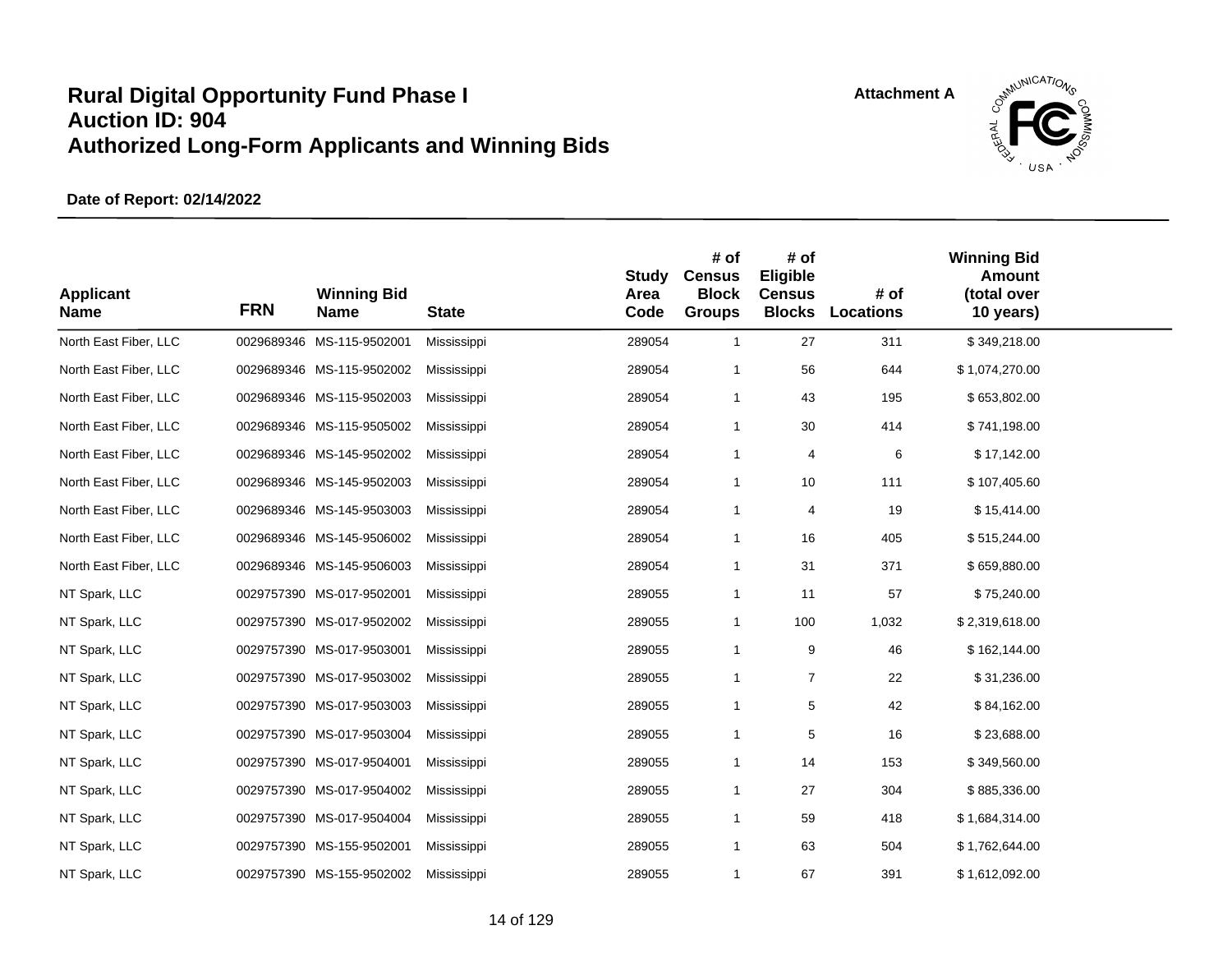

| <b>Applicant</b><br><b>Name</b> | <b>FRN</b> | <b>Winning Bid</b><br><b>Name</b> | <b>State</b> | <b>Study</b><br>Area<br>Code | # of<br><b>Census</b><br><b>Block</b><br><b>Groups</b> | # of<br>Eligible<br><b>Census</b><br><b>Blocks</b> | # of<br><b>Locations</b> | <b>Winning Bid</b><br><b>Amount</b><br>(total over<br>10 years) |  |
|---------------------------------|------------|-----------------------------------|--------------|------------------------------|--------------------------------------------------------|----------------------------------------------------|--------------------------|-----------------------------------------------------------------|--|
| NT Spark, LLC                   |            | 0029757390 MS-155-9502003         | Mississippi  | 289055                       | $\mathbf{1}$                                           | 52                                                 | 273                      | \$1,258,056.00                                                  |  |
| NT Spark, LLC                   |            | 0029757390 MS-155-9503002         | Mississippi  | 289055                       | -1                                                     | $\overline{7}$                                     | 39                       | \$62,502.00                                                     |  |
| Oklahoma Fiber, LLC             |            | 0027522408 OK-017-3010091         | Oklahoma     | 439080                       | $\mathbf{1}$                                           | 3                                                  | 87                       | \$4,739.00                                                      |  |
| Oklahoma Fiber, LLC             |            | 0027522408 OK-017-3014081         | Oklahoma     | 439080                       | $\mathbf{1}$                                           | 9                                                  | 487                      | \$16,606.50                                                     |  |
| Oklahoma Fiber, LLC             |            | 0027522408 OK-027-2009002         | Oklahoma     | 439080                       | $\mathbf{1}$                                           | $\mathbf{1}$                                       | $\mathbf 1$              | \$114.00                                                        |  |
| Oklahoma Fiber, LLC             |            | 0027522408 OK-027-2013011         | Oklahoma     | 439080                       | $\mathbf{1}$                                           | $\mathbf{1}$                                       | 1                        | \$1,182.00                                                      |  |
| Oklahoma Fiber, LLC             |            | 0027522408 OK-027-2014033         | Oklahoma     | 439080                       | $\mathbf{1}$                                           | 15                                                 | 217                      | \$156,930.00                                                    |  |
| Oklahoma Fiber, LLC             |            | 0027522408 OK-027-2014042         | Oklahoma     | 439080                       | $\mathbf{1}$                                           | 10                                                 | 142                      | \$139,770.00                                                    |  |
| Oklahoma Fiber, LLC             |            | 0027522408 OK-027-2014054         | Oklahoma     | 439080                       | $\mathbf{1}$                                           | 4                                                  | 168                      | \$115,728.00                                                    |  |
| Oklahoma Fiber, LLC             |            | 0027522408 OK-027-2015052         | Oklahoma     | 439080                       | $\mathbf{1}$                                           | $\mathbf{1}$                                       | $\overline{2}$           | \$2,376.00                                                      |  |
| Oklahoma Fiber, LLC             |            | 0027522408 OK-027-2015091         | Oklahoma     | 439080                       | $\mathbf{1}$                                           | 10                                                 | 15                       | \$8,467.80                                                      |  |
| Oklahoma Fiber, LLC             |            | 0027522408 OK-027-2015101         | Oklahoma     | 439080                       | $\mathbf{1}$                                           | $\mathbf{1}$                                       | 25                       | \$9,005.00                                                      |  |
| Oklahoma Fiber, LLC             |            | 0027522408 OK-027-2015103         | Oklahoma     | 439080                       | $\mathbf{1}$                                           | $\mathbf{1}$                                       | $\mathbf{1}$             | \$1,176.00                                                      |  |
| Oklahoma Fiber, LLC             |            | 0027522408 OK-027-2015104         | Oklahoma     | 439080                       | $\mathbf{1}$                                           | 2                                                  | 22                       | \$9,642.00                                                      |  |
| Oklahoma Fiber, LLC             |            | 0027522408 OK-027-2016071         | Oklahoma     | 439080                       | $\mathbf{1}$                                           | 3                                                  | 34                       | \$53,605.00                                                     |  |
| Oklahoma Fiber, LLC             |            | 0027522408 OK-027-2016111         | Oklahoma     | 439080                       | $\mathbf{1}$                                           | $\mathbf{1}$                                       | 9                        | \$150.00                                                        |  |
| Oklahoma Fiber, LLC             |            | 0027522408 OK-027-2016121         | Oklahoma     | 439080                       | $\mathbf{1}$                                           | $\mathbf{1}$                                       | $\mathbf{1}$             | \$1,200.00                                                      |  |
| Oklahoma Fiber, LLC             |            | 0027522408 OK-027-2017001         | Oklahoma     | 439080                       | $\mathbf{1}$                                           | $\overline{7}$                                     | 116                      | \$98,436.00                                                     |  |
| Oklahoma Fiber, LLC             |            | 0027522408 OK-027-2020081         | Oklahoma     | 439080                       | $\mathbf{1}$                                           | $\mathbf{1}$                                       | $\mathbf{1}$             | \$366.00                                                        |  |
| Oklahoma Fiber, LLC             |            | 0027522408 OK-027-2021061         | Oklahoma     | 439080                       | $\mathbf{1}$                                           | 2                                                  | 4                        | \$7,152.00                                                      |  |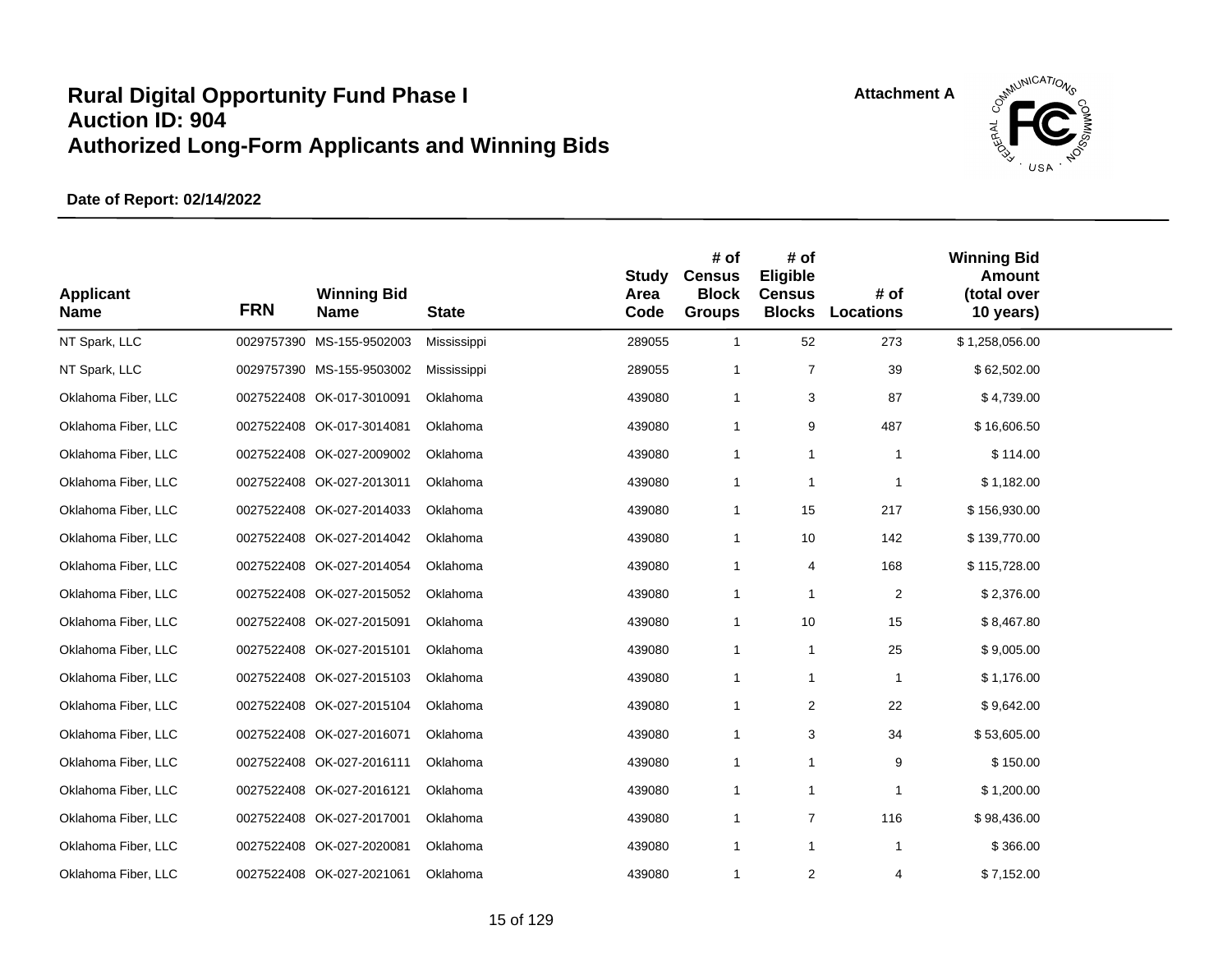

| <b>Applicant</b><br><b>Name</b> | <b>FRN</b> | <b>Winning Bid</b><br><b>Name</b> | <b>State</b> | <b>Study</b><br>Area<br>Code | # of<br><b>Census</b><br><b>Block</b><br><b>Groups</b> | # of<br>Eligible<br><b>Census</b><br><b>Blocks</b> | # of<br><b>Locations</b> | <b>Winning Bid</b><br>Amount<br>(total over<br>10 years) |  |
|---------------------------------|------------|-----------------------------------|--------------|------------------------------|--------------------------------------------------------|----------------------------------------------------|--------------------------|----------------------------------------------------------|--|
| Oklahoma Fiber, LLC             |            | 0027522408 OK-027-2022011         | Oklahoma     | 439080                       | $\mathbf{1}$                                           | 3                                                  | 18                       | \$9,528.00                                               |  |
| Oklahoma Fiber, LLC             |            | 0027522408 OK-027-2022031         | Oklahoma     | 439080                       | $\mathbf{1}$                                           | $\overline{2}$                                     | 49                       | \$42,822.00                                              |  |
| Oklahoma Fiber, LLC             |            | 0027522408 OK-027-2022032         | Oklahoma     | 439080                       | $\mathbf{1}$                                           | $\mathbf{1}$                                       | $\mathbf{1}$             | \$372.00                                                 |  |
| Oklahoma Fiber, LLC             |            | 0027522408 OK-027-2022051         | Oklahoma     | 439080                       | $\mathbf{1}$                                           | $\mathbf{1}$                                       | 6                        | \$5,740.00                                               |  |
| Oklahoma Fiber, LLC             |            | 0027522408 OK-027-2022061         | Oklahoma     | 439080                       | $\mathbf{1}$                                           | $\overline{2}$                                     | $\overline{2}$           | \$2,700.00                                               |  |
| Oklahoma Fiber, LLC             |            | 0027522408 OK-027-2023011         | Oklahoma     | 439080                       | $\mathbf{1}$                                           | 6                                                  | 206                      | \$144,048.00                                             |  |
| Oklahoma Fiber, LLC             |            | 0027522408 OK-027-2023012         | Oklahoma     | 439080                       | $\mathbf{1}$                                           | 15                                                 | 476                      | \$202,602.00                                             |  |
| Oklahoma Fiber, LLC             |            | 0027522408 OK-027-2023013         | Oklahoma     | 439080                       | $\mathbf{1}$                                           | 20                                                 | 289                      | \$140,700.00                                             |  |
| Oklahoma Fiber, LLC             |            | 0027522408 OK-027-2023014         | Oklahoma     | 439080                       | $\mathbf{1}$                                           | 11                                                 | 250                      | \$185,820.00                                             |  |
| Oklahoma Fiber, LLC             |            | 0027522408 OK-027-2023021         | Oklahoma     | 439080                       | $\mathbf{1}$                                           | 3                                                  | 11                       | \$17,664.00                                              |  |
| Oklahoma Fiber, LLC             |            | 0027522408 OK-027-2023024         | Oklahoma     | 439080                       | $\mathbf{1}$                                           | 6                                                  | 111                      | \$121,644.00                                             |  |
| Oklahoma Fiber, LLC             |            | 0027522408 OK-027-2024021         | Oklahoma     | 439080                       | $\mathbf{1}$                                           | 31                                                 | 506                      | \$485,088.00                                             |  |
| Oklahoma Fiber, LLC             |            | 0027522408 OK-027-2024022         | Oklahoma     | 439080                       | $\overline{1}$                                         | 13                                                 | 415                      | \$224,985.00                                             |  |
| Oklahoma Fiber, LLC             |            | 0027522408 OK-027-2024023         | Oklahoma     | 439080                       | $\mathbf{1}$                                           | 20                                                 | 480                      | \$282,055.00                                             |  |
| Oklahoma Fiber, LLC             |            | 0027522408 OK-027-2024024         | Oklahoma     | 439080                       | $\mathbf{1}$                                           | 28                                                 | 391                      | \$449,214.00                                             |  |
| Oklahoma Fiber, LLC             |            | 0027522408 OK-027-2024031         | Oklahoma     | 439080                       | $\mathbf{1}$                                           | 16                                                 | 425                      | \$379,908.00                                             |  |
| Oklahoma Fiber, LLC             |            | 0027522408 OK-027-2024032         | Oklahoma     | 439080                       | $\mathbf{1}$                                           | 12                                                 | 362                      | \$261,540.00                                             |  |
| Oklahoma Fiber, LLC             |            | 0027522408 OK-027-2024033         | Oklahoma     | 439080                       | $\mathbf{1}$                                           | 10                                                 | 237                      | \$208,590.00                                             |  |
| Oklahoma Fiber, LLC             |            | 0027522408 OK-027-2024034         | Oklahoma     | 439080                       | $\mathbf{1}$                                           | 13                                                 | 291                      | \$132,678.00                                             |  |
| Oklahoma Fiber, LLC             |            | 0027522408 OK-027-2024035         | Oklahoma     | 439080                       | $\mathbf{1}$                                           | 14                                                 | 334                      | \$263,376.00                                             |  |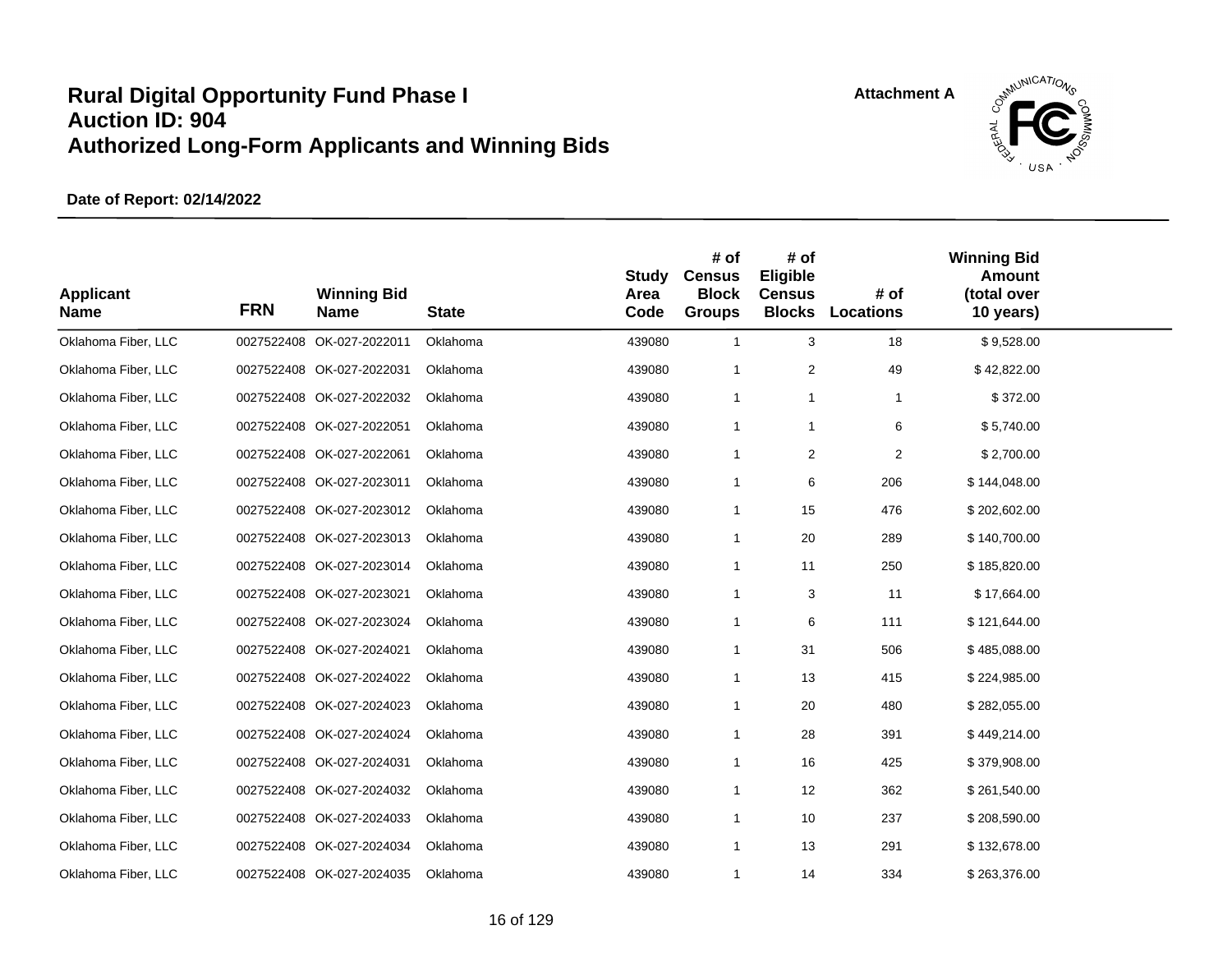

| <b>Applicant</b><br><b>Name</b> | <b>FRN</b> | <b>Winning Bid</b><br><b>Name</b> | <b>State</b> | <b>Study</b><br>Area<br>Code | # of<br><b>Census</b><br><b>Block</b><br><b>Groups</b> | # of<br>Eligible<br><b>Census</b><br><b>Blocks</b> | # of<br>Locations | <b>Winning Bid</b><br><b>Amount</b><br>(total over<br>10 years) |  |
|---------------------------------|------------|-----------------------------------|--------------|------------------------------|--------------------------------------------------------|----------------------------------------------------|-------------------|-----------------------------------------------------------------|--|
| Oklahoma Fiber, LLC             |            | 0027522408 OK-027-2024041         | Oklahoma     | 439080                       | $\mathbf{1}$                                           | 24                                                 | 448               | \$211,389.60                                                    |  |
| Oklahoma Fiber, LLC             |            | 0027522408 OK-027-2024042         | Oklahoma     | 439080                       | $\overline{1}$                                         | 35                                                 | 283               | \$147,094.00                                                    |  |
| Oklahoma Fiber, LLC             |            | 0027522408 OK-027-2024043         | Oklahoma     | 439080                       | $\mathbf{1}$                                           | 15                                                 | 727               | \$313,950.00                                                    |  |
| Oklahoma Fiber, LLC             |            | 0027522408 OK-027-2024051         | Oklahoma     | 439080                       | $\mathbf 1$                                            | 24                                                 | 564               | \$327,575.50                                                    |  |
| Oklahoma Fiber, LLC             |            | 0027522408 OK-027-2024052         | Oklahoma     | 439080                       | $\mathbf 1$                                            | 27                                                 | 406               | \$562,158.00                                                    |  |
| Oklahoma Fiber, LLC             |            | 0027522408 OK-027-2024053         | Oklahoma     | 439080                       | $\mathbf 1$                                            | 16                                                 | 96                | \$115,011.00                                                    |  |
| Oklahoma Fiber, LLC             |            | 0027522408 OK-027-2025001         | Oklahoma     | 439080                       | $\mathbf 1$                                            | 6                                                  | 119               | \$42,156.00                                                     |  |
| Oklahoma Fiber, LLC             |            | 0027522408 OK-027-2025002         | Oklahoma     | 439080                       | $\mathbf{1}$                                           | 11                                                 | 64                | \$16,158.00                                                     |  |
| Oklahoma Fiber, LLC             |            | 0027522408 OK-027-2025003         | Oklahoma     | 439080                       | $\mathbf{1}$                                           | 12                                                 | 251               | \$158,958.00                                                    |  |
| Oklahoma Fiber, LLC             |            | 0027522408 OK-027-2025004         | Oklahoma     | 439080                       | -1                                                     | 2                                                  | 50                | \$29,004.00                                                     |  |
| Oklahoma Fiber, LLC             |            | 0027522408 OK-027-2026001         | Oklahoma     | 439080                       | $\mathbf 1$                                            | 8                                                  | 88                | \$80,542.00                                                     |  |
| Oklahoma Fiber, LLC             |            | 0027522408 OK-027-2026002         | Oklahoma     | 439080                       | $\mathbf 1$                                            | 9                                                  | 48                | \$23,643.00                                                     |  |
| Oklahoma Fiber, LLC             |            | 0027522408 OK-027-2026003         | Oklahoma     | 439080                       | $\mathbf 1$                                            | 10                                                 | 31                | \$4,158.00                                                      |  |
| Oklahoma Fiber, LLC             |            | 0027522408 OK-051-0001001         | Oklahoma     | 439080                       | $\mathbf 1$                                            | 3                                                  | 4                 | \$1,306.20                                                      |  |
| Oklahoma Fiber, LLC             |            | 0027522408 OK-051-0006001         | Oklahoma     | 439080                       | $\mathbf 1$                                            | $\overline{4}$                                     | 5                 | \$12,702.00                                                     |  |
| Oklahoma Fiber, LLC             |            | 0027522408 OK-051-0006002         | Oklahoma     | 439080                       | $\mathbf 1$                                            | 19                                                 | 31                | \$26,034.10                                                     |  |
| Oklahoma Fiber, LLC             |            | 0027522408 OK-051-0006003         | Oklahoma     | 439080                       | $\mathbf 1$                                            | 21                                                 | 28                | \$4,847.50                                                      |  |
| Oklahoma Fiber, LLC             |            | 0027522408 OK-051-0008001         | Oklahoma     | 439080                       | -1                                                     | 52                                                 | 242               | \$72,901.40                                                     |  |
| Oklahoma Fiber, LLC             |            | 0027522408 OK-051-0008002         | Oklahoma     | 439080                       | $\mathbf 1$                                            | 40                                                 | 298               | \$55,615.00                                                     |  |
| Oklahoma Fiber, LLC             |            | 0027522408 OK-051-0008003         | Oklahoma     | 439080                       | $\mathbf 1$                                            | 99                                                 | 415               | \$133,379.50                                                    |  |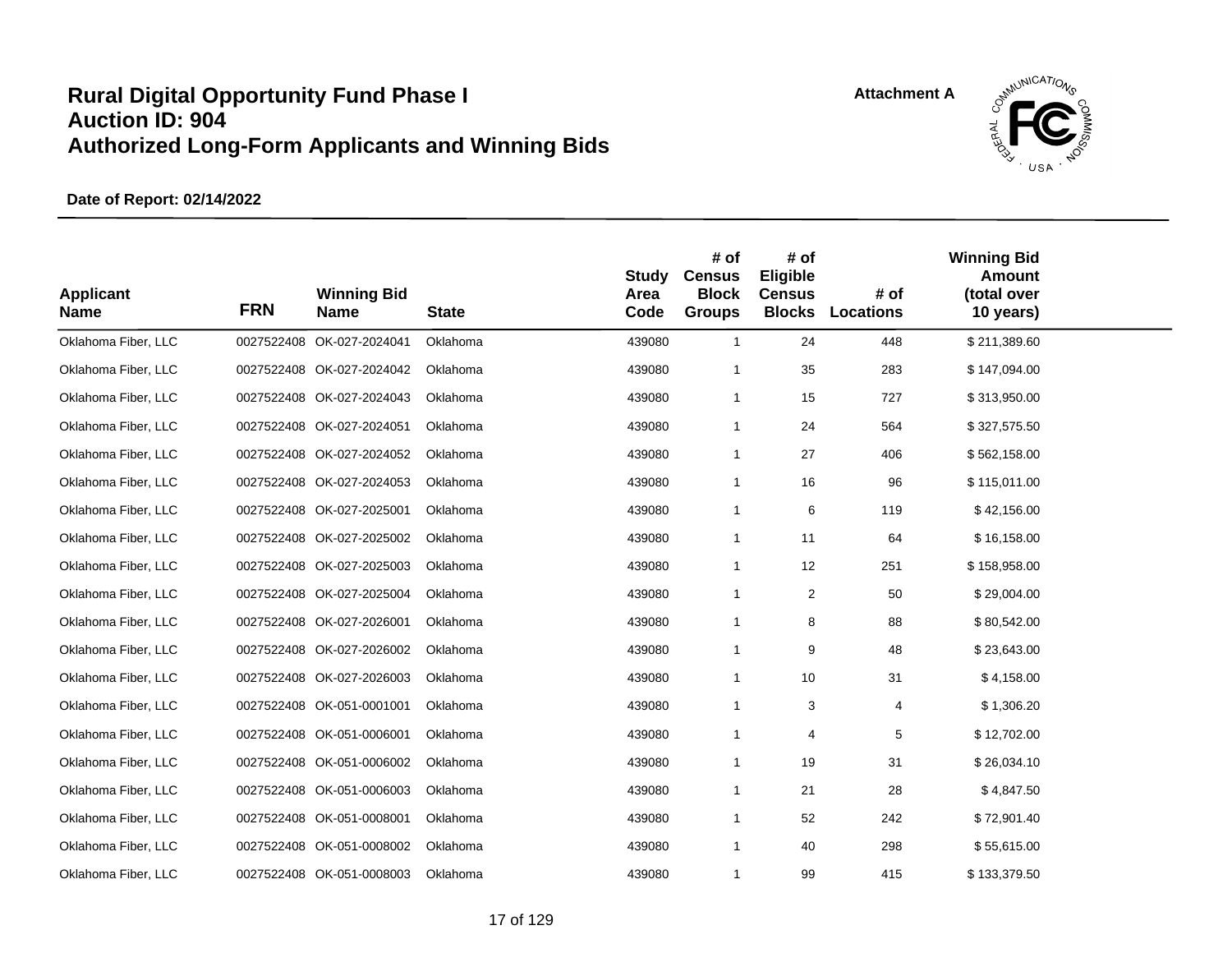

| <b>Applicant</b><br><b>Name</b> | <b>FRN</b> | <b>Winning Bid</b><br><b>Name</b> | <b>State</b> | <b>Study</b><br>Area<br>Code | # of<br><b>Census</b><br><b>Block</b><br><b>Groups</b> | # of<br>Eligible<br><b>Census</b><br><b>Blocks</b> | # of<br>Locations | <b>Winning Bid</b><br>Amount<br>(total over<br>10 years) |  |
|---------------------------------|------------|-----------------------------------|--------------|------------------------------|--------------------------------------------------------|----------------------------------------------------|-------------------|----------------------------------------------------------|--|
| Oklahoma Fiber, LLC             |            | 0027522408 OK-051-0008004         | Oklahoma     | 439080                       | $\mathbf{1}$                                           | 31                                                 | 134               | \$63,022.50                                              |  |
| Oklahoma Fiber, LLC             |            | 0027522408 OK-051-0009011         | Oklahoma     | 439080                       | -1                                                     | 15                                                 | 38                | \$26,145.70                                              |  |
| Oklahoma Fiber, LLC             |            | 0027522408 OK-051-0009021         | Oklahoma     | 439080                       | $\mathbf{1}$                                           | 46                                                 | 727               | \$67,755.00                                              |  |
| Oklahoma Fiber, LLC             |            | 0027522408 OK-051-0009033         | Oklahoma     | 439080                       | $\mathbf{1}$                                           | 6                                                  | 42                | \$8,808.00                                               |  |
| Oklahoma Fiber, LLC             |            | 0027522408 OK-051-0009035         | Oklahoma     | 439080                       | $\mathbf{1}$                                           | 6                                                  | 26                | \$8,751.60                                               |  |
| Oklahoma Fiber, LLC             |            | 0027522408 OK-087-4002021         | Oklahoma     | 439080                       | $\mathbf{1}$                                           | 17                                                 | 195               | \$10,878.00                                              |  |
| Oklahoma Fiber, LLC             |            | 0027522408 OK-087-4002022         | Oklahoma     | 439080                       | $\mathbf{1}$                                           | 19                                                 | 167               | \$44,895.50                                              |  |
| Oklahoma Fiber, LLC             |            | 0027522408 OK-087-4002024         | Oklahoma     | 439080                       | $\mathbf 1$                                            | 34                                                 | 190               | \$21,691.50                                              |  |
| Oklahoma Fiber, LLC             |            | 0027522408 OK-087-4003001         | Oklahoma     | 439080                       | $\mathbf{1}$                                           | $\overline{7}$                                     | 52                | \$8,403.00                                               |  |
| Oklahoma Fiber, LLC             |            | 0027522408 OK-087-4003002         | Oklahoma     | 439080                       | $\mathbf{1}$                                           | 3                                                  | 10                | \$6,261.00                                               |  |
| Oklahoma Fiber, LLC             |            | 0027522408 OK-109-1087012         | Oklahoma     | 439080                       | $\mathbf{1}$                                           | 3                                                  | 13                | \$8,940.00                                               |  |
| Oklahoma Fiber, LLC             |            | 0027522408 OK-109-1087041         | Oklahoma     | 439080                       | $\mathbf{1}$                                           | $\mathbf{1}$                                       | 4                 | \$3,168.00                                               |  |
| Oklahoma Fiber, LLC             |            | 0027522408 OK-109-1087044         | Oklahoma     | 439080                       | $\mathbf{1}$                                           | 5                                                  | 45                | \$11,364.00                                              |  |
| Oklahoma Fiber, LLC             |            | 0027522408 OK-125-5010032         | Oklahoma     | 439080                       | $\mathbf{1}$                                           | 17                                                 | 127               | \$125,502.00                                             |  |
| Oklahoma Fiber, LLC             |            | 0027522408 OK-125-5011021         | Oklahoma     | 439080                       | $\mathbf{1}$                                           | 53                                                 | 456               | \$513,204.00                                             |  |
| Peoples Telephone Company       |            | 0003723715 TN-005-9631003         | Tennessee    | 290576                       | -1                                                     | 28                                                 | 341               | \$21,564.00                                              |  |
| Peoples Telephone Company       |            | 0003723715 TN-079-9698001         | Tennessee    | 290576                       | $\mathbf{1}$                                           | 27                                                 | 105               | \$47,487.60                                              |  |
| Peoples Telephone Company       |            | 0003723715 TN-079-9698002         | Tennessee    | 290576                       | $\overline{1}$                                         | 11                                                 | 46                | \$29,947.50                                              |  |
| Petit Jean Fiber, LLC           |            | 0030374227 AR-023-4805021         | Arkansas     | 409054                       | $\mathbf{1}$                                           | 17                                                 | 128               | \$79,647.00                                              |  |
| Petit Jean Fiber, LLC           |            | 0030374227 AR-029-9501001         | Arkansas     | 409054                       | $\mathbf 1$                                            | 67                                                 | 735               | \$2,657,532.00                                           |  |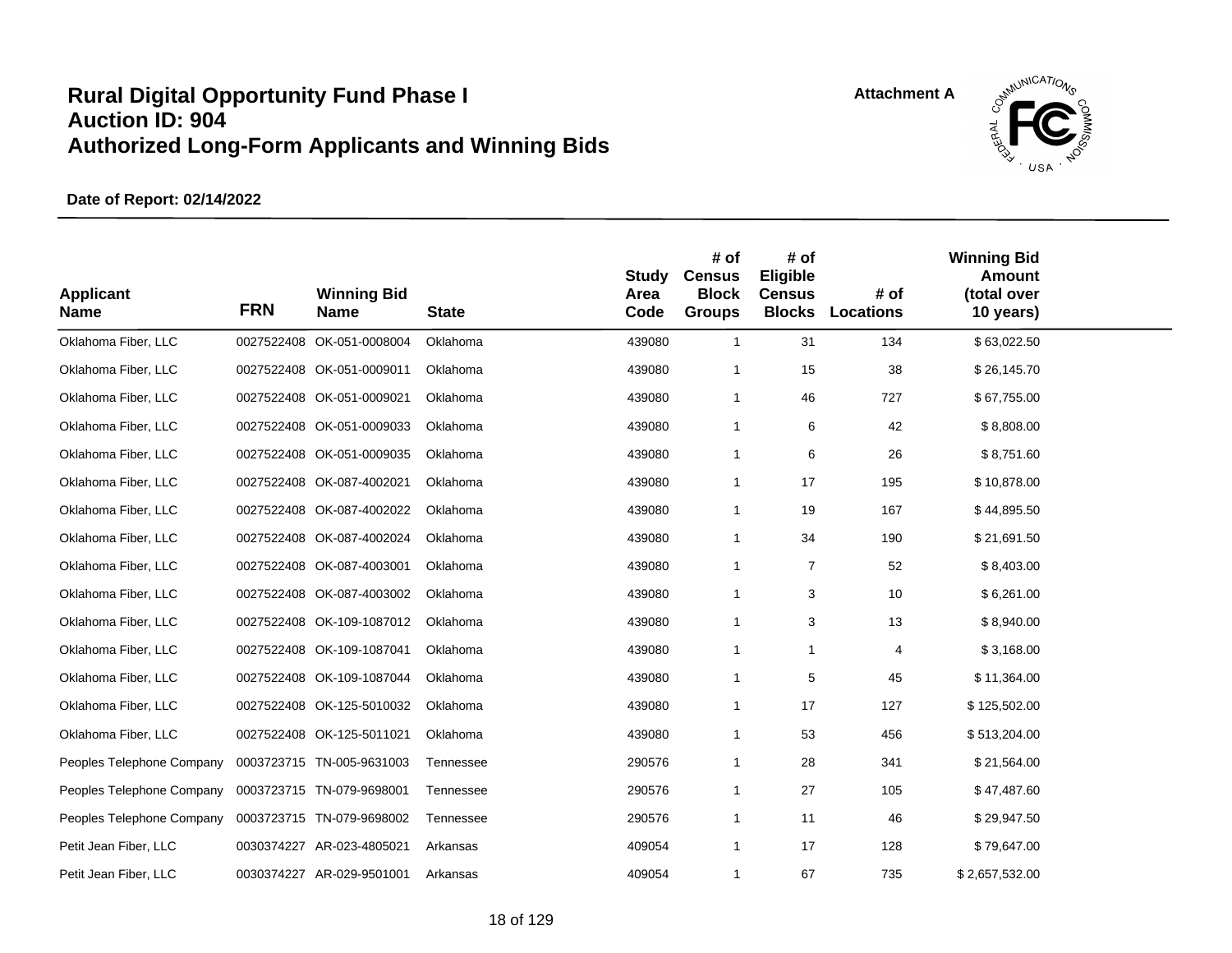

| <b>Applicant</b><br><b>Name</b> | <b>FRN</b> | <b>Winning Bid</b><br><b>Name</b> | <b>State</b> | <b>Study</b><br>Area<br>Code | # of<br><b>Census</b><br><b>Block</b><br><b>Groups</b> | # of<br>Eligible<br><b>Census</b><br><b>Blocks</b> | # of<br><b>Locations</b> | <b>Winning Bid</b><br><b>Amount</b><br>(total over<br>10 years) |  |
|---------------------------------|------------|-----------------------------------|--------------|------------------------------|--------------------------------------------------------|----------------------------------------------------|--------------------------|-----------------------------------------------------------------|--|
| Petit Jean Fiber, LLC           |            | 0030374227 AR-029-9501002         | Arkansas     | 409054                       | $\mathbf{1}$                                           | 91                                                 | 780                      | \$1,902,303.20                                                  |  |
| Petit Jean Fiber, LLC           |            | 0030374227 AR-029-9501003         | Arkansas     | 409054                       | -1                                                     | 45                                                 | 607                      | \$1,257,108.00                                                  |  |
| Petit Jean Fiber, LLC           |            | 0030374227 AR-029-9502001         | Arkansas     | 409054                       | $\mathbf{1}$                                           | 48                                                 | 643                      | \$1,994,603.80                                                  |  |
| Petit Jean Fiber, LLC           |            | 0030374227 AR-029-9502002         | Arkansas     | 409054                       | $\mathbf{1}$                                           | 14                                                 | 82                       | \$104,892.00                                                    |  |
| Petit Jean Fiber, LLC           |            | 0030374227 AR-029-9502003         | Arkansas     | 409054                       | $\mathbf{1}$                                           | 55                                                 | 613                      | \$1,905,570.00                                                  |  |
| Petit Jean Fiber, LLC           |            | 0030374227 AR-029-9503001         | Arkansas     | 409054                       | $\mathbf{1}$                                           | 14                                                 | 114                      | \$172,080.00                                                    |  |
| Petit Jean Fiber, LLC           |            | 0030374227 AR-045-0301011         | Arkansas     | 409054                       | $\mathbf{1}$                                           | 36                                                 | 334                      | \$485,559.00                                                    |  |
| Petit Jean Fiber, LLC           |            | 0030374227 AR-045-0301012         | Arkansas     | 409054                       | $\mathbf 1$                                            | 30                                                 | 159                      | \$236,872.00                                                    |  |
| Petit Jean Fiber, LLC           |            | 0030374227 AR-045-0301021         | Arkansas     | 409054                       | $\mathbf 1$                                            | 6                                                  | 48                       | \$7,690.00                                                      |  |
| Petit Jean Fiber, LLC           |            | 0030374227 AR-045-0301022         | Arkansas     | 409054                       | -1                                                     | 2                                                  | 4                        | \$3,864.50                                                      |  |
| Petit Jean Fiber, LLC           |            | 0030374227 AR-045-0301023         | Arkansas     | 409054                       | $\mathbf{1}$                                           | $\mathbf 1$                                        | $\overline{7}$           | \$522.00                                                        |  |
| Petit Jean Fiber, LLC           |            | 0030374227 AR-045-0301041         | Arkansas     | 409054                       | $\mathbf{1}$                                           | 3                                                  | 18                       | \$40,080.00                                                     |  |
| Petit Jean Fiber, LLC           |            | 0030374227 AR-045-0301042         | Arkansas     | 409054                       | $\mathbf{1}$                                           | 10                                                 | 60                       | \$42,291.00                                                     |  |
| Petit Jean Fiber, LLC           |            | 0030374227 AR-045-0302001         | Arkansas     | 409054                       | $\mathbf{1}$                                           | 57                                                 | 513                      | \$177,029.50                                                    |  |
| Petit Jean Fiber, LLC           |            | 0030374227 AR-045-0302002         | Arkansas     | 409054                       | $\mathbf{1}$                                           | 101                                                | 695                      | \$150,150.50                                                    |  |
| Petit Jean Fiber, LLC           |            | 0030374227 AR-045-0302003         | Arkansas     | 409054                       | $\mathbf{1}$                                           | 45                                                 | 431                      | \$90,464.00                                                     |  |
| Petit Jean Fiber, LLC           |            | 0030374227 AR-045-0304021         | Arkansas     | 409054                       | $\mathbf 1$                                            | 22                                                 | 141                      | \$136,398.00                                                    |  |
| Petit Jean Fiber, LLC           |            | 0030374227 AR-115-9507001         | Arkansas     | 409054                       | -1                                                     | 57                                                 | 385                      | \$1,696,680.00                                                  |  |
| Petit Jean Fiber, LLC           |            | 0030374227 AR-115-9507002         | Arkansas     | 409054                       | $\mathbf 1$                                            | 40                                                 | 331                      | \$400,491.00                                                    |  |
| Petit Jean Fiber, LLC           |            | 0030374227 AR-115-9509001         | Arkansas     | 409054                       | $\mathbf{1}$                                           | 19                                                 | 138                      | \$346,434.00                                                    |  |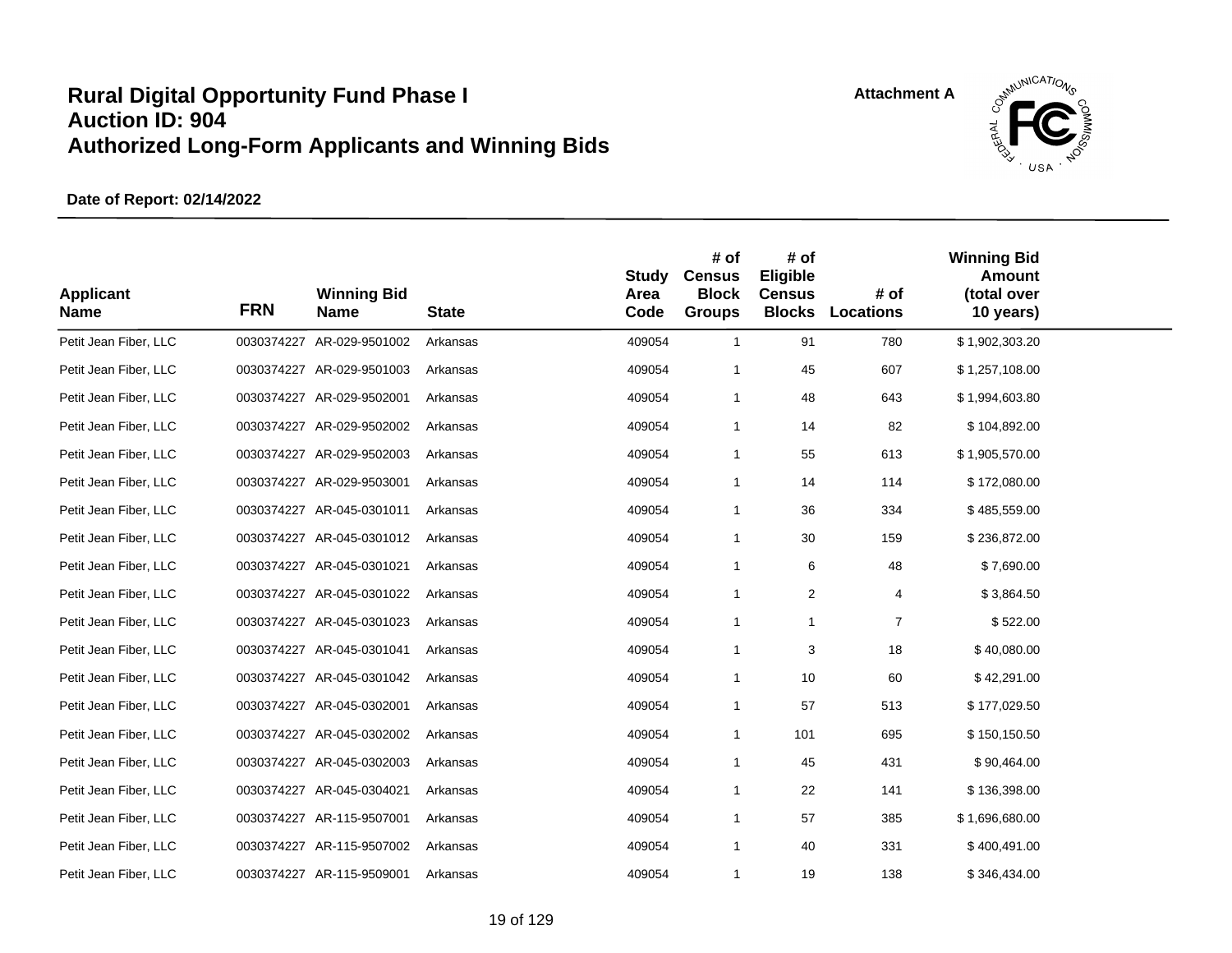

| <b>Applicant</b><br><b>Name</b>    | <b>FRN</b> | <b>Winning Bid</b><br><b>Name</b> | <b>State</b> | <b>Study</b><br>Area<br>Code | # of<br><b>Census</b><br><b>Block</b><br><b>Groups</b> | # of<br>Eligible<br><b>Census</b><br><b>Blocks</b> | # of<br>Locations | <b>Winning Bid</b><br><b>Amount</b><br>(total over<br>10 years) |  |
|------------------------------------|------------|-----------------------------------|--------------|------------------------------|--------------------------------------------------------|----------------------------------------------------|-------------------|-----------------------------------------------------------------|--|
| Petit Jean Fiber, LLC              |            | 0030374227 AR-115-9510001         | Arkansas     | 409054                       | $\overline{1}$                                         | 80                                                 | 685               | \$1,915,353.00                                                  |  |
| Petit Jean Fiber, LLC              |            | 0030374227 AR-115-9510002         | Arkansas     | 409054                       | -1                                                     | 93                                                 | 835               | \$1,903,068.00                                                  |  |
| Petit Jean Fiber, LLC              |            | 0030374227 AR-115-9511002         | Arkansas     | 409054                       | $\overline{1}$                                         | 22                                                 | 93                | \$135,577.80                                                    |  |
| Petit Jean Fiber, LLC              |            | 0030374227 AR-115-9512001         | Arkansas     | 409054                       | $\overline{1}$                                         | 22                                                 | 129               | \$278,964.00                                                    |  |
| Petit Jean Fiber, LLC              |            | 0030374227 AR-129-9701001         | Arkansas     | 409054                       | $\overline{1}$                                         | 76                                                 | 467               | \$3,520,590.00                                                  |  |
| Petit Jean Fiber, LLC              |            | 0030374227 AR-129-9702001         | Arkansas     | 409054                       | $\overline{1}$                                         | 10                                                 | 77                | \$119,844.00                                                    |  |
| Petit Jean Fiber, LLC              |            | 0030374227 AR-129-9702002         | Arkansas     | 409054                       | $\overline{\mathbf{1}}$                                | 12                                                 | 77                | \$68,079.00                                                     |  |
| Petit Jean Fiber, LLC              |            | 0030374227 AR-129-9702003         | Arkansas     | 409054                       | $\overline{1}$                                         | 16                                                 | 311               | \$596,001.00                                                    |  |
| Petit Jean Fiber, LLC              |            | 0030374227 AR-129-9702004         | Arkansas     | 409054                       | $\overline{1}$                                         | 46                                                 | 445               | \$1,391,439.50                                                  |  |
| Petit Jean Fiber, LLC              |            | 0030374227 AR-129-9703001         | Arkansas     | 409054                       | -1                                                     | 40                                                 | 275               | \$1,317,263.00                                                  |  |
| Petit Jean Fiber, LLC              |            | 0030374227 AR-129-9703002         | Arkansas     | 409054                       | $\overline{1}$                                         | 27                                                 | 106               | \$316,986.00                                                    |  |
| Petit Jean Fiber, LLC              |            | 0030374227 AR-129-9703003         | Arkansas     | 409054                       | -1                                                     | 47                                                 | 247               | \$1,121,199.20                                                  |  |
| Petit Jean Fiber, LLC              |            | 0030374227 AR-137-9501003         | Arkansas     | 409054                       | $\overline{1}$                                         | $\overline{1}$                                     | $\overline{c}$    | \$27,932.70                                                     |  |
| Petit Jean Fiber, LLC              |            | 0030374227 AR-141-4601001         | Arkansas     | 409054                       | $\overline{1}$                                         | 2                                                  | 13                | \$56,502.00                                                     |  |
| Petit Jean Fiber, LLC              |            | 0030374227 AR-141-4601002         | Arkansas     | 409054                       | $\overline{1}$                                         | 3                                                  | 36                | \$305,964.00                                                    |  |
| Petit Jean Fiber, LLC              |            | 0030374227 AR-141-4604001         | Arkansas     | 409054                       | $\overline{1}$                                         | 40                                                 | 243               | \$505,237.80                                                    |  |
| Petit Jean Fiber, LLC              |            | 0030374227 AR-141-4604002         | Arkansas     | 409054                       | -1                                                     | 34                                                 | 211               | \$511,404.00                                                    |  |
| Petit Jean Fiber, LLC              |            | 0030374227 AR-141-4604003         | Arkansas     | 409054                       | $\overline{1}$                                         | 43                                                 | 249               | \$658,605.20                                                    |  |
| Petit Jean Fiber, LLC              |            | 0030374227 AR-141-4604004         | Arkansas     | 409054                       | $\overline{1}$                                         | 11                                                 | 33                | \$209,867.10                                                    |  |
| Prentiss Electric Broadband<br>LLC |            | 0030278840 MS-081-9501022         | Mississippi  | 289058                       | $\overline{1}$                                         | 2                                                  | 15                | \$13,566.00                                                     |  |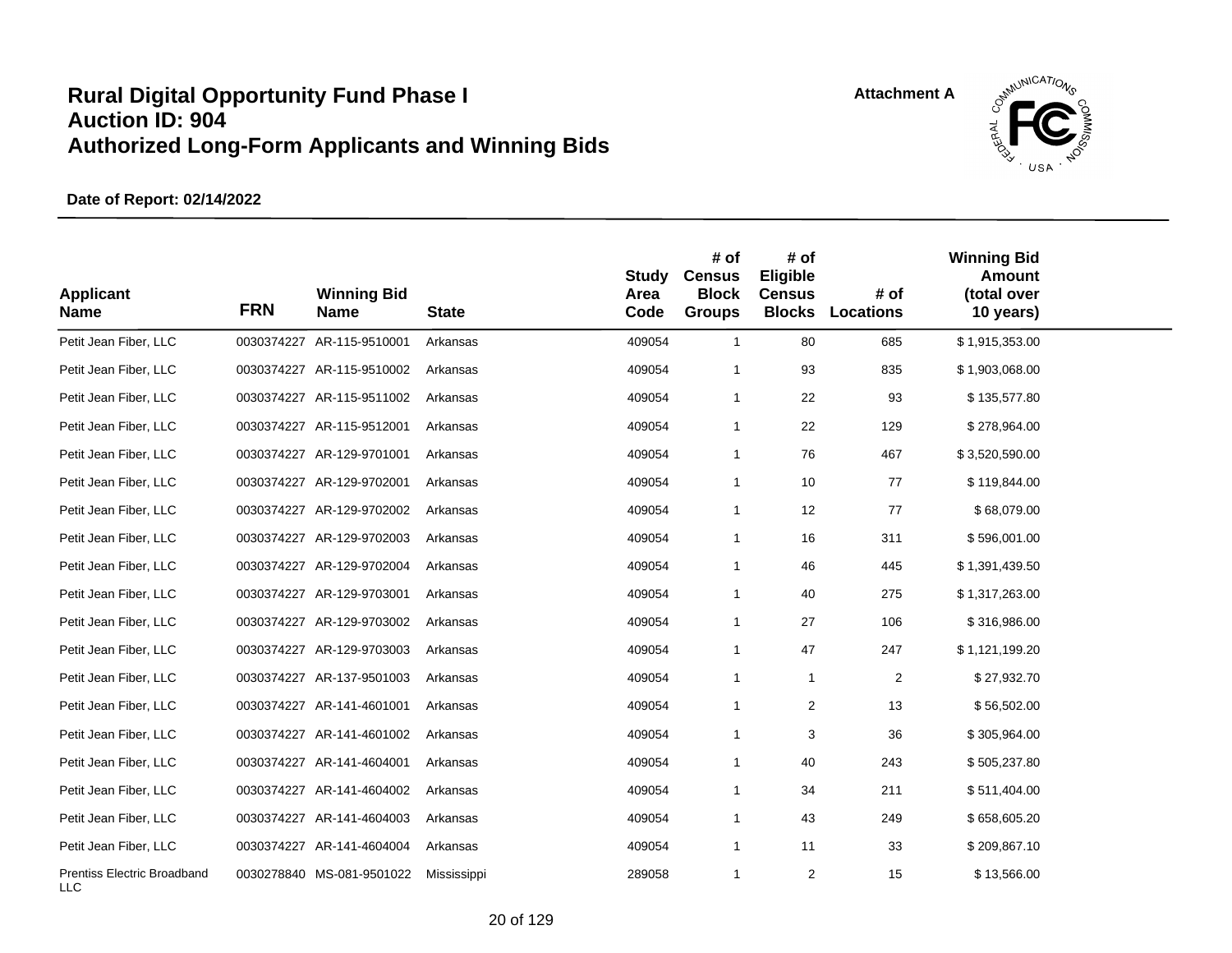

| <b>Applicant</b><br><b>Name</b>                  | <b>FRN</b> | <b>Winning Bid</b><br><b>Name</b> | <b>State</b> | Study<br>Area<br>Code | # of<br><b>Census</b><br><b>Block</b><br><b>Groups</b> | # of<br>Eligible<br><b>Census</b><br><b>Blocks</b> | # of<br><b>Locations</b> | <b>Winning Bid</b><br><b>Amount</b><br>(total over<br>10 years) |  |
|--------------------------------------------------|------------|-----------------------------------|--------------|-----------------------|--------------------------------------------------------|----------------------------------------------------|--------------------------|-----------------------------------------------------------------|--|
| <b>Prentiss Electric Broadband</b><br><b>LLC</b> |            | 0030278840 MS-117-9501002         | Mississippi  | 289058                | $\mathbf{1}$                                           | 43                                                 | 471                      | \$914,604.00                                                    |  |
| Prentiss Electric Broadband<br><b>LLC</b>        |            | 0030278840 MS-117-9501003         | Mississippi  | 289058                | 1                                                      | 11                                                 | 29                       | \$70,638.00                                                     |  |
| <b>Prentiss Electric Broadband</b><br><b>LLC</b> |            | 0030278840 MS-117-9501004         | Mississippi  | 289058                | 1                                                      | 11                                                 | 61                       | \$115,230.00                                                    |  |
| <b>Prentiss Electric Broadband</b><br><b>LLC</b> |            | 0030278840 MS-117-9501005         | Mississippi  | 289058                | 1                                                      | 67                                                 | 470                      | \$826,380.00                                                    |  |
| <b>Prentiss Electric Broadband</b><br><b>LLC</b> |            | 0030278840 MS-117-9502001         | Mississippi  | 289058                | 1                                                      | 27                                                 | 272                      | \$509,700.00                                                    |  |
| Prentiss Electric Broadband<br><b>LLC</b>        |            | 0030278840 MS-117-9502002         | Mississippi  | 289058                | 1                                                      | 15                                                 | 206                      | \$452,730.00                                                    |  |
| Prentiss Electric Broadband<br><b>LLC</b>        |            | 0030278840 MS-117-9502003         | Mississippi  | 289058                | 1                                                      | 45                                                 | 484                      | \$923,898.00                                                    |  |
| <b>Prentiss Electric Broadband</b><br><b>LLC</b> |            | 0030278840 MS-117-9502004         | Mississippi  | 289058                | 1                                                      | 4                                                  | 4                        | \$3,246.00                                                      |  |
| <b>Prentiss Electric Broadband</b><br><b>LLC</b> |            | 0030278840 MS-117-9503001         | Mississippi  | 289058                | 1                                                      | 4                                                  | 12                       | \$8,916.00                                                      |  |
| <b>Prentiss Electric Broadband</b><br><b>LLC</b> |            | 0030278840 MS-117-9503003         | Mississippi  | 289058                | 1                                                      | 3                                                  | 17                       | \$5,778.00                                                      |  |
| <b>Prentiss Electric Broadband</b><br><b>LLC</b> |            | 0030278840 MS-117-9503005         | Mississippi  | 289058                | 1                                                      | -1                                                 | $\mathbf 1$              | \$140.00                                                        |  |
| Prentiss Electric Broadband<br><b>LLC</b>        |            | 0030278840 MS-117-9504001         | Mississippi  | 289058                | $\mathbf{1}$                                           | 89                                                 | 591                      | \$1,803,455.40                                                  |  |
| Prentiss Electric Broadband                      |            | 0030278840 MS-117-9504003         | Mississippi  | 289058                | 1                                                      | 50                                                 | 492                      | \$1,071,073.50                                                  |  |
| <b>LLC</b><br><b>Prentiss Electric Broadband</b> |            | 0030278840 MS-117-9504004         | Mississippi  | 289058                | 1                                                      | 12                                                 | 80                       | \$73,728.00                                                     |  |
| LLC<br>Prentiss Electric Broadband               |            | 0030278840 MS-117-9505001         | Mississippi  | 289058                | 1                                                      | $\overline{4}$                                     | 13                       | \$10,068.00                                                     |  |
| <b>LLC</b><br>Presque Isle Electric & Gas        |            | 0004155883 MI-001-9705002         | Michigan     | 319056                | 1                                                      | 25                                                 | 216                      | \$847,698.00                                                    |  |
| Co-op<br>Presque Isle Electric & Gas             |            | 0004155883 MI-007-0001001         | Michigan     | 319056                | 1                                                      | 41                                                 | 328                      | \$596,932.00                                                    |  |
| Co-op<br>Presque Isle Electric & Gas             |            | 0004155883 MI-007-0001002         | Michigan     | 319056                | $\mathbf{1}$                                           | 14                                                 | 140                      | \$256,061.30                                                    |  |
| Co-op<br>Presque Isle Electric & Gas             |            | 0004155883 MI-007-0001003         | Michigan     | 319056                | $\mathbf{1}$                                           | 7                                                  | 12                       | \$62,538.00                                                     |  |
| Co-op<br>Presque Isle Electric & Gas<br>Co-op    |            | 0004155883 MI-007-0001004         | Michigan     | 319056                | 1                                                      | 9                                                  | 137                      | \$353,694.00                                                    |  |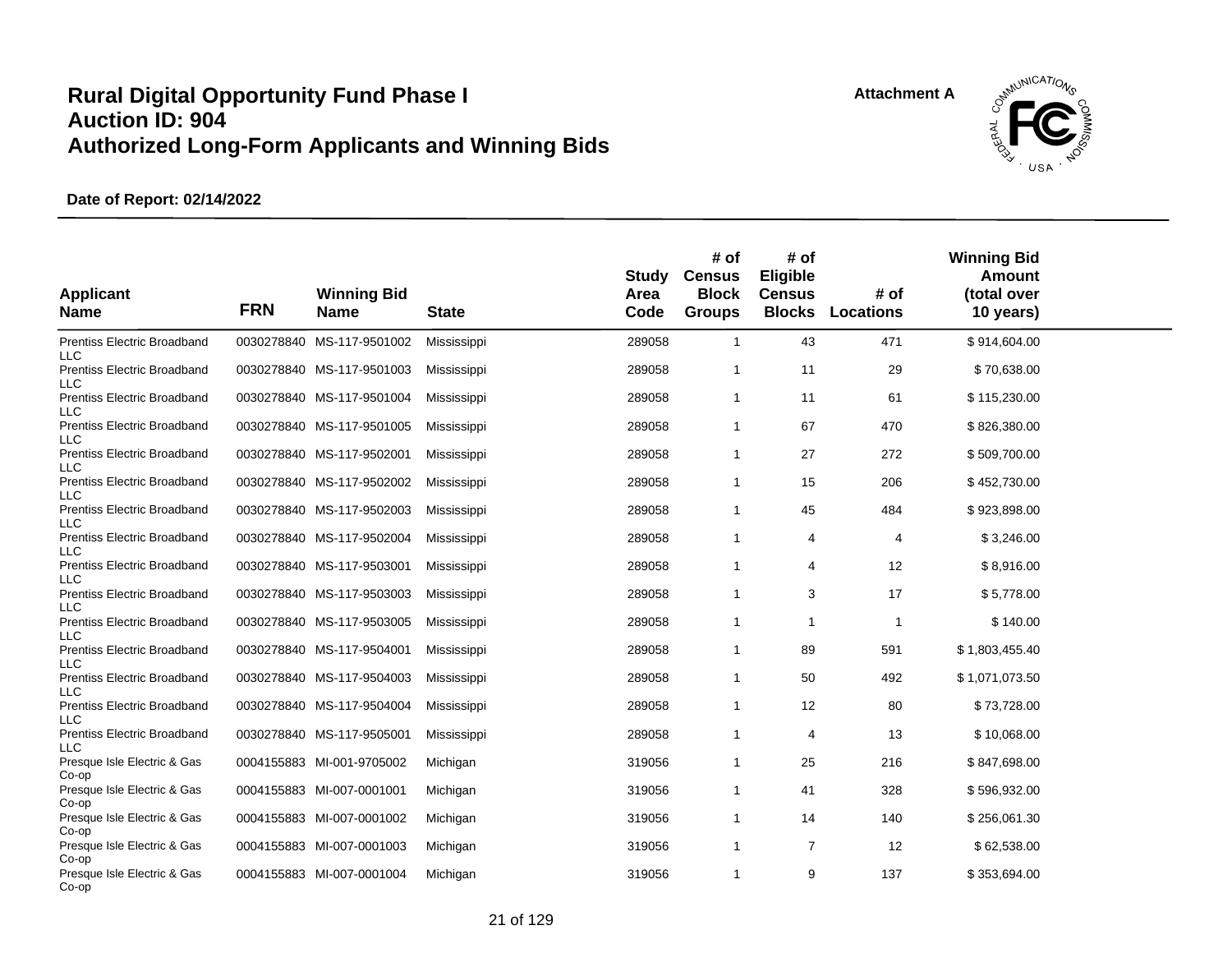

| <b>Applicant</b><br><b>Name</b>      | <b>FRN</b> | <b>Winning Bid</b><br><b>Name</b> | <b>State</b> | Study<br>Area<br>Code | # of<br><b>Census</b><br><b>Block</b><br><b>Groups</b> | # of<br>Eligible<br><b>Census</b><br><b>Blocks</b> | # of<br><b>Locations</b> | <b>Winning Bid</b><br><b>Amount</b><br>(total over<br>10 years) |  |
|--------------------------------------|------------|-----------------------------------|--------------|-----------------------|--------------------------------------------------------|----------------------------------------------------|--------------------------|-----------------------------------------------------------------|--|
| Presque Isle Electric & Gas<br>Co-op |            | 0004155883 MI-007-0002001         | Michigan     | 319056                | $\mathbf{1}$                                           | 17                                                 | 133                      | \$335,138.50                                                    |  |
| Presque Isle Electric & Gas<br>Co-op |            | 0004155883 MI-007-0002003         | Michigan     | 319056                | 1                                                      | 11                                                 | 64                       | \$201,456.00                                                    |  |
| Presque Isle Electric & Gas<br>Co-op |            | 0004155883 MI-007-0002004         | Michigan     | 319056                | 1                                                      | 8                                                  | 38                       | \$165,186.00                                                    |  |
| Presque Isle Electric & Gas<br>Co-op |            | 0004155883 MI-007-0003001         | Michigan     | 319056                | 1                                                      | $\mathbf{1}$                                       | 20                       | \$12,660.30                                                     |  |
| Presque Isle Electric & Gas<br>Co-op |            | 0004155883 MI-007-0003003         | Michigan     | 319056                | $\mathbf{1}$                                           | 3                                                  | 8                        | \$25,662.00                                                     |  |
| Presque Isle Electric & Gas<br>Co-op |            | 0004155883 MI-007-0006001         | Michigan     | 319056                | 1                                                      | 2                                                  | 23                       | \$7,974.00                                                      |  |
| Presque Isle Electric & Gas<br>Co-op |            | 0004155883 MI-007-0007001         | Michigan     | 319056                | 1                                                      | $\mathbf{1}$                                       | $\overline{7}$           | \$9,180.00                                                      |  |
| Presque Isle Electric & Gas<br>Co-op |            | 0004155883 MI-031-9601001         | Michigan     | 319056                | 1                                                      | 12                                                 | 126                      | \$85,412.00                                                     |  |
| Presque Isle Electric & Gas<br>Co-op |            | 0004155883 MI-031-9601002         | Michigan     | 319056                | 1                                                      | 18                                                 | 166                      | \$175,536.00                                                    |  |
| Presque Isle Electric & Gas<br>Co-op |            | 0004155883 MI-031-9601003         | Michigan     | 319056                | $\mathbf{1}$                                           | $\mathbf{1}$                                       | 14                       | \$16,110.00                                                     |  |
| Presque Isle Electric & Gas<br>Co-op |            | 0004155883 MI-031-9602001         | Michigan     | 319056                | 1                                                      | -1                                                 | 12                       | \$2,922.00                                                      |  |
| Presque Isle Electric & Gas<br>Co-op |            | 0004155883 MI-031-9603001         | Michigan     | 319056                | $\mathbf{1}$                                           | $\mathbf{1}$                                       | 10                       | \$36,432.00                                                     |  |
| Presque Isle Electric & Gas<br>Co-op |            | 0004155883 MI-031-9604001         | Michigan     | 319056                | 1                                                      | 61                                                 | 662                      | \$20,312.60                                                     |  |
| Presque Isle Electric & Gas<br>Co-op |            | 0004155883 MI-031-9604002         | Michigan     | 319056                | 1                                                      | 48                                                 | 433                      | \$73,890.00                                                     |  |
| Presque Isle Electric & Gas<br>Co-op |            | 0004155883 MI-031-9604003         | Michigan     | 319056                | 1                                                      | $\overline{7}$                                     | 106                      | \$18,349.20                                                     |  |
| Presque Isle Electric & Gas<br>Co-op |            | 0004155883 MI-031-9604004         | Michigan     | 319056                | 1                                                      | 3                                                  | 77                       | \$129,696.00                                                    |  |
| Presque Isle Electric & Gas<br>Co-op |            | 0004155883 MI-031-9605001         | Michigan     | 319056                | $\mathbf{1}$                                           | 2                                                  | 17                       | \$42,378.00                                                     |  |
| Presque Isle Electric & Gas<br>Co-op |            | 0004155883 MI-031-9606001         | Michigan     | 319056                | 1                                                      | 3                                                  | 17                       | \$4,510.00                                                      |  |
| Presque Isle Electric & Gas<br>Co-op |            | 0004155883 MI-031-9607002         | Michigan     | 319056                | $\mathbf{1}$                                           | 56                                                 | 453                      | \$120,385.80                                                    |  |
| Presque Isle Electric & Gas<br>Co-op |            | 0004155883 MI-031-9608001         | Michigan     | 319056                | 1                                                      | 75                                                 | 605                      | \$868,544.00                                                    |  |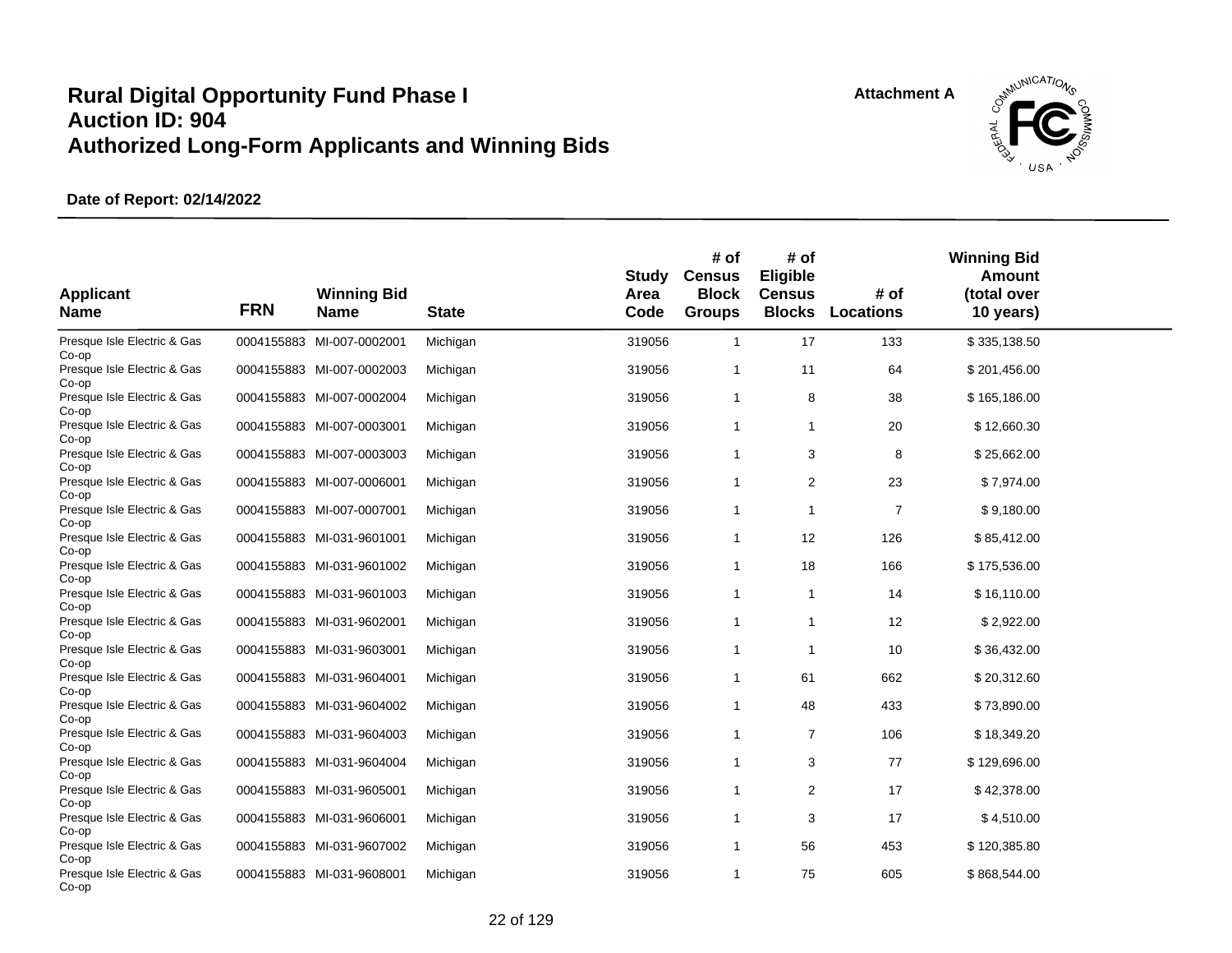

| <b>Applicant</b><br><b>Name</b>               | <b>FRN</b> | <b>Winning Bid</b><br><b>Name</b> | <b>State</b> | Study<br>Area<br>Code | # of<br><b>Census</b><br><b>Block</b><br><b>Groups</b> | # of<br>Eligible<br><b>Census</b><br><b>Blocks</b> | # of<br><b>Locations</b> | <b>Winning Bid</b><br>Amount<br>(total over<br>10 years) |  |
|-----------------------------------------------|------------|-----------------------------------|--------------|-----------------------|--------------------------------------------------------|----------------------------------------------------|--------------------------|----------------------------------------------------------|--|
| Presque Isle Electric & Gas<br>Co-op          |            | 0004155883 MI-119-9101001         | Michigan     | 319056                | $\mathbf{1}$                                           | 148                                                | 1,222                    | \$54,350.80                                              |  |
| Presque Isle Electric & Gas<br>Co-op          |            | 0004155883 MI-119-9101002         | Michigan     | 319056                | $\overline{1}$                                         | 24                                                 | 348                      | \$49,327.20                                              |  |
| Presque Isle Electric & Gas<br>Co-op          |            | 0004155883 MI-119-9103001         | Michigan     | 319056                | $\overline{1}$                                         | 71                                                 | 540                      | \$195,166.00                                             |  |
| Presque Isle Electric & Gas<br>Co-op          |            | 0004155883 MI-119-9103002         | Michigan     | 319056                | $\mathbf{1}$                                           | 101                                                | 779                      | \$946,226.00                                             |  |
| Presque Isle Electric & Gas<br>Co-op          |            | 0004155883 MI-119-9104001         | Michigan     | 319056                | $\mathbf{1}$                                           | 30                                                 | 249                      | \$66,417.00                                              |  |
| Presque Isle Electric & Gas<br>Co-op          |            | 0004155883 MI-119-9104002         | Michigan     | 319056                | $\mathbf{1}$                                           | 40                                                 | 403                      | \$473,851.30                                             |  |
| Presque Isle Electric & Gas<br>Co-op          |            | 0004155883 MI-119-9104003         | Michigan     | 319056                | -1                                                     | 49                                                 | 557                      | \$448,240.40                                             |  |
| Presque Isle Electric & Gas<br>Co-op          |            | 0004155883 MI-119-9105001         | Michigan     | 319056                | $\overline{1}$                                         | 23                                                 | 243                      | \$137,262.80                                             |  |
| Presque Isle Electric & Gas<br>Co-op          |            | 0004155883 MI-119-9105002         | Michigan     | 319056                | $\overline{1}$                                         | 20                                                 | 188                      | \$28,150.30                                              |  |
| Presque Isle Electric & Gas<br>Co-op          |            | 0004155883 MI-135-9702011         | Michigan     | 319056                | -1                                                     | 40                                                 | 368                      | \$14,152.40                                              |  |
| Presque Isle Electric & Gas<br>Co-op          |            | 0004155883 MI-135-9702021         | Michigan     | 319056                | $\overline{1}$                                         | 73                                                 | 705                      | \$42,470.10                                              |  |
| Presque Isle Electric & Gas<br>Co-op          |            | 0004155883 MI-141-9501001         | Michigan     | 319056                | -1                                                     | 54                                                 | 685                      | \$18,186.10                                              |  |
| Presque Isle Electric & Gas                   |            | 0004155883 MI-141-9501002         | Michigan     | 319056                | -1                                                     | 73                                                 | 742                      | \$700,796.00                                             |  |
| Co-op<br>Presque Isle Electric & Gas          |            | 0004155883 MI-141-9502001         | Michigan     | 319056                | $\mathbf{1}$                                           | 6                                                  | 63                       | \$9,070.20                                               |  |
| Co-op<br>Presque Isle Electric & Gas          |            | 0004155883 MI-141-9503001         | Michigan     | 319056                | $\overline{1}$                                         | 6                                                  | 68                       | \$88,080.00                                              |  |
| Co-op<br>Presque Isle Electric & Gas          |            | 0004155883 MI-141-9503002         | Michigan     | 319056                | $\mathbf 1$                                            | 91                                                 | 1,019                    | \$502,803.00                                             |  |
| Co-op<br>Presque Isle Electric & Gas          |            | 0004155883 MI-141-9503003         | Michigan     | 319056                | $\overline{1}$                                         | 33                                                 | 433                      | \$388,457.90                                             |  |
| Co-op<br>Presque Isle Electric & Gas          |            | 0004155883 MI-141-9504001         | Michigan     | 319056                | $\overline{1}$                                         | 55                                                 | 514                      | \$171,208.80                                             |  |
| Co-op<br>Presque Isle Electric & Gas          |            | 0004155883 MI-141-9504002         | Michigan     | 319056                | $\mathbf{1}$                                           | 3                                                  | 8                        | \$407.70                                                 |  |
| Co-op<br>Presque Isle Electric & Gas<br>Co-op |            | 0004155883 MI-141-9504003         | Michigan     | 319056                | -1                                                     | 69                                                 | 588                      | \$641,222.00                                             |  |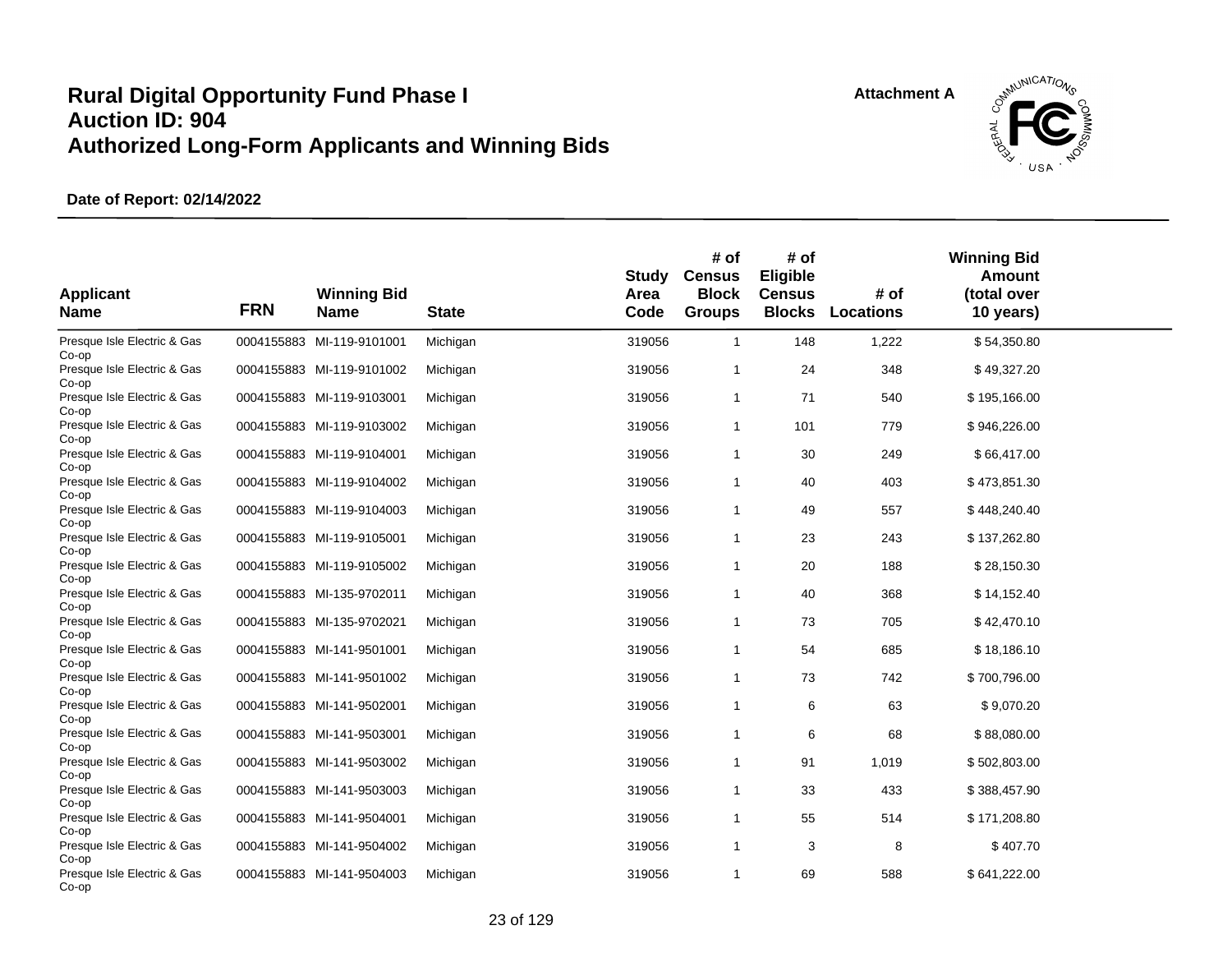

| <b>Applicant</b><br><b>Name</b>                                   | <b>FRN</b>   | <b>Winning Bid</b><br><b>Name</b>       | <b>State</b>   | <b>Study</b><br>Area<br>Code | # of<br><b>Census</b><br><b>Block</b><br><b>Groups</b> | # of<br>Eligible<br><b>Census</b><br><b>Blocks</b> | # of<br><b>Locations</b> | <b>Winning Bid</b><br><b>Amount</b><br>(total over<br>10 years) |  |
|-------------------------------------------------------------------|--------------|-----------------------------------------|----------------|------------------------------|--------------------------------------------------------|----------------------------------------------------|--------------------------|-----------------------------------------------------------------|--|
| Presque Isle Electric & Gas<br>Co-op                              |              | 0004155883 MI-141-9505001               | Michigan       | 319056                       | $\mathbf{1}$                                           | 45                                                 | 399                      | \$627,058.30                                                    |  |
| Presque Isle Electric & Gas<br>Co-op                              |              | 0004155883 MI-141-9505002               | Michigan       | 319056                       | 1                                                      | 85                                                 | 641                      | \$1,057,528.50                                                  |  |
| Presque Isle Electric & Gas<br>Co-op                              |              | 0004155883 MI-141-9505003               | Michigan       | 319056                       | $\mathbf{1}$                                           | $\overline{7}$                                     | 56                       | \$86,232.00                                                     |  |
| Presque Isle Electric & Gas<br>Co-op                              |              | 0004155883 MI-141-9506002               | Michigan       | 319056                       | $\mathbf{1}$                                           | 36                                                 | 333                      | \$48,213.90                                                     |  |
| Ralls Technologies LLC                                            |              | 0018539916 MO-127-9608005               | Missouri       | 429053                       | $\mathbf{1}$                                           | 5                                                  | 13                       | \$24,540.00                                                     |  |
| Ralls Technologies LLC                                            |              | 0018539916 MO-137-9601003               | Missouri       | 429053                       | 1                                                      | 68                                                 | 319                      | \$718,736.00                                                    |  |
| Ralls Technologies LLC                                            |              | 0018539916 MO-173-4701001               | Missouri       | 429053                       | $\mathbf{1}$                                           | 2                                                  | 2                        | \$21,360.00                                                     |  |
| Ralls Technologies LLC                                            |              | 0018539916 MO-173-4701003               | Missouri       | 429053                       | $\mathbf{1}$                                           | 6                                                  | 34                       | \$50,358.00                                                     |  |
| Ralls Technologies LLC                                            |              | 0018539916 MO-173-4702001               | Missouri       | 429053                       | $\mathbf{1}$                                           | 9                                                  | 24                       | \$77,214.00                                                     |  |
| Ralls Technologies LLC                                            |              | 0018539916 MO-173-4702002               | Missouri       | 429053                       | 1                                                      | 2                                                  | 5                        | \$5,948.90                                                      |  |
| Ralls Technologies LLC                                            |              | 0018539916 MO-173-4702003               | Missouri       | 429053                       | $\mathbf{1}$                                           | 6                                                  | 12                       | \$74,239.50                                                     |  |
| Ralls Technologies LLC                                            |              | 0018539916 MO-173-4703001               | Missouri       | 429053                       | $\mathbf{1}$                                           | 8                                                  | 9                        | \$49,014.00                                                     |  |
| Ralls Technologies LLC                                            |              | 0018539916 MO-173-4703002               | Missouri       | 429053                       | $\mathbf{1}$                                           | 29                                                 | 58                       | \$224,724.00                                                    |  |
| Ralls Technologies LLC                                            |              | 0018539916 MO-173-4703003               | Missouri       | 429053                       | $\mathbf{1}$                                           | 12                                                 | 72                       | \$44,262.00                                                     |  |
| Randolph Telephone                                                | 0003748266 0 |                                         | North Carolina | 239036                       | $\overline{2}$                                         | 6                                                  | 21                       | \$33,606.00                                                     |  |
| Telecommunications, Inc.<br>RiverStreet Communications of         |              | 0025165903 ECVA_DINW_F75 Virginia       |                | 199024                       | 15                                                     | 630                                                | 3,703                    | \$9,517,199.40                                                  |  |
| Virginia, Inc.<br>RiverStreet Communications of                   |              | 0025165903 ECVA_NEWK_F6 Virginia        |                | 199024                       | 5                                                      | 115                                                | 841                      | \$1,836,682.20                                                  |  |
| Virginia, Inc.<br>RiverStreet Communications of                   |              | 5<br>0025165903 PITTS_PITT_F70 Virginia |                | 199024                       | 27                                                     | 648                                                | 4,480                    | \$5,369,694.50                                                  |  |
| Virginia, Inc.<br>RiverStreet Communications of                   |              | 0025165903 SCVA BEDF F70 Virginia       |                | 199024                       | 4                                                      | 154                                                | 1,429                    | \$2,317,134.00                                                  |  |
| Virginia, Inc.<br>RiverStreet Communications of<br>Virginia, Inc. |              | 0025165903 SCVA BRUN F75 Virginia       |                | 199024                       | 8                                                      | 248                                                | 1,905                    | \$1,443,129.00                                                  |  |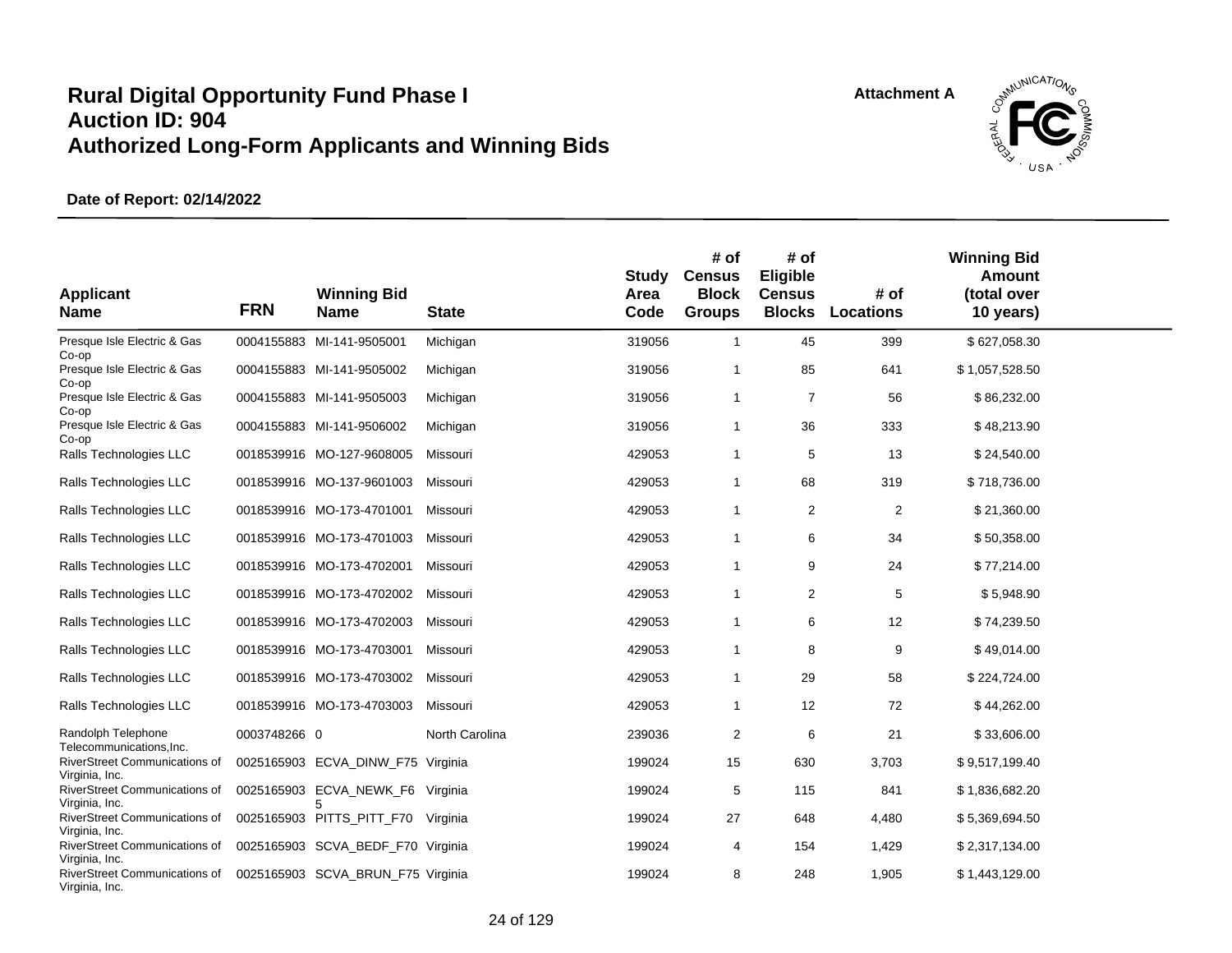

| <b>Applicant</b><br><b>Name</b>                                         | <b>FRN</b>   | <b>Winning Bid</b><br><b>Name</b> | <b>State</b> | <b>Study</b><br>Area<br>Code | # of<br><b>Census</b><br><b>Block</b><br><b>Groups</b> | # of<br>Eligible<br><b>Census</b><br><b>Blocks</b> | # of<br>Locations | <b>Winning Bid</b><br>Amount<br>(total over<br>10 years) |  |
|-------------------------------------------------------------------------|--------------|-----------------------------------|--------------|------------------------------|--------------------------------------------------------|----------------------------------------------------|-------------------|----------------------------------------------------------|--|
| RiverStreet Communications of<br>Virginia, Inc.                         |              | 0025165903 SCVA_CAMP_F7           | Virginia     | 199024                       | $\overline{c}$                                         | 156                                                | 1,506             | \$1,535,604.00                                           |  |
| RiverStreet Communications of<br>Virginia, Inc.                         |              | 0025165903 SCVA_CHAR_F70 Virginia |              | 199024                       | 10                                                     | 298                                                | 1,844             | \$3,177,112.00                                           |  |
| RiverStreet Communications of<br>Virginia, Inc.                         |              | 0025165903 SWVA FRAN F7<br>∩      | Virginia     | 199024                       | $\overline{4}$                                         | 218                                                | 1,302             | \$2,799,662.60                                           |  |
| RiverStreet Communications of<br>Virginia, Inc.                         |              | 0025165903 SWVA_PATR_F7<br>∩      | Virginia     | 199024                       | 10                                                     | 512                                                | 3,416             | \$5,097,495.50                                           |  |
| RiverStreet Communications of<br>Virginia, Inc.                         |              | 0025165903 VA-007-9302004         | Virginia     | 199024                       | $\mathbf{1}$                                           | 33                                                 | 237               | \$1,172,766.00                                           |  |
| RiverStreet Communications of<br>Virginia, Inc.                         |              | 0025165903 VA-031-0204031         | Virginia     | 199024                       | $\mathbf{1}$                                           | 13                                                 | 128               | \$258,306.00                                             |  |
| RiverStreet Communications of<br>Virginia, Inc.                         |              | 0025165903 VA-031-0206002         | Virginia     | 199024                       | $\overline{1}$                                         | 24                                                 | 106               | \$326,688.00                                             |  |
| RiverStreet Communications of                                           |              | 0025165903 VA-031-0206003         | Virginia     | 199024                       | $\mathbf{1}$                                           | 32                                                 | 516               | \$983,238.00                                             |  |
| Virginia, Inc.<br>RiverStreet Communications of                         |              | 0025165903 VA-053-8401001         | Virginia     | 199024                       | $\mathbf{1}$                                           | 137                                                | 656               | \$1,800,764.00                                           |  |
| Virginia, Inc.<br>RiverStreet Communications of                         |              | 0025165903 VA-127-7003003         | Virginia     | 199024                       | $\mathbf 1$                                            | 48                                                 | 342               | \$440,190.00                                             |  |
| Virginia, Inc.<br><b>RiverStreet Communications of</b>                  |              | 0025165903 VA-135-0001001         | Virginia     | 199024                       | $\mathbf{1}$                                           | 49                                                 | 445               | \$888,636.00                                             |  |
| Virginia, Inc.<br>RiverStreet Communications of                         |              | 0025165903 VA-143-0104002         | Virginia     | 199024                       | -1                                                     | 26                                                 | 216               | \$109,485.00                                             |  |
| Virginia, Inc.<br>RiverStreet Communications of                         |              | 0025165903 VA-143-0105001         | Virginia     | 199024                       | $\overline{1}$                                         | 22                                                 | 296               | \$149,181.00                                             |  |
| Virginia, Inc.<br>RiverStreet Communications of                         |              | 0025165903 VA-143-0105003         | Virginia     | 199024                       | -1                                                     | 58                                                 | 459               | \$172,188.00                                             |  |
| Virginia, Inc.<br>RiverStreet Communications of                         |              | 0025165903 VA-143-0107001         | Virginia     | 199024                       | $\mathbf 1$                                            | 32                                                 | 216               | \$284,034.00                                             |  |
| Virginia, Inc.<br><b>RiverStreet Communications of</b>                  |              | 0025165903 VA-143-0107002         | Virginia     | 199024                       | $\mathbf{1}$                                           | 17                                                 | 170               | \$98,522.00                                              |  |
| Virginia, Inc.<br><b>Scott County Telephone</b>                         | 0002069862 0 |                                   | Tennessee    | 299038                       | 5                                                      | 21                                                 | 97                | \$269,597.30                                             |  |
| Cooperative, Inc.<br>Scott County Telephone                             |              | 0002069862 TN-025-9701002         | Tennessee    | 299038                       | $\overline{1}$                                         | 12                                                 | 58                | \$6,989.30                                               |  |
| Cooperative, Inc.<br>Scott County Telephone                             |              | 0002069862 TN-025-9707004         | Tennessee    | 299038                       | $\mathbf 1$                                            | 8                                                  | 14                | \$2,605.40                                               |  |
| Cooperative, Inc.<br><b>Scott County Telephone</b><br>Cooperative, Inc. |              | 0002069862 TN-025-9708001         | Tennessee    | 299038                       | $\overline{1}$                                         | 10                                                 | 43                | \$10,569.10                                              |  |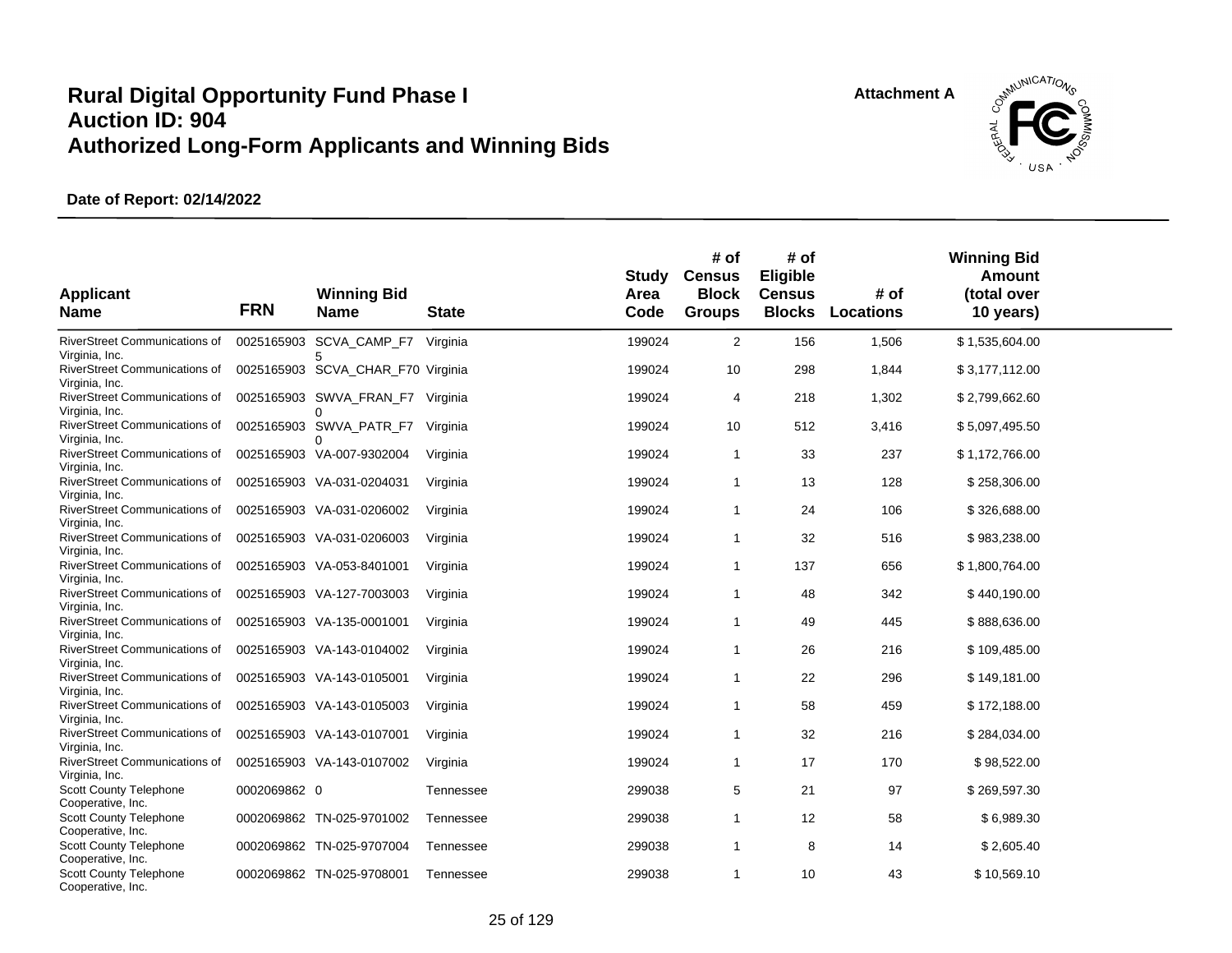

| <b>Applicant</b><br><b>Name</b>                                                                      | <b>FRN</b>   | <b>Winning Bid</b><br><b>Name</b> | <b>State</b> | <b>Study</b><br>Area<br>Code | # of<br><b>Census</b><br><b>Block</b><br><b>Groups</b> | # of<br>Eligible<br><b>Census</b><br><b>Blocks</b> | # of<br><b>Locations</b> | <b>Winning Bid</b><br><b>Amount</b><br>(total over<br>10 years) |  |
|------------------------------------------------------------------------------------------------------|--------------|-----------------------------------|--------------|------------------------------|--------------------------------------------------------|----------------------------------------------------|--------------------------|-----------------------------------------------------------------|--|
| Scott County Telephone<br>Cooperative, Inc.                                                          |              | 0002069862 TN-057-5001002         | Tennessee    | 299038                       | $\mathbf{1}$                                           | 49                                                 | 537                      | \$13,143.10                                                     |  |
| <b>Scott County Telephone</b><br>Cooperative, Inc.                                                   |              | 0002069862 TN-067-9606001         | Tennessee    | 299038                       | $\mathbf{1}$                                           | 12                                                 | 37                       | \$2,233.00                                                      |  |
| Scott County Telephone<br>Cooperative, Inc.                                                          |              | 0002069862 TN-067-9606002         | Tennessee    | 299038                       | $\mathbf{1}$                                           | 12                                                 | 47                       | \$2,907.40                                                      |  |
| <b>Scott County Telephone</b><br>Cooperative, Inc.                                                   |              | 0002069862 TN-073-0502001         | Tennessee    | 299038                       | $\mathbf{1}$                                           | 17                                                 | 159                      | \$8,705.10                                                      |  |
| <b>Scott County Telephone</b><br>Cooperative, Inc.                                                   |              | 0002069862 TN-073-0504002         | Tennessee    | 299038                       | $\mathbf{1}$                                           | 26                                                 | 189                      | \$3,745.10                                                      |  |
| <b>Scott County Telephone</b><br>Cooperative, Inc.                                                   |              | 0002069862 TN-173-0403002         | Tennessee    | 299038                       | $\mathbf 1$                                            | 49                                                 | 745                      | \$18,898.20                                                     |  |
| Scott County Telephone<br>Cooperative, Inc.                                                          | 0002069862 0 |                                   | Virginia     | 190248                       | 18                                                     | 131                                                | 367                      | \$406,734.00                                                    |  |
| <b>Scott County Telephone</b><br>Cooperative, Inc.                                                   |              | 0002069862 VA-105-9501003         | Virginia     | 190248                       | $\mathbf{1}$                                           | 7                                                  | 13                       | \$3,299.50                                                      |  |
| Scott County Telephone<br>Cooperative, Inc.                                                          |              | 0002069862 VA-105-9501005         | Virginia     | 190248                       | $\mathbf{1}$                                           | 5                                                  | 17                       | \$1,547.00                                                      |  |
| <b>Scott County Telephone</b><br>Cooperative, Inc.                                                   |              | 0002069862 VA-105-9505003         | Virginia     | 190248                       | $\overline{1}$                                         | 2                                                  | 6                        | \$136.30                                                        |  |
| Scott County Telephone                                                                               |              | 0002069862 VA-105-9505004         | Virginia     | 190248                       | $\mathbf{1}$                                           | 3                                                  | 18                       | \$1,885.40                                                      |  |
| Cooperative, Inc.<br><b>Scott County Telephone</b>                                                   |              | 0002069862 VA-105-9506001         | Virginia     | 190248                       | $\mathbf{1}$                                           | 12                                                 | 45                       | \$2,180.60                                                      |  |
| Cooperative, Inc.<br>Scott County Telephone                                                          |              | 0002069862 VA-105-9506003         | Virginia     | 190248                       | $\mathbf{1}$                                           | $\overline{2}$                                     | 14                       | \$665.80                                                        |  |
| Cooperative, Inc.<br>SW Arkansas Telecommunications 0029663226 AR-027-9501001                        |              |                                   | Arkansas     | 409055                       | $\mathbf{1}$                                           | 48                                                 | 235                      | \$1,444,938.00                                                  |  |
| & Technology, Inc.<br>SW Arkansas Telecommunications 0029663226 AR-027-9501002                       |              |                                   | Arkansas     | 409055                       | $\mathbf{1}$                                           | 24                                                 | 110                      | \$414,300.00                                                    |  |
| & Technology, Inc.<br>SW Arkansas Telecommunications 0029663226 AR-027-9501003                       |              |                                   | Arkansas     | 409055                       | $\mathbf{1}$                                           | 30                                                 | 124                      | \$445,422.00                                                    |  |
| & Technology, Inc.<br>SW Arkansas Telecommunications 0029663226 AR-027-9502001                       |              |                                   | Arkansas     | 409055                       | $\mathbf{1}$                                           | 48                                                 | 223                      | \$343,920.00                                                    |  |
| & Technology, Inc.<br>SW Arkansas Telecommunications 0029663226 AR-027-9502002                       |              |                                   | Arkansas     | 409055                       | $\mathbf{1}$                                           | 96                                                 | 615                      | \$2,641,170.00                                                  |  |
| & Technology, Inc.<br>SW Arkansas Telecommunications 0029663226 AR-027-9503001                       |              |                                   | Arkansas     | 409055                       | 1                                                      | 46                                                 | 543                      | \$1,053,012.00                                                  |  |
| & Technology, Inc.<br>SW Arkansas Telecommunications 0029663226 AR-027-9503002<br>& Technology, Inc. |              |                                   | Arkansas     | 409055                       | $\mathbf{1}$                                           | 183                                                | 1,382                    | \$5,314,062.00                                                  |  |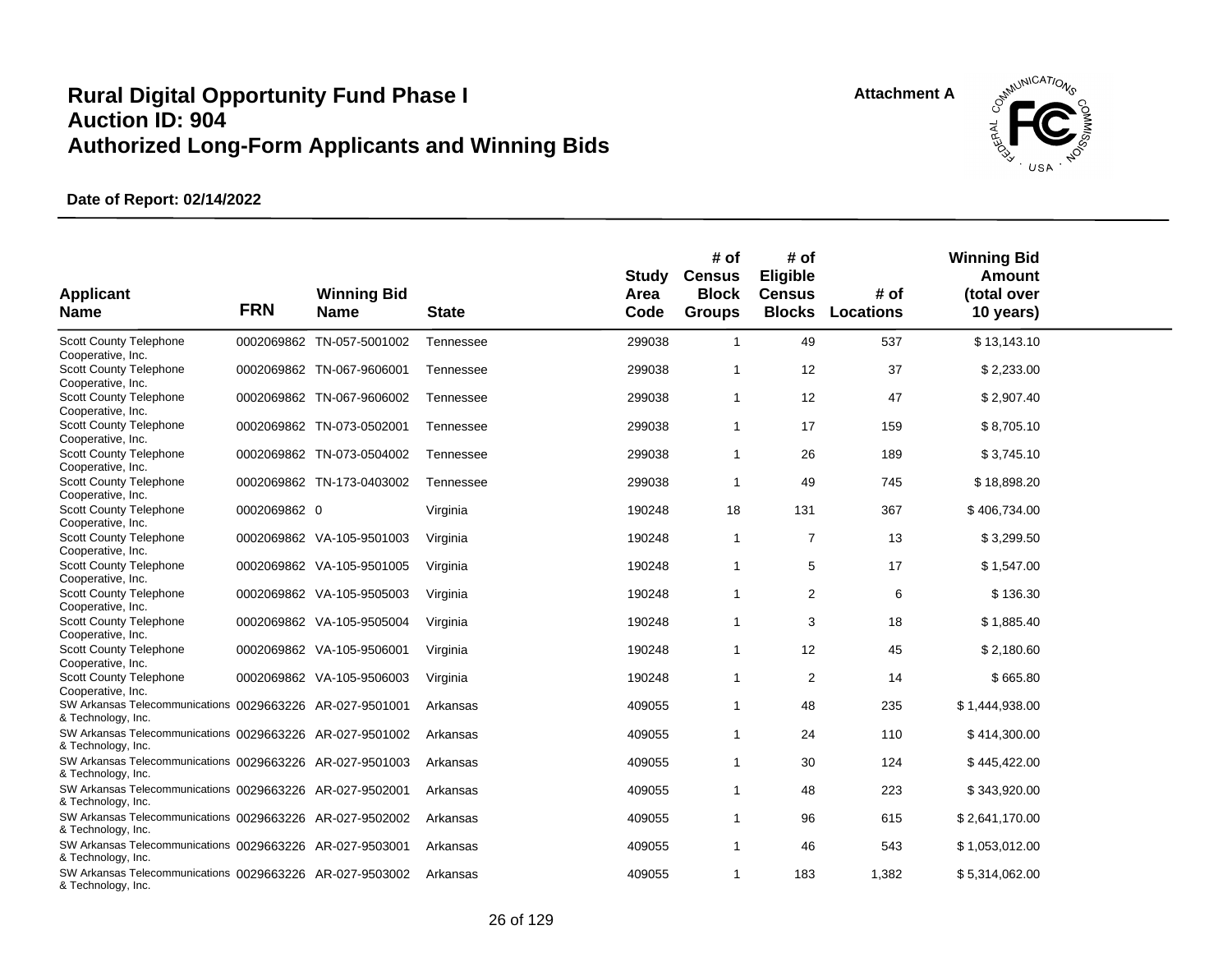

| <b>Applicant</b><br><b>Name</b>                                                | <b>FRN</b> | <b>Winning Bid</b><br><b>Name</b> | <b>State</b> | Study<br>Area<br>Code | # of<br><b>Census</b><br><b>Block</b><br><b>Groups</b> | # of<br>Eligible<br><b>Census</b> | # of<br><b>Blocks Locations</b> | <b>Winning Bid</b><br>Amount<br>(total over<br>10 years) |  |
|--------------------------------------------------------------------------------|------------|-----------------------------------|--------------|-----------------------|--------------------------------------------------------|-----------------------------------|---------------------------------|----------------------------------------------------------|--|
| SW Arkansas Telecommunications 0029663226 AR-027-9504001<br>& Technology, Inc. |            |                                   | Arkansas     | 409055                | $\mathbf{1}$                                           | $\overline{4}$                    | $\overline{7}$                  | \$29,688.00                                              |  |
| SW Arkansas Telecommunications 0029663226 AR-027-9505001<br>& Technology, Inc. |            |                                   | Arkansas     | 409055                | $\overline{1}$                                         | 3                                 | 3                               | \$4,470.00                                               |  |
| SW Arkansas Telecommunications 0029663226 AR-057-4801001<br>& Technology, Inc. |            |                                   | Arkansas     | 409055                | $\overline{1}$                                         | 82                                | 541                             | \$1,764,270.00                                           |  |
| SW Arkansas Telecommunications 0029663226 AR-057-4801002<br>& Technology, Inc. |            |                                   | Arkansas     | 409055                | $\mathbf{1}$                                           | 66                                | 386                             | \$1,032,294.00                                           |  |
| SW Arkansas Telecommunications 0029663226 AR-057-4801003<br>& Technology, Inc. |            |                                   | Arkansas     | 409055                | $\overline{1}$                                         | 80                                | 624                             | \$1,411,247.90                                           |  |
| SW Arkansas Telecommunications 0029663226 AR-057-4801004<br>& Technology, Inc. |            |                                   | Arkansas     | 409055                | $\mathbf 1$                                            | 29                                | 172                             | \$190,566.00                                             |  |
| SW Arkansas Telecommunications 0029663226 AR-057-4802001<br>& Technology, Inc. |            |                                   | Arkansas     | 409055                | $\overline{1}$                                         | 3                                 | 25                              | \$74,316.00                                              |  |
| SW Arkansas Telecommunications 0029663226 AR-057-4802003<br>& Technology, Inc. |            |                                   | Arkansas     | 409055                | $\overline{1}$                                         | 19                                | 155                             | \$196,236.00                                             |  |
| SW Arkansas Telecommunications 0029663226 AR-057-4803001<br>& Technology, Inc. |            |                                   | Arkansas     | 409055                | $\overline{1}$                                         | 14                                | 48                              | \$26,214.00                                              |  |
| SW Arkansas Telecommunications 0029663226 AR-057-4803002<br>& Technology, Inc. |            |                                   | Arkansas     | 409055                | $\overline{1}$                                         | 9                                 | 49                              | \$30,264.00                                              |  |
| SW Arkansas Telecommunications 0029663226 AR-057-4803003<br>& Technology, Inc. |            |                                   | Arkansas     | 409055                | $\overline{1}$                                         | 2                                 | 15                              | \$1,653.90                                               |  |
| SW Arkansas Telecommunications 0029663226 AR-057-4803004<br>& Technology, Inc. |            |                                   | Arkansas     | 409055                | $\mathbf{1}$                                           | $\mathbf{1}$                      | 5                               | \$694.90                                                 |  |
| SW Arkansas Telecommunications 0029663226 AR-057-4803005<br>& Technology, Inc. |            |                                   | Arkansas     | 409055                | $\overline{1}$                                         | 3                                 | 16                              | \$3,168.00                                               |  |
| SW Arkansas Telecommunications 0029663226 AR-057-4803006<br>& Technology, Inc. |            |                                   | Arkansas     | 409055                | $\mathbf{1}$                                           | $\overline{7}$                    | 39                              | \$53,742.00                                              |  |
| SW Arkansas Telecommunications 0029663226 AR-057-4804001<br>& Technology, Inc. |            |                                   | Arkansas     | 409055                | $\overline{1}$                                         | 23                                | 96                              | \$191,046.00                                             |  |
| SW Arkansas Telecommunications 0029663226 AR-057-4804002<br>& Technology, Inc. |            |                                   | Arkansas     | 409055                | $\mathbf{1}$                                           | 14                                | 193                             | \$285,396.00                                             |  |
| SW Arkansas Telecommunications 0029663226 AR-057-4804003<br>& Technology, Inc. |            |                                   | Arkansas     | 409055                | $\mathbf{1}$                                           | 49                                | 340                             | \$692,250.00                                             |  |
| SW Arkansas Telecommunications 0029663226 AR-057-4804004<br>& Technology, Inc. |            |                                   | Arkansas     | 409055                | $\overline{1}$                                         | 31                                | 276                             | \$568,062.00                                             |  |
| SW Arkansas Telecommunications 0029663226 AR-057-4805001<br>& Technology, Inc. |            |                                   | Arkansas     | 409055                | -1                                                     | 11                                | 76                              | \$31,842.00                                              |  |
| SW Arkansas Telecommunications 0029663226 AR-057-4805002<br>& Technology, Inc. |            |                                   | Arkansas     | 409055                | $\overline{1}$                                         | 5                                 | 27                              | \$6,295.80                                               |  |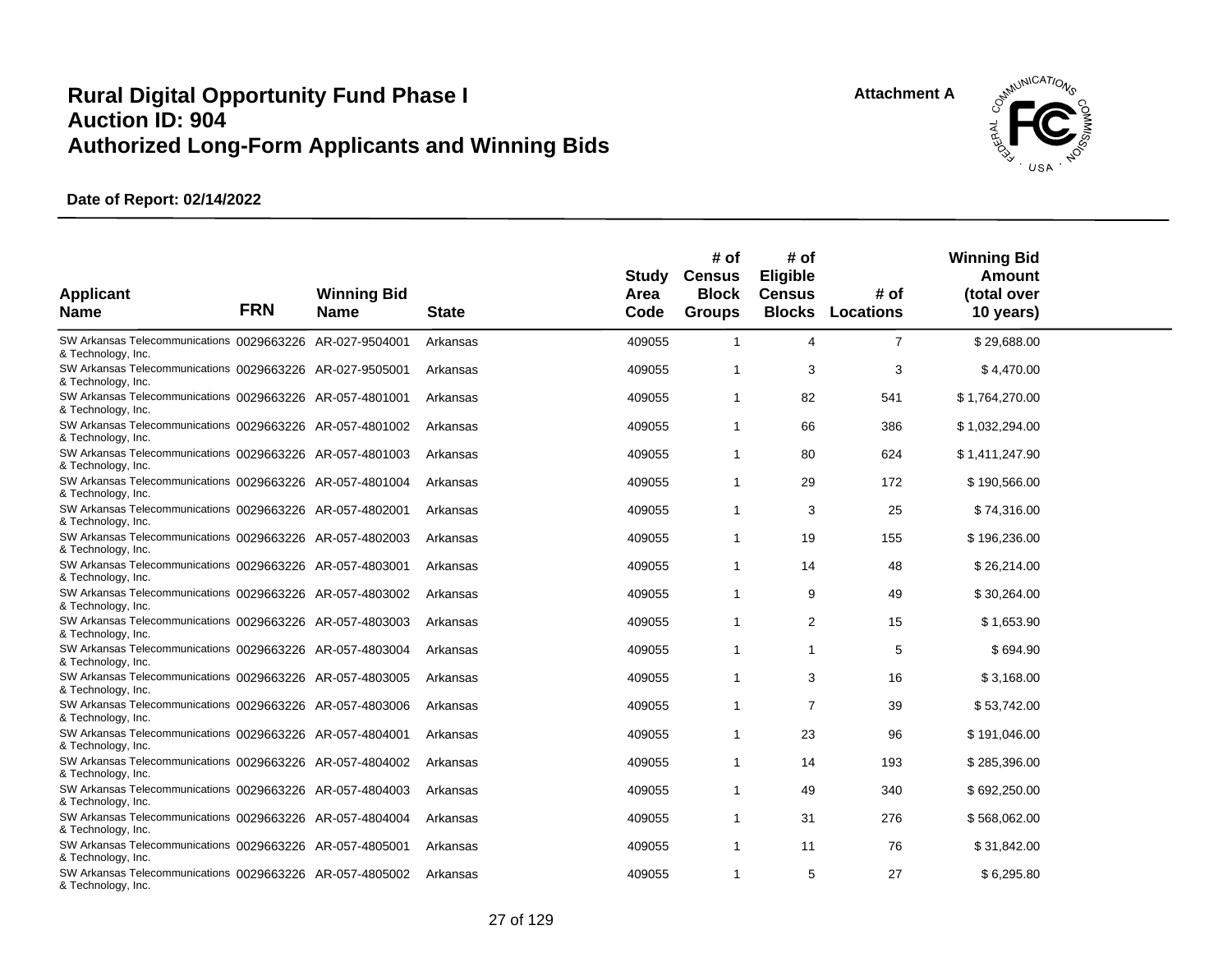

| <b>Applicant</b><br><b>Name</b>                                                                      | <b>FRN</b> | <b>Winning Bid</b><br><b>Name</b> | <b>State</b> | Study<br>Area<br>Code | # of<br><b>Census</b><br><b>Block</b><br><b>Groups</b> | # of<br><b>Eligible</b><br><b>Census</b><br><b>Blocks</b> | # of<br><b>Locations</b> | <b>Winning Bid</b><br>Amount<br>(total over<br>10 years) |  |
|------------------------------------------------------------------------------------------------------|------------|-----------------------------------|--------------|-----------------------|--------------------------------------------------------|-----------------------------------------------------------|--------------------------|----------------------------------------------------------|--|
| SW Arkansas Telecommunications 0029663226 AR-057-4805003<br>& Technology, Inc.                       |            |                                   | Arkansas     | 409055                | $\mathbf{1}$                                           | $\overline{4}$                                            | 15                       | \$1,660.80                                               |  |
| SW Arkansas Telecommunications 0029663226 AR-061-9501001<br>& Technology, Inc.                       |            |                                   | Arkansas     | 409055                | $\overline{1}$                                         | 66                                                        | 379                      | \$1,207,261.00                                           |  |
| SW Arkansas Telecommunications 0029663226 AR-061-9501002<br>& Technology, Inc.                       |            |                                   | Arkansas     | 409055                | $\mathbf{1}$                                           | 154                                                       | 610                      | \$2,431,485.20                                           |  |
| SW Arkansas Telecommunications 0029663226 AR-061-9501004<br>& Technology, Inc.                       |            |                                   | Arkansas     | 409055                | $\mathbf{1}$                                           | 74                                                        | 485                      | \$1,513,647.00                                           |  |
| SW Arkansas Telecommunications 0029663226 AR-061-9502001<br>& Technology, Inc.                       |            |                                   | Arkansas     | 409055                | $\mathbf{1}$                                           | 44                                                        | 352                      | \$696,702.00                                             |  |
| SW Arkansas Telecommunications 0029663226 AR-061-9502002<br>& Technology, Inc.                       |            |                                   | Arkansas     | 409055                | $\mathbf{1}$                                           | 82                                                        | 577                      | \$742,260.00                                             |  |
| SW Arkansas Telecommunications 0029663226 AR-061-9502004<br>& Technology, Inc.                       |            |                                   | Arkansas     | 409055                | -1                                                     | 9                                                         | 59                       | \$108,811.20                                             |  |
| SW Arkansas Telecommunications 0029663226 AR-061-9503002<br>& Technology, Inc.                       |            |                                   | Arkansas     | 409055                | $\mathbf{1}$                                           | 8                                                         | 70                       | \$23,556.00                                              |  |
| SW Arkansas Telecommunications 0029663226 AR-061-9503003<br>& Technology, Inc.                       |            |                                   | Arkansas     | 409055                | $\mathbf{1}$                                           | $\overline{7}$                                            | 31                       | \$48,030.00                                              |  |
| SW Arkansas Telecommunications 0029663226 AR-073-4701003<br>& Technology, Inc.                       |            |                                   | Arkansas     | 409055                | $\mathbf{1}$                                           | 27                                                        | 206                      | \$180,492.00                                             |  |
| SW Arkansas Telecommunications 0029663226 AR-073-4701004<br>& Technology, Inc.                       |            |                                   | Arkansas     | 409055                | $\mathbf{1}$                                           | 12                                                        | 42                       | \$57,456.00                                              |  |
| SW Arkansas Telecommunications 0029663226 AR-073-4702001<br>& Technology, Inc.                       |            |                                   | Arkansas     | 409055                | $\overline{1}$                                         | 35                                                        | 480                      | \$943,422.00                                             |  |
| SW Arkansas Telecommunications 0029663226 AR-073-4702003<br>& Technology, Inc.                       |            |                                   | Arkansas     | 409055                | $\mathbf{1}$                                           | 42                                                        | 215                      | \$859,560.00                                             |  |
| SW Arkansas Telecommunications 0029663226 AR-081-0301011<br>& Technology, Inc.                       |            |                                   | Arkansas     | 409055                | $\mathbf{1}$                                           | $\overline{4}$                                            | 10                       | \$6,084.00                                               |  |
| SW Arkansas Telecommunications 0029663226 AR-081-0301012<br>& Technology, Inc.                       |            |                                   | Arkansas     | 409055                | $\mathbf{1}$                                           | 8                                                         | 31                       | \$33,504.00                                              |  |
| SW Arkansas Telecommunications 0029663226 AR-081-0301013<br>& Technology, Inc.                       |            |                                   | Arkansas     | 409055                | $\mathbf{1}$                                           | 39                                                        | 252                      | \$703,938.00                                             |  |
| SW Arkansas Telecommunications 0029663226 AR-081-0301021<br>& Technology, Inc.                       |            |                                   | Arkansas     | 409055                | $\overline{1}$                                         | 13                                                        | 86                       | \$97,194.00                                              |  |
| SW Arkansas Telecommunications 0029663226 AR-081-0301022                                             |            |                                   | Arkansas     | 409055                | $\mathbf{1}$                                           | 8                                                         | 39                       | \$39,924.00                                              |  |
| & Technology, Inc.<br>SW Arkansas Telecommunications 0029663226 AR-081-0301023                       |            |                                   | Arkansas     | 409055                | $\mathbf{1}$                                           | $\overline{7}$                                            | 64                       | \$90,465.00                                              |  |
| & Technology, Inc.<br>SW Arkansas Telecommunications 0029663226 AR-081-0301024<br>& Technology, Inc. |            |                                   | Arkansas     | 409055                | $\mathbf{1}$                                           | 74                                                        | 646                      | \$1,310,562.00                                           |  |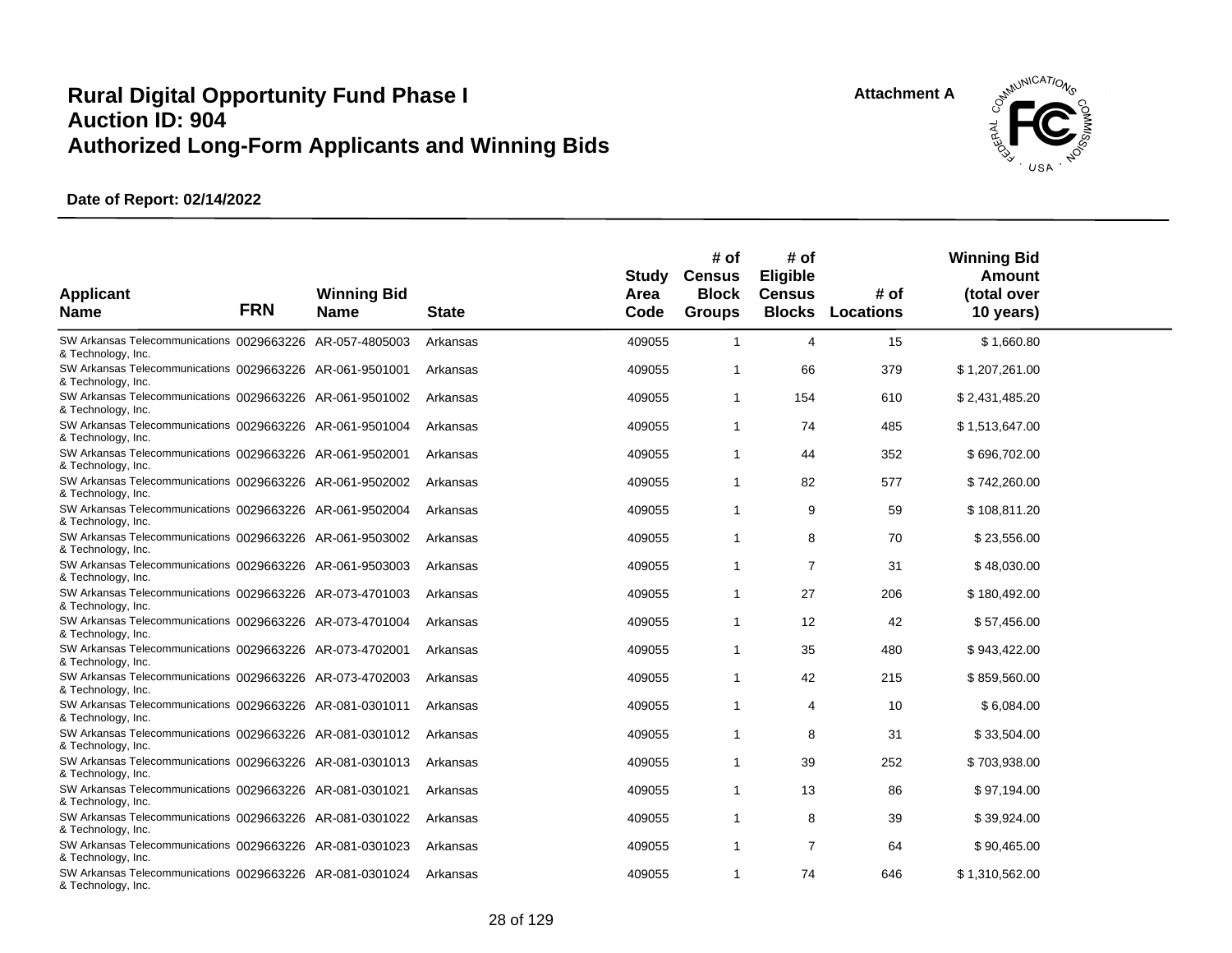

| <b>Applicant</b><br><b>Name</b>                                                | <b>FRN</b> | <b>Winning Bid</b><br><b>Name</b> | <b>State</b> | Study<br>Area<br>Code | # of<br><b>Census</b><br><b>Block</b><br><b>Groups</b> | # of<br><b>Eligible</b><br><b>Census</b><br><b>Blocks</b> | # of<br>Locations | <b>Winning Bid</b><br>Amount<br>(total over<br>10 years) |  |
|--------------------------------------------------------------------------------|------------|-----------------------------------|--------------|-----------------------|--------------------------------------------------------|-----------------------------------------------------------|-------------------|----------------------------------------------------------|--|
| SW Arkansas Telecommunications 0029663226 AR-081-0302003<br>& Technology, Inc. |            |                                   | Arkansas     | 409055                | $\mathbf{1}$                                           | 5                                                         | 32                | \$232,158.00                                             |  |
| SW Arkansas Telecommunications 0029663226 AR-081-0303002<br>& Technology, Inc. |            |                                   | Arkansas     | 409055                | $\overline{1}$                                         | 39                                                        | 202               | \$385,615.00                                             |  |
| SW Arkansas Telecommunications 0029663226 AR-081-0303003<br>& Technology, Inc. |            |                                   | Arkansas     | 409055                | $\mathbf{1}$                                           | 29                                                        | 247               | \$126,876.00                                             |  |
| SW Arkansas Telecommunications 0029663226 AR-091-0208011<br>& Technology, Inc. |            |                                   | Arkansas     | 409055                | $\mathbf{1}$                                           | $\overline{7}$                                            | 32                | \$32,502.50                                              |  |
| SW Arkansas Telecommunications 0029663226 AR-091-0208022<br>& Technology, Inc. |            |                                   | Arkansas     | 409055                | $\mathbf{1}$                                           | 5                                                         | 10                | \$10,836.00                                              |  |
| SW Arkansas Telecommunications 0029663226 AR-091-0209001<br>& Technology, Inc. |            |                                   | Arkansas     | 409055                | $\mathbf{1}$                                           | 22                                                        | 52                | \$249,893.30                                             |  |
| SW Arkansas Telecommunications 0029663226 AR-091-0209004<br>& Technology, Inc. |            |                                   | Arkansas     | 409055                | $\overline{1}$                                         | 3                                                         | 27                | \$5,895.00                                               |  |
| SW Arkansas Telecommunications 0029663226 AR-091-0209005<br>& Technology, Inc. |            |                                   | Arkansas     | 409055                | $\mathbf{1}$                                           | 5                                                         | 10                | \$7,350.00                                               |  |
| SW Arkansas Telecommunications 0029663226 AR-091-0210003<br>& Technology, Inc. |            |                                   | Arkansas     | 409055                | $\mathbf{1}$                                           | $\overline{4}$                                            | 11                | \$9,336.00                                               |  |
| SW Arkansas Telecommunications 0029663226 AR-097-9531001<br>& Technology, Inc. |            |                                   | Arkansas     | 409055                | $\mathbf{1}$                                           | 78                                                        | 463               | \$1,000,917.00                                           |  |
| SW Arkansas Telecommunications 0029663226 AR-097-9532003<br>& Technology, Inc. |            |                                   | Arkansas     | 409055                | $\mathbf{1}$                                           | 62                                                        | 453               | \$1,823,970.00                                           |  |
| SW Arkansas Telecommunications 0029663226 AR-113-9501001<br>& Technology, Inc. |            |                                   | Arkansas     | 409055                | -1                                                     | 75                                                        | 451               | \$1,380,612.00                                           |  |
| SW Arkansas Telecommunications 0029663226 AR-113-9501002<br>& Technology, Inc. |            |                                   | Arkansas     | 409055                | $\mathbf{1}$                                           | 85                                                        | 585               | \$1,335,522.00                                           |  |
| SW Arkansas Telecommunications 0029663226 AR-113-9501003<br>& Technology, Inc. |            |                                   | Arkansas     | 409055                | $\mathbf{1}$                                           | 74                                                        | 534               | \$2,357,340.00                                           |  |
| SW Arkansas Telecommunications 0029663226 AR-113-9502001<br>& Technology, Inc. |            |                                   | Arkansas     | 409055                | $\mathbf{1}$                                           | 30                                                        | 126               | \$481,290.00                                             |  |
| SW Arkansas Telecommunications 0029663226 AR-113-9502002<br>& Technology, Inc. |            |                                   | Arkansas     | 409055                | $\mathbf{1}$                                           | 17                                                        | 80                | \$299,486.60                                             |  |
| SW Arkansas Telecommunications 0029663226 AR-113-9502003<br>& Technology, Inc. |            |                                   | Arkansas     | 409055                | $\overline{1}$                                         | 35                                                        | 262               | \$442,056.00                                             |  |
| SW Arkansas Telecommunications 0029663226 AR-113-9502004<br>& Technology, Inc. |            |                                   | Arkansas     | 409055                | $\mathbf{1}$                                           | $\overline{4}$                                            | 5                 | \$7,188.00                                               |  |
| SW Arkansas Telecommunications 0029663226 AR-113-9503001<br>& Technology, Inc. |            |                                   | Arkansas     | 409055                | $\mathbf{1}$                                           | 77                                                        | 329               | \$1,157,802.00                                           |  |
| SW Arkansas Telecommunications 0029663226 AR-113-9503002<br>& Technology, Inc. |            |                                   | Arkansas     | 409055                | $\mathbf{1}$                                           | 82                                                        | 300               | \$539,028.00                                             |  |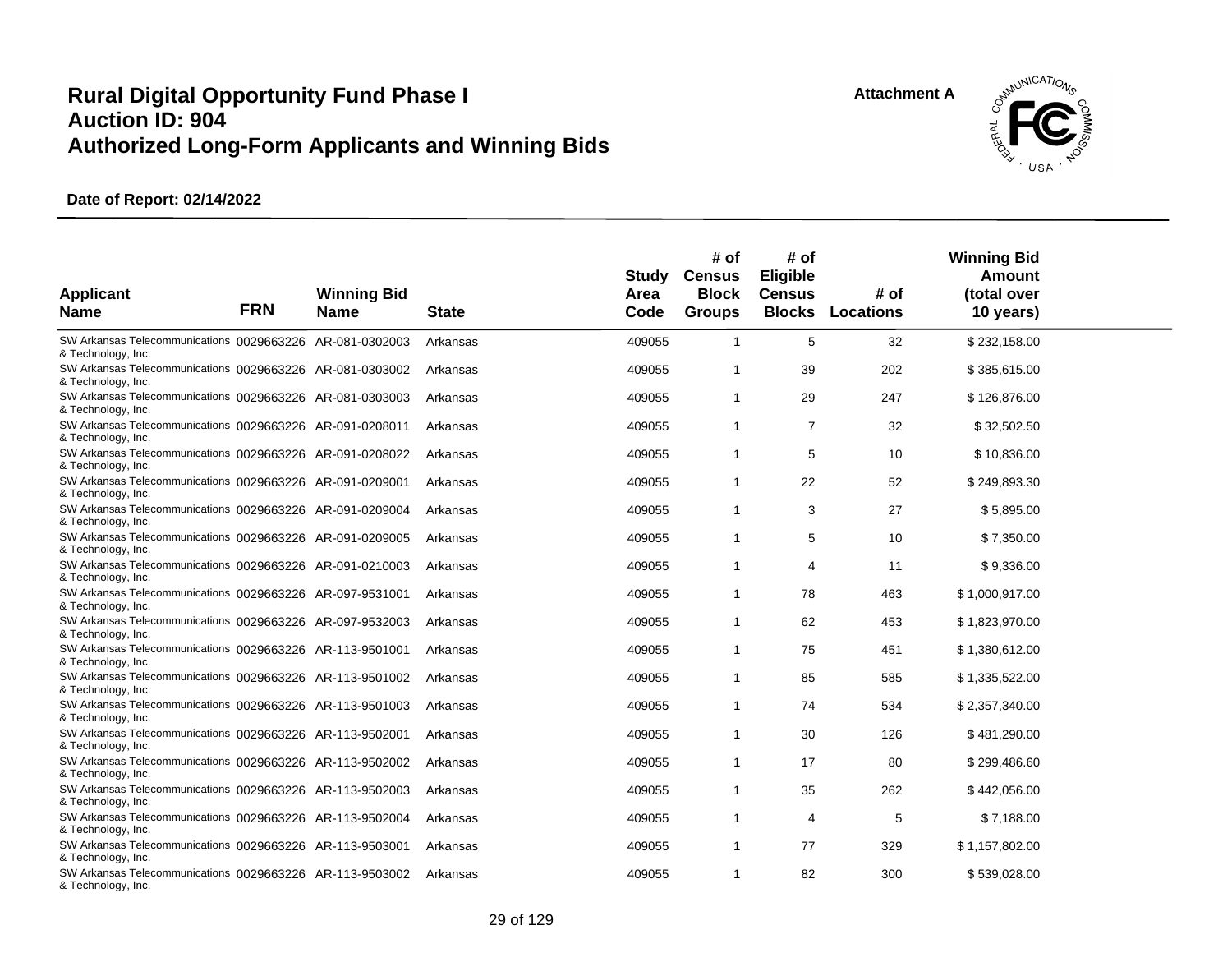

| <b>Applicant</b><br><b>Name</b>                                                | <b>FRN</b> | <b>Winning Bid</b><br><b>Name</b> | <b>State</b> | Study<br>Area<br>Code | # of<br><b>Census</b><br><b>Block</b><br><b>Groups</b> | # of<br><b>Eligible</b><br><b>Census</b><br><b>Blocks</b> | # of<br><b>Locations</b> | <b>Winning Bid</b><br>Amount<br>(total over<br>10 years) |  |
|--------------------------------------------------------------------------------|------------|-----------------------------------|--------------|-----------------------|--------------------------------------------------------|-----------------------------------------------------------|--------------------------|----------------------------------------------------------|--|
| SW Arkansas Telecommunications 0029663226 AR-113-9504001<br>& Technology, Inc. |            |                                   | Arkansas     | 409055                | $\mathbf{1}$                                           | 6                                                         | 16                       | \$16,266.00                                              |  |
| SW Arkansas Telecommunications 0029663226 AR-113-9504002<br>& Technology, Inc. |            |                                   | Arkansas     | 409055                | $\overline{1}$                                         | 2                                                         | 6                        | \$6,846.00                                               |  |
| SW Arkansas Telecommunications 0029663226 AR-113-9505001<br>& Technology, Inc. |            |                                   | Arkansas     | 409055                | $\mathbf{1}$                                           | 60                                                        | 367                      | \$915,594.00                                             |  |
| SW Arkansas Telecommunications 0029663226 AR-113-9505002<br>& Technology, Inc. |            |                                   | Arkansas     | 409055                | $\mathbf{1}$                                           | 79                                                        | 450                      | \$1,187,941.60                                           |  |
| SW Arkansas Telecommunications 0029663226 AR-113-9506001<br>& Technology, Inc. |            |                                   | Arkansas     | 409055                | $\overline{1}$                                         | 86                                                        | 382                      | \$1,249,483.60                                           |  |
| SW Arkansas Telecommunications 0029663226 AR-113-9506002<br>& Technology, Inc. |            |                                   | Arkansas     | 409055                | $\mathbf{1}$                                           | 53                                                        | 179                      | \$459,288.00                                             |  |
| SW Arkansas Telecommunications 0029663226 AR-133-0801001<br>& Technology, Inc. |            |                                   | Arkansas     | 409055                | -1                                                     | 41                                                        | 223                      | \$358,008.00                                             |  |
| SW Arkansas Telecommunications 0029663226 AR-133-0801002<br>& Technology, Inc. |            |                                   | Arkansas     | 409055                | $\mathbf{1}$                                           | 77                                                        | 343                      | \$804,654.00                                             |  |
| SW Arkansas Telecommunications 0029663226 AR-133-0802001<br>& Technology, Inc. |            |                                   | Arkansas     | 409055                | $\mathbf 1$                                            | 16                                                        | 108                      | \$127,782.00                                             |  |
| SW Arkansas Telecommunications 0029663226 AR-133-0802002<br>& Technology, Inc. |            |                                   | Arkansas     | 409055                | -1                                                     | 32                                                        | 215                      | \$581,802.00                                             |  |
| SW Arkansas Telecommunications 0029663226 AR-133-0802003<br>& Technology, Inc. |            |                                   | Arkansas     | 409055                | $\overline{1}$                                         | 26                                                        | 143                      | \$143,049.00                                             |  |
| SW Arkansas Telecommunications 0029663226 AR-133-0804001<br>& Technology, Inc. |            |                                   | Arkansas     | 409055                | -1                                                     | 33                                                        | 203                      | \$264,471.00                                             |  |
| SW Arkansas Telecommunications 0029663226 AR-133-0804002<br>& Technology, Inc. |            |                                   | Arkansas     | 409055                | $\mathbf{1}$                                           | 29                                                        | 179                      | \$257,922.00                                             |  |
| SW Arkansas Telecommunications 0029663226 LA-015-0112001<br>& Technology, Inc. |            |                                   | Louisiana    | 279060                | $\mathbf{1}$                                           | 53                                                        | 345                      | \$1,833,408.00                                           |  |
| SW Arkansas Telecommunications 0029663226 LA-015-0112002<br>& Technology, Inc. |            |                                   | Louisiana    | 279060                | -1                                                     | 29                                                        | 201                      | \$1,060,218.00                                           |  |
| SW Arkansas Telecommunications 0029663226 LA-017-0251001<br>& Technology, Inc. |            |                                   | Louisiana    | 279060                | $\mathbf{1}$                                           | 49                                                        | 393                      | \$764,880.00                                             |  |
| SW Arkansas Telecommunications 0029663226 LA-017-0251002<br>& Technology, Inc. |            |                                   | Louisiana    | 279060                | $\overline{1}$                                         | 67                                                        | 332                      | \$1,025,191.00                                           |  |
| SW Arkansas Telecommunications 0029663226 LA-119-0311001<br>& Technology, Inc. |            |                                   | Louisiana    | 279060                | $\mathbf{1}$                                           | 42                                                        | 245                      | \$694,671.20                                             |  |
| SW Arkansas Telecommunications 0029663226 LA-119-0312001<br>& Technology, Inc. |            |                                   | Louisiana    | 279060                | $\mathbf 1$                                            | $\overline{7}$                                            | 25                       | \$44,184.00                                              |  |
| SW Arkansas Telecommunications 0029663226 LA-119-0312002<br>& Technology, Inc. |            |                                   | Louisiana    | 279060                | $\mathbf{1}$                                           | 3                                                         | 10                       | \$30,786.00                                              |  |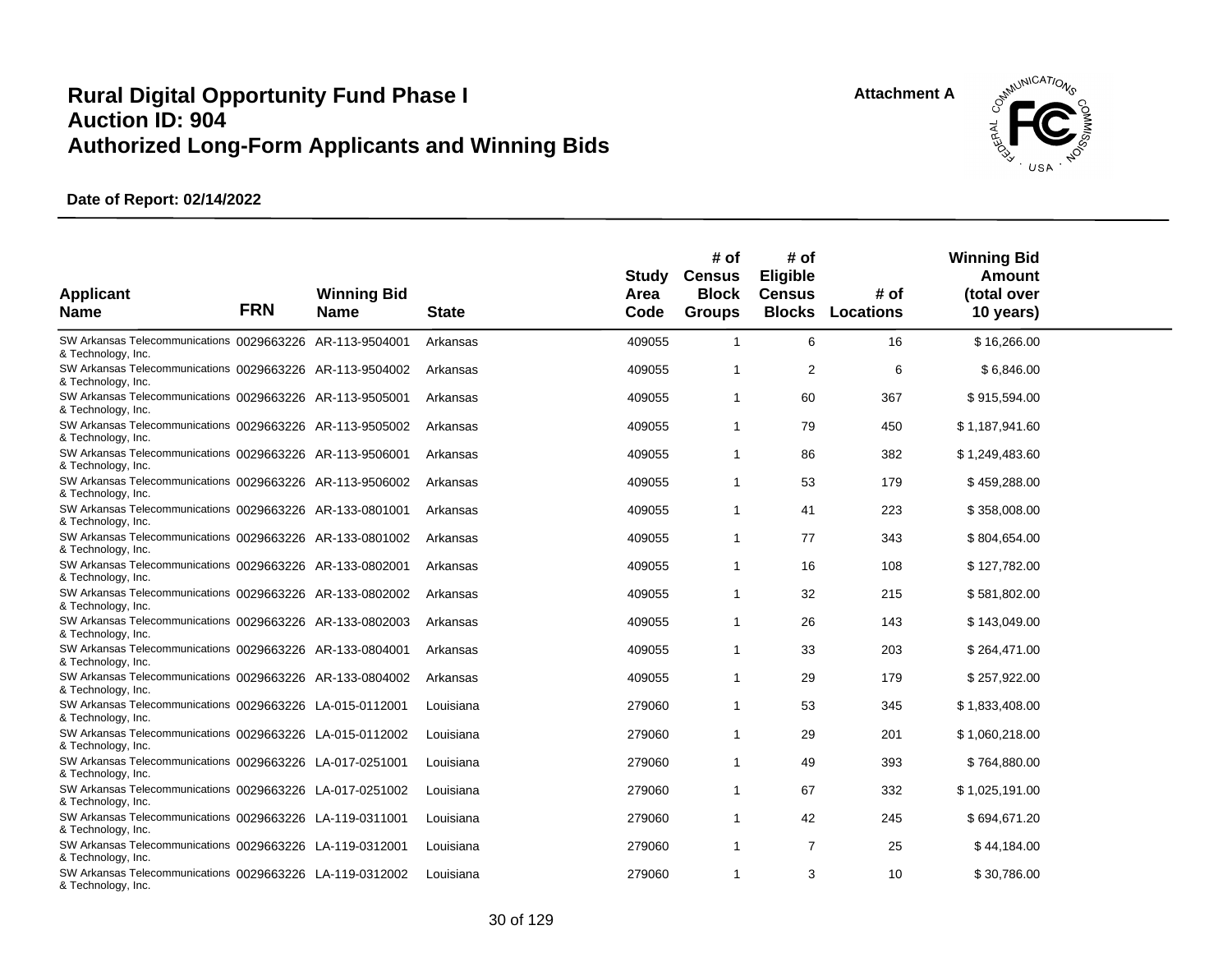

| <b>Applicant</b><br><b>Name</b>                                                | <b>FRN</b> | <b>Winning Bid</b><br><b>Name</b> | <b>State</b> | Study<br>Area<br>Code | # of<br><b>Census</b><br><b>Block</b><br><b>Groups</b> | # of<br>Eligible<br><b>Census</b> | # of<br><b>Blocks Locations</b> | <b>Winning Bid</b><br>Amount<br>(total over<br>10 years) |  |
|--------------------------------------------------------------------------------|------------|-----------------------------------|--------------|-----------------------|--------------------------------------------------------|-----------------------------------|---------------------------------|----------------------------------------------------------|--|
| SW Arkansas Telecommunications 0029663226 LA-119-0312003<br>& Technology, Inc. |            |                                   | Louisiana    | 279060                | $\mathbf{1}$                                           | 8                                 | 79                              | \$253,614.00                                             |  |
| SW Arkansas Telecommunications 0029663226 LA-119-0313001<br>& Technology, Inc. |            |                                   | Louisiana    | 279060                | $\mathbf 1$                                            | 3                                 | 15                              | \$25,584.00                                              |  |
| SW Arkansas Telecommunications 0029663226 LA-119-0313003<br>& Technology, Inc. |            |                                   | Louisiana    | 279060                | $\overline{1}$                                         | 2                                 | 11                              | \$5,634.00                                               |  |
| SW Arkansas Telecommunications 0029663226 OK-089-0989001<br>& Technology, Inc. |            |                                   | Oklahoma     | 439085                | -1                                                     | 3                                 | 33                              | \$69,114.40                                              |  |
| SW Arkansas Telecommunications 0029663226 OK-089-0989003<br>& Technology, Inc. |            |                                   | Oklahoma     | 439085                | $\mathbf 1$                                            | 4                                 | 135                             | \$56,031.20                                              |  |
| Talkie Communications, Inc.                                                    |            | 0024272841 DE-001-0401001         | Delaware     | 569009                | $\mathbf 1$                                            | 4                                 | 14                              | \$66,852.00                                              |  |
| Talkie Communications, Inc.                                                    |            | 0024272841 DE-001-0401002         | Delaware     | 569009                | $\overline{1}$                                         | 3                                 | 9                               | \$28,668.00                                              |  |
| Talkie Communications, Inc.                                                    |            | 0024272841 DE-001-0401003         | Delaware     | 569009                | $\mathbf 1$                                            | 3                                 | 8                               | \$11,754.00                                              |  |
| Talkie Communications, Inc.                                                    |            | 0024272841 DE-001-0402011         | Delaware     | 569009                | $\overline{1}$                                         | 3                                 | 9                               | \$26,904.00                                              |  |
| Talkie Communications, Inc.                                                    |            | 0024272841 DE-001-0402012         | Delaware     | 569009                | $\overline{1}$                                         | $\overline{1}$                    | 6                               | \$5,658.00                                               |  |
| Talkie Communications, Inc.                                                    |            | 0024272841 DE-001-0402021         | Delaware     | 569009                | $\overline{1}$                                         | $\mathbf{1}$                      | 3                               | \$3,894.00                                               |  |
| Talkie Communications, Inc.                                                    |            | 0024272841 DE-001-0402022         | Delaware     | 569009                | $\mathbf{1}$                                           | $\mathbf{1}$                      | $\overline{1}$                  | \$786.00                                                 |  |
| Talkie Communications, Inc.                                                    |            | 0024272841 DE-001-0402031         | Delaware     | 569009                | $\overline{1}$                                         | $\overline{4}$                    | 11                              | \$6,126.00                                               |  |
| Talkie Communications, Inc.                                                    |            | 0024272841 DE-001-0402032         | Delaware     | 569009                | $\mathbf{1}$                                           | 15                                | 220                             | \$530,316.00                                             |  |
| Talkie Communications, Inc.                                                    |            | 0024272841 DE-001-0405021         | Delaware     | 569009                | $\overline{1}$                                         | $\mathbf{1}$                      | 6                               | \$2,112.00                                               |  |
| Talkie Communications, Inc.                                                    |            | 0024272841 DE-001-0410002         | Delaware     | 569009                | $\mathbf 1$                                            | 5                                 | 8                               | \$30,558.00                                              |  |
| Talkie Communications, Inc.                                                    | 0024272841 | DE-001-0411001                    | Delaware     | 569009                | $\mathbf 1$                                            | $\mathbf{1}$                      | 2                               | \$3,246.00                                               |  |
| Talkie Communications, Inc.                                                    |            | 0024272841 DE-001-0411002         | Delaware     | 569009                | $\mathbf 1$                                            | $\overline{4}$                    | 5                               | \$29,760.00                                              |  |
| Talkie Communications, Inc.                                                    |            | 0024272841 DE-001-0412001         | Delaware     | 569009                | $\mathbf 1$                                            | 3                                 | 22                              | \$5,046.00                                               |  |
| Talkie Communications, Inc.                                                    |            | 0024272841 DE-001-0412002         | Delaware     | 569009                | -1                                                     | 2                                 | 24                              | \$1,794.00                                               |  |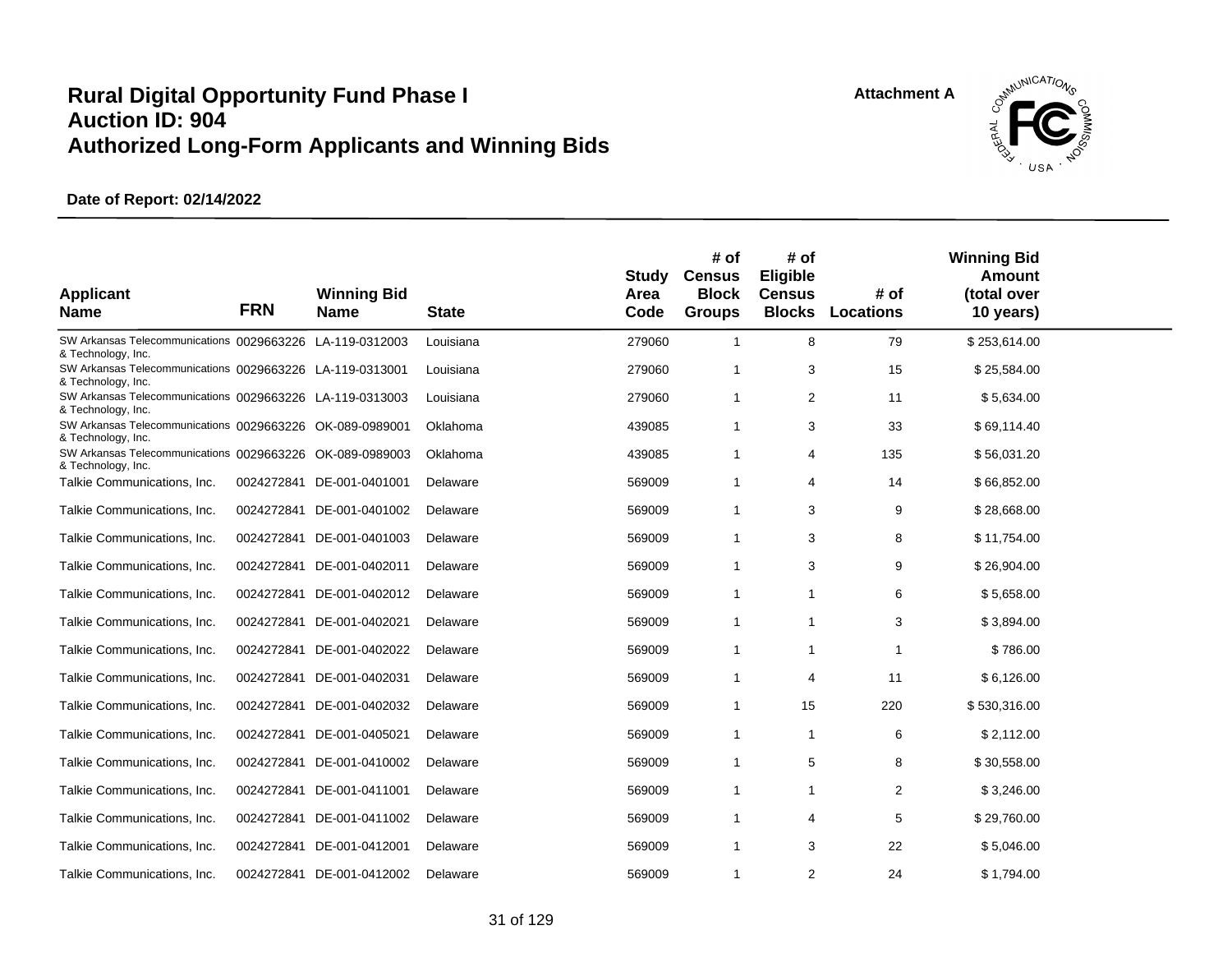

| <b>Applicant</b><br><b>Name</b> | <b>FRN</b> | <b>Winning Bid</b><br><b>Name</b> | <b>State</b> | <b>Study</b><br>Area<br>Code | # of<br><b>Census</b><br><b>Block</b><br><b>Groups</b> | # of<br>Eligible<br><b>Census</b><br><b>Blocks</b> | # of<br>Locations | <b>Winning Bid</b><br><b>Amount</b><br>(total over<br>10 years) |  |
|---------------------------------|------------|-----------------------------------|--------------|------------------------------|--------------------------------------------------------|----------------------------------------------------|-------------------|-----------------------------------------------------------------|--|
| Talkie Communications, Inc.     | 0024272841 | DE-001-0413001                    | Delaware     | 569009                       | $\mathbf{1}$                                           | 3                                                  | 8                 | \$3,150.00                                                      |  |
| Talkie Communications, Inc.     | 0024272841 | DE-001-0414001                    | Delaware     | 569009                       | -1                                                     | 2                                                  | 14                | \$3,270.00                                                      |  |
| Talkie Communications, Inc.     | 0024272841 | DE-001-0414002                    | Delaware     | 569009                       | $\mathbf{1}$                                           | $\mathbf{1}$                                       | 10                | \$2,706.00                                                      |  |
| Talkie Communications, Inc.     | 0024272841 | DE-001-0415001                    | Delaware     | 569009                       | $\mathbf{1}$                                           | $\mathbf{1}$                                       | 8                 | \$126.00                                                        |  |
| Talkie Communications, Inc.     | 0024272841 | DE-001-0416001                    | Delaware     | 569009                       | $\mathbf{1}$                                           | 2                                                  | $\overline{c}$    | \$5,442.00                                                      |  |
| Talkie Communications, Inc.     | 0024272841 | DE-001-0417011                    | Delaware     | 569009                       | $\mathbf 1$                                            | $\mathbf{1}$                                       | 3                 | \$1,056.00                                                      |  |
| Talkie Communications, Inc.     |            | 0024272841 DE-001-0417012         | Delaware     | 569009                       | $\overline{1}$                                         | $\mathbf{1}$                                       | $\overline{2}$    | \$1,272.00                                                      |  |
| Talkie Communications, Inc.     | 0024272841 | DE-001-0418011                    | Delaware     | 569009                       | $\overline{1}$                                         | 3                                                  | 15                | \$36,018.00                                                     |  |
| Talkie Communications, Inc.     | 0024272841 | DE-001-0418012                    | Delaware     | 569009                       | $\mathbf{1}$                                           | $\mathbf{1}$                                       | 3                 | \$6,366.00                                                      |  |
| Talkie Communications, Inc.     | 0024272841 | DE-001-0418013                    | Delaware     | 569009                       | $\overline{1}$                                         | $\mathbf{1}$                                       | 13                | \$1,554.00                                                      |  |
| Talkie Communications, Inc.     | 0024272841 | DE-001-0418021                    | Delaware     | 569009                       | $\overline{1}$                                         | 2                                                  | 19                | \$28,638.00                                                     |  |
| Talkie Communications, Inc.     | 0024272841 | DE-001-0418022                    | Delaware     | 569009                       | $\overline{1}$                                         | $\overline{4}$                                     | 11                | \$32,190.00                                                     |  |
| Talkie Communications, Inc.     | 0024272841 | DE-001-0419001                    | Delaware     | 569009                       | $\overline{1}$                                         | 3                                                  | 30                | \$3,072.00                                                      |  |
| Talkie Communications, Inc.     | 0024272841 | DE-001-0419002                    | Delaware     | 569009                       | $\overline{1}$                                         | 6                                                  | 44                | \$50,634.00                                                     |  |
| Talkie Communications, Inc.     | 0024272841 | DE-001-0420001                    | Delaware     | 569009                       | -1                                                     | 3                                                  | 24                | \$22,458.00                                                     |  |
| Talkie Communications, Inc.     | 0024272841 | DE-001-0420002                    | Delaware     | 569009                       | $\overline{1}$                                         | 6                                                  | 35                | \$106,830.00                                                    |  |
| Talkie Communications, Inc.     | 0024272841 | DE-001-0421001                    | Delaware     | 569009                       | -1                                                     | 8                                                  | 63                | \$179,076.00                                                    |  |
| Talkie Communications, Inc.     | 0024272841 | DE-001-0421002                    | Delaware     | 569009                       | $\overline{1}$                                         | 6                                                  | 20                | \$44,364.00                                                     |  |
| Talkie Communications, Inc.     | 0024272841 | DE-001-0422011                    | Delaware     | 569009                       | $\overline{1}$                                         | 3                                                  | 5                 | \$12,300.00                                                     |  |
| Talkie Communications, Inc.     |            | 0024272841 DE-001-0422012         | Delaware     | 569009                       | $\overline{1}$                                         | $\overline{1}$                                     | 2                 | \$16,092.00                                                     |  |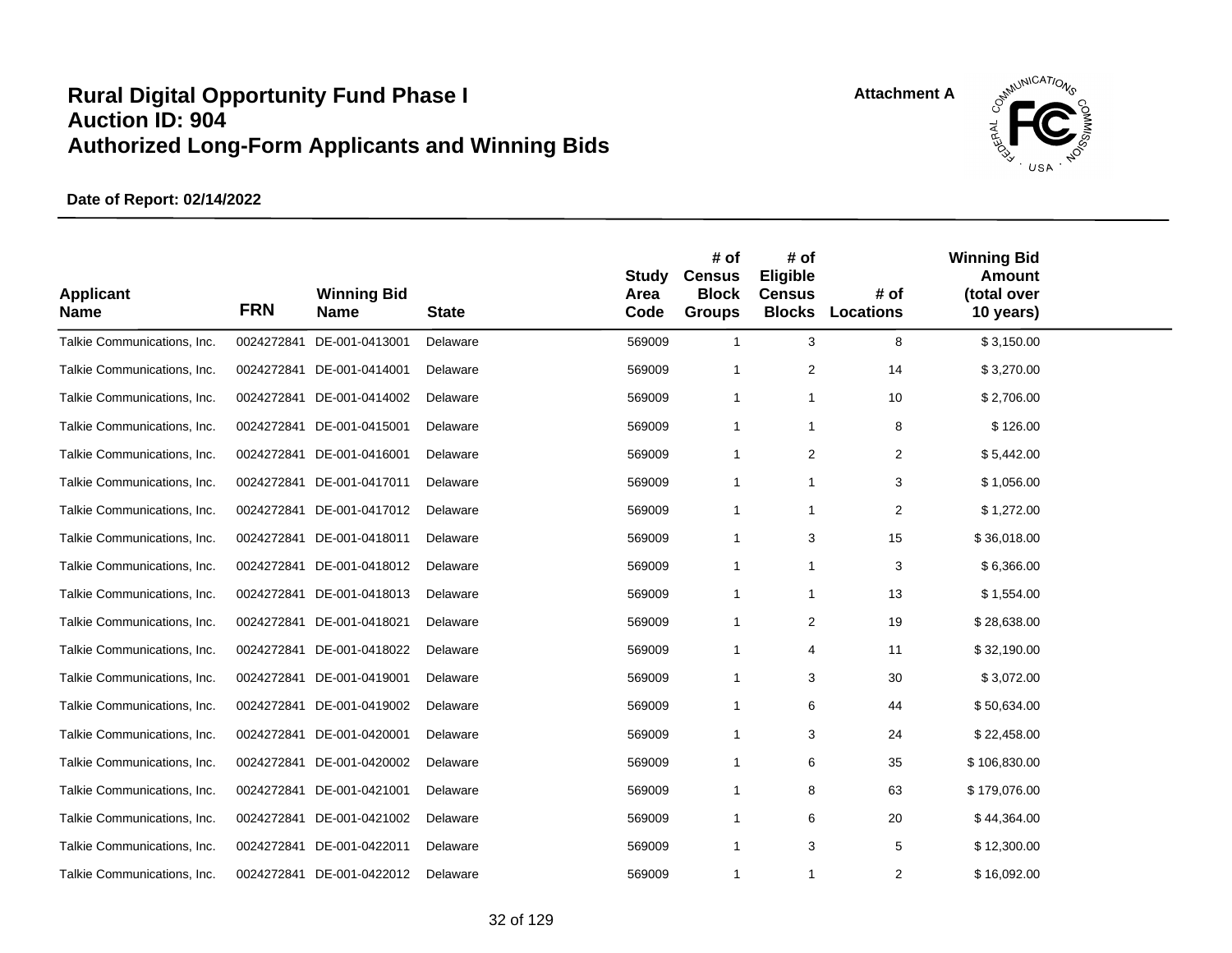

| <b>Applicant</b><br><b>Name</b> | <b>FRN</b> | <b>Winning Bid</b><br><b>Name</b> | <b>State</b> | <b>Study</b><br>Area<br>Code | # of<br><b>Census</b><br><b>Block</b><br><b>Groups</b> | # of<br>Eligible<br><b>Census</b><br><b>Blocks</b> | # of<br><b>Locations</b> | <b>Winning Bid</b><br><b>Amount</b><br>(total over<br>10 years) |  |
|---------------------------------|------------|-----------------------------------|--------------|------------------------------|--------------------------------------------------------|----------------------------------------------------|--------------------------|-----------------------------------------------------------------|--|
| Talkie Communications, Inc.     | 0024272841 | DE-001-0422013                    | Delaware     | 569009                       | $\mathbf{1}$                                           | $\mathbf{1}$                                       | 21                       | \$24.00                                                         |  |
| Talkie Communications, Inc.     | 0024272841 | DE-001-0422021                    | Delaware     | 569009                       | -1                                                     | $\overline{2}$                                     | 3                        | \$15,150.00                                                     |  |
| Talkie Communications, Inc.     | 0024272841 | DE-001-0425002                    | Delaware     | 569009                       | $\mathbf{1}$                                           | $\overline{1}$                                     | 3                        | \$72.00                                                         |  |
| Talkie Communications, Inc.     | 0024272841 | DE-001-0428001                    | Delaware     | 569009                       | $\mathbf{1}$                                           | 45                                                 | 479                      | \$763,920.00                                                    |  |
| Talkie Communications, Inc.     | 0024272841 | DE-001-0428002                    | Delaware     | 569009                       | $\mathbf{1}$                                           | 5                                                  | 25                       | \$49,146.00                                                     |  |
| Talkie Communications, Inc.     | 0024272841 | DE-001-0428003                    | Delaware     | 569009                       | $\mathbf{1}$                                           | $\overline{7}$                                     | 52                       | \$77,424.00                                                     |  |
| Talkie Communications, Inc.     | 0024272841 | DE-001-0429001                    | Delaware     | 569009                       | -1                                                     | 5                                                  | 26                       | \$59,664.00                                                     |  |
| Talkie Communications, Inc.     | 0024272841 | DE-001-0429002                    | Delaware     | 569009                       | $\mathbf{1}$                                           | 3                                                  | $\overline{7}$           | \$9,612.00                                                      |  |
| Talkie Communications, Inc.     | 0024272841 | DE-001-0430001                    | Delaware     | 569009                       | $\mathbf{1}$                                           | $\overline{7}$                                     | 10                       | \$87,846.00                                                     |  |
| Talkie Communications, Inc.     | 0024272841 | DE-001-0430002                    | Delaware     | 569009                       | $\mathbf{1}$                                           | 11                                                 | 37                       | \$75,972.00                                                     |  |
| Talkie Communications, Inc.     | 0024272841 | DE-001-0430003                    | Delaware     | 569009                       | -1                                                     | $\mathbf 1$                                        | 6                        | \$1,896.00                                                      |  |
| Talkie Communications, Inc.     | 0024272841 | DE-001-0431001                    | Delaware     | 569009                       | $\mathbf 1$                                            | 45                                                 | 342                      | \$725,236.80                                                    |  |
| Talkie Communications, Inc.     | 0024272841 | DE-001-0431002                    | Delaware     | 569009                       | $\mathbf 1$                                            | 85                                                 | 622                      | \$857,928.00                                                    |  |
| Talkie Communications, Inc.     | 0024272841 | DE-001-0432021                    | Delaware     | 569009                       | $\mathbf{1}$                                           | 11                                                 | 84                       | \$291,630.00                                                    |  |
| Talkie Communications, Inc.     | 0024272841 | DE-001-0432022                    | Delaware     | 569009                       | $\overline{1}$                                         | $\overline{4}$                                     | 13                       | \$44,478.00                                                     |  |
| Talkie Communications, Inc.     | 0024272841 | DE-001-0432023                    | Delaware     | 569009                       | $\overline{1}$                                         | $\mathbf{1}$                                       | $\mathbf{1}$             | \$1,428.00                                                      |  |
| Talkie Communications, Inc.     | 0024272841 | DE-001-0432024                    | Delaware     | 569009                       | $\mathbf{1}$                                           | 6                                                  | 46                       | \$196,860.00                                                    |  |
| Talkie Communications, Inc.     | 0024272841 | DE-001-0433001                    | Delaware     | 569009                       | $\overline{1}$                                         | $\overline{1}$                                     | 1                        | \$612.00                                                        |  |
| Talkie Communications, Inc.     | 0024272841 | DE-001-0433002                    | Delaware     | 569009                       | $\mathbf{1}$                                           | $\overline{1}$                                     | 3                        | \$3,774.00                                                      |  |
| Talkie Communications, Inc.     |            | 0024272841 DE-001-0434001         | Delaware     | 569009                       | $\mathbf 1$                                            | $\overline{1}$                                     | $\overline{2}$           | \$2,388.00                                                      |  |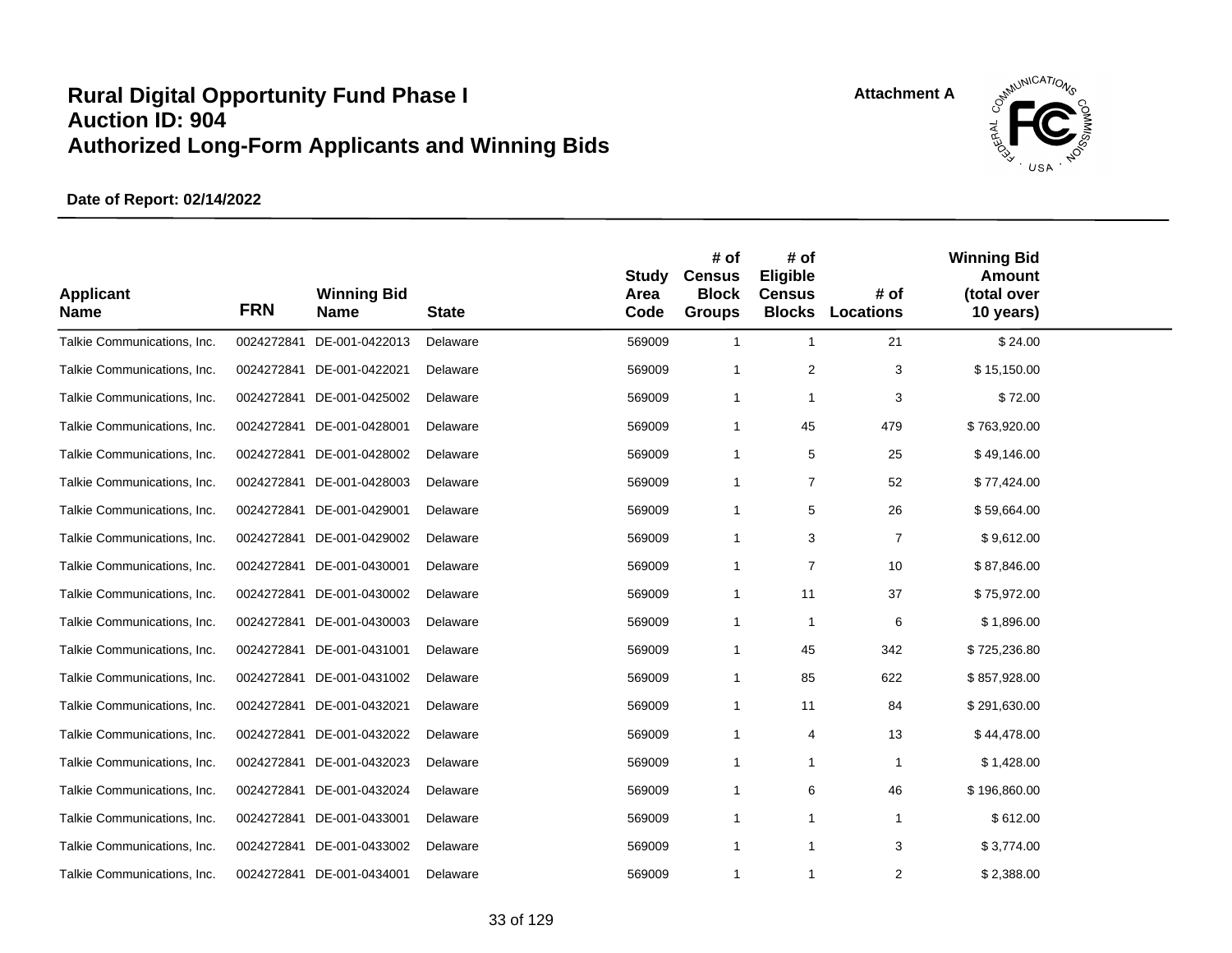

| <b>Applicant</b><br><b>Name</b> | <b>FRN</b> | <b>Winning Bid</b><br><b>Name</b> | <b>State</b> | <b>Study</b><br>Area<br>Code | # of<br><b>Census</b><br><b>Block</b><br><b>Groups</b> | # of<br>Eligible<br><b>Census</b><br><b>Blocks</b> | # of<br><b>Locations</b> | <b>Winning Bid</b><br><b>Amount</b><br>(total over<br>10 years) |  |
|---------------------------------|------------|-----------------------------------|--------------|------------------------------|--------------------------------------------------------|----------------------------------------------------|--------------------------|-----------------------------------------------------------------|--|
| Talkie Communications, Inc.     | 0024272841 | DE-001-0434002                    | Delaware     | 569009                       | $\mathbf{1}$                                           | 11                                                 | 42                       | \$82,776.00                                                     |  |
| Talkie Communications, Inc.     |            | 0024272841 DE-003-0004003         | Delaware     | 569009                       | $\mathbf 1$                                            | $\mathbf 1$                                        | 9                        | \$11,790.00                                                     |  |
| Talkie Communications, Inc.     |            | 0024272841 DE-003-0006011         | Delaware     | 569009                       | $\mathbf 1$                                            | $\mathbf 1$                                        | $\mathbf{1}$             | \$1,206.00                                                      |  |
| Talkie Communications, Inc.     |            | 0024272841 DE-003-0006012         | Delaware     | 569009                       | $\mathbf{1}$                                           | $\overline{1}$                                     | 3                        | \$329.00                                                        |  |
| Talkie Communications, Inc.     | 0024272841 | DE-003-0006022                    | Delaware     | 569009                       | $\mathbf 1$                                            | $\overline{2}$                                     | 3                        | \$7,440.00                                                      |  |
| Talkie Communications, Inc.     | 0024272841 | DE-003-0012001                    | Delaware     | 569009                       | $\mathbf{1}$                                           | -1                                                 |                          | \$324.00                                                        |  |
| Talkie Communications, Inc.     |            | 0024272841 DE-003-0013001         | Delaware     | 569009                       | -1                                                     | $\overline{1}$                                     |                          | \$182.00                                                        |  |
| Talkie Communications, Inc.     | 0024272841 | DE-003-0013003                    | Delaware     | 569009                       | $\mathbf{1}$                                           | $\mathbf{1}$                                       | 3                        | \$6,054.00                                                      |  |
| Talkie Communications, Inc.     | 0024272841 | DE-003-0014001                    | Delaware     | 569009                       | $\mathbf{1}$                                           | $\overline{1}$                                     | $\overline{2}$           | \$623.00                                                        |  |
| Talkie Communications, Inc.     | 0024272841 | DE-003-0019021                    | Delaware     | 569009                       | $\mathbf{1}$                                           | $\overline{4}$                                     | 24                       | \$52,596.00                                                     |  |
| Talkie Communications, Inc.     | 0024272841 | DE-003-0019022                    | Delaware     | 569009                       | $\mathbf{1}$                                           | $\mathbf{1}$                                       | 2                        | \$196.00                                                        |  |
| Talkie Communications, Inc.     |            | 0024272841 DE-003-0021002         | Delaware     | 569009                       | $\mathbf{1}$                                           | $\mathbf{1}$                                       | 1                        | \$1,632.00                                                      |  |
| Talkie Communications, Inc.     | 0024272841 | DE-003-0024003                    | Delaware     | 569009                       | $\mathbf{1}$                                           | $\overline{1}$                                     | 3                        | \$798.00                                                        |  |
| Talkie Communications, Inc.     | 0024272841 | DE-003-0026002                    | Delaware     | 569009                       | $\mathbf 1$                                            | $\mathbf{1}$                                       | 3                        | \$1,944.00                                                      |  |
| Talkie Communications, Inc.     |            | 0024272841 DE-003-0027001         | Delaware     | 569009                       | -1                                                     | 8                                                  | 28                       | \$21,000.00                                                     |  |
| Talkie Communications, Inc.     | 0024272841 | DE-003-0028001                    | Delaware     | 569009                       | $\mathbf{1}$                                           | $\mathbf 1$                                        | 4                        | \$259.00                                                        |  |
| Talkie Communications, Inc.     | 0024272841 | DE-003-0028002                    | Delaware     | 569009                       | $\mathbf{1}$                                           | $\mathbf 1$                                        |                          | \$3,174.00                                                      |  |
| Talkie Communications, Inc.     | 0024272841 | DE-003-0029001                    | Delaware     | 569009                       | $\mathbf 1$                                            | $\overline{1}$                                     | 2                        | \$984.00                                                        |  |
| Talkie Communications, Inc.     | 0024272841 | DE-003-0029002                    | Delaware     | 569009                       | $\mathbf 1$                                            | $\overline{1}$                                     | -1                       | \$828.00                                                        |  |
| Talkie Communications, Inc.     |            | 0024272841 DE-003-0029003         | Delaware     | 569009                       | $\mathbf{1}$                                           | $\mathbf{1}$                                       | 1                        | \$312.00                                                        |  |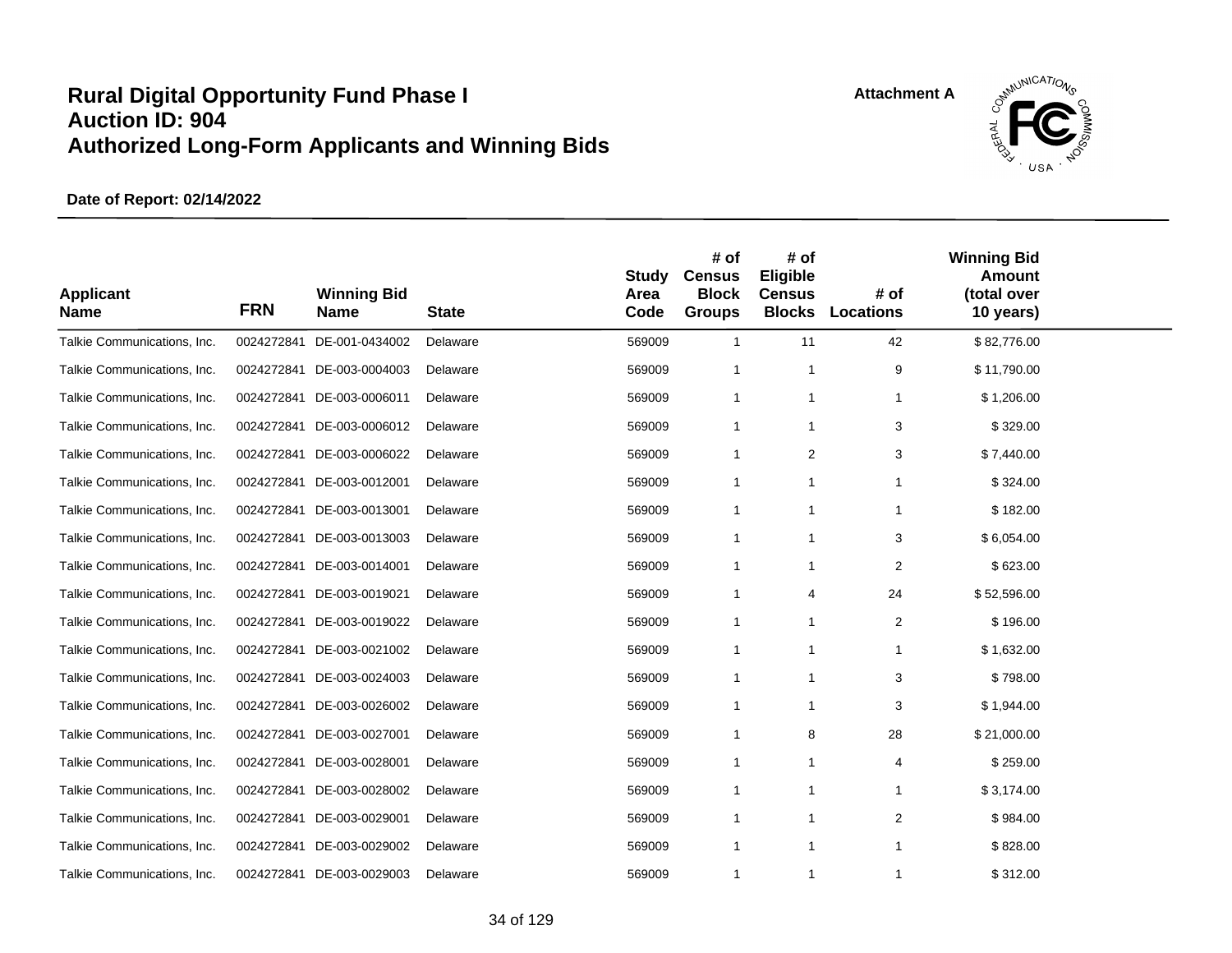

| <b>Applicant</b><br><b>Name</b> | <b>FRN</b> | <b>Winning Bid</b><br><b>Name</b> | <b>State</b> | <b>Study</b><br>Area<br>Code | # of<br><b>Census</b><br><b>Block</b><br><b>Groups</b> | # of<br>Eligible<br><b>Census</b><br><b>Blocks</b> | # of<br><b>Locations</b> | <b>Winning Bid</b><br><b>Amount</b><br>(total over<br>10 years) |  |
|---------------------------------|------------|-----------------------------------|--------------|------------------------------|--------------------------------------------------------|----------------------------------------------------|--------------------------|-----------------------------------------------------------------|--|
| Talkie Communications, Inc.     | 0024272841 | DE-003-0030021                    | Delaware     | 569009                       | $\mathbf{1}$                                           | 1                                                  | 3                        | \$3,420.00                                                      |  |
| Talkie Communications, Inc.     | 0024272841 | DE-003-0030022                    | Delaware     | 569009                       | -1                                                     | 1                                                  | -1                       | \$2,334.00                                                      |  |
| Talkie Communications, Inc.     | 0024272841 | DE-003-0030023                    | Delaware     | 569009                       | $\mathbf{1}$                                           | 1                                                  | $\overline{2}$           | \$168.00                                                        |  |
| Talkie Communications, Inc.     |            | 0024272841 DE-003-0101041         | Delaware     | 569009                       | $\mathbf{1}$                                           | 1                                                  | 9                        | \$19,506.00                                                     |  |
| Talkie Communications, Inc.     | 0024272841 | DE-003-0104003                    | Delaware     | 569009                       | $\mathbf{1}$                                           | 1                                                  | 2                        | \$2,178.00                                                      |  |
| Talkie Communications, Inc.     | 0024272841 | DE-003-0107022                    | Delaware     | 569009                       | $\mathbf{1}$                                           | 3                                                  | 9                        | \$26,508.00                                                     |  |
| Talkie Communications, Inc.     |            | 0024272841 DE-003-0107023         | Delaware     | 569009                       | $\overline{1}$                                         | 2                                                  | $\overline{7}$           | \$9,030.00                                                      |  |
| Talkie Communications, Inc.     | 0024272841 | DE-003-0108001                    | Delaware     | 569009                       | $\mathbf{1}$                                           | 1                                                  | $\mathbf 1$              | \$21.00                                                         |  |
| Talkie Communications, Inc.     | 0024272841 | DE-003-0108002                    | Delaware     | 569009                       | $\mathbf{1}$                                           | $\overline{2}$                                     | 6                        | \$1,842.00                                                      |  |
| Talkie Communications, Inc.     | 0024272841 | DE-003-0109002                    | Delaware     | 569009                       | $\overline{1}$                                         | 1                                                  | $\overline{1}$           | \$28.00                                                         |  |
| Talkie Communications, Inc.     | 0024272841 | DE-003-0110001                    | Delaware     | 569009                       | $\overline{1}$                                         | 1                                                  | 1                        | \$786.00                                                        |  |
| Talkie Communications, Inc.     |            | 0024272841 DE-003-0110003         | Delaware     | 569009                       | $\overline{1}$                                         | $\mathbf{1}$                                       | 3                        | \$1,416.00                                                      |  |
| Talkie Communications, Inc.     | 0024272841 | DE-003-0111001                    | Delaware     | 569009                       | $\mathbf 1$                                            | -1                                                 | $\mathbf 1$              | \$105.00                                                        |  |
| Talkie Communications, Inc.     | 0024272841 | DE-003-0112021                    | Delaware     | 569009                       | -1                                                     | 1                                                  | $\mathbf 1$              | \$63.00                                                         |  |
| Talkie Communications, Inc.     |            | 0024272841 DE-003-0112022         | Delaware     | 569009                       | $\mathbf 1$                                            | 4                                                  | 9                        | \$5,298.00                                                      |  |
| Talkie Communications, Inc.     |            | 0024272841 DE-003-0116001         | Delaware     | 569009                       | $\mathbf{1}$                                           | 1                                                  | 10                       | \$4,974.00                                                      |  |
| Talkie Communications, Inc.     | 0024272841 | DE-003-0117002                    | Delaware     | 569009                       | -1                                                     | 1                                                  | 2                        | \$91.00                                                         |  |
| Talkie Communications, Inc.     | 0024272841 | DE-003-0117003                    | Delaware     | 569009                       | $\overline{1}$                                         | 2                                                  | 9                        | \$7,602.00                                                      |  |
| Talkie Communications, Inc.     | 0024272841 | DE-003-0117004                    | Delaware     | 569009                       | $\mathbf 1$                                            | 3                                                  | 4                        | \$31,296.00                                                     |  |
| Talkie Communications, Inc.     |            | 0024272841 DE-003-0118001         | Delaware     | 569009                       | $\mathbf{1}$                                           | 1                                                  | $\overline{2}$           | \$2,460.00                                                      |  |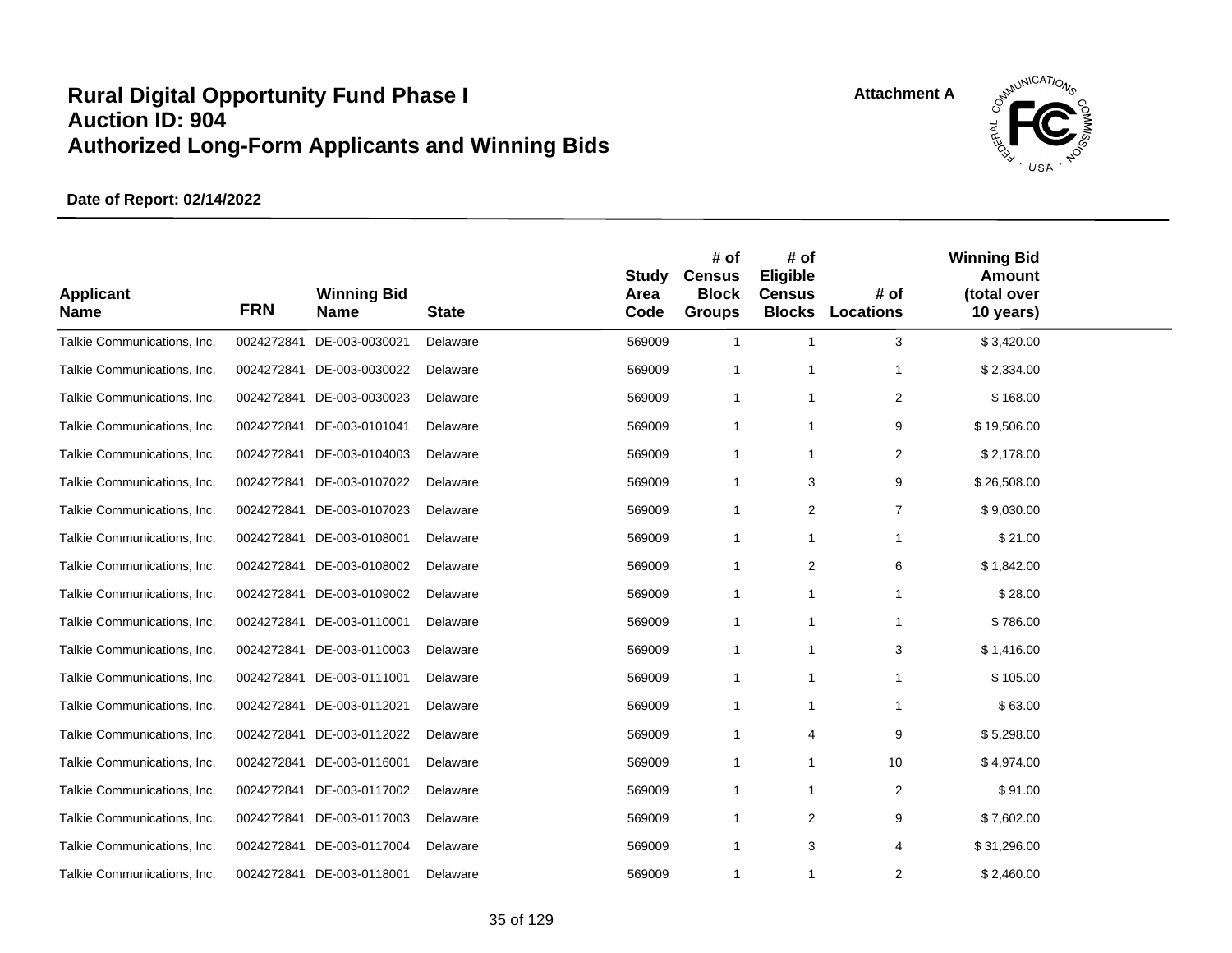

| <b>Applicant</b><br><b>Name</b> | <b>FRN</b> | <b>Winning Bid</b><br><b>Name</b> | <b>State</b> | <b>Study</b><br>Area<br>Code | # of<br><b>Census</b><br><b>Block</b><br><b>Groups</b> | # of<br>Eligible<br><b>Census</b><br><b>Blocks</b> | # of<br><b>Locations</b> | <b>Winning Bid</b><br><b>Amount</b><br>(total over<br>10 years) |  |
|---------------------------------|------------|-----------------------------------|--------------|------------------------------|--------------------------------------------------------|----------------------------------------------------|--------------------------|-----------------------------------------------------------------|--|
| Talkie Communications, Inc.     | 0024272841 | DE-003-0118002                    | Delaware     | 569009                       | $\mathbf{1}$                                           | $\overline{4}$                                     | 21                       | \$34,524.00                                                     |  |
| Talkie Communications, Inc.     | 0024272841 | DE-003-0119001                    | Delaware     | 569009                       | $\mathbf{1}$                                           | $\overline{2}$                                     | $\overline{2}$           | \$16,578.00                                                     |  |
| Talkie Communications, Inc.     | 0024272841 | DE-003-0119002                    | Delaware     | 569009                       | $\mathbf{1}$                                           | $\overline{1}$                                     |                          | \$2,520.00                                                      |  |
| Talkie Communications, Inc.     | 0024272841 | DE-003-0120001                    | Delaware     | 569009                       | $\mathbf{1}$                                           | $\overline{1}$                                     |                          | \$342.00                                                        |  |
| Talkie Communications, Inc.     | 0024272841 | DE-003-0120002                    | Delaware     | 569009                       | $\mathbf 1$                                            | 2                                                  | 8                        | \$1,155.00                                                      |  |
| Talkie Communications, Inc.     | 0024272841 | DE-003-0121001                    | Delaware     | 569009                       | $\mathbf 1$                                            | $\mathbf{1}$                                       | $\overline{2}$           | \$1,752.00                                                      |  |
| Talkie Communications, Inc.     |            | 0024272841 DE-003-0122002         | Delaware     | 569009                       | $\mathbf 1$                                            | $\overline{1}$                                     | $\mathbf{1}$             | \$1,326.00                                                      |  |
| Talkie Communications, Inc.     | 0024272841 | DE-003-0122004                    | Delaware     | 569009                       | $\mathbf{1}$                                           | $\overline{2}$                                     | 4                        | \$175.00                                                        |  |
| Talkie Communications, Inc.     | 0024272841 | DE-003-0124001                    | Delaware     | 569009                       | $\mathbf{1}$                                           | 3                                                  | 5                        | \$1,134.00                                                      |  |
| Talkie Communications, Inc.     | 0024272841 | DE-003-0124004                    | Delaware     | 569009                       | $\mathbf{1}$                                           | $\mathbf{1}$                                       | 3                        | \$3,030.00                                                      |  |
| Talkie Communications, Inc.     | 0024272841 | DE-003-0127001                    | Delaware     | 569009                       | $\mathbf 1$                                            | 2                                                  | 13                       | \$27,282.00                                                     |  |
| Talkie Communications, Inc.     | 0024272841 | DE-003-0127003                    | Delaware     | 569009                       | $\mathbf{1}$                                           | $\overline{1}$                                     | 4                        | \$616.00                                                        |  |
| Talkie Communications, Inc.     | 0024272841 | DE-003-0127005                    | Delaware     | 569009                       | $\mathbf{1}$                                           | 2                                                  | 4                        | \$2,814.00                                                      |  |
| Talkie Communications, Inc.     | 0024272841 | DE-003-0129001                    | Delaware     | 569009                       | 1                                                      | $\mathbf{1}$                                       | 36                       | \$2,443.00                                                      |  |
| Talkie Communications, Inc.     |            | 0024272841 DE-003-0131001         | Delaware     | 569009                       | $\overline{1}$                                         | $\overline{1}$                                     | 5                        | \$1,956.00                                                      |  |
| Talkie Communications, Inc.     | 0024272841 | DE-003-0133002                    | Delaware     | 569009                       | $\mathbf{1}$                                           | $\overline{2}$                                     | 39                       | \$21,990.00                                                     |  |
| Talkie Communications, Inc.     | 0024272841 | DE-003-0134002                    | Delaware     | 569009                       | $\mathbf{1}$                                           | $\overline{1}$                                     | $\mathbf{1}$             | \$558.00                                                        |  |
| Talkie Communications, Inc.     | 0024272841 | DE-003-0135012                    | Delaware     | 569009                       | $\overline{1}$                                         | $\overline{1}$                                     | 5                        | \$3,042.00                                                      |  |
| Talkie Communications, Inc.     | 0024272841 | DE-003-0135014                    | Delaware     | 569009                       | $\mathbf 1$                                            | 2                                                  | 2                        | \$3,336.00                                                      |  |
| Talkie Communications, Inc.     |            | 0024272841 DE-003-0135032         | Delaware     | 569009                       | $\mathbf{1}$                                           | $\overline{1}$                                     | 1                        | \$217.00                                                        |  |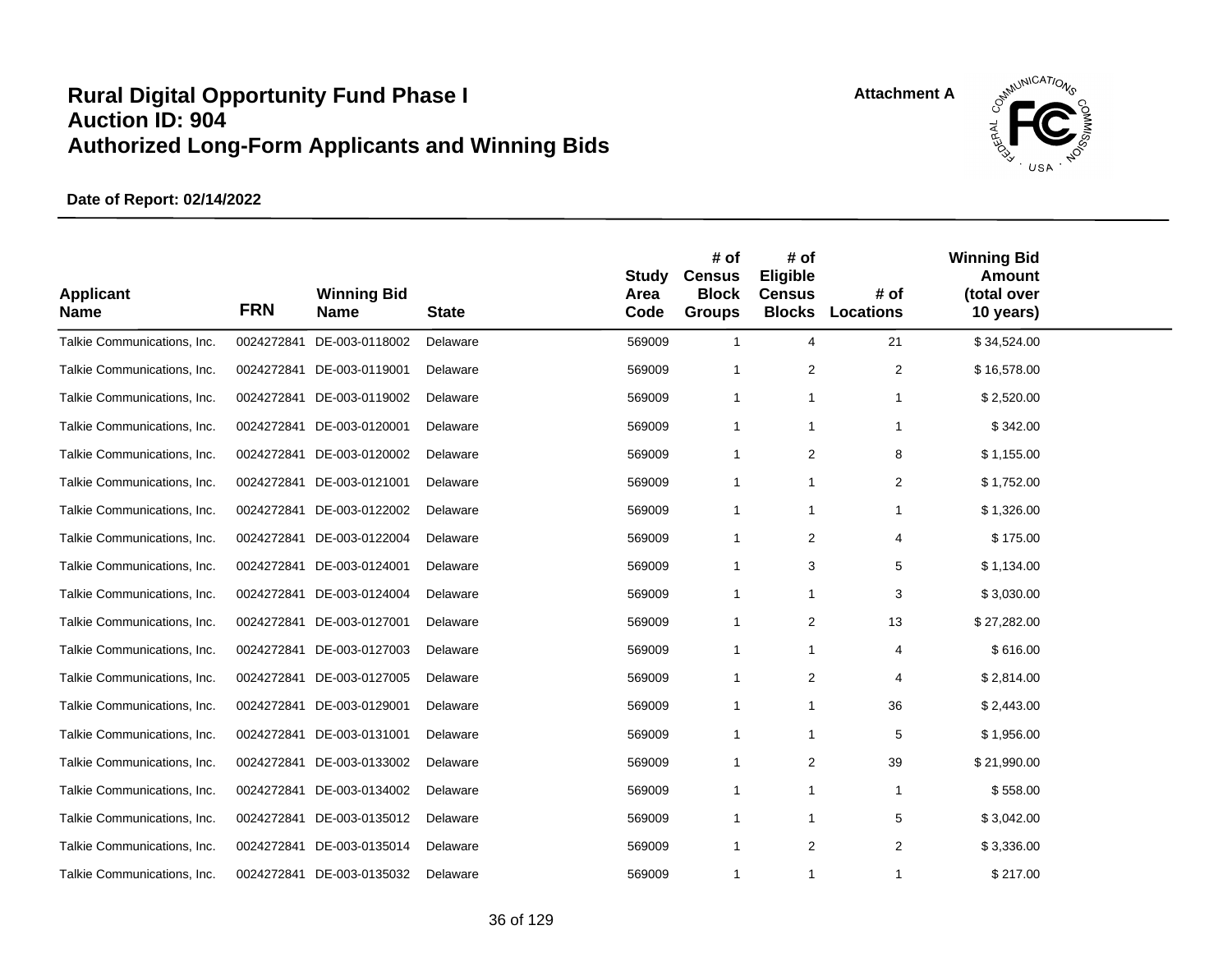

| <b>Applicant</b><br><b>Name</b> | <b>FRN</b> | <b>Winning Bid</b><br><b>Name</b> | <b>State</b> | <b>Study</b><br>Area<br>Code | # of<br><b>Census</b><br><b>Block</b><br><b>Groups</b> | # of<br>Eligible<br><b>Census</b><br><b>Blocks</b> | # of<br><b>Locations</b> | <b>Winning Bid</b><br>Amount<br>(total over<br>10 years) |  |
|---------------------------------|------------|-----------------------------------|--------------|------------------------------|--------------------------------------------------------|----------------------------------------------------|--------------------------|----------------------------------------------------------|--|
| Talkie Communications, Inc.     | 0024272841 | DE-003-0135033                    | Delaware     | 569009                       | $\mathbf{1}$                                           | 2                                                  | 3                        | \$1,482.00                                               |  |
| Talkie Communications, Inc.     |            | 0024272841 DE-003-0136041         | Delaware     | 569009                       | -1                                                     | 1                                                  | 3                        | \$24,138.00                                              |  |
| Talkie Communications, Inc.     |            | 0024272841 DE-003-0136071         | Delaware     | 569009                       | $\mathbf{1}$                                           | 1                                                  | 5                        | \$1,674.00                                               |  |
| Talkie Communications, Inc.     |            | 0024272841 DE-003-0136072         | Delaware     | 569009                       | $\mathbf{1}$                                           | 1                                                  | 3                        | \$56.00                                                  |  |
| Talkie Communications, Inc.     | 0024272841 | DE-003-0136081                    | Delaware     | 569009                       | -1                                                     | 1                                                  | 3                        | \$588.00                                                 |  |
| Talkie Communications, Inc.     | 0024272841 | DE-003-0136102                    | Delaware     | 569009                       | $\mathbf{1}$                                           | $\overline{\mathbf{c}}$                            | 14                       | \$7,314.00                                               |  |
| Talkie Communications, Inc.     |            | 0024272841 DE-003-0136142         | Delaware     | 569009                       | $\mathbf 1$                                            | $\mathbf{1}$                                       | $\overline{1}$           | \$570.00                                                 |  |
| Talkie Communications, Inc.     | 0024272841 | DE-003-0136153                    | Delaware     | 569009                       | $\mathbf{1}$                                           | $\mathbf{1}$                                       | 121                      | \$15,414.00                                              |  |
| Talkie Communications, Inc.     | 0024272841 | DE-003-0137003                    | Delaware     | 569009                       | $\mathbf{1}$                                           | 1                                                  | $\mathbf{1}$             | \$606.00                                                 |  |
| Talkie Communications, Inc.     |            | 0024272841 DE-003-0138001         | Delaware     | 569009                       | $\mathbf{1}$                                           | 2                                                  | 2                        | \$1,776.00                                               |  |
| Talkie Communications, Inc.     | 0024272841 | DE-003-0138002                    | Delaware     | 569009                       | $\overline{1}$                                         | 3                                                  | 26                       | \$8,070.00                                               |  |
| Talkie Communications, Inc.     |            | 0024272841 DE-003-0138003         | Delaware     | 569009                       | $\mathbf{1}$                                           | 2                                                  | $\overline{4}$           | \$12,900.00                                              |  |
| Talkie Communications, Inc.     | 0024272841 | DE-003-0139042                    | Delaware     | 569009                       | $\overline{1}$                                         | 2                                                  | 3                        | \$3,390.00                                               |  |
| Talkie Communications, Inc.     | 0024272841 | DE-003-0139044                    | Delaware     | 569009                       | -1                                                     | 1                                                  | 1                        | \$444.00                                                 |  |
| Talkie Communications, Inc.     |            | 0024272841 DE-003-0143001         | Delaware     | 569009                       | $\mathbf 1$                                            | 1                                                  | 1                        | \$196.00                                                 |  |
| Talkie Communications, Inc.     | 0024272841 | DE-003-0144022                    | Delaware     | 569009                       | -1                                                     | 1                                                  | 6                        | \$3,900.00                                               |  |
| Talkie Communications, Inc.     | 0024272841 | DE-003-0144041                    | Delaware     | 569009                       | -1                                                     | 1                                                  | 3                        | \$189.00                                                 |  |
| Talkie Communications, Inc.     | 0024272841 | DE-003-0145011                    | Delaware     | 569009                       | -1                                                     | 1                                                  | 2                        | \$91.00                                                  |  |
| Talkie Communications, Inc.     | 0024272841 | DE-003-0145021                    | Delaware     | 569009                       | $\mathbf 1$                                            | 2                                                  | 2                        | \$888.00                                                 |  |
| Talkie Communications, Inc.     |            | 0024272841 DE-003-0145022         | Delaware     | 569009                       | $\mathbf{1}$                                           | 1                                                  | 10                       | \$3,534.00                                               |  |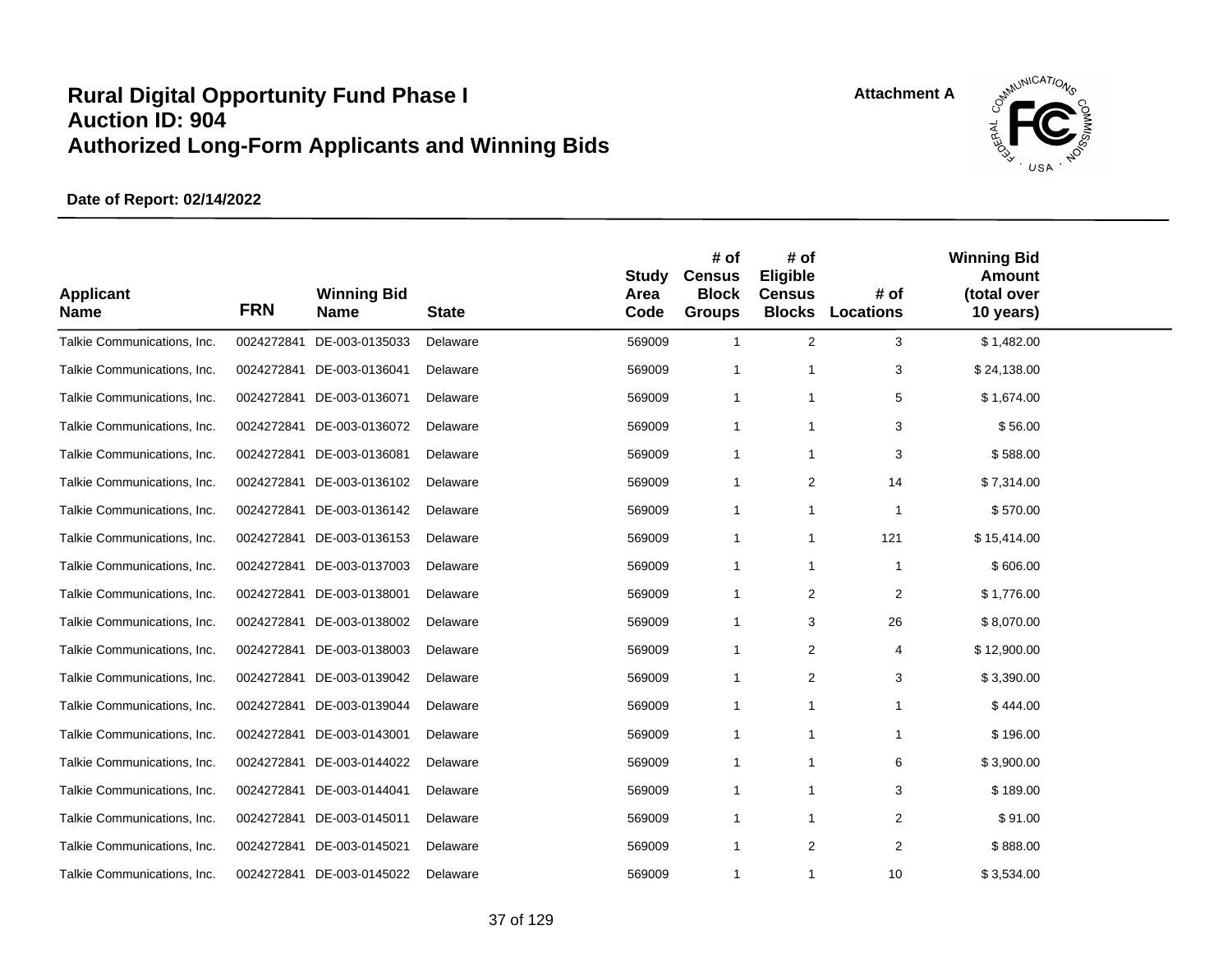

| <b>Applicant</b><br><b>Name</b> | <b>FRN</b> | <b>Winning Bid</b><br><b>Name</b> | <b>State</b> | <b>Study</b><br>Area<br>Code | # of<br><b>Census</b><br><b>Block</b><br><b>Groups</b> | # of<br>Eligible<br><b>Census</b><br><b>Blocks</b> | # of<br><b>Locations</b> | <b>Winning Bid</b><br><b>Amount</b><br>(total over<br>10 years) |  |
|---------------------------------|------------|-----------------------------------|--------------|------------------------------|--------------------------------------------------------|----------------------------------------------------|--------------------------|-----------------------------------------------------------------|--|
| Talkie Communications, Inc.     | 0024272841 | DE-003-0147052                    | Delaware     | 569009                       | $\mathbf{1}$                                           | $\mathbf{1}$                                       | $\mathbf{1}$             | \$42.00                                                         |  |
| Talkie Communications, Inc.     | 0024272841 | DE-003-0148031                    | Delaware     | 569009                       | $\mathbf 1$                                            | 1                                                  | $\mathbf 1$              | \$714.00                                                        |  |
| Talkie Communications, Inc.     | 0024272841 | DE-003-0148052                    | Delaware     | 569009                       | -1                                                     | 1                                                  | 2                        | \$77.00                                                         |  |
| Talkie Communications, Inc.     |            | 0024272841 DE-003-0148072         | Delaware     | 569009                       | $\mathbf{1}$                                           | 1                                                  | 3                        | \$147.00                                                        |  |
| Talkie Communications, Inc.     | 0024272841 | DE-003-0148082                    | Delaware     | 569009                       | -1                                                     | 2                                                  | 3                        | \$10,710.00                                                     |  |
| Talkie Communications, Inc.     | 0024272841 | DE-003-0148092                    | Delaware     | 569009                       | -1                                                     | 1                                                  | 1                        | \$660.00                                                        |  |
| Talkie Communications, Inc.     |            | 0024272841 DE-003-0148093         | Delaware     | 569009                       | $\mathbf 1$                                            | 1                                                  | 3                        | \$525.00                                                        |  |
| Talkie Communications, Inc.     | 0024272841 | DE-003-0148102                    | Delaware     | 569009                       | $\mathbf{1}$                                           | 1                                                  | 1                        | \$5,286.00                                                      |  |
| Talkie Communications, Inc.     | 0024272841 | DE-003-0149062                    | Delaware     | 569009                       | -1                                                     | 1                                                  | -1                       | \$1,842.00                                                      |  |
| Talkie Communications, Inc.     | 0024272841 | DE-003-0149071                    | Delaware     | 569009                       | -1                                                     | 1                                                  | 2                        | \$4,896.00                                                      |  |
| Talkie Communications, Inc.     | 0024272841 | DE-003-0149094                    | Delaware     | 569009                       | -1                                                     | 1                                                  | 2                        | \$744.00                                                        |  |
| Talkie Communications, Inc.     |            | 0024272841 DE-003-0150002         | Delaware     | 569009                       | $\mathbf{1}$                                           | 3                                                  | 38                       | \$36,654.00                                                     |  |
| Talkie Communications, Inc.     | 0024272841 | DE-003-0150004                    | Delaware     | 569009                       | -1                                                     | 1                                                  | 12                       | \$14,346.00                                                     |  |
| Talkie Communications, Inc.     | 0024272841 | DE-003-0151001                    | Delaware     | 569009                       | $\mathbf{1}$                                           | 2                                                  | 5                        | \$1,590.00                                                      |  |
| Talkie Communications, Inc.     |            | 0024272841 DE-003-0152005         | Delaware     | 569009                       | $\mathbf 1$                                            | $\overline{2}$                                     | 8                        | \$6,708.00                                                      |  |
| Talkie Communications, Inc.     | 0024272841 | DE-003-0154001                    | Delaware     | 569009                       | $\mathbf{1}$                                           | 1                                                  | 1                        | \$954.00                                                        |  |
| Talkie Communications, Inc.     | 0024272841 | DE-003-0154002                    | Delaware     | 569009                       | $\mathbf{1}$                                           | 1                                                  | 3                        | \$2,208.00                                                      |  |
| Talkie Communications, Inc.     | 0024272841 | DE-003-0155021                    | Delaware     | 569009                       | $\mathbf{1}$                                           | $\overline{2}$                                     | $\overline{7}$           | \$8,478.00                                                      |  |
| Talkie Communications, Inc.     | 0024272841 | DE-003-0155022                    | Delaware     | 569009                       | $\mathbf 1$                                            | 1                                                  | $\mathbf{1}$             | \$2,634.00                                                      |  |
| Talkie Communications, Inc.     |            | 0024272841 DE-003-0156001         | Delaware     | 569009                       | $\mathbf{1}$                                           | $\overline{2}$                                     | 23                       | \$3,731.00                                                      |  |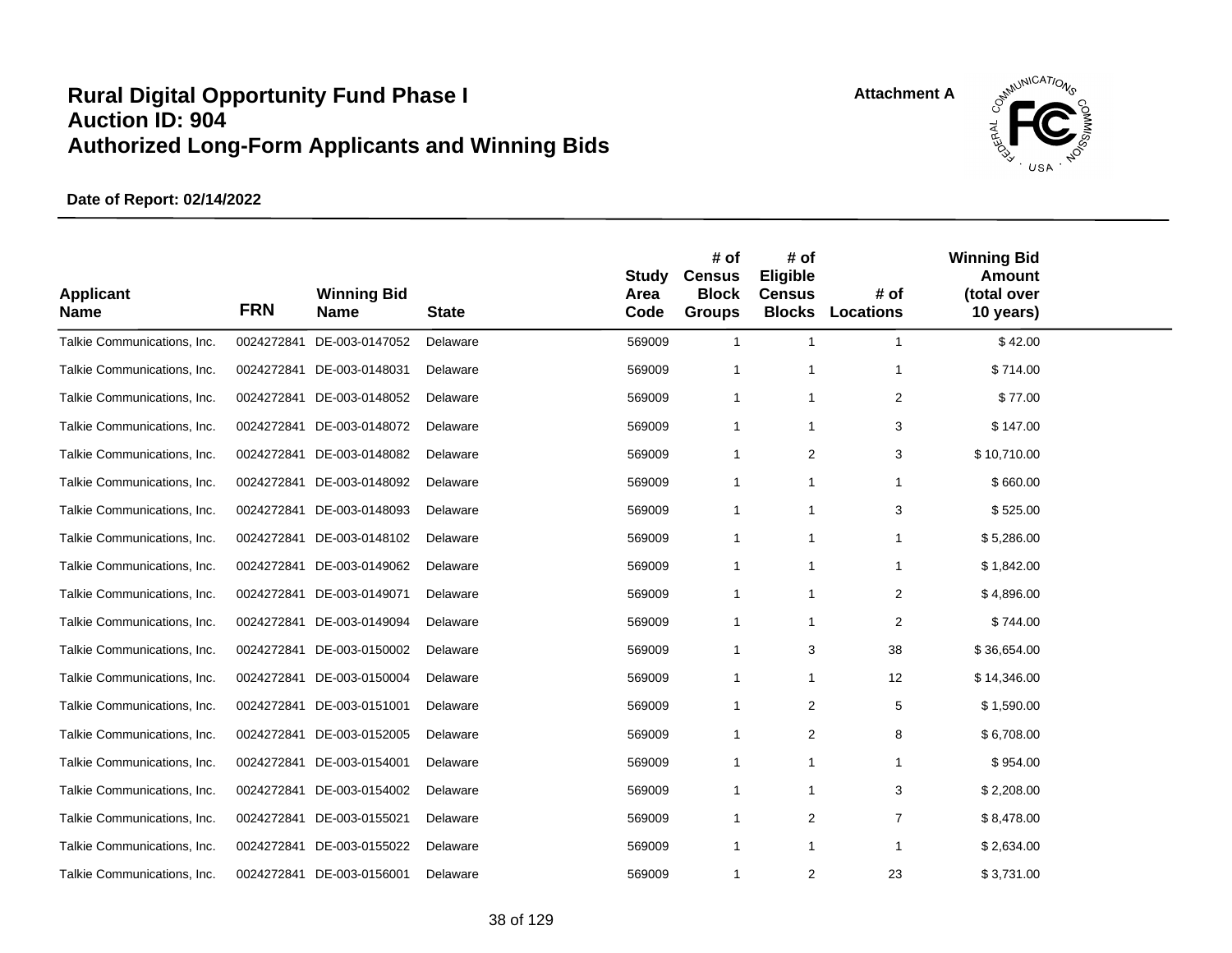

| <b>Applicant</b><br><b>Name</b> | <b>FRN</b> | <b>Winning Bid</b><br><b>Name</b> | <b>State</b> | <b>Study</b><br>Area<br>Code | # of<br><b>Census</b><br><b>Block</b><br><b>Groups</b> | # of<br>Eligible<br><b>Census</b><br><b>Blocks</b> | # of<br><b>Locations</b> | <b>Winning Bid</b><br><b>Amount</b><br>(total over<br>10 years) |  |
|---------------------------------|------------|-----------------------------------|--------------|------------------------------|--------------------------------------------------------|----------------------------------------------------|--------------------------|-----------------------------------------------------------------|--|
| Talkie Communications, Inc.     | 0024272841 | DE-003-0158021                    | Delaware     | 569009                       | $\mathbf{1}$                                           | $\mathbf{1}$                                       | 2                        | \$10,488.00                                                     |  |
| Talkie Communications, Inc.     | 0024272841 | DE-003-0158022                    | Delaware     | 569009                       | -1                                                     | 2                                                  | 29                       | \$5,362.00                                                      |  |
| Talkie Communications, Inc.     | 0024272841 | DE-003-0162001                    | Delaware     | 569009                       | $\mathbf{1}$                                           | $\mathbf{1}$                                       | 5                        | \$10,230.00                                                     |  |
| Talkie Communications, Inc.     | 0024272841 | DE-003-0163021                    | Delaware     | 569009                       | $\mathbf{1}$                                           | $\mathbf{1}$                                       | 10                       | \$10,362.00                                                     |  |
| Talkie Communications, Inc.     | 0024272841 | DE-003-0163022                    | Delaware     | 569009                       | $\mathbf{1}$                                           | $\mathbf{1}$                                       | 15                       | \$2,009.00                                                      |  |
| Talkie Communications, Inc.     | 0024272841 | DE-003-0163053                    | Delaware     | 569009                       | $\mathbf 1$                                            | 3                                                  | 6                        | \$19,962.00                                                     |  |
| Talkie Communications, Inc.     |            | 0024272841 DE-003-0164041         | Delaware     | 569009                       | $\overline{1}$                                         | 6                                                  | 42                       | \$96,960.00                                                     |  |
| Talkie Communications, Inc.     | 0024272841 | DE-003-0164042                    | Delaware     | 569009                       | $\mathbf 1$                                            | $\mathbf{1}$                                       | $\overline{2}$           | \$1,278.00                                                      |  |
| Talkie Communications, Inc.     | 0024272841 | DE-003-0166011                    | Delaware     | 569009                       | $\mathbf{1}$                                           | $\mathbf{1}$                                       | 11                       | \$1,267.00                                                      |  |
| Talkie Communications, Inc.     | 0024272841 | DE-003-0166012                    | Delaware     | 569009                       | $\overline{1}$                                         | $\mathbf{1}$                                       | $\overline{1}$           | \$1,776.00                                                      |  |
| Talkie Communications, Inc.     | 0024272841 | DE-003-0166013                    | Delaware     | 569009                       | $\overline{1}$                                         | $\overline{4}$                                     | $\overline{7}$           | \$16,800.00                                                     |  |
| Talkie Communications, Inc.     | 0024272841 | DE-003-0166021                    | Delaware     | 569009                       | $\mathbf 1$                                            | 3                                                  | $\overline{7}$           | \$30,060.00                                                     |  |
| Talkie Communications, Inc.     | 0024272841 | DE-003-0166041                    | Delaware     | 569009                       | $\overline{1}$                                         | $\overline{1}$                                     | 4                        | \$2,556.00                                                      |  |
| Talkie Communications, Inc.     | 0024272841 | DE-003-0166042                    | Delaware     | 569009                       | -1                                                     | -1                                                 | 1                        | \$54.00                                                         |  |
| Talkie Communications, Inc.     | 0024272841 | DE-003-0166081                    | Delaware     | 569009                       | -1                                                     | -1                                                 | 4                        | \$31,746.00                                                     |  |
| Talkie Communications, Inc.     | 0024272841 | DE-003-0166082                    | Delaware     | 569009                       | $\overline{1}$                                         | -1                                                 | 10                       | \$5,772.00                                                      |  |
| Talkie Communications, Inc.     | 0024272841 | DE-003-0168011                    | Delaware     | 569009                       | $\overline{1}$                                         | 5                                                  | $\overline{7}$           | \$7,182.00                                                      |  |
| Talkie Communications, Inc.     | 0024272841 | DE-003-0168012                    | Delaware     | 569009                       | $\overline{1}$                                         | 9                                                  | 72                       | \$151,008.00                                                    |  |
| Talkie Communications, Inc.     | 0024272841 | DE-003-0168042                    | Delaware     | 569009                       | $\overline{1}$                                         | $\mathbf{1}$                                       | $\overline{c}$           | \$3,636.00                                                      |  |
| Talkie Communications, Inc.     |            | 0024272841 DE-003-0169011         | Delaware     | 569009                       | $\overline{1}$                                         | 6                                                  | 21                       | \$56,658.00                                                     |  |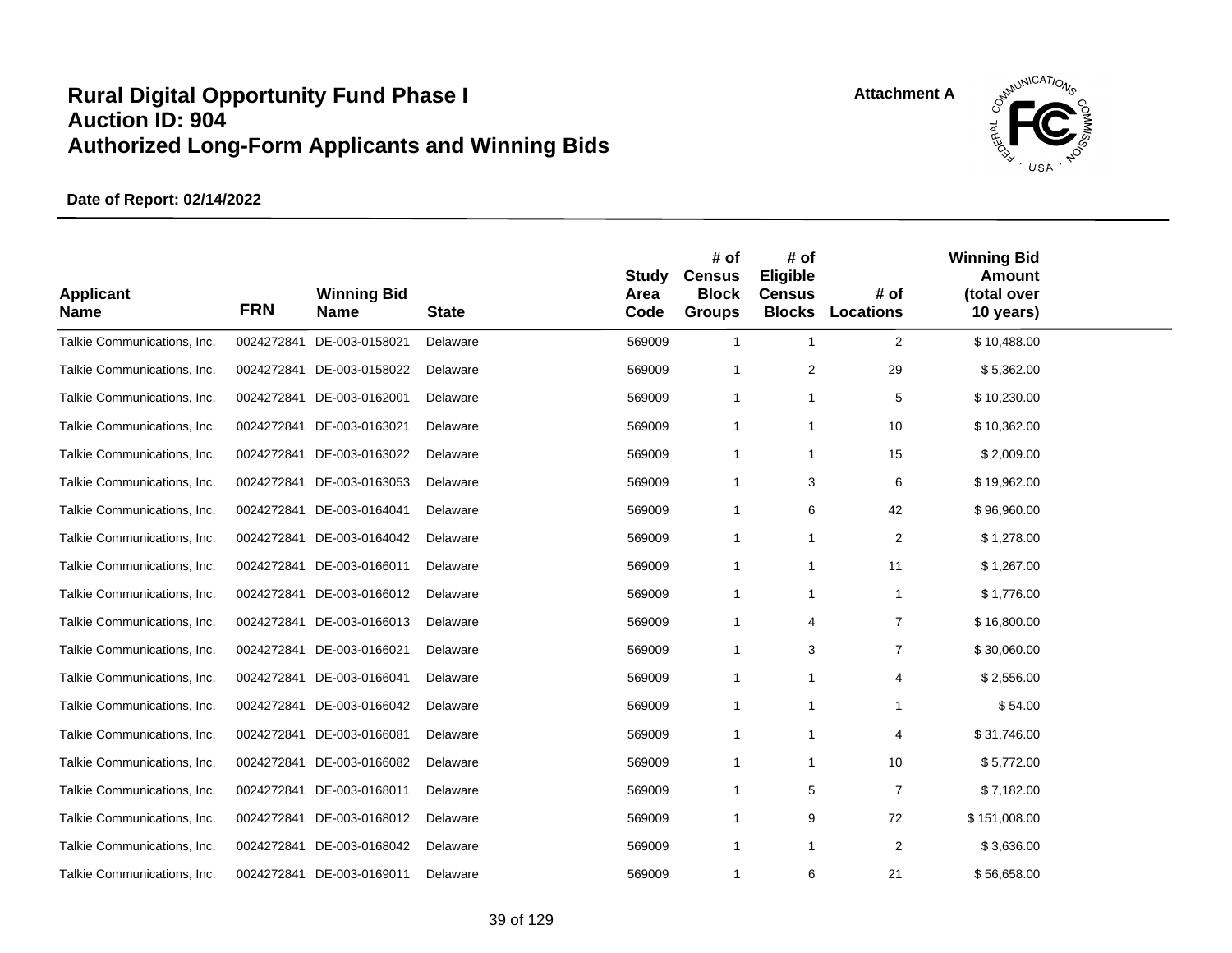

| <b>Applicant</b><br><b>Name</b> | <b>FRN</b> | <b>Winning Bid</b><br><b>Name</b> | <b>State</b> | <b>Study</b><br>Area<br>Code | # of<br><b>Census</b><br><b>Block</b><br><b>Groups</b> | # of<br>Eligible<br><b>Census</b><br><b>Blocks</b> | # of<br><b>Locations</b> | <b>Winning Bid</b><br><b>Amount</b><br>(total over<br>10 years) |  |
|---------------------------------|------------|-----------------------------------|--------------|------------------------------|--------------------------------------------------------|----------------------------------------------------|--------------------------|-----------------------------------------------------------------|--|
| Talkie Communications, Inc.     |            | 0024272841 DE-003-0169012         | Delaware     | 569009                       | $\overline{1}$                                         | 10                                                 | 51                       | \$101,808.00                                                    |  |
| Talkie Communications, Inc.     |            | 0024272841 DE-003-0169042         | Delaware     | 569009                       | $\overline{1}$                                         | 20                                                 | 241                      | \$623,532.00                                                    |  |
| Talkie Communications, Inc.     |            | 0024272841 DE-003-9801001         | Delaware     | 569009                       | $\overline{1}$                                         | 3                                                  | 11                       | \$79,200.00                                                     |  |
| Talkie Communications, Inc.     |            | 0024272841 DE-005-0501012         | Delaware     | 569009                       | -1                                                     | 6                                                  | 16                       | \$30,888.00                                                     |  |
| Talkie Communications, Inc.     |            | 0024272841 DE-005-0501031         | Delaware     | 569009                       | $\overline{1}$                                         | 5                                                  | 18                       | \$18,450.00                                                     |  |
| Talkie Communications, Inc.     |            | 0024272841 DE-005-0501032         | Delaware     | 569009                       | $\overline{1}$                                         | 13                                                 | 52                       | \$314,430.00                                                    |  |
| Talkie Communications, Inc.     |            | 0024272841 DE-005-0501041         | Delaware     | 569009                       | $\overline{1}$                                         | $\overline{1}$                                     | $\overline{2}$           | \$486.00                                                        |  |
| Talkie Communications, Inc.     |            | 0024272841 DE-005-0501042         | Delaware     | 569009                       | -1                                                     | 1                                                  | 4                        | \$594.00                                                        |  |
| Talkie Communications, Inc.     |            | 0024272841 DE-005-0501051         | Delaware     | 569009                       | $\mathbf 1$                                            | 4                                                  | $\overline{7}$           | \$7,548.00                                                      |  |
| Talkie Communications, Inc.     |            | 0024272841 DE-005-0501052         | Delaware     | 569009                       | $\overline{1}$                                         | 4                                                  | 10                       | \$29,778.00                                                     |  |
| Talkie Communications, Inc.     |            | 0024272841 DE-005-0502001         | Delaware     | 569009                       | $\overline{1}$                                         | 16                                                 | 112                      | \$413,454.00                                                    |  |
| Talkie Communications, Inc.     |            | 0024272841 DE-005-0502002         | Delaware     | 569009                       | $\overline{1}$                                         | 24                                                 | 170                      | \$528,642.00                                                    |  |
| Talkie Communications, Inc.     |            | 0024272841 DE-005-0503011         | Delaware     | 569009                       | -1                                                     | 26                                                 | 266                      | \$271,675.00                                                    |  |
| Talkie Communications, Inc.     |            | 0024272841 DE-005-0503012         | Delaware     | 569009                       | $\mathbf 1$                                            | 56                                                 | 559                      | \$672,768.00                                                    |  |
| Talkie Communications, Inc.     |            | 0024272841 DE-005-0503013         | Delaware     | 569009                       | $\overline{1}$                                         | 8                                                  | 23                       | \$34,632.00                                                     |  |
| Talkie Communications, Inc.     |            | 0024272841 DE-005-0503021         | Delaware     | 569009                       | $\mathbf 1$                                            | 44                                                 | 499                      | \$678,427.20                                                    |  |
| Talkie Communications, Inc.     |            | 0024272841 DE-005-0503022         | Delaware     | 569009                       | $\mathbf 1$                                            | $\overline{7}$                                     | 28                       | \$37,686.00                                                     |  |
| Talkie Communications, Inc.     |            | 0024272841 DE-005-0504011         | Delaware     | 569009                       | -1                                                     | 11                                                 | 97                       | \$151,056.00                                                    |  |
| Talkie Communications, Inc.     |            | 0024272841 DE-005-0504012         | Delaware     | 569009                       | $\overline{1}$                                         | $\overline{4}$                                     | 11                       | \$61,080.00                                                     |  |
| Talkie Communications, Inc.     |            | 0024272841 DE-005-0504031         | Delaware     | 569009                       | $\mathbf 1$                                            | $\overline{1}$                                     | $\overline{2}$           | \$474.00                                                        |  |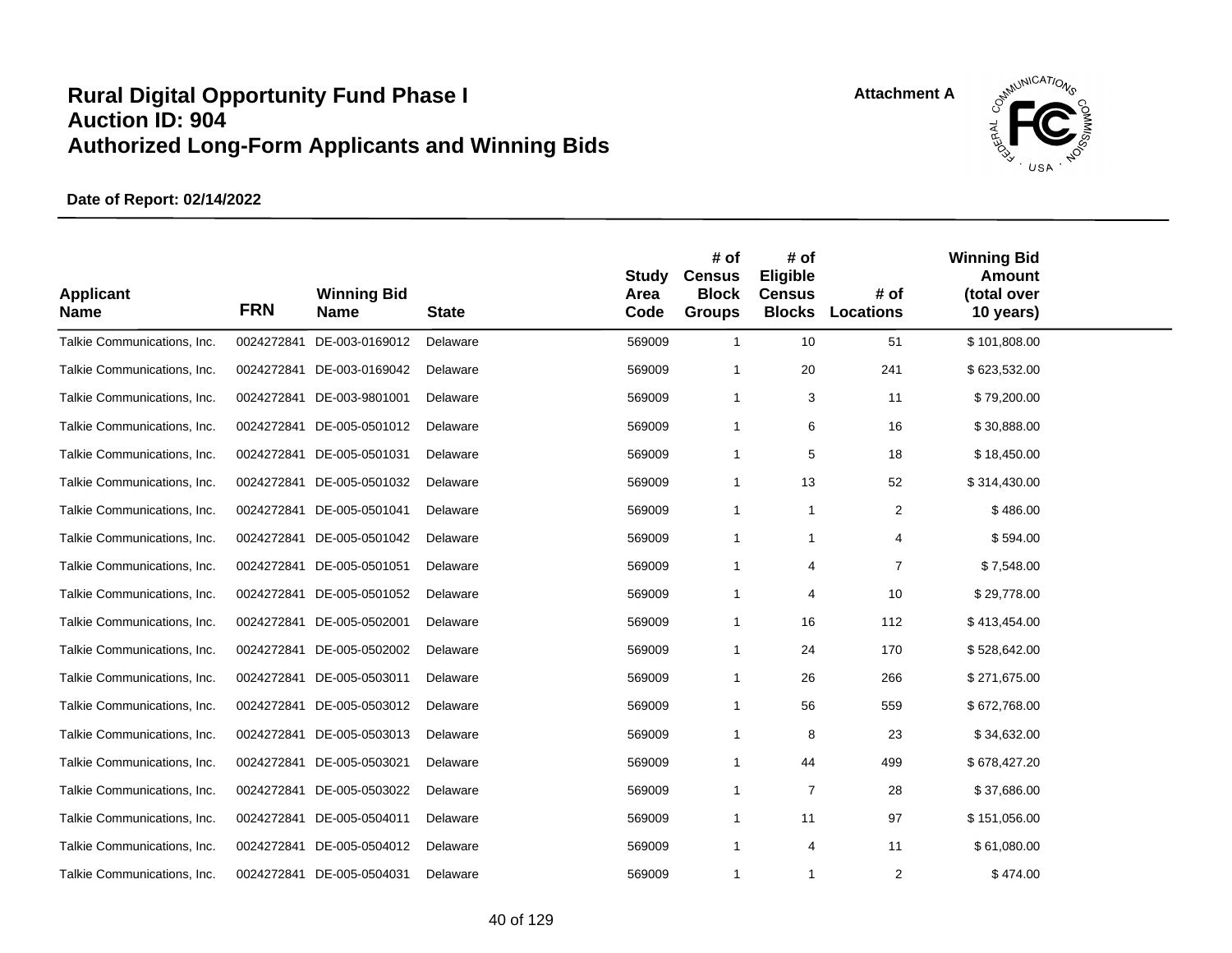

| <b>Applicant</b><br><b>Name</b> | <b>FRN</b> | <b>Winning Bid</b><br><b>Name</b> | <b>State</b> | <b>Study</b><br>Area<br>Code | # of<br><b>Census</b><br><b>Block</b><br><b>Groups</b> | # of<br>Eligible<br><b>Census</b><br><b>Blocks</b> | # of<br><b>Locations</b> | <b>Winning Bid</b><br><b>Amount</b><br>(total over<br>10 years) |  |
|---------------------------------|------------|-----------------------------------|--------------|------------------------------|--------------------------------------------------------|----------------------------------------------------|--------------------------|-----------------------------------------------------------------|--|
| Talkie Communications, Inc.     | 0024272841 | DE-005-0504052                    | Delaware     | 569009                       | $\mathbf{1}$                                           | 6                                                  | 11                       | \$20,490.00                                                     |  |
| Talkie Communications, Inc.     | 0024272841 | DE-005-0504061                    | Delaware     | 569009                       | $\mathbf 1$                                            | $\overline{7}$                                     | 9                        | \$9,462.00                                                      |  |
| Talkie Communications, Inc.     | 0024272841 | DE-005-0504062                    | Delaware     | 569009                       | $\mathbf{1}$                                           | $\mathbf{1}$                                       | 1                        | \$1,176.00                                                      |  |
| Talkie Communications, Inc.     | 0024272841 | DE-005-0504063                    | Delaware     | 569009                       | $\mathbf{1}$                                           | $\overline{2}$                                     | 2                        | \$462.00                                                        |  |
| Talkie Communications, Inc.     | 0024272841 | DE-005-0504072                    | Delaware     | 569009                       | $\mathbf 1$                                            | 3                                                  | 13                       | \$83,850.00                                                     |  |
| Talkie Communications, Inc.     | 0024272841 | DE-005-0504073                    | Delaware     | 569009                       | $\mathbf 1$                                            | $\mathbf{1}$                                       | $\overline{c}$           | \$4,416.00                                                      |  |
| Talkie Communications, Inc.     |            | 0024272841 DE-005-0504081         | Delaware     | 569009                       | $\overline{1}$                                         | $\overline{1}$                                     | 10                       | \$10,254.00                                                     |  |
| Talkie Communications, Inc.     | 0024272841 | DE-005-0504082                    | Delaware     | 569009                       | $\mathbf 1$                                            | 10                                                 | 71                       | \$160,770.00                                                    |  |
| Talkie Communications, Inc.     | 0024272841 | DE-005-0505011                    | Delaware     | 569009                       | $\mathbf 1$                                            | 6                                                  | 42                       | \$60,000.00                                                     |  |
| Talkie Communications, Inc.     | 0024272841 | DE-005-0505012                    | Delaware     | 569009                       | $\overline{1}$                                         | 40                                                 | 378                      | \$869,376.00                                                    |  |
| Talkie Communications, Inc.     | 0024272841 | DE-005-0505031                    | Delaware     | 569009                       | $\overline{1}$                                         | 3                                                  | $\mathbf 5$              | \$10,656.00                                                     |  |
| Talkie Communications, Inc.     | 0024272841 | DE-005-0505032                    | Delaware     | 569009                       | $\overline{1}$                                         | $\overline{1}$                                     | 5                        | \$810.00                                                        |  |
| Talkie Communications, Inc.     | 0024272841 | DE-005-0505041                    | Delaware     | 569009                       | $\overline{1}$                                         | $\overline{2}$                                     | 6                        | \$27,276.00                                                     |  |
| Talkie Communications, Inc.     | 0024272841 | DE-005-0505042                    | Delaware     | 569009                       | $\mathbf 1$                                            | $\overline{2}$                                     | 6                        | \$5,982.00                                                      |  |
| Talkie Communications, Inc.     | 0024272841 | DE-005-0505043                    | Delaware     | 569009                       | -1                                                     | 2                                                  | 2                        | \$1,854.00                                                      |  |
| Talkie Communications, Inc.     | 0024272841 | DE-005-0506011                    | Delaware     | 569009                       | $\overline{1}$                                         | 6                                                  | 25                       | \$55,308.00                                                     |  |
| Talkie Communications, Inc.     | 0024272841 | DE-005-0506012                    | Delaware     | 569009                       | -1                                                     | 25                                                 | 113                      | \$396,492.00                                                    |  |
| Talkie Communications, Inc.     | 0024272841 | DE-005-0506021                    | Delaware     | 569009                       | $\overline{1}$                                         | 9                                                  | 27                       | \$84,324.00                                                     |  |
| Talkie Communications, Inc.     | 0024272841 | DE-005-0506022                    | Delaware     | 569009                       | $\overline{1}$                                         | 4                                                  | 10                       | \$3,432.00                                                      |  |
| Talkie Communications, Inc.     |            | 0024272841 DE-005-0506023         | Delaware     | 569009                       | $\mathbf 1$                                            | 8                                                  | 10                       | \$12,990.00                                                     |  |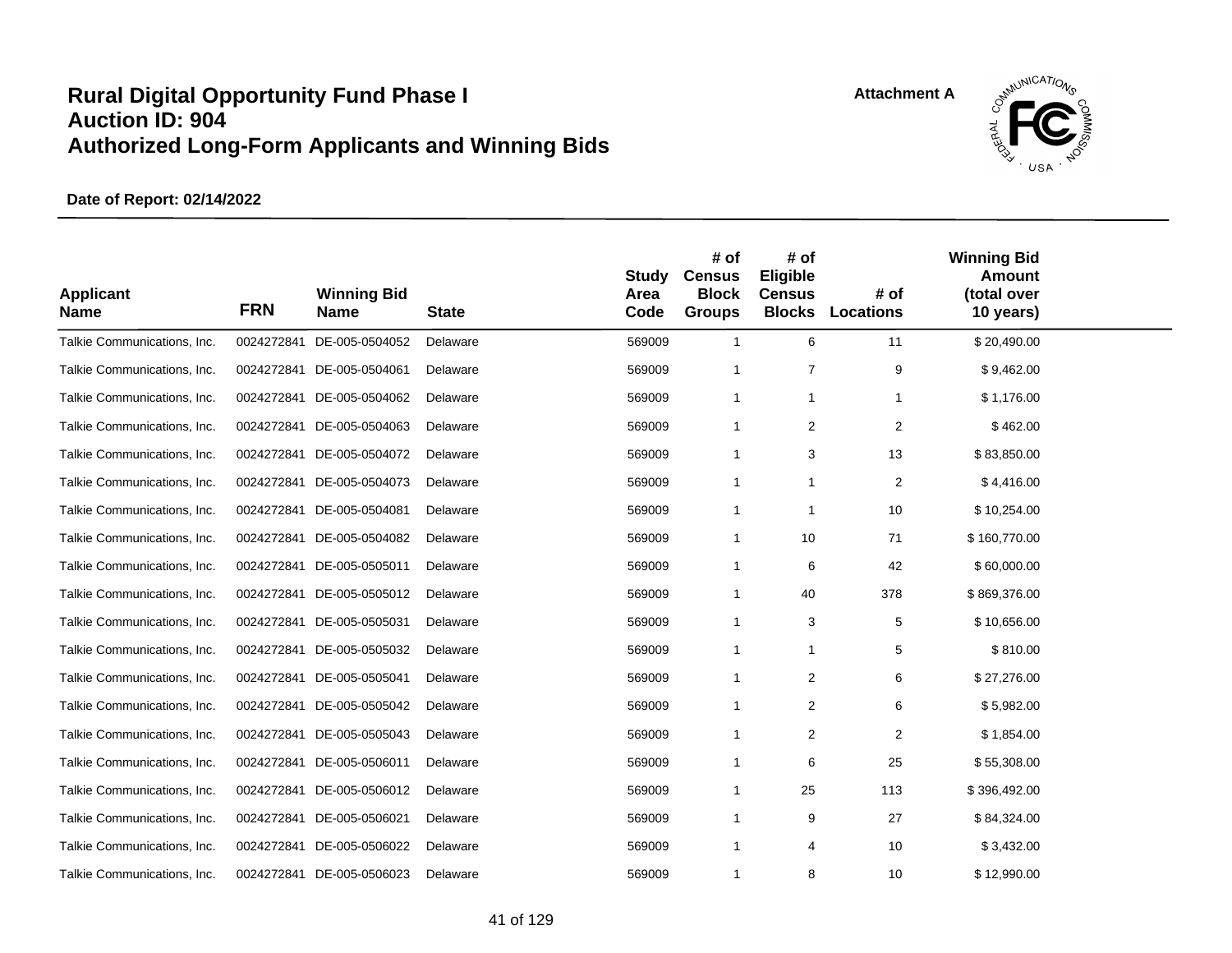

| <b>Applicant</b><br><b>Name</b> | <b>FRN</b> | <b>Winning Bid</b><br><b>Name</b> | <b>State</b> | <b>Study</b><br>Area<br>Code | # of<br><b>Census</b><br><b>Block</b><br><b>Groups</b> | # of<br>Eligible<br><b>Census</b><br><b>Blocks</b> | # of<br><b>Locations</b> | <b>Winning Bid</b><br><b>Amount</b><br>(total over<br>10 years) |  |
|---------------------------------|------------|-----------------------------------|--------------|------------------------------|--------------------------------------------------------|----------------------------------------------------|--------------------------|-----------------------------------------------------------------|--|
| Talkie Communications, Inc.     | 0024272841 | DE-005-0507011                    | Delaware     | 569009                       | $\mathbf{1}$                                           | $\mathbf{1}$                                       | $\mathbf{1}$             | \$66.00                                                         |  |
| Talkie Communications, Inc.     | 0024272841 | DE-005-0507012                    | Delaware     | 569009                       | $\mathbf{1}$                                           | $\overline{1}$                                     | $\overline{2}$           | \$36.00                                                         |  |
| Talkie Communications, Inc.     | 0024272841 | DE-005-0507031                    | Delaware     | 569009                       | $\mathbf{1}$                                           | $\overline{1}$                                     | -1                       | \$1,746.00                                                      |  |
| Talkie Communications, Inc.     | 0024272841 | DE-005-0507041                    | Delaware     | 569009                       | $\mathbf{1}$                                           | 3                                                  | 47                       | \$17,556.00                                                     |  |
| Talkie Communications, Inc.     | 0024272841 | DE-005-0507051                    | Delaware     | 569009                       | $\mathbf{1}$                                           | $\mathbf{1}$                                       | $\overline{1}$           | \$144.00                                                        |  |
| Talkie Communications, Inc.     | 0024272841 | DE-005-0507052                    | Delaware     | 569009                       | $\mathbf{1}$                                           | 3                                                  | 32                       | \$5,292.00                                                      |  |
| Talkie Communications, Inc.     |            | 0024272841 DE-005-0507062         | Delaware     | 569009                       | $\mathbf{1}$                                           | $\mathbf{1}$                                       | $\mathbf{1}$             | \$174.00                                                        |  |
| Talkie Communications, Inc.     | 0024272841 | DE-005-0508011                    | Delaware     | 569009                       | $\mathbf 1$                                            | 4                                                  | 21                       | \$80,424.00                                                     |  |
| Talkie Communications, Inc.     | 0024272841 | DE-005-0508012                    | Delaware     | 569009                       | $\mathbf 1$                                            | 3                                                  | 12                       | \$2,484.00                                                      |  |
| Talkie Communications, Inc.     |            | 0024272841 DE-005-0508021         | Delaware     | 569009                       | $\mathbf 1$                                            | 3                                                  | 9                        | \$13,446.00                                                     |  |
| Talkie Communications, Inc.     |            | 0024272841 DE-005-0508022         | Delaware     | 569009                       | $\mathbf{1}$                                           | 6                                                  | 22                       | \$46,812.00                                                     |  |
| Talkie Communications, Inc.     |            | 0024272841 DE-005-0508031         | Delaware     | 569009                       | 1                                                      | $\mathbf{1}$                                       | 2                        | \$1,482.00                                                      |  |
| Talkie Communications, Inc.     | 0024272841 | DE-005-0508032                    | Delaware     | 569009                       | $\mathbf{1}$                                           | $\overline{1}$                                     | $\mathbf{1}$             | \$1,962.00                                                      |  |
| Talkie Communications, Inc.     | 0024272841 | DE-005-0508033                    | Delaware     | 569009                       | $\mathbf{1}$                                           | $\overline{2}$                                     | 3                        | \$2,466.00                                                      |  |
| Talkie Communications, Inc.     |            | 0024272841 DE-005-0508034         | Delaware     | 569009                       | $\overline{1}$                                         | $\overline{4}$                                     | 11                       | \$54,906.00                                                     |  |
| Talkie Communications, Inc.     | 0024272841 | DE-005-0509011                    | Delaware     | 569009                       | $\mathbf{1}$                                           | 9                                                  | 19                       | \$33,822.00                                                     |  |
| Talkie Communications, Inc.     | 0024272841 | DE-005-0509021                    | Delaware     | 569009                       | $\mathbf 1$                                            | $\overline{1}$                                     | 3                        | \$1,494.00                                                      |  |
| Talkie Communications, Inc.     | 0024272841 | DE-005-0509023                    | Delaware     | 569009                       | $\mathbf 1$                                            | 5                                                  | 17                       | \$94,884.00                                                     |  |
| Talkie Communications, Inc.     | 0024272841 | DE-005-0510031                    | Delaware     | 569009                       | $\mathbf{1}$                                           | $\mathbf{1}$                                       | 2                        | \$4,230.00                                                      |  |
| Talkie Communications, Inc.     |            | 0024272841 DE-005-0510032         | Delaware     | 569009                       | 1                                                      | $\mathbf{1}$                                       | 1                        | \$4,146.00                                                      |  |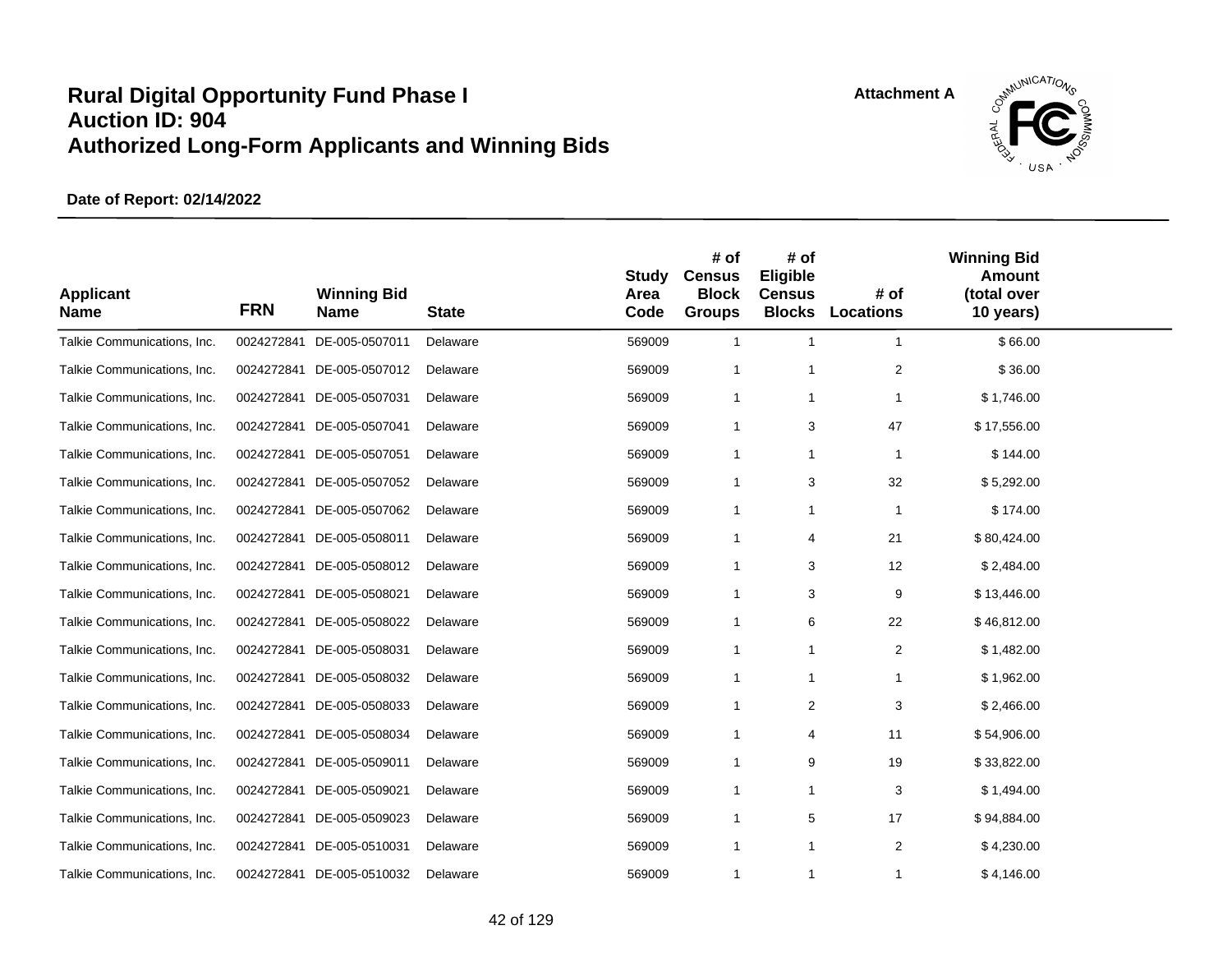

| <b>Applicant</b><br><b>Name</b> | <b>FRN</b> | <b>Winning Bid</b><br><b>Name</b> | <b>State</b> | <b>Study</b><br>Area<br>Code | # of<br><b>Census</b><br><b>Block</b><br><b>Groups</b> | # of<br>Eligible<br><b>Census</b><br><b>Blocks</b> | # of<br><b>Locations</b> | <b>Winning Bid</b><br><b>Amount</b><br>(total over<br>10 years) |  |
|---------------------------------|------------|-----------------------------------|--------------|------------------------------|--------------------------------------------------------|----------------------------------------------------|--------------------------|-----------------------------------------------------------------|--|
| Talkie Communications, Inc.     | 0024272841 | DE-005-0510033                    | Delaware     | 569009                       | $\mathbf{1}$                                           | $\overline{2}$                                     | 3                        | \$2,970.00                                                      |  |
| Talkie Communications, Inc.     |            | 0024272841 DE-005-0510041         | Delaware     | 569009                       | $\mathbf 1$                                            | $\overline{4}$                                     | $\overline{7}$           | \$23,718.00                                                     |  |
| Talkie Communications, Inc.     |            | 0024272841 DE-005-0510061         | Delaware     | 569009                       | $\mathbf{1}$                                           | 2                                                  | 2                        | \$3,408.00                                                      |  |
| Talkie Communications, Inc.     |            | 0024272841 DE-005-0510062         | Delaware     | 569009                       | $\mathbf{1}$                                           | 3                                                  | 21                       | \$8,022.00                                                      |  |
| Talkie Communications, Inc.     | 0024272841 | DE-005-0510072                    | Delaware     | 569009                       | $\mathbf 1$                                            | $\overline{2}$                                     | 4                        | \$5,292.00                                                      |  |
| Talkie Communications, Inc.     | 0024272841 | DE-005-0510073                    | Delaware     | 569009                       | $\mathbf{1}$                                           | $\mathbf 1$                                        | 6                        | \$528.00                                                        |  |
| Talkie Communications, Inc.     |            | 0024272841 DE-005-0511021         | Delaware     | 569009                       | -1                                                     | $\overline{1}$                                     |                          | \$516.00                                                        |  |
| Talkie Communications, Inc.     | 0024272841 | DE-005-0511022                    | Delaware     | 569009                       | $\mathbf{1}$                                           | $\mathbf{1}$                                       | -1                       | \$2,316.00                                                      |  |
| Talkie Communications, Inc.     | 0024272841 | DE-005-0511032                    | Delaware     | 569009                       | $\mathbf{1}$                                           | 2                                                  | 11                       | \$47,364.00                                                     |  |
| Talkie Communications, Inc.     | 0024272841 | DE-005-0512011                    | Delaware     | 569009                       | $\mathbf{1}$                                           | 2                                                  | 2                        | \$1,938.00                                                      |  |
| Talkie Communications, Inc.     | 0024272841 | DE-005-0512021                    | Delaware     | 569009                       | $\mathbf{1}$                                           | 2                                                  | 4                        | \$3,138.00                                                      |  |
| Talkie Communications, Inc.     |            | 0024272841 DE-005-0512022         | Delaware     | 569009                       | $\mathbf{1}$                                           | 3                                                  | 11                       | \$3,702.00                                                      |  |
| Talkie Communications, Inc.     | 0024272841 | DE-005-0512042                    | Delaware     | 569009                       | $\mathbf{1}$                                           | 3                                                  | 22                       | \$3,420.00                                                      |  |
| Talkie Communications, Inc.     | 0024272841 | DE-005-0512052                    | Delaware     | 569009                       | $\mathbf 1$                                            | 2                                                  | 129                      | \$2,340.00                                                      |  |
| Talkie Communications, Inc.     |            | 0024272841 DE-005-0513011         | Delaware     | 569009                       | -1                                                     | $\overline{1}$                                     | $\overline{1}$           | \$5,586.00                                                      |  |
| Talkie Communications, Inc.     | 0024272841 | DE-005-0513012                    | Delaware     | 569009                       | $\mathbf{1}$                                           | 3                                                  | 18                       | \$86,286.00                                                     |  |
| Talkie Communications, Inc.     | 0024272841 | DE-005-0513013                    | Delaware     | 569009                       | $\mathbf{1}$                                           | $\mathbf 1$                                        | 4                        | \$102.00                                                        |  |
| Talkie Communications, Inc.     | 0024272841 | DE-005-0513021                    | Delaware     | 569009                       | $\mathbf 1$                                            | 8                                                  | 23                       | \$31,728.00                                                     |  |
| Talkie Communications, Inc.     | 0024272841 | DE-005-0513022                    | Delaware     | 569009                       | $\mathbf{1}$                                           | 5                                                  | 11                       | \$8,490.00                                                      |  |
| Talkie Communications, Inc.     |            | 0024272841 DE-005-0513031         | Delaware     | 569009                       | $\mathbf{1}$                                           | 8                                                  | 57                       | \$22,608.00                                                     |  |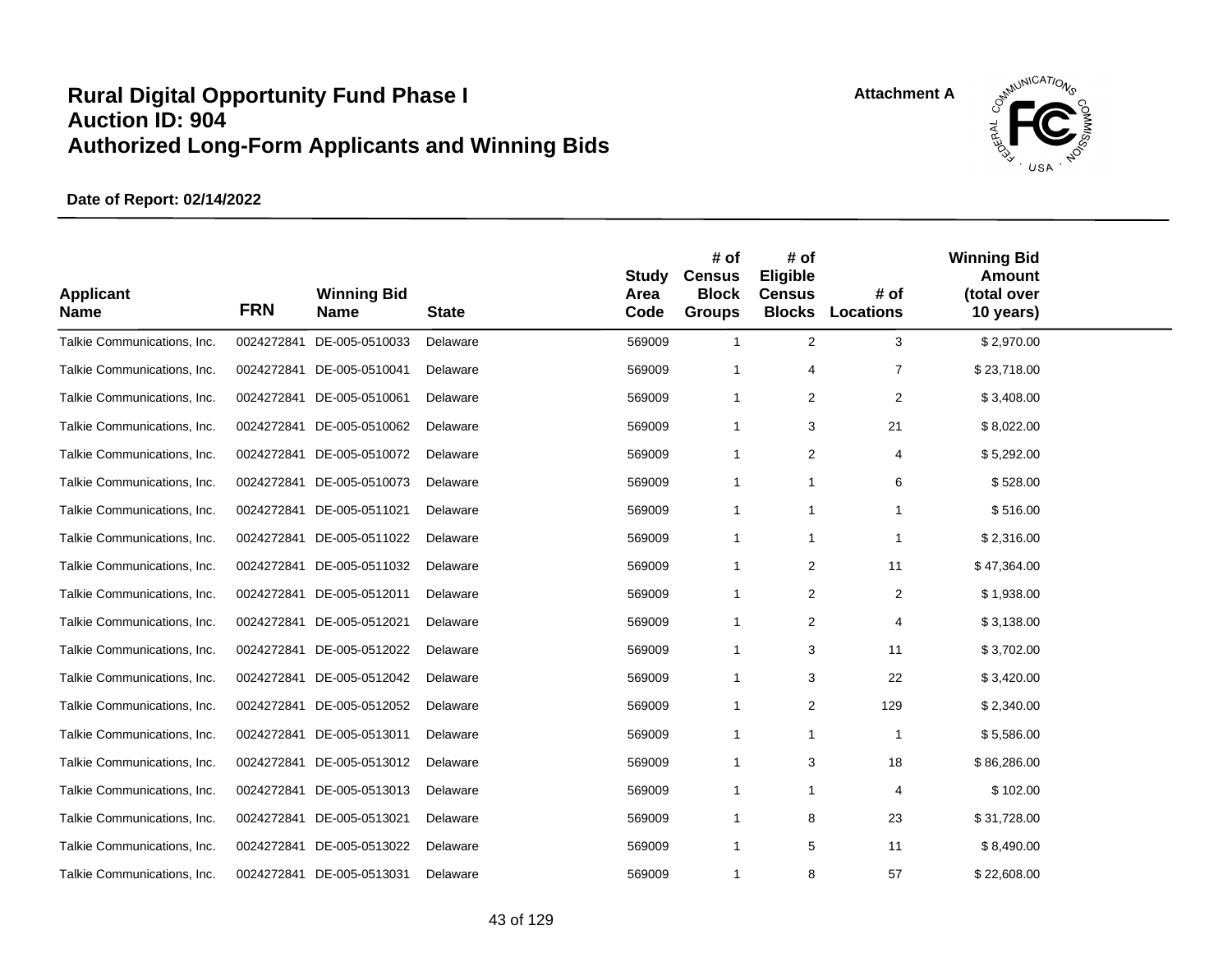

| <b>Applicant</b><br><b>Name</b> | <b>FRN</b> | <b>Winning Bid</b><br><b>Name</b> | <b>State</b> | <b>Study</b><br>Area<br>Code | # of<br><b>Census</b><br><b>Block</b><br><b>Groups</b> | # of<br>Eligible<br><b>Census</b><br><b>Blocks</b> | # of<br>Locations | <b>Winning Bid</b><br><b>Amount</b><br>(total over<br>10 years) |  |
|---------------------------------|------------|-----------------------------------|--------------|------------------------------|--------------------------------------------------------|----------------------------------------------------|-------------------|-----------------------------------------------------------------|--|
| Talkie Communications, Inc.     | 0024272841 | DE-005-0513032                    | Delaware     | 569009                       | $\mathbf{1}$                                           | $\overline{4}$                                     | 14                | \$10,320.00                                                     |  |
| Talkie Communications, Inc.     | 0024272841 | DE-005-0513033                    | Delaware     | 569009                       | -1                                                     | $\overline{2}$                                     | 22                | \$2,976.00                                                      |  |
| Talkie Communications, Inc.     | 0024272841 | DE-005-0513051                    | Delaware     | 569009                       | $\mathbf{1}$                                           | $\mathbf{1}$                                       | 4                 | \$1,956.00                                                      |  |
| Talkie Communications, Inc.     | 0024272841 | DE-005-0513053                    | Delaware     | 569009                       | $\mathbf{1}$                                           | 2                                                  | 4                 | \$2,064.00                                                      |  |
| Talkie Communications, Inc.     | 0024272841 | DE-005-0513062                    | Delaware     | 569009                       | $\overline{1}$                                         | 3                                                  | 11                | \$1,314.00                                                      |  |
| Talkie Communications, Inc.     | 0024272841 | DE-005-0514001                    | Delaware     | 569009                       | $\mathbf{1}$                                           | 9                                                  | 22                | \$18,342.00                                                     |  |
| Talkie Communications, Inc.     | 0024272841 | DE-005-0514002                    | Delaware     | 569009                       | $\overline{1}$                                         | 3                                                  | 5                 | \$19,956.00                                                     |  |
| Talkie Communications, Inc.     | 0024272841 | DE-005-0515001                    | Delaware     | 569009                       | -1                                                     | 3                                                  | 5                 | \$37,692.00                                                     |  |
| Talkie Communications, Inc.     | 0024272841 | DE-005-0515002                    | Delaware     | 569009                       | $\mathbf{1}$                                           | 8                                                  | 12                | \$18,120.00                                                     |  |
| Talkie Communications, Inc.     | 0024272841 | DE-005-0515003                    | Delaware     | 569009                       | -1                                                     | 5                                                  | 12                | \$10,122.00                                                     |  |
| Talkie Communications, Inc.     | 0024272841 | DE-005-0515004                    | Delaware     | 569009                       | $\mathbf{1}$                                           | 3                                                  | 8                 | \$4,614.00                                                      |  |
| Talkie Communications, Inc.     | 0024272841 | DE-005-0517011                    | Delaware     | 569009                       | $\mathbf 1$                                            | 5                                                  | 58                | \$72,042.00                                                     |  |
| Talkie Communications, Inc.     | 0024272841 | DE-005-0517012                    | Delaware     | 569009                       | $\mathbf{1}$                                           | 10                                                 | 120               | \$284,850.00                                                    |  |
| Talkie Communications, Inc.     | 0024272841 | DE-005-0517021                    | Delaware     | 569009                       | $\mathbf{1}$                                           | 17                                                 | 72                | \$100,998.00                                                    |  |
| Talkie Communications, Inc.     | 0024272841 | DE-005-0517022                    | Delaware     | 569009                       | $\mathbf{1}$                                           | $\overline{1}$                                     | 9                 | \$16,278.00                                                     |  |
| Talkie Communications, Inc.     | 0024272841 | DE-005-0517023                    | Delaware     | 569009                       | $\mathbf 1$                                            | 14                                                 | 115               | \$176,424.00                                                    |  |
| Talkie Communications, Inc.     | 0024272841 | DE-005-0518011                    | Delaware     | 569009                       | $\mathbf{1}$                                           | $\overline{7}$                                     | 108               | \$102,276.00                                                    |  |
| Talkie Communications, Inc.     | 0024272841 | DE-005-0518012                    | Delaware     | 569009                       | -1                                                     | 11                                                 | 44                | \$33,540.00                                                     |  |
| Talkie Communications, Inc.     | 0024272841 | DE-005-0518021                    | Delaware     | 569009                       | $\mathbf{1}$                                           | $\overline{4}$                                     | 13                | \$5,910.00                                                      |  |
| Talkie Communications, Inc.     |            | 0024272841 DE-005-0519001         | Delaware     | 569009                       | 1                                                      | 20                                                 | 158               | \$188,148.00                                                    |  |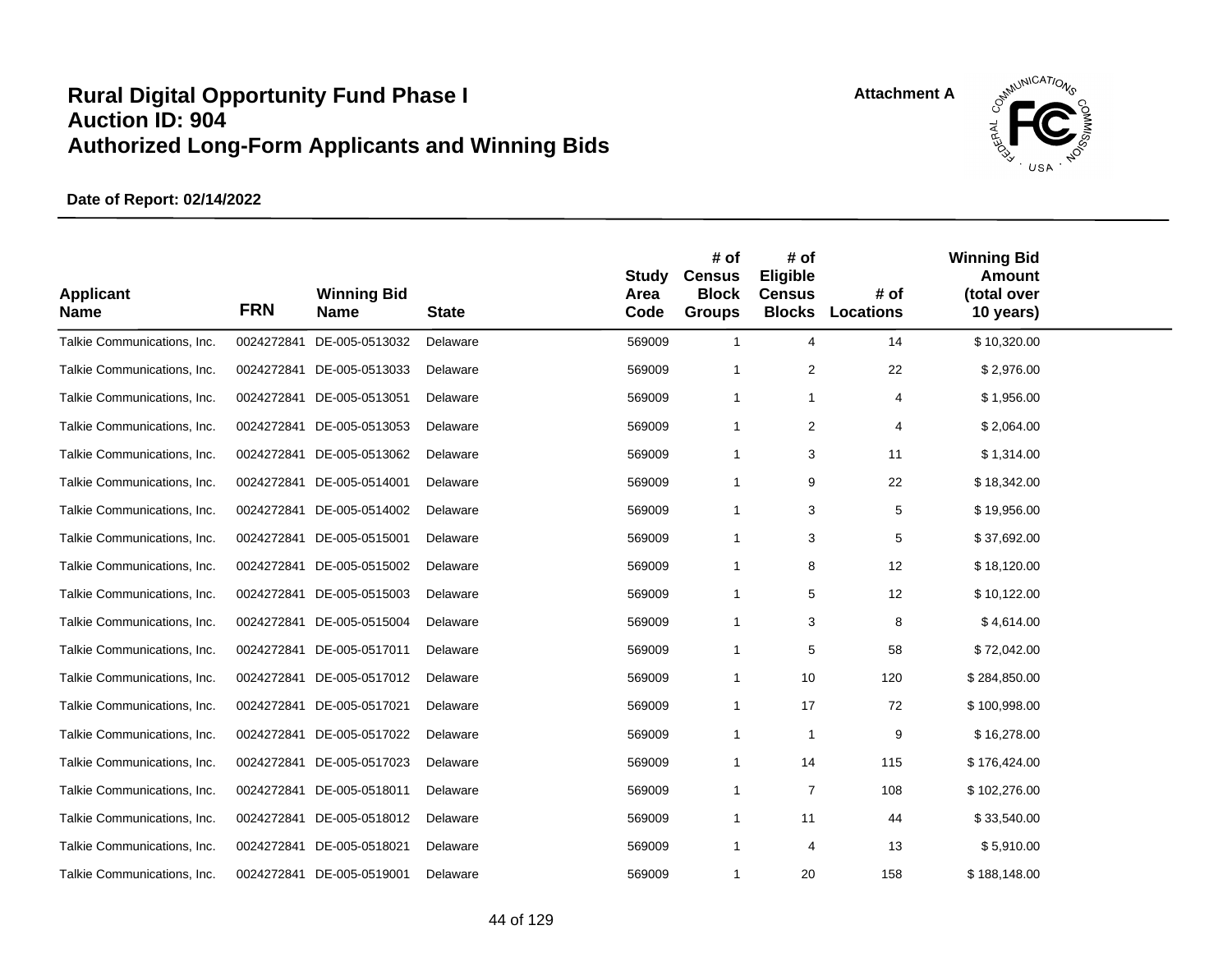

| <b>Applicant</b><br><b>Name</b> | <b>FRN</b> | <b>Winning Bid</b><br><b>Name</b> | <b>State</b> | <b>Study</b><br>Area<br>Code | # of<br><b>Census</b><br><b>Block</b><br><b>Groups</b> | # of<br>Eligible<br><b>Census</b><br><b>Blocks</b> | # of<br>Locations | <b>Winning Bid</b><br><b>Amount</b><br>(total over<br>10 years) |  |
|---------------------------------|------------|-----------------------------------|--------------|------------------------------|--------------------------------------------------------|----------------------------------------------------|-------------------|-----------------------------------------------------------------|--|
| Talkie Communications, Inc.     | 0024272841 | DE-005-0519002                    | Delaware     | 569009                       | $\mathbf{1}$                                           | 10                                                 | 32                | \$15,150.00                                                     |  |
| Talkie Communications, Inc.     |            | 0024272841 MD-001-0001001         | Maryland     | 189039                       | -1                                                     | 72                                                 | 537               | \$1,885,572.00                                                  |  |
| Talkie Communications, Inc.     |            | 0024272841 MD-001-0001002         | Maryland     | 189039                       | $\overline{1}$                                         | 157                                                | 798               | \$3,251,808.00                                                  |  |
| Talkie Communications, Inc.     |            | 0024272841 MD-001-0001003         | Maryland     | 189039                       | $\overline{1}$                                         | 104                                                | 699               | \$2,478,138.00                                                  |  |
| Talkie Communications, Inc.     |            | 0024272841 MD-001-0002001         | Maryland     | 189039                       | -1                                                     | 39                                                 | 237               | \$779,412.00                                                    |  |
| Talkie Communications, Inc.     | 0024272841 | MD-001-0002002                    | Maryland     | 189039                       | $\overline{1}$                                         | 15                                                 | 33                | \$95,466.00                                                     |  |
| Talkie Communications, Inc.     |            | 0024272841 MD-001-0002003         | Maryland     | 189039                       | $\overline{1}$                                         | 5                                                  | 11                | \$36,462.00                                                     |  |
| Talkie Communications, Inc.     | 0024272841 | MD-001-0003001                    | Maryland     | 189039                       | -1                                                     | 2                                                  | 3                 | \$1,104.00                                                      |  |
| Talkie Communications, Inc.     | 0024272841 | MD-001-0003003                    | Maryland     | 189039                       | -1                                                     | 2                                                  | 2                 | \$642.00                                                        |  |
| Talkie Communications, Inc.     | 0024272841 | MD-001-0004001                    | Maryland     | 189039                       | $\overline{1}$                                         | $\mathbf{1}$                                       | $\overline{c}$    | \$1,944.00                                                      |  |
| Talkie Communications, Inc.     |            | 0024272841 MD-001-0004002         | Maryland     | 189039                       | $\mathbf{1}$                                           | $\mathbf{1}$                                       | 1                 | \$7,230.00                                                      |  |
| Talkie Communications, Inc.     |            | 0024272841 MD-001-0004003         | Maryland     | 189039                       | $\overline{1}$                                         | $\mathbf{1}$                                       | 2                 | \$1,020.00                                                      |  |
| Talkie Communications, Inc.     | 0024272841 | MD-001-0005001                    | Maryland     | 189039                       | $\overline{1}$                                         | $\mathbf{1}$                                       | 1                 | \$138.00                                                        |  |
| Talkie Communications, Inc.     | 0024272841 | MD-001-0005002                    | Maryland     | 189039                       | $\mathbf{1}$                                           | $\overline{2}$                                     | 3                 | \$1,650.00                                                      |  |
| Talkie Communications, Inc.     |            | 0024272841 MD-001-0006001         | Maryland     | 189039                       | -1                                                     | $\mathbf{1}$                                       | 1                 | \$174.00                                                        |  |
| Talkie Communications, Inc.     |            | 0024272841 MD-001-0008001         | Maryland     | 189039                       | $\mathbf{1}$                                           | 5                                                  | 8                 | \$7,242.00                                                      |  |
| Talkie Communications, Inc.     |            | 0024272841 MD-001-0010001         | Maryland     | 189039                       | $\overline{1}$                                         | $\mathbf{1}$                                       | 1                 | \$930.00                                                        |  |
| Talkie Communications, Inc.     |            | 0024272841 MD-001-0010002         | Maryland     | 189039                       | $\overline{1}$                                         | $\mathbf{1}$                                       | $\overline{2}$    | \$678.00                                                        |  |
| Talkie Communications, Inc.     | 0024272841 | MD-001-0011001                    | Maryland     | 189039                       | $\mathbf 1$                                            | $\mathbf{1}$                                       | 1                 | \$1,458.00                                                      |  |
| Talkie Communications, Inc.     |            | 0024272841 MD-001-0012001         | Maryland     | 189039                       | $\overline{1}$                                         | $\overline{2}$                                     | 3                 | \$1,362.00                                                      |  |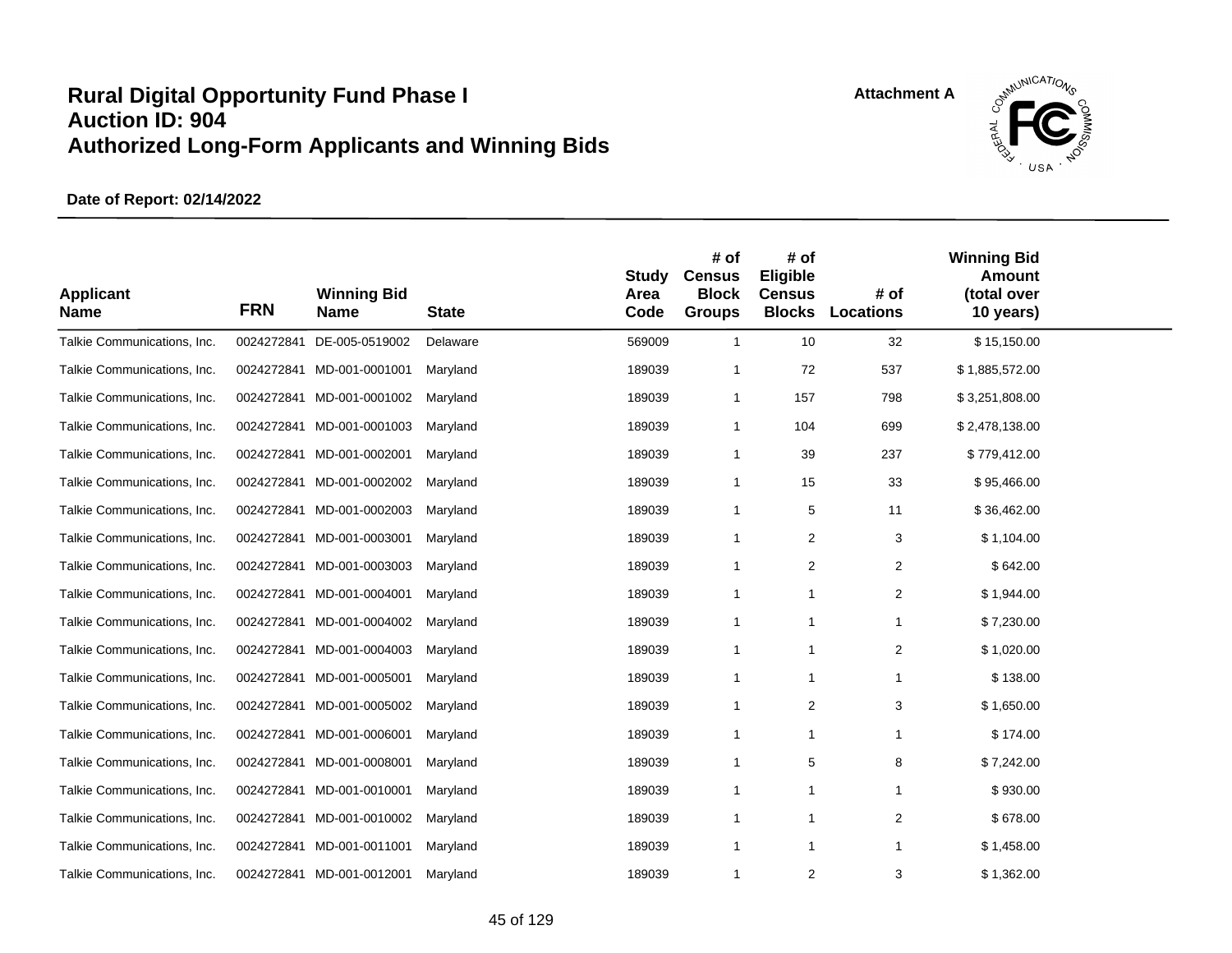

| <b>Applicant</b><br><b>Name</b> | <b>FRN</b> | <b>Winning Bid</b><br><b>Name</b> | <b>State</b> | <b>Study</b><br>Area<br>Code | # of<br><b>Census</b><br><b>Block</b><br><b>Groups</b> | # of<br>Eligible<br><b>Census</b><br><b>Blocks</b> | # of<br><b>Locations</b> | <b>Winning Bid</b><br><b>Amount</b><br>(total over<br>10 years) |  |
|---------------------------------|------------|-----------------------------------|--------------|------------------------------|--------------------------------------------------------|----------------------------------------------------|--------------------------|-----------------------------------------------------------------|--|
| Talkie Communications, Inc.     | 0024272841 | MD-001-0012002                    | Maryland     | 189039                       | $\mathbf{1}$                                           | $\mathbf{1}$                                       | $\mathbf{1}$             | \$2,886.00                                                      |  |
| Talkie Communications, Inc.     |            | 0024272841 MD-001-0012003         | Maryland     | 189039                       | $\mathbf 1$                                            | $\mathbf{1}$                                       | 3                        | \$54.00                                                         |  |
| Talkie Communications, Inc.     |            | 0024272841 MD-001-0013001         | Maryland     | 189039                       | $\mathbf 1$                                            | 3                                                  | $\overline{7}$           | \$2,190.00                                                      |  |
| Talkie Communications, Inc.     |            | 0024272841 MD-001-0013002         | Maryland     | 189039                       | -1                                                     | $\overline{4}$                                     | 9                        | \$39,930.00                                                     |  |
| Talkie Communications, Inc.     |            | 0024272841 MD-001-0014011         | Maryland     | 189039                       | -1                                                     | $\mathbf{1}$                                       | 1                        | \$2,160.00                                                      |  |
| Talkie Communications, Inc.     |            | 0024272841 MD-001-0014012         | Maryland     | 189039                       | $\mathbf 1$                                            | $\overline{7}$                                     | 10                       | \$13,620.00                                                     |  |
| Talkie Communications, Inc.     |            | 0024272841 MD-001-0014013         | Maryland     | 189039                       | $\overline{1}$                                         | $\overline{7}$                                     | 30                       | \$12,198.00                                                     |  |
| Talkie Communications, Inc.     |            | 0024272841 MD-001-0014021         | Maryland     | 189039                       | $\mathbf 1$                                            | $\mathbf 1$                                        | $\overline{c}$           | \$1,974.00                                                      |  |
| Talkie Communications, Inc.     |            | 0024272841 MD-001-0015021         | Maryland     | 189039                       | $\mathbf 1$                                            | 16                                                 | 85                       | \$38,100.00                                                     |  |
| Talkie Communications, Inc.     |            | 0024272841 MD-001-0015031         | Maryland     | 189039                       | $\overline{1}$                                         | $\overline{2}$                                     | 5                        | \$9,504.00                                                      |  |
| Talkie Communications, Inc.     |            | 0024272841 MD-001-0015032         | Maryland     | 189039                       | -1                                                     | $\overline{4}$                                     | 6                        | \$28,818.00                                                     |  |
| Talkie Communications, Inc.     |            | 0024272841 MD-001-0015033         | Maryland     | 189039                       | $\mathbf 1$                                            | $\overline{4}$                                     | 6                        | \$9,306.00                                                      |  |
| Talkie Communications, Inc.     |            | 0024272841 MD-001-0016001         | Maryland     | 189039                       | -1                                                     | $\overline{2}$                                     | 2                        | \$11,094.00                                                     |  |
| Talkie Communications, Inc.     | 0024272841 | MD-001-0017001                    | Maryland     | 189039                       | $\mathbf 1$                                            | 4                                                  | 9                        | \$45,330.00                                                     |  |
| Talkie Communications, Inc.     |            | 0024272841 MD-001-0017002         | Maryland     | 189039                       | -1                                                     | 3                                                  | 5                        | \$6,696.00                                                      |  |
| Talkie Communications, Inc.     |            | 0024272841 MD-001-0017003         | Maryland     | 189039                       | $\mathbf 1$                                            | $\overline{2}$                                     | 5                        | \$3,702.00                                                      |  |
| Talkie Communications, Inc.     | 0024272841 | MD-001-0017004                    | Maryland     | 189039                       | -1                                                     | $\mathbf{1}$                                       | $\overline{7}$           | \$7,122.00                                                      |  |
| Talkie Communications, Inc.     |            | 0024272841 MD-001-0018001         | Maryland     | 189039                       | -1                                                     | 2                                                  | 2                        | \$1,932.00                                                      |  |
| Talkie Communications, Inc.     | 0024272841 | MD-001-0018002                    | Maryland     | 189039                       | -1                                                     | 3                                                  | 3                        | \$954.00                                                        |  |
| Talkie Communications, Inc.     |            | 0024272841 MD-001-0018003         | Maryland     | 189039                       | $\mathbf{1}$                                           | $\mathbf{1}$                                       | 1                        | \$4,062.00                                                      |  |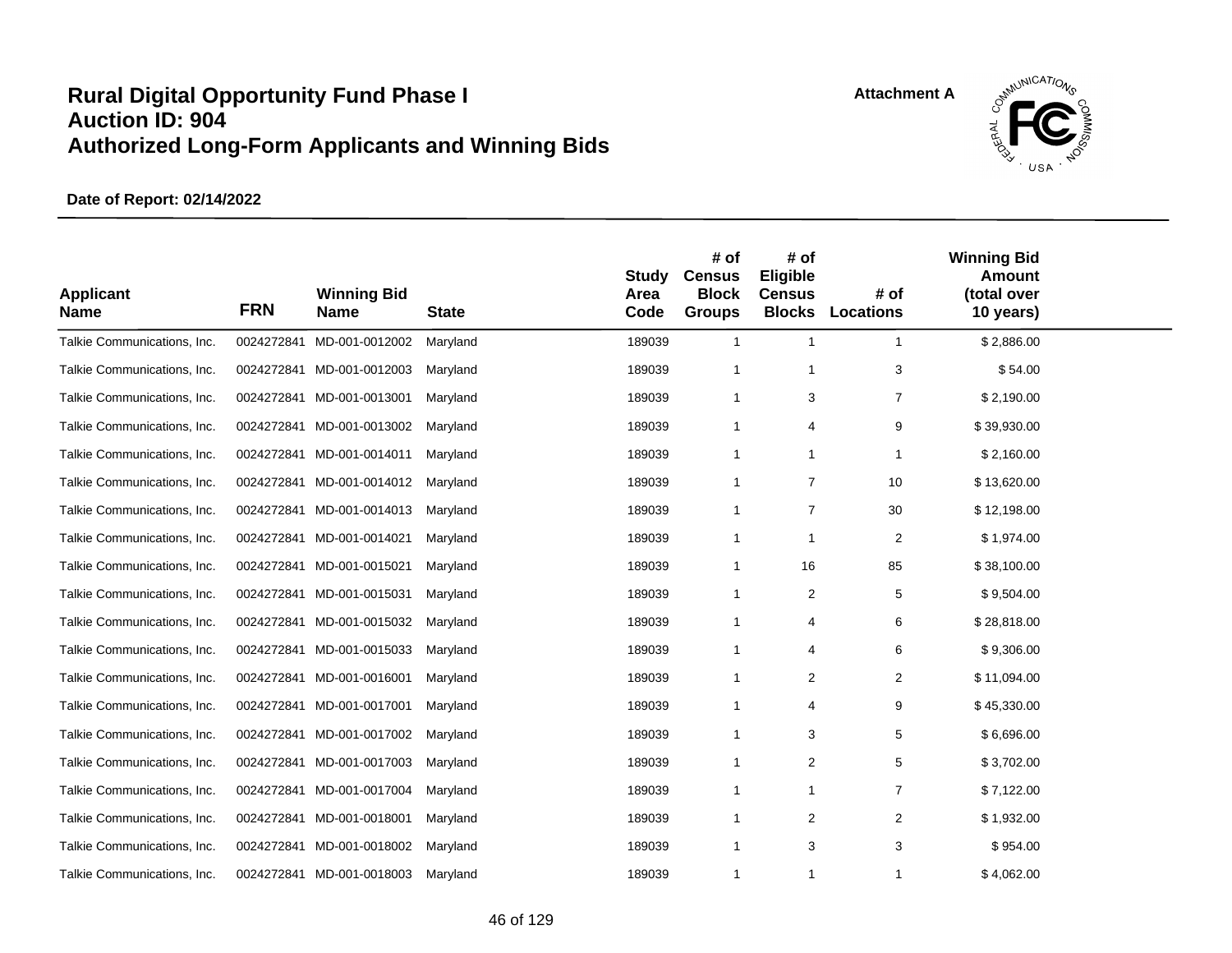

| <b>Applicant</b><br><b>Name</b> | <b>FRN</b> | <b>Winning Bid</b><br><b>Name</b> | <b>State</b> | <b>Study</b><br>Area<br>Code | # of<br><b>Census</b><br><b>Block</b><br><b>Groups</b> | # of<br>Eligible<br><b>Census</b><br><b>Blocks</b> | # of<br><b>Locations</b> | <b>Winning Bid</b><br><b>Amount</b><br>(total over<br>10 years) |  |
|---------------------------------|------------|-----------------------------------|--------------|------------------------------|--------------------------------------------------------|----------------------------------------------------|--------------------------|-----------------------------------------------------------------|--|
| Talkie Communications, Inc.     | 0024272841 | MD-001-0019001                    | Maryland     | 189039                       | $\mathbf{1}$                                           | 10                                                 | 16                       | \$46,968.00                                                     |  |
| Talkie Communications, Inc.     |            | 0024272841 MD-001-0019002         | Maryland     | 189039                       | $\overline{1}$                                         | 12                                                 | 33                       | \$127,764.00                                                    |  |
| Talkie Communications, Inc.     |            | 0024272841 MD-001-0020001         | Maryland     | 189039                       | -1                                                     | 5                                                  | 33                       | \$47,508.00                                                     |  |
| Talkie Communications, Inc.     |            | 0024272841 MD-001-0020002         | Maryland     | 189039                       | -1                                                     | 3                                                  | 4                        | \$6,582.00                                                      |  |
| Talkie Communications, Inc.     |            | 0024272841 MD-001-0020003         | Maryland     | 189039                       | -1                                                     | 5                                                  | 10                       | \$4,416.00                                                      |  |
| Talkie Communications, Inc.     |            | 0024272841 MD-001-0021001         | Maryland     | 189039                       | $\mathbf 1$                                            | 5                                                  | 8                        | \$29,304.00                                                     |  |
| Talkie Communications, Inc.     |            | 0024272841 MD-001-0021002         | Maryland     | 189039                       | $\overline{1}$                                         | 10                                                 | 19                       | \$72,282.00                                                     |  |
| Talkie Communications, Inc.     |            | 0024272841 MD-001-0022001         | Maryland     | 189039                       | -1                                                     | 16                                                 | 25                       | \$64,506.00                                                     |  |
| Talkie Communications, Inc.     |            | 0024272841 MD-001-0022002         | Maryland     | 189039                       | -1                                                     | 4                                                  | 42                       | \$24,732.00                                                     |  |
| Talkie Communications, Inc.     | 0024272841 | MD-001-0022003                    | Maryland     | 189039                       | $\mathbf 1$                                            | 14                                                 | 23                       | \$92,004.00                                                     |  |
| Talkie Communications, Inc.     |            | 0024272841 MD-005-4004005         | Maryland     | 189039                       | $\mathbf 1$                                            | $\mathbf{1}$                                       | 1                        | \$2,526.00                                                      |  |
| Talkie Communications, Inc.     | 0024272841 | MD-005-4005001                    | Maryland     | 189039                       | $\overline{1}$                                         | 3                                                  | 4                        | \$5,862.00                                                      |  |
| Talkie Communications, Inc.     | 0024272841 | MD-005-4007021                    | Maryland     | 189039                       | -1                                                     | -1                                                 | 1                        | \$48.00                                                         |  |
| Talkie Communications, Inc.     | 0024272841 | MD-005-4009001                    | Maryland     | 189039                       | $\mathbf{1}$                                           | $\mathbf{1}$                                       | 8                        | \$4,494.00                                                      |  |
| Talkie Communications, Inc.     |            | 0024272841 MD-005-4011021         | Maryland     | 189039                       | -1                                                     | $\mathbf{1}$                                       | 2                        | \$2,424.00                                                      |  |
| Talkie Communications, Inc.     | 0024272841 | MD-005-4013011                    | Maryland     | 189039                       | $\mathbf 1$                                            | $\mathbf{1}$                                       | 1                        | \$2,490.00                                                      |  |
| Talkie Communications, Inc.     | 0024272841 | MD-005-4013012                    | Maryland     | 189039                       | $\mathbf{1}$                                           | $\mathbf{1}$                                       | 1                        | \$462.00                                                        |  |
| Talkie Communications, Inc.     |            | 0024272841 MD-005-4015035         | Maryland     | 189039                       | $\overline{1}$                                         | $\overline{1}$                                     | 4                        | \$2,604.00                                                      |  |
| Talkie Communications, Inc.     | 0024272841 | MD-005-4015041                    | Maryland     | 189039                       | $\mathbf{1}$                                           | $\mathbf{1}$                                       | 2                        | \$19,236.00                                                     |  |
| Talkie Communications, Inc.     |            | 0024272841 MD-005-4015061         | Maryland     | 189039                       | $\mathbf{1}$                                           | $\mathbf{1}$                                       | $\overline{c}$           | \$3,906.00                                                      |  |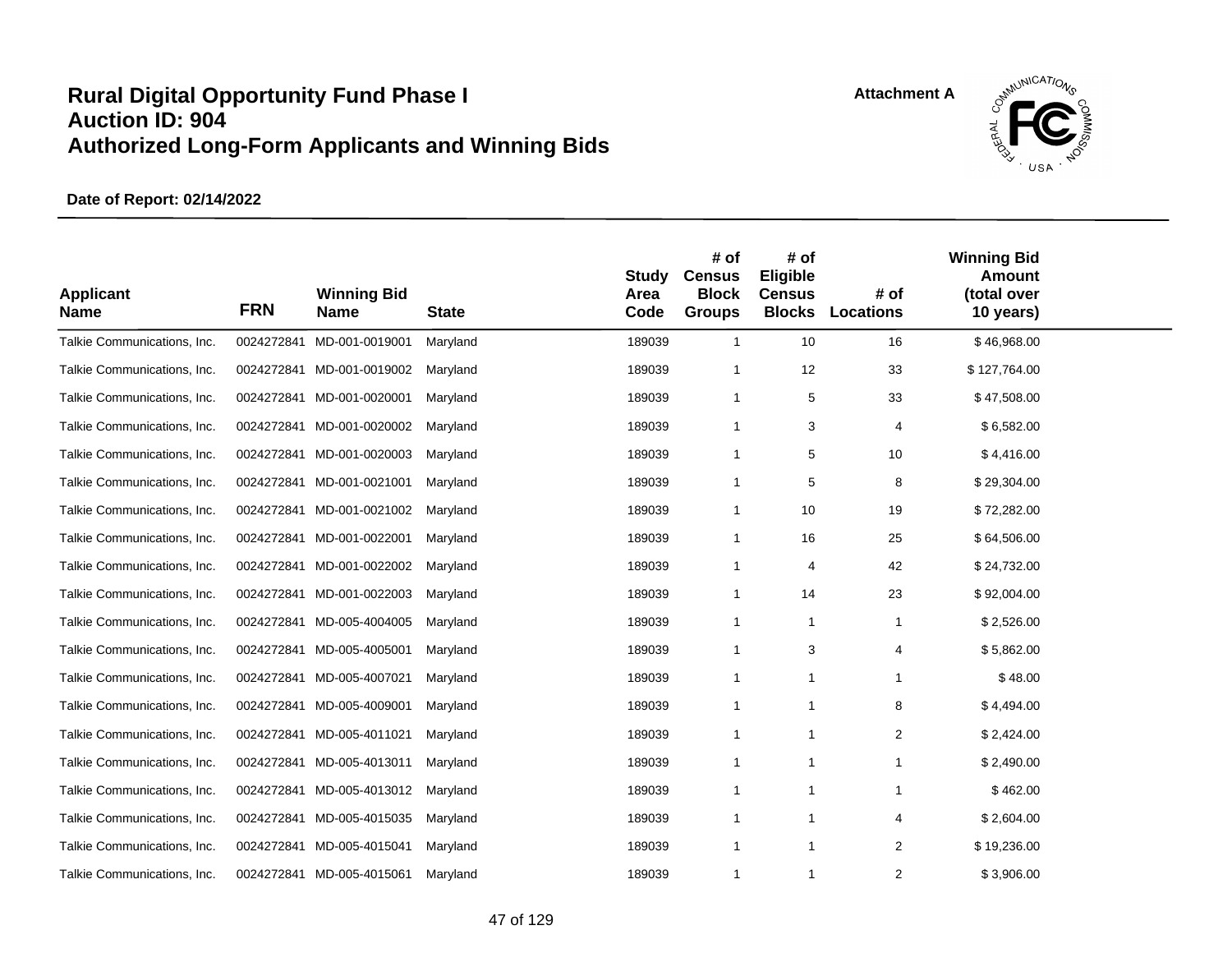

| <b>Applicant</b><br><b>Name</b> | <b>FRN</b> | <b>Winning Bid</b><br><b>Name</b> | <b>State</b> | <b>Study</b><br>Area<br>Code | # of<br><b>Census</b><br><b>Block</b><br><b>Groups</b> | # of<br>Eligible<br><b>Census</b><br><b>Blocks</b> | # of<br><b>Locations</b> | <b>Winning Bid</b><br><b>Amount</b><br>(total over<br>10 years) |  |
|---------------------------------|------------|-----------------------------------|--------------|------------------------------|--------------------------------------------------------|----------------------------------------------------|--------------------------|-----------------------------------------------------------------|--|
| Talkie Communications, Inc.     | 0024272841 | MD-005-4015062                    | Maryland     | 189039                       | $\mathbf{1}$                                           | $\overline{1}$                                     | $\mathbf 1$              | \$360.00                                                        |  |
| Talkie Communications, Inc.     |            | 0024272841 MD-005-4015071         | Maryland     | 189039                       | $\overline{1}$                                         | $\overline{2}$                                     | 4                        | \$8,286.00                                                      |  |
| Talkie Communications, Inc.     |            | 0024272841 MD-005-4015072         | Maryland     | 189039                       | $\mathbf 1$                                            | $\mathbf{1}$                                       | 18                       | \$7,824.00                                                      |  |
| Talkie Communications, Inc.     | 0024272841 | MD-005-4022011                    | Maryland     | 189039                       | $\overline{1}$                                         | $\overline{1}$                                     | 2                        | \$1,014.00                                                      |  |
| Talkie Communications, Inc.     | 0024272841 | MD-005-4022012                    | Maryland     | 189039                       | -1                                                     | $\overline{4}$                                     | 5                        | \$20,976.00                                                     |  |
| Talkie Communications, Inc.     | 0024272841 | MD-005-4022021                    | Maryland     | 189039                       | -1                                                     | 2                                                  | 5                        | \$14,862.00                                                     |  |
| Talkie Communications, Inc.     |            | 0024272841 MD-005-4023022         | Maryland     | 189039                       | -1                                                     | -1                                                 | 1                        | \$2,082.00                                                      |  |
| Talkie Communications, Inc.     | 0024272841 | MD-005-4023034                    | Maryland     | 189039                       | $\overline{1}$                                         | $\mathbf{1}$                                       | 5                        | \$2,682.00                                                      |  |
| Talkie Communications, Inc.     |            | 0024272841 MD-005-4023072         | Maryland     | 189039                       | $\overline{1}$                                         | $\overline{2}$                                     | 6                        | \$4,950.00                                                      |  |
| Talkie Communications, Inc.     |            | 0024272841 MD-005-4024071         | Maryland     | 189039                       | $\overline{1}$                                         | 6                                                  | 30                       | \$15,300.00                                                     |  |
| Talkie Communications, Inc.     |            | 0024272841 MD-005-4024072         | Maryland     | 189039                       | -1                                                     | $\mathbf{1}$                                       | $\mathbf{1}$             | \$450.00                                                        |  |
| Talkie Communications, Inc.     |            | 0024272841 MD-005-4025031         | Maryland     | 189039                       | $\overline{1}$                                         | -1                                                 | -1                       | \$258.00                                                        |  |
| Talkie Communications, Inc.     |            | 0024272841 MD-005-4025042         | Maryland     | 189039                       | -1                                                     | $\mathbf{1}$                                       | 3                        | \$2,268.00                                                      |  |
| Talkie Communications, Inc.     | 0024272841 | MD-005-4026021                    | Maryland     | 189039                       | $\overline{1}$                                         | $\mathbf{1}$                                       | 1                        | \$30.00                                                         |  |
| Talkie Communications, Inc.     |            | 0024272841 MD-005-4026032         | Maryland     | 189039                       | $\overline{1}$                                         | $\overline{4}$                                     | 5                        | \$7,956.00                                                      |  |
| Talkie Communications, Inc.     |            | 0024272841 MD-005-4034023         | Maryland     | 189039                       | $\overline{1}$                                         | $\mathbf{1}$                                       | 1                        | \$300.00                                                        |  |
| Talkie Communications, Inc.     | 0024272841 | MD-005-4035003                    | Maryland     | 189039                       | $\overline{1}$                                         | $\overline{4}$                                     | $\overline{7}$           | \$3,696.00                                                      |  |
| Talkie Communications, Inc.     | 0024272841 | MD-005-4036013                    | Maryland     | 189039                       | -1                                                     | -1                                                 |                          | \$1,374.00                                                      |  |
| Talkie Communications, Inc.     | 0024272841 | MD-005-4036021                    | Maryland     | 189039                       | -1                                                     | 3                                                  | 4                        | \$5,970.00                                                      |  |
| Talkie Communications, Inc.     |            | 0024272841 MD-005-4036022         | Maryland     | 189039                       | $\mathbf 1$                                            | $\mathbf 1$                                        | 2                        | \$786.00                                                        |  |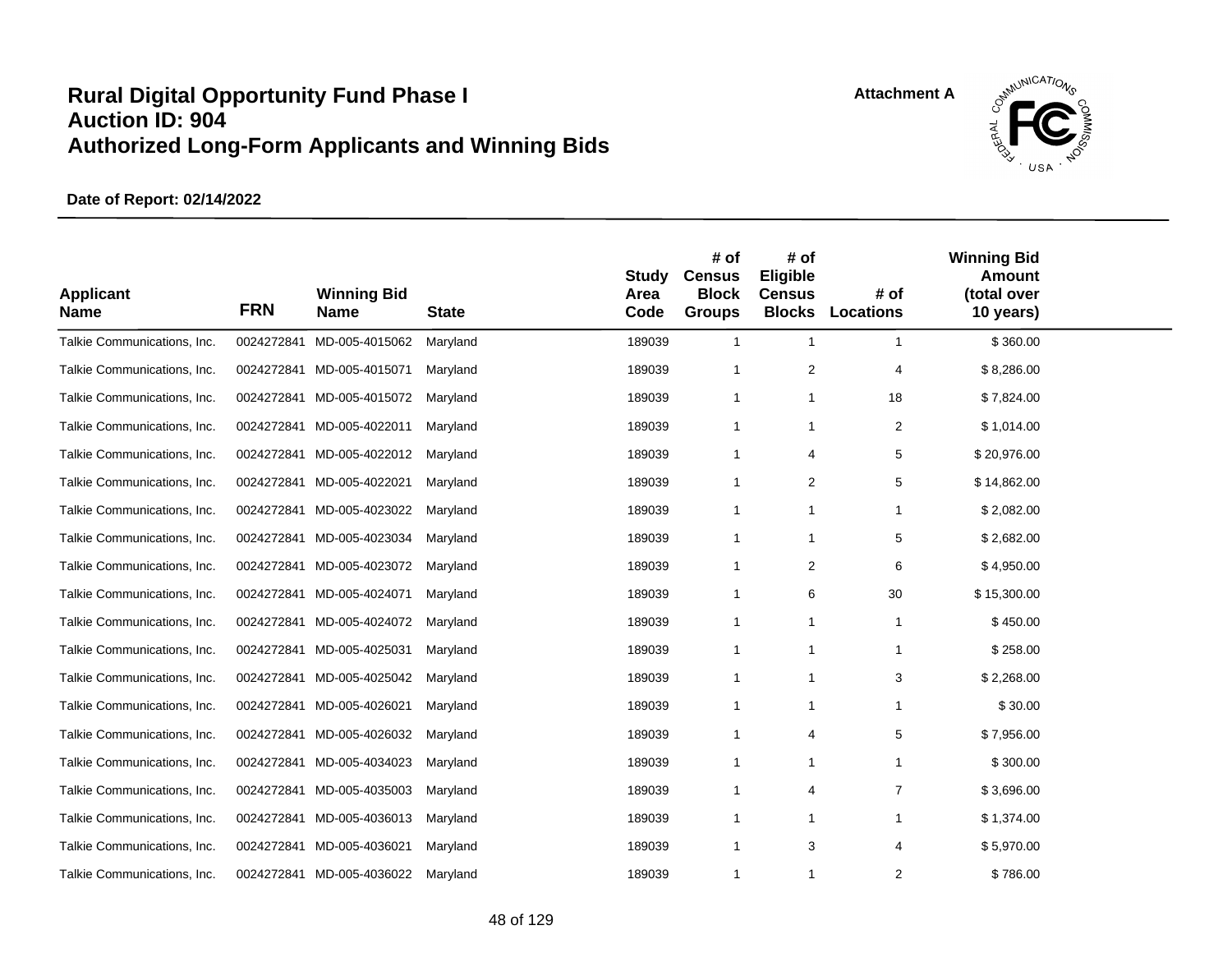

| <b>Applicant</b><br><b>Name</b> | <b>FRN</b> | <b>Winning Bid</b><br><b>Name</b> | <b>State</b> | <b>Study</b><br>Area<br>Code | # of<br><b>Census</b><br><b>Block</b><br><b>Groups</b> | # of<br>Eligible<br><b>Census</b><br><b>Blocks</b> | # of<br><b>Locations</b> | <b>Winning Bid</b><br><b>Amount</b><br>(total over<br>10 years) |  |
|---------------------------------|------------|-----------------------------------|--------------|------------------------------|--------------------------------------------------------|----------------------------------------------------|--------------------------|-----------------------------------------------------------------|--|
| Talkie Communications, Inc.     | 0024272841 | MD-005-4037012                    | Maryland     | 189039                       | $\mathbf{1}$                                           | $\overline{2}$                                     | 9                        | \$6,390.00                                                      |  |
| Talkie Communications, Inc.     |            | 0024272841 MD-005-4037013         | Maryland     | 189039                       | $\mathbf{1}$                                           | 1                                                  | 1                        | \$2,778.00                                                      |  |
| Talkie Communications, Inc.     |            | 0024272841 MD-005-4037014         | Maryland     | 189039                       | -1                                                     | 4                                                  | 8                        | \$9,222.00                                                      |  |
| Talkie Communications, Inc.     |            | 0024272841 MD-005-4037015         | Maryland     | 189039                       | $\mathbf{1}$                                           | 1                                                  | 2                        | \$306.00                                                        |  |
| Talkie Communications, Inc.     | 0024272841 | MD-005-4037022                    | Maryland     | 189039                       | -1                                                     | $\overline{\mathbf{c}}$                            | 3                        | \$3,738.00                                                      |  |
| Talkie Communications, Inc.     |            | 0024272841 MD-005-4038011         | Maryland     | 189039                       | $\mathbf{1}$                                           | 5                                                  | 12                       | \$21,138.00                                                     |  |
| Talkie Communications, Inc.     |            | 0024272841 MD-005-4038021         | Maryland     | 189039                       | $\overline{1}$                                         | $\mathbf{1}$                                       | 2                        | \$4,230.00                                                      |  |
| Talkie Communications, Inc.     |            | 0024272841 MD-005-4038022         | Maryland     | 189039                       | -1                                                     | 1                                                  | $\mathbf{1}$             | \$300.00                                                        |  |
| Talkie Communications, Inc.     |            | 0024272841 MD-005-4041012         | Maryland     | 189039                       | -1                                                     | 2                                                  | 19                       | \$4,782.00                                                      |  |
| Talkie Communications, Inc.     |            | 0024272841 MD-005-4041021         | Maryland     | 189039                       | $\mathbf{1}$                                           | 1                                                  | $\overline{2}$           | \$1,026.00                                                      |  |
| Talkie Communications, Inc.     |            | 0024272841 MD-005-4041022         | Maryland     | 189039                       | $\overline{1}$                                         | 1                                                  | $\overline{2}$           | \$180.00                                                        |  |
| Talkie Communications, Inc.     |            | 0024272841 MD-005-4042011         | Maryland     | 189039                       | $\overline{1}$                                         | $\mathbf{1}$                                       | $\overline{2}$           | \$1,122.00                                                      |  |
| Talkie Communications, Inc.     | 0024272841 | MD-005-4042021                    | Maryland     | 189039                       | $\mathbf 1$                                            | 3                                                  | 4                        | \$2,424.00                                                      |  |
| Talkie Communications, Inc.     | 0024272841 | MD-005-4042023                    | Maryland     | 189039                       | -1                                                     | 1                                                  | 3                        | \$474.00                                                        |  |
| Talkie Communications, Inc.     | 0024272841 | MD-005-4044021                    | Maryland     | 189039                       | $\mathbf 1$                                            | 4                                                  | 5                        | \$15,048.00                                                     |  |
| Talkie Communications, Inc.     | 0024272841 | MD-005-4044022                    | Maryland     | 189039                       | $\overline{1}$                                         | 3                                                  | 9                        | \$6,726.00                                                      |  |
| Talkie Communications, Inc.     | 0024272841 | MD-005-4044023                    | Maryland     | 189039                       | $\mathbf{1}$                                           | $\overline{\mathbf{c}}$                            | $\overline{2}$           | \$21,216.00                                                     |  |
| Talkie Communications, Inc.     | 0024272841 | MD-005-4044041                    | Maryland     | 189039                       | $\mathbf 1$                                            | 2                                                  | 3                        | \$2,490.00                                                      |  |
| Talkie Communications, Inc.     | 0024272841 | MD-005-4044042                    | Maryland     | 189039                       | $\mathbf 1$                                            | 1                                                  | 2                        | \$1,644.00                                                      |  |
| Talkie Communications, Inc.     |            | 0024272841 MD-005-4045011         | Maryland     | 189039                       | $\mathbf{1}$                                           | 1                                                  | $\overline{2}$           | \$36.00                                                         |  |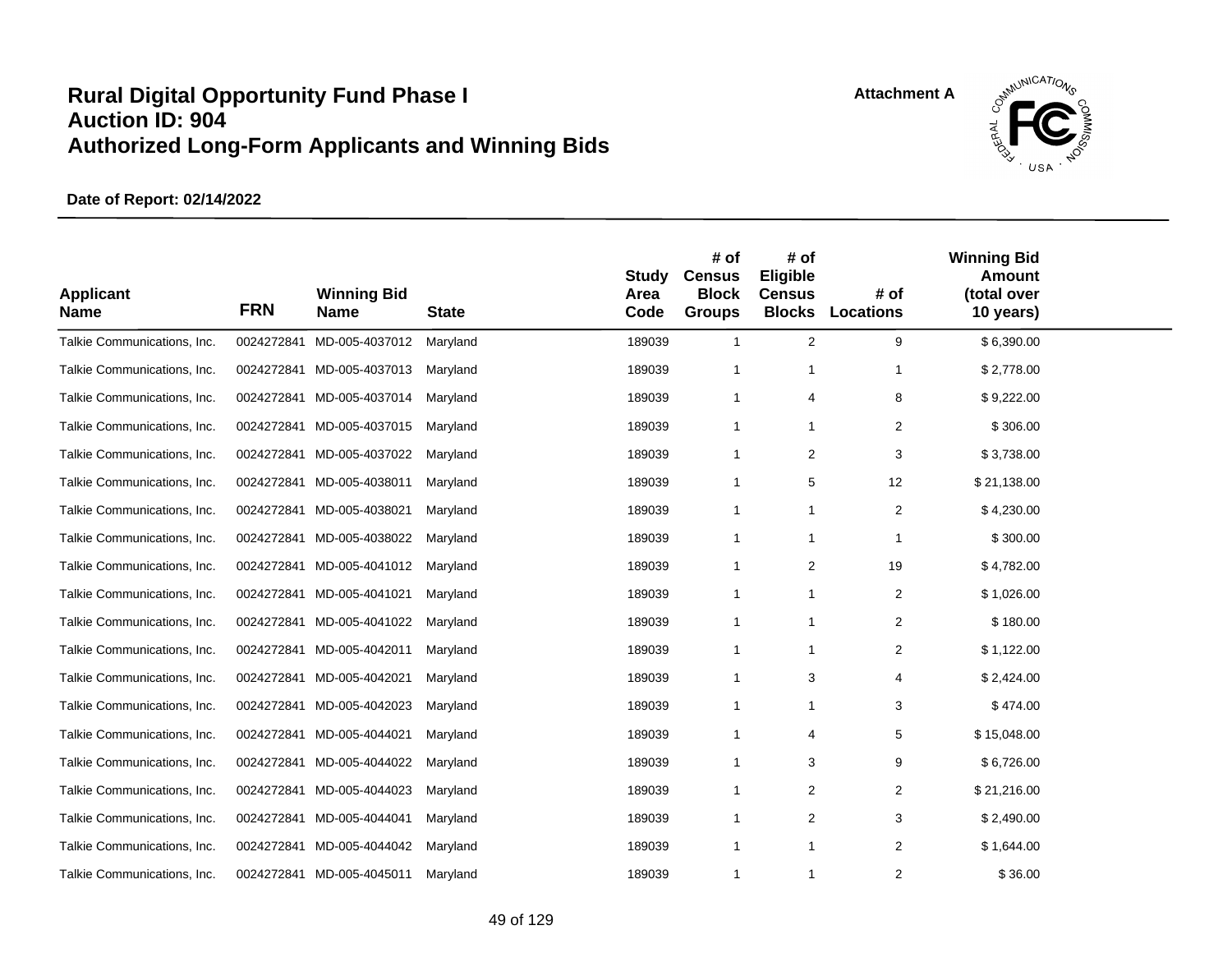

| <b>Applicant</b><br><b>Name</b> | <b>FRN</b> | <b>Winning Bid</b><br><b>Name</b> | <b>State</b> | <b>Study</b><br>Area<br>Code | # of<br><b>Census</b><br><b>Block</b><br><b>Groups</b> | # of<br>Eligible<br><b>Census</b><br><b>Blocks</b> | # of<br><b>Locations</b> | <b>Winning Bid</b><br><b>Amount</b><br>(total over<br>10 years) |  |
|---------------------------------|------------|-----------------------------------|--------------|------------------------------|--------------------------------------------------------|----------------------------------------------------|--------------------------|-----------------------------------------------------------------|--|
| Talkie Communications, Inc.     | 0024272841 | MD-005-4045014                    | Maryland     | 189039                       | $\overline{1}$                                         | $\overline{1}$                                     | $\overline{1}$           | \$2,970.00                                                      |  |
| Talkie Communications, Inc.     |            | 0024272841 MD-005-4046001         | Maryland     | 189039                       | $\overline{1}$                                         | $\overline{4}$                                     | 10                       | \$31,854.00                                                     |  |
| Talkie Communications, Inc.     |            | 0024272841 MD-005-4046002         | Maryland     | 189039                       | $\mathbf{1}$                                           | 23                                                 | 99                       | \$173,910.00                                                    |  |
| Talkie Communications, Inc.     |            | 0024272841 MD-005-4048001         | Maryland     | 189039                       | -1                                                     | 3                                                  | 3                        | \$2,808.00                                                      |  |
| Talkie Communications, Inc.     |            | 0024272841 MD-005-4048002         | Maryland     | 189039                       | $\overline{1}$                                         | $\overline{2}$                                     | $\overline{c}$           | \$2,400.00                                                      |  |
| Talkie Communications, Inc.     | 0024272841 | MD-005-4049001                    | Maryland     | 189039                       | $\overline{1}$                                         | 16                                                 | 18                       | \$16,314.00                                                     |  |
| Talkie Communications, Inc.     |            | 0024272841 MD-005-4049002         | Maryland     | 189039                       | $\overline{1}$                                         | $\overline{2}$                                     | $\sqrt{2}$               | \$8,496.00                                                      |  |
| Talkie Communications, Inc.     | 0024272841 | MD-005-4049003                    | Maryland     | 189039                       | -1                                                     | 3                                                  | 5                        | \$25,686.00                                                     |  |
| Talkie Communications, Inc.     |            | 0024272841 MD-005-4050001         | Maryland     | 189039                       | -1                                                     | 31                                                 | 98                       | \$183,330.00                                                    |  |
| Talkie Communications, Inc.     | 0024272841 | MD-005-4050002                    | Maryland     | 189039                       | $\overline{1}$                                         | 29                                                 | 118                      | \$148,986.00                                                    |  |
| Talkie Communications, Inc.     |            | 0024272841 MD-005-4060001         | Maryland     | 189039                       | $\overline{1}$                                         | 39                                                 | 499                      | \$461,958.00                                                    |  |
| Talkie Communications, Inc.     | 0024272841 | MD-005-4060003                    | Maryland     | 189039                       | $\overline{1}$                                         | $\overline{7}$                                     | 8                        | \$30,600.00                                                     |  |
| Talkie Communications, Inc.     | 0024272841 | MD-005-4060004                    | Maryland     | 189039                       | -1                                                     | 3                                                  | 4                        | \$6,162.00                                                      |  |
| Talkie Communications, Inc.     | 0024272841 | MD-005-4070011                    | Maryland     | 189039                       | $\mathbf 1$                                            | 3                                                  | 16                       | \$10,134.00                                                     |  |
| Talkie Communications, Inc.     |            | 0024272841 MD-005-4070012         | Maryland     | 189039                       | -1                                                     | 8                                                  | 16                       | \$15,558.00                                                     |  |
| Talkie Communications, Inc.     | 0024272841 | MD-005-4070021                    | Maryland     | 189039                       | $\mathbf 1$                                            | $\overline{7}$                                     | 9                        | \$14,142.00                                                     |  |
| Talkie Communications, Inc.     | 0024272841 | MD-005-4070022                    | Maryland     | 189039                       | $\mathbf 1$                                            | 37                                                 | 141                      | \$232,386.00                                                    |  |
| Talkie Communications, Inc.     |            | 0024272841 MD-005-4070023         | Maryland     | 189039                       | -1                                                     | 8                                                  | 12                       | \$17,448.00                                                     |  |
| Talkie Communications, Inc.     | 0024272841 | MD-005-4081001                    | Maryland     | 189039                       | $\mathbf 1$                                            | $\mathbf{1}$                                       | -1                       | \$2,382.00                                                      |  |
| Talkie Communications, Inc.     |            | 0024272841 MD-005-4081002         | Maryland     | 189039                       | $\mathbf{1}$                                           | 4                                                  | 13                       | \$10,236.00                                                     |  |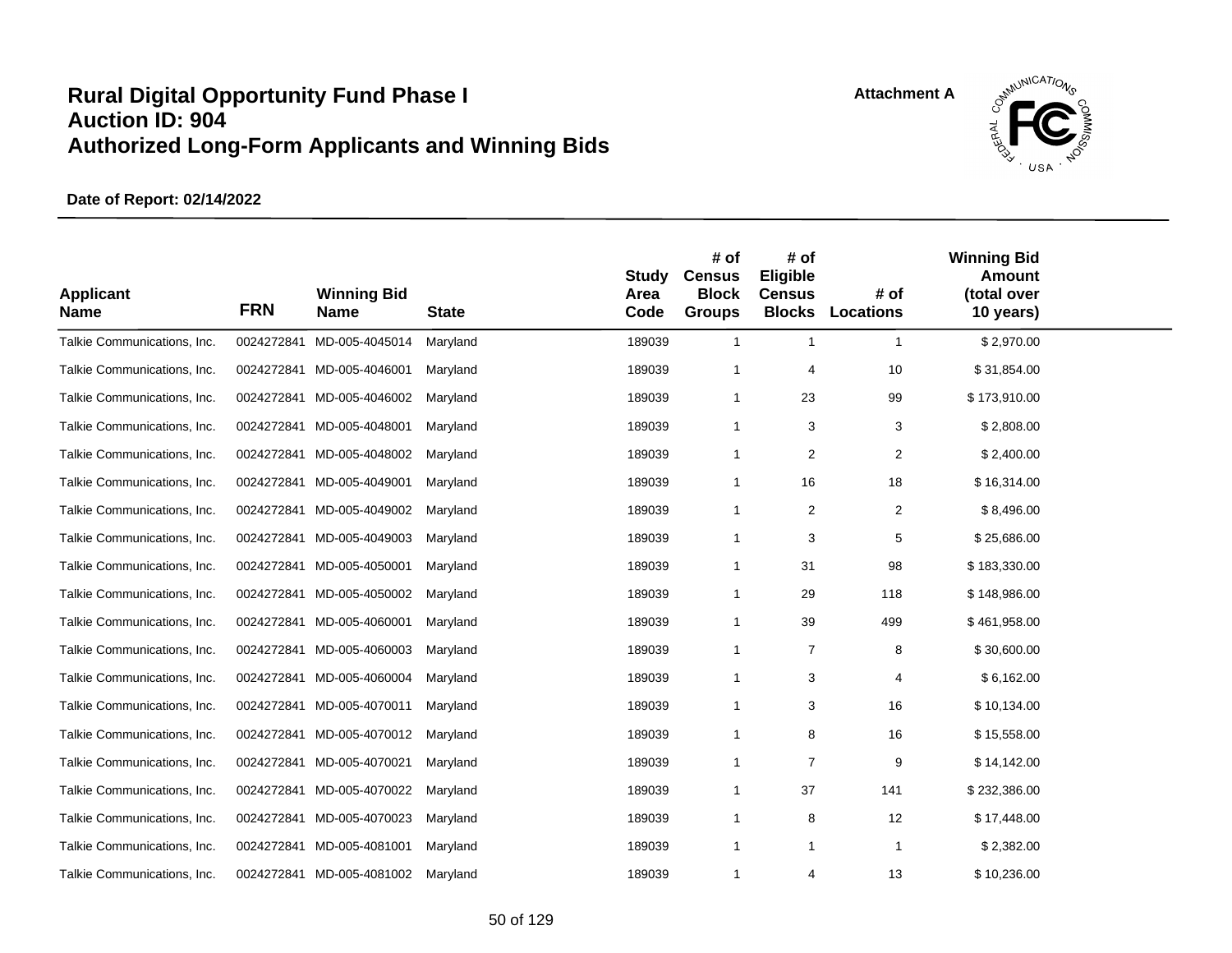

| <b>Applicant</b><br><b>Name</b> | <b>FRN</b> | <b>Winning Bid</b><br><b>Name</b> | <b>State</b> | <b>Study</b><br>Area<br>Code | # of<br><b>Census</b><br><b>Block</b><br><b>Groups</b> | # of<br>Eligible<br><b>Census</b><br><b>Blocks</b> | # of<br><b>Locations</b> | <b>Winning Bid</b><br><b>Amount</b><br>(total over<br>10 years) |  |
|---------------------------------|------------|-----------------------------------|--------------|------------------------------|--------------------------------------------------------|----------------------------------------------------|--------------------------|-----------------------------------------------------------------|--|
| Talkie Communications, Inc.     | 0024272841 | MD-005-4081004                    | Maryland     | 189039                       | $\mathbf{1}$                                           | $\mathbf{1}$                                       | 4                        | \$14,646.00                                                     |  |
| Talkie Communications, Inc.     |            | 0024272841 MD-005-4082001         | Maryland     | 189039                       | $\overline{1}$                                         | 3                                                  | 10                       | \$4,026.00                                                      |  |
| Talkie Communications, Inc.     |            | 0024272841 MD-005-4082002         | Maryland     | 189039                       | $\mathbf 1$                                            | 3                                                  | 5                        | \$22,326.00                                                     |  |
| Talkie Communications, Inc.     |            | 0024272841 MD-005-4083021         | Maryland     | 189039                       | $\mathbf{1}$                                           | 2                                                  | $\overline{7}$           | \$738.00                                                        |  |
| Talkie Communications, Inc.     | 0024272841 | MD-005-4083022                    | Maryland     | 189039                       | -1                                                     | $\overline{\mathbf{c}}$                            | 10                       | \$7,950.00                                                      |  |
| Talkie Communications, Inc.     | 0024272841 | MD-005-4083031                    | Maryland     | 189039                       | $\mathbf{1}$                                           | 3                                                  | 4                        | \$8,034.00                                                      |  |
| Talkie Communications, Inc.     |            | 0024272841 MD-005-4083032         | Maryland     | 189039                       | $\overline{1}$                                         | $\mathbf{1}$                                       | $\mathbf{1}$             | \$3,606.00                                                      |  |
| Talkie Communications, Inc.     |            | 0024272841 MD-005-4083041         | Maryland     | 189039                       | -1                                                     | 3                                                  | 14                       | \$12,858.00                                                     |  |
| Talkie Communications, Inc.     | 0024272841 | MD-005-4083042                    | Maryland     | 189039                       | -1                                                     | 3                                                  | $\overline{4}$           | \$6,882.00                                                      |  |
| Talkie Communications, Inc.     |            | 0024272841 MD-005-4083043         | Maryland     | 189039                       | $\mathbf{1}$                                           | 1                                                  | -1                       | \$2,580.00                                                      |  |
| Talkie Communications, Inc.     | 0024272841 | MD-005-4084001                    | Maryland     | 189039                       | $\overline{1}$                                         | 21                                                 | 123                      | \$159,822.00                                                    |  |
| Talkie Communications, Inc.     |            | 0024272841 MD-005-4085021         | Maryland     | 189039                       | $\mathbf{1}$                                           | 1                                                  | $\overline{1}$           | \$42.00                                                         |  |
| Talkie Communications, Inc.     | 0024272841 | MD-005-4085051                    | Maryland     | 189039                       | $\mathbf 1$                                            | 1                                                  | $\mathbf 1$              | \$138.00                                                        |  |
| Talkie Communications, Inc.     | 0024272841 | MD-005-4085052                    | Maryland     | 189039                       | $\mathbf{1}$                                           | 1                                                  | 3                        | \$4,452.00                                                      |  |
| Talkie Communications, Inc.     | 0024272841 | MD-005-4085072                    | Maryland     | 189039                       | $\mathbf 1$                                            | 1                                                  | 1                        | \$2,262.00                                                      |  |
| Talkie Communications, Inc.     | 0024272841 | MD-005-4085073                    | Maryland     | 189039                       | $\mathbf{1}$                                           | 1                                                  | 3                        | \$13,632.00                                                     |  |
| Talkie Communications, Inc.     | 0024272841 | MD-005-4086012                    | Maryland     | 189039                       | $\mathbf{1}$                                           | 1                                                  | 1                        | \$768.00                                                        |  |
| Talkie Communications, Inc.     | 0024272841 | MD-005-4086022                    | Maryland     | 189039                       | $\mathbf 1$                                            | 2                                                  | 5                        | \$3,360.00                                                      |  |
| Talkie Communications, Inc.     | 0024272841 | MD-005-4087022                    | Maryland     | 189039                       | $\mathbf 1$                                            | 1                                                  | 1                        | \$2,322.00                                                      |  |
| Talkie Communications, Inc.     |            | 0024272841 MD-005-4087041         | Maryland     | 189039                       | $\mathbf{1}$                                           | 1                                                  | $\mathbf 1$              | \$48.00                                                         |  |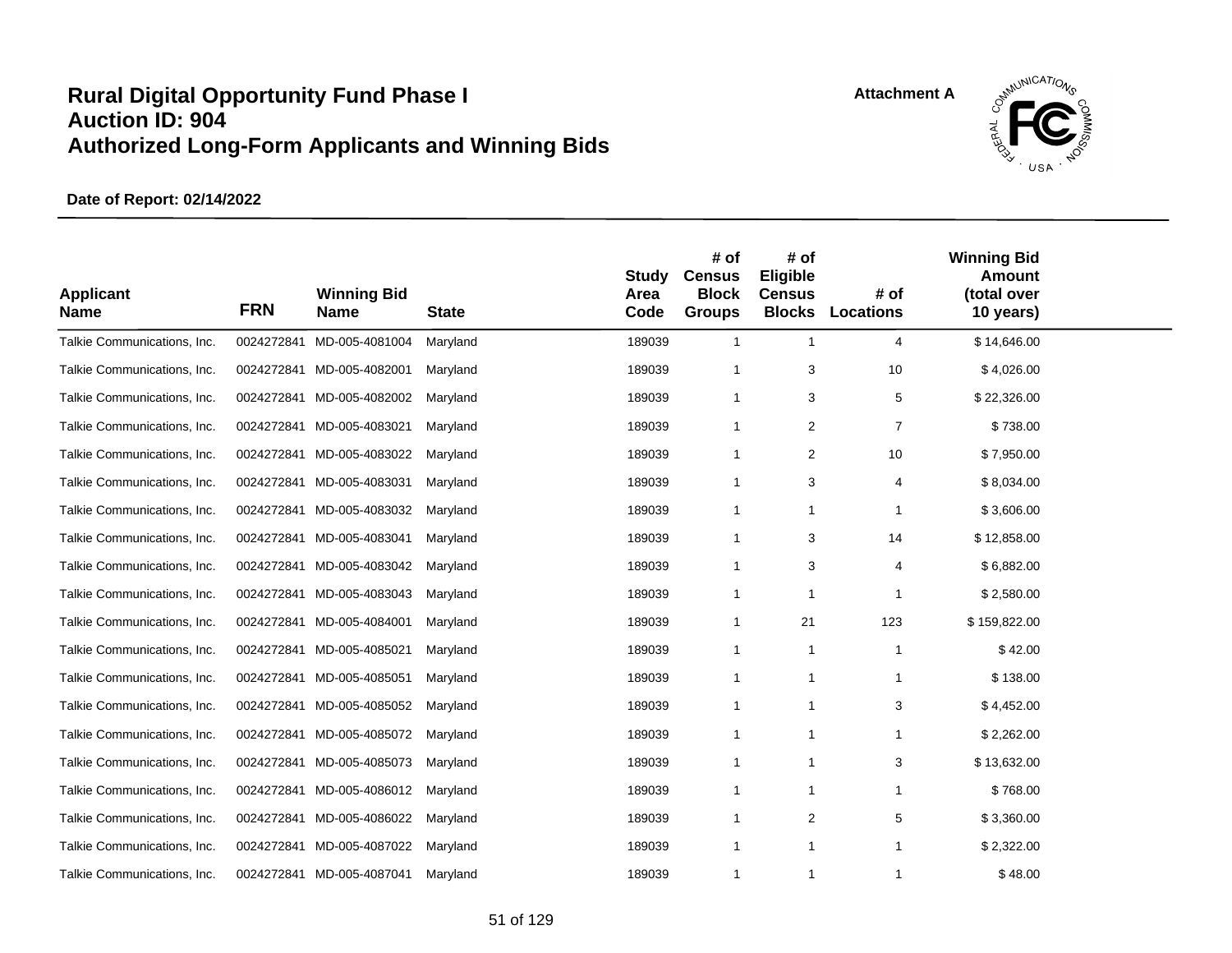

| <b>Applicant</b><br><b>Name</b> | <b>FRN</b> | <b>Winning Bid</b><br><b>Name</b> | <b>State</b> | <b>Study</b><br>Area<br>Code | # of<br><b>Census</b><br><b>Block</b><br><b>Groups</b> | # of<br>Eligible<br><b>Census</b><br><b>Blocks</b> | # of<br><b>Locations</b> | <b>Winning Bid</b><br><b>Amount</b><br>(total over<br>10 years) |  |
|---------------------------------|------------|-----------------------------------|--------------|------------------------------|--------------------------------------------------------|----------------------------------------------------|--------------------------|-----------------------------------------------------------------|--|
| Talkie Communications, Inc.     | 0024272841 | MD-005-4087042                    | Maryland     | 189039                       | $\mathbf{1}$                                           | $\overline{2}$                                     | 2                        | \$564.00                                                        |  |
| Talkie Communications, Inc.     |            | 0024272841 MD-005-4089002         | Maryland     | 189039                       | $\mathbf{1}$                                           | 1                                                  | 10                       | \$4,152.00                                                      |  |
| Talkie Communications, Inc.     |            | 0024272841 MD-005-4101001         | Maryland     | 189039                       | -1                                                     | 7                                                  | 102                      | \$153,276.00                                                    |  |
| Talkie Communications, Inc.     |            | 0024272841 MD-005-4101002         | Maryland     | 189039                       | $\mathbf{1}$                                           | 15                                                 | 61                       | \$133,590.00                                                    |  |
| Talkie Communications, Inc.     |            | 0024272841 MD-005-4101004         | Maryland     | 189039                       | -1                                                     | 5                                                  | 6                        | \$10,356.00                                                     |  |
| Talkie Communications, Inc.     |            | 0024272841 MD-005-4102001         | Maryland     | 189039                       | $\mathbf{1}$                                           | 1                                                  | $\mathbf{1}$             | \$540.00                                                        |  |
| Talkie Communications, Inc.     |            | 0024272841 MD-005-4102002         | Maryland     | 189039                       | $\overline{1}$                                         | 3                                                  | 3                        | \$7,098.00                                                      |  |
| Talkie Communications, Inc.     |            | 0024272841 MD-005-4102003         | Maryland     | 189039                       | -1                                                     | 2                                                  | 2                        | \$1,932.00                                                      |  |
| Talkie Communications, Inc.     |            | 0024272841 MD-005-4111011         | Maryland     | 189039                       | -1                                                     | 2                                                  | 3                        | \$3,102.00                                                      |  |
| Talkie Communications, Inc.     |            | 0024272841 MD-005-4111021         | Maryland     | 189039                       | $\mathbf{1}$                                           | $\overline{\mathbf{c}}$                            | $\overline{2}$           | \$1,728.00                                                      |  |
| Talkie Communications, Inc.     |            | 0024272841 MD-005-4111022         | Maryland     | 189039                       | $\overline{1}$                                         | 3                                                  | 11                       | \$4,932.00                                                      |  |
| Talkie Communications, Inc.     |            | 0024272841 MD-005-4111023         | Maryland     | 189039                       | $\overline{1}$                                         | 3                                                  | 5                        | \$2,886.00                                                      |  |
| Talkie Communications, Inc.     |            | 0024272841 MD-005-4112011         | Maryland     | 189039                       | $\mathbf 1$                                            | 6                                                  | 13                       | \$33,120.00                                                     |  |
| Talkie Communications, Inc.     | 0024272841 | MD-005-4112012                    | Maryland     | 189039                       | $\mathbf{1}$                                           | 2                                                  | $\overline{2}$           | \$3,762.00                                                      |  |
| Talkie Communications, Inc.     |            | 0024272841 MD-005-4112013         | Maryland     | 189039                       | $\mathbf 1$                                            | 2                                                  | $\overline{2}$           | \$2,694.00                                                      |  |
| Talkie Communications, Inc.     |            | 0024272841 MD-005-4112014         | Maryland     | 189039                       | $\overline{1}$                                         | 2                                                  | 3                        | \$2,058.00                                                      |  |
| Talkie Communications, Inc.     | 0024272841 | MD-005-4112022                    | Maryland     | 189039                       | $\mathbf{1}$                                           | $\overline{\mathbf{c}}$                            | $\overline{2}$           | \$1,944.00                                                      |  |
| Talkie Communications, Inc.     |            | 0024272841 MD-005-4112023         | Maryland     | 189039                       | $\mathbf 1$                                            | 2                                                  | 3                        | \$9,588.00                                                      |  |
| Talkie Communications, Inc.     | 0024272841 | MD-005-4113021                    | Maryland     | 189039                       | $\mathbf 1$                                            | 6                                                  | 8                        | \$7,872.00                                                      |  |
| Talkie Communications, Inc.     |            | 0024272841 MD-005-4113031         | Maryland     | 189039                       | $\mathbf{1}$                                           | 1                                                  | $\mathbf 1$              | \$756.00                                                        |  |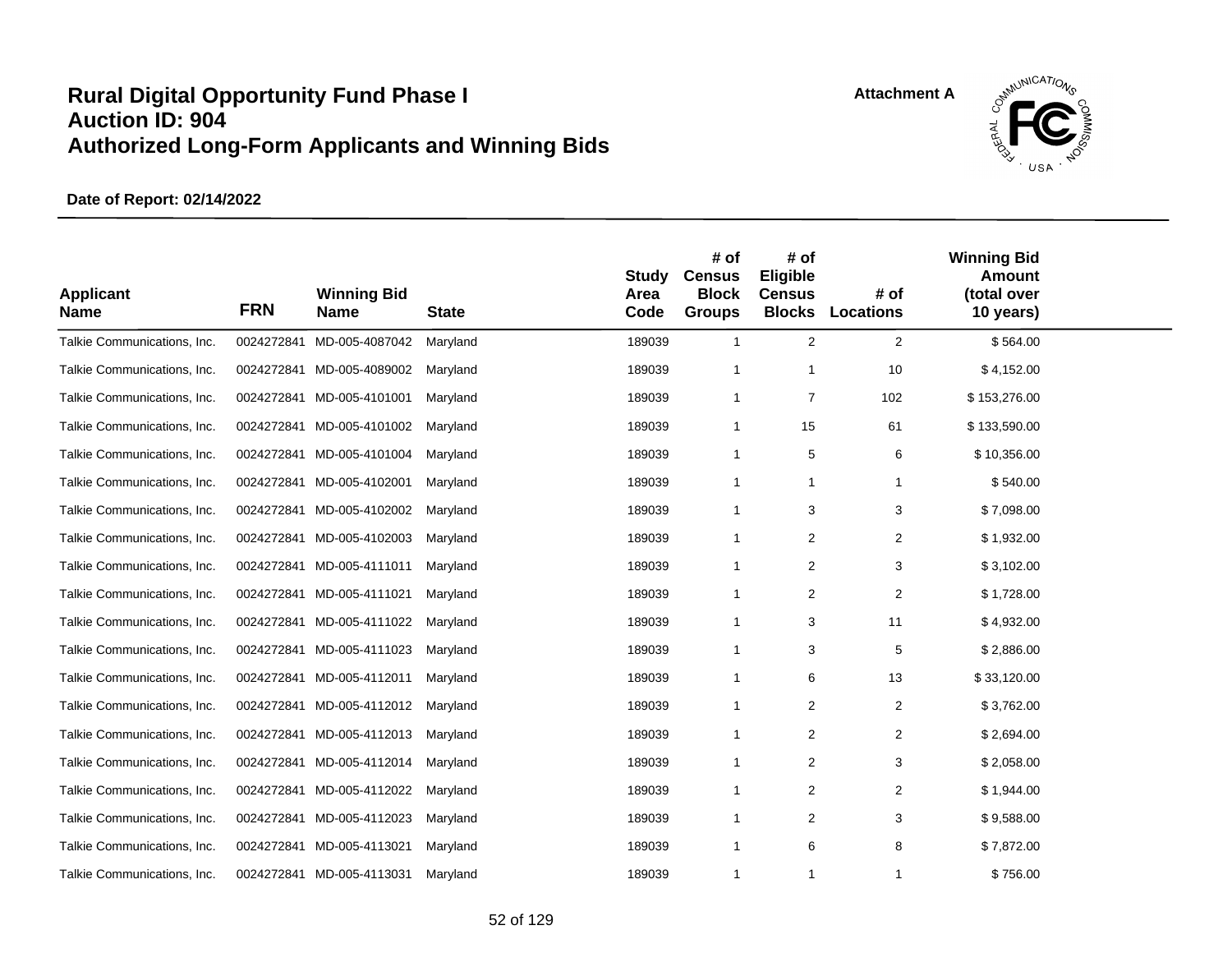

| <b>Applicant</b><br><b>Name</b> | <b>FRN</b> | <b>Winning Bid</b><br><b>Name</b> | <b>State</b> | <b>Study</b><br>Area<br>Code | # of<br><b>Census</b><br><b>Block</b><br><b>Groups</b> | # of<br>Eligible<br><b>Census</b><br><b>Blocks</b> | # of<br><b>Locations</b> | <b>Winning Bid</b><br>Amount<br>(total over<br>10 years) |  |
|---------------------------------|------------|-----------------------------------|--------------|------------------------------|--------------------------------------------------------|----------------------------------------------------|--------------------------|----------------------------------------------------------|--|
| Talkie Communications, Inc.     | 0024272841 | MD-005-4113062                    | Maryland     | 189039                       | $\mathbf{1}$                                           | $\mathbf{1}$                                       | 2                        | \$558.00                                                 |  |
| Talkie Communications, Inc.     |            | 0024272841 MD-005-4113072         | Maryland     | 189039                       | $\mathbf{1}$                                           | $\overline{2}$                                     | 5                        | \$6,984.00                                               |  |
| Talkie Communications, Inc.     |            | 0024272841 MD-005-4113083         | Maryland     | 189039                       | $\mathbf{1}$                                           | $\mathbf{1}$                                       | $\mathbf{1}$             | \$1,440.00                                               |  |
| Talkie Communications, Inc.     |            | 0024272841 MD-005-4113091         | Maryland     | 189039                       | $\mathbf 1$                                            | 4                                                  | 4                        | \$3,258.00                                               |  |
| Talkie Communications, Inc.     |            | 0024272841 MD-005-4113093         | Maryland     | 189039                       | $\mathbf{1}$                                           | $\mathbf 1$                                        | 5                        | \$804.00                                                 |  |
| Talkie Communications, Inc.     |            | 0024272841 MD-005-4114071         | Maryland     | 189039                       | 1                                                      | $\mathbf 1$                                        | 2                        | \$1,236.00                                               |  |
| Talkie Communications, Inc.     |            | 0024272841 MD-005-4114074         | Maryland     | 189039                       | $\overline{1}$                                         | $\overline{1}$                                     |                          | \$492.00                                                 |  |
| Talkie Communications, Inc.     |            | 0024272841 MD-005-4114082         | Maryland     | 189039                       | $\mathbf{1}$                                           | $\mathbf 1$                                        | $\overline{7}$           | \$3,714.00                                               |  |
| Talkie Communications, Inc.     |            | 0024272841 MD-005-4114083         | Maryland     | 189039                       | $\mathbf{1}$                                           | 3                                                  | 10                       | \$2,142.00                                               |  |
| Talkie Communications, Inc.     |            | 0024272841 MD-005-4114092         | Maryland     | 189039                       | $\mathbf{1}$                                           | $\overline{1}$                                     | $\overline{1}$           | \$7,656.00                                               |  |
| Talkie Communications, Inc.     |            | 0024272841 MD-005-4114102         | Maryland     | 189039                       | $\mathbf 1$                                            | $\mathbf 1$                                        | $\overline{2}$           | \$546.00                                                 |  |
| Talkie Communications, Inc.     |            | 0024272841 MD-005-4201003         | Maryland     | 189039                       | $\mathbf 1$                                            | 2                                                  | 5                        | \$4,944.00                                               |  |
| Talkie Communications, Inc.     | 0024272841 | MD-005-4202002                    | Maryland     | 189039                       | $\mathbf 1$                                            | $\mathbf 1$                                        | 1                        | \$1,212.00                                               |  |
| Talkie Communications, Inc.     | 0024272841 | MD-005-4203031                    | Maryland     | 189039                       | 1                                                      | $\overline{1}$                                     | $\mathbf{1}$             | \$78.00                                                  |  |
| Talkie Communications, Inc.     |            | 0024272841 MD-005-4206001         | Maryland     | 189039                       | $\mathbf{1}$                                           | $\overline{1}$                                     | $\overline{2}$           | \$546.00                                                 |  |
| Talkie Communications, Inc.     |            | 0024272841 MD-005-4208002         | Maryland     | 189039                       | $\mathbf{1}$                                           | $\overline{2}$                                     | 6                        | \$8,436.00                                               |  |
| Talkie Communications, Inc.     |            | 0024272841 MD-005-4211012         | Maryland     | 189039                       | $\mathbf 1$                                            | 3                                                  | 6                        | \$1,182.00                                               |  |
| Talkie Communications, Inc.     |            | 0024272841 MD-005-4211022         | Maryland     | 189039                       | $\mathbf 1$                                            | $\mathbf 1$                                        |                          | \$192.00                                                 |  |
| Talkie Communications, Inc.     | 0024272841 | MD-005-4213003                    | Maryland     | 189039                       | 1                                                      | 6                                                  | 8                        | \$26,184.00                                              |  |
| Talkie Communications, Inc.     |            | 0024272841 MD-005-4301012         | Maryland     | 189039                       | $\mathbf{1}$                                           | $\overline{1}$                                     | 3                        | \$1,428.00                                               |  |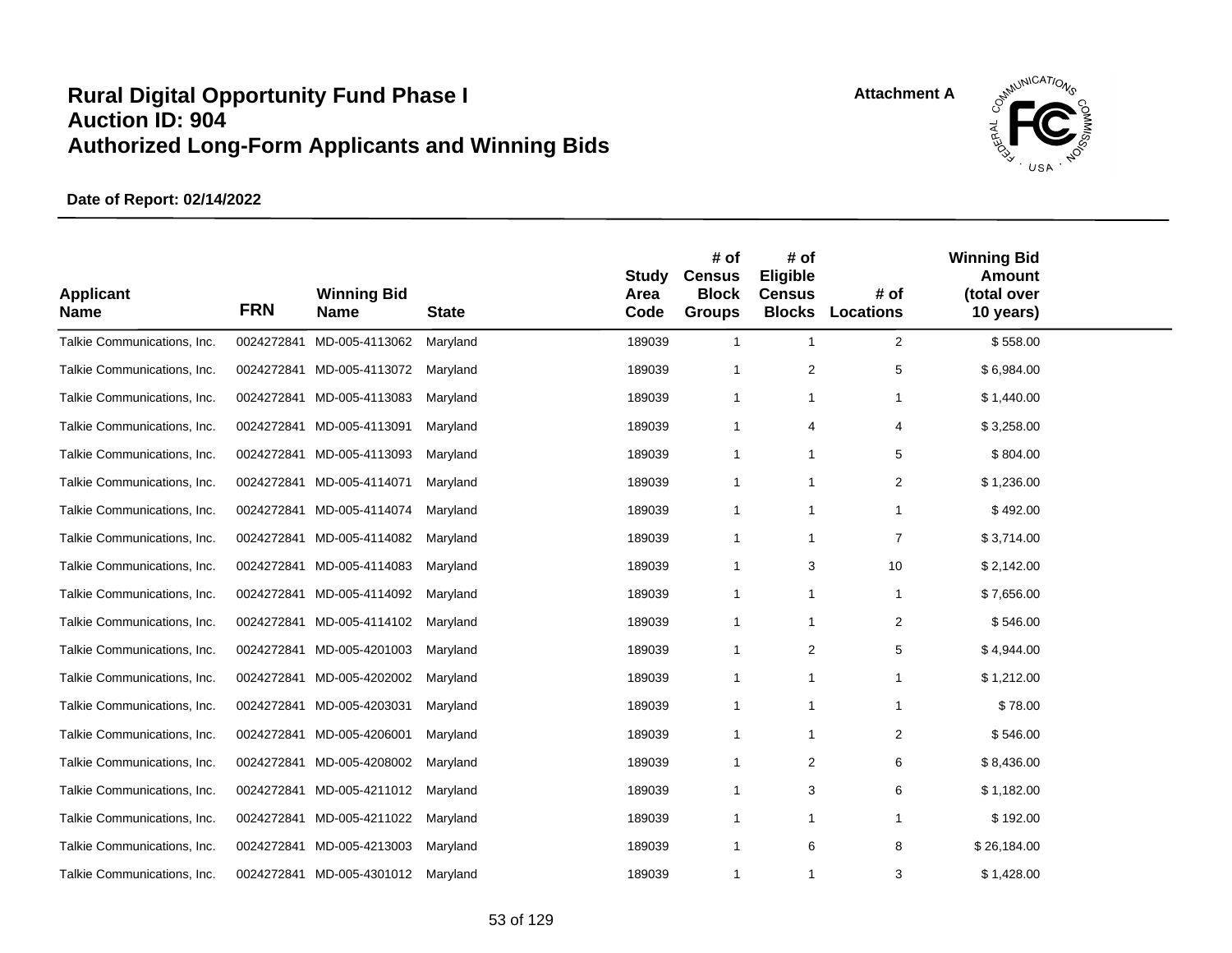

| <b>Applicant</b><br><b>Name</b> | <b>FRN</b> | <b>Winning Bid</b><br><b>Name</b> | <b>State</b> | <b>Study</b><br>Area<br>Code | # of<br><b>Census</b><br><b>Block</b><br><b>Groups</b> | # of<br>Eligible<br><b>Census</b><br><b>Blocks</b> | # of<br><b>Locations</b> | <b>Winning Bid</b><br><b>Amount</b><br>(total over<br>10 years) |  |
|---------------------------------|------------|-----------------------------------|--------------|------------------------------|--------------------------------------------------------|----------------------------------------------------|--------------------------|-----------------------------------------------------------------|--|
| Talkie Communications, Inc.     | 0024272841 | MD-005-4301041                    | Maryland     | 189039                       | $\overline{1}$                                         | $\overline{1}$                                     | 15                       | \$6,924.00                                                      |  |
| Talkie Communications, Inc.     |            | 0024272841 MD-005-4302001         | Maryland     | 189039                       | $\overline{1}$                                         | $\overline{1}$                                     | $\overline{7}$           | \$4,590.00                                                      |  |
| Talkie Communications, Inc.     |            | 0024272841 MD-005-4303001         | Maryland     | 189039                       | -1                                                     | $\mathbf{1}$                                       | 1                        | \$3,288.00                                                      |  |
| Talkie Communications, Inc.     |            | 0024272841 MD-005-4303003         | Maryland     | 189039                       | -1                                                     | 3                                                  | 6                        | \$7,596.00                                                      |  |
| Talkie Communications, Inc.     |            | 0024272841 MD-005-4304001         | Maryland     | 189039                       | -1                                                     | 4                                                  | 21                       | \$14,904.00                                                     |  |
| Talkie Communications, Inc.     | 0024272841 | MD-005-4304002                    | Maryland     | 189039                       | $\mathbf 1$                                            | $\mathbf{1}$                                       | $\overline{c}$           | \$630.00                                                        |  |
| Talkie Communications, Inc.     |            | 0024272841 MD-005-4304003         | Maryland     | 189039                       | $\overline{1}$                                         | $\overline{2}$                                     | 4                        | \$2,742.00                                                      |  |
| Talkie Communications, Inc.     | 0024272841 | MD-005-4306001                    | Maryland     | 189039                       | -1                                                     | $\mathbf{1}$                                       | 1                        | \$636.00                                                        |  |
| Talkie Communications, Inc.     |            | 0024272841 MD-005-4306002         | Maryland     | 189039                       | -1                                                     | 1                                                  | 4                        | \$1,920.00                                                      |  |
| Talkie Communications, Inc.     | 0024272841 | MD-005-4308001                    | Maryland     | 189039                       | $\overline{1}$                                         | $\overline{c}$                                     | 3                        | \$612.00                                                        |  |
| Talkie Communications, Inc.     |            | 0024272841 MD-005-4309003         | Maryland     | 189039                       | $\overline{1}$                                         | $\overline{2}$                                     | 8                        | \$720.00                                                        |  |
| Talkie Communications, Inc.     | 0024272841 | MD-005-4402002                    | Maryland     | 189039                       | $\overline{1}$                                         | $\overline{1}$                                     | 1                        | \$612.00                                                        |  |
| Talkie Communications, Inc.     | 0024272841 | MD-005-4405001                    | Maryland     | 189039                       | -1                                                     | 2                                                  | 4                        | \$5,772.00                                                      |  |
| Talkie Communications, Inc.     | 0024272841 | MD-005-4406001                    | Maryland     | 189039                       | $\mathbf 1$                                            | $\overline{4}$                                     | 16                       | \$10,086.00                                                     |  |
| Talkie Communications, Inc.     |            | 0024272841 MD-005-4407012         | Maryland     | 189039                       | -1                                                     | $\mathbf{1}$                                       | 4                        | \$2,244.00                                                      |  |
| Talkie Communications, Inc.     | 0024272841 | MD-005-4407021                    | Maryland     | 189039                       | $\mathbf 1$                                            | $\mathbf{1}$                                       | 1                        | \$330.00                                                        |  |
| Talkie Communications, Inc.     | 0024272841 | MD-005-4407022                    | Maryland     | 189039                       | $\mathbf{1}$                                           | $\mathbf{1}$                                       | 1                        | \$3,942.00                                                      |  |
| Talkie Communications, Inc.     |            | 0024272841 MD-005-4408001         | Maryland     | 189039                       | -1                                                     | $\overline{4}$                                     | 8                        | \$4,242.00                                                      |  |
| Talkie Communications, Inc.     | 0024272841 | MD-005-4411024                    | Maryland     | 189039                       | $\mathbf{1}$                                           | $\mathbf{1}$                                       | 2                        | \$162.00                                                        |  |
| Talkie Communications, Inc.     |            | 0024272841 MD-005-4501001         | Maryland     | 189039                       | $\mathbf{1}$                                           | $\mathbf{1}$                                       | $\mathbf 1$              | \$714.00                                                        |  |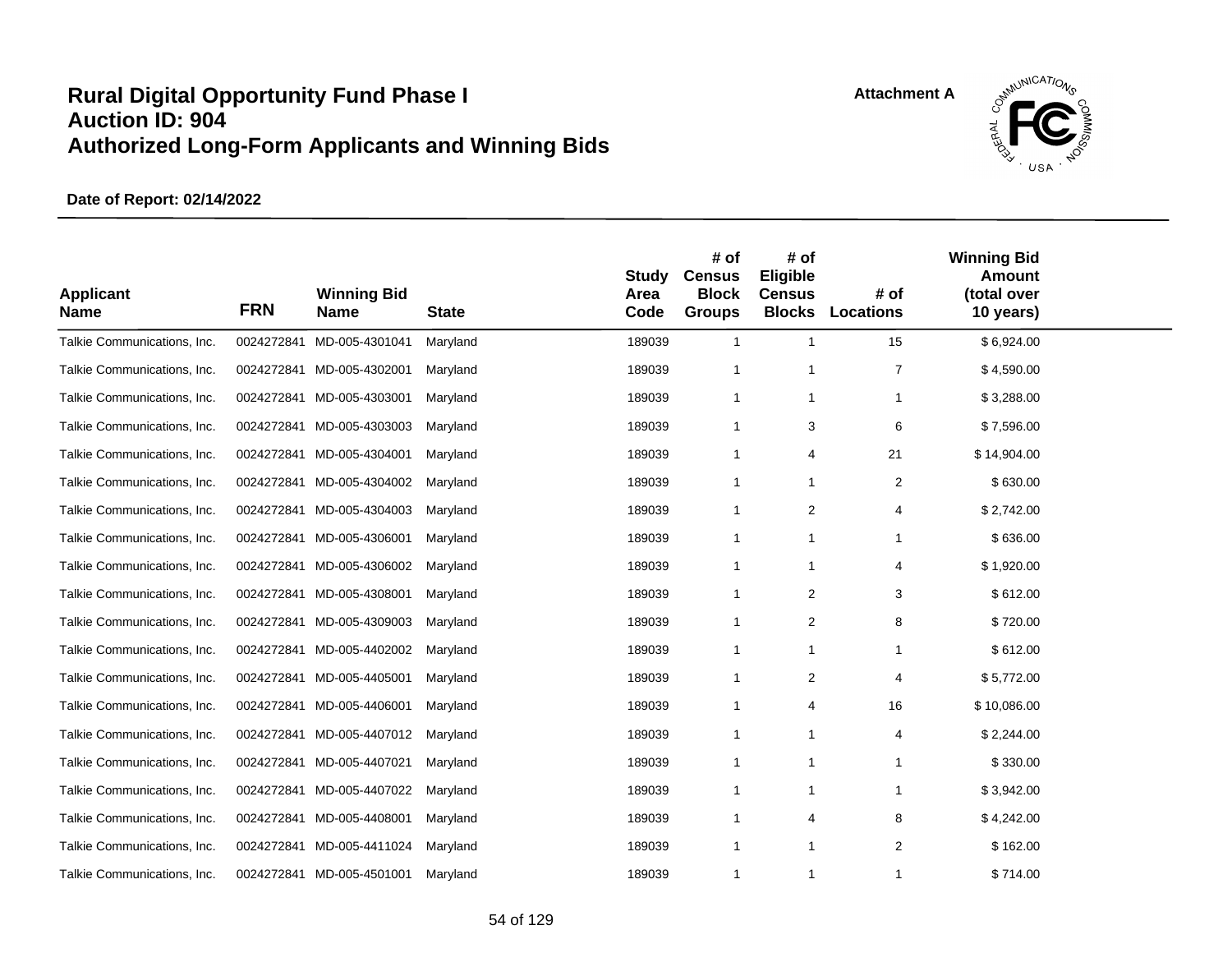

| <b>Applicant</b><br><b>Name</b> | <b>FRN</b> | <b>Winning Bid</b><br><b>Name</b> | <b>State</b> | <b>Study</b><br>Area<br>Code | # of<br><b>Census</b><br><b>Block</b><br><b>Groups</b> | # of<br>Eligible<br><b>Census</b><br><b>Blocks</b> | # of<br><b>Locations</b> | <b>Winning Bid</b><br><b>Amount</b><br>(total over<br>10 years) |  |
|---------------------------------|------------|-----------------------------------|--------------|------------------------------|--------------------------------------------------------|----------------------------------------------------|--------------------------|-----------------------------------------------------------------|--|
| Talkie Communications, Inc.     | 0024272841 | MD-005-4501002                    | Maryland     | 189039                       | $\mathbf{1}$                                           | 3                                                  | 11                       | \$5,646.00                                                      |  |
| Talkie Communications, Inc.     |            | 0024272841 MD-005-4501003         | Maryland     | 189039                       | $\mathbf{1}$                                           | $\overline{7}$                                     | 20                       | \$29,016.00                                                     |  |
| Talkie Communications, Inc.     |            | 0024272841 MD-005-4509002         | Maryland     | 189039                       | $\mathbf{1}$                                           | $\overline{2}$                                     | $\overline{7}$           | \$4,896.00                                                      |  |
| Talkie Communications, Inc.     |            | 0024272841 MD-005-4510001         | Maryland     | 189039                       | $\mathbf{1}$                                           | $\overline{1}$                                     |                          | \$4,302.00                                                      |  |
| Talkie Communications, Inc.     |            | 0024272841 MD-005-4513001         | Maryland     | 189039                       | $\mathbf 1$                                            | 2                                                  | 3                        | \$960.00                                                        |  |
| Talkie Communications, Inc.     | 0024272841 | MD-005-4514021                    | Maryland     | 189039                       | $\mathbf 1$                                            | $\mathbf{1}$                                       | $\overline{2}$           | \$2,694.00                                                      |  |
| Talkie Communications, Inc.     |            | 0024272841 MD-005-4516001         | Maryland     | 189039                       | $\mathbf 1$                                            | 2                                                  | $\overline{7}$           | \$5,760.00                                                      |  |
| Talkie Communications, Inc.     |            | 0024272841 MD-005-4516002         | Maryland     | 189039                       | $\mathbf{1}$                                           | 5                                                  | 20                       | \$28,722.00                                                     |  |
| Talkie Communications, Inc.     |            | 0024272841 MD-005-4517012         | Maryland     | 189039                       | 1                                                      | $\overline{7}$                                     | 38                       | \$13,476.00                                                     |  |
| Talkie Communications, Inc.     |            | 0024272841 MD-005-4517021         | Maryland     | 189039                       | $\mathbf{1}$                                           | $\mathbf{1}$                                       | $\mathbf{1}$             | \$3,846.00                                                      |  |
| Talkie Communications, Inc.     |            | 0024272841 MD-005-4517022         | Maryland     | 189039                       | $\mathbf 1$                                            | $\mathbf{1}$                                       | $\mathbf{1}$             | \$270.00                                                        |  |
| Talkie Communications, Inc.     |            | 0024272841 MD-005-4518013         | Maryland     | 189039                       | $\mathbf{1}$                                           | $\mathbf{1}$                                       | $\mathbf{1}$             | \$10,896.00                                                     |  |
| Talkie Communications, Inc.     |            | 0024272841 MD-005-4518014         | Maryland     | 189039                       | 1                                                      | $\overline{1}$                                     | 4                        | \$2,106.00                                                      |  |
| Talkie Communications, Inc.     |            | 0024272841 MD-005-4518021         | Maryland     | 189039                       | 1                                                      | $\mathbf{1}$                                       | $\overline{2}$           | \$918.00                                                        |  |
| Talkie Communications, Inc.     |            | 0024272841 MD-005-4518031         | Maryland     | 189039                       | $\mathbf{1}$                                           | 2                                                  | 5                        | \$3,948.00                                                      |  |
| Talkie Communications, Inc.     |            | 0024272841 MD-005-4519002         | Maryland     | 189039                       | $\mathbf{1}$                                           | 2                                                  | 13                       | \$10,884.00                                                     |  |
| Talkie Communications, Inc.     | 0024272841 | MD-005-4520002                    | Maryland     | 189039                       | $\mathbf{1}$                                           | $\overline{1}$                                     | 2                        | \$114.00                                                        |  |
| Talkie Communications, Inc.     |            | 0024272841 MD-005-4521003         | Maryland     | 189039                       | -1                                                     | $\overline{1}$                                     | 1                        | \$3,216.00                                                      |  |
| Talkie Communications, Inc.     | 0024272841 | MD-005-4523002                    | Maryland     | 189039                       | $\mathbf 1$                                            | 3                                                  | 18                       | \$18,684.00                                                     |  |
| Talkie Communications, Inc.     |            | 0024272841 MD-005-4524001         | Maryland     | 189039                       | $\mathbf{1}$                                           | 5                                                  | 16                       | \$12,336.00                                                     |  |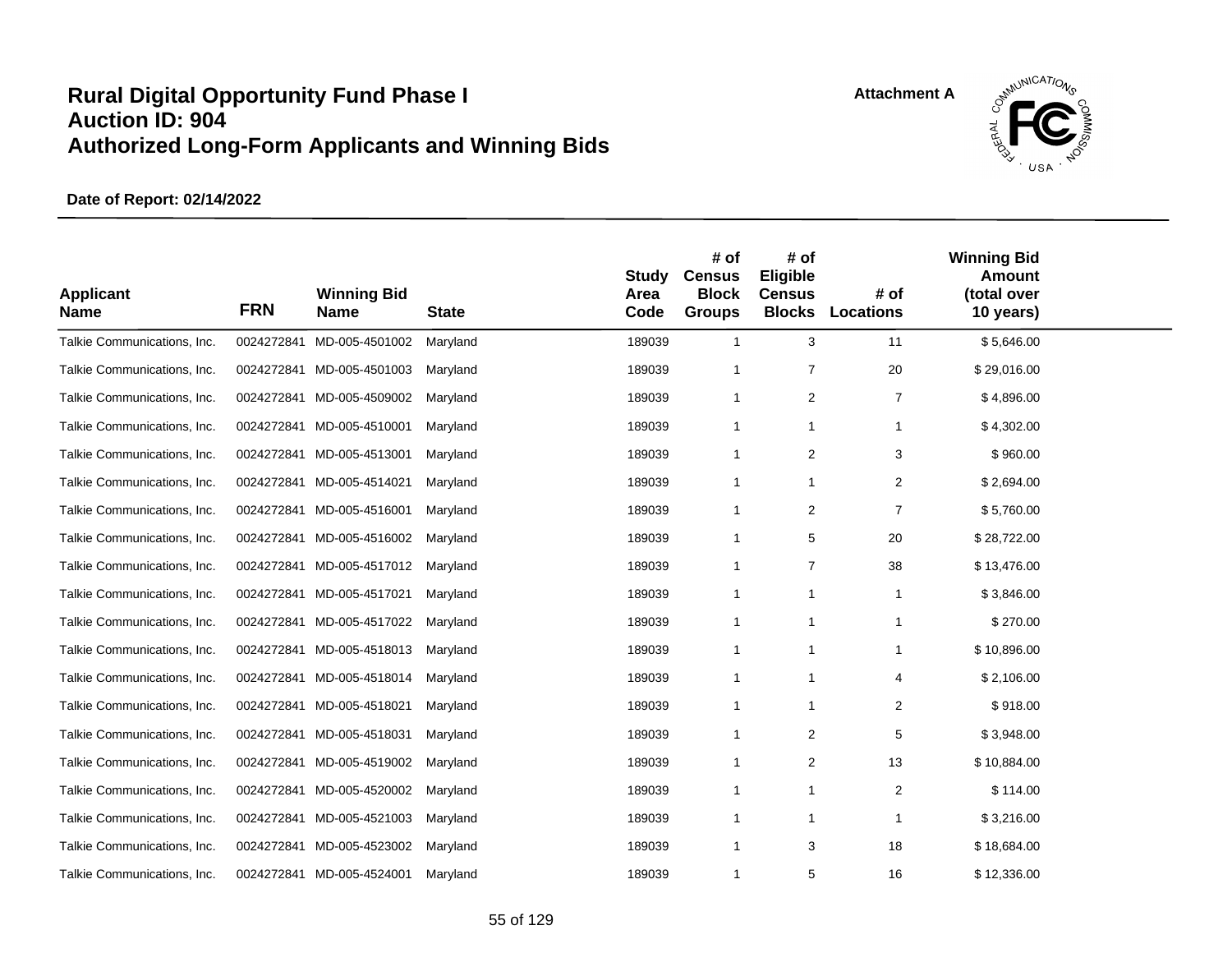

| <b>Applicant</b><br><b>Name</b> | <b>FRN</b> | <b>Winning Bid</b><br>Name | <b>State</b> | Study<br>Area<br>Code | # of<br><b>Census</b><br><b>Block</b><br><b>Groups</b> | # of<br>Eligible<br><b>Census</b><br><b>Blocks</b> | # of<br><b>Locations</b> | <b>Winning Bid</b><br><b>Amount</b><br>(total over<br>10 years) |  |
|---------------------------------|------------|----------------------------|--------------|-----------------------|--------------------------------------------------------|----------------------------------------------------|--------------------------|-----------------------------------------------------------------|--|
| Talkie Communications, Inc.     | 0024272841 | MD-005-4524002             | Maryland     | 189039                | $\mathbf{1}$                                           | $\mathbf{1}$                                       | $\sqrt{5}$               | \$528.00                                                        |  |
| Talkie Communications, Inc.     | 0024272841 | MD-005-4525001             | Maryland     | 189039                | $\mathbf{1}$                                           | 1                                                  | 4                        | \$1,506.00                                                      |  |
| Talkie Communications, Inc.     |            | 0024272841 MD-005-4525002  | Maryland     | 189039                | $\mathbf{1}$                                           | $\mathbf{1}$                                       | -1                       | \$810.00                                                        |  |
| Talkie Communications, Inc.     | 0024272841 | MD-005-4903011             | Maryland     | 189039                | $\mathbf{1}$                                           | $\mathbf{1}$                                       | 2                        | \$246.00                                                        |  |
| Talkie Communications, Inc.     | 0024272841 | MD-005-4904002             | Maryland     | 189039                | -1                                                     | 2                                                  | 2                        | \$1,002.00                                                      |  |
| Talkie Communications, Inc.     |            | 0024272841 MD-005-4905002  | Maryland     | 189039                | $\mathbf{1}$                                           | 2                                                  | $\overline{7}$           | \$846.00                                                        |  |
| Talkie Communications, Inc.     |            | 0024272841 MD-005-4905003  | Maryland     | 189039                | $\mathbf 1$                                            | 2                                                  | $\overline{2}$           | \$732.00                                                        |  |
| Talkie Communications, Inc.     |            | 0024272841 MD-005-4906022  | Maryland     | 189039                | $\mathbf{1}$                                           | $\mathbf{1}$                                       | $\overline{4}$           | \$936.00                                                        |  |
| Talkie Communications, Inc.     |            | 0024272841 MD-005-4906052  | Maryland     | 189039                | $\mathbf{1}$                                           | 1                                                  | 8                        | \$9,306.00                                                      |  |
| Talkie Communications, Inc.     |            | 0024272841 MD-005-4907011  | Maryland     | 189039                | $\overline{1}$                                         | $\mathbf{1}$                                       | 1                        | \$810.00                                                        |  |
| Talkie Communications, Inc.     |            | 0024272841 MD-005-4909002  | Maryland     | 189039                | $\mathbf 1$                                            | 2                                                  | 4                        | \$1,746.00                                                      |  |
| Talkie Communications, Inc.     |            | 0024272841 MD-005-4912011  | Maryland     | 189039                | -1                                                     | 2                                                  | 3                        | \$456.00                                                        |  |
| Talkie Communications, Inc.     |            | 0024272841 MD-005-4914022  | Maryland     | 189039                | -1                                                     | 1                                                  | 2                        | \$276.00                                                        |  |
| Talkie Communications, Inc.     | 0024272841 | MD-005-4916001             | Maryland     | 189039                | $\mathbf{1}$                                           | $\mathbf{1}$                                       | 4                        | \$3,930.00                                                      |  |
| Talkie Communications, Inc.     |            | 0024272841 MD-005-4916003  | Maryland     | 189039                | $\overline{1}$                                         | 1                                                  | 18                       | \$3,792.00                                                      |  |
| Talkie Communications, Inc.     |            | 0024272841 MD-005-4921021  | Maryland     | 189039                | $\mathbf{1}$                                           | $\mathbf{1}$                                       | $\mathbf{1}$             | \$246.00                                                        |  |
| Talkie Communications, Inc.     | 0024272841 | MD-005-4921022             | Maryland     | 189039                | $\mathbf{1}$                                           | 1                                                  | 11                       | \$4,236.00                                                      |  |
| Talkie Communications, Inc.     |            | 0024272841 MD-005-4924011  | Maryland     | 189039                | $\mathbf 1$                                            | 2                                                  | 2                        | \$3,780.00                                                      |  |
| Talkie Communications, Inc.     | 0024272841 | MD-005-4925001             | Maryland     | 189039                | $\mathbf 1$                                            | 2                                                  | 3                        | \$10,758.00                                                     |  |
| Talkie Communications, Inc.     |            | 0024272841 MD-005-4925002  | Maryland     | 189039                | $\mathbf{1}$                                           | 3                                                  | 8                        | \$5,718.00                                                      |  |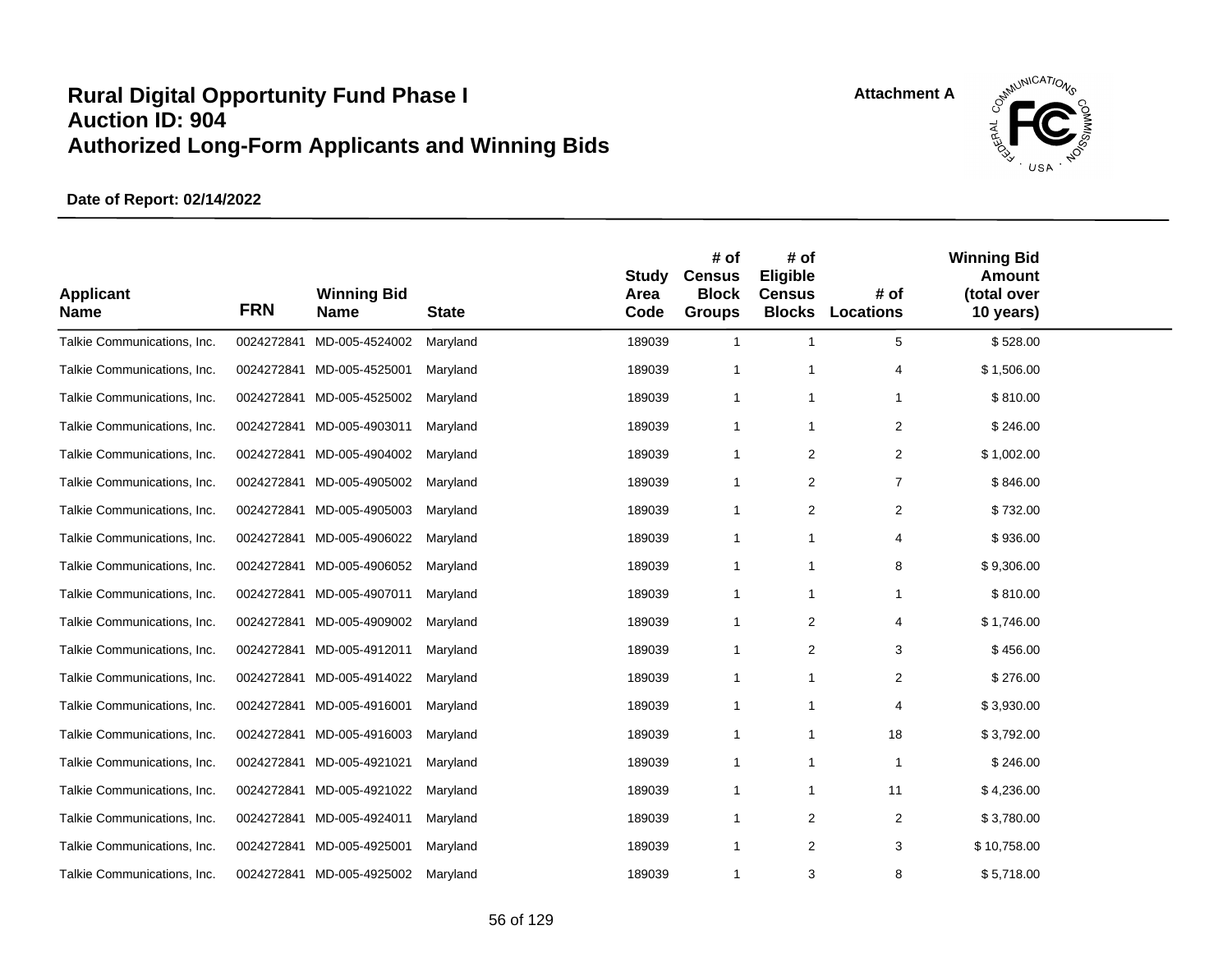

| <b>Applicant</b><br><b>Name</b> | <b>FRN</b> | <b>Winning Bid</b><br><b>Name</b> | <b>State</b> | <b>Study</b><br>Area<br>Code | # of<br><b>Census</b><br><b>Block</b><br><b>Groups</b> | # of<br>Eligible<br><b>Census</b><br><b>Blocks</b> | # of<br><b>Locations</b> | <b>Winning Bid</b><br><b>Amount</b><br>(total over<br>10 years) |  |
|---------------------------------|------------|-----------------------------------|--------------|------------------------------|--------------------------------------------------------|----------------------------------------------------|--------------------------|-----------------------------------------------------------------|--|
| Talkie Communications, Inc.     | 0024272841 | MD-005-9802001                    | Maryland     | 189039                       | $\overline{1}$                                         | $\overline{7}$                                     | 33                       | \$15,246.00                                                     |  |
| Talkie Communications, Inc.     |            | 0024272841 MD-009-8606003         | Maryland     | 189039                       | $\overline{1}$                                         | 11                                                 | 41                       | \$66,330.00                                                     |  |
| Talkie Communications, Inc.     | 0024272841 | MD-009-8607011                    | Maryland     | 189039                       | $\overline{1}$                                         | 29                                                 | 180                      | \$194,478.00                                                    |  |
| Talkie Communications, Inc.     | 0024272841 | MD-009-8610011                    | Maryland     | 189039                       | $\overline{1}$                                         | 6                                                  | 33                       | \$60,420.00                                                     |  |
| Talkie Communications, Inc.     | 0024272841 | MD-011-9550001                    | Maryland     | 189039                       | $\overline{1}$                                         | 37                                                 | 118                      | \$173,101.50                                                    |  |
| Talkie Communications, Inc.     |            | 0024272841 MD-011-9550002         | Maryland     | 189039                       | $\overline{1}$                                         | 24                                                 | 134                      | \$86,913.00                                                     |  |
| Talkie Communications, Inc.     |            | 0024272841 MD-011-9551001         | Maryland     | 189039                       | $\mathbf 1$                                            | 66                                                 | 253                      | \$328,231.80                                                    |  |
| Talkie Communications, Inc.     | 0024272841 | MD-011-9551002                    | Maryland     | 189039                       | $\mathbf 1$                                            | 9                                                  | 17                       | \$16,310.00                                                     |  |
| Talkie Communications, Inc.     | 0024272841 | MD-011-9551003                    | Maryland     | 189039                       | $\overline{1}$                                         | 25                                                 | 89                       | \$118,372.80                                                    |  |
| Talkie Communications, Inc.     | 0024272841 | MD-011-9552011                    | Maryland     | 189039                       | $\overline{1}$                                         | 55                                                 | 221                      | \$232,720.80                                                    |  |
| Talkie Communications, Inc.     | 0024272841 | MD-011-9552012                    | Maryland     | 189039                       | $\overline{1}$                                         | 6                                                  | 20                       | \$19,165.00                                                     |  |
| Talkie Communications, Inc.     | 0024272841 | MD-011-9552021                    | Maryland     | 189039                       | -1                                                     | 42                                                 | 209                      | \$129,705.40                                                    |  |
| Talkie Communications, Inc.     | 0024272841 | MD-011-9552022                    | Maryland     | 189039                       | $\mathbf 1$                                            | 27                                                 | 75                       | \$67,782.00                                                     |  |
| Talkie Communications, Inc.     | 0024272841 | MD-011-9553011                    | Maryland     | 189039                       | $\overline{1}$                                         | 49                                                 | 226                      | \$213,819.90                                                    |  |
| Talkie Communications, Inc.     |            | 0024272841 MD-011-9553012         | Maryland     | 189039                       | $\overline{1}$                                         | 51                                                 | 214                      | \$230,692.10                                                    |  |
| Talkie Communications, Inc.     | 0024272841 | MD-011-9553022                    | Maryland     | 189039                       | $\overline{1}$                                         | $\overline{2}$                                     | $\boldsymbol{2}$         | \$672.00                                                        |  |
| Talkie Communications, Inc.     | 0024272841 | MD-011-9553023                    | Maryland     | 189039                       | $\overline{1}$                                         | $\overline{c}$                                     | $\overline{c}$           | \$2,352.00                                                      |  |
| Talkie Communications, Inc.     | 0024272841 | MD-011-9554001                    | Maryland     | 189039                       | $\overline{1}$                                         | 78                                                 | 386                      | \$390,392.20                                                    |  |
| Talkie Communications, Inc.     |            | 0024272841 MD-011-9554002         | Maryland     | 189039                       | $\overline{1}$                                         | 30                                                 | 280                      | \$157,971.70                                                    |  |
| Talkie Communications, Inc.     |            | 0024272841 MD-011-9555001         | Maryland     | 189039                       | $\mathbf 1$                                            | 26                                                 | 106                      | \$81,510.00                                                     |  |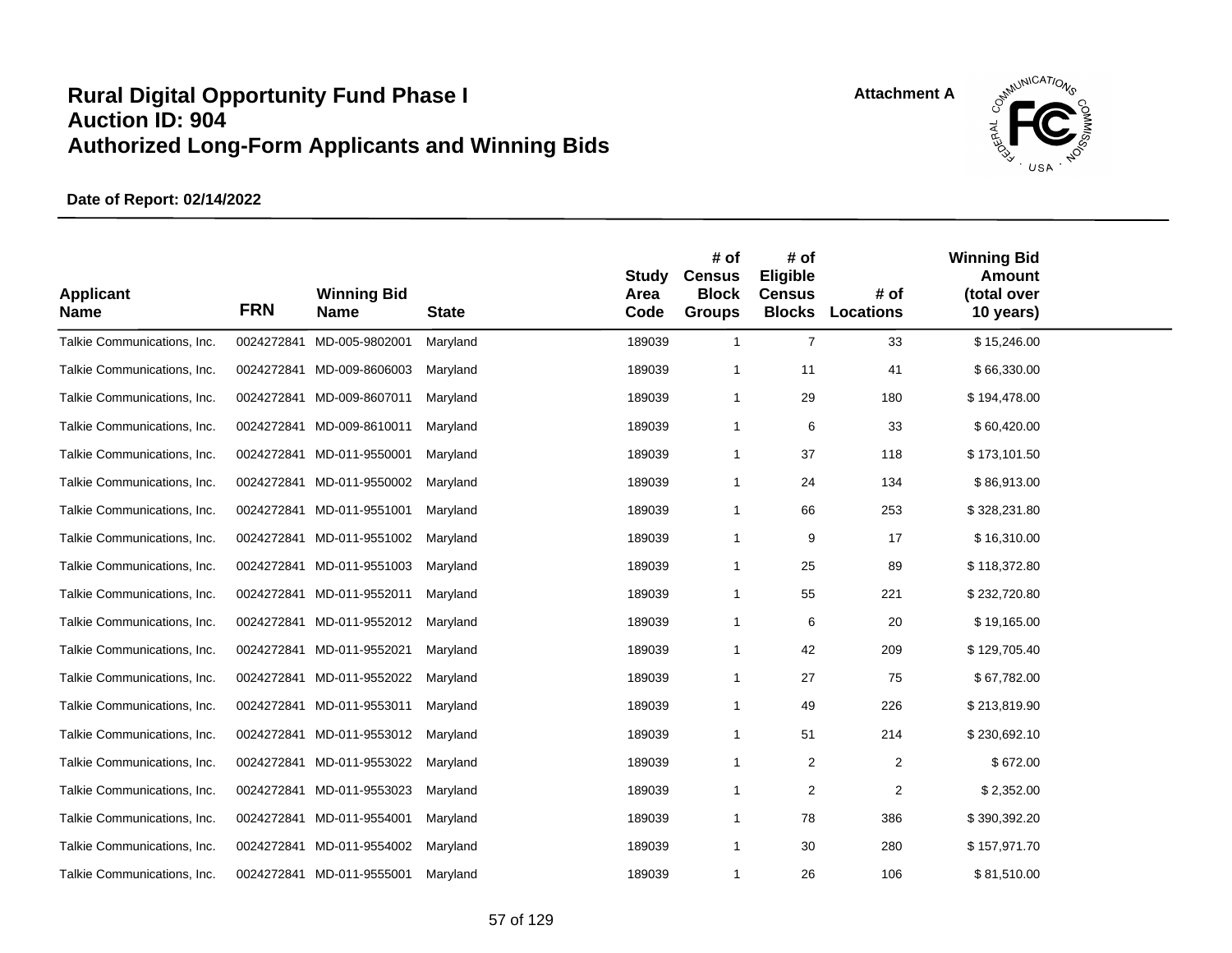

| <b>Applicant</b><br><b>Name</b> | <b>FRN</b> | <b>Winning Bid</b><br><b>Name</b> | <b>State</b> | <b>Study</b><br>Area<br>Code | # of<br><b>Census</b><br><b>Block</b><br><b>Groups</b> | # of<br>Eligible<br><b>Census</b><br><b>Blocks</b> | # of<br><b>Locations</b> | <b>Winning Bid</b><br><b>Amount</b><br>(total over<br>10 years) |  |
|---------------------------------|------------|-----------------------------------|--------------|------------------------------|--------------------------------------------------------|----------------------------------------------------|--------------------------|-----------------------------------------------------------------|--|
| Talkie Communications, Inc.     | 0024272841 | MD-011-9555002                    | Maryland     | 189039                       | $\mathbf{1}$                                           | 27                                                 | 61                       | \$77,633.40                                                     |  |
| Talkie Communications, Inc.     |            | 0024272841 MD-011-9555003         | Maryland     | 189039                       | -1                                                     | 36                                                 | 117                      | \$121,138.50                                                    |  |
| Talkie Communications, Inc.     |            | 0024272841 MD-011-9556001         | Maryland     | 189039                       | $\mathbf{1}$                                           | 26                                                 | 161                      | \$96,115.50                                                     |  |
| Talkie Communications, Inc.     | 0024272841 | MD-011-9556002                    | Maryland     | 189039                       | $\mathbf 1$                                            | 8                                                  | 17                       | \$20,826.00                                                     |  |
| Talkie Communications, Inc.     | 0024272841 | MD-011-9556003                    | Maryland     | 189039                       | $\mathbf{1}$                                           | 5                                                  | 18                       | \$34,212.00                                                     |  |
| Talkie Communications, Inc.     | 0024272841 | MD-011-9556004                    | Maryland     | 189039                       | $\mathbf{1}$                                           | 13                                                 | 47                       | \$37,055.00                                                     |  |
| Talkie Communications, Inc.     |            | 0024272841 MD-013-5010011         | Maryland     | 189039                       | $\mathbf 1$                                            | 7                                                  | 34                       | \$142,092.00                                                    |  |
| Talkie Communications, Inc.     | 0024272841 | MD-013-5010013                    | Maryland     | 189039                       | $\mathbf{1}$                                           | 12                                                 | 75                       | \$141,270.00                                                    |  |
| Talkie Communications, Inc.     | 0024272841 | MD-013-5010021                    | Maryland     | 189039                       | $\mathbf{1}$                                           | 10                                                 | 32                       | \$41,250.00                                                     |  |
| Talkie Communications, Inc.     | 0024272841 | MD-013-5010022                    | Maryland     | 189039                       | $\mathbf 1$                                            | 10                                                 | 15                       | \$37,980.00                                                     |  |
| Talkie Communications, Inc.     |            | 0024272841 MD-013-5010023         | Maryland     | 189039                       | $\mathbf{1}$                                           | 18                                                 | 151                      | \$219,624.00                                                    |  |
| Talkie Communications, Inc.     |            | 0024272841 MD-013-5020001         | Maryland     | 189039                       | $\mathbf{1}$                                           | 19                                                 | 70                       | \$148,352.40                                                    |  |
| Talkie Communications, Inc.     | 0024272841 | MD-013-5020002                    | Maryland     | 189039                       | -1                                                     | 16                                                 | 65                       | \$170,647.60                                                    |  |
| Talkie Communications, Inc.     | 0024272841 | MD-013-5030001                    | Maryland     | 189039                       | $\mathbf{1}$                                           | 23                                                 | 248                      | \$231,768.00                                                    |  |
| Talkie Communications, Inc.     |            | 0024272841 MD-013-5030002         | Maryland     | 189039                       | $\overline{1}$                                         | 8                                                  | 113                      | \$119,886.00                                                    |  |
| Talkie Communications, Inc.     |            | 0024272841 MD-013-5030003         | Maryland     | 189039                       | $\mathbf{1}$                                           | $\overline{7}$                                     | 60                       | \$56,826.00                                                     |  |
| Talkie Communications, Inc.     | 0024272841 | MD-013-5030004                    | Maryland     | 189039                       | $\mathbf{1}$                                           | 13                                                 | 34                       | \$109,362.00                                                    |  |
| Talkie Communications, Inc.     |            | 0024272841 MD-013-5041001         | Maryland     | 189039                       | $\mathbf{1}$                                           | 12                                                 | 16                       | \$25,476.00                                                     |  |
| Talkie Communications, Inc.     | 0024272841 | MD-013-5041002                    | Maryland     | 189039                       | $\overline{1}$                                         | 10                                                 | 73                       | \$40,025.80                                                     |  |
| Talkie Communications, Inc.     |            | 0024272841 MD-013-5042011         | Maryland     | 189039                       | $\overline{1}$                                         | 2                                                  | 13                       | \$2,004.00                                                      |  |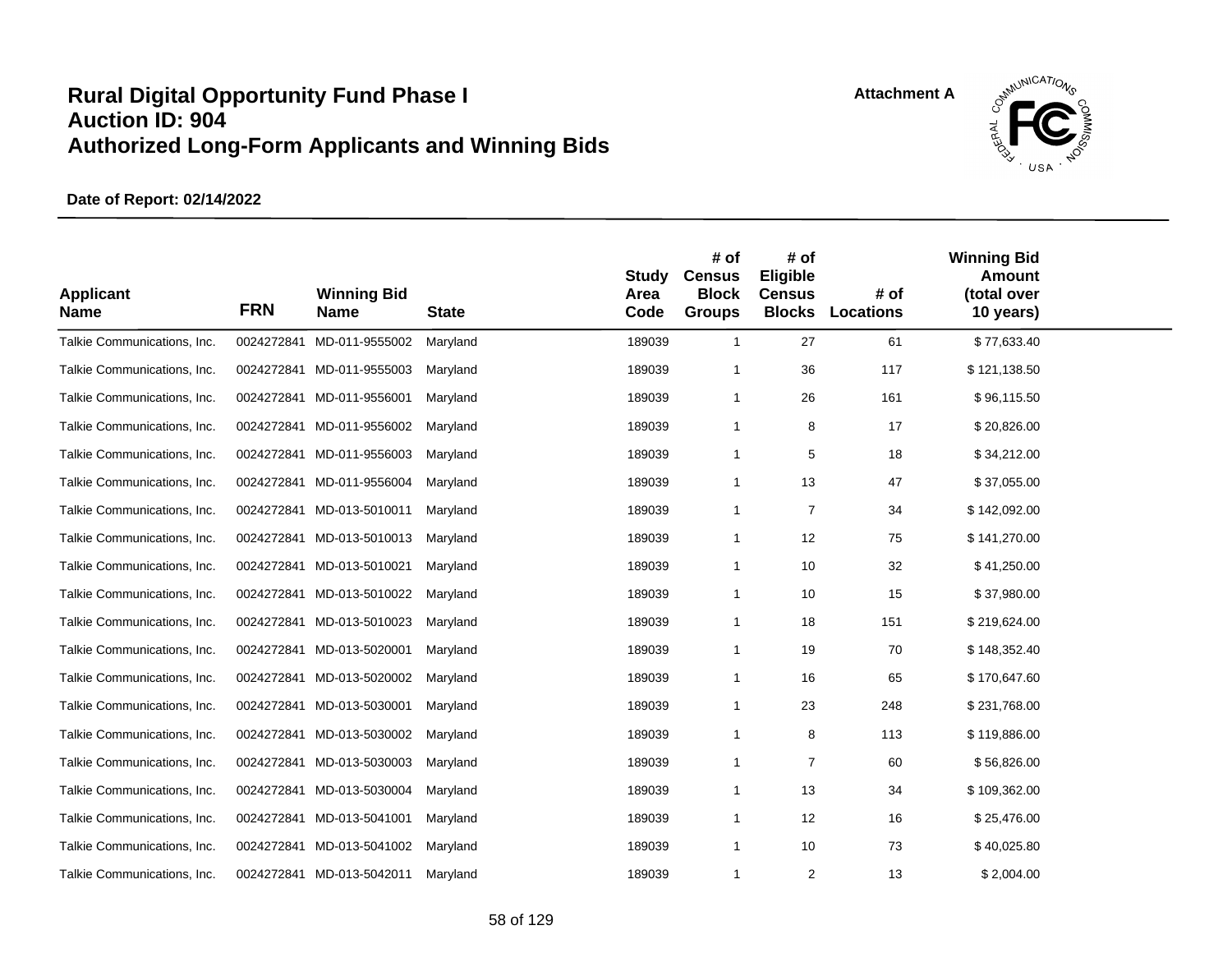

| <b>Applicant</b><br><b>Name</b> | <b>FRN</b> | <b>Winning Bid</b><br><b>Name</b> | <b>State</b> | <b>Study</b><br>Area<br>Code | # of<br><b>Census</b><br><b>Block</b><br><b>Groups</b> | # of<br>Eligible<br><b>Census</b><br><b>Blocks</b> | # of<br><b>Locations</b> | <b>Winning Bid</b><br><b>Amount</b><br>(total over<br>10 years) |  |
|---------------------------------|------------|-----------------------------------|--------------|------------------------------|--------------------------------------------------------|----------------------------------------------------|--------------------------|-----------------------------------------------------------------|--|
| Talkie Communications, Inc.     | 0024272841 | MD-013-5042012                    | Maryland     | 189039                       | $\mathbf{1}$                                           | 2                                                  | $\overline{2}$           | \$8,862.00                                                      |  |
| Talkie Communications, Inc.     |            | 0024272841 MD-013-5042013         | Maryland     | 189039                       | $\overline{1}$                                         | $\overline{2}$                                     | 29                       | \$14,586.00                                                     |  |
| Talkie Communications, Inc.     |            | 0024272841 MD-013-5042014         | Maryland     | 189039                       | $\mathbf 1$                                            | $\mathbf{1}$                                       | $\mathbf 1$              | \$432.00                                                        |  |
| Talkie Communications, Inc.     | 0024272841 | MD-013-5042023                    | Maryland     | 189039                       | $\mathbf 1$                                            | 5                                                  | $\overline{7}$           | \$15,708.00                                                     |  |
| Talkie Communications, Inc.     |            | 0024272841 MD-013-5051021         | Maryland     | 189039                       | -1                                                     | $\mathbf{1}$                                       | $\overline{c}$           | \$4,032.00                                                      |  |
| Talkie Communications, Inc.     | 0024272841 | MD-013-5051022                    | Maryland     | 189039                       | $\mathbf 1$                                            | $\mathbf{1}$                                       | 1                        | \$474.00                                                        |  |
| Talkie Communications, Inc.     |            | 0024272841 MD-013-5051023         | Maryland     | 189039                       | -1                                                     | -1                                                 | 1                        | \$3,060.00                                                      |  |
| Talkie Communications, Inc.     | 0024272841 | MD-013-5052031                    | Maryland     | 189039                       | $\mathbf 1$                                            | $\overline{2}$                                     | 4                        | \$9,462.00                                                      |  |
| Talkie Communications, Inc.     |            | 0024272841 MD-013-5052032         | Maryland     | 189039                       | $\mathbf 1$                                            | $\overline{2}$                                     | 10                       | \$31,260.00                                                     |  |
| Talkie Communications, Inc.     |            | 0024272841 MD-013-5052033         | Maryland     | 189039                       | $\overline{1}$                                         | $\mathbf{1}$                                       | $\overline{2}$           | \$84.00                                                         |  |
| Talkie Communications, Inc.     |            | 0024272841 MD-013-5052061         | Maryland     | 189039                       | -1                                                     | $\mathbf{1}$                                       | 1                        | \$2,250.00                                                      |  |
| Talkie Communications, Inc.     |            | 0024272841 MD-013-5052082         | Maryland     | 189039                       | $\overline{1}$                                         | $\overline{2}$                                     | $\overline{2}$           | \$6,810.00                                                      |  |
| Talkie Communications, Inc.     |            | 0024272841 MD-013-5061011         | Maryland     | 189039                       | -1                                                     | 13                                                 | 44                       | \$67,248.00                                                     |  |
| Talkie Communications, Inc.     |            | 0024272841 MD-013-5061012         | Maryland     | 189039                       | $\overline{1}$                                         | $\mathbf{1}$                                       | $\overline{c}$           | \$192.00                                                        |  |
| Talkie Communications, Inc.     |            | 0024272841 MD-013-5061013         | Maryland     | 189039                       | $\overline{1}$                                         | 2                                                  | 6                        | \$3,990.00                                                      |  |
| Talkie Communications, Inc.     |            | 0024272841 MD-013-5061021         | Maryland     | 189039                       | $\overline{1}$                                         | 5                                                  | 36                       | \$51,330.00                                                     |  |
| Talkie Communications, Inc.     |            | 0024272841 MD-013-5061022         | Maryland     | 189039                       | $\overline{1}$                                         | 3                                                  | 4                        | \$15,174.00                                                     |  |
| Talkie Communications, Inc.     |            | 0024272841 MD-013-5062001         | Maryland     | 189039                       | -1                                                     | 9                                                  | 20                       | \$49,776.00                                                     |  |
| Talkie Communications, Inc.     |            | 0024272841 MD-013-5062002         | Maryland     | 189039                       | -1                                                     | 11                                                 | 41                       | \$33,168.00                                                     |  |
| Talkie Communications, Inc.     |            | 0024272841 MD-013-5062003         | Maryland     | 189039                       | $\overline{1}$                                         | $\overline{7}$                                     | 12                       | \$13,446.00                                                     |  |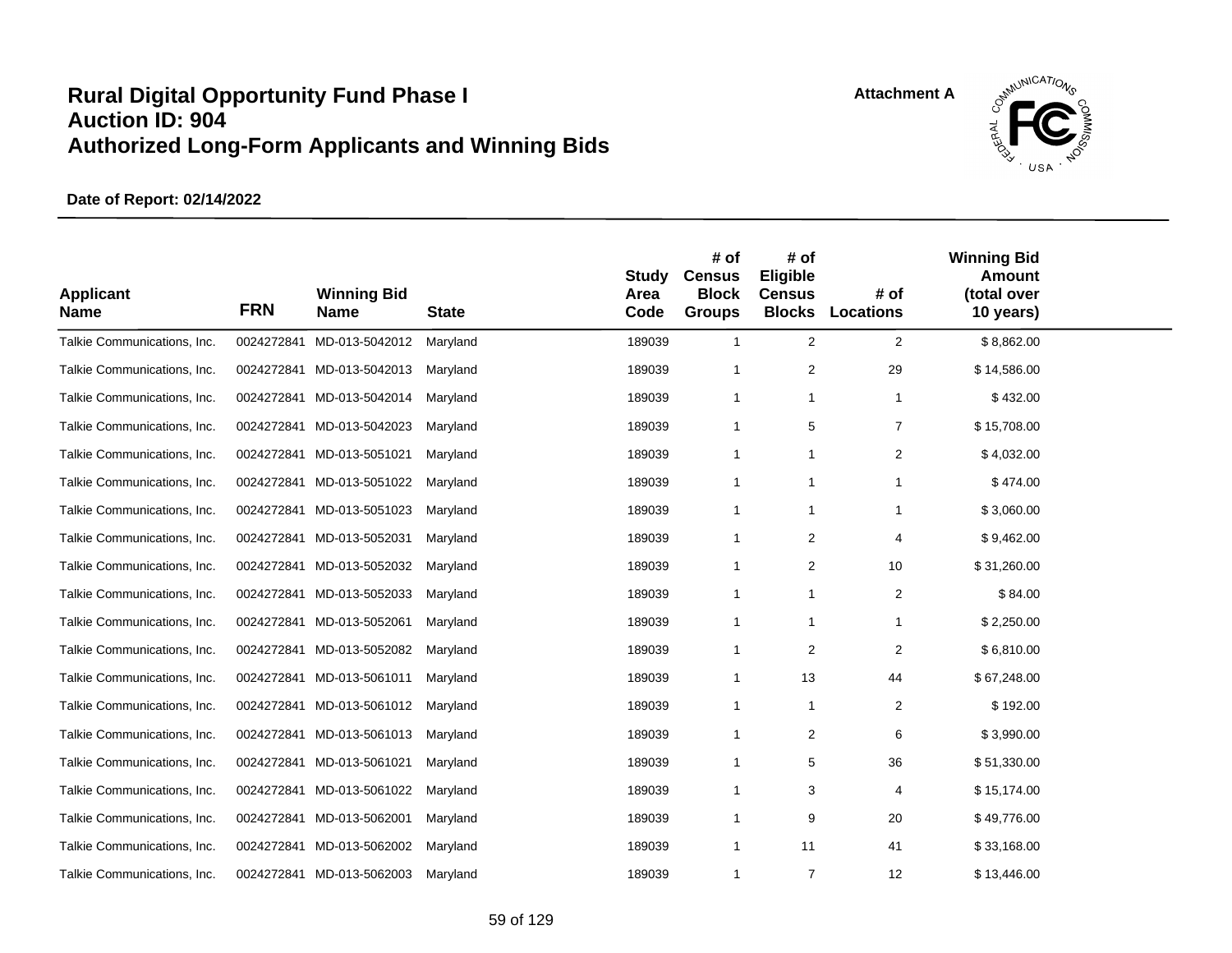

| <b>Applicant</b><br><b>Name</b> | <b>FRN</b> | <b>Winning Bid</b><br><b>Name</b>  | <b>State</b> | <b>Study</b><br>Area<br>Code | # of<br><b>Census</b><br><b>Block</b><br><b>Groups</b> | # of<br>Eligible<br><b>Census</b><br><b>Blocks</b> | # of<br><b>Locations</b> | <b>Winning Bid</b><br><b>Amount</b><br>(total over<br>10 years) |  |
|---------------------------------|------------|------------------------------------|--------------|------------------------------|--------------------------------------------------------|----------------------------------------------------|--------------------------|-----------------------------------------------------------------|--|
| Talkie Communications, Inc.     | 0024272841 | MD-013-5062004                     | Maryland     | 189039                       | $\overline{1}$                                         | 18                                                 | 61                       | \$74,070.00                                                     |  |
| Talkie Communications, Inc.     |            | 0024272841 MD-013-5075001          | Maryland     | 189039                       | $\overline{1}$                                         | $\mathbf 5$                                        | 12                       | \$16,914.00                                                     |  |
| Talkie Communications, Inc.     |            | 0024272841 MD-013-5075002          | Maryland     | 189039                       | -1                                                     | 5                                                  | 12                       | \$11,652.00                                                     |  |
| Talkie Communications, Inc.     |            | 0024272841 MD-013-5076011          | Maryland     | 189039                       | -1                                                     | 5                                                  | $\overline{7}$           | \$22,451.80                                                     |  |
| Talkie Communications, Inc.     |            | 0024272841 MD-013-5076012          | Maryland     | 189039                       | -1                                                     | $\mathbf{1}$                                       | 1                        | \$354.00                                                        |  |
| Talkie Communications, Inc.     |            | 0024272841 MD-013-5076021          | Maryland     | 189039                       | $\mathbf 1$                                            | 3                                                  | 3                        | \$3,798.00                                                      |  |
| Talkie Communications, Inc.     |            | 0024272841 MD-013-5076022          | Maryland     | 189039                       | $\overline{1}$                                         | $\overline{4}$                                     | 23                       | \$15,654.00                                                     |  |
| Talkie Communications, Inc.     |            | 0024272841 MD-013-5076023          | Maryland     | 189039                       | -1                                                     | 3                                                  | 4                        | \$11,934.00                                                     |  |
| Talkie Communications, Inc.     |            | 0024272841 MD-013-5077021          | Maryland     | 189039                       | -1                                                     | 1                                                  | 1                        | \$978.00                                                        |  |
| Talkie Communications, Inc.     |            | 0024272841 MD-013-5077022          | Maryland     | 189039                       | $\overline{1}$                                         | 5                                                  | 31                       | \$73,590.40                                                     |  |
| Talkie Communications, Inc.     |            | 0024272841 MD-013-5077032          | Maryland     | 189039                       | $\mathbf 1$                                            | 4                                                  | 4                        | \$21,257.00                                                     |  |
| Talkie Communications, Inc.     |            | 0024272841 MD-013-5077041          | Maryland     | 189039                       | $\overline{1}$                                         | 2                                                  | 3                        | \$4,644.00                                                      |  |
| Talkie Communications, Inc.     | 0024272841 | MD-013-5077043                     | Maryland     | 189039                       | -1                                                     | -1                                                 | 1                        | \$372.00                                                        |  |
| Talkie Communications, Inc.     | 0024272841 | MD-013-5078011                     | Maryland     | 189039                       | $\mathbf 1$                                            | $\mathbf{1}$                                       | 1                        | \$3,006.00                                                      |  |
| Talkie Communications, Inc.     |            | 0024272841 MD-013-5078013          | Maryland     | 189039                       | -1                                                     | $\overline{1}$                                     | 1                        | \$402.00                                                        |  |
| Talkie Communications, Inc.     |            | 0024272841 MD-013-5078022          | Maryland     | 189039                       | $\mathbf 1$                                            | $\mathbf{1}$                                       | 1                        | \$1,632.00                                                      |  |
| Talkie Communications, Inc.     |            | 0024272841 MD-013-5078023          | Maryland     | 189039                       | $\mathbf 1$                                            | $\overline{4}$                                     | 4                        | \$10,770.00                                                     |  |
| Talkie Communications, Inc.     |            | 0024272841 MD-013-5078024          | Maryland     | 189039                       | -1                                                     | 2                                                  | 6                        | \$16,890.00                                                     |  |
| Talkie Communications, Inc.     |            | 0024272841 MD-013-5081011          | Maryland     | 189039                       | -1                                                     | 10                                                 | 64                       | \$46,596.00                                                     |  |
| Talkie Communications, Inc.     |            | 0024272841 MD-013-5081012 Maryland |              | 189039                       | $\mathbf 1$                                            | $\overline{2}$                                     | 6                        | \$1,902.00                                                      |  |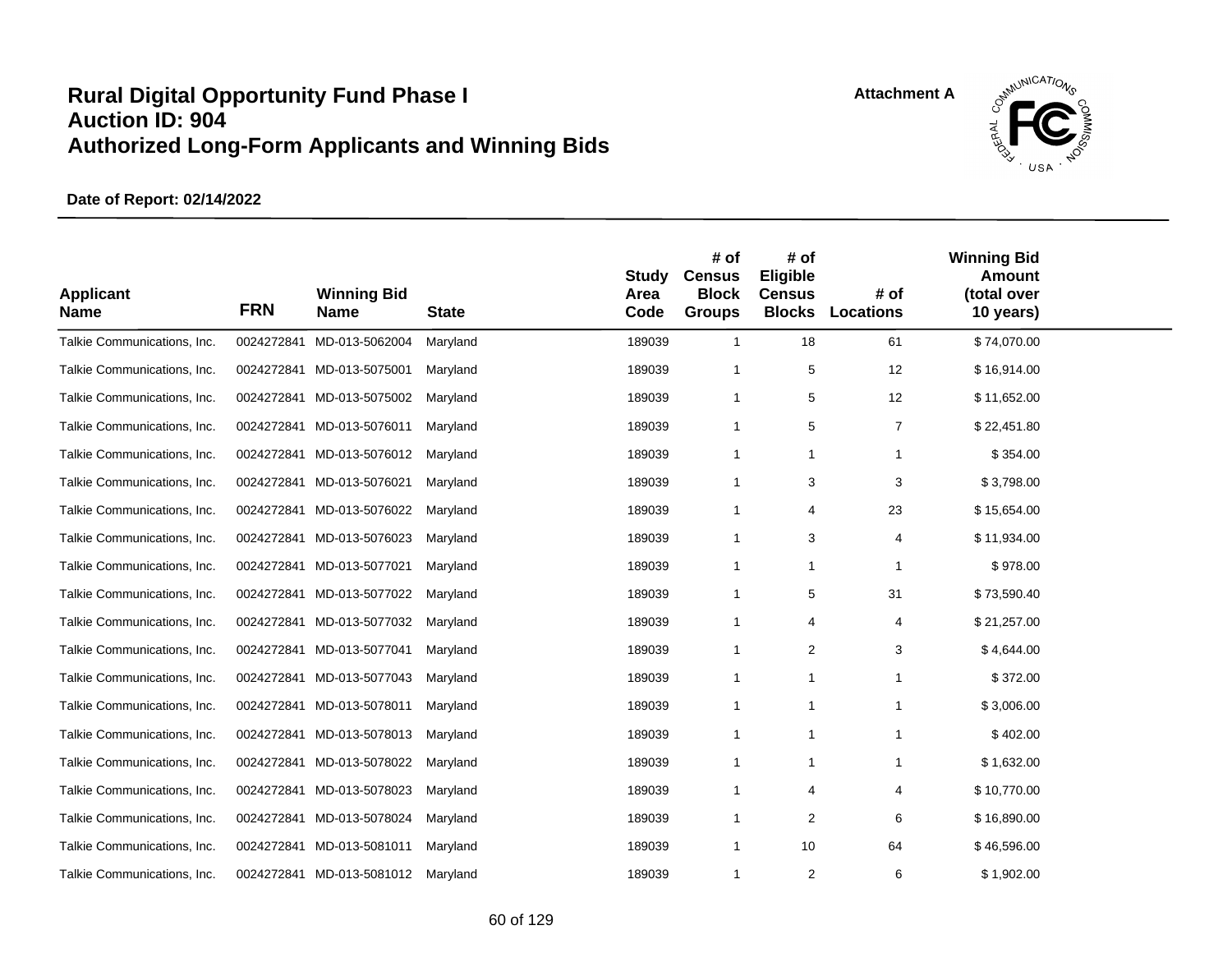

| <b>Applicant</b><br><b>Name</b> | <b>FRN</b> | <b>Winning Bid</b><br><b>Name</b> | <b>State</b> | <b>Study</b><br>Area<br>Code | # of<br><b>Census</b><br><b>Block</b><br><b>Groups</b> | # of<br>Eligible<br><b>Census</b><br><b>Blocks</b> | # of<br><b>Locations</b> | <b>Winning Bid</b><br><b>Amount</b><br>(total over<br>10 years) |  |
|---------------------------------|------------|-----------------------------------|--------------|------------------------------|--------------------------------------------------------|----------------------------------------------------|--------------------------|-----------------------------------------------------------------|--|
| Talkie Communications, Inc.     | 0024272841 | MD-013-5082001                    | Maryland     | 189039                       | $\overline{1}$                                         | 2                                                  | 6                        | \$15,930.00                                                     |  |
| Talkie Communications, Inc.     |            | 0024272841 MD-013-5082002         | Maryland     | 189039                       | $\overline{1}$                                         | $\overline{4}$                                     | $\overline{7}$           | \$8,748.00                                                      |  |
| Talkie Communications, Inc.     |            | 0024272841 MD-013-5082003         | Maryland     | 189039                       | -1                                                     | 2                                                  | $\overline{2}$           | \$6,246.00                                                      |  |
| Talkie Communications, Inc.     |            | 0024272841 MD-013-5082004         | Maryland     | 189039                       | -1                                                     | 5                                                  | 20                       | \$38,442.40                                                     |  |
| Talkie Communications, Inc.     |            | 0024272841 MD-013-5082005         | Maryland     | 189039                       | -1                                                     | 5                                                  | 32                       | \$62,912.60                                                     |  |
| Talkie Communications, Inc.     |            | 0024272841 MD-013-5090011         | Maryland     | 189039                       | $\mathbf 1$                                            | 5                                                  | 12                       | \$10,206.00                                                     |  |
| Talkie Communications, Inc.     |            | 0024272841 MD-013-5090012         | Maryland     | 189039                       | $\overline{1}$                                         | 8                                                  | 20                       | \$18,558.00                                                     |  |
| Talkie Communications, Inc.     |            | 0024272841 MD-013-5090021         | Maryland     | 189039                       | -1                                                     | 8                                                  | 14                       | \$37,242.00                                                     |  |
| Talkie Communications, Inc.     |            | 0024272841 MD-013-5090022         | Maryland     | 189039                       | -1                                                     | 3                                                  | 3                        | \$1,668.00                                                      |  |
| Talkie Communications, Inc.     |            | 0024272841 MD-013-5100001         | Maryland     | 189039                       | $\overline{1}$                                         | 6                                                  | 8                        | \$20,346.00                                                     |  |
| Talkie Communications, Inc.     |            | 0024272841 MD-013-5110001         | Maryland     | 189039                       | $\mathbf 1$                                            | 24                                                 | 50                       | \$114,312.20                                                    |  |
| Talkie Communications, Inc.     |            | 0024272841 MD-013-5110002         | Maryland     | 189039                       | $\mathbf 1$                                            | 11                                                 | 34                       | \$109,753.40                                                    |  |
| Talkie Communications, Inc.     |            | 0024272841 MD-013-5110003         | Maryland     | 189039                       | -1                                                     | $\overline{7}$                                     | 31                       | \$19,389.40                                                     |  |
| Talkie Communications, Inc.     | 0024272841 | MD-013-5120001                    | Maryland     | 189039                       | $\mathbf{1}$                                           | $\overline{7}$                                     | 15                       | \$43,291.20                                                     |  |
| Talkie Communications, Inc.     |            | 0024272841 MD-013-5120002         | Maryland     | 189039                       | -1                                                     | $\overline{7}$                                     | 7                        | \$11,901.60                                                     |  |
| Talkie Communications, Inc.     |            | 0024272841 MD-013-5130011         | Maryland     | 189039                       | $\overline{1}$                                         | 2                                                  | $\overline{2}$           | \$1,116.00                                                      |  |
| Talkie Communications, Inc.     |            | 0024272841 MD-013-5130013         | Maryland     | 189039                       | $\overline{1}$                                         | 3                                                  | 3                        | \$1,086.00                                                      |  |
| Talkie Communications, Inc.     |            | 0024272841 MD-013-5130021         | Maryland     | 189039                       | -1                                                     | 3                                                  | 7                        | \$12,450.00                                                     |  |
| Talkie Communications, Inc.     |            | 0024272841 MD-013-5130022         | Maryland     | 189039                       | $\mathbf{1}$                                           | $\mathbf{1}$                                       | 3                        | \$10,416.00                                                     |  |
| Talkie Communications, Inc.     |            | 0024272841 MD-013-5130023         | Maryland     | 189039                       | $\mathbf{1}$                                           | $\mathbf{1}$                                       | 1                        | \$3,696.00                                                      |  |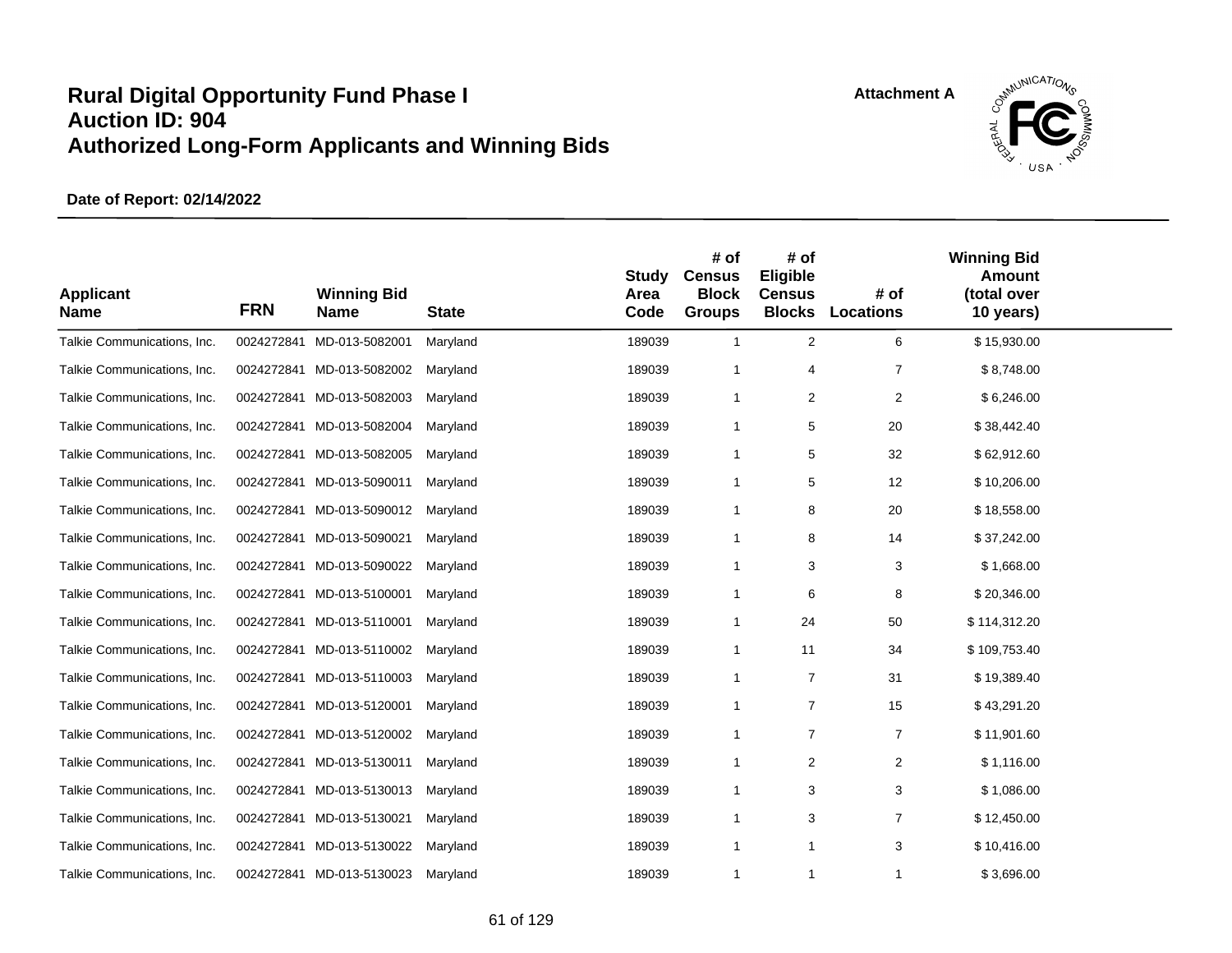

| <b>Applicant</b><br><b>Name</b> | <b>FRN</b> | <b>Winning Bid</b><br><b>Name</b> | <b>State</b> | <b>Study</b><br>Area<br>Code | # of<br><b>Census</b><br><b>Block</b><br><b>Groups</b> | # of<br>Eligible<br><b>Census</b><br><b>Blocks</b> | # of<br>Locations | <b>Winning Bid</b><br><b>Amount</b><br>(total over<br>10 years) |  |
|---------------------------------|------------|-----------------------------------|--------------|------------------------------|--------------------------------------------------------|----------------------------------------------------|-------------------|-----------------------------------------------------------------|--|
| Talkie Communications, Inc.     | 0024272841 | MD-013-5141001                    | Maryland     | 189039                       | $\mathbf{1}$                                           | 3                                                  | 4                 | \$5,052.00                                                      |  |
| Talkie Communications, Inc.     | 0024272841 | MD-013-5141002                    | Maryland     | 189039                       | -1                                                     | -1                                                 | 1                 | \$1,506.00                                                      |  |
| Talkie Communications, Inc.     |            | 0024272841 MD-013-5141003         | Maryland     | 189039                       | $\mathbf{1}$                                           | 2                                                  | $\overline{2}$    | \$1,812.00                                                      |  |
| Talkie Communications, Inc.     |            | 0024272841 MD-013-5142011         | Maryland     | 189039                       | $\mathbf{1}$                                           | -1                                                 | 1                 | \$1,818.00                                                      |  |
| Talkie Communications, Inc.     | 0024272841 | MD-013-5142012                    | Maryland     | 189039                       | $\mathbf{1}$                                           | $\overline{1}$                                     | $\overline{7}$    | \$9,216.00                                                      |  |
| Talkie Communications, Inc.     |            | 0024272841 MD-013-5142013         | Maryland     | 189039                       | $\mathbf 1$                                            | $\overline{2}$                                     | 3                 | \$4,272.00                                                      |  |
| Talkie Communications, Inc.     |            | 0024272841 MD-013-5142022         | Maryland     | 189039                       | $\mathbf{1}$                                           | $\overline{4}$                                     | 13                | \$18,390.00                                                     |  |
| Talkie Communications, Inc.     | 0024272841 | MD-015-0301001                    | Maryland     | 189039                       | $\mathbf 1$                                            | 15                                                 | 61                | \$62,314.20                                                     |  |
| Talkie Communications, Inc.     | 0024272841 | MD-015-0301002                    | Maryland     | 189039                       | $\mathbf{1}$                                           | 14                                                 | 77                | \$184,785.90                                                    |  |
| Talkie Communications, Inc.     |            | 0024272841 MD-015-0301003         | Maryland     | 189039                       | -1                                                     | 43                                                 | 117               | \$93,553.20                                                     |  |
| Talkie Communications, Inc.     |            | 0024272841 MD-015-0302003         | Maryland     | 189039                       | $\mathbf{1}$                                           | 32                                                 | 241               | \$583,872.00                                                    |  |
| Talkie Communications, Inc.     |            | 0024272841 MD-017-8501012         | Maryland     | 189039                       | $\overline{1}$                                         | 6                                                  | 13                | \$6,174.00                                                      |  |
| Talkie Communications, Inc.     |            | 0024272841 MD-017-8501022         | Maryland     | 189039                       | $\overline{1}$                                         | 5                                                  | 8                 | \$21,456.00                                                     |  |
| Talkie Communications, Inc.     | 0024272841 | MD-017-8502011                    | Maryland     | 189039                       | $\mathbf 1$                                            | 10                                                 | 48                | \$56,598.00                                                     |  |
| Talkie Communications, Inc.     |            | 0024272841 MD-017-8502022         | Maryland     | 189039                       | -1                                                     | $\overline{2}$                                     | 2                 | \$336.00                                                        |  |
| Talkie Communications, Inc.     | 0024272841 | MD-017-8503001                    | Maryland     | 189039                       | -1                                                     | 10                                                 | 14                | \$17,718.00                                                     |  |
| Talkie Communications, Inc.     | 0024272841 | MD-017-8503002                    | Maryland     | 189039                       | $\mathbf{1}$                                           | $\overline{7}$                                     | 31                | \$50,052.00                                                     |  |
| Talkie Communications, Inc.     | 0024272841 | MD-017-8504001                    | Maryland     | 189039                       | -1                                                     | 6                                                  | 9                 | \$23,820.00                                                     |  |
| Talkie Communications, Inc.     |            | 0024272841 MD-017-8504002         | Maryland     | 189039                       | $\mathbf 1$                                            | 67                                                 | 636               | \$142,716.00                                                    |  |
| Talkie Communications, Inc.     |            | 0024272841 MD-017-8504003         | Maryland     | 189039                       | -1                                                     | 71                                                 | 775               | \$274,327.00                                                    |  |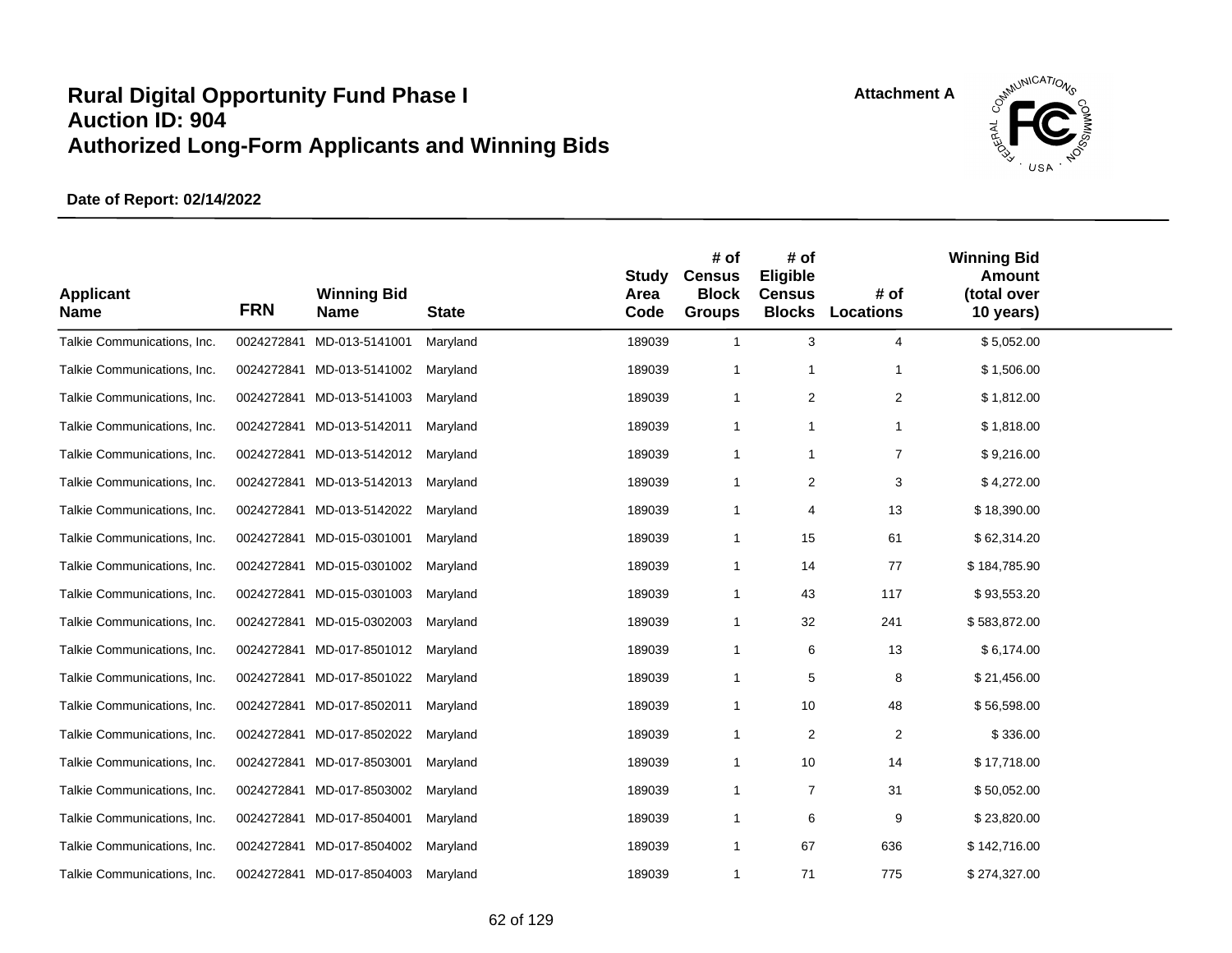

| <b>Applicant</b><br><b>Name</b> | <b>FRN</b> | <b>Winning Bid</b><br><b>Name</b> | <b>State</b> | <b>Study</b><br>Area<br>Code | # of<br><b>Census</b><br><b>Block</b><br><b>Groups</b> | # of<br>Eligible<br><b>Census</b><br><b>Blocks</b> | # of<br>Locations | <b>Winning Bid</b><br><b>Amount</b><br>(total over<br>10 years) |  |
|---------------------------------|------------|-----------------------------------|--------------|------------------------------|--------------------------------------------------------|----------------------------------------------------|-------------------|-----------------------------------------------------------------|--|
| Talkie Communications, Inc.     | 0024272841 | MD-017-8505001                    | Maryland     | 189039                       | $\overline{1}$                                         | 37                                                 | 132               | \$353,262.00                                                    |  |
| Talkie Communications, Inc.     |            | 0024272841 MD-017-8505002         | Maryland     | 189039                       | $\overline{1}$                                         | 10                                                 | 23                | \$70,104.00                                                     |  |
| Talkie Communications, Inc.     |            | 0024272841 MD-017-8506001         | Maryland     | 189039                       | $\mathbf{1}$                                           | $\overline{4}$                                     | 4                 | \$2,094.00                                                      |  |
| Talkie Communications, Inc.     | 0024272841 | MD-017-8506002                    | Maryland     | 189039                       | -1                                                     | 4                                                  | 4                 | \$2,424.00                                                      |  |
| Talkie Communications, Inc.     |            | 0024272841 MD-017-8506003         | Maryland     | 189039                       | $\overline{1}$                                         | 8                                                  | 8                 | \$24,438.00                                                     |  |
| Talkie Communications, Inc.     |            | 0024272841 MD-017-8507061         | Maryland     | 189039                       | $\overline{1}$                                         | 4                                                  | 5                 | \$7,506.00                                                      |  |
| Talkie Communications, Inc.     |            | 0024272841 MD-017-8507062         | Maryland     | 189039                       | -1                                                     | $\mathbf{1}$                                       | $\overline{2}$    | \$12.00                                                         |  |
| Talkie Communications, Inc.     |            | 0024272841 MD-017-8507082         | Maryland     | 189039                       | $\overline{1}$                                         | 2                                                  | $\overline{c}$    | \$12,876.00                                                     |  |
| Talkie Communications, Inc.     |            | 0024272841 MD-017-8507091         | Maryland     | 189039                       | $\overline{1}$                                         | 2                                                  | 5                 | \$3,882.00                                                      |  |
| Talkie Communications, Inc.     |            | 0024272841 MD-017-8507092         | Maryland     | 189039                       | $\overline{1}$                                         | 3                                                  | 6                 | \$6,444.00                                                      |  |
| Talkie Communications, Inc.     |            | 0024272841 MD-017-8507093         | Maryland     | 189039                       | -1                                                     | 5                                                  | 11                | \$11,514.00                                                     |  |
| Talkie Communications, Inc.     |            | 0024272841 MD-017-8507101         | Maryland     | 189039                       | $\overline{1}$                                         | $\overline{2}$                                     | 3                 | \$3,390.00                                                      |  |
| Talkie Communications, Inc.     |            | 0024272841 MD-017-8507102         | Maryland     | 189039                       | $\overline{1}$                                         | $\overline{1}$                                     | 8                 | \$1,092.00                                                      |  |
| Talkie Communications, Inc.     | 0024272841 | MD-017-8507121                    | Maryland     | 189039                       | $\overline{1}$                                         | $\overline{7}$                                     | 8                 | \$4,182.00                                                      |  |
| Talkie Communications, Inc.     |            | 0024272841 MD-017-8507131         | Maryland     | 189039                       | -1                                                     | 6                                                  | 6                 | \$22,140.00                                                     |  |
| Talkie Communications, Inc.     |            | 0024272841 MD-017-8507132         | Maryland     | 189039                       | $\overline{1}$                                         | 3                                                  | 16                | \$35,382.00                                                     |  |
| Talkie Communications, Inc.     | 0024272841 | MD-017-8508012                    | Maryland     | 189039                       | $\overline{1}$                                         | $\mathbf{1}$                                       | $\mathbf 1$       | \$330.00                                                        |  |
| Talkie Communications, Inc.     |            | 0024272841 MD-017-8508021         | Maryland     | 189039                       | $\overline{1}$                                         | 7                                                  | 14                | \$10,938.00                                                     |  |
| Talkie Communications, Inc.     | 0024272841 | MD-017-8508022                    | Maryland     | 189039                       | -1                                                     | $\mathbf{1}$                                       | -1                | \$1,626.00                                                      |  |
| Talkie Communications, Inc.     |            | 0024272841 MD-017-8508023         | Maryland     | 189039                       | $\mathbf{1}$                                           | 8                                                  | 14                | \$11,598.00                                                     |  |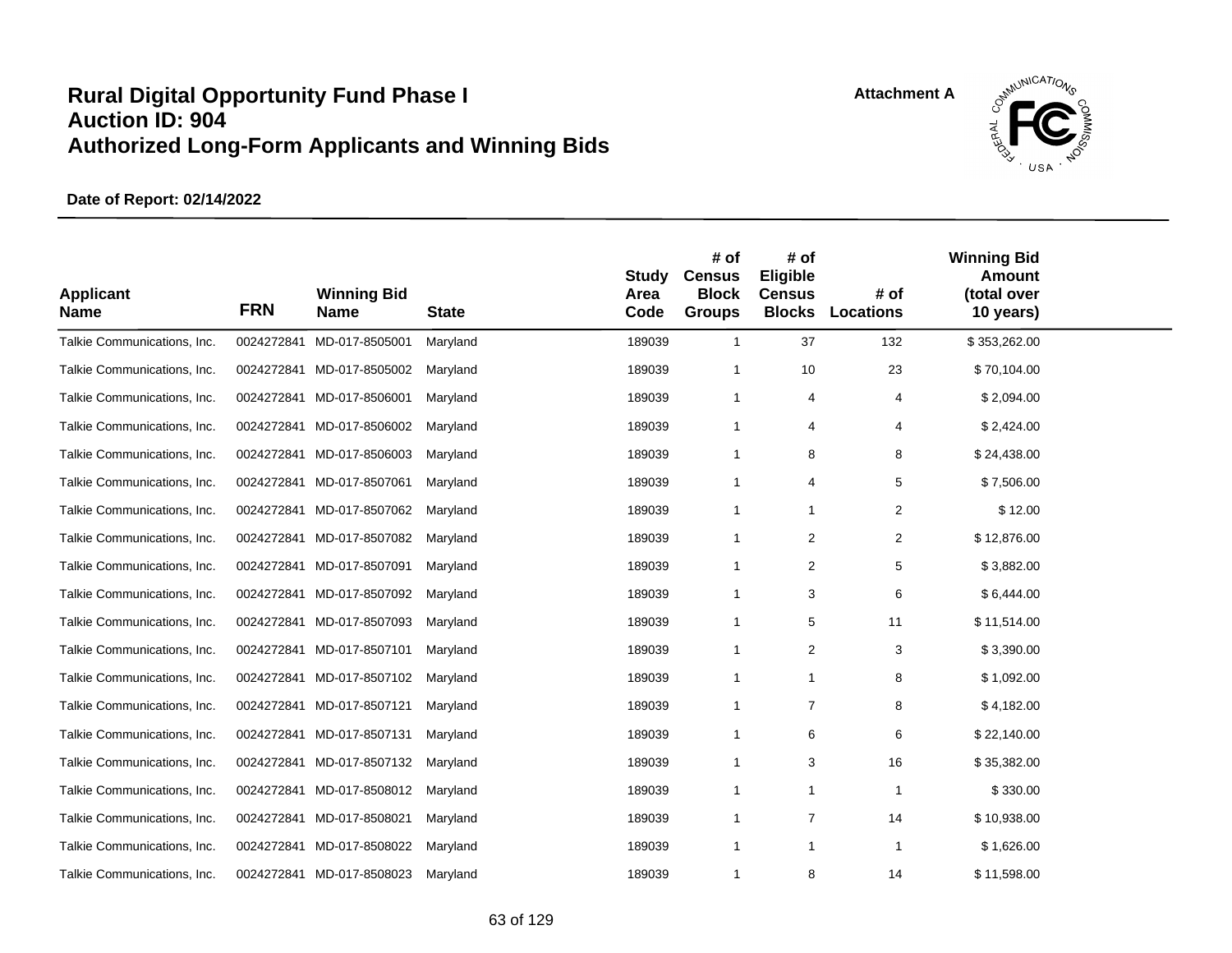

| <b>Applicant</b><br><b>Name</b> | <b>FRN</b> | <b>Winning Bid</b><br><b>Name</b> | <b>State</b> | <b>Study</b><br>Area<br>Code | # of<br><b>Census</b><br><b>Block</b><br><b>Groups</b> | # of<br>Eligible<br><b>Census</b><br><b>Blocks</b> | # of<br><b>Locations</b> | <b>Winning Bid</b><br><b>Amount</b><br>(total over<br>10 years) |  |
|---------------------------------|------------|-----------------------------------|--------------|------------------------------|--------------------------------------------------------|----------------------------------------------------|--------------------------|-----------------------------------------------------------------|--|
| Talkie Communications, Inc.     | 0024272841 | MD-017-8509011                    | Maryland     | 189039                       | 1                                                      | $\mathbf{1}$                                       | 2                        | \$2,994.00                                                      |  |
| Talkie Communications, Inc.     |            | 0024272841 MD-017-8509012         | Maryland     | 189039                       | $\mathbf 1$                                            | $\mathbf 1$                                        |                          | \$276.00                                                        |  |
| Talkie Communications, Inc.     |            | 0024272841 MD-017-8509022         | Maryland     | 189039                       | $\mathbf{1}$                                           | 6                                                  | 9                        | \$11,508.00                                                     |  |
| Talkie Communications, Inc.     | 0024272841 | MD-017-8509041                    | Maryland     | 189039                       | $\mathbf{1}$                                           | 3                                                  | $\overline{7}$           | \$7,842.00                                                      |  |
| Talkie Communications, Inc.     | 0024272841 | MD-017-8509042                    | Maryland     | 189039                       | $\mathbf{1}$                                           | 4                                                  | 5                        | \$6,924.00                                                      |  |
| Talkie Communications, Inc.     | 0024272841 | MD-017-8509051                    | Maryland     | 189039                       | $\mathbf{1}$                                           | $\mathbf{1}$                                       |                          | \$540.00                                                        |  |
| Talkie Communications, Inc.     |            | 0024272841 MD-017-8509062         | Maryland     | 189039                       | $\mathbf{1}$                                           | $\mathbf{1}$                                       | $\mathbf{1}$             | \$846.00                                                        |  |
| Talkie Communications, Inc.     |            | 0024272841 MD-017-8510011         | Maryland     | 189039                       | $\mathbf 1$                                            | 2                                                  | 3                        | \$942.00                                                        |  |
| Talkie Communications, Inc.     |            | 0024272841 MD-017-8510021         | Maryland     | 189039                       | $\mathbf 1$                                            | 6                                                  | 15                       | \$16,050.00                                                     |  |
| Talkie Communications, Inc.     |            | 0024272841 MD-017-8510023         | Maryland     | 189039                       | $\mathbf 1$                                            | $\overline{4}$                                     | 6                        | \$1,968.00                                                      |  |
| Talkie Communications, Inc.     |            | 0024272841 MD-017-8510024         | Maryland     | 189039                       | $\mathbf 1$                                            | 3                                                  | 10                       | \$2,874.00                                                      |  |
| Talkie Communications, Inc.     |            | 0024272841 MD-017-8510025         | Maryland     | 189039                       | $\mathbf{1}$                                           | 3                                                  | 11                       | \$3,606.00                                                      |  |
| Talkie Communications, Inc.     |            | 0024272841 MD-017-8510026         | Maryland     | 189039                       | $\mathbf{1}$                                           | 3                                                  | 6                        | \$3,378.00                                                      |  |
| Talkie Communications, Inc.     |            | 0024272841 MD-017-8511001         | Maryland     | 189039                       | $\mathbf{1}$                                           | 15                                                 | 47                       | \$51,174.00                                                     |  |
| Talkie Communications, Inc.     |            | 0024272841 MD-017-8511002         | Maryland     | 189039                       | $\overline{1}$                                         | 14                                                 | 22                       | \$15,186.00                                                     |  |
| Talkie Communications, Inc.     |            | 0024272841 MD-017-8512001         | Maryland     | 189039                       | $\mathbf{1}$                                           | 13                                                 | 88                       | \$158,022.00                                                    |  |
| Talkie Communications, Inc.     |            | 0024272841 MD-017-8512002         | Maryland     | 189039                       | $\mathbf{1}$                                           | 3                                                  | 3                        | \$1,050.00                                                      |  |
| Talkie Communications, Inc.     |            | 0024272841 MD-017-8512003         | Maryland     | 189039                       | $\mathbf 1$                                            | 31                                                 | 83                       | \$113,316.00                                                    |  |
| Talkie Communications, Inc.     |            | 0024272841 MD-017-8512004         | Maryland     | 189039                       | $\mathbf{1}$                                           | 81                                                 | 658                      | \$195,376.00                                                    |  |
| Talkie Communications, Inc.     |            | 0024272841 MD-017-8513011         | Maryland     | 189039                       | $\mathbf{1}$                                           | 68                                                 | 426                      | \$775,398.00                                                    |  |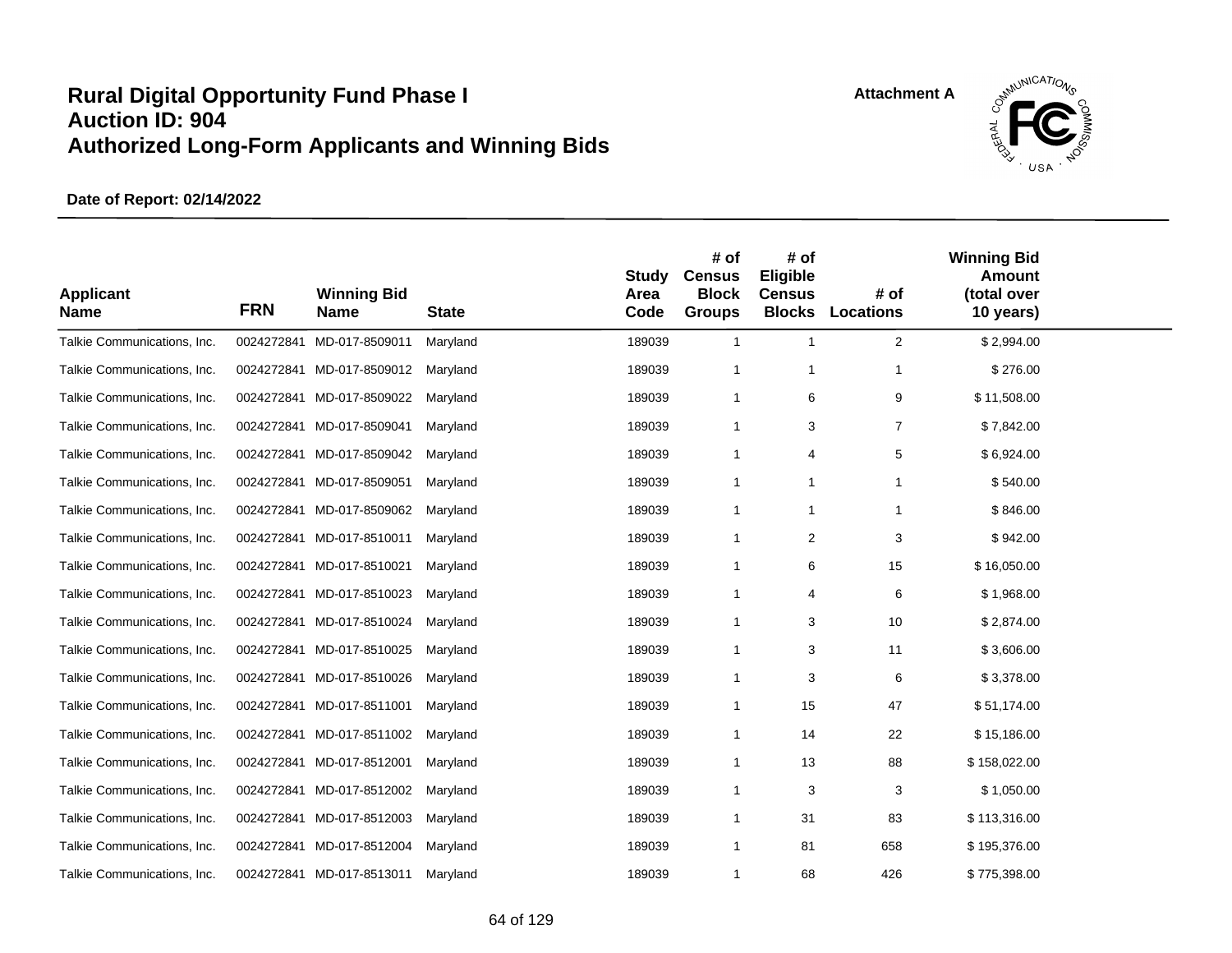

| <b>Applicant</b><br><b>Name</b> | <b>FRN</b> | <b>Winning Bid</b><br><b>Name</b> | <b>State</b> | <b>Study</b><br>Area<br>Code | # of<br><b>Census</b><br><b>Block</b><br><b>Groups</b> | # of<br>Eligible<br><b>Census</b><br><b>Blocks</b> | # of<br><b>Locations</b> | <b>Winning Bid</b><br><b>Amount</b><br>(total over<br>10 years) |  |
|---------------------------------|------------|-----------------------------------|--------------|------------------------------|--------------------------------------------------------|----------------------------------------------------|--------------------------|-----------------------------------------------------------------|--|
| Talkie Communications, Inc.     | 0024272841 | MD-017-8513012                    | Maryland     | 189039                       | $\mathbf{1}$                                           | 14                                                 | 105                      | \$64,002.00                                                     |  |
| Talkie Communications, Inc.     |            | 0024272841 MD-017-8513021         | Maryland     | 189039                       | $\overline{1}$                                         | $\overline{1}$                                     | $\boldsymbol{2}$         | \$294.00                                                        |  |
| Talkie Communications, Inc.     |            | 0024272841 MD-017-8513022         | Maryland     | 189039                       | $\mathbf{1}$                                           | 9                                                  | 9                        | \$10,224.00                                                     |  |
| Talkie Communications, Inc.     |            | 0024272841 MD-017-8513023         | Maryland     | 189039                       | $\mathbf{1}$                                           | 28                                                 | 66                       | \$101,286.00                                                    |  |
| Talkie Communications, Inc.     |            | 0024272841 MD-017-8514001         | Maryland     | 189039                       | $\mathbf{1}$                                           | $\overline{7}$                                     | 8                        | \$5,784.00                                                      |  |
| Talkie Communications, Inc.     |            | 0024272841 MD-017-8514002         | Maryland     | 189039                       | 1                                                      | 11                                                 | 11                       | \$10,572.00                                                     |  |
| Talkie Communications, Inc.     |            | 0024272841 MD-017-8514003         | Maryland     | 189039                       | $\mathbf{1}$                                           | 5                                                  | 6                        | \$15,900.00                                                     |  |
| Talkie Communications, Inc.     |            | 0024272841 MD-017-8514004         | Maryland     | 189039                       | $\mathbf{1}$                                           | 6                                                  | 9                        | \$16,086.00                                                     |  |
| Talkie Communications, Inc.     |            | 0024272841 MD-017-8515001         | Maryland     | 189039                       | $\mathbf{1}$                                           | 3                                                  | 4                        | \$5,736.00                                                      |  |
| Talkie Communications, Inc.     |            | 0024272841 MD-017-8515003         | Maryland     | 189039                       | $\mathbf{1}$                                           | $\overline{4}$                                     | 10                       | \$10,776.00                                                     |  |
| Talkie Communications, Inc.     |            | 0024272841 MD-019-9701001         | Maryland     | 189039                       | $\mathbf{1}$                                           | 22                                                 | 37                       | \$26,770.00                                                     |  |
| Talkie Communications, Inc.     |            | 0024272841 MD-019-9701002         | Maryland     | 189039                       | $\mathbf{1}$                                           | 23                                                 | 48                       | \$71,203.50                                                     |  |
| Talkie Communications, Inc.     |            | 0024272841 MD-019-9701003         | Maryland     | 189039                       | -1                                                     | 8                                                  | 18                       | \$51,101.70                                                     |  |
| Talkie Communications, Inc.     | 0024272841 | MD-019-9702001                    | Maryland     | 189039                       | $\mathbf{1}$                                           | 32                                                 | 80                       | \$49,035.00                                                     |  |
| Talkie Communications, Inc.     |            | 0024272841 MD-019-9702002         | Maryland     | 189039                       | $\mathbf 1$                                            | 12                                                 | 31                       | \$18,110.00                                                     |  |
| Talkie Communications, Inc.     |            | 0024272841 MD-019-9702003         | Maryland     | 189039                       | $\mathbf{1}$                                           | 3                                                  | 5                        | \$3,330.00                                                      |  |
| Talkie Communications, Inc.     | 0024272841 | MD-019-9702004                    | Maryland     | 189039                       | $\mathbf{1}$                                           | 21                                                 | 60                       | \$35,645.00                                                     |  |
| Talkie Communications, Inc.     |            | 0024272841 MD-019-9703001         | Maryland     | 189039                       | $\mathbf{1}$                                           | 13                                                 | 26                       | \$27,018.00                                                     |  |
| Talkie Communications, Inc.     | 0024272841 | MD-019-9703002                    | Maryland     | 189039                       | $\mathbf{1}$                                           | 18                                                 | 50                       | \$26,990.00                                                     |  |
| Talkie Communications, Inc.     |            | 0024272841 MD-019-9703003         | Maryland     | 189039                       | $\mathbf{1}$                                           | 3                                                  | 4                        | \$8,844.00                                                      |  |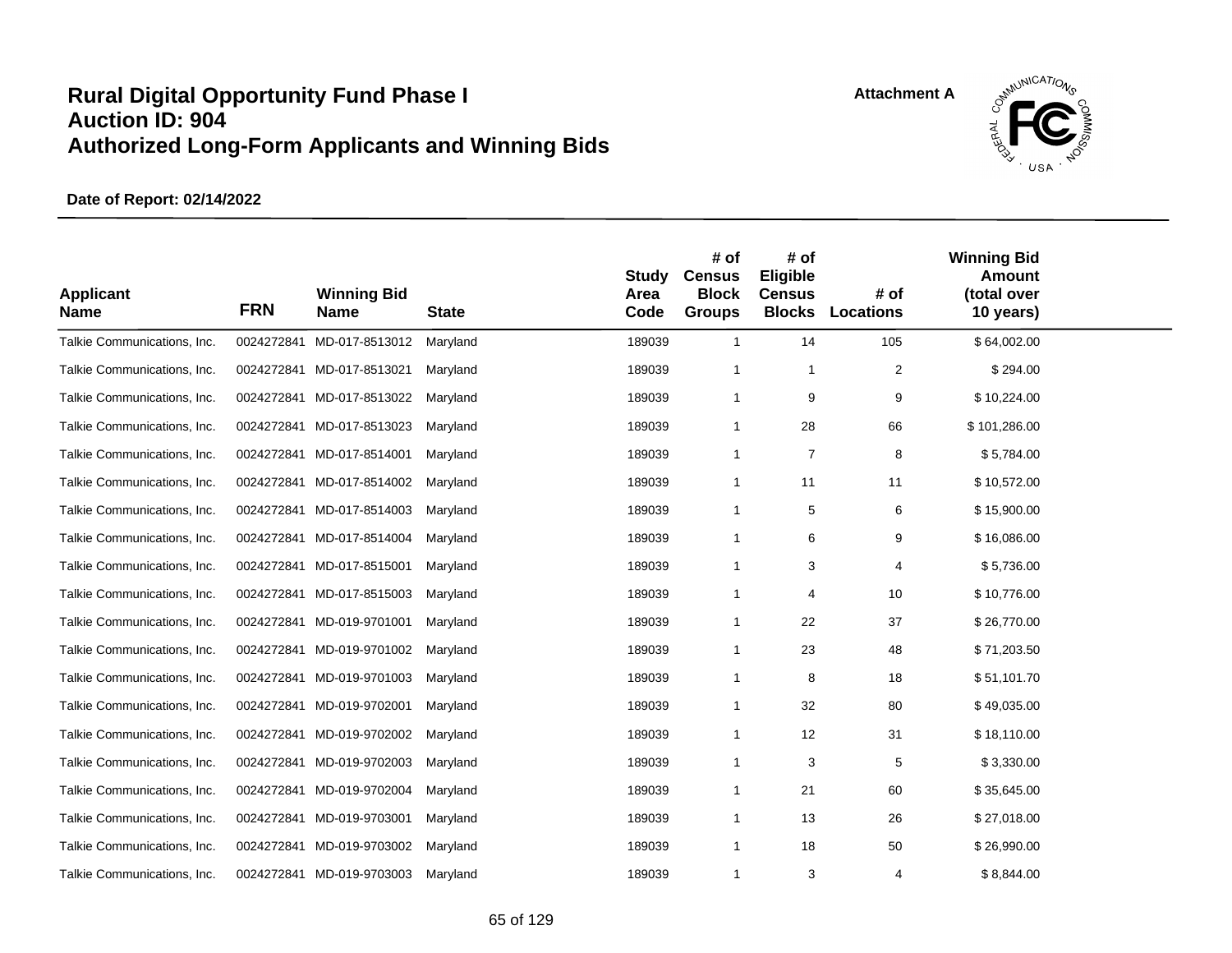

| <b>Applicant</b><br><b>Name</b> | <b>FRN</b> | <b>Winning Bid</b><br><b>Name</b> | <b>State</b> | <b>Study</b><br>Area<br>Code | # of<br><b>Census</b><br><b>Block</b><br><b>Groups</b> | # of<br>Eligible<br><b>Census</b><br><b>Blocks</b> | # of<br><b>Locations</b> | <b>Winning Bid</b><br><b>Amount</b><br>(total over<br>10 years) |  |
|---------------------------------|------------|-----------------------------------|--------------|------------------------------|--------------------------------------------------------|----------------------------------------------------|--------------------------|-----------------------------------------------------------------|--|
| Talkie Communications, Inc.     | 0024272841 | MD-019-9703004                    | Maryland     | 189039                       | $\overline{1}$                                         | 17                                                 | 62                       | \$49,533.90                                                     |  |
| Talkie Communications, Inc.     |            | 0024272841 MD-019-9704002         | Maryland     | 189039                       | $\overline{1}$                                         | $\overline{2}$                                     | 11                       | \$1,020.00                                                      |  |
| Talkie Communications, Inc.     |            | 0024272841 MD-019-9705002         | Maryland     | 189039                       | $\overline{1}$                                         | $\mathbf{1}$                                       | $\mathbf 1$              | \$12,822.00                                                     |  |
| Talkie Communications, Inc.     | 0024272841 | MD-019-9706001                    | Maryland     | 189039                       | $\overline{1}$                                         | 3                                                  | 11                       | \$3,792.00                                                      |  |
| Talkie Communications, Inc.     |            | 0024272841 MD-019-9706003         | Maryland     | 189039                       | -1                                                     | $\overline{2}$                                     | 5                        | \$3,858.00                                                      |  |
| Talkie Communications, Inc.     | 0024272841 | MD-019-9707021                    | Maryland     | 189039                       | $\mathbf 1$                                            | 9                                                  | 35                       | \$31,836.00                                                     |  |
| Talkie Communications, Inc.     |            | 0024272841 MD-019-9707022         | Maryland     | 189039                       | -1                                                     | 20                                                 | 216                      | \$136,232.00                                                    |  |
| Talkie Communications, Inc.     | 0024272841 | MD-019-9707023                    | Maryland     | 189039                       | $\mathbf 1$                                            | 102                                                | 617                      | \$600,990.00                                                    |  |
| Talkie Communications, Inc.     |            | 0024272841 MD-019-9707024         | Maryland     | 189039                       | $\mathbf 1$                                            | 4                                                  | 4                        | \$4,122.00                                                      |  |
| Talkie Communications, Inc.     |            | 0024272841 MD-019-9708041         | Maryland     | 189039                       | $\mathbf 1$                                            | 24                                                 | 303                      | \$134,645.00                                                    |  |
| Talkie Communications, Inc.     |            | 0024272841 MD-019-9708042         | Maryland     | 189039                       | -1                                                     | 13                                                 | 90                       | \$89,280.00                                                     |  |
| Talkie Communications, Inc.     |            | 0024272841 MD-019-9709001         | Maryland     | 189039                       | $\mathbf 1$                                            | 21                                                 | 175                      | \$196,777.00                                                    |  |
| Talkie Communications, Inc.     |            | 0024272841 MD-019-9709002         | Maryland     | 189039                       | -1                                                     | 28                                                 | 324                      | \$257,400.50                                                    |  |
| Talkie Communications, Inc.     | 0024272841 | MD-021-7528011                    | Maryland     | 189039                       | $\mathbf 1$                                            | 9                                                  | 19                       | \$56,862.00                                                     |  |
| Talkie Communications, Inc.     |            | 0024272841 MD-021-7529001         | Maryland     | 189039                       | $\overline{1}$                                         | 20                                                 | 93                       | \$157,536.00                                                    |  |
| Talkie Communications, Inc.     |            | 0024272841 MD-021-7529002         | Maryland     | 189039                       | $\mathbf 1$                                            | 16                                                 | 59                       | \$218,058.00                                                    |  |
| Talkie Communications, Inc.     |            | 0024272841 MD-021-7668002         | Maryland     | 189039                       | $\mathbf 1$                                            | 10                                                 | 26                       | \$48,222.00                                                     |  |
| Talkie Communications, Inc.     |            | 0024272841 MD-021-7668003         | Maryland     | 189039                       | $\overline{1}$                                         | 5                                                  | 27                       | \$37,140.00                                                     |  |
| Talkie Communications, Inc.     |            | 0024272841 MD-021-7675002         | Maryland     | 189039                       | $\mathbf 1$                                            | 17                                                 | 53                       | \$165,846.00                                                    |  |
| Talkie Communications, Inc.     |            | 0024272841 MD-023-0001001         | Maryland     | 189039                       | $\mathbf 1$                                            | 11                                                 | 36                       | \$62,892.00                                                     |  |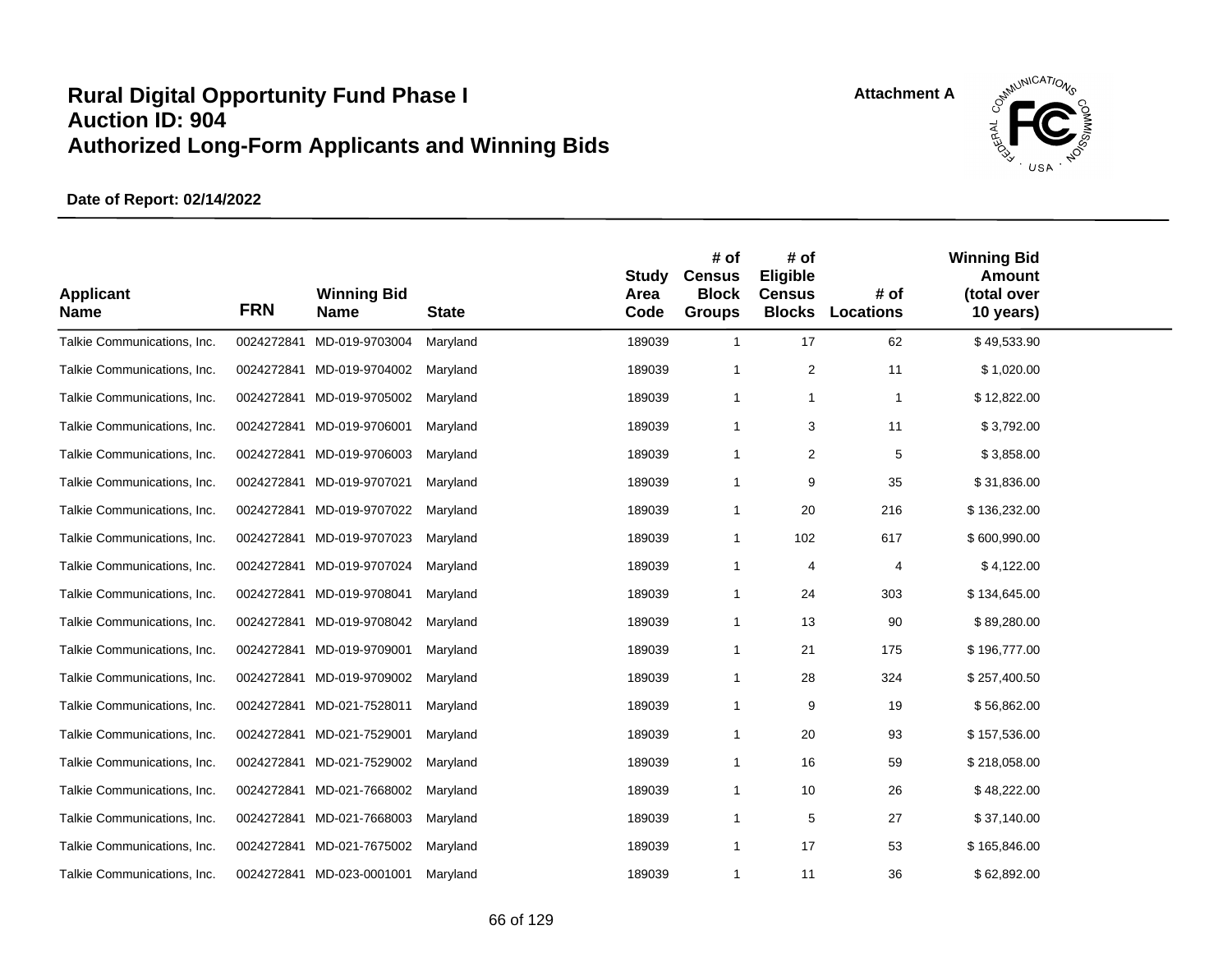

| <b>Applicant</b><br><b>Name</b> | <b>FRN</b> | <b>Winning Bid</b><br><b>Name</b> | <b>State</b> | <b>Study</b><br>Area<br>Code | # of<br><b>Census</b><br><b>Block</b><br><b>Groups</b> | # of<br>Eligible<br><b>Census</b><br><b>Blocks</b> | # of<br><b>Locations</b> | <b>Winning Bid</b><br><b>Amount</b><br>(total over<br>10 years) |  |
|---------------------------------|------------|-----------------------------------|--------------|------------------------------|--------------------------------------------------------|----------------------------------------------------|--------------------------|-----------------------------------------------------------------|--|
| Talkie Communications, Inc.     | 0024272841 | MD-023-0001002                    | Maryland     | 189039                       | $\mathbf{1}$                                           | 39                                                 | 147                      | \$165,946.10                                                    |  |
| Talkie Communications, Inc.     |            | 0024272841 MD-023-0001003         | Maryland     | 189039                       | -1                                                     | 27                                                 | 218                      | \$193,774.40                                                    |  |
| Talkie Communications, Inc.     |            | 0024272841 MD-023-0002001         | Maryland     | 189039                       | $\mathbf{1}$                                           | 10                                                 | 51                       | \$195,966.00                                                    |  |
| Talkie Communications, Inc.     |            | 0024272841 MD-025-3011021         | Maryland     | 189039                       | -1                                                     | 2                                                  | 2                        | \$5,034.00                                                      |  |
| Talkie Communications, Inc.     |            | 0024272841 MD-025-3011023         | Maryland     | 189039                       | -1                                                     | 2                                                  | 2                        | \$3,042.00                                                      |  |
| Talkie Communications, Inc.     | 0024272841 | MD-025-3011052                    | Maryland     | 189039                       | $\mathbf 1$                                            | 4                                                  | 6                        | \$5,202.00                                                      |  |
| Talkie Communications, Inc.     |            | 0024272841 MD-025-3011062         | Maryland     | 189039                       | $\overline{1}$                                         |                                                    | 6                        | \$1,200.00                                                      |  |
| Talkie Communications, Inc.     | 0024272841 | MD-025-3011071                    | Maryland     | 189039                       | $\mathbf 1$                                            | -1                                                 | 1                        | \$1,350.00                                                      |  |
| Talkie Communications, Inc.     | 0024272841 | MD-025-3011082                    | Maryland     | 189039                       | $\mathbf{1}$                                           | 2                                                  | 4                        | \$3,282.00                                                      |  |
| Talkie Communications, Inc.     | 0024272841 | MD-025-3012011                    | Maryland     | 189039                       | $\mathbf 1$                                            | $\overline{1}$                                     | 1                        | \$2,070.00                                                      |  |
| Talkie Communications, Inc.     |            | 0024272841 MD-025-3012012         | Maryland     | 189039                       | $\mathbf{1}$                                           | $\mathbf 1$                                        | 2                        | \$1,656.00                                                      |  |
| Talkie Communications, Inc.     |            | 0024272841 MD-025-3012021         | Maryland     | 189039                       | $\mathbf 1$                                            | $\mathbf 1$                                        | 1                        | \$114.00                                                        |  |
| Talkie Communications, Inc.     | 0024272841 | MD-025-3012022                    | Maryland     | 189039                       | $\mathbf 1$                                            | -1                                                 | 1                        | \$5,190.00                                                      |  |
| Talkie Communications, Inc.     | 0024272841 | MD-025-3012041                    | Maryland     | 189039                       | $\mathbf{1}$                                           | $\overline{1}$                                     | 4                        | \$1,410.00                                                      |  |
| Talkie Communications, Inc.     |            | 0024272841 MD-025-3012052         | Maryland     | 189039                       | -1                                                     |                                                    | 3                        | \$636.00                                                        |  |
| Talkie Communications, Inc.     |            | 0024272841 MD-025-3012053         | Maryland     | 189039                       | $\mathbf{1}$                                           | $\overline{4}$                                     | 13                       | \$2,700.00                                                      |  |
| Talkie Communications, Inc.     |            | 0024272841 MD-025-3013011         | Maryland     | 189039                       | $\mathbf 1$                                            | 5                                                  | 28                       | \$15,630.00                                                     |  |
| Talkie Communications, Inc.     |            | 0024272841 MD-025-3013013         | Maryland     | 189039                       | $\mathbf{1}$                                           | $\overline{1}$                                     | $\overline{1}$           | \$456.00                                                        |  |
| Talkie Communications, Inc.     | 0024272841 | MD-025-3013021                    | Maryland     | 189039                       | $\mathbf{1}$                                           | $\mathbf{1}$                                       | 5                        | \$666.00                                                        |  |
| Talkie Communications, Inc.     |            | 0024272841 MD-025-3013024         | Maryland     | 189039                       | $\overline{1}$                                         | $\overline{1}$                                     | 2                        | \$1,344.00                                                      |  |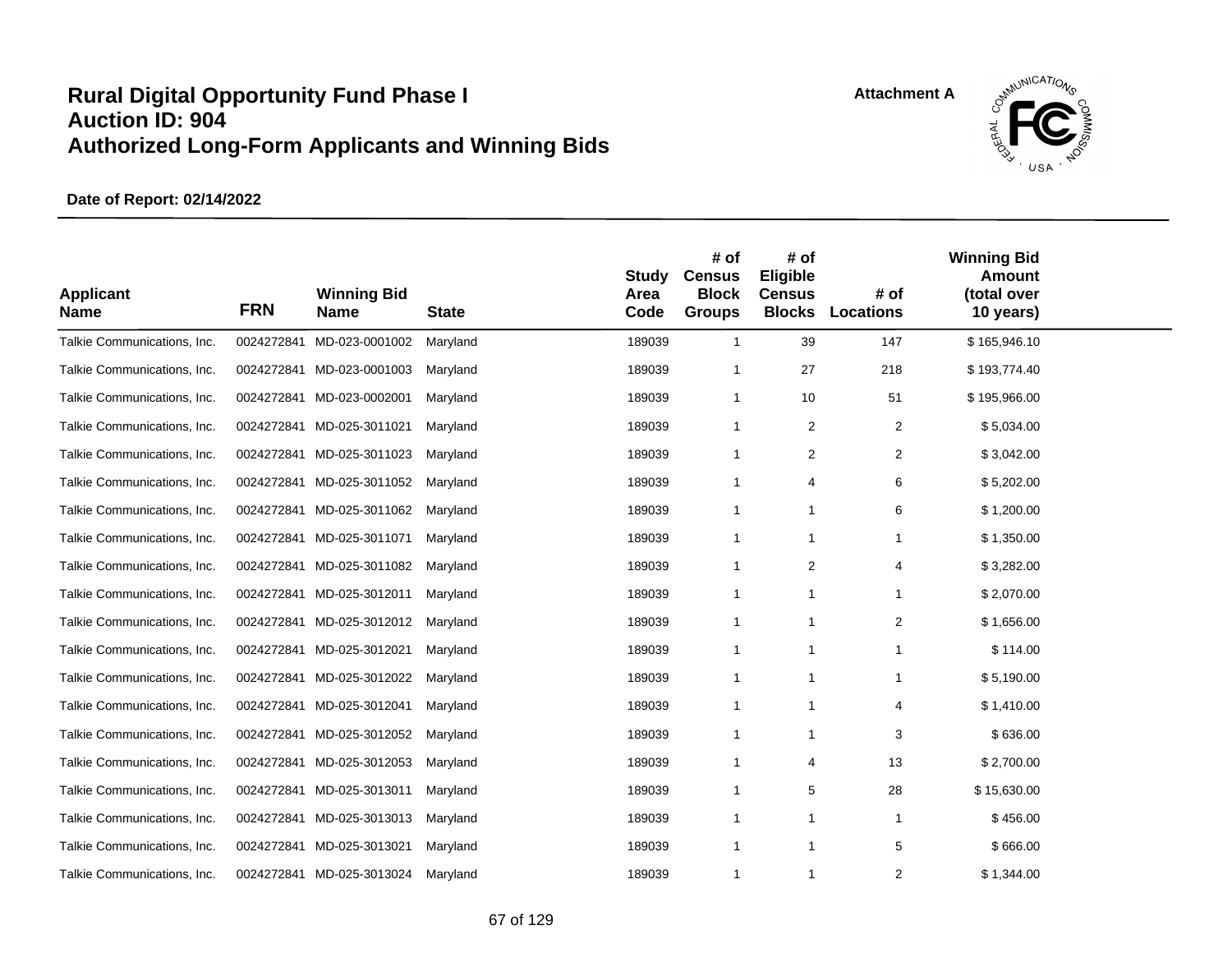

| <b>Applicant</b><br><b>Name</b> | <b>FRN</b> | <b>Winning Bid</b><br><b>Name</b> | <b>State</b> | <b>Study</b><br>Area<br>Code | # of<br><b>Census</b><br><b>Block</b><br><b>Groups</b> | # of<br>Eligible<br><b>Census</b><br><b>Blocks</b> | # of<br><b>Locations</b> | <b>Winning Bid</b><br><b>Amount</b><br>(total over<br>10 years) |  |
|---------------------------------|------------|-----------------------------------|--------------|------------------------------|--------------------------------------------------------|----------------------------------------------------|--------------------------|-----------------------------------------------------------------|--|
| Talkie Communications, Inc.     | 0024272841 | MD-025-3014013                    | Maryland     | 189039                       | $\mathbf{1}$                                           | $\mathbf{1}$                                       | 11                       | \$216.00                                                        |  |
| Talkie Communications, Inc.     |            | 0024272841 MD-025-3017021         | Maryland     | 189039                       | -1                                                     | 2                                                  | 10                       | \$7,824.00                                                      |  |
| Talkie Communications, Inc.     |            | 0024272841 MD-025-3017024         | Maryland     | 189039                       | $\mathbf{1}$                                           | 3                                                  | 15                       | \$19,014.00                                                     |  |
| Talkie Communications, Inc.     |            | 0024272841 MD-025-3017025         | Maryland     | 189039                       | $\mathbf{1}$                                           | $\mathbf{1}$                                       | $\mathbf{1}$             | \$3,954.00                                                      |  |
| Talkie Communications, Inc.     |            | 0024272841 MD-025-3017031         | Maryland     | 189039                       | -1                                                     | 2                                                  | 15                       | \$1,860.00                                                      |  |
| Talkie Communications, Inc.     |            | 0024272841 MD-025-3017041         | Maryland     | 189039                       | $\mathbf{1}$                                           | 1                                                  | 3                        | \$23,838.00                                                     |  |
| Talkie Communications, Inc.     |            | 0024272841 MD-025-3017042         | Maryland     | 189039                       | $\overline{1}$                                         | 2                                                  | 6                        | \$4,806.00                                                      |  |
| Talkie Communications, Inc.     |            | 0024272841 MD-025-3021001         | Maryland     | 189039                       | $\overline{1}$                                         | 5                                                  | 17                       | \$56,964.00                                                     |  |
| Talkie Communications, Inc.     | 0024272841 | MD-025-3022001                    | Maryland     | 189039                       | -1                                                     | 2                                                  | 2                        | \$1,110.00                                                      |  |
| Talkie Communications, Inc.     |            | 0024272841 MD-025-3022002         | Maryland     | 189039                       | $\overline{1}$                                         | $\overline{4}$                                     | 5                        | \$8,892.00                                                      |  |
| Talkie Communications, Inc.     | 0024272841 | MD-025-3024002                    | Maryland     | 189039                       | $\overline{1}$                                         | 1                                                  | 5                        | \$12,510.00                                                     |  |
| Talkie Communications, Inc.     |            | 0024272841 MD-025-3028011         | Maryland     | 189039                       | -1                                                     | 1                                                  | -1                       | \$1,500.00                                                      |  |
| Talkie Communications, Inc.     | 0024272841 | MD-025-3028012                    | Maryland     | 189039                       | -1                                                     | 1                                                  | $\overline{7}$           | \$6,804.00                                                      |  |
| Talkie Communications, Inc.     | 0024272841 | MD-025-3029012                    | Maryland     | 189039                       | $\mathbf{1}$                                           | $\overline{\mathbf{c}}$                            | 12                       | \$8,130.00                                                      |  |
| Talkie Communications, Inc.     |            | 0024272841 MD-025-3029021         | Maryland     | 189039                       | -1                                                     | 1                                                  | $\mathbf{1}$             | \$2,520.00                                                      |  |
| Talkie Communications, Inc.     |            | 0024272841 MD-025-3029022         | Maryland     | 189039                       | -1                                                     | 2                                                  | $\overline{2}$           | \$6,516.00                                                      |  |
| Talkie Communications, Inc.     |            | 0024272841 MD-025-3031011         | Maryland     | 189039                       | $\mathbf{1}$                                           | 3                                                  | 8                        | \$6,792.00                                                      |  |
| Talkie Communications, Inc.     |            | 0024272841 MD-025-3031012         | Maryland     | 189039                       | $\mathbf{1}$                                           | 1                                                  | 1                        | \$972.00                                                        |  |
| Talkie Communications, Inc.     | 0024272841 | MD-025-3031013                    | Maryland     | 189039                       | $\mathbf{1}$                                           | 1                                                  | 2                        | \$108.00                                                        |  |
| Talkie Communications, Inc.     |            | 0024272841 MD-025-3031014         | Maryland     | 189039                       | $\overline{1}$                                         | 1                                                  | $\mathbf 1$              | \$1,206.00                                                      |  |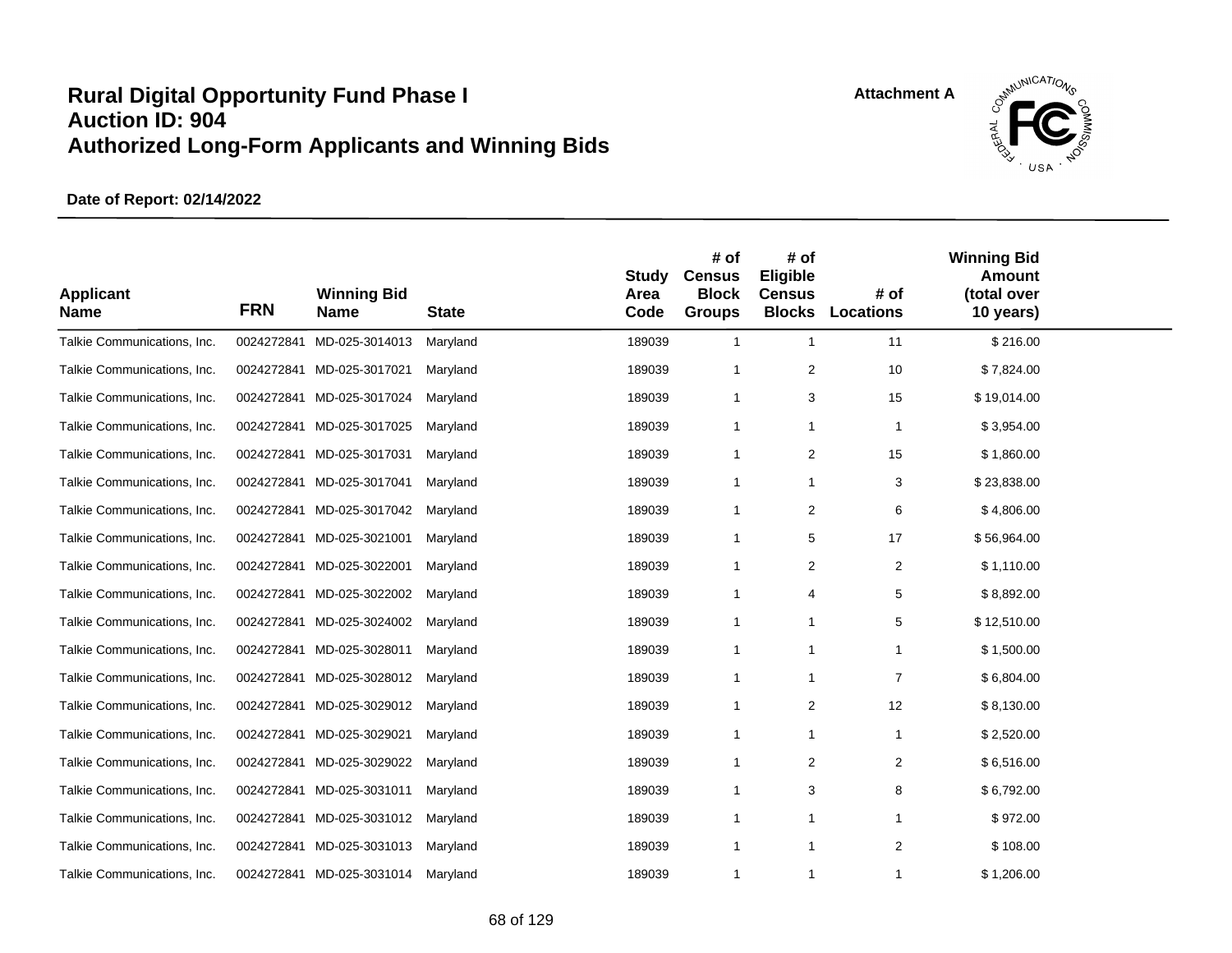

| <b>Applicant</b><br><b>Name</b> | <b>FRN</b> | <b>Winning Bid</b><br><b>Name</b> | <b>State</b> | <b>Study</b><br>Area<br>Code | # of<br><b>Census</b><br><b>Block</b><br><b>Groups</b> | # of<br>Eligible<br><b>Census</b><br><b>Blocks</b> | # of<br><b>Locations</b> | <b>Winning Bid</b><br><b>Amount</b><br>(total over<br>10 years) |  |
|---------------------------------|------------|-----------------------------------|--------------|------------------------------|--------------------------------------------------------|----------------------------------------------------|--------------------------|-----------------------------------------------------------------|--|
| Talkie Communications, Inc.     | 0024272841 | MD-025-3031021                    | Maryland     | 189039                       | $\mathbf{1}$                                           | 5                                                  | 23                       | \$27,030.00                                                     |  |
| Talkie Communications, Inc.     | 0024272841 | MD-025-3031022                    | Maryland     | 189039                       | $\overline{1}$                                         | $\overline{1}$                                     | $\mathbf{1}$             | \$5,310.00                                                      |  |
| Talkie Communications, Inc.     | 0024272841 | MD-025-3032011                    | Maryland     | 189039                       | $\mathbf 1$                                            | 5                                                  | $\overline{7}$           | \$6,198.00                                                      |  |
| Talkie Communications, Inc.     | 0024272841 | MD-025-3032014                    | Maryland     | 189039                       | $\mathbf{1}$                                           | -1                                                 | 2                        | \$1,656.00                                                      |  |
| Talkie Communications, Inc.     | 0024272841 | MD-025-3032032                    | Maryland     | 189039                       | -1                                                     | $\mathbf 1$                                        | 3                        | \$9,276.00                                                      |  |
| Talkie Communications, Inc.     | 0024272841 | MD-025-3032042                    | Maryland     | 189039                       | $\mathbf{1}$                                           | -1                                                 |                          | \$1,842.00                                                      |  |
| Talkie Communications, Inc.     | 0024272841 | MD-025-3032043                    | Maryland     | 189039                       | $\overline{1}$                                         | $\overline{1}$                                     |                          | \$480.00                                                        |  |
| Talkie Communications, Inc.     | 0024272841 | MD-025-3033001                    | Maryland     | 189039                       | $\mathbf 1$                                            | 3                                                  | 3                        | \$1,152.00                                                      |  |
| Talkie Communications, Inc.     | 0024272841 | MD-025-3033004                    | Maryland     | 189039                       | -1                                                     | $\mathbf 1$                                        |                          | \$6,624.00                                                      |  |
| Talkie Communications, Inc.     | 0024272841 | MD-025-3034001                    | Maryland     | 189039                       | $\mathbf{1}$                                           | $\overline{c}$                                     | $\overline{c}$           | \$3,000.00                                                      |  |
| Talkie Communications, Inc.     | 0024272841 | MD-025-3034003                    | Maryland     | 189039                       | $\overline{1}$                                         | $\overline{c}$                                     | $\overline{c}$           | \$4,356.00                                                      |  |
| Talkie Communications, Inc.     | 0024272841 | MD-025-3035012                    | Maryland     | 189039                       | $\overline{1}$                                         | 5                                                  | 11                       | \$15,594.00                                                     |  |
| Talkie Communications, Inc.     | 0024272841 | MD-025-3035021                    | Maryland     | 189039                       | $\mathbf 1$                                            | $\mathbf 1$                                        | $\mathbf{1}$             | \$654.00                                                        |  |
| Talkie Communications, Inc.     | 0024272841 | MD-025-3035022                    | Maryland     | 189039                       | $\mathbf{1}$                                           | -1                                                 | $\mathbf{1}$             | \$2,832.00                                                      |  |
| Talkie Communications, Inc.     | 0024272841 | MD-025-3036021                    | Maryland     | 189039                       | $\mathbf 1$                                            | 2                                                  | 2                        | \$3,546.00                                                      |  |
| Talkie Communications, Inc.     | 0024272841 | MD-025-3036022                    | Maryland     | 189039                       | $\overline{1}$                                         | $\overline{1}$                                     | 1                        | \$1,050.00                                                      |  |
| Talkie Communications, Inc.     | 0024272841 | MD-025-3036032                    | Maryland     | 189039                       | $\overline{1}$                                         | 2                                                  | 32                       | \$3,774.00                                                      |  |
| Talkie Communications, Inc.     | 0024272841 | MD-025-3036034                    | Maryland     | 189039                       | $\mathbf 1$                                            | 2                                                  | 4                        | \$4,110.00                                                      |  |
| Talkie Communications, Inc.     | 0024272841 | MD-025-3037001                    | Maryland     | 189039                       | $\mathbf{1}$                                           | $\mathbf{1}$                                       | $\mathbf{1}$             | \$222.00                                                        |  |
| Talkie Communications, Inc.     |            | 0024272841 MD-025-3037002         | Maryland     | 189039                       | $\mathbf{1}$                                           | $\overline{1}$                                     | 1                        | \$2,844.00                                                      |  |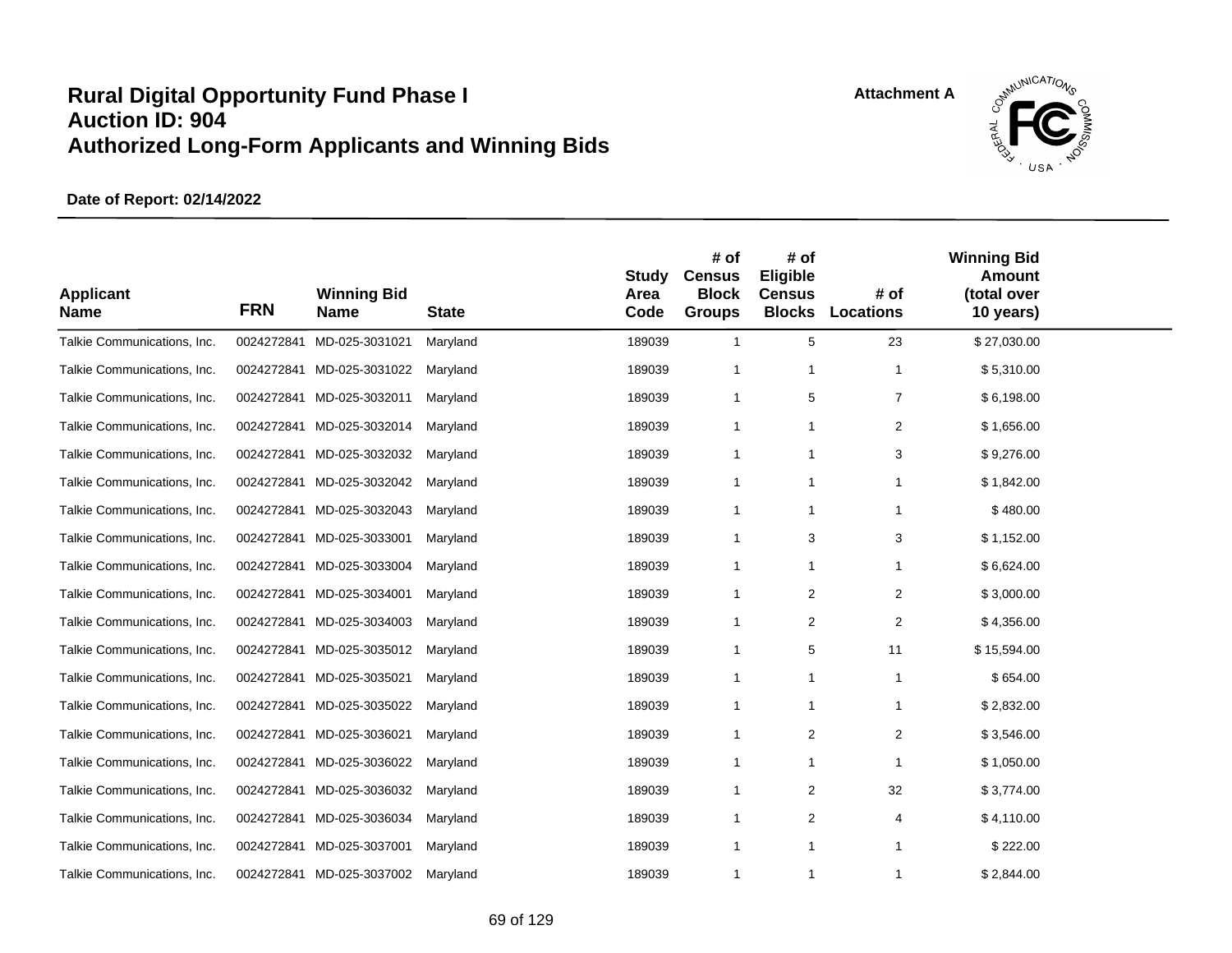

| <b>Applicant</b><br><b>Name</b> | <b>FRN</b> | <b>Winning Bid</b><br><b>Name</b> | <b>State</b> | <b>Study</b><br>Area<br>Code | # of<br><b>Census</b><br><b>Block</b><br><b>Groups</b> | # of<br>Eligible<br><b>Census</b><br><b>Blocks</b> | # of<br><b>Locations</b> | <b>Winning Bid</b><br><b>Amount</b><br>(total over<br>10 years) |  |
|---------------------------------|------------|-----------------------------------|--------------|------------------------------|--------------------------------------------------------|----------------------------------------------------|--------------------------|-----------------------------------------------------------------|--|
| Talkie Communications, Inc.     | 0024272841 | MD-025-3038012                    | Maryland     | 189039                       | $\mathbf{1}$                                           | 2                                                  | 18                       | \$462.00                                                        |  |
| Talkie Communications, Inc.     |            | 0024272841 MD-025-3038021         | Maryland     | 189039                       | $\overline{1}$                                         | $\overline{2}$                                     | 6                        | \$2,484.00                                                      |  |
| Talkie Communications, Inc.     |            | 0024272841 MD-025-3038033         | Maryland     | 189039                       | -1                                                     | $\mathbf{1}$                                       | $\overline{2}$           | \$3,180.00                                                      |  |
| Talkie Communications, Inc.     |            | 0024272841 MD-025-3041011         | Maryland     | 189039                       | -1                                                     | $\overline{7}$                                     | 9                        | \$14,718.00                                                     |  |
| Talkie Communications, Inc.     |            | 0024272841 MD-025-3041012         | Maryland     | 189039                       | $\mathbf 1$                                            | 5                                                  | 58                       | \$54,510.00                                                     |  |
| Talkie Communications, Inc.     |            | 0024272841 MD-025-3041021         | Maryland     | 189039                       | $\mathbf 1$                                            | 21                                                 | 186                      | \$162,792.00                                                    |  |
| Talkie Communications, Inc.     |            | 0024272841 MD-025-3041022         | Maryland     | 189039                       | $\overline{1}$                                         | 15                                                 | 135                      | \$156,930.00                                                    |  |
| Talkie Communications, Inc.     |            | 0024272841 MD-025-3041023         | Maryland     | 189039                       | -1                                                     | 20                                                 | 117                      | \$119,388.00                                                    |  |
| Talkie Communications, Inc.     |            | 0024272841 MD-025-3042011         | Maryland     | 189039                       | -1                                                     | 6                                                  | 31                       | \$69,708.00                                                     |  |
| Talkie Communications, Inc.     | 0024272841 | MD-025-3042012                    | Maryland     | 189039                       | $\overline{1}$                                         | $\overline{2}$                                     | 21                       | \$26,682.00                                                     |  |
| Talkie Communications, Inc.     |            | 0024272841 MD-025-3042013         | Maryland     | 189039                       | $\mathbf 1$                                            | $\mathbf{1}$                                       | $\mathbf 1$              | \$186.00                                                        |  |
| Talkie Communications, Inc.     | 0024272841 | MD-025-3042014                    | Maryland     | 189039                       | $\overline{1}$                                         | 3                                                  | 3                        | \$4,848.00                                                      |  |
| Talkie Communications, Inc.     | 0024272841 | MD-025-3042021                    | Maryland     | 189039                       | -1                                                     | $\mathbf{1}$                                       | 1                        | \$888.00                                                        |  |
| Talkie Communications, Inc.     | 0024272841 | MD-025-3042022                    | Maryland     | 189039                       | $\mathbf{1}$                                           | $\mathbf{1}$                                       | 1                        | \$2,700.00                                                      |  |
| Talkie Communications, Inc.     |            | 0024272841 MD-025-3042025         | Maryland     | 189039                       | $\overline{1}$                                         | 2                                                  | 2                        | \$1,548.00                                                      |  |
| Talkie Communications, Inc.     | 0024272841 | MD-025-3051001                    | Maryland     | 189039                       | $\mathbf 1$                                            | 20                                                 | 96                       | \$82,860.00                                                     |  |
| Talkie Communications, Inc.     | 0024272841 | MD-025-3051002                    | Maryland     | 189039                       | $\mathbf 1$                                            | 32                                                 | 239                      | \$305,862.00                                                    |  |
| Talkie Communications, Inc.     |            | 0024272841 MD-025-3051003         | Maryland     | 189039                       | -1                                                     | 9                                                  | 91                       | \$47,766.00                                                     |  |
| Talkie Communications, Inc.     | 0024272841 | MD-025-3051004                    | Maryland     | 189039                       | -1                                                     | 6                                                  | 11                       | \$14,184.00                                                     |  |
| Talkie Communications, Inc.     |            | 0024272841 MD-025-3052001         | Maryland     | 189039                       | $\mathbf{1}$                                           | 5                                                  | 50                       | \$90,150.00                                                     |  |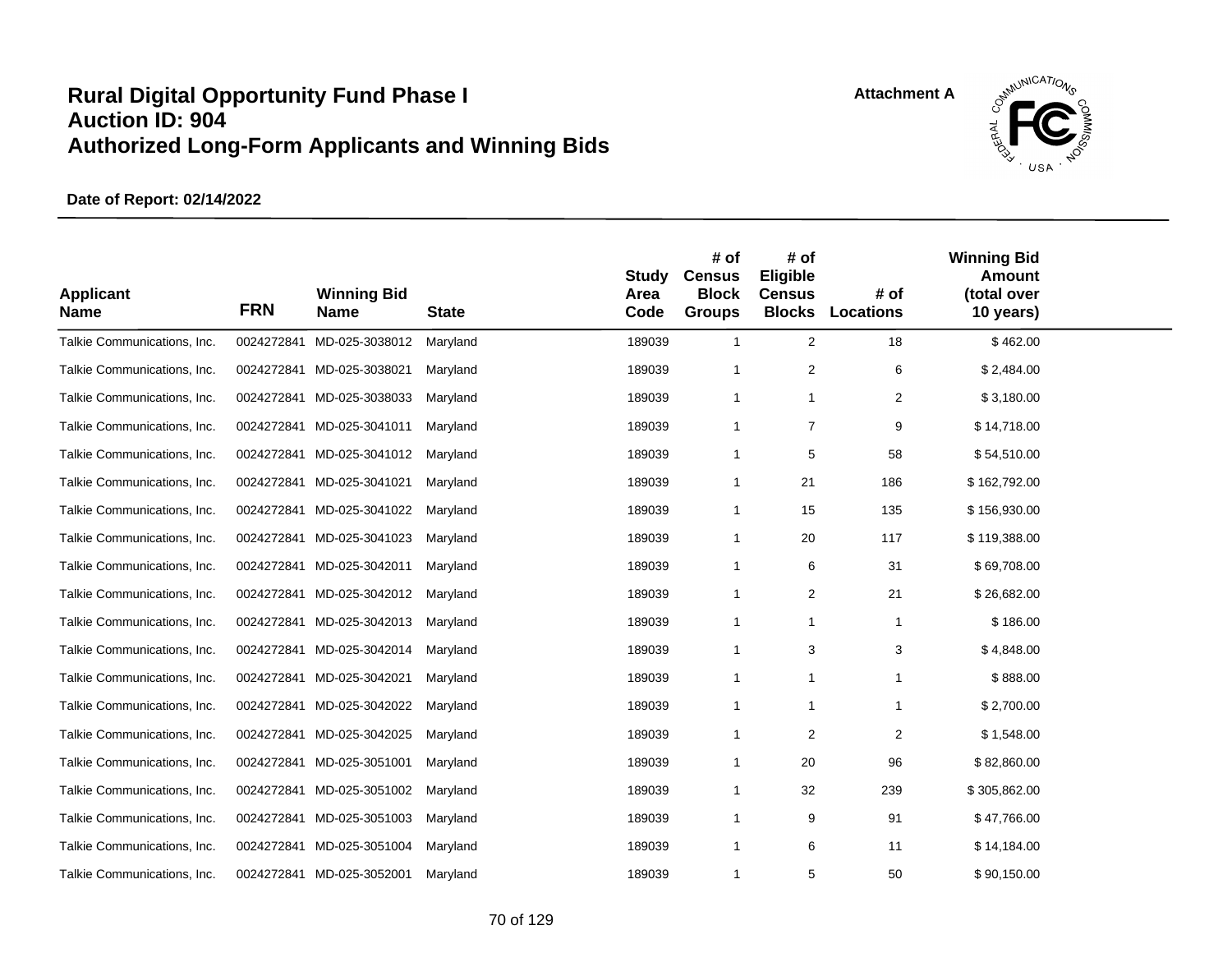

| <b>Applicant</b><br><b>Name</b> | <b>FRN</b> | <b>Winning Bid</b><br><b>Name</b> | <b>State</b> | <b>Study</b><br>Area<br>Code | # of<br><b>Census</b><br><b>Block</b><br><b>Groups</b> | # of<br>Eligible<br><b>Census</b><br><b>Blocks</b> | # of<br><b>Locations</b> | <b>Winning Bid</b><br><b>Amount</b><br>(total over<br>10 years) |  |
|---------------------------------|------------|-----------------------------------|--------------|------------------------------|--------------------------------------------------------|----------------------------------------------------|--------------------------|-----------------------------------------------------------------|--|
| Talkie Communications, Inc.     | 0024272841 | MD-025-3052002                    | Maryland     | 189039                       | $\mathbf{1}$                                           | 10                                                 | 25                       | \$71,046.00                                                     |  |
| Talkie Communications, Inc.     |            | 0024272841 MD-025-3052003         | Maryland     | 189039                       | -1                                                     | $\mathbf 1$                                        | $\mathbf{1}$             | \$77.00                                                         |  |
| Talkie Communications, Inc.     |            | 0024272841 MD-025-3053001         | Maryland     | 189039                       | 1                                                      | 4                                                  | 39                       | \$65,226.00                                                     |  |
| Talkie Communications, Inc.     | 0024272841 | MD-025-3053002                    | Maryland     | 189039                       | $\mathbf{1}$                                           | 11                                                 | 71                       | \$90,996.00                                                     |  |
| Talkie Communications, Inc.     | 0024272841 | MD-025-3061001                    | Maryland     | 189039                       | $\mathbf{1}$                                           | $\overline{2}$                                     | $\overline{2}$           | \$336.00                                                        |  |
| Talkie Communications, Inc.     | 0024272841 | MD-025-3061003                    | Maryland     | 189039                       | $\mathbf{1}$                                           | $\mathbf{1}$                                       | $\mathbf{1}$             | \$5,256.00                                                      |  |
| Talkie Communications, Inc.     |            | 0024272841 MD-025-3061004         | Maryland     | 189039                       | $\mathbf{1}$                                           | 5                                                  | 16                       | \$13,830.00                                                     |  |
| Talkie Communications, Inc.     | 0024272841 | MD-025-3062003                    | Maryland     | 189039                       | $\mathbf 1$                                            | 3                                                  | 13                       | \$12,060.00                                                     |  |
| Talkie Communications, Inc.     | 0024272841 | MD-025-3063002                    | Maryland     | 189039                       | $\mathbf 1$                                            | 9                                                  | 34                       | \$38,898.00                                                     |  |
| Talkie Communications, Inc.     |            | 0024272841 MD-025-3064002         | Maryland     | 189039                       | $\mathbf 1$                                            | 3                                                  | 4                        | \$5,826.00                                                      |  |
| Talkie Communications, Inc.     |            | 0024272841 MD-025-3064004         | Maryland     | 189039                       | $\mathbf 1$                                            | $\mathbf{1}$                                       | $\mathbf{1}$             | \$654.00                                                        |  |
| Talkie Communications, Inc.     |            | 0024272841 MD-025-3064005         | Maryland     | 189039                       | $\mathbf{1}$                                           | 2                                                  | 9                        | \$7,266.00                                                      |  |
| Talkie Communications, Inc.     |            | 0024272841 MD-025-3064006         | Maryland     | 189039                       | $\mathbf{1}$                                           | $\overline{1}$                                     | $\overline{1}$           | \$5,550.00                                                      |  |
| Talkie Communications, Inc.     | 0024272841 | MD-025-3065001                    | Maryland     | 189039                       | $\mathbf{1}$                                           | 5                                                  | 63                       | \$141,120.00                                                    |  |
| Talkie Communications, Inc.     |            | 0024272841 MD-025-3065002         | Maryland     | 189039                       | $\overline{1}$                                         | 2                                                  | 14                       | \$113,712.00                                                    |  |
| Talkie Communications, Inc.     |            | 0024272841 MD-025-3065003         | Maryland     | 189039                       | $\mathbf{1}$                                           | $\overline{4}$                                     | 62                       | \$48,570.00                                                     |  |
| Talkie Communications, Inc.     | 0024272841 | MD-029-9501001                    | Maryland     | 189039                       | $\mathbf 1$                                            | 8                                                  | 11                       | \$50,405.00                                                     |  |
| Talkie Communications, Inc.     |            | 0024272841 MD-029-9501002         | Maryland     | 189039                       | $\mathbf 1$                                            | 50                                                 | 221                      | \$261,738.00                                                    |  |
| Talkie Communications, Inc.     |            | 0024272841 MD-029-9501003         | Maryland     | 189039                       | $\mathbf 1$                                            | 36                                                 | 135                      | \$237,997.50                                                    |  |
| Talkie Communications, Inc.     |            | 0024272841 MD-029-9501004         | Maryland     | 189039                       | $\mathbf{1}$                                           | 32                                                 | 93                       | \$225,778.80                                                    |  |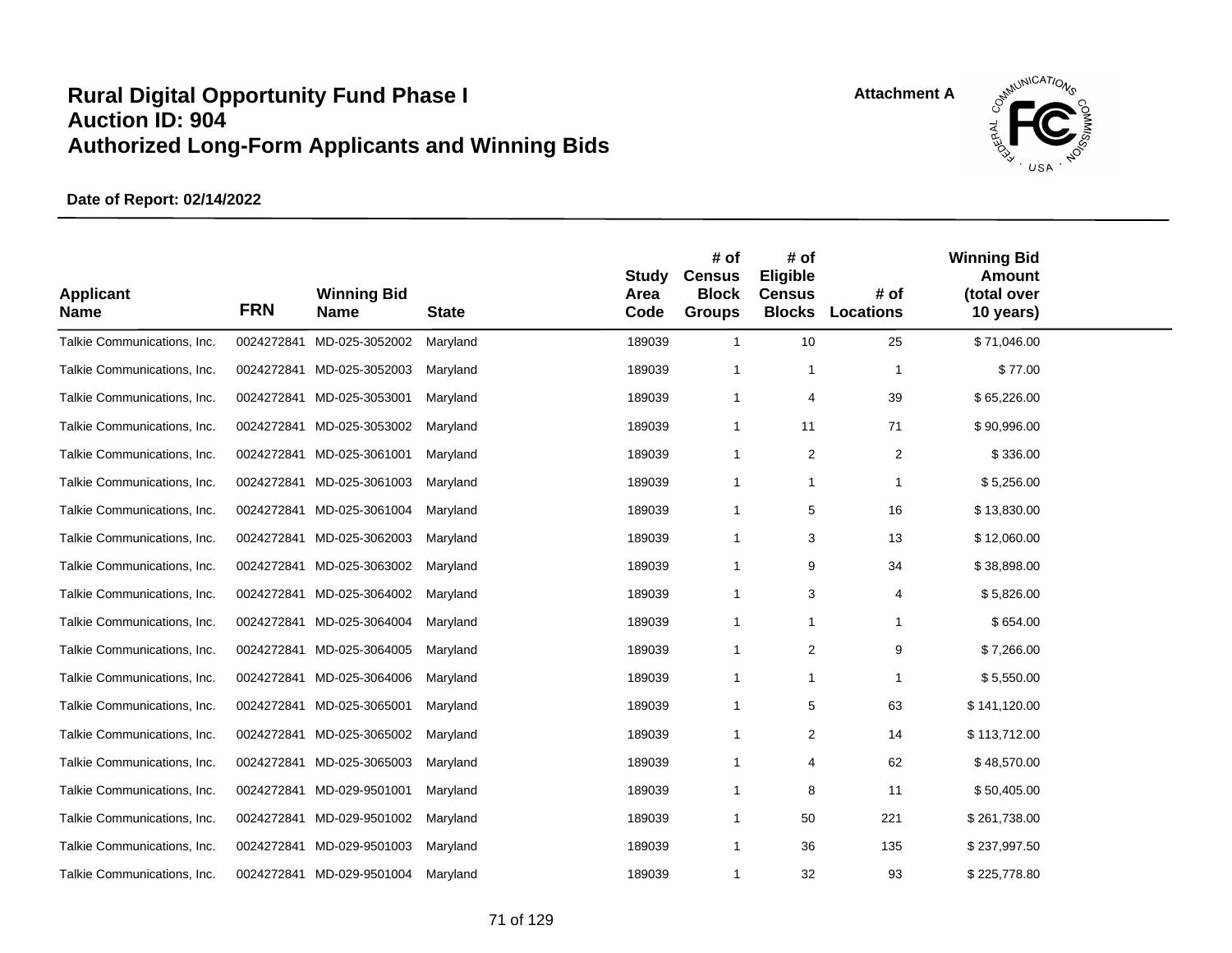

| <b>Applicant</b><br><b>Name</b> | <b>FRN</b> | <b>Winning Bid</b><br><b>Name</b> | <b>State</b> | <b>Study</b><br>Area<br>Code | # of<br><b>Census</b><br><b>Block</b><br><b>Groups</b> | # of<br>Eligible<br><b>Census</b><br><b>Blocks</b> | # of<br><b>Locations</b> | <b>Winning Bid</b><br><b>Amount</b><br>(total over<br>10 years) |  |
|---------------------------------|------------|-----------------------------------|--------------|------------------------------|--------------------------------------------------------|----------------------------------------------------|--------------------------|-----------------------------------------------------------------|--|
| Talkie Communications, Inc.     | 0024272841 | MD-029-9502001                    | Maryland     | 189039                       | $\overline{1}$                                         | 49                                                 | 449                      | \$206,958.00                                                    |  |
| Talkie Communications, Inc.     |            | 0024272841 MD-029-9502002         | Maryland     | 189039                       | -1                                                     | 28                                                 | 63                       | \$156,876.00                                                    |  |
| Talkie Communications, Inc.     |            | 0024272841 MD-029-9502003         | Maryland     | 189039                       | $\overline{1}$                                         | 28                                                 | 165                      | \$270,840.00                                                    |  |
| Talkie Communications, Inc.     | 0024272841 | MD-029-9502004                    | Maryland     | 189039                       | $\mathbf 1$                                            | 13                                                 | 69                       | \$80,596.00                                                     |  |
| Talkie Communications, Inc.     | 0024272841 | MD-029-9502005                    | Maryland     | 189039                       | $\overline{1}$                                         | 66                                                 | 379                      | \$758,436.90                                                    |  |
| Talkie Communications, Inc.     | 0024272841 | MD-029-9503001                    | Maryland     | 189039                       | $\overline{1}$                                         | $\overline{7}$                                     | 11                       | \$18,336.00                                                     |  |
| Talkie Communications, Inc.     |            | 0024272841 MD-029-9503002         | Maryland     | 189039                       | $\overline{1}$                                         | 3                                                  | 16                       | \$3,246.00                                                      |  |
| Talkie Communications, Inc.     | 0024272841 | MD-029-9503004                    | Maryland     | 189039                       | $\mathbf 1$                                            | 2                                                  | 3                        | \$4,715.00                                                      |  |
| Talkie Communications, Inc.     | 0024272841 | MD-029-9504001                    | Maryland     | 189039                       | $\overline{1}$                                         | 40                                                 | 274                      | \$180,666.00                                                    |  |
| Talkie Communications, Inc.     | 0024272841 | MD-029-9504002                    | Maryland     | 189039                       | $\mathbf 1$                                            | 28                                                 | 229                      | \$308,068.00                                                    |  |
| Talkie Communications, Inc.     |            | 0024272841 MD-029-9504003         | Maryland     | 189039                       | $\overline{1}$                                         | 39                                                 | 314                      | \$375,444.00                                                    |  |
| Talkie Communications, Inc.     | 0024272841 | MD-029-9505001                    | Maryland     | 189039                       | $\overline{1}$                                         | $\overline{7}$                                     | 15                       | \$9,635.00                                                      |  |
| Talkie Communications, Inc.     | 0024272841 | MD-029-9505002                    | Maryland     | 189039                       | $\overline{1}$                                         | 5                                                  | 28                       | \$16,035.00                                                     |  |
| Talkie Communications, Inc.     | 0024272841 | MD-029-9505003                    | Maryland     | 189039                       | $\overline{1}$                                         | 34                                                 | 181                      | \$588,192.00                                                    |  |
| Talkie Communications, Inc.     |            | 0024272841 MD-035-8101001         | Maryland     | 189039                       | $\overline{1}$                                         | 19                                                 | 178                      | \$133,465.80                                                    |  |
| Talkie Communications, Inc.     | 0024272841 | MD-035-8101002                    | Maryland     | 189039                       | $\overline{1}$                                         | 13                                                 | 95                       | \$111,922.20                                                    |  |
| Talkie Communications, Inc.     | 0024272841 | MD-035-8102001                    | Maryland     | 189039                       | $\mathbf 1$                                            | 38                                                 | 331                      | \$223,254.00                                                    |  |
| Talkie Communications, Inc.     | 0024272841 | MD-035-8102002                    | Maryland     | 189039                       | $\overline{1}$                                         | 43                                                 | 357                      | \$430,055.50                                                    |  |
| Talkie Communications, Inc.     |            | 0024272841 MD-035-8103001         | Maryland     | 189039                       | $\overline{1}$                                         | 6                                                  | 15                       | \$48,586.20                                                     |  |
| Talkie Communications, Inc.     |            | 0024272841 MD-035-8103002         | Maryland     | 189039                       | $\mathbf 1$                                            | 46                                                 | 420                      | \$476,595.00                                                    |  |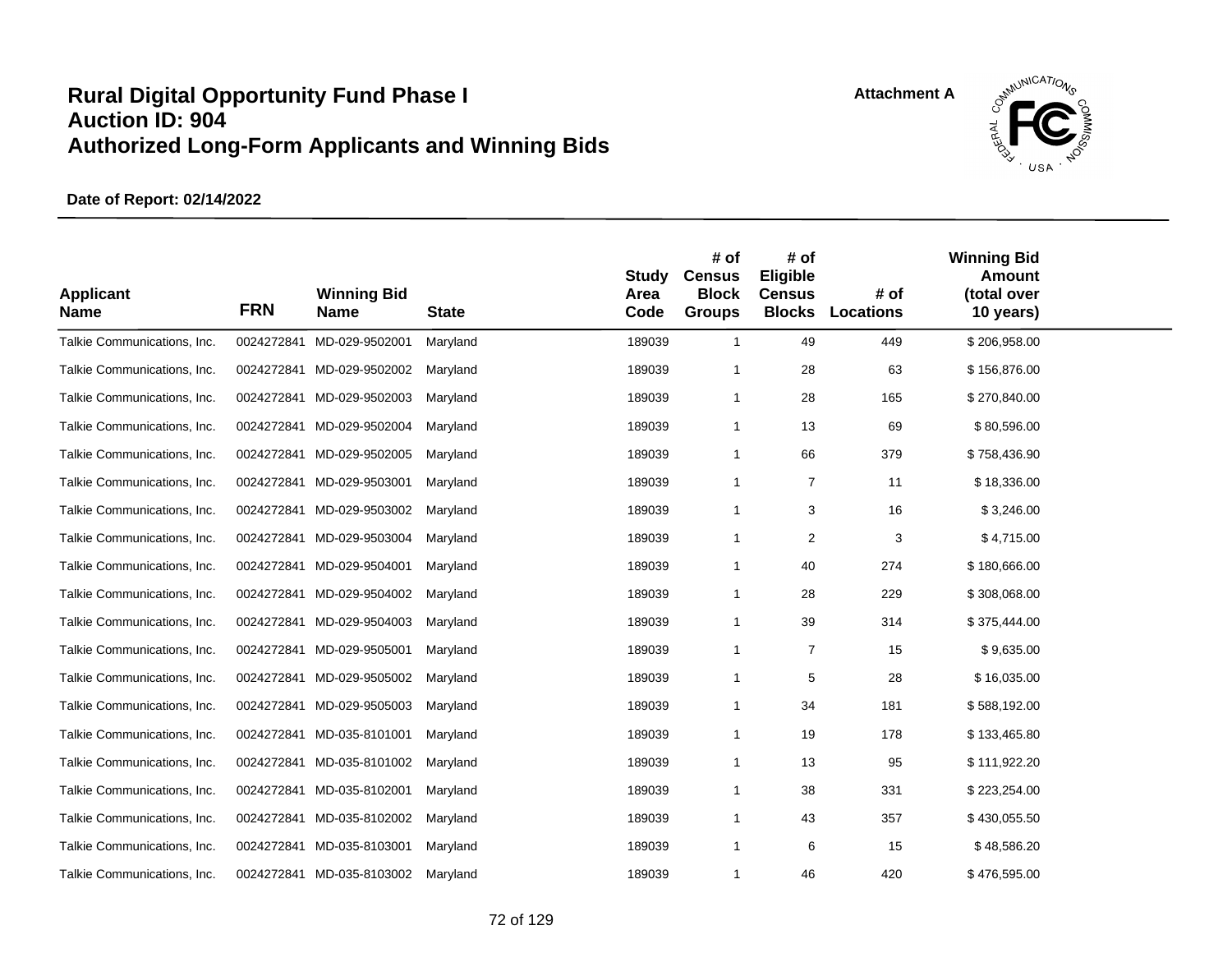

| <b>Applicant</b><br><b>Name</b> | <b>FRN</b> | <b>Winning Bid</b><br><b>Name</b> | <b>State</b> | <b>Study</b><br>Area<br>Code | # of<br><b>Census</b><br><b>Block</b><br><b>Groups</b> | # of<br>Eligible<br><b>Census</b><br><b>Blocks</b> | # of<br>Locations | <b>Winning Bid</b><br><b>Amount</b><br>(total over<br>10 years) |  |
|---------------------------------|------------|-----------------------------------|--------------|------------------------------|--------------------------------------------------------|----------------------------------------------------|-------------------|-----------------------------------------------------------------|--|
| Talkie Communications, Inc.     | 0024272841 | MD-035-8104001                    | Maryland     | 189039                       | $\mathbf{1}$                                           | 5                                                  | 23                | \$29,802.00                                                     |  |
| Talkie Communications, Inc.     |            | 0024272841 MD-035-8104002         | Maryland     | 189039                       | $\overline{1}$                                         | 3                                                  | 8                 | \$5,568.00                                                      |  |
| Talkie Communications, Inc.     |            | 0024272841 MD-035-8104003         | Maryland     | 189039                       | $\overline{1}$                                         | 14                                                 | 203               | \$494,538.00                                                    |  |
| Talkie Communications, Inc.     | 0024272841 | MD-035-8105001                    | Maryland     | 189039                       | -1                                                     | 41                                                 | 375               | \$400,130.50                                                    |  |
| Talkie Communications, Inc.     | 0024272841 | MD-035-8105002                    | Maryland     | 189039                       | -1                                                     | 30                                                 | 332               | \$326,437.80                                                    |  |
| Talkie Communications, Inc.     | 0024272841 | MD-035-8106001                    | Maryland     | 189039                       | $\overline{1}$                                         | 18                                                 | 127               | \$353,052.00                                                    |  |
| Talkie Communications, Inc.     |            | 0024272841 MD-035-8106002         | Maryland     | 189039                       | $\overline{1}$                                         | 2                                                  | 12                | \$160,656.00                                                    |  |
| Talkie Communications, Inc.     | 0024272841 | MD-035-8106003                    | Maryland     | 189039                       | $\overline{1}$                                         | $\mathbf{1}$                                       | 11                | \$3,948.00                                                      |  |
| Talkie Communications, Inc.     | 0024272841 | MD-035-8107002                    | Maryland     | 189039                       | $\mathbf{1}$                                           | 4                                                  | 14                | \$7,512.00                                                      |  |
| Talkie Communications, Inc.     |            | 0024272841 MD-035-8108002         | Maryland     | 189039                       | $\overline{1}$                                         | 2                                                  | $\overline{7}$    | \$7,578.00                                                      |  |
| Talkie Communications, Inc.     |            | 0024272841 MD-035-8108003         | Maryland     | 189039                       | $\overline{1}$                                         | $\mathbf{1}$                                       | $\mathbf{1}$      | \$3,252.00                                                      |  |
| Talkie Communications, Inc.     |            | 0024272841 MD-035-8109011         | Maryland     | 189039                       | $\overline{1}$                                         | $\overline{2}$                                     | 2                 | \$9,678.00                                                      |  |
| Talkie Communications, Inc.     |            | 0024272841 MD-035-8109012         | Maryland     | 189039                       | $\overline{1}$                                         | $\mathbf{1}$                                       | 6                 | \$3,996.00                                                      |  |
| Talkie Communications, Inc.     |            | 0024272841 MD-037-8750003         | Maryland     | 189039                       | $\overline{1}$                                         | $\overline{7}$                                     | 17                | \$53,970.00                                                     |  |
| Talkie Communications, Inc.     |            | 0024272841 MD-037-8751001         | Maryland     | 189039                       | $\overline{1}$                                         | $\overline{4}$                                     | 23                | \$69,546.00                                                     |  |
| Talkie Communications, Inc.     |            | 0024272841 MD-037-8751002         | Maryland     | 189039                       | $\overline{1}$                                         | $\overline{7}$                                     | 36                | \$19,806.00                                                     |  |
| Talkie Communications, Inc.     |            | 0024272841 MD-037-8751003         | Maryland     | 189039                       | $\overline{1}$                                         | 2                                                  | 24                | \$26,736.00                                                     |  |
| Talkie Communications, Inc.     |            | 0024272841 MD-037-8752011         | Maryland     | 189039                       | $\overline{1}$                                         | 8                                                  | 33                | \$29,004.00                                                     |  |
| Talkie Communications, Inc.     |            | 0024272841 MD-037-8752012         | Maryland     | 189039                       | -1                                                     | 6                                                  | 9                 | \$25,344.00                                                     |  |
| Talkie Communications, Inc.     |            | 0024272841 MD-037-8752021         | Maryland     | 189039                       | $\overline{1}$                                         | 11                                                 | 38                | \$41,964.00                                                     |  |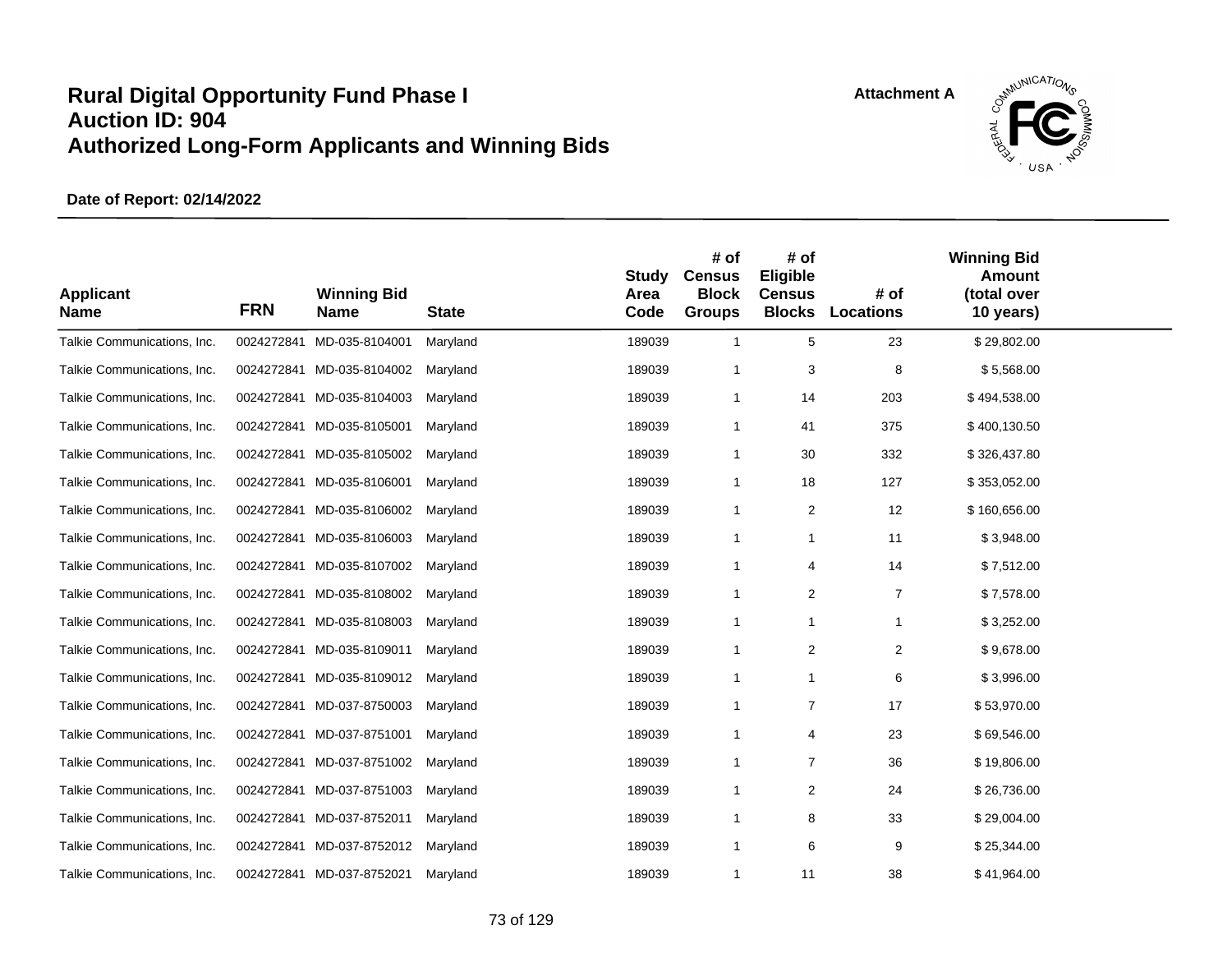

| <b>Applicant</b><br><b>Name</b> | <b>FRN</b> | <b>Winning Bid</b><br><b>Name</b> | <b>State</b> | <b>Study</b><br>Area<br>Code | # of<br><b>Census</b><br><b>Block</b><br><b>Groups</b> | # of<br>Eligible<br><b>Census</b><br><b>Blocks</b> | # of<br><b>Locations</b> | <b>Winning Bid</b><br><b>Amount</b><br>(total over<br>10 years) |  |
|---------------------------------|------------|-----------------------------------|--------------|------------------------------|--------------------------------------------------------|----------------------------------------------------|--------------------------|-----------------------------------------------------------------|--|
| Talkie Communications, Inc.     | 0024272841 | MD-037-8752022                    | Maryland     | 189039                       | $\mathbf{1}$                                           | $\mathbf{1}$                                       | 3                        | \$9,426.00                                                      |  |
| Talkie Communications, Inc.     |            | 0024272841 MD-037-8752023         | Maryland     | 189039                       | $\overline{1}$                                         | 6                                                  | 34                       | \$25,104.00                                                     |  |
| Talkie Communications, Inc.     |            | 0024272841 MD-037-8753001         | Maryland     | 189039                       | -1                                                     | 12                                                 | 55                       | \$36,360.00                                                     |  |
| Talkie Communications, Inc.     |            | 0024272841 MD-037-8753002         | Maryland     | 189039                       | -1                                                     | 5                                                  | 9                        | \$18,594.00                                                     |  |
| Talkie Communications, Inc.     |            | 0024272841 MD-037-8754001         | Maryland     | 189039                       | -1                                                     | 5                                                  | $\overline{7}$           | \$22,068.00                                                     |  |
| Talkie Communications, Inc.     |            | 0024272841 MD-037-8754002         | Maryland     | 189039                       | $\overline{1}$                                         | $\overline{c}$                                     | 3                        | \$1,776.00                                                      |  |
| Talkie Communications, Inc.     |            | 0024272841 MD-037-8754003         | Maryland     | 189039                       | $\overline{1}$                                         | $\overline{2}$                                     | 3                        | \$12,552.00                                                     |  |
| Talkie Communications, Inc.     |            | 0024272841 MD-037-8754004         | Maryland     | 189039                       | -1                                                     | -1                                                 | 1                        | \$315.00                                                        |  |
| Talkie Communications, Inc.     |            | 0024272841 MD-037-8755001         | Maryland     | 189039                       | -1                                                     | 5                                                  | 13                       | \$5,742.00                                                      |  |
| Talkie Communications, Inc.     |            | 0024272841 MD-037-8755002         | Maryland     | 189039                       | $\overline{1}$                                         | 12                                                 | 23                       | \$23,536.00                                                     |  |
| Talkie Communications, Inc.     |            | 0024272841 MD-037-8755003         | Maryland     | 189039                       | $\mathbf 1$                                            | 4                                                  | 11                       | \$2,822.00                                                      |  |
| Talkie Communications, Inc.     |            | 0024272841 MD-037-8756002         | Maryland     | 189039                       | $\overline{1}$                                         | 3                                                  | 4                        | \$2,760.00                                                      |  |
| Talkie Communications, Inc.     | 0024272841 | MD-037-8756004                    | Maryland     | 189039                       | -1                                                     | 2                                                  | 3                        | \$6,882.00                                                      |  |
| Talkie Communications, Inc.     | 0024272841 | MD-037-8756005                    | Maryland     | 189039                       | $\mathbf 1$                                            | $\mathbf{1}$                                       | 4                        | \$3,378.00                                                      |  |
| Talkie Communications, Inc.     |            | 0024272841 MD-037-8757001         | Maryland     | 189039                       | -1                                                     | 5                                                  | 6                        | \$5,370.00                                                      |  |
| Talkie Communications, Inc.     |            | 0024272841 MD-037-8757002         | Maryland     | 189039                       | $\mathbf 1$                                            | $\mathbf{1}$                                       | 1                        | \$5,112.00                                                      |  |
| Talkie Communications, Inc.     |            | 0024272841 MD-037-8757003         | Maryland     | 189039                       | $\mathbf 1$                                            | 3                                                  | 5                        | \$7,356.00                                                      |  |
| Talkie Communications, Inc.     |            | 0024272841 MD-037-8758011         | Maryland     | 189039                       | -1                                                     | 3                                                  | 9                        | \$22,272.00                                                     |  |
| Talkie Communications, Inc.     |            | 0024272841 MD-037-8759013         | Maryland     | 189039                       | -1                                                     | 2                                                  | 4                        | \$3,900.00                                                      |  |
| Talkie Communications, Inc.     |            | 0024272841 MD-037-8759021         | Maryland     | 189039                       | $\mathbf{1}$                                           | $\mathbf{1}$                                       | 1                        | \$270.00                                                        |  |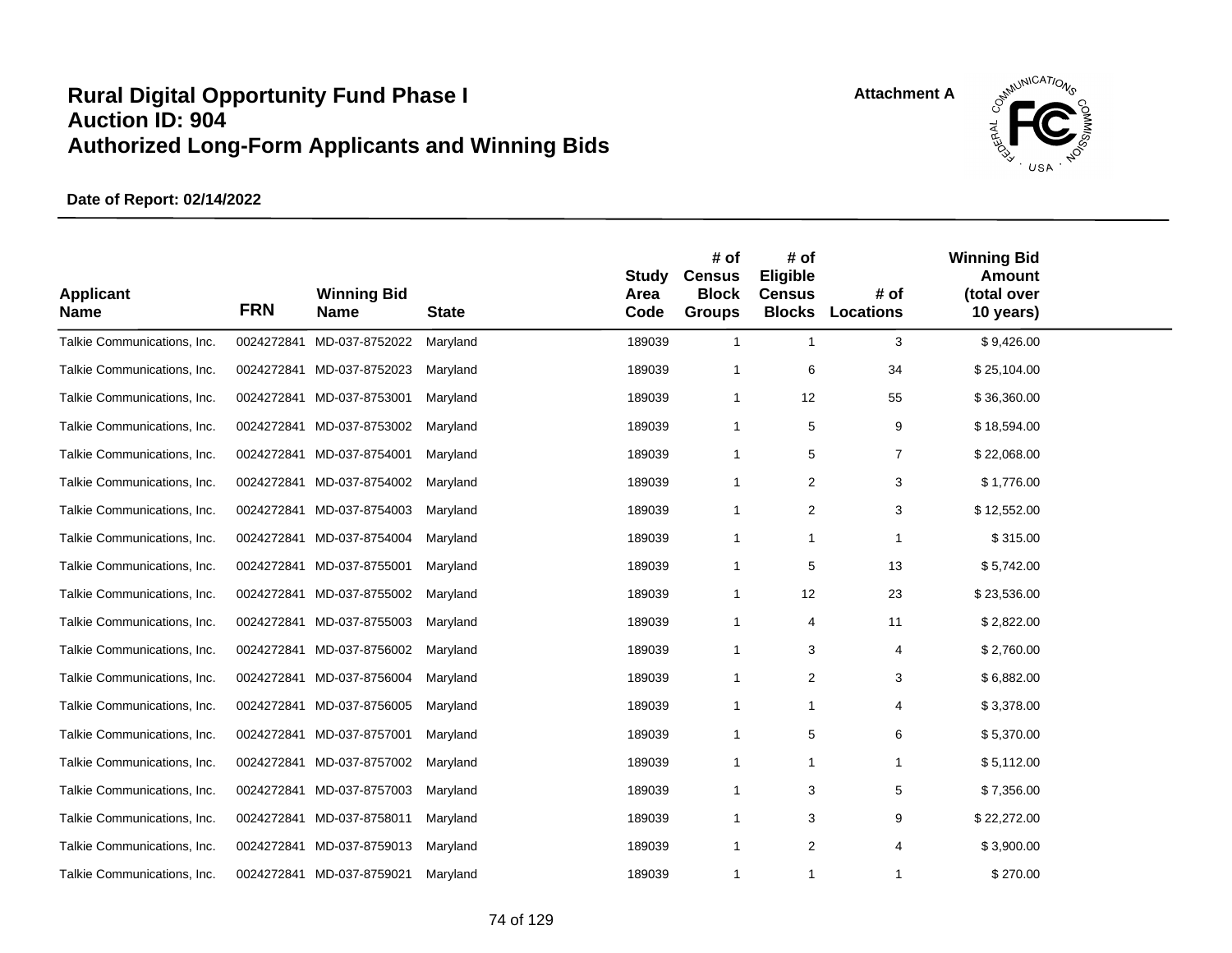

| <b>Applicant</b><br><b>Name</b> | <b>FRN</b> | <b>Winning Bid</b><br><b>Name</b> | <b>State</b> | <b>Study</b><br>Area<br>Code | # of<br><b>Census</b><br><b>Block</b><br><b>Groups</b> | # of<br>Eligible<br><b>Census</b><br><b>Blocks</b> | # of<br><b>Locations</b> | <b>Winning Bid</b><br><b>Amount</b><br>(total over<br>10 years) |  |
|---------------------------------|------------|-----------------------------------|--------------|------------------------------|--------------------------------------------------------|----------------------------------------------------|--------------------------|-----------------------------------------------------------------|--|
| Talkie Communications, Inc.     | 0024272841 | MD-037-8759023                    | Maryland     | 189039                       | $\mathbf{1}$                                           | 3                                                  | 9                        | \$19,356.00                                                     |  |
| Talkie Communications, Inc.     |            | 0024272841 MD-037-8760021         | Maryland     | 189039                       | $\overline{1}$                                         | $\overline{1}$                                     | 3                        | \$1,830.00                                                      |  |
| Talkie Communications, Inc.     |            | 0024272841 MD-037-8760022         | Maryland     | 189039                       | $\mathbf 1$                                            | 2                                                  | 13                       | \$2,742.00                                                      |  |
| Talkie Communications, Inc.     |            | 0024272841 MD-037-8761001         | Maryland     | 189039                       | $\mathbf 1$                                            | $\overline{1}$                                     | 6                        | \$1,776.00                                                      |  |
| Talkie Communications, Inc.     |            | 0024272841 MD-037-8761002         | Maryland     | 189039                       | -1                                                     | $\overline{4}$                                     | $\overline{7}$           | \$18,348.00                                                     |  |
| Talkie Communications, Inc.     |            | 0024272841 MD-037-8761003         | Maryland     | 189039                       | $\mathbf 1$                                            | $\mathbf{1}$                                       | 5                        | \$1,566.00                                                      |  |
| Talkie Communications, Inc.     |            | 0024272841 MD-037-8761004         | Maryland     | 189039                       | -1                                                     | 9                                                  | 42                       | \$91,536.00                                                     |  |
| Talkie Communications, Inc.     | 0024272841 | MD-037-8762001                    | Maryland     | 189039                       | $\mathbf 1$                                            | 11                                                 | 82                       | \$121,287.00                                                    |  |
| Talkie Communications, Inc.     |            | 0024272841 MD-037-8762002         | Maryland     | 189039                       | $\mathbf 1$                                            | 6                                                  | 30                       | \$24,948.00                                                     |  |
| Talkie Communications, Inc.     |            | 0024272841 MD-037-8762003         | Maryland     | 189039                       | $\overline{1}$                                         | 3                                                  | 6                        | \$4,569.00                                                      |  |
| Talkie Communications, Inc.     |            | 0024272841 MD-037-8762004         | Maryland     | 189039                       | -1                                                     | 9                                                  | 19                       | \$80,976.00                                                     |  |
| Talkie Communications, Inc.     |            | 0024272841 MD-039-9301011         | Maryland     | 189039                       | $\mathbf 1$                                            | 27                                                 | 141                      | \$121,704.10                                                    |  |
| Talkie Communications, Inc.     |            | 0024272841 MD-039-9301012         | Maryland     | 189039                       | -1                                                     | 4                                                  | 4                        | \$2,946.00                                                      |  |
| Talkie Communications, Inc.     | 0024272841 | MD-039-9301013                    | Maryland     | 189039                       | $\mathbf 1$                                            | 3                                                  | $\overline{7}$           | \$10,086.00                                                     |  |
| Talkie Communications, Inc.     |            | 0024272841 MD-039-9301021         | Maryland     | 189039                       | $\overline{1}$                                         | 20                                                 | 76                       | \$71,607.90                                                     |  |
| Talkie Communications, Inc.     |            | 0024272841 MD-039-9301022         | Maryland     | 189039                       | $\mathbf 1$                                            | 16                                                 | 57                       | \$53,270.10                                                     |  |
| Talkie Communications, Inc.     |            | 0024272841 MD-039-9302002         | Maryland     | 189039                       | $\overline{1}$                                         | 19                                                 | 39                       | \$110,328.00                                                    |  |
| Talkie Communications, Inc.     | 0024272841 | MD-039-9303001                    | Maryland     | 189039                       | -1                                                     | 21                                                 | 83                       | \$38,900.00                                                     |  |
| Talkie Communications, Inc.     |            | 0024272841 MD-039-9303002         | Maryland     | 189039                       | -1                                                     | 8                                                  | 78                       | \$59,172.00                                                     |  |
| Talkie Communications, Inc.     |            | 0024272841 MD-039-9303003         | Maryland     | 189039                       | $\mathbf 1$                                            | 38                                                 | 205                      | \$168,764.70                                                    |  |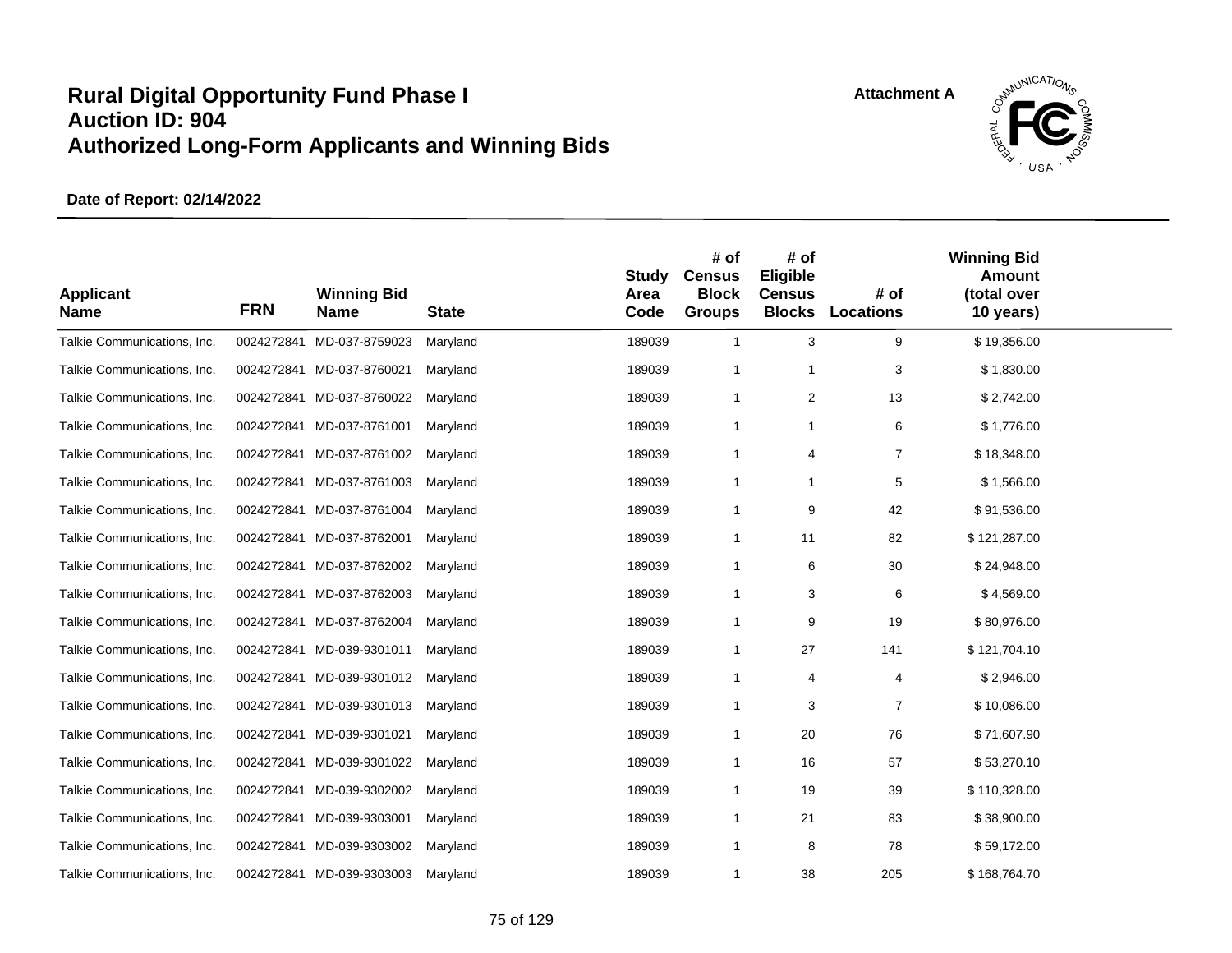

| <b>Applicant</b><br><b>Name</b> | <b>FRN</b> | <b>Winning Bid</b><br><b>Name</b> | <b>State</b> | <b>Study</b><br>Area<br>Code | # of<br><b>Census</b><br><b>Block</b><br><b>Groups</b> | # of<br>Eligible<br><b>Census</b><br><b>Blocks</b> | # of<br><b>Locations</b> | <b>Winning Bid</b><br><b>Amount</b><br>(total over<br>10 years) |  |
|---------------------------------|------------|-----------------------------------|--------------|------------------------------|--------------------------------------------------------|----------------------------------------------------|--------------------------|-----------------------------------------------------------------|--|
| Talkie Communications, Inc.     | 0024272841 | MD-039-9305001                    | Maryland     | 189039                       | $\overline{1}$                                         | 28                                                 | 211                      | \$141,952.20                                                    |  |
| Talkie Communications, Inc.     |            | 0024272841 MD-039-9305002         | Maryland     | 189039                       | -1                                                     | 22                                                 | 125                      | \$84,786.00                                                     |  |
| Talkie Communications, Inc.     |            | 0024272841 MD-039-9305003         | Maryland     | 189039                       | $\overline{1}$                                         | 27                                                 | 340                      | \$157,450.80                                                    |  |
| Talkie Communications, Inc.     | 0024272841 | MD-039-9305004                    | Maryland     | 189039                       | $\mathbf 1$                                            | 15                                                 | 146                      | \$131,742.00                                                    |  |
| Talkie Communications, Inc.     | 0024272841 | MD-039-9305005                    | Maryland     | 189039                       | $\overline{1}$                                         | $\overline{7}$                                     | 29                       | \$13,584.00                                                     |  |
| Talkie Communications, Inc.     | 0024272841 | MD-039-9306001                    | Maryland     | 189039                       | $\mathbf 1$                                            | 5                                                  | 46                       | \$15,288.00                                                     |  |
| Talkie Communications, Inc.     |            | 0024272841 MD-039-9306002         | Maryland     | 189039                       | $\overline{1}$                                         | 3                                                  | 3                        | \$2,574.00                                                      |  |
| Talkie Communications, Inc.     | 0024272841 | MD-039-9306003                    | Maryland     | 189039                       | $\overline{1}$                                         | 7                                                  | 34                       | \$13,242.00                                                     |  |
| Talkie Communications, Inc.     | 0024272841 | MD-039-9804001                    | Maryland     | 189039                       | $\overline{1}$                                         | 6                                                  | 49                       | \$44,705.00                                                     |  |
| Talkie Communications, Inc.     | 0024272841 | MD-041-9602011                    | Maryland     | 189039                       | $\overline{1}$                                         | 6                                                  | 6                        | \$3,630.00                                                      |  |
| Talkie Communications, Inc.     |            | 0024272841 MD-041-9602014         | Maryland     | 189039                       | $\overline{1}$                                         | 12                                                 | 20                       | \$13,602.00                                                     |  |
| Talkie Communications, Inc.     | 0024272841 | MD-041-9607001                    | Maryland     | 189039                       | $\mathbf 1$                                            | 25                                                 | 110                      | \$40,917.00                                                     |  |
| Talkie Communications, Inc.     | 0024272841 | MD-041-9607002                    | Maryland     | 189039                       | $\overline{1}$                                         | 4                                                  | 19                       | \$4,077.00                                                      |  |
| Talkie Communications, Inc.     | 0024272841 | MD-041-9607003                    | Maryland     | 189039                       | $\overline{1}$                                         | 22                                                 | 51                       | \$37,650.00                                                     |  |
| Talkie Communications, Inc.     |            | 0024272841 MD-041-9607004         | Maryland     | 189039                       | $\overline{1}$                                         | $\overline{1}$                                     | 2                        | \$1,884.00                                                      |  |
| Talkie Communications, Inc.     | 0024272841 | MD-041-9608001                    | Maryland     | 189039                       | $\overline{1}$                                         | 32                                                 | 83                       | \$83,943.00                                                     |  |
| Talkie Communications, Inc.     | 0024272841 | MD-041-9608002                    | Maryland     | 189039                       | $\mathbf 1$                                            | 4                                                  | 6                        | \$6,633.00                                                      |  |
| Talkie Communications, Inc.     | 0024272841 | MD-041-9609002                    | Maryland     | 189039                       | $\overline{1}$                                         | 3                                                  | 9                        | \$3,171.00                                                      |  |
| Talkie Communications, Inc.     | 0024272841 | MD-043-0003011                    | Maryland     | 189039                       | $\mathbf 1$                                            | $\mathbf 1$                                        | 1                        | \$564.00                                                        |  |
| Talkie Communications, Inc.     |            | 0024272841 MD-043-0005003         | Maryland     | 189039                       | $\overline{1}$                                         | $\overline{1}$                                     | 1                        | \$198.00                                                        |  |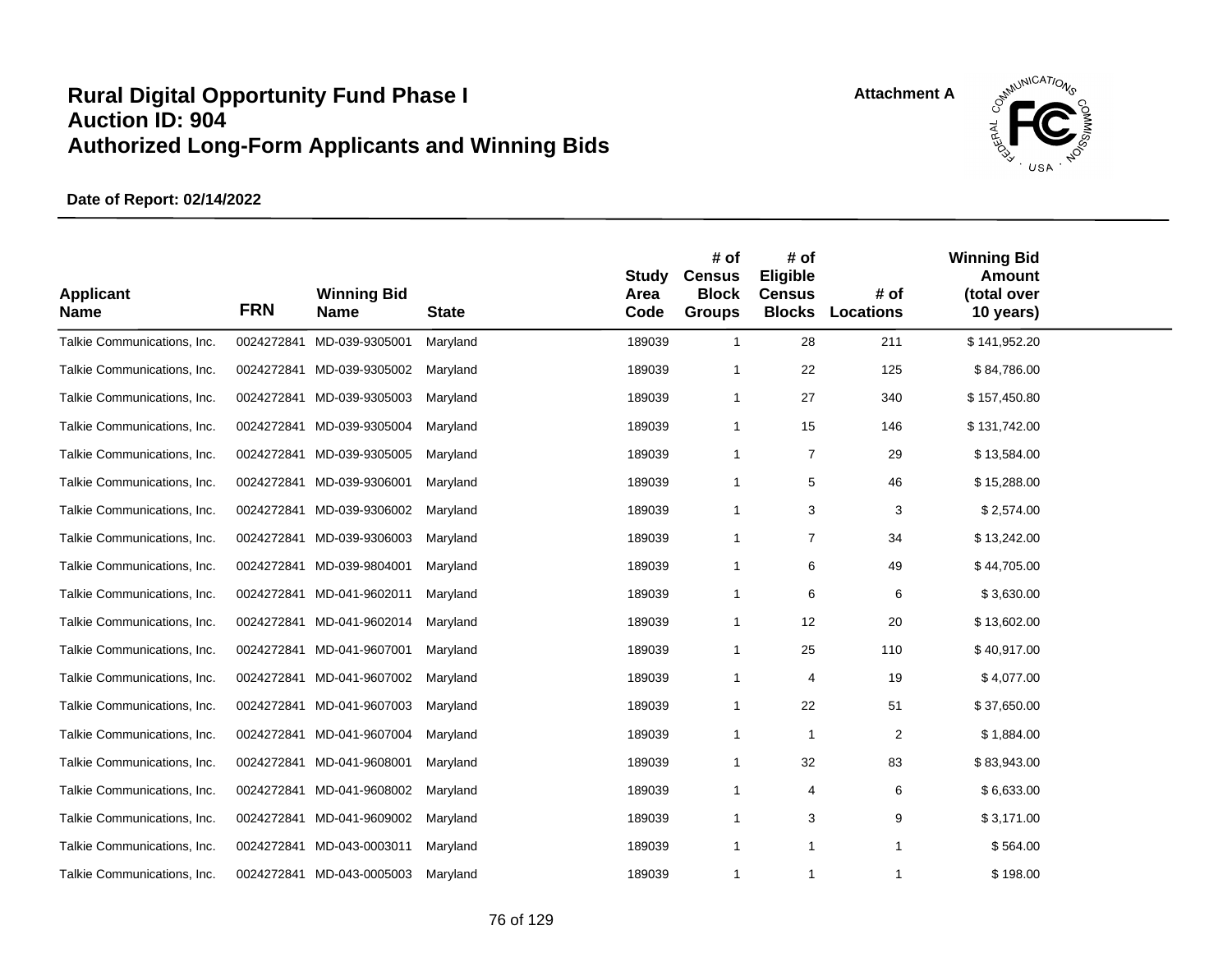

| <b>Applicant</b><br><b>Name</b> | <b>FRN</b> | <b>Winning Bid</b><br><b>Name</b> | <b>State</b> | <b>Study</b><br>Area<br>Code | # of<br><b>Census</b><br><b>Block</b><br><b>Groups</b> | # of<br>Eligible<br><b>Census</b><br><b>Blocks</b> | # of<br><b>Locations</b> | <b>Winning Bid</b><br><b>Amount</b><br>(total over<br>10 years) |  |
|---------------------------------|------------|-----------------------------------|--------------|------------------------------|--------------------------------------------------------|----------------------------------------------------|--------------------------|-----------------------------------------------------------------|--|
| Talkie Communications, Inc.     | 0024272841 | MD-043-0006011                    | Maryland     | 189039                       | $\mathbf{1}$                                           | $\overline{2}$                                     | $\overline{7}$           | \$2,016.00                                                      |  |
| Talkie Communications, Inc.     |            | 0024272841 MD-043-0006021         | Maryland     | 189039                       | $\overline{1}$                                         | $\overline{1}$                                     | 1                        | \$396.00                                                        |  |
| Talkie Communications, Inc.     |            | 0024272841 MD-043-0006022         | Maryland     | 189039                       | $\mathbf 1$                                            | 2                                                  | $\overline{c}$           | \$2,562.00                                                      |  |
| Talkie Communications, Inc.     | 0024272841 | MD-043-0008001                    | Maryland     | 189039                       | $\overline{1}$                                         | $\overline{1}$                                     |                          | \$2,526.00                                                      |  |
| Talkie Communications, Inc.     | 0024272841 | MD-043-0009002                    | Maryland     | 189039                       | -1                                                     | 3                                                  | $\overline{7}$           | \$5,886.00                                                      |  |
| Talkie Communications, Inc.     | 0024272841 | MD-043-0009003                    | Maryland     | 189039                       | -1                                                     | 9                                                  | 37                       | \$20,988.00                                                     |  |
| Talkie Communications, Inc.     |            | 0024272841 MD-043-0010011         | Maryland     | 189039                       | -1                                                     | 3                                                  | 5                        | \$3,246.00                                                      |  |
| Talkie Communications, Inc.     | 0024272841 | MD-043-0010014                    | Maryland     | 189039                       | $\mathbf 1$                                            | $\mathbf{1}$                                       | -1                       | \$60.00                                                         |  |
| Talkie Communications, Inc.     |            | 0024272841 MD-043-0101001         | Maryland     | 189039                       | $\mathbf 1$                                            | 9                                                  | 41                       | \$99,498.00                                                     |  |
| Talkie Communications, Inc.     |            | 0024272841 MD-043-0102001         | Maryland     | 189039                       | $\overline{1}$                                         | $\overline{4}$                                     | 8                        | \$8,412.00                                                      |  |
| Talkie Communications, Inc.     |            | 0024272841 MD-043-0102002         | Maryland     | 189039                       | -1                                                     | 6                                                  | 15                       | \$19,116.00                                                     |  |
| Talkie Communications, Inc.     |            | 0024272841 MD-043-0102004         | Maryland     | 189039                       | -1                                                     | 14                                                 | 30                       | \$52,332.00                                                     |  |
| Talkie Communications, Inc.     |            | 0024272841 MD-043-0103001         | Maryland     | 189039                       | -1                                                     | 4                                                  | 6                        | \$18,252.00                                                     |  |
| Talkie Communications, Inc.     | 0024272841 | MD-043-0103002                    | Maryland     | 189039                       | $\mathbf 1$                                            | $\mathbf{1}$                                       | 1                        | \$6,786.00                                                      |  |
| Talkie Communications, Inc.     |            | 0024272841 MD-043-0103003         | Maryland     | 189039                       | $\overline{1}$                                         | $\overline{1}$                                     | 6                        | \$876.00                                                        |  |
| Talkie Communications, Inc.     |            | 0024272841 MD-043-0104001         | Maryland     | 189039                       | $\mathbf 1$                                            | $\mathbf{1}$                                       | $\mathbf 1$              | \$1,362.00                                                      |  |
| Talkie Communications, Inc.     |            | 0024272841 MD-043-0104002         | Maryland     | 189039                       | $\mathbf 1$                                            | $\overline{1}$                                     | $\mathbf 1$              | \$3,330.00                                                      |  |
| Talkie Communications, Inc.     |            | 0024272841 MD-043-0104003         | Maryland     | 189039                       | -1                                                     | -1                                                 | 3                        | \$2,148.00                                                      |  |
| Talkie Communications, Inc.     |            | 0024272841 MD-043-0104004         | Maryland     | 189039                       | -1                                                     | $\overline{4}$                                     | 18                       | \$12,024.00                                                     |  |
| Talkie Communications, Inc.     |            | 0024272841 MD-043-0105001         | Maryland     | 189039                       | $\mathbf 1$                                            | $\overline{2}$                                     | 4                        | \$4,272.00                                                      |  |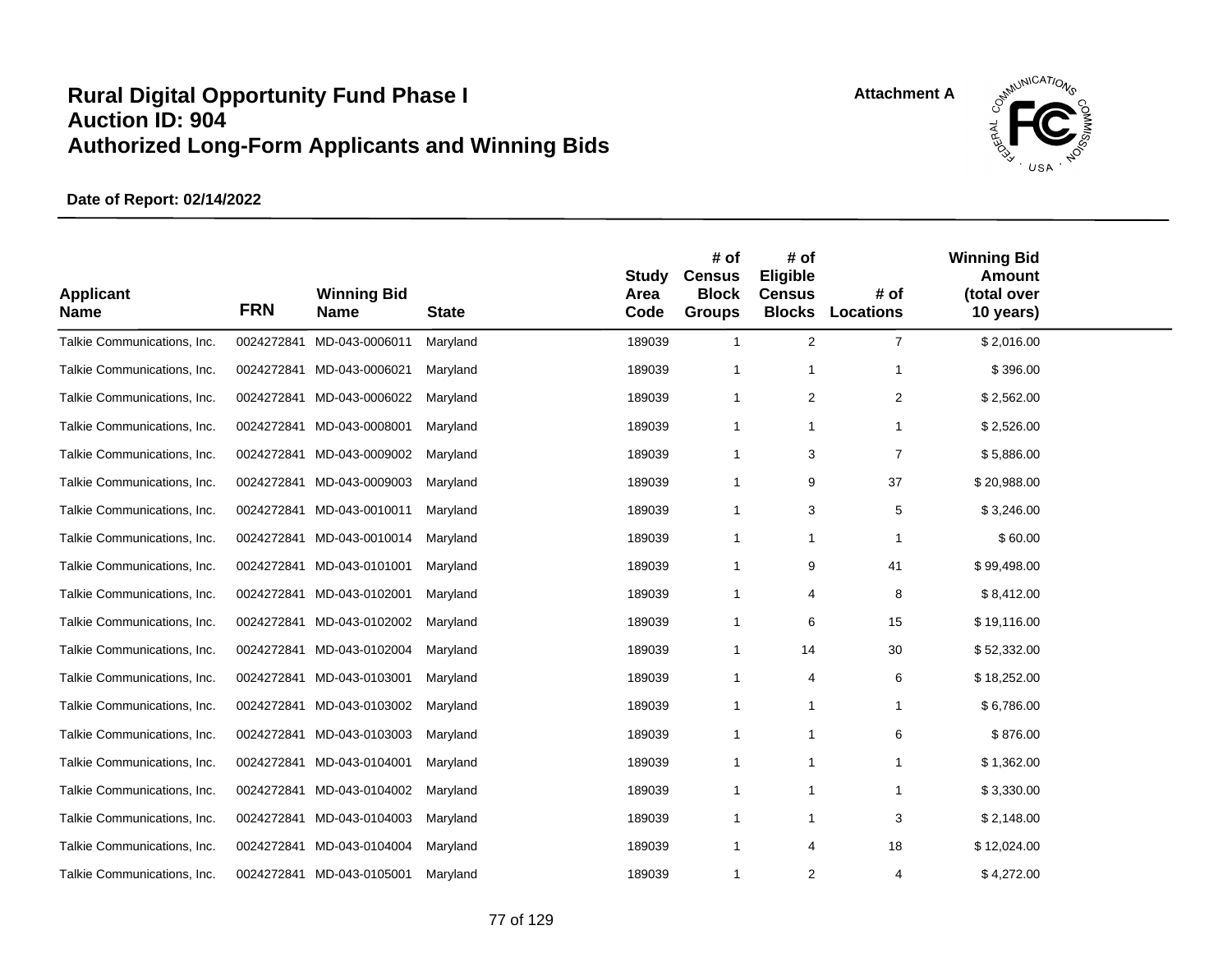

| <b>Applicant</b><br><b>Name</b> | <b>FRN</b> | <b>Winning Bid</b><br><b>Name</b> | <b>State</b> | <b>Study</b><br>Area<br>Code | # of<br><b>Census</b><br><b>Block</b><br><b>Groups</b> | # of<br>Eligible<br><b>Census</b><br><b>Blocks</b> | # of<br><b>Locations</b> | <b>Winning Bid</b><br><b>Amount</b><br>(total over<br>10 years) |  |
|---------------------------------|------------|-----------------------------------|--------------|------------------------------|--------------------------------------------------------|----------------------------------------------------|--------------------------|-----------------------------------------------------------------|--|
| Talkie Communications, Inc.     | 0024272841 | MD-043-0105002                    | Maryland     | 189039                       | $\overline{1}$                                         | $\overline{4}$                                     | 8                        | \$22,962.00                                                     |  |
| Talkie Communications, Inc.     |            | 0024272841 MD-043-0105003         | Maryland     | 189039                       | $\overline{1}$                                         | $\overline{2}$                                     | 3                        | \$7,422.00                                                      |  |
| Talkie Communications, Inc.     |            | 0024272841 MD-043-0105004         | Maryland     | 189039                       | -1                                                     | 3                                                  | 3                        | \$7,494.00                                                      |  |
| Talkie Communications, Inc.     |            | 0024272841 MD-043-0106001         | Maryland     | 189039                       | -1                                                     | 5                                                  | 9                        | \$12,204.00                                                     |  |
| Talkie Communications, Inc.     |            | 0024272841 MD-043-0106002         | Maryland     | 189039                       | $\mathbf 1$                                            | 26                                                 | 92                       | \$466,848.00                                                    |  |
| Talkie Communications, Inc.     | 0024272841 | MD-043-0106003                    | Maryland     | 189039                       | $\mathbf 1$                                            | 9                                                  | 15                       | \$33,222.00                                                     |  |
| Talkie Communications, Inc.     |            | 0024272841 MD-043-0106004         | Maryland     | 189039                       | $\overline{1}$                                         | 6                                                  | 17                       | \$54,114.00                                                     |  |
| Talkie Communications, Inc.     |            | 0024272841 MD-043-0107001         | Maryland     | 189039                       | $\overline{1}$                                         | $\overline{7}$                                     | 14                       | \$32,754.00                                                     |  |
| Talkie Communications, Inc.     |            | 0024272841 MD-043-0107002         | Maryland     | 189039                       | -1                                                     | 16                                                 | 41                       | \$130,128.00                                                    |  |
| Talkie Communications, Inc.     |            | 0024272841 MD-043-0107003         | Maryland     | 189039                       | $\mathbf 1$                                            | 51                                                 | 358                      | \$1,407,564.00                                                  |  |
| Talkie Communications, Inc.     |            | 0024272841 MD-043-0108011         | Maryland     | 189039                       | $\mathbf 1$                                            | 10                                                 | 21                       | \$65,238.00                                                     |  |
| Talkie Communications, Inc.     | 0024272841 | MD-043-0108021                    | Maryland     | 189039                       | $\overline{1}$                                         | $\overline{2}$                                     | $\overline{2}$           | \$696.00                                                        |  |
| Talkie Communications, Inc.     | 0024272841 | MD-043-0108022                    | Maryland     | 189039                       | -1                                                     | $\mathbf{1}$                                       | 2                        | \$126.00                                                        |  |
| Talkie Communications, Inc.     | 0024272841 | MD-043-0109001                    | Maryland     | 189039                       | $\mathbf 1$                                            | $\mathbf{1}$                                       | 1                        | \$360.00                                                        |  |
| Talkie Communications, Inc.     |            | 0024272841 MD-043-0109002         | Maryland     | 189039                       | -1                                                     | $\mathbf{1}$                                       | 1                        | \$12.00                                                         |  |
| Talkie Communications, Inc.     | 0024272841 | MD-043-0109003                    | Maryland     | 189039                       | $\mathbf 1$                                            | 6                                                  | 19                       | \$26,220.00                                                     |  |
| Talkie Communications, Inc.     | 0024272841 | MD-043-0109004                    | Maryland     | 189039                       | $\mathbf 1$                                            | 3                                                  | 4                        | \$9,864.00                                                      |  |
| Talkie Communications, Inc.     |            | 0024272841 MD-043-0110002         | Maryland     | 189039                       | -1                                                     | $\mathbf{1}$                                       | 1                        | \$5,118.00                                                      |  |
| Talkie Communications, Inc.     | 0024272841 | MD-043-0111001                    | Maryland     | 189039                       | $\mathbf{1}$                                           | 3                                                  | 6                        | \$2,640.00                                                      |  |
| Talkie Communications, Inc.     |            | 0024272841 MD-043-0111002         | Maryland     | 189039                       | $\mathbf{1}$                                           | $\mathbf{1}$                                       | 2                        | \$3,696.00                                                      |  |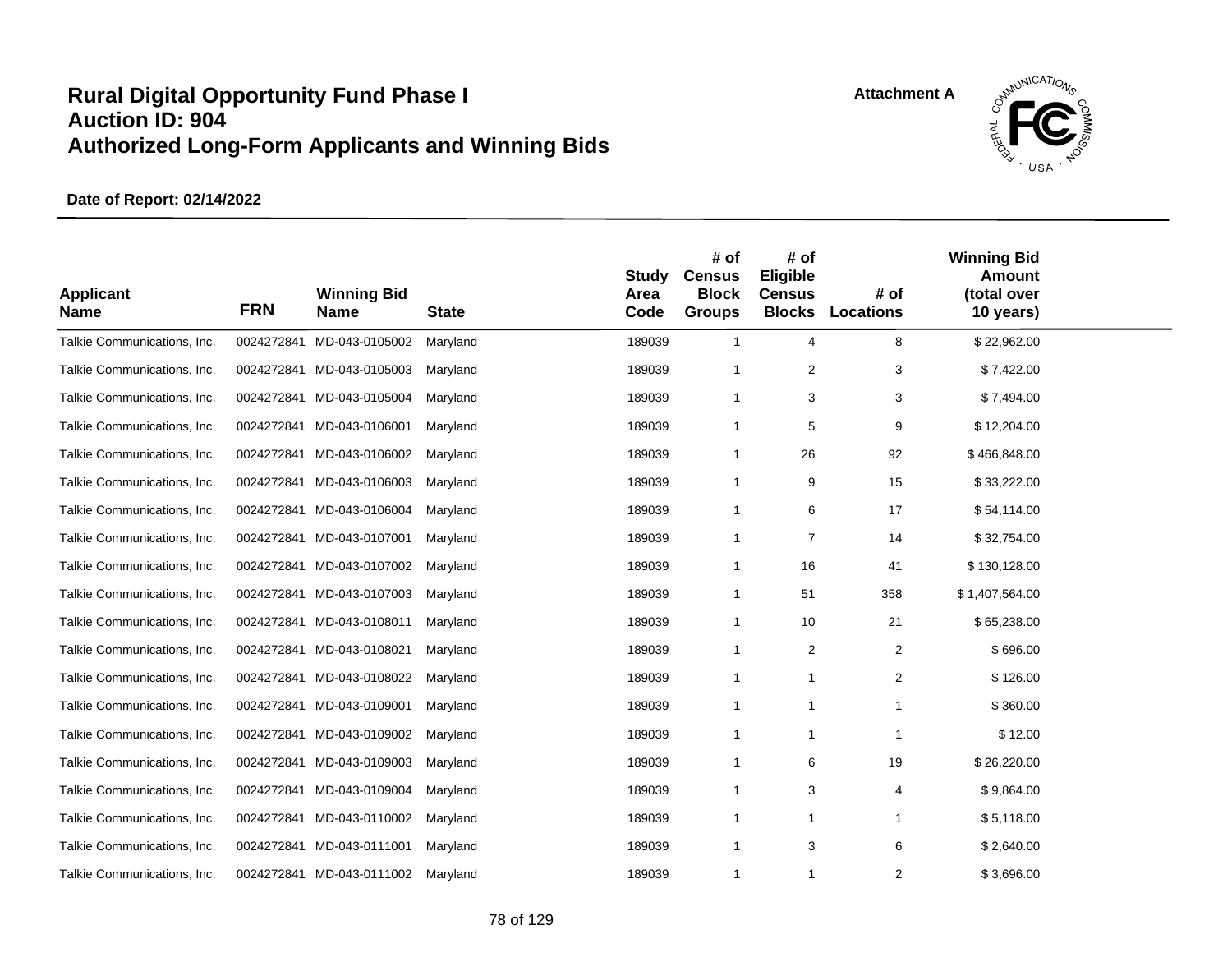

| <b>Applicant</b><br><b>Name</b> | <b>FRN</b> | <b>Winning Bid</b><br><b>Name</b> | <b>State</b> | <b>Study</b><br>Area<br>Code | # of<br><b>Census</b><br><b>Block</b><br><b>Groups</b> | # of<br>Eligible<br><b>Census</b><br><b>Blocks</b> | # of<br><b>Locations</b> | <b>Winning Bid</b><br><b>Amount</b><br>(total over<br>10 years) |  |
|---------------------------------|------------|-----------------------------------|--------------|------------------------------|--------------------------------------------------------|----------------------------------------------------|--------------------------|-----------------------------------------------------------------|--|
| Talkie Communications, Inc.     | 0024272841 | MD-043-0111003                    | Maryland     | 189039                       | $\mathbf{1}$                                           | $\mathbf{1}$                                       | $\overline{2}$           | \$1,086.00                                                      |  |
| Talkie Communications, Inc.     |            | 0024272841 MD-043-0111004         | Maryland     | 189039                       | -1                                                     | -1                                                 | 12                       | \$2,640.00                                                      |  |
| Talkie Communications, Inc.     |            | 0024272841 MD-043-0112022         | Maryland     | 189039                       | $\mathbf 1$                                            | $\mathbf{1}$                                       | $\mathbf 1$              | \$762.00                                                        |  |
| Talkie Communications, Inc.     |            | 0024272841 MD-043-0112023         | Maryland     | 189039                       | $\overline{1}$                                         | 3                                                  | $\overline{7}$           | \$5,226.00                                                      |  |
| Talkie Communications, Inc.     |            | 0024272841 MD-043-0113011         | Maryland     | 189039                       | -1                                                     | 12                                                 | 43                       | \$128,628.00                                                    |  |
| Talkie Communications, Inc.     | 0024272841 | MD-043-0113012                    | Maryland     | 189039                       | $\mathbf 1$                                            | $\overline{\mathbf{c}}$                            | 5                        | \$2,358.00                                                      |  |
| Talkie Communications, Inc.     |            | 0024272841 MD-043-0113013         | Maryland     | 189039                       | $\overline{1}$                                         | $\overline{4}$                                     | 5                        | \$5,160.00                                                      |  |
| Talkie Communications, Inc.     | 0024272841 | MD-043-0113021                    | Maryland     | 189039                       | -1                                                     | 6                                                  | 6                        | \$7,560.00                                                      |  |
| Talkie Communications, Inc.     |            | 0024272841 MD-043-0113022         | Maryland     | 189039                       | -1                                                     | 2                                                  | 3                        | \$4,236.00                                                      |  |
| Talkie Communications, Inc.     | 0024272841 | MD-043-0113023                    | Maryland     | 189039                       | $\overline{1}$                                         | 5                                                  | 9                        | \$26,556.00                                                     |  |
| Talkie Communications, Inc.     |            | 0024272841 MD-043-0114001         | Maryland     | 189039                       | $\mathbf 1$                                            | 2                                                  | 4                        | \$1,524.00                                                      |  |
| Talkie Communications, Inc.     |            | 0024272841 MD-043-0114002         | Maryland     | 189039                       | -1                                                     | $\mathbf{1}$                                       | 1                        | \$504.00                                                        |  |
| Talkie Communications, Inc.     | 0024272841 | MD-043-0114003                    | Maryland     | 189039                       | $\mathbf 1$                                            | 2                                                  | $\overline{2}$           | \$8,334.00                                                      |  |
| Talkie Communications, Inc.     | 0024272841 | MD-043-0115001                    | Maryland     | 189039                       | $\mathbf{1}$                                           | $\mathbf{1}$                                       | 8                        | \$13,254.00                                                     |  |
| Talkie Communications, Inc.     |            | 0024272841 MD-043-0115002         | Maryland     | 189039                       | -1                                                     | $\overline{7}$                                     | 29                       | \$32,478.00                                                     |  |
| Talkie Communications, Inc.     |            | 0024272841 MD-043-0115003         | Maryland     | 189039                       | $\mathbf{1}$                                           | 14                                                 | 38                       | \$33,972.00                                                     |  |
| Talkie Communications, Inc.     |            | 0024272841 MD-043-0115004         | Maryland     | 189039                       | $\mathbf 1$                                            | 5                                                  | 22                       | \$30,708.00                                                     |  |
| Talkie Communications, Inc.     |            | 0024272841 MD-043-0116001         | Maryland     | 189039                       | $\overline{1}$                                         | $\overline{4}$                                     | 10                       | \$24,552.00                                                     |  |
| Talkie Communications, Inc.     | 0024272841 | MD-043-0116002                    | Maryland     | 189039                       | $\mathbf 1$                                            | 3                                                  | 4                        | \$3,462.00                                                      |  |
| Talkie Communications, Inc.     |            | 0024272841 MD-045-0001001         | Maryland     | 189039                       | $\overline{1}$                                         | $\overline{1}$                                     | $\mathbf 1$              | \$1,770.00                                                      |  |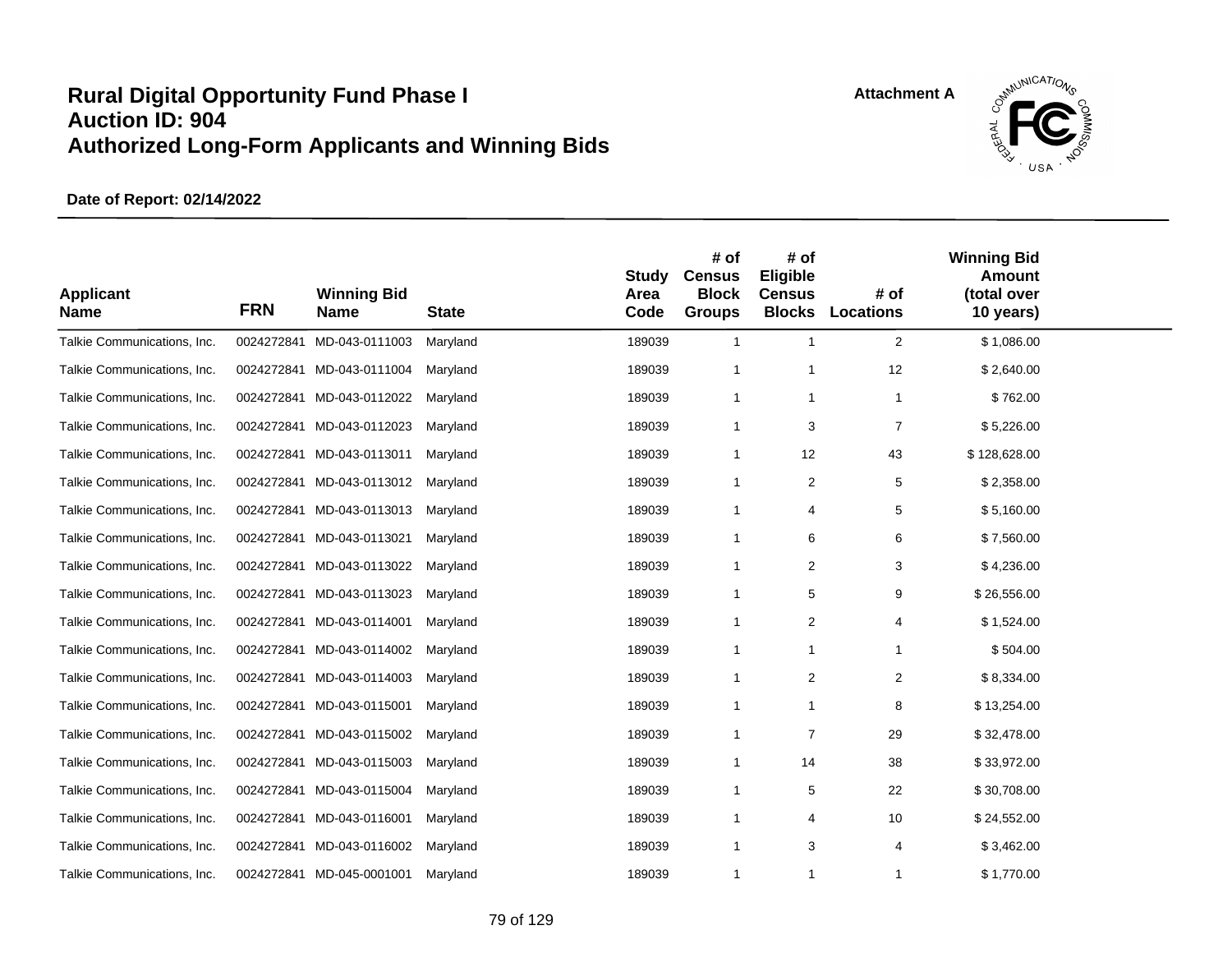

| <b>Applicant</b><br><b>Name</b> | <b>FRN</b> | <b>Winning Bid</b><br><b>Name</b> | <b>State</b> | <b>Study</b><br>Area<br>Code | # of<br><b>Census</b><br><b>Block</b><br><b>Groups</b> | # of<br>Eligible<br><b>Census</b><br><b>Blocks</b> | # of<br><b>Locations</b> | <b>Winning Bid</b><br><b>Amount</b><br>(total over<br>10 years) |  |
|---------------------------------|------------|-----------------------------------|--------------|------------------------------|--------------------------------------------------------|----------------------------------------------------|--------------------------|-----------------------------------------------------------------|--|
| Talkie Communications, Inc.     | 0024272841 | MD-045-0001004                    | Maryland     | 189039                       | $\mathbf{1}$                                           | $\mathbf{1}$                                       | $\mathbf 1$              | \$792.00                                                        |  |
| Talkie Communications, Inc.     |            | 0024272841 MD-045-0001005         | Maryland     | 189039                       | $\overline{1}$                                         | $\overline{1}$                                     | $\overline{c}$           | \$276.00                                                        |  |
| Talkie Communications, Inc.     |            | 0024272841 MD-045-0002002         | Maryland     | 189039                       | $\mathbf 1$                                            | $\mathbf{1}$                                       | 1                        | \$102.00                                                        |  |
| Talkie Communications, Inc.     | 0024272841 | MD-045-0003002                    | Maryland     | 189039                       | $\mathbf 1$                                            | $\overline{1}$                                     | 1                        | \$306.00                                                        |  |
| Talkie Communications, Inc.     |            | 0024272841 MD-045-0004002         | Maryland     | 189039                       | -1                                                     | $\overline{2}$                                     | $\overline{7}$           | \$234.00                                                        |  |
| Talkie Communications, Inc.     | 0024272841 | MD-045-0004003                    | Maryland     | 189039                       | $\mathbf 1$                                            | $\mathbf{1}$                                       | -1                       | \$912.00                                                        |  |
| Talkie Communications, Inc.     |            | 0024272841 MD-045-0005003         | Maryland     | 189039                       | -1                                                     | -1                                                 | $\overline{c}$           | \$2,916.00                                                      |  |
| Talkie Communications, Inc.     | 0024272841 | MD-045-0101012                    | Maryland     | 189039                       | $\mathbf 1$                                            | 12                                                 | 65                       | \$11,964.00                                                     |  |
| Talkie Communications, Inc.     |            | 0024272841 MD-045-0101013         | Maryland     | 189039                       | $\mathbf 1$                                            | $\mathbf{1}$                                       | $\mathbf 1$              | \$474.00                                                        |  |
| Talkie Communications, Inc.     |            | 0024272841 MD-045-0101014         | Maryland     | 189039                       | $\overline{1}$                                         | $\mathbf{1}$                                       | $\overline{7}$           | \$1,602.00                                                      |  |
| Talkie Communications, Inc.     |            | 0024272841 MD-045-0101021         | Maryland     | 189039                       | -1                                                     | $\overline{4}$                                     | 4                        | \$6,312.00                                                      |  |
| Talkie Communications, Inc.     |            | 0024272841 MD-045-0101022         | Maryland     | 189039                       | $\mathbf 1$                                            | 3                                                  | 4                        | \$5,022.00                                                      |  |
| Talkie Communications, Inc.     |            | 0024272841 MD-045-0102001         | Maryland     | 189039                       | -1                                                     | 5                                                  | 6                        | \$1,728.00                                                      |  |
| Talkie Communications, Inc.     | 0024272841 | MD-045-0102004                    | Maryland     | 189039                       | $\mathbf 1$                                            | 3                                                  | 3                        | \$762.00                                                        |  |
| Talkie Communications, Inc.     |            | 0024272841 MD-045-0102005         | Maryland     | 189039                       | $\overline{1}$                                         | $\overline{1}$                                     | 2                        | \$768.00                                                        |  |
| Talkie Communications, Inc.     |            | 0024272841 MD-045-0103001         | Maryland     | 189039                       | $\mathbf 1$                                            | 15                                                 | 17                       | \$15,246.00                                                     |  |
| Talkie Communications, Inc.     |            | 0024272841 MD-045-0103002         | Maryland     | 189039                       | $\overline{1}$                                         | 3                                                  | 3                        | \$552.00                                                        |  |
| Talkie Communications, Inc.     |            | 0024272841 MD-045-0103003         | Maryland     | 189039                       | -1                                                     | $\overline{1}$                                     | 1                        | \$978.00                                                        |  |
| Talkie Communications, Inc.     |            | 0024272841 MD-045-0103004         | Maryland     | 189039                       | -1                                                     | 5                                                  | 5                        | \$3,594.00                                                      |  |
| Talkie Communications, Inc.     |            | 0024272841 MD-045-0104001         | Maryland     | 189039                       | $\mathbf 1$                                            | 11                                                 | 11                       | \$5,526.00                                                      |  |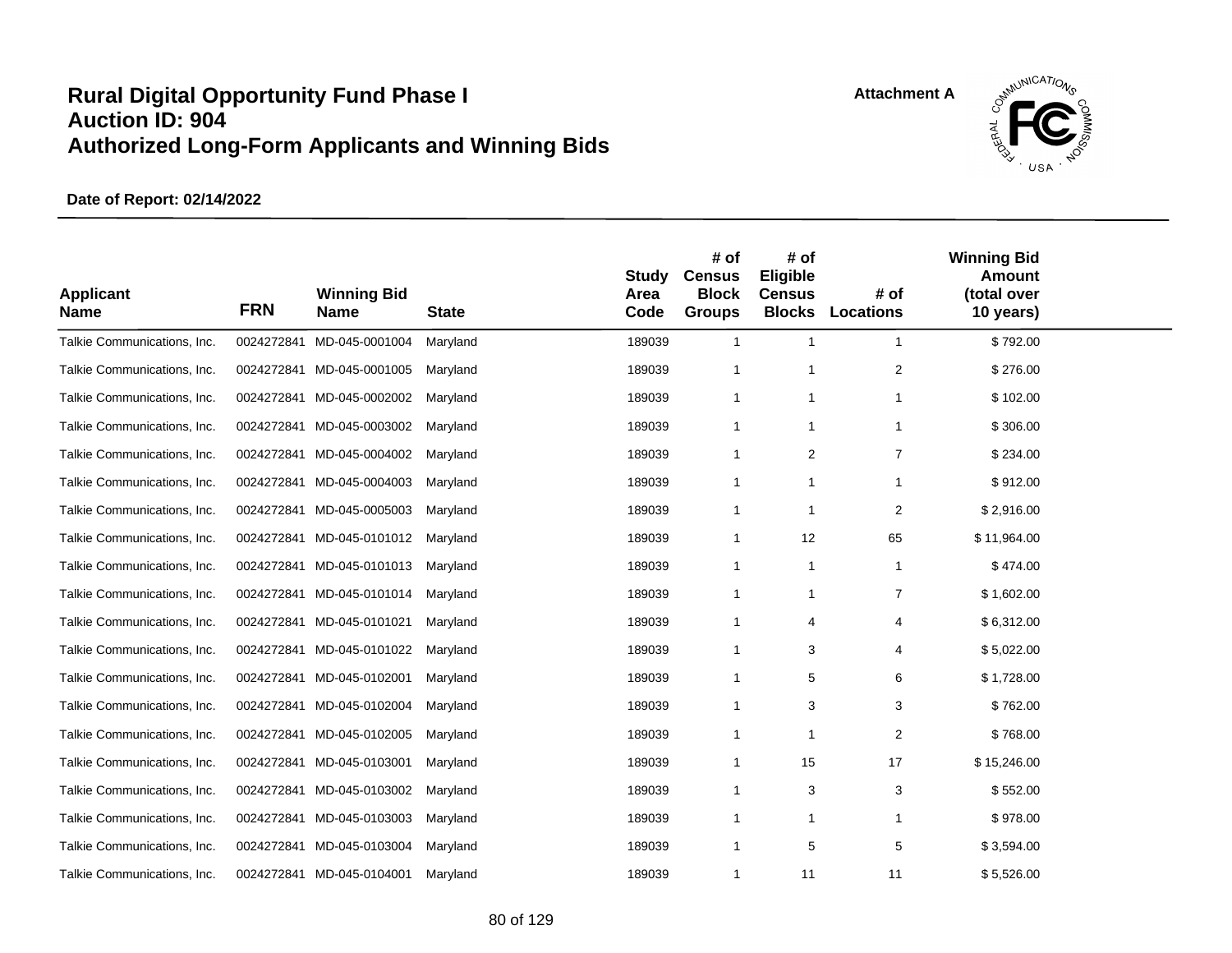

| <b>Applicant</b><br><b>Name</b> | <b>FRN</b> | <b>Winning Bid</b><br><b>Name</b> | <b>State</b> | <b>Study</b><br>Area<br>Code | # of<br><b>Census</b><br><b>Block</b><br><b>Groups</b> | # of<br>Eligible<br><b>Census</b><br><b>Blocks</b> | # of<br><b>Locations</b> | <b>Winning Bid</b><br><b>Amount</b><br>(total over<br>10 years) |  |
|---------------------------------|------------|-----------------------------------|--------------|------------------------------|--------------------------------------------------------|----------------------------------------------------|--------------------------|-----------------------------------------------------------------|--|
| Talkie Communications, Inc.     | 0024272841 | MD-045-0104002                    | Maryland     | 189039                       | $\mathbf{1}$                                           | 5                                                  | 9                        | \$12,882.00                                                     |  |
| Talkie Communications, Inc.     |            | 0024272841 MD-045-0104003         | Maryland     | 189039                       | -1                                                     | 3                                                  | 11                       | \$10,884.00                                                     |  |
| Talkie Communications, Inc.     |            | 0024272841 MD-045-0104004         | Maryland     | 189039                       | $\mathbf 1$                                            | 9                                                  | 20                       | \$23,996.50                                                     |  |
| Talkie Communications, Inc.     | 0024272841 | MD-045-0105011                    | Maryland     | 189039                       | $\mathbf 1$                                            | 11                                                 | 14                       | \$17,922.00                                                     |  |
| Talkie Communications, Inc.     | 0024272841 | MD-045-0105012                    | Maryland     | 189039                       | $\mathbf 1$                                            | $\mathbf{1}$                                       | $\overline{1}$           | \$702.00                                                        |  |
| Talkie Communications, Inc.     | 0024272841 | MD-045-0105013                    | Maryland     | 189039                       | $\mathbf 1$                                            | $\mathbf{1}$                                       | $\mathbf 1$              | \$300.00                                                        |  |
| Talkie Communications, Inc.     |            | 0024272841 MD-045-0105021         | Maryland     | 189039                       | $\overline{1}$                                         | $\mathbf{1}$                                       | 1                        | \$504.00                                                        |  |
| Talkie Communications, Inc.     | 0024272841 | MD-045-0105022                    | Maryland     | 189039                       | -1                                                     | $\overline{4}$                                     | 6                        | \$3,732.00                                                      |  |
| Talkie Communications, Inc.     | 0024272841 | MD-045-0105023                    | Maryland     | 189039                       | $\mathbf{1}$                                           | 4                                                  | 6                        | \$6,066.00                                                      |  |
| Talkie Communications, Inc.     |            | 0024272841 MD-045-0105024         | Maryland     | 189039                       | $\mathbf 1$                                            | $\mathbf{1}$                                       | 16                       | \$1,512.00                                                      |  |
| Talkie Communications, Inc.     |            | 0024272841 MD-045-0106031         | Maryland     | 189039                       | $\mathbf{1}$                                           | 2                                                  | $\sqrt{2}$               | \$396.00                                                        |  |
| Talkie Communications, Inc.     |            | 0024272841 MD-045-0106032         | Maryland     | 189039                       | $\mathbf 1$                                            | 9                                                  | 17                       | \$15,300.00                                                     |  |
| Talkie Communications, Inc.     |            | 0024272841 MD-045-0106033         | Maryland     | 189039                       | $\mathbf 1$                                            | 31                                                 | 36                       | \$48,372.50                                                     |  |
| Talkie Communications, Inc.     | 0024272841 | MD-045-0106034                    | Maryland     | 189039                       | $\mathbf 1$                                            | 5                                                  | 28                       | \$9,426.00                                                      |  |
| Talkie Communications, Inc.     |            | 0024272841 MD-045-0106041         | Maryland     | 189039                       | $\overline{1}$                                         | 25                                                 | 67                       | \$49,011.30                                                     |  |
| Talkie Communications, Inc.     |            | 0024272841 MD-045-0106042         | Maryland     | 189039                       | $\overline{1}$                                         | 14                                                 | 20                       | \$23,787.50                                                     |  |
| Talkie Communications, Inc.     |            | 0024272841 MD-045-0106043         | Maryland     | 189039                       | -1                                                     | 24                                                 | 40                       | \$36,652.00                                                     |  |
| Talkie Communications, Inc.     | 0024272841 | MD-045-0106044                    | Maryland     | 189039                       | -1                                                     | 25                                                 | 30                       | \$26,532.00                                                     |  |
| Talkie Communications, Inc.     |            | 0024272841 MD-045-0106051         | Maryland     | 189039                       | $\mathbf 1$                                            | 12                                                 | 22                       | \$34,674.00                                                     |  |
| Talkie Communications, Inc.     |            | 0024272841 MD-045-0106052         | Maryland     | 189039                       | $\mathbf 1$                                            | 13                                                 | 23                       | \$21,330.00                                                     |  |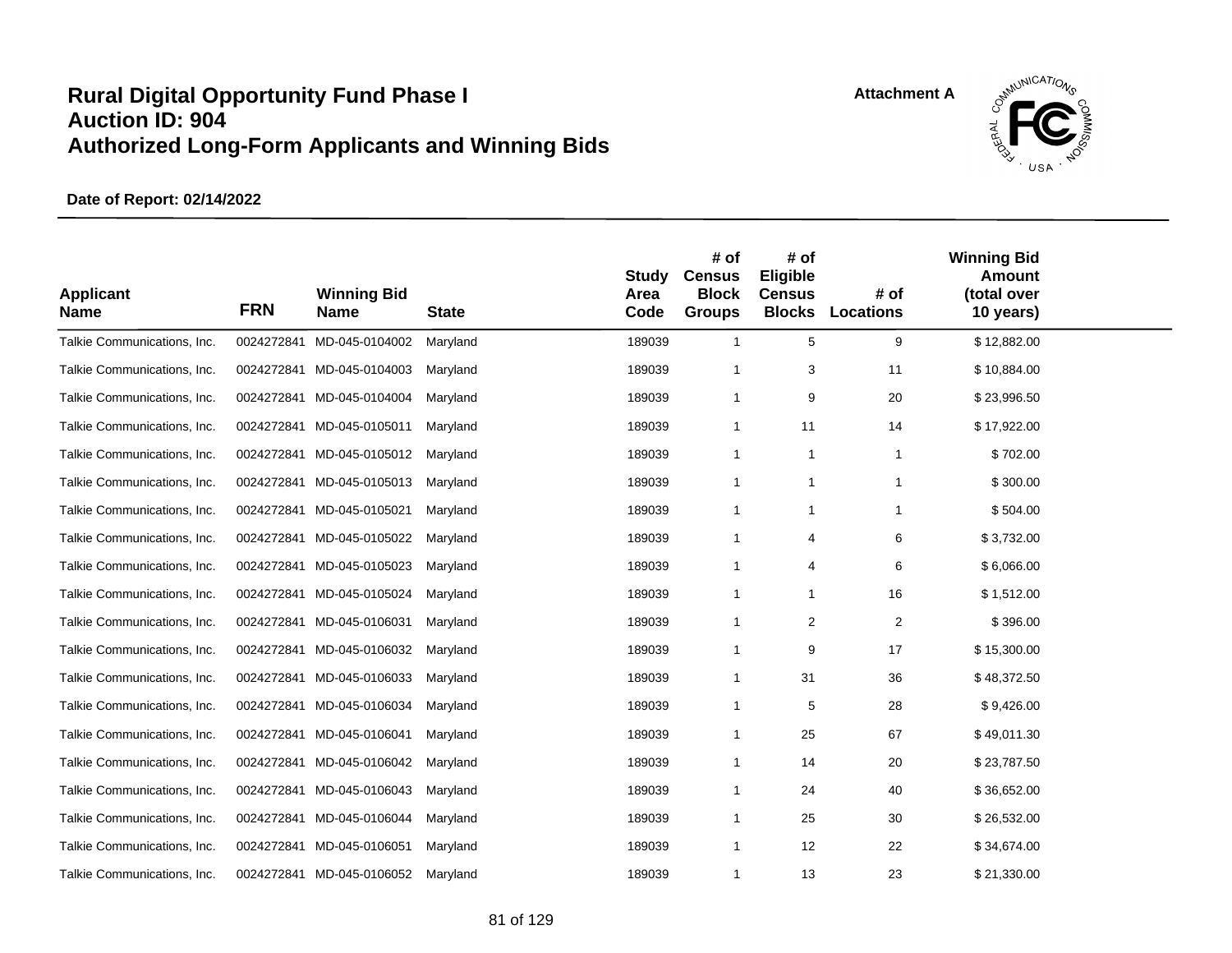

| <b>Applicant</b><br><b>Name</b> | <b>FRN</b> | <b>Winning Bid</b><br>Name | <b>State</b> | <b>Study</b><br>Area<br>Code | # of<br><b>Census</b><br><b>Block</b><br><b>Groups</b> | # of<br>Eligible<br><b>Census</b><br><b>Blocks</b> | # of<br><b>Locations</b> | <b>Winning Bid</b><br><b>Amount</b><br>(total over<br>10 years) |  |
|---------------------------------|------------|----------------------------|--------------|------------------------------|--------------------------------------------------------|----------------------------------------------------|--------------------------|-----------------------------------------------------------------|--|
| Talkie Communications, Inc.     | 0024272841 | MD-045-0106053             | Maryland     | 189039                       | $\overline{1}$                                         | 10                                                 | 11                       | \$10,044.00                                                     |  |
| Talkie Communications, Inc.     |            | 0024272841 MD-045-0106061  | Maryland     | 189039                       | $\overline{1}$                                         | 15                                                 | 48                       | \$30,880.00                                                     |  |
| Talkie Communications, Inc.     |            | 0024272841 MD-045-0106062  | Maryland     | 189039                       | $\overline{1}$                                         | 6                                                  | 13                       | \$4,722.00                                                      |  |
| Talkie Communications, Inc.     | 0024272841 | MD-045-0106063             | Maryland     | 189039                       | -1                                                     | 46                                                 | 122                      | \$165,140.00                                                    |  |
| Talkie Communications, Inc.     | 0024272841 | MD-045-0106064             | Maryland     | 189039                       | $\overline{1}$                                         | 61                                                 | 166                      | \$293,275.50                                                    |  |
| Talkie Communications, Inc.     | 0024272841 | MD-045-0107011             | Maryland     | 189039                       | $\overline{1}$                                         | 5                                                  | 11                       | \$3,306.00                                                      |  |
| Talkie Communications, Inc.     |            | 0024272841 MD-045-0107012  | Maryland     | 189039                       | $\overline{1}$                                         | 22                                                 | 67                       | \$83,183.10                                                     |  |
| Talkie Communications, Inc.     | 0024272841 | MD-045-0107013             | Maryland     | 189039                       | -1                                                     | 29                                                 | 211                      | \$116,998.00                                                    |  |
| Talkie Communications, Inc.     |            | 0024272841 MD-045-0107021  | Maryland     | 189039                       | $\overline{1}$                                         | 10                                                 | 17                       | \$12,264.00                                                     |  |
| Talkie Communications, Inc.     | 0024272841 | MD-045-0107022             | Maryland     | 189039                       | $\overline{1}$                                         | 8                                                  | 10                       | \$5,280.00                                                      |  |
| Talkie Communications, Inc.     |            | 0024272841 MD-045-0107023  | Maryland     | 189039                       | $\overline{1}$                                         | 21                                                 | 21                       | \$15,468.00                                                     |  |
| Talkie Communications, Inc.     | 0024272841 | MD-045-0107024             | Maryland     | 189039                       | $\overline{1}$                                         | 3                                                  | 4                        | \$11,286.00                                                     |  |
| Talkie Communications, Inc.     | 0024272841 | MD-045-0107025             | Maryland     | 189039                       | $\overline{1}$                                         | 2                                                  | 9                        | \$9,540.00                                                      |  |
| Talkie Communications, Inc.     | 0024272841 | MD-045-0107026             | Maryland     | 189039                       | $\overline{1}$                                         | 8                                                  | 38                       | \$8,790.00                                                      |  |
| Talkie Communications, Inc.     |            | 0024272841 MD-045-0108001  | Maryland     | 189039                       | $\overline{1}$                                         | 13                                                 | 41                       | \$33,500.00                                                     |  |
| Talkie Communications, Inc.     | 0024272841 | MD-045-0108002             | Maryland     | 189039                       | $\overline{1}$                                         | 36                                                 | 128                      | \$148,221.50                                                    |  |
| Talkie Communications, Inc.     | 0024272841 | MD-045-0108003             | Maryland     | 189039                       | $\mathbf 1$                                            | 32                                                 | 168                      | \$209,550.00                                                    |  |
| Talkie Communications, Inc.     | 0024272841 | MD-045-0108004             | Maryland     | 189039                       | $\overline{1}$                                         | 15                                                 | 15                       | \$11,100.00                                                     |  |
| Talkie Communications, Inc.     | 0024272841 | MD-047-9500001             | Maryland     | 189039                       | $\overline{1}$                                         | $\overline{1}$                                     | $\mathbf{1}$             | \$60.00                                                         |  |
| Talkie Communications, Inc.     |            | 0024272841 MD-047-9503001  | Maryland     | 189039                       | $\overline{1}$                                         | 2                                                  | 4                        | \$2,010.00                                                      |  |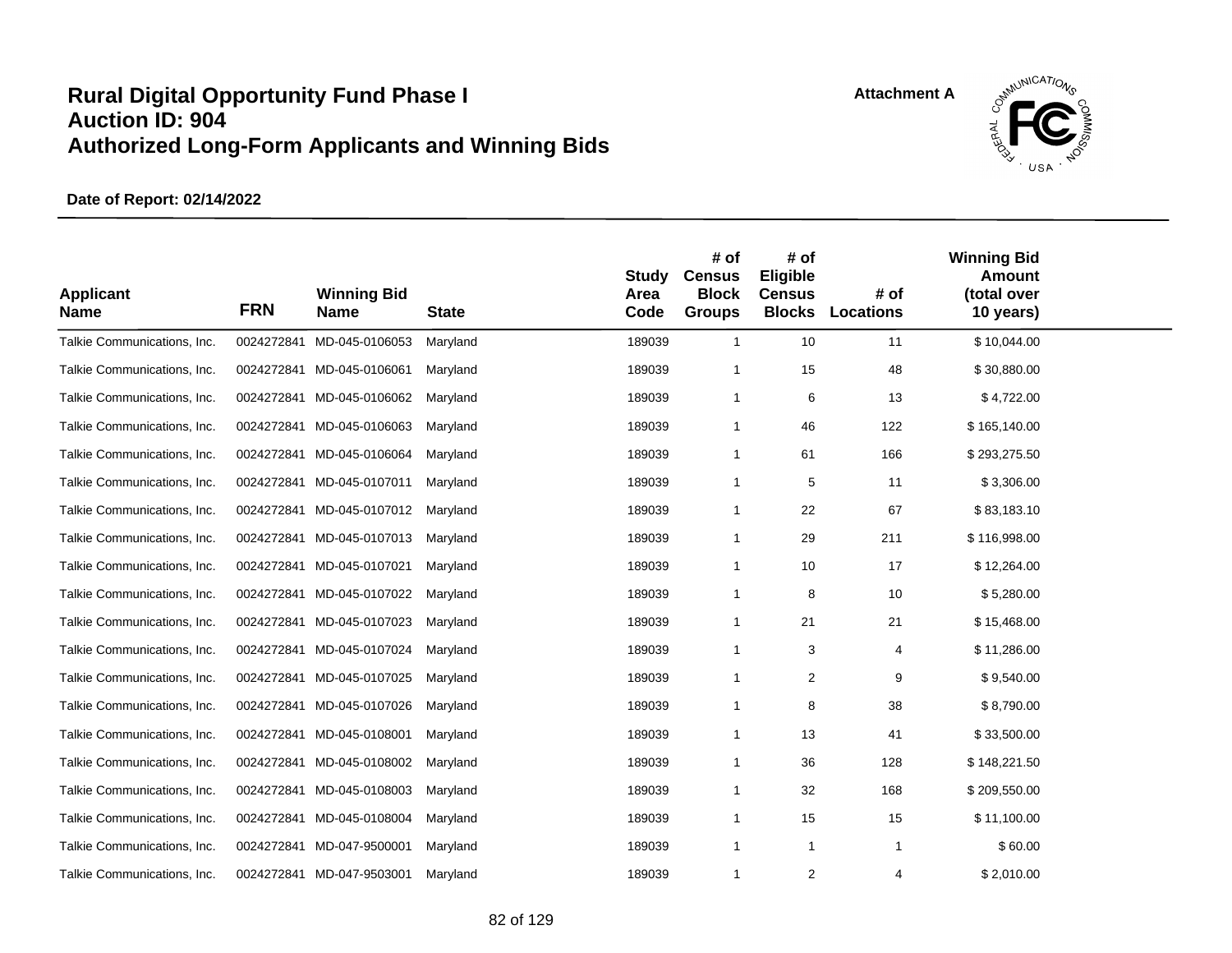

| <b>Applicant</b><br><b>Name</b> | <b>FRN</b> | <b>Winning Bid</b><br><b>Name</b> | <b>State</b> | <b>Study</b><br>Area<br>Code | # of<br><b>Census</b><br><b>Block</b><br><b>Groups</b> | # of<br>Eligible<br><b>Census</b><br><b>Blocks</b> | # of<br>Locations        | <b>Winning Bid</b><br><b>Amount</b><br>(total over<br>10 years) |  |
|---------------------------------|------------|-----------------------------------|--------------|------------------------------|--------------------------------------------------------|----------------------------------------------------|--------------------------|-----------------------------------------------------------------|--|
| Talkie Communications, Inc.     | 0024272841 | MD-047-9503003                    | Maryland     | 189039                       | $\mathbf{1}$                                           | $\overline{2}$                                     | $\overline{2}$           | \$1,644.00                                                      |  |
| Talkie Communications, Inc.     |            | 0024272841 MD-047-9504001         | Maryland     | 189039                       | -1                                                     | -1                                                 | 1                        | \$4,590.00                                                      |  |
| Talkie Communications, Inc.     |            | 0024272841 MD-047-9504002         | Maryland     | 189039                       | $\mathbf 1$                                            | 3                                                  | 4                        | \$3,912.00                                                      |  |
| Talkie Communications, Inc.     |            | 0024272841 MD-047-9506001         | Maryland     | 189039                       | $\mathbf 1$                                            | -1                                                 | 21                       | \$2,826.00                                                      |  |
| Talkie Communications, Inc.     |            | 0024272841 MD-047-9507002         | Maryland     | 189039                       | $\overline{1}$                                         | 5                                                  | 15                       | \$20,886.00                                                     |  |
| Talkie Communications, Inc.     | 0024272841 | MD-047-9508001                    | Maryland     | 189039                       | -1                                                     | 28                                                 | 91                       | \$79,550.00                                                     |  |
| Talkie Communications, Inc.     |            | 0024272841 MD-047-9508002         | Maryland     | 189039                       | -1                                                     | 33                                                 | 109                      | \$68,975.00                                                     |  |
| Talkie Communications, Inc.     | 0024272841 | MD-047-9508003                    | Maryland     | 189039                       | $\mathbf 1$                                            | 45                                                 | 153                      | \$232,029.00                                                    |  |
| Talkie Communications, Inc.     | 0024272841 | MD-047-9508004                    | Maryland     | 189039                       | $\mathbf 1$                                            | 27                                                 | 36                       | \$31,230.00                                                     |  |
| Talkie Communications, Inc.     | 0024272841 | MD-047-9509001                    | Maryland     | 189039                       | -1                                                     | 32                                                 | 99                       | \$75,449.50                                                     |  |
| Talkie Communications, Inc.     |            | 0024272841 MD-047-9509002         | Maryland     | 189039                       | $\mathbf 1$                                            | 9                                                  | 16                       | \$13,068.00                                                     |  |
| Talkie Communications, Inc.     |            | 0024272841 MD-047-9510001         | Maryland     | 189039                       | $\mathbf{1}$                                           | 9                                                  | 13                       | \$20,088.00                                                     |  |
| Talkie Communications, Inc.     | 0024272841 | MD-047-9510002                    | Maryland     | 189039                       | $\mathbf 1$                                            | 11                                                 | 26                       | \$15,318.00                                                     |  |
| Talkie Communications, Inc.     |            | 0024272841 MD-047-9510003         | Maryland     | 189039                       | $\mathbf{1}$                                           | 6                                                  | 16                       | \$7,434.00                                                      |  |
| Talkie Communications, Inc.     |            | 0024272841 MD-047-9511001         | Maryland     | 189039                       | -1                                                     | $\mathbf 1$                                        | $\overline{\phantom{a}}$ | \$840.00                                                        |  |
| Talkie Communications, Inc.     |            | 0024272841 MD-047-9512001         | Maryland     | 189039                       | $\mathbf 1$                                            | 65                                                 | 408                      | \$537,092.50                                                    |  |
| Talkie Communications, Inc.     | 0024272841 | MD-047-9512002                    | Maryland     | 189039                       | $\mathbf 1$                                            | 71                                                 | 220                      | \$388,249.10                                                    |  |
| Talkie Communications, Inc.     |            | 0024272841 MD-047-9512003         | Maryland     | 189039                       | -1                                                     | 60                                                 | 244                      | \$431,484.30                                                    |  |
| Talkie Communications, Inc.     | 0024272841 | MD-047-9513001                    | Maryland     | 189039                       | $\mathbf 1$                                            | 2                                                  | 6                        | \$3,162.00                                                      |  |
| Talkie Communications, Inc.     |            | 0024272841 MD-047-9513002         | Maryland     | 189039                       | $\mathbf{1}$                                           | $\overline{7}$                                     | $\overline{7}$           | \$11,766.00                                                     |  |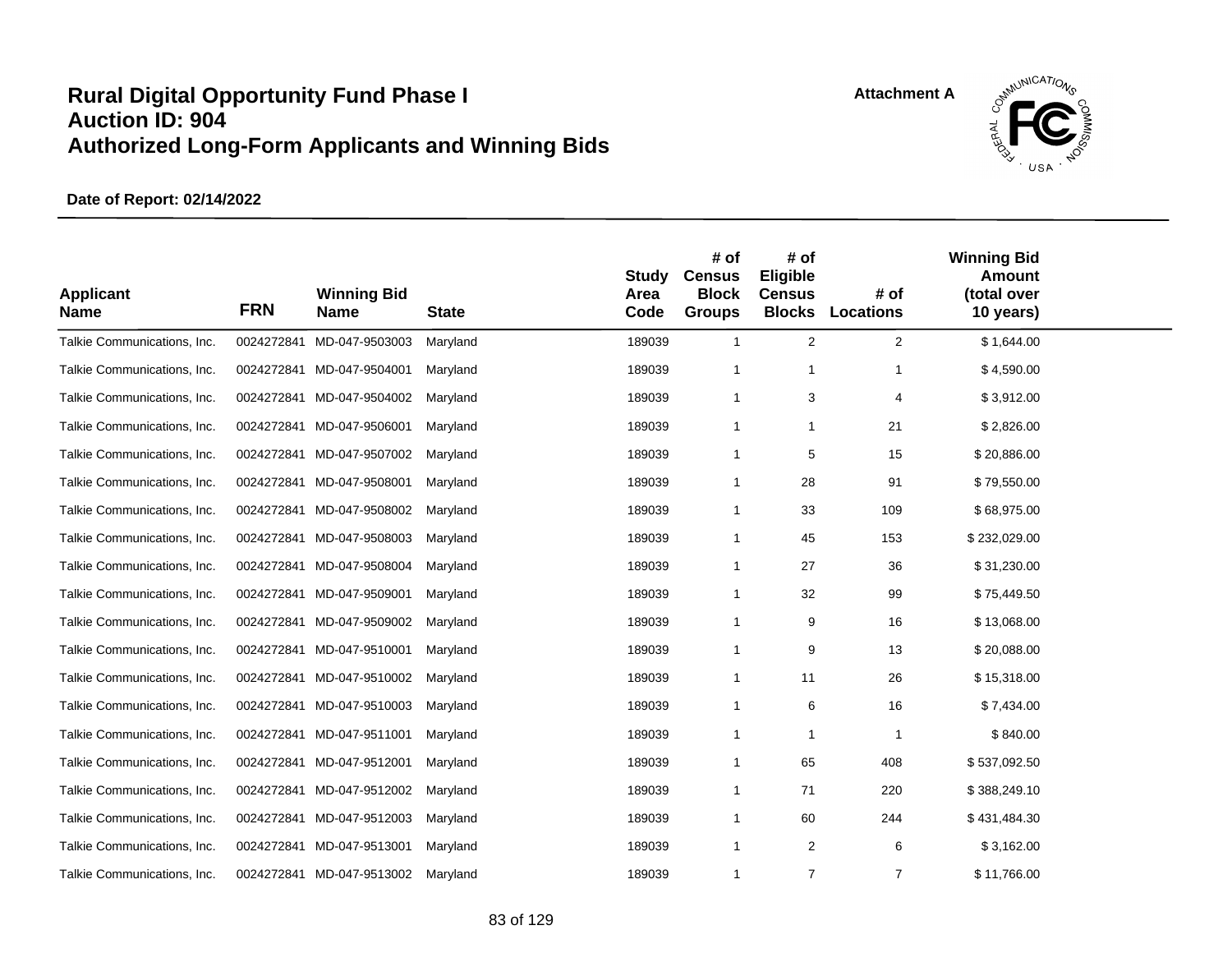

| <b>Applicant</b><br><b>Name</b>                      | <b>FRN</b> | <b>Winning Bid</b><br><b>Name</b> | <b>State</b> | Study<br>Area<br>Code | # of<br><b>Census</b><br><b>Block</b><br><b>Groups</b> | # of<br><b>Eligible</b><br><b>Census</b><br><b>Blocks</b> | # of<br><b>Locations</b> | <b>Winning Bid</b><br>Amount<br>(total over<br>10 years) |  |
|------------------------------------------------------|------------|-----------------------------------|--------------|-----------------------|--------------------------------------------------------|-----------------------------------------------------------|--------------------------|----------------------------------------------------------|--|
| Talkie Communications, Inc.                          | 0024272841 | MD-047-9514001                    | Maryland     | 189039                | $\overline{1}$                                         | 21                                                        | 75                       | \$75,917.40                                              |  |
| Talkie Communications, Inc.                          |            | 0024272841 MD-047-9514002         | Maryland     | 189039                | -1                                                     | 123                                                       | 451                      | \$860,775.10                                             |  |
| Talkie Communications, Inc.                          |            | 0024272841 MD-047-9514003         | Maryland     | 189039                | $\overline{1}$                                         | 39                                                        | 220                      | \$189,990.50                                             |  |
| Talkie Communications, Inc.                          |            | 0024272841 MD-047-9515001         | Maryland     | 189039                | $\overline{1}$                                         | 23                                                        | 103                      | \$65,243.10                                              |  |
| Talkie Communications, Inc.                          | 0024272841 | MD-047-9515002                    | Maryland     | 189039                | $\overline{1}$                                         | 2                                                         | 2                        | \$2,364.00                                               |  |
| Talkie Communications, Inc.                          |            | 0024272841 MD-047-9515005         | Maryland     | 189039                | $\overline{1}$                                         | 3                                                         | 8                        | \$8,874.00                                               |  |
| Talkie Communications, Inc.                          |            | 0024272841 MD-047-9517001         | Maryland     | 189039                | $\overline{1}$                                         | 6                                                         | 14                       | \$41,880.00                                              |  |
| Talkie Communications, Inc.                          |            | 0024272841 MD-047-9517002         | Maryland     | 189039                | $\overline{1}$                                         | 2                                                         | 2                        | \$5,940.00                                               |  |
| Talkie Communications, Inc.                          |            | 0024272841 MD-047-9517003         | Maryland     | 189039                | $\overline{1}$                                         | $\overline{7}$                                            | 11                       | \$28,980.00                                              |  |
| Talkie Communications, Inc.                          |            | 0024272841 MD-047-9517004         | Maryland     | 189039                | $\overline{1}$                                         | 5                                                         | $\overline{7}$           | \$10,644.00                                              |  |
| Tallahatchie Valley Internet<br>Services, LLC        |            | 0029867777 MS-043-9502001         | Mississippi  | 289052                | $\overline{1}$                                         | 33                                                        | 167                      | \$276,732.00                                             |  |
| <b>Tallahatchie Valley Internet</b><br>Services, LLC |            | 0029867777 MS-071-9504022         | Mississippi  | 289052                | -1                                                     | 26                                                        | 413                      | \$465,762.00                                             |  |
| Tallahatchie Valley Internet<br>Services, LLC        |            | 0029867777 MS-107-9501002         | Mississippi  | 289052                | $\overline{1}$                                         | 52                                                        | 514                      | \$1,482,582.00                                           |  |
| Tallahatchie Valley Internet<br>Services, LLC        |            | 0029867777 MS-107-9501003         | Mississippi  | 289052                | $\overline{1}$                                         | 74                                                        | 562                      | \$1,602,246.00                                           |  |
| Tallahatchie Valley Internet<br>Services, LLC        |            | 0029867777 MS-107-9501004         | Mississippi  | 289052                | $\overline{1}$                                         | 24                                                        | 267                      | \$282,774.00                                             |  |
| Tallahatchie Valley Internet<br>Services, LLC        |            | 0029867777 MS-107-9503001         | Mississippi  | 289052                | $\overline{1}$                                         | 24                                                        | 150                      | \$242,910.00                                             |  |
| Tallahatchie Valley Internet<br>Services, LLC        |            | 0029867777 MS-107-9503002         | Mississippi  | 289052                | $\overline{\mathbf{1}}$                                | 3                                                         | 4                        | \$3,876.00                                               |  |
| Tallahatchie Valley Internet<br>Services, LLC        |            | 0029867777 MS-107-9503003         | Mississippi  | 289052                | $\overline{1}$                                         | 66                                                        | 503                      | \$1,080,270.00                                           |  |
| Tallahatchie Valley Internet<br>Services, LLC        |            | 0029867777 MS-107-9504001         | Mississippi  | 289052                | -1                                                     | 45                                                        | 288                      | \$411,720.00                                             |  |
| Tallahatchie Valley Internet<br>Services, LLC        |            | 0029867777 MS-107-9504002         | Mississippi  | 289052                | $\overline{1}$                                         | 39                                                        | 136                      | \$203,874.00                                             |  |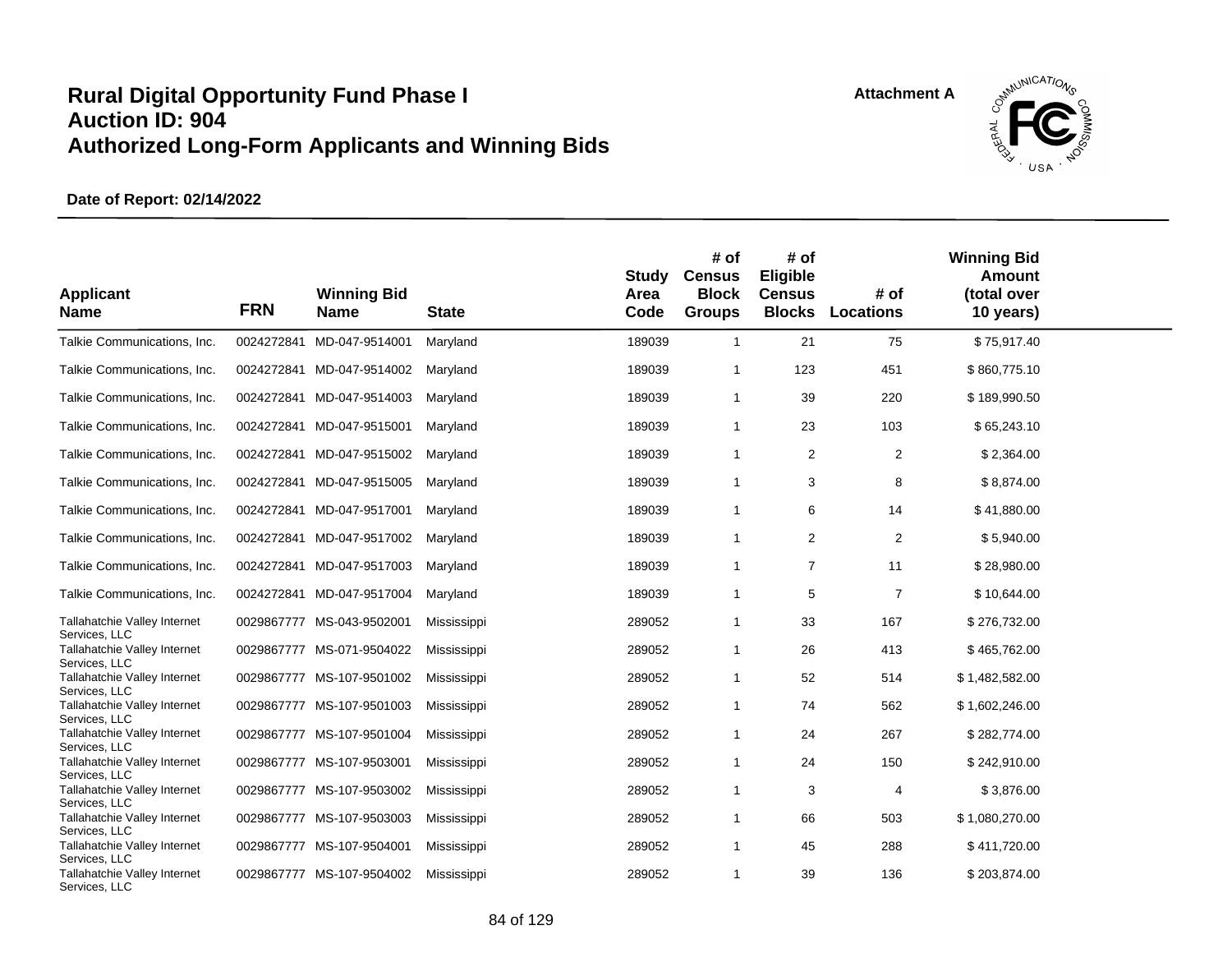

| <b>Applicant</b><br><b>Name</b>                                | <b>FRN</b> | <b>Winning Bid</b><br><b>Name</b> | <b>State</b> | Study<br>Area<br>Code | # of<br><b>Census</b><br><b>Block</b><br><b>Groups</b> | # of<br>Eligible<br><b>Census</b><br><b>Blocks</b> | # of<br><b>Locations</b> | <b>Winning Bid</b><br><b>Amount</b><br>(total over<br>10 years) |  |
|----------------------------------------------------------------|------------|-----------------------------------|--------------|-----------------------|--------------------------------------------------------|----------------------------------------------------|--------------------------|-----------------------------------------------------------------|--|
| Tallahatchie Valley Internet<br>Services, LLC                  | 0029867777 | MS-107-9504003                    | Mississippi  | 289052                | $\mathbf{1}$                                           | 55                                                 | 444                      | \$1,050,558.00                                                  |  |
| Tallahatchie Valley Internet<br>Services, LLC                  |            | 0029867777 MS-107-9505001         | Mississippi  | 289052                | 1                                                      | 6                                                  | 10                       | \$21,108.00                                                     |  |
| Tallahatchie Valley Internet<br>Services, LLC                  |            | 0029867777 MS-107-9505002         | Mississippi  | 289052                | 1                                                      | $\overline{7}$                                     | 85                       | \$135,834.00                                                    |  |
| Tallahatchie Valley Internet<br>Services, LLC                  |            | 0029867777 MS-107-9505003         | Mississippi  | 289052                | 1                                                      | 42                                                 | 234                      | \$489,498.00                                                    |  |
| Tallahatchie Valley Internet<br>Services, LLC                  |            | 0029867777 MS-107-9505004         | Mississippi  | 289052                | 1                                                      | 17                                                 | 48                       | \$162,240.00                                                    |  |
| Tallahatchie Valley Internet<br>Services, LLC                  |            | 0029867777 MS-107-9506001         | Mississippi  | 289052                | 1                                                      | $\mathbf{1}$                                       | $\overline{2}$           | \$1,242.00                                                      |  |
| Tallahatchie Valley Internet<br>Services, LLC                  |            | 0029867777 MS-107-9506003         | Mississippi  | 289052                | $\mathbf{1}$                                           | $\mathbf{1}$                                       | 1                        | \$1,392.00                                                      |  |
| Tallahatchie Valley Internet<br>Services, LLC                  |            | 0029867777 MS-107-9506004         | Mississippi  | 289052                | $\mathbf{1}$                                           | 3                                                  | 18                       | \$23,406.00                                                     |  |
| Tallahatchie Valley Internet<br>Services, LLC                  |            | 0029867777 MS-119-9503001         | Mississippi  | 289052                | 1                                                      | 20                                                 | 122                      | \$106,886.00                                                    |  |
| Tallahatchie Valley Internet<br>Services, LLC                  |            | 0029867777 MS-119-9503004         | Mississippi  | 289052                | 1                                                      | 61                                                 | 270                      | \$299,326.00                                                    |  |
| Tallahatchie Valley Internet<br>Services, LLC                  |            | 0029867777 MS-135-9501001         | Mississippi  | 289052                | 1                                                      | 38                                                 | 432                      | \$1,275,438.00                                                  |  |
| Tallahatchie Valley Internet<br>Services, LLC                  |            | 0029867777 MS-135-9501002         | Mississippi  | 289052                | 1                                                      | 44                                                 | 459                      | \$1,180,536.00                                                  |  |
| Tallahatchie Valley Internet<br>Services, LLC                  |            | 0029867777 MS-135-9501003         | Mississippi  | 289052                | 1                                                      | 35                                                 | 306                      | \$917,610.00                                                    |  |
| Tallahatchie Valley Internet<br>Services, LLC                  |            | 0029867777 MS-135-9502001         | Mississippi  | 289052                | $\mathbf{1}$                                           | $\overline{2}$                                     | $\overline{c}$           | \$3,048.00                                                      |  |
| Tallahatchie Valley Internet<br>Services, LLC                  |            | 0029867777 MS-135-9502003         | Mississippi  | 289052                | 1                                                      | 4                                                  | 6                        | \$8,436.00                                                      |  |
| Tallahatchie Valley Internet<br>Services, LLC                  |            | 0029867777 MS-135-9503001         | Mississippi  | 289052                | 1                                                      | 29                                                 | 100                      | \$726,828.00                                                    |  |
| Tallahatchie Valley Internet<br>Services, LLC                  |            | 0029867777 MS-135-9504001         | Mississippi  | 289052                | 1                                                      | 31                                                 | 218                      | \$1,016,900.90                                                  |  |
| Tallahatchie Valley Internet                                   |            | 0029867777 MS-135-9504003         | Mississippi  | 289052                | 1                                                      | 18                                                 | 187                      | \$611,910.00                                                    |  |
| Services, LLC<br>Tallahatchie Valley Internet                  |            | 0029867777 MS-137-9501002         | Mississippi  | 289052                | 1                                                      | 15                                                 | 190                      | \$114,636.00                                                    |  |
| Services, LLC<br>Tallahatchie Valley Internet<br>Services, LLC |            | 0029867777 MS-137-9501003         | Mississippi  | 289052                | 1                                                      | 13                                                 | 166                      | \$478,416.00                                                    |  |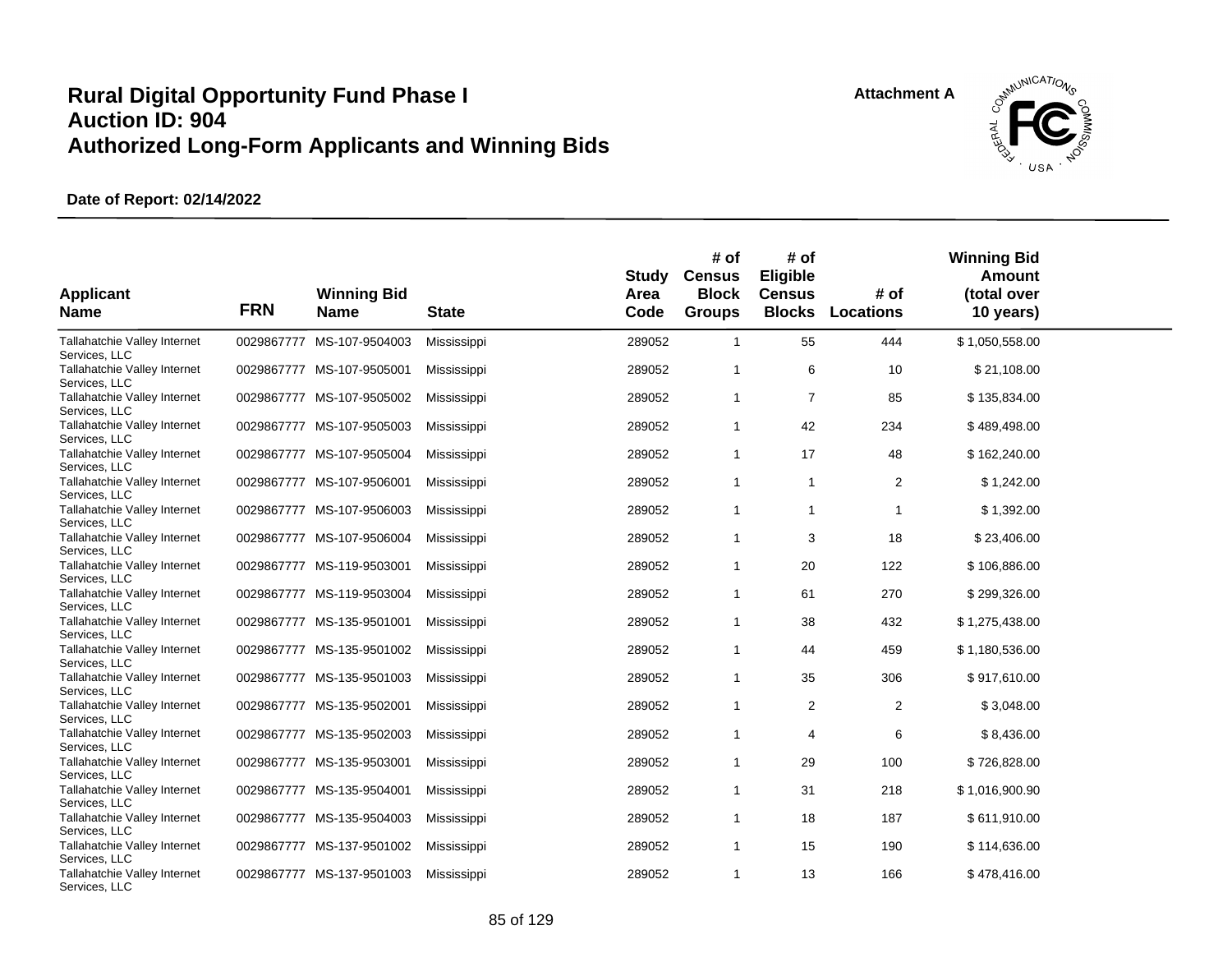

| <b>Applicant</b><br><b>Name</b>               | <b>FRN</b> | <b>Winning Bid</b><br><b>Name</b> | <b>State</b> | <b>Study</b><br>Area<br>Code | # of<br><b>Census</b><br><b>Block</b><br><b>Groups</b> | # of<br>Eligible<br><b>Census</b><br><b>Blocks</b> | # of<br><b>Locations</b> | <b>Winning Bid</b><br><b>Amount</b><br>(total over<br>10 years) |  |
|-----------------------------------------------|------------|-----------------------------------|--------------|------------------------------|--------------------------------------------------------|----------------------------------------------------|--------------------------|-----------------------------------------------------------------|--|
| Tallahatchie Valley Internet<br>Services, LLC | 0029867777 | MS-137-9502001                    | Mississippi  | 289052                       | $\mathbf{1}$                                           | 6                                                  | $\overline{7}$           | \$26,646.00                                                     |  |
| Tallahatchie Valley Internet<br>Services, LLC |            | 0029867777 MS-137-9502002         | Mississippi  | 289052                       | 1                                                      | 4                                                  | 19                       | \$25,074.00                                                     |  |
| Tallahatchie Valley Internet<br>Services, LLC |            | 0029867777 MS-137-9502003         | Mississippi  | 289052                       | $\mathbf{1}$                                           | 24                                                 | 378                      | \$177,006.00                                                    |  |
| Tallahatchie Valley Internet<br>Services, LLC |            | 0029867777 MS-137-9503011         | Mississippi  | 289052                       | $\mathbf{1}$                                           | 15                                                 | 88                       | \$160,236.00                                                    |  |
| Tallahatchie Valley Internet<br>Services, LLC |            | 0029867777 MS-137-9503021         | Mississippi  | 289052                       | -1                                                     | 25                                                 | 214                      | \$479,718.00                                                    |  |
| Tallahatchie Valley Internet<br>Services, LLC |            | 0029867777 MS-161-9501001         | Mississippi  | 289052                       | $\mathbf{1}$                                           | 29                                                 | 326                      | \$671,232.00                                                    |  |
| Tallahatchie Valley Internet<br>Services, LLC |            | 0029867777 MS-161-9501002         | Mississippi  | 289052                       | $\mathbf{1}$                                           | 38                                                 | 248                      | \$1,047,732.00                                                  |  |
| Tallahatchie Valley Internet<br>Services, LLC |            | 0029867777 MS-161-9501003         | Mississippi  | 289052                       | $\mathbf{1}$                                           | $\mathbf{1}$                                       | 9                        | \$5,388.00                                                      |  |
| Tallahatchie Valley Internet<br>Services, LLC | 0029867777 | MS-161-9502001                    | Mississippi  | 289052                       | $\mathbf{1}$                                           | 1                                                  | 8                        | \$9,282.00                                                      |  |
| Tallahatchie Valley Internet<br>Services, LLC |            | 0029867777 MS-161-9502002         | Mississippi  | 289052                       | $\mathbf{1}$                                           | 5                                                  | 34                       | \$22,760.60                                                     |  |
| Tallahatchie Valley Internet<br>Services, LLC |            | 0029867777 MS-161-9502003         | Mississippi  | 289052                       | $\mathbf{1}$                                           | 3                                                  | 4                        | \$1,086.00                                                      |  |
| Tallahatchie Valley Internet<br>Services, LLC |            | 0029867777 MS-161-9502004         | Mississippi  | 289052                       | $\mathbf{1}$                                           | 3                                                  | 4                        | \$3,804.00                                                      |  |
| Tallahatchie Valley Internet<br>Services, LLC |            | 0029867777 MS-161-9503001         | Mississippi  | 289052                       | $\mathbf{1}$                                           | 30                                                 | 348                      | \$595,068.00                                                    |  |
| Tallahatchie Valley Internet<br>Services, LLC |            | 0029867777 MS-161-9503002         | Mississippi  | 289052                       | $\mathbf{1}$                                           | 18                                                 | 72                       | \$119,586.00                                                    |  |
| Tallahatchie Valley Internet<br>Services, LLC |            | 0029867777 MS-161-9503003         | Mississippi  | 289052                       | $\mathbf{1}$                                           | 33                                                 | 255                      | \$836,682.00                                                    |  |
| Tallahatchie Valley Internet<br>Services, LLC |            | 0029867777 MS-161-9503004         | Mississippi  | 289052                       | $\mathbf{1}$                                           | 52                                                 | 240                      | \$806,256.00                                                    |  |
| Tallahatchie Valley Internet<br>Services, LLC | 0029867777 | MS-161-9503005                    | Mississippi  | 289052                       | $\mathbf{1}$                                           | 15                                                 | 136                      | \$507,756.00                                                    |  |
| TEC of Jackson, Inc.                          |            | 0003723780 MS-029-9502004         | Mississippi  | 289009                       | $\mathbf{1}$                                           | 45                                                 | 443                      | \$897,684.00                                                    |  |
| TEC of Jackson, Inc.                          | 0003723780 | MS-029-9502005                    | Mississippi  | 289009                       | $\mathbf{1}$                                           | 4                                                  | 21                       | \$144,462.00                                                    |  |
| TEC of Jackson, Inc.                          |            | 0003723780 MS-029-9504003         | Mississippi  | 289009                       | 1                                                      | 5                                                  | 26                       | \$16,110.00                                                     |  |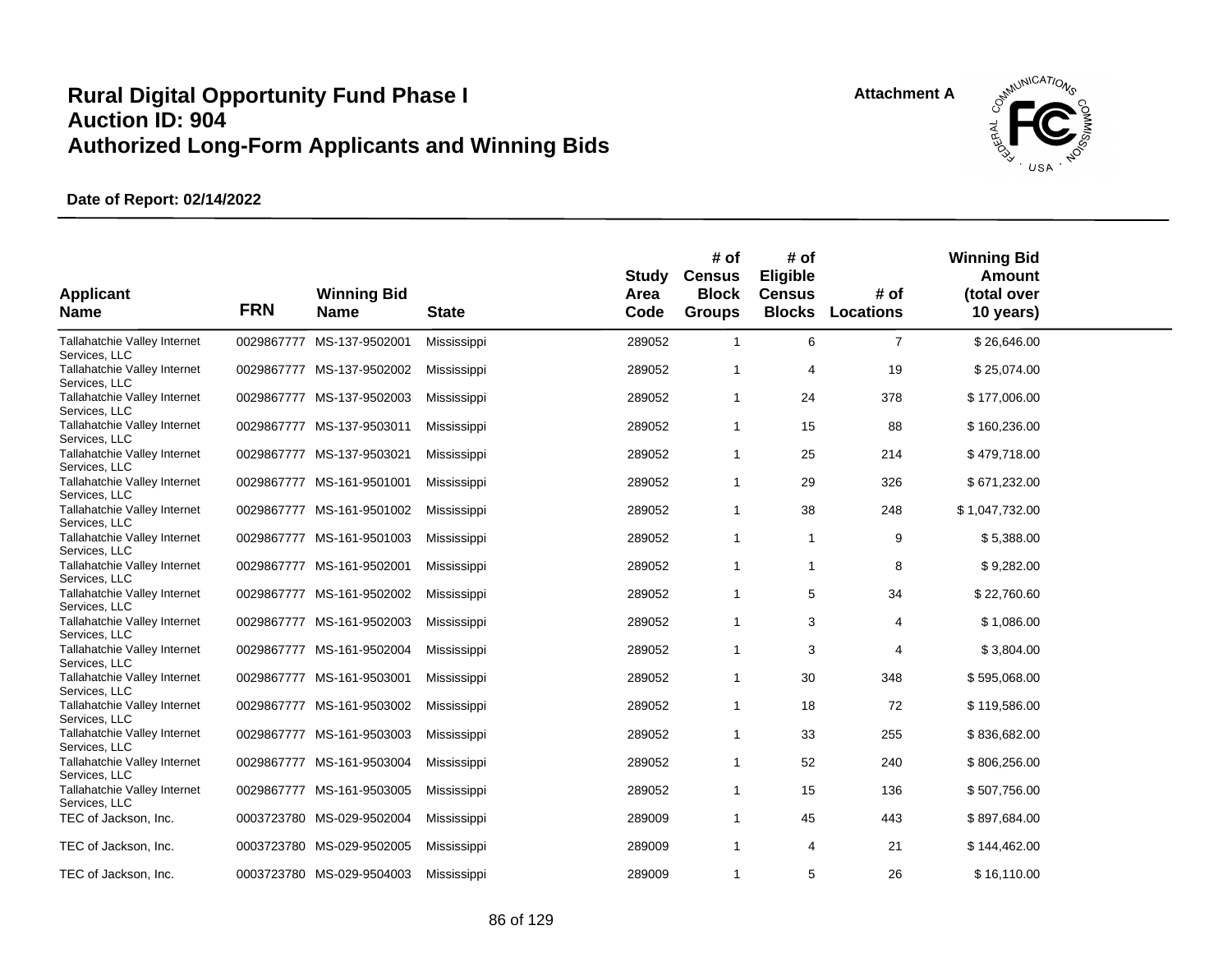

| <b>Applicant</b><br><b>Name</b> | <b>FRN</b> | <b>Winning Bid</b><br><b>Name</b> | <b>State</b> | <b>Study</b><br>Area<br>Code | # of<br><b>Census</b><br><b>Block</b><br><b>Groups</b> | # of<br>Eligible<br><b>Census</b><br><b>Blocks</b> | # of<br><b>Locations</b> | <b>Winning Bid</b><br><b>Amount</b><br>(total over<br>10 years) |  |
|---------------------------------|------------|-----------------------------------|--------------|------------------------------|--------------------------------------------------------|----------------------------------------------------|--------------------------|-----------------------------------------------------------------|--|
| TEC of Jackson, Inc.            |            | 0003723780 MS-029-9504004         | Mississippi  | 289009                       | $\mathbf{1}$                                           | 9                                                  | 77                       | \$35,370.00                                                     |  |
| TEC of Jackson, Inc.            |            | 0003723780 MS-029-9504005         | Mississippi  | 289009                       | $\mathbf{1}$                                           | 6                                                  | 62                       | \$17,040.00                                                     |  |
| TEC of Jackson, Inc.            |            | 0003723780 MS-029-9505001         | Mississippi  | 289009                       | $\mathbf{1}$                                           | 72                                                 | 510                      | \$1,488,283.30                                                  |  |
| TEC of Jackson, Inc.            |            | 0003723780 MS-029-9505002         | Mississippi  | 289009                       | $\mathbf{1}$                                           | 43                                                 | 668                      | \$1,045,908.00                                                  |  |
| TEC of Jackson, Inc.            |            | 0003723780 MS-031-9501001         | Mississippi  | 289009                       | $\mathbf{1}$                                           | 50                                                 | 612                      | \$630,846.00                                                    |  |
| TEC of Jackson, Inc.            |            | 0003723780 MS-031-9501002         | Mississippi  | 289009                       | $\mathbf{1}$                                           | 54                                                 | 578                      | \$711,144.00                                                    |  |
| TEC of Jackson, Inc.            |            | 0003723780 MS-031-9501003         | Mississippi  | 289009                       | $\mathbf{1}$                                           | 95                                                 | 571                      | \$904,152.00                                                    |  |
| TEC of Jackson, Inc.            |            | 0003723780 MS-031-9504001         | Mississippi  | 289009                       | $\mathbf{1}$                                           | 66                                                 | 482                      | \$566,405.00                                                    |  |
| TEC of Jackson, Inc.            |            | 0003723780 MS-061-9503003         | Mississippi  | 289009                       | $\mathbf{1}$                                           | $\mathbf{1}$                                       | 2                        | \$4,668.00                                                      |  |
| TEC of Jackson, Inc.            |            | 0003723780 MS-061-9503004         | Mississippi  | 289009                       | $\mathbf{1}$                                           | 8                                                  | 48                       | \$63,230.00                                                     |  |
| TEC of Jackson, Inc.            |            | 0003723780 MS-061-9504001         | Mississippi  | 289009                       | $\mathbf{1}$                                           | 13                                                 | 129                      | \$182,178.00                                                    |  |
| TEC of Jackson, Inc.            |            | 0003723780 MS-077-9601001         | Mississippi  | 289009                       | $\mathbf{1}$                                           | 5                                                  | 25                       | \$117,318.00                                                    |  |
| TEC of Jackson, Inc.            |            | 0003723780 MS-077-9601002         | Mississippi  | 289009                       | $\mathbf{1}$                                           | 19                                                 | 209                      | \$222,168.00                                                    |  |
| TEC of Jackson, Inc.            |            | 0003723780 MS-077-9601003         | Mississippi  | 289009                       | $\mathbf{1}$                                           | 57                                                 | 352                      | \$948,426.00                                                    |  |
| TEC of Jackson, Inc.            |            | 0003723780 MS-077-9602001         | Mississippi  | 289009                       | $\mathbf{1}$                                           | 53                                                 | 589                      | \$919,165.10                                                    |  |
| TEC of Jackson, Inc.            |            | 0003723780 MS-077-9602002         | Mississippi  | 289009                       | $\mathbf{1}$                                           | 41                                                 | 280                      | \$552,996.00                                                    |  |
| TEC of Jackson, Inc.            |            | 0003723780 MS-077-9602003         | Mississippi  | 289009                       | $\mathbf{1}$                                           | 9                                                  | 41                       | \$19,842.00                                                     |  |
| TEC of Jackson, Inc.            |            | 0003723780 MS-077-9602004         | Mississippi  | 289009                       | $\mathbf{1}$                                           | 2                                                  | 8                        | \$3,744.00                                                      |  |
| TEC of Jackson, Inc.            |            | 0003723780 MS-077-9603001         | Mississippi  | 289009                       | $\mathbf{1}$                                           | 41                                                 | 434                      | \$596,514.00                                                    |  |
| TEC of Jackson, Inc.            |            | 0003723780 MS-085-9501001         | Mississippi  | 289009                       | $\mathbf{1}$                                           | 75                                                 | 600                      | \$1,454,831.50                                                  |  |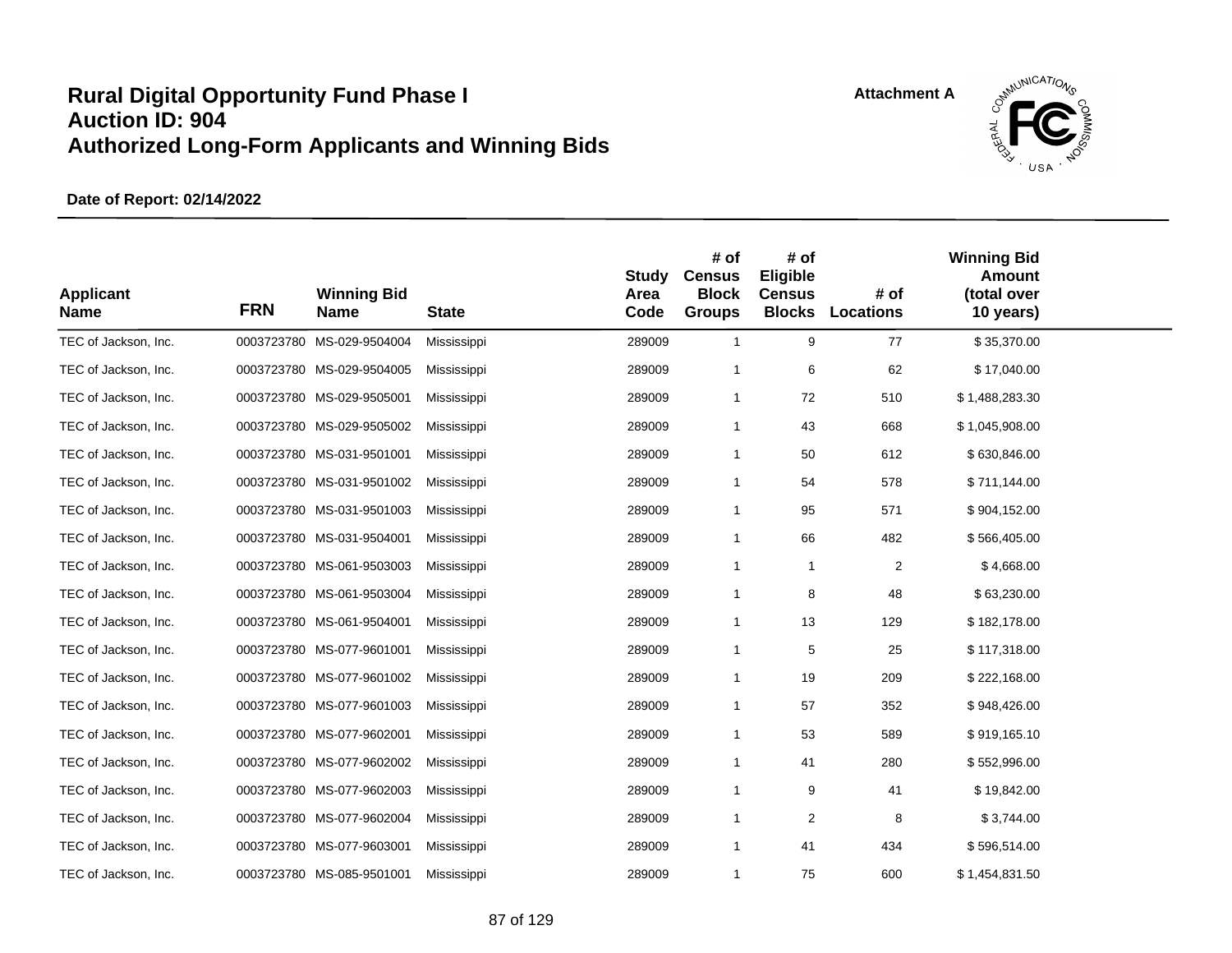

| <b>Applicant</b><br><b>Name</b> | <b>FRN</b> | <b>Winning Bid</b><br><b>Name</b> | <b>State</b> | <b>Study</b><br>Area<br>Code | # of<br><b>Census</b><br><b>Block</b><br><b>Groups</b> | # of<br>Eligible<br><b>Census</b><br><b>Blocks</b> | # of<br>Locations | <b>Winning Bid</b><br><b>Amount</b><br>(total over<br>10 years) |  |
|---------------------------------|------------|-----------------------------------|--------------|------------------------------|--------------------------------------------------------|----------------------------------------------------|-------------------|-----------------------------------------------------------------|--|
| TEC of Jackson, Inc.            |            | 0003723780 MS-101-0501002         | Mississippi  | 289009                       | $\mathbf{1}$                                           | 43                                                 | 333               | \$864,504.00                                                    |  |
| TEC of Jackson, Inc.            |            | 0003723780 MS-101-0502002         | Mississippi  | 289009                       | -1                                                     | 41                                                 | 200               | \$624,738.00                                                    |  |
| TEC of Jackson, Inc.            |            | 0003723780 MS-101-0503002         | Mississippi  | 289009                       | $\mathbf{1}$                                           | 53                                                 | 358               | \$866,838.00                                                    |  |
| TEC of Jackson, Inc.            |            | 0003723780 MS-101-0503003         | Mississippi  | 289009                       | $\mathbf{1}$                                           | 47                                                 | 301               | \$865,758.00                                                    |  |
| TEC of Jackson, Inc.            |            | 0003723780 MS-101-0503004         | Mississippi  | 289009                       | $\mathbf{1}$                                           | 50                                                 | 477               | \$833,580.00                                                    |  |
| TEC of Jackson, Inc.            |            | 0003723780 MS-101-0503005         | Mississippi  | 289009                       | $\mathbf{1}$                                           | 11                                                 | 26                | \$75,912.00                                                     |  |
| TEC of Jackson, Inc.            |            | 0003723780 MS-101-0504001         | Mississippi  | 289009                       | $\mathbf{1}$                                           | 45                                                 | 374               | \$769,644.00                                                    |  |
| TEC of Jackson, Inc.            |            | 0003723780 MS-101-0504002         | Mississippi  | 289009                       | -1                                                     | 8                                                  | 63                | \$45,636.00                                                     |  |
| TEC of Jackson, Inc.            |            | 0003723780 MS-101-0504003         | Mississippi  | 289009                       | $\mathbf{1}$                                           | 23                                                 | 116               | \$319,452.00                                                    |  |
| TEC of Jackson, Inc.            |            | 0003723780 MS-101-0504004         | Mississippi  | 289009                       | -1                                                     | 35                                                 | 214               | \$533,706.00                                                    |  |
| TEC of Jackson, Inc.            |            | 0003723780 MS-101-0504005         | Mississippi  | 289009                       | $\mathbf{1}$                                           | 45                                                 | 320               | \$981,726.00                                                    |  |
| TEC of Jackson, Inc.            |            | 0003723780 MS-101-0505001         | Mississippi  | 289009                       | $\mathbf{1}$                                           | 5                                                  | $\overline{7}$    | \$7,506.00                                                      |  |
| TEC of Jackson, Inc.            |            | 0003723780 MS-101-0505002         | Mississippi  | 289009                       | $\mathbf{1}$                                           | 5                                                  | 25                | \$27,480.00                                                     |  |
| TEC of Jackson, Inc.            |            | 0003723780 MS-101-0505003         | Mississippi  | 289009                       | $\mathbf{1}$                                           | $\overline{1}$                                     | 8                 | \$9,186.00                                                      |  |
| TEC of Jackson, Inc.            |            | 0003723780 MS-121-0209001         | Mississippi  | 289009                       | $\mathbf{1}$                                           | 25                                                 | 214               | \$333,024.00                                                    |  |
| TEC of Jackson, Inc.            |            | 0003723780 MS-121-0209002         | Mississippi  | 289009                       | $\mathbf 1$                                            | 11                                                 | 55                | \$256,926.00                                                    |  |
| TEC of Jackson, Inc.            |            | 0003723780 MS-121-0209003         | Mississippi  | 289009                       | $\mathbf 1$                                            | 35                                                 | 176               | \$434,508.00                                                    |  |
| TEC of Jackson, Inc.            |            | 0003723780 MS-121-0209004         | Mississippi  | 289009                       | -1                                                     | 11                                                 | 161               | \$301,200.00                                                    |  |
| TEC of Jackson, Inc.            |            | 0003723780 MS-123-0202001         | Mississippi  | 289009                       | $\mathbf{1}$                                           | 36                                                 | 286               | \$180,186.00                                                    |  |
| TEC of Jackson, Inc.            |            | 0003723780 MS-123-0202002         | Mississippi  | 289009                       | $\mathbf 1$                                            | 28                                                 | 375               | \$780,966.00                                                    |  |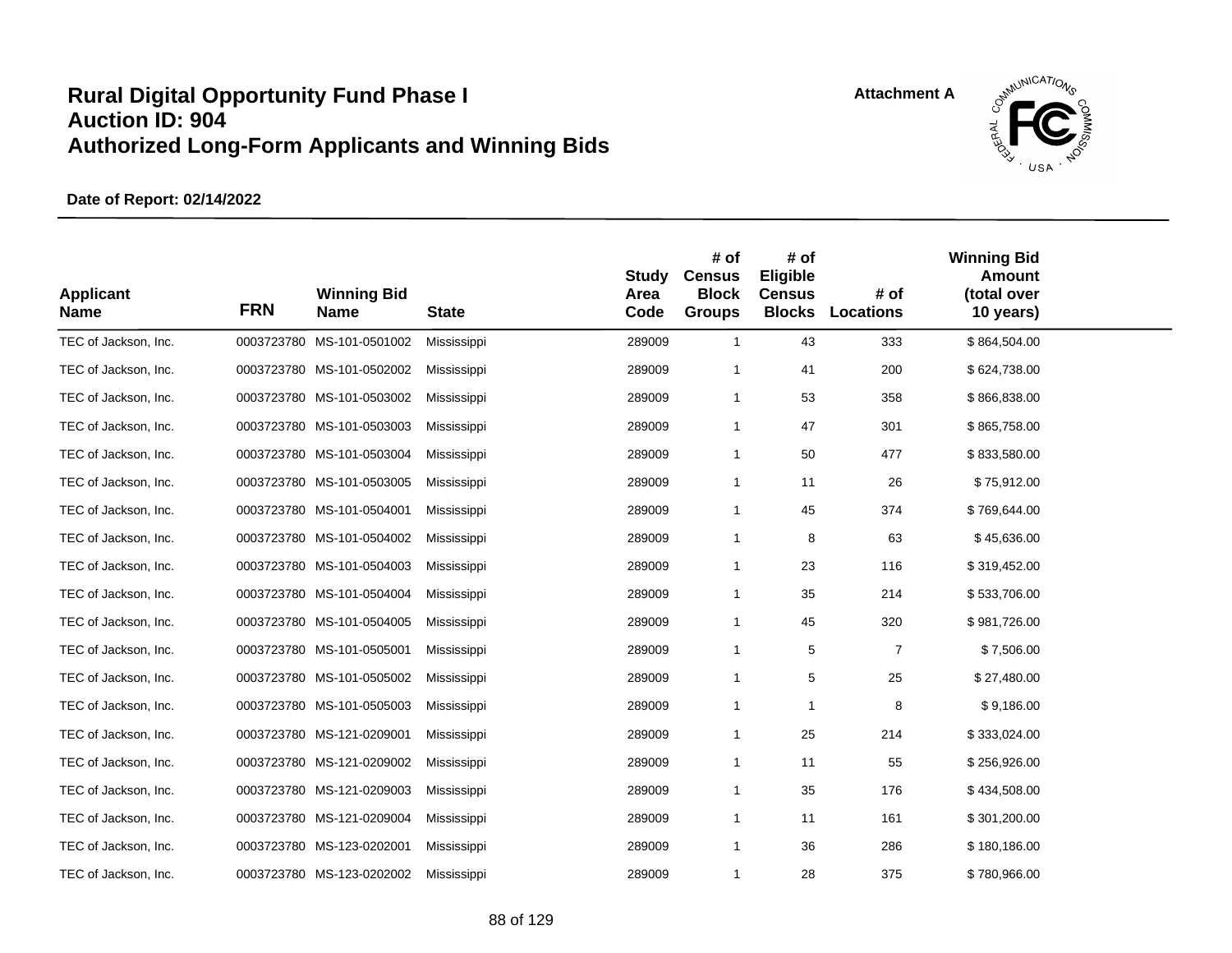

| <b>Applicant</b><br><b>Name</b> | <b>FRN</b> | <b>Winning Bid</b><br>Name | <b>State</b> | <b>Study</b><br>Area<br>Code | # of<br><b>Census</b><br><b>Block</b><br><b>Groups</b> | # of<br>Eligible<br><b>Census</b><br><b>Blocks</b> | # of<br><b>Locations</b> | <b>Winning Bid</b><br><b>Amount</b><br>(total over<br>10 years) |  |
|---------------------------------|------------|----------------------------|--------------|------------------------------|--------------------------------------------------------|----------------------------------------------------|--------------------------|-----------------------------------------------------------------|--|
| TEC of Jackson, Inc.            |            | 0003723780 MS-123-0202003  | Mississippi  | 289009                       | $\overline{1}$                                         | 35                                                 | 484                      | \$1,471,992.00                                                  |  |
| TEC of Jackson, Inc.            |            | 0003723780 MS-123-0203001  | Mississippi  | 289009                       | $\overline{\mathbf{1}}$                                | 41                                                 | 638                      | \$1,135,920.00                                                  |  |
| TEC of Jackson, Inc.            |            | 0003723780 MS-123-0203002  | Mississippi  | 289009                       | $\overline{1}$                                         | 29                                                 | 265                      | \$275,148.00                                                    |  |
| TEC of Jackson, Inc.            |            | 0003723780 MS-123-0203003  | Mississippi  | 289009                       | $\overline{1}$                                         | 29                                                 | 375                      | \$658,212.00                                                    |  |
| TEC of Jackson, Inc.            |            | 0003723780 MS-123-0204002  | Mississippi  | 289009                       | $\overline{1}$                                         | 6                                                  | 17                       | \$8,538.00                                                      |  |
| TEC of Jackson, Inc.            |            | 0003723780 MS-123-0205003  | Mississippi  | 289009                       | $\overline{1}$                                         | 10                                                 | 20                       | \$17,388.00                                                     |  |
| TEC of Jackson, Inc.            |            | 0003723780 MS-123-0205004  | Mississippi  | 289009                       | $\overline{1}$                                         | 5                                                  | 17                       | \$21,978.00                                                     |  |
| TEC of Jackson, Inc.            |            | 0003723780 MS-123-0206001  | Mississippi  | 289009                       | $\overline{1}$                                         | 19                                                 | 115                      | \$267,906.00                                                    |  |
| TEC of Jackson, Inc.            |            | 0003723780 MS-123-0206002  | Mississippi  | 289009                       | $\overline{1}$                                         | 27                                                 | 280                      | \$478,392.00                                                    |  |
| TEC of Jackson, Inc.            |            | 0003723780 MS-123-0206003  | Mississippi  | 289009                       | -1                                                     | 26                                                 | 141                      | \$203,640.00                                                    |  |
| TEC of Jackson, Inc.            |            | 0003723780 MS-127-9501001  | Mississippi  | 289009                       | $\overline{1}$                                         | 29                                                 | 335                      | \$804,187.60                                                    |  |
| TEC of Jackson, Inc.            |            | 0003723780 MS-127-9501002  | Mississippi  | 289009                       | $\overline{1}$                                         | 38                                                 | 298                      | \$536,286.00                                                    |  |
| TEC of Jackson, Inc.            |            | 0003723780 MS-127-9501003  | Mississippi  | 289009                       | $\overline{1}$                                         | 17                                                 | 94                       | \$72,720.00                                                     |  |
| TEC of Jackson, Inc.            |            | 0003723780 MS-127-9501004  | Mississippi  | 289009                       | $\overline{1}$                                         | 42                                                 | 420                      | \$804,246.00                                                    |  |
| TEC of Jackson, Inc.            |            | 0003723780 MS-127-9501005  | Mississippi  | 289009                       | $\overline{1}$                                         | 45                                                 | 524                      | \$700,224.00                                                    |  |
| TEC of Jackson, Inc.            |            | 0003723780 MS-127-9502001  | Mississippi  | 289009                       | $\overline{1}$                                         | 8                                                  | 24                       | \$15,684.00                                                     |  |
| TEC of Jackson, Inc.            |            | 0003723780 MS-127-9502003  | Mississippi  | 289009                       | $\overline{1}$                                         | -1                                                 | 15                       | \$1,316.00                                                      |  |
| TEC of Jackson, Inc.            |            | 0003723780 MS-127-9502004  | Mississippi  | 289009                       | $\overline{1}$                                         | 19                                                 | 80                       | \$141,732.00                                                    |  |
| TEC of Jackson, Inc.            |            | 0003723780 MS-127-9503001  | Mississippi  | 289009                       | $\overline{1}$                                         | 27                                                 | 244                      | \$336,582.00                                                    |  |
| TEC of Jackson, Inc.            |            | 0003723780 MS-127-9503002  | Mississippi  | 289009                       | $\mathbf 1$                                            | 26                                                 | 187                      | \$370,224.00                                                    |  |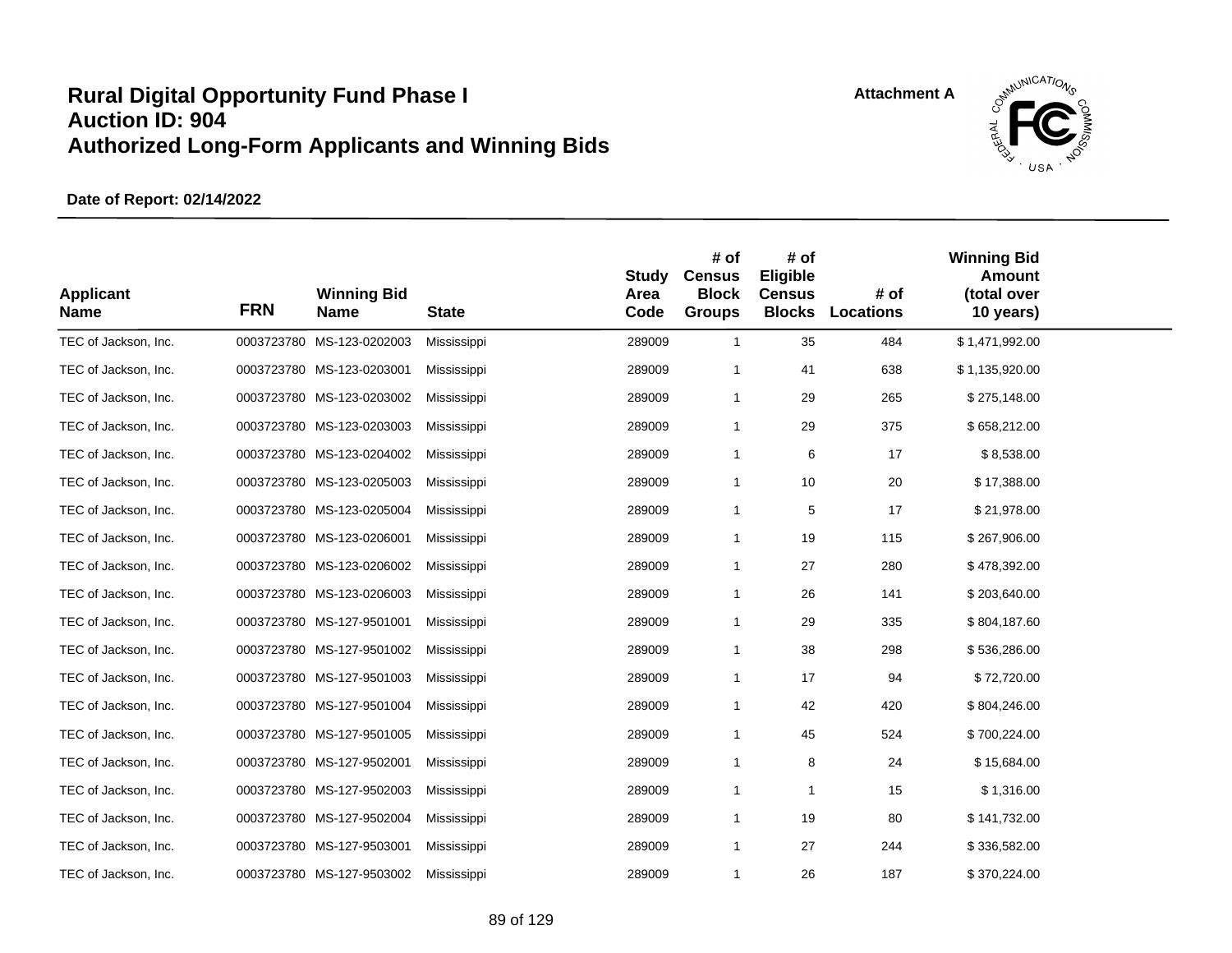

| <b>Applicant</b><br><b>Name</b> | <b>FRN</b> | <b>Winning Bid</b><br><b>Name</b> | <b>State</b> | <b>Study</b><br>Area<br>Code | # of<br><b>Census</b><br><b>Block</b><br><b>Groups</b> | # of<br>Eligible<br><b>Census</b><br><b>Blocks</b> | # of<br>Locations | <b>Winning Bid</b><br><b>Amount</b><br>(total over<br>10 years) |  |
|---------------------------------|------------|-----------------------------------|--------------|------------------------------|--------------------------------------------------------|----------------------------------------------------|-------------------|-----------------------------------------------------------------|--|
| TEC of Jackson, Inc.            |            | 0003723780 MS-127-9503003         | Mississippi  | 289009                       | $\mathbf{1}$                                           | 24                                                 | 155               | \$615,132.00                                                    |  |
| TEC of Jackson, Inc.            |            | 0003723780 MS-127-9503004         | Mississippi  | 289009                       | -1                                                     | 66                                                 | 530               | \$645,531.60                                                    |  |
| TEC of Jackson, Inc.            |            | 0003723780 MS-127-9504001         | Mississippi  | 289009                       | $\mathbf{1}$                                           | 27                                                 | 212               | \$304,992.00                                                    |  |
| TEC of Jackson, Inc.            |            | 0003723780 MS-127-9504002         | Mississippi  | 289009                       | $\mathbf{1}$                                           | 43                                                 | 277               | \$347,454.00                                                    |  |
| TEC of Jackson, Inc.            |            | 0003723780 MS-127-9504003         | Mississippi  | 289009                       | $\mathbf{1}$                                           | 17                                                 | 195               | \$157,764.00                                                    |  |
| TEC of Jackson, Inc.            |            | 0003723780 MS-127-9504004         | Mississippi  | 289009                       | $\mathbf{1}$                                           | 29                                                 | 262               | \$455,808.00                                                    |  |
| TEC of Jackson, Inc.            |            | 0003723780 MS-127-9504005         | Mississippi  | 289009                       | $\mathbf{1}$                                           | 42                                                 | 360               | \$936,690.00                                                    |  |
| TEC of Jackson, Inc.            |            | 0003723780 MS-127-9504006         | Mississippi  | 289009                       | -1                                                     | 51                                                 | 358               | \$833,418.00                                                    |  |
| TEC of Jackson, Inc.            |            | 0003723780 MS-127-9504007         | Mississippi  | 289009                       | $\mathbf 1$                                            | 45                                                 | 308               | \$842,397.30                                                    |  |
| TEC of Jackson, Inc.            |            | 0003723780 MS-127-9504008         | Mississippi  | 289009                       | -1                                                     | 29                                                 | 263               | \$760,890.00                                                    |  |
| TEC of Jackson, Inc.            |            | 0003723780 MS-127-9505001         | Mississippi  | 289009                       | $\mathbf{1}$                                           | 11                                                 | 42                | \$27,414.00                                                     |  |
| TEC of Jackson, Inc.            |            | 0003723780 MS-127-9505002         | Mississippi  | 289009                       | $\mathbf{1}$                                           | $\mathbf 1$                                        | $\mathbf{1}$      | \$156.00                                                        |  |
| TEC of Jackson, Inc.            |            | 0003723780 MS-127-9505003         | Mississippi  | 289009                       | $\mathbf{1}$                                           | 12                                                 | 58                | \$88,458.00                                                     |  |
| TEC of Jackson, Inc.            |            | 0003723780 MS-127-9505004         | Mississippi  | 289009                       | $\mathbf{1}$                                           | $\overline{4}$                                     | 11                | \$11,814.00                                                     |  |
| TEC of Jackson, Inc.            |            | 0003723780 MS-129-9501002         | Mississippi  | 289009                       | $\mathbf{1}$                                           | $\overline{7}$                                     | 13                | \$54,456.00                                                     |  |
| TEC of Jackson, Inc.            |            | 0003723780 MS-129-9501004         | Mississippi  | 289009                       | $\mathbf{1}$                                           | 12                                                 | 79                | \$454,050.00                                                    |  |
| TEC of Jackson, Inc.            |            | 0003723780 MS-129-9502001         | Mississippi  | 289009                       | $\mathbf 1$                                            | 11                                                 | 91                | \$195,840.00                                                    |  |
| TEC of Jackson, Inc.            |            | 0003723780 MS-129-9502002         | Mississippi  | 289009                       | -1                                                     | 24                                                 | 140               | \$319,737.00                                                    |  |
| TEC of Jackson, Inc.            |            | 0003723780 MS-129-9502003         | Mississippi  | 289009                       | $\mathbf{1}$                                           | 56                                                 | 409               | \$1,158,444.00                                                  |  |
| TEC of Jackson, Inc.            |            | 0003723780 MS-129-9502004         | Mississippi  | 289009                       | $\mathbf{1}$                                           | 39                                                 | 274               | \$556,439.30                                                    |  |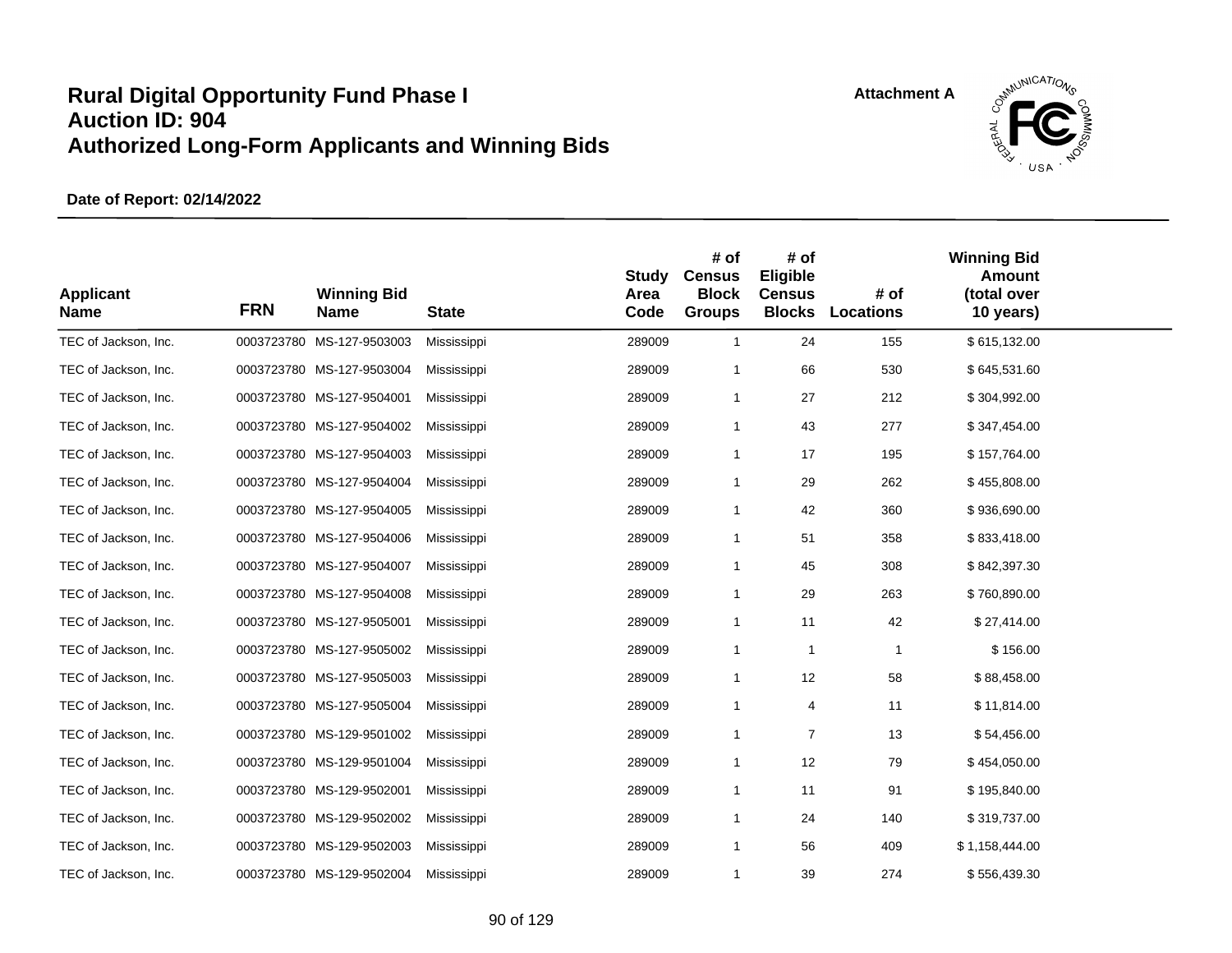

| <b>Applicant</b><br><b>Name</b>                     | <b>FRN</b> | <b>Winning Bid</b><br><b>Name</b> | <b>State</b> | <b>Study</b><br>Area<br>Code | # of<br><b>Census</b><br><b>Block</b><br><b>Groups</b> | # of<br>Eligible<br><b>Census</b><br><b>Blocks</b> | # of<br><b>Locations</b> | <b>Winning Bid</b><br><b>Amount</b><br>(total over<br>10 years) |  |
|-----------------------------------------------------|------------|-----------------------------------|--------------|------------------------------|--------------------------------------------------------|----------------------------------------------------|--------------------------|-----------------------------------------------------------------|--|
| TEC of Jackson, Inc.                                |            | 0003723780 MS-129-9502005         | Mississippi  | 289009                       | $\overline{1}$                                         | 60                                                 | 542                      | \$1,321,494.00                                                  |  |
| TEC of Jackson, Inc.                                |            | 0003723780 MS-129-9502006         | Mississippi  | 289009                       | -1                                                     | 35                                                 | 333                      | \$675,826.80                                                    |  |
| TEC of Jackson, Inc.                                |            | 0003723780 MS-129-9503001         | Mississippi  | 289009                       | $\overline{1}$                                         | 24                                                 | 121                      | \$449,262.00                                                    |  |
| TEC of Jackson, Inc.                                |            | 0003723780 MS-129-9503002         | Mississippi  | 289009                       | $\overline{1}$                                         | 26                                                 | 216                      | \$596,526.00                                                    |  |
| TEC of Jackson, Inc.                                |            | 0003723780 MS-129-9503003         | Mississippi  | 289009                       | $\overline{1}$                                         | $\boldsymbol{2}$                                   | 6                        | \$2,280.00                                                      |  |
| TEC of Jackson, Inc.                                |            | 0003723780 MS-129-9503004         | Mississippi  | 289009                       | $\overline{1}$                                         | 12                                                 | 85                       | \$122,802.00                                                    |  |
| TEC of Jackson, Inc.                                |            | 0003723780 MS-129-9503005         | Mississippi  | 289009                       | $\overline{1}$                                         | 30                                                 | 291                      | \$352,968.00                                                    |  |
| Texoma Communications, LLC 0024352650 TekWav-TxWest |            |                                   | Texas        | 449099                       | 60                                                     | 902                                                | 5,886                    | \$372,240.70                                                    |  |
| Tishomingo Connect, LLC                             |            | 0030147474 MS-057-9501001         | Mississippi  | 289059                       | $\overline{1}$                                         | 20                                                 | 183                      | \$327,000.30                                                    |  |
| Tishomingo Connect, LLC                             |            | 0030147474 MS-117-9501001         | Mississippi  | 289059                       | $\overline{1}$                                         | 31                                                 | 353                      | \$694,062.00                                                    |  |
| Tishomingo Connect, LLC                             |            | 0030147474 MS-141-9501001         | Mississippi  | 289059                       | $\overline{1}$                                         | 59                                                 | 789                      | \$805,164.00                                                    |  |
| Tishomingo Connect, LLC                             |            | 0030147474 MS-141-9501002         | Mississippi  | 289059                       | $\mathbf 1$                                            | 79                                                 | 600                      | \$1,612,740.00                                                  |  |
| Tishomingo Connect, LLC                             |            | 0030147474 MS-141-9501003         | Mississippi  | 289059                       | $\overline{1}$                                         | 53                                                 | 478                      | \$672,000.00                                                    |  |
| Tishomingo Connect, LLC                             |            | 0030147474 MS-141-9502001         | Mississippi  | 289059                       | $\overline{1}$                                         | 9                                                  | 28                       | \$14,850.00                                                     |  |
| Tishomingo Connect, LLC                             |            | 0030147474 MS-141-9502002         | Mississippi  | 289059                       | $\overline{1}$                                         | 5                                                  | 11                       | \$17,526.00                                                     |  |
| Tishomingo Connect, LLC                             |            | 0030147474 MS-141-9503001         | Mississippi  | 289059                       | $\overline{1}$                                         | 43                                                 | 233                      | \$949,116.00                                                    |  |
| Tishomingo Connect, LLC                             |            | 0030147474 MS-141-9503002         | Mississippi  | 289059                       | $\overline{1}$                                         | 29                                                 | 161                      | \$329,106.00                                                    |  |
| Tishomingo Connect, LLC                             |            | 0030147474 MS-141-9503003         | Mississippi  | 289059                       | $\overline{1}$                                         | 26                                                 | 126                      | \$550,740.00                                                    |  |
| Tishomingo Connect, LLC                             |            | 0030147474 MS-141-9503004         | Mississippi  | 289059                       | $\overline{1}$                                         | 44                                                 | 410                      | \$562,044.00                                                    |  |
| Tishomingo Connect, LLC                             |            | 0030147474 MS-141-9503005         | Mississippi  | 289059                       | $\mathbf 1$                                            | 9                                                  | 18                       | \$30,912.00                                                     |  |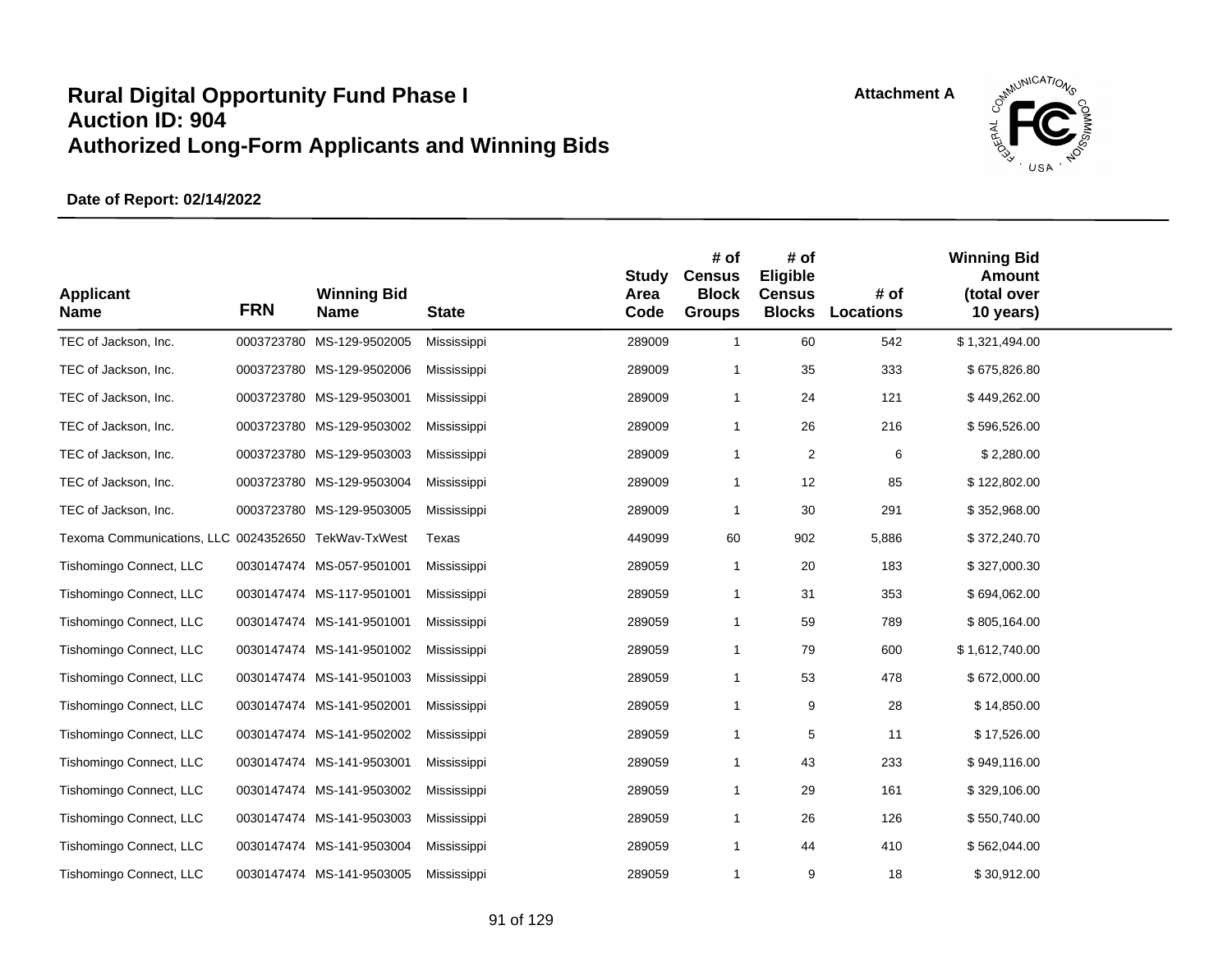

| <b>Applicant</b><br><b>Name</b> | <b>FRN</b> | <b>Winning Bid</b><br><b>Name</b> | <b>State</b> | <b>Study</b><br>Area<br>Code | # of<br><b>Census</b><br><b>Block</b><br><b>Groups</b> | # of<br>Eligible<br><b>Census</b><br><b>Blocks</b> | # of<br><b>Locations</b> | <b>Winning Bid</b><br><b>Amount</b><br>(total over<br>10 years) |  |
|---------------------------------|------------|-----------------------------------|--------------|------------------------------|--------------------------------------------------------|----------------------------------------------------|--------------------------|-----------------------------------------------------------------|--|
| Tishomingo Connect, LLC         |            | 0030147474 MS-141-9504001         | Mississippi  | 289059                       | $\mathbf{1}$                                           | 89                                                 | 542                      | \$1,702,278.00                                                  |  |
| Tishomingo Connect, LLC         |            | 0030147474 MS-141-9504002         | Mississippi  | 289059                       | -1                                                     | 38                                                 | 290                      | \$670,578.00                                                    |  |
| Tishomingo Connect, LLC         |            | 0030147474 MS-141-9504003         | Mississippi  | 289059                       | $\overline{1}$                                         | 59                                                 | 265                      | \$1,134,090.00                                                  |  |
| Tishomingo Connect, LLC         |            | 0030147474 MS-141-9504004         | Mississippi  | 289059                       | $\overline{1}$                                         | 50                                                 | 361                      | \$856,608.00                                                    |  |
| Tishomingo Connect, LLC         |            | 0030147474 MS-141-9504005         | Mississippi  | 289059                       | $\overline{1}$                                         | 11                                                 | 21                       | \$12,288.00                                                     |  |
| Tishomingo Connect, LLC         |            | 0030147474 MS-141-9504006         | Mississippi  | 289059                       | $\overline{1}$                                         | 15                                                 | 47                       | \$39,660.00                                                     |  |
| Tri-Co Connections, LLC         |            | 0027832633 PA-015-9505005         | Pennsylvania | 179033                       | $\overline{1}$                                         | 2                                                  | 8                        | \$11,748.00                                                     |  |
| Tri-Co Connections, LLC         |            | 0027832633 PA-015-9505006         | Pennsylvania | 179033                       | $\overline{1}$                                         | 5                                                  | 22                       | \$112,098.00                                                    |  |
| Tri-Co Connections, LLC         |            | 0027832633 PA-015-9507001         | Pennsylvania | 179033                       | $\overline{1}$                                         | 16                                                 | 64                       | \$384,666.00                                                    |  |
| Tri-Co Connections, LLC         |            | 0027832633 PA-015-9507002         | Pennsylvania | 179033                       | $\overline{1}$                                         | 16                                                 | 192                      | \$647,418.00                                                    |  |
| Tri-Co Connections, LLC         |            | 0027832633 PA-015-9508002         | Pennsylvania | 179033                       | $\overline{1}$                                         | 6                                                  | 14                       | \$88,123.00                                                     |  |
| Tri-Co Connections, LLC         |            | 0027832633 PA-015-9508004         | Pennsylvania | 179033                       | $\mathbf 1$                                            | 33                                                 | 204                      | \$838,830.00                                                    |  |
| Tri-Co Connections, LLC         |            | 0027832633 PA-081-0101001         | Pennsylvania | 179033                       | $\overline{1}$                                         | 85                                                 | 849                      | \$2,673,066.00                                                  |  |
| Tri-Co Connections, LLC         |            | 0027832633 PA-081-0102001         | Pennsylvania | 179033                       | $\overline{1}$                                         | 27                                                 | 167                      | \$358,722.00                                                    |  |
| Tri-Co Connections, LLC         |            | 0027832633 PA-105-9501001         | Pennsylvania | 179033                       | $\overline{1}$                                         | 19                                                 | 139                      | \$249,528.00                                                    |  |
| Tri-Co Connections, LLC         |            | 0027832633 PA-105-9501002         | Pennsylvania | 179033                       | $\overline{1}$                                         | 25                                                 | 155                      | \$644,136.00                                                    |  |
| Tri-Co Connections, LLC         |            | 0027832633 PA-105-9501003         | Pennsylvania | 179033                       | $\overline{1}$                                         | 38                                                 | 184                      | \$777,270.00                                                    |  |
| Tri-Co Connections, LLC         |            | 0027832633 PA-105-9501004         | Pennsylvania | 179033                       | $\overline{1}$                                         | 23                                                 | 188                      | \$443,844.00                                                    |  |
| Tri-Co Connections, LLC         |            | 0027832633 PA-105-9502001         | Pennsylvania | 179033                       | $\overline{1}$                                         | 42                                                 | 224                      | \$973,788.00                                                    |  |
| Tri-Co Connections, LLC         |            | 0027832633 PA-105-9502003         | Pennsylvania | 179033                       | $\mathbf 1$                                            | 17                                                 | 55                       | \$265,758.00                                                    |  |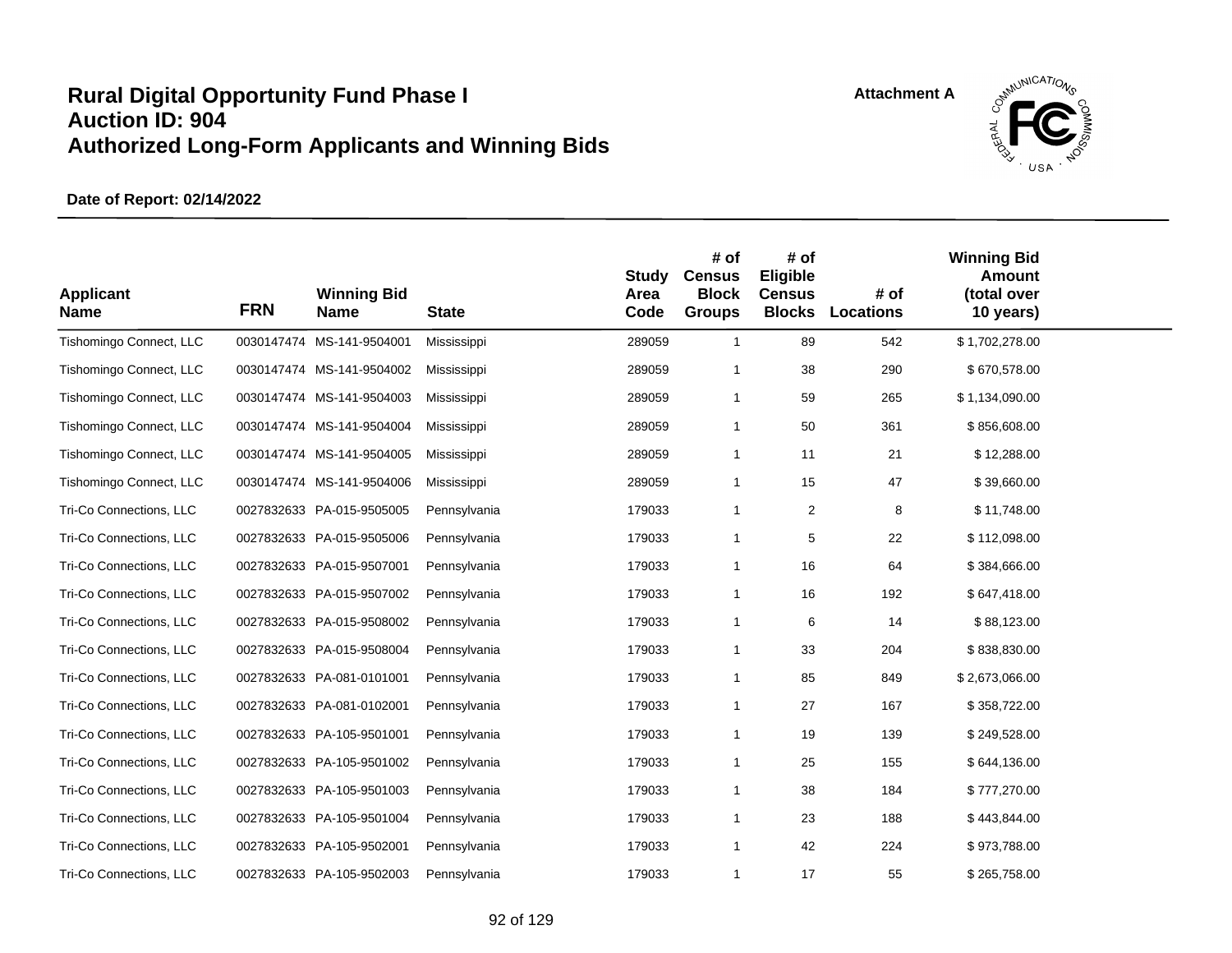

| <b>Applicant</b><br><b>Name</b> | <b>FRN</b> | <b>Winning Bid</b><br><b>Name</b> | <b>State</b>   | <b>Study</b><br>Area<br>Code | # of<br><b>Census</b><br><b>Block</b><br><b>Groups</b> | # of<br>Eligible<br><b>Census</b><br><b>Blocks</b> | # of<br><b>Locations</b> | <b>Winning Bid</b><br><b>Amount</b><br>(total over<br>10 years) |  |
|---------------------------------|------------|-----------------------------------|----------------|------------------------------|--------------------------------------------------------|----------------------------------------------------|--------------------------|-----------------------------------------------------------------|--|
| Tri-Co Connections, LLC         |            | 0027832633 PA-105-9503001         | Pennsylvania   | 179033                       | $\mathbf{1}$                                           | 21                                                 | 63                       | \$102,312.00                                                    |  |
| Tri-Co Connections, LLC         |            | 0027832633 PA-105-9504001         | Pennsylvania   | 179033                       | $\overline{\mathbf{1}}$                                | 12                                                 | 68                       | \$204,428.00                                                    |  |
| Tri-Co Connections, LLC         |            | 0027832633 PA-105-9504003         | Pennsylvania   | 179033                       | $\overline{1}$                                         | 58                                                 | 415                      | \$430,464.00                                                    |  |
| Tri-Co Connections, LLC         |            | 0027832633 PA-105-9505003         | Pennsylvania   | 179033                       | $\overline{1}$                                         | 43                                                 | 309                      | \$238,332.00                                                    |  |
| Tri-Co Connections, LLC         |            | 0027832633 PA-117-9502001         | Pennsylvania   | 179033                       | $\overline{1}$                                         | $\overline{2}$                                     | 10                       | \$23,568.00                                                     |  |
| Tri-Co Connections, LLC         |            | 0027832633 PA-117-9509002         | Pennsylvania   | 179033                       | $\overline{1}$                                         | 20                                                 | 208                      | \$351,012.00                                                    |  |
| Tri-Co Connections, LLC         |            | 0027832633 PA-117-9509003         | Pennsylvania   | 179033                       | $\overline{1}$                                         | 12                                                 | 90                       | \$369,792.00                                                    |  |
| Tri-Co Connections, LLC         |            | 0027832633 PA-117-9510002         | Pennsylvania   | 179033                       | $\overline{1}$                                         | 15                                                 | 130                      | \$369,384.00                                                    |  |
| Tri-Co Connections, LLC         |            | 0027832633 PA-117-9510003         | Pennsylvania   | 179033                       | $\overline{1}$                                         | 22                                                 | 186                      | \$429,942.00                                                    |  |
| TriCoLink, Inc.                 |            | 0029670247 SC-017-9502001         | South Carolina | 249038                       | $\overline{1}$                                         | 5                                                  | 34                       | \$58,374.00                                                     |  |
| TriCoLink, Inc.                 |            | 0029670247 SC-063-0207052         | South Carolina | 249038                       | $\overline{1}$                                         | $\overline{1}$                                     | 4                        | \$4,482.00                                                      |  |
| TriCoLink, Inc.                 |            | 0029670247 SC-063-0207061         | South Carolina | 249038                       | $\overline{1}$                                         | 2                                                  | 8                        | \$60,774.00                                                     |  |
| TriCoLink, Inc.                 |            | 0029670247 SC-075-0109001         | South Carolina | 249038                       | $\overline{1}$                                         | 3                                                  | 20                       | \$71,496.00                                                     |  |
| TriCoLink, Inc.                 |            | 0029670247 SC-079-0114071         | South Carolina | 249038                       | $\overline{1}$                                         | $\overline{2}$                                     | $\overline{7}$           | \$8,118.00                                                      |  |
| TriCoLink, Inc.                 |            | 0029670247 SC-079-9801001         | South Carolina | 249038                       | $\overline{1}$                                         | 3                                                  | 11                       | \$14,454.00                                                     |  |
| United Communications, Inc.     |            | 0011414059 TN-003-9502001         | Tennessee      | 299040                       | $\overline{1}$                                         | 2                                                  | 6                        | \$26,388.00                                                     |  |
| United Communications, Inc.     |            | 0011414059 TN-149-0404031         | Tennessee      | 299040                       | $\overline{1}$                                         | 2                                                  | 6                        | \$1,524.00                                                      |  |
| United Communications, Inc.     |            | 0011414059 TN-149-0405013         | Tennessee      | 299040                       | $\overline{1}$                                         | 4                                                  | 17                       | \$40,902.00                                                     |  |
| United Communications, Inc.     |            | 0011414059 TN-149-0405014         | Tennessee      | 299040                       | $\overline{1}$                                         | $\overline{7}$                                     | 86                       | \$124,482.00                                                    |  |
| United Communications, Inc.     |            | 0011414059 TN-149-0406002         | Tennessee      | 299040                       | $\mathbf 1$                                            | 3                                                  | 5                        | \$10,638.00                                                     |  |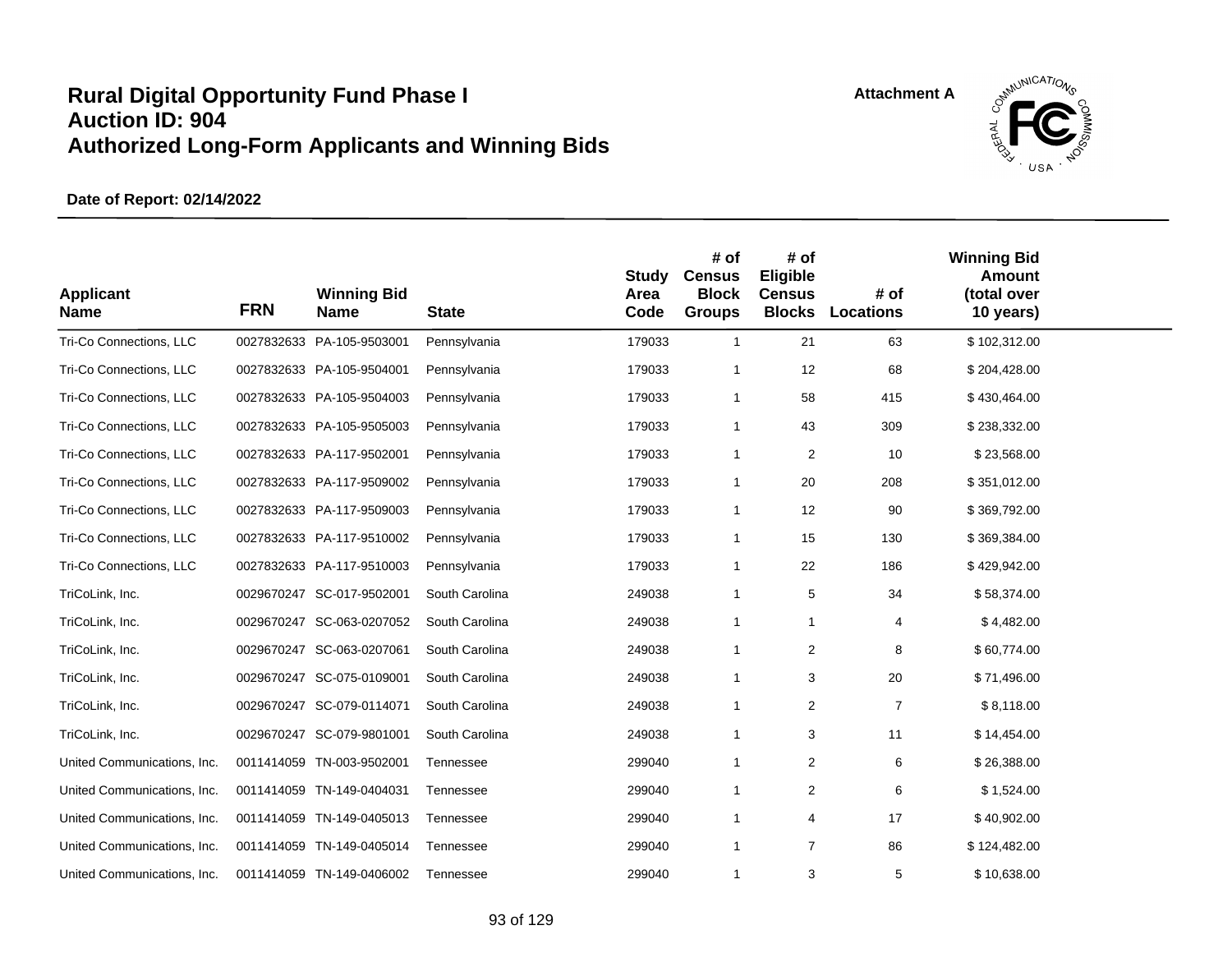

| <b>Applicant</b><br><b>Name</b> | <b>FRN</b> | <b>Winning Bid</b><br><b>Name</b> | <b>State</b> | <b>Study</b><br>Area<br>Code | # of<br><b>Census</b><br><b>Block</b><br><b>Groups</b> | # of<br>Eligible<br><b>Census</b><br><b>Blocks</b> | # of<br><b>Locations</b> | <b>Winning Bid</b><br><b>Amount</b><br>(total over<br>10 years) |  |
|---------------------------------|------------|-----------------------------------|--------------|------------------------------|--------------------------------------------------------|----------------------------------------------------|--------------------------|-----------------------------------------------------------------|--|
| United Communications, Inc.     |            | 0011414059 TN-149-0406003         | Tennessee    | 299040                       | $\mathbf{1}$                                           | $\overline{7}$                                     | 38                       | \$120,486.00                                                    |  |
| United Communications, Inc.     |            | 0011414059 TN-149-0406004         | Tennessee    | 299040                       | -1                                                     | 13                                                 | 87                       | \$184,146.00                                                    |  |
| United Communications, Inc.     |            | 0011414059 TN-149-0407012         | Tennessee    | 299040                       | $\overline{1}$                                         | 4                                                  | 31                       | \$30,418.90                                                     |  |
| United Communications, Inc.     |            | 0011414059 TN-149-0407022         | Tennessee    | 299040                       | -1                                                     | 14                                                 | 90                       | \$177,054.60                                                    |  |
| United Communications, Inc.     |            | 0011414059 TN-149-0408062         | Tennessee    | 299040                       | $\overline{1}$                                         | $\overline{1}$                                     | 4                        | \$7,038.00                                                      |  |
| United Communications, Inc.     |            | 0011414059 TN-149-0408071         | Tennessee    | 299040                       | $\overline{1}$                                         | -1                                                 | 2                        | \$9,733.10                                                      |  |
| United Communications, Inc.     |            | 0011414059 TN-149-0408083         | Tennessee    | 299040                       | $\overline{1}$                                         | 5                                                  | 24                       | \$64,986.00                                                     |  |
| United Communications, Inc.     |            | 0011414059 TN-149-0408091         | Tennessee    | 299040                       | -1                                                     | -1                                                 | 5                        | \$8,562.00                                                      |  |
| United Communications, Inc.     |            | 0011414059 TN-149-0408093         | Tennessee    | 299040                       | -1                                                     | $\overline{2}$                                     | 3                        | \$19,314.00                                                     |  |
| United Communications, Inc.     |            | 0011414059 TN-149-0408101         | Tennessee    | 299040                       | -1                                                     | 9                                                  | 83                       | \$70,368.00                                                     |  |
| United Communications, Inc.     |            | 0011414059 TN-149-0410004         | Tennessee    | 299040                       | -1                                                     | $\mathbf{1}$                                       | $\overline{c}$           | \$5,658.00                                                      |  |
| United Communications, Inc.     |            | 0011414059 TN-149-0422003         | Tennessee    | 299040                       | -1                                                     | $\overline{4}$                                     | 5                        | \$8,324.00                                                      |  |
| United Communications, Inc.     |            | 0011414059 TN-149-0423001         | Tennessee    | 299040                       | -1                                                     | 3                                                  | 17                       | \$5,836.70                                                      |  |
| United Communications, Inc.     |            | 0011414059 TN-187-0501031         | Tennessee    | 299040                       | -1                                                     | 6                                                  | 35                       | \$16,524.00                                                     |  |
| United Communications, Inc.     |            | 0011414059 TN-187-0501032         | Tennessee    | 299040                       | $\overline{1}$                                         | 10                                                 | 42                       | \$60,630.00                                                     |  |
| United Communications, Inc.     |            | 0011414059 TN-187-0501033         | Tennessee    | 299040                       | $\overline{1}$                                         | 11                                                 | 82                       | \$80,430.00                                                     |  |
| United Communications, Inc.     |            | 0011414059 TN-187-0504032         | Tennessee    | 299040                       | $\mathbf{1}$                                           | -1                                                 | 12                       | \$14,154.00                                                     |  |
| United Communications, Inc.     |            | 0011414059 TN-187-0504051         | Tennessee    | 299040                       | -1                                                     | 6                                                  | 11                       | \$26,328.00                                                     |  |
| United Communications, Inc.     |            | 0011414059 TN-187-0505021         | Tennessee    | 299040                       | -1                                                     | 15                                                 | 35                       | \$70,062.00                                                     |  |
| United Communications, Inc.     |            | 0011414059 TN-187-0505022         | Tennessee    | 299040                       | $\overline{1}$                                         | 31                                                 | 201                      | \$237,738.20                                                    |  |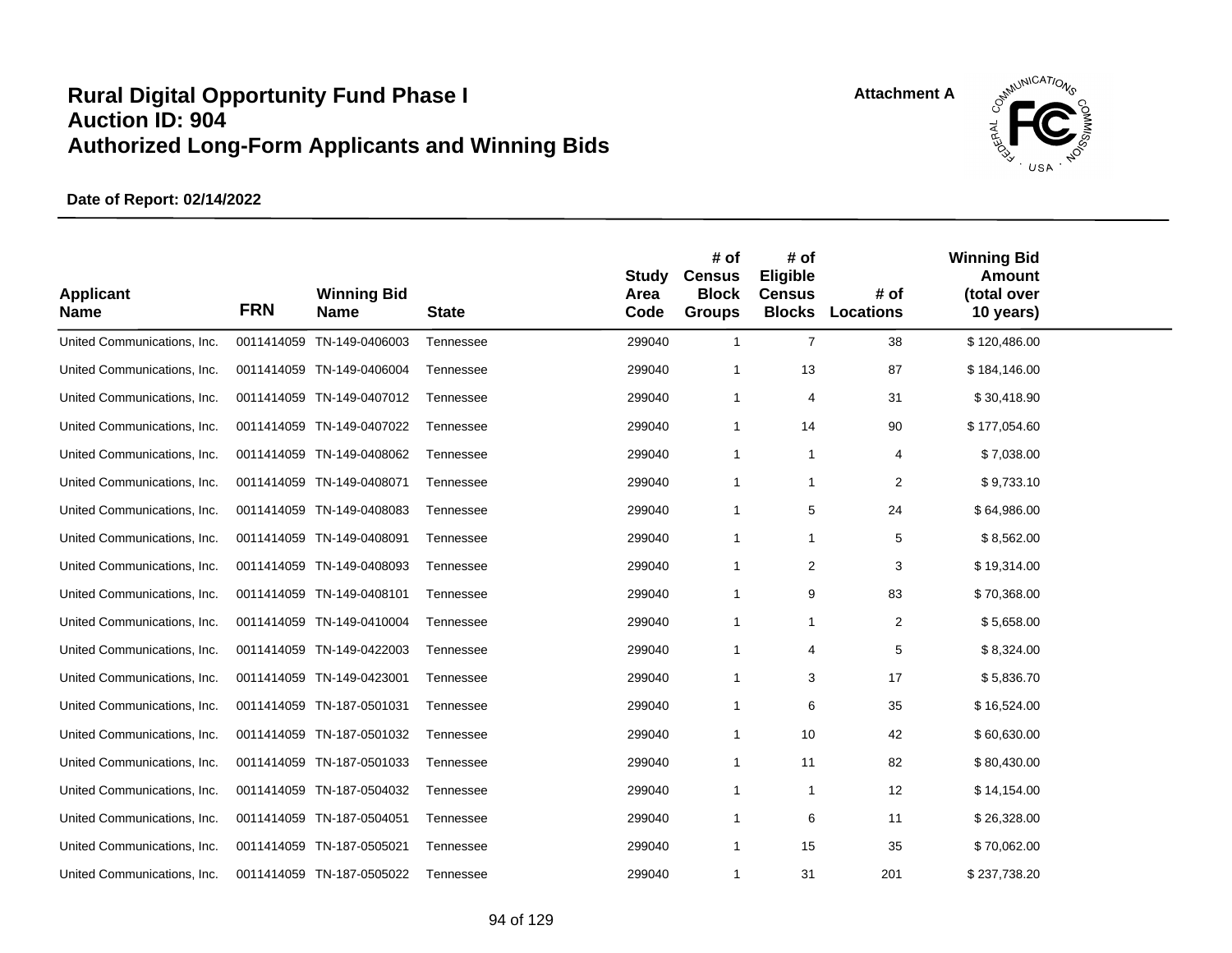

| <b>Applicant</b><br><b>Name</b>                                                 | <b>FRN</b> | <b>Winning Bid</b><br><b>Name</b> | <b>State</b> | <b>Study</b><br>Area<br>Code | # of<br><b>Census</b><br><b>Block</b><br><b>Groups</b> | # of<br>Eligible<br><b>Census</b><br><b>Blocks</b> | # of<br><b>Locations</b> | <b>Winning Bid</b><br><b>Amount</b><br>(total over<br>10 years) |  |
|---------------------------------------------------------------------------------|------------|-----------------------------------|--------------|------------------------------|--------------------------------------------------------|----------------------------------------------------|--------------------------|-----------------------------------------------------------------|--|
| United Communications, Inc.                                                     |            | 0011414059 TN-187-0505023         | Tennessee    | 299040                       | $\mathbf{1}$                                           | 14                                                 | 150                      | \$423,834.00                                                    |  |
| United Communications, Inc.                                                     |            | 0011414059 TN-187-0505032         | Tennessee    | 299040                       | $\overline{1}$                                         | 9                                                  | 19                       | \$42,216.00                                                     |  |
| United Communications, Inc.                                                     |            | 0011414059 TN-187-0505033         | Tennessee    | 299040                       | $\mathbf{1}$                                           | 2                                                  | 6                        | \$9,078.00                                                      |  |
| United Communications, Inc.                                                     |            | 0011414059 TN-187-0505042         | Tennessee    | 299040                       | $\mathbf{1}$                                           | 2                                                  | 4                        | \$4,608.00                                                      |  |
| United Communications, Inc.                                                     |            | 0011414059 TN-187-0506021         | Tennessee    | 299040                       | $\mathbf{1}$                                           | 15                                                 | 70                       | \$43,488.10                                                     |  |
| United Communications, Inc.                                                     |            | 0011414059 TN-187-0509091         | Tennessee    | 299040                       | $\mathbf{1}$                                           | $\overline{2}$                                     | $\overline{2}$           | \$2,128.80                                                      |  |
| United Communications, Inc.                                                     |            | 0011414059 TN-187-0509092         | Tennessee    | 299040                       | $\mathbf{1}$                                           | $\overline{4}$                                     | 10                       | \$16,332.00                                                     |  |
| United Communications, Inc.                                                     |            | 0011414059 TN-187-0510013         | Tennessee    | 299040                       | $\mathbf{1}$                                           | 2                                                  | 5                        | \$3,684.00                                                      |  |
| United Communications, Inc.                                                     |            | 0011414059 TN-187-0510023         | Tennessee    | 299040                       | $\mathbf{1}$                                           | 10                                                 | 66                       | \$112,572.00                                                    |  |
| United Communications, Inc.                                                     |            | 0011414059 TN-187-0511001         | Tennessee    | 299040                       | $\mathbf{1}$                                           | 5                                                  | 15                       | \$34,572.00                                                     |  |
| United Communications, Inc.                                                     |            | 0011414059 TN-187-0512011         | Tennessee    | 299040                       | $\mathbf{1}$                                           | 60                                                 | 728                      | \$220,705.00                                                    |  |
| Valor Telecommunications of<br>Texas. LLC dba Windstr                           |            | 0003783123 OK-027-2008003         | Oklahoma     | 431165                       | $\mathbf{1}$                                           | 3                                                  | 9                        | \$2,796.00                                                      |  |
| Valor Telecommunications of<br>Texas, LLC dba Windstr                           |            | 0003783123 OK-031-0021004         | Oklahoma     | 431165                       | $\mathbf{1}$                                           | 2                                                  | 3                        | \$6,120.00                                                      |  |
| Valor Telecommunications of<br>Texas, LLC dba Windstr                           |            | 0003783123 OK-049-6818002         | Oklahoma     | 431165                       | $\mathbf{1}$                                           | 2                                                  | 3                        | \$17,148.00                                                     |  |
| Valor Telecommunications of<br>Texas, LLC dba Windstr                           |            | 0003783123 OK-079-0401022         | Oklahoma     | 431165                       | $\mathbf{1}$                                           | $\overline{4}$                                     | 9                        | \$56,980.00                                                     |  |
| Valor Telecommunications of<br>Texas, LLC dba Windstr                           |            | 0003783123 OK-079-0401023         | Oklahoma     | 431165                       | $\mathbf{1}$                                           | 6                                                  | $\overline{7}$           | \$32,320.00                                                     |  |
| Valor Telecommunications of                                                     |            | 0003783123 OK-079-0404011         | Oklahoma     | 431165                       | -1                                                     | 5                                                  | 24                       | \$49,720.00                                                     |  |
| Texas, LLC dba Windstr<br>Valor Telecommunications of                           |            | 0003783123 OK-079-0404013         | Oklahoma     | 431165                       | $\mathbf{1}$                                           | $\overline{4}$                                     | 14                       | \$5,220.00                                                      |  |
| Texas, LLC dba Windstr<br>Valor Telecommunications of                           |            | 0003783123 OK-079-0404021         | Oklahoma     | 431165                       | $\mathbf{1}$                                           | 8                                                  | 34                       | \$38,425.00                                                     |  |
| Texas, LLC dba Windstr<br>Valor Telecommunications of<br>Texas, LLC dba Windstr |            | 0003783123 OK-079-0404022         | Oklahoma     | 431165                       | $\mathbf{1}$                                           | 2                                                  | 10                       | \$3,732.00                                                      |  |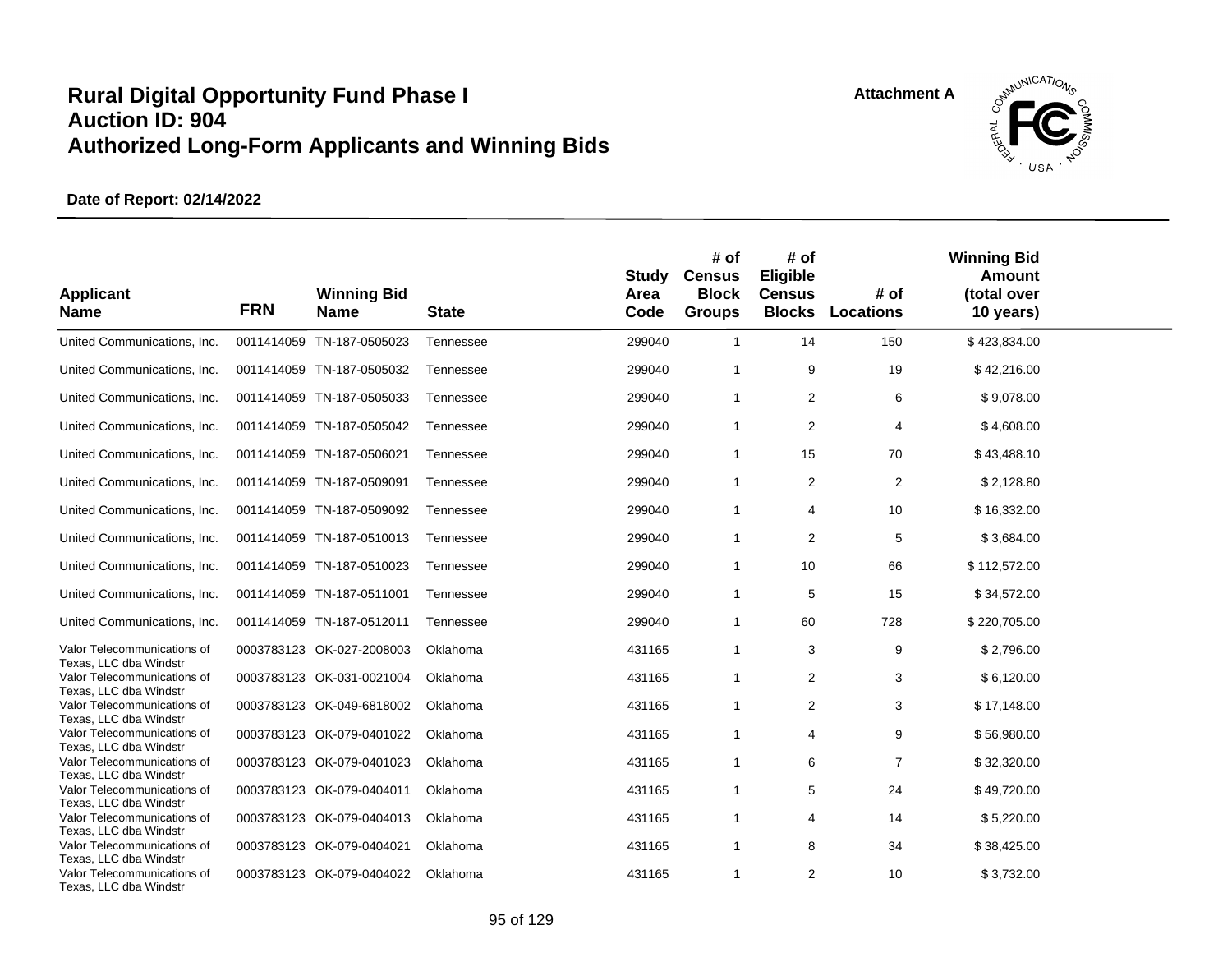

| <b>Applicant</b><br><b>Name</b>                       | <b>FRN</b> | <b>Winning Bid</b><br><b>Name</b> | <b>State</b> | <b>Study</b><br>Area<br>Code | # of<br><b>Census</b><br><b>Block</b><br><b>Groups</b> | # of<br>Eligible<br><b>Census</b><br><b>Blocks</b> | # of<br><b>Locations</b> | <b>Winning Bid</b><br><b>Amount</b><br>(total over<br>10 years) |  |
|-------------------------------------------------------|------------|-----------------------------------|--------------|------------------------------|--------------------------------------------------------|----------------------------------------------------|--------------------------|-----------------------------------------------------------------|--|
| Valor Telecommunications of<br>Texas, LLC dba Windstr |            | 0003783123 OK-079-0404024         | Oklahoma     | 431165                       | $\mathbf{1}$                                           | 8                                                  | 30                       | \$43,480.00                                                     |  |
| Valor Telecommunications of<br>Texas, LLC dba Windstr |            | 0003783123 OK-079-0406013         | Oklahoma     | 431165                       | 1                                                      | 11                                                 | 47                       | \$29,000.00                                                     |  |
| Valor Telecommunications of<br>Texas, LLC dba Windstr |            | 0003783123 OK-081-9611003         | Oklahoma     | 431165                       | $\mathbf{1}$                                           | 4                                                  | 9                        | \$7,278.00                                                      |  |
| Valor Telecommunications of<br>Texas, LLC dba Windstr |            | 0003783123 OK-087-4003003         | Oklahoma     | 431165                       | $\mathbf{1}$                                           | 3                                                  | 26                       | \$2,964.00                                                      |  |
| Valor Telecommunications of<br>Texas, LLC dba Windstr |            | 0003783123 OK-087-4003004         | Oklahoma     | 431165                       | $\mathbf{1}$                                           | 2                                                  | 17                       | \$3,258.00                                                      |  |
| Valor Telecommunications of<br>Texas, LLC dba Windstr |            | 0003783123 OK-091-7797004         | Oklahoma     | 431165                       | $\mathbf{1}$                                           | $\overline{2}$                                     | 9                        | \$4,602.00                                                      |  |
| Valor Telecommunications of<br>Texas, LLC dba Windstr |            | 0003783123 OK-101-0016002         | Oklahoma     | 431165                       | $\overline{1}$                                         | $\overline{7}$                                     | 18                       | \$16,476.00                                                     |  |
| Valor Telecommunications of<br>Texas, LLC dba Windstr |            | 0003783123 OK-113-9400013         | Oklahoma     | 431165                       | $\mathbf{1}$                                           | 27                                                 | 168                      | \$114,204.00                                                    |  |
| Valor Telecommunications of<br>Texas, LLC dba Windstr |            | 0003783123 OK-117-9574001         | Oklahoma     | 431165                       | $\mathbf{1}$                                           | 37                                                 | 276                      | \$129,333.00                                                    |  |
| Valor Telecommunications of<br>Texas, LLC dba Windstr |            | 0003783123 OK-125-5002004         | Oklahoma     | 431165                       | $\mathbf{1}$                                           | $\mathbf{1}$                                       | $\overline{2}$           | \$11,184.00                                                     |  |
| Valor Telecommunications of<br>Texas, LLC dba Windstr |            | 0003783123 OK-125-5011024         | Oklahoma     | 431165                       | $\mathbf{1}$                                           | $\overline{2}$                                     | $\overline{2}$           | \$15,522.00                                                     |  |
| Valor Telecommunications of<br>Texas. LLC dba Windstr |            | 0003783123 OK-127-0977001         | Oklahoma     | 431165                       | $\mathbf{1}$                                           | 24                                                 | 269                      | \$583,590.00                                                    |  |
| Valor Telecommunications of<br>Texas, LLC dba Windstr |            | 0003783123 OK-143-0073081         | Oklahoma     | 431165                       | $\mathbf{1}$                                           | $\mathbf{1}$                                       | $\overline{7}$           | \$20,304.00                                                     |  |
| Valor Telecommunications of<br>Texas. LLC dba Windstr |            | 0003783123 OK-143-0074071         | Oklahoma     | 431165                       | $\mathbf{1}$                                           | $\mathbf{1}$                                       | $\mathbf{1}$             | \$2,964.00                                                      |  |
| Valor Telecommunications of<br>Texas, LLC dba Windstr |            | 0003783123 OK-143-0074151         | Oklahoma     | 431165                       | $\mathbf{1}$                                           | 1                                                  | $\overline{2}$           | \$3,366.00                                                      |  |
| Valor Telecommunications of<br>Texas, LLC dba Windstr |            | 0003783123 OK-143-0075083         | Oklahoma     | 431165                       | $\mathbf{1}$                                           | $\mathbf{1}$                                       | $\overline{2}$           | \$1,164.00                                                      |  |
| Valor Telecommunications of<br>Texas, LLC dba Windstr |            | 0003783123 OK-143-0075131         | Oklahoma     | 431165                       | $\mathbf{1}$                                           | 1                                                  | $\mathbf{1}$             | \$498.00                                                        |  |
| Valor Telecommunications of<br>Texas, LLC dba Windstr |            | 0003783123 OK-143-0075132         | Oklahoma     | 431165                       | $\mathbf{1}$                                           | $\mathbf{1}$                                       | $\overline{2}$           | \$13,110.00                                                     |  |
| Valor Telecommunications of<br>Texas, LLC dba Windstr |            | 0003783123 OK-143-0075241         | Oklahoma     | 431165                       | $\mathbf{1}$                                           | 2                                                  | 6                        | \$7,260.00                                                      |  |
| Valor Telecommunications of<br>Texas, LLC dba Windstr |            | 0003783123 OK-143-0090031         | Oklahoma     | 431165                       | $\mathbf{1}$                                           | $\overline{2}$                                     | 19                       | \$1,392.00                                                      |  |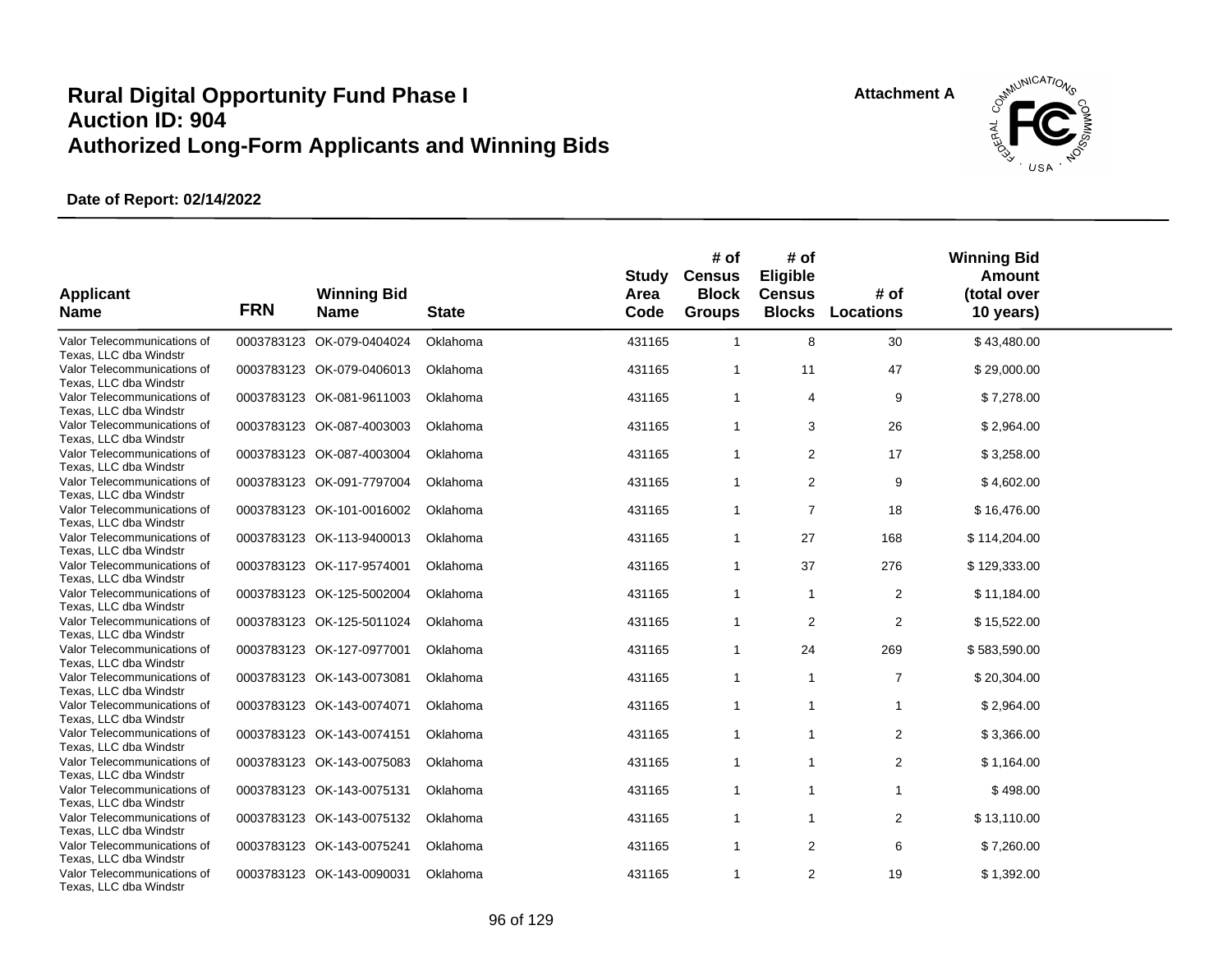

| <b>Applicant</b><br><b>Name</b>                          | <b>FRN</b> | <b>Winning Bid</b><br><b>Name</b> | <b>State</b> | Study<br>Area<br>Code | # of<br><b>Census</b><br><b>Block</b><br><b>Groups</b> | # of<br>Eligible<br><b>Census</b> | # of<br><b>Blocks Locations</b> | <b>Winning Bid</b><br>Amount<br>(total over<br>10 years) |  |
|----------------------------------------------------------|------------|-----------------------------------|--------------|-----------------------|--------------------------------------------------------|-----------------------------------|---------------------------------|----------------------------------------------------------|--|
| Valor Telecommunications of<br>Texas, LLC dba Windstr    |            | 0003783123 OK-143-0090072         | Oklahoma     | 431165                | $\mathbf{1}$                                           | 2                                 | 2                               | \$192.00                                                 |  |
| Valor Telecommunications of<br>Texas, LLC dba Windstr    |            | 0003783123 OK-143-0091011         | Oklahoma     | 431165                | $\mathbf{1}$                                           | 2                                 | 14                              | \$49,146.00                                              |  |
| Valor Telecommunications of<br>Texas, LLC dba Windstr    |            | 0003783123 OK-143-0111001         | Oklahoma     | 431165                | $\mathbf{1}$                                           | 5                                 | 11                              | \$40,644.00                                              |  |
| Valor Telecommunications of<br>Texas, LLC dba Windstr    |            | 0003783123 OK-145-0301022         | Oklahoma     | 431165                | 1                                                      | 1                                 | 2                               | \$3,510.00                                               |  |
| Valor Telecommunications of<br>Texas, LLC dba Windstr    |            | 0003783123 OK-145-0304031         | Oklahoma     | 431165                | $\mathbf 1$                                            | 9                                 | 104                             | \$129,690.00                                             |  |
| Valor Telecommunications of<br>Texas, LLC dba Windstr    |            | 0003783123 OK-145-0304061         | Oklahoma     | 431165                | $\mathbf 1$                                            | $\mathbf{1}$                      | $\mathbf{1}$                    | \$354.00                                                 |  |
| Valor Telecommunications of<br>Texas, LLC dba Windstr    |            | 0003783123 OK-145-0305021         | Oklahoma     | 431165                | $\mathbf{1}$                                           | $\mathbf{1}$                      | $\mathbf{1}$                    | \$8,400.00                                               |  |
| Valor Telecommunications of<br>Texas, LLC dba Windstr    |            | 0003783123 OK-145-0305022         | Oklahoma     | 431165                | $\mathbf{1}$                                           | 4                                 | 18                              | \$21,036.00                                              |  |
| Valor Telecommunications of<br>Texas, LLC dba Windstr    |            | 0003783123 OK-145-0305051         | Oklahoma     | 431165                | $\mathbf{1}$                                           | 5                                 | 13                              | \$4,056.00                                               |  |
| Valor Telecommunications of<br>Texas, LLC dba Windstr    |            | 0003783123 OK-145-0305081         | Oklahoma     | 431165                | $\mathbf 1$                                            | 2                                 | 3                               | \$5,010.00                                               |  |
| Valor Telecommunications of<br>Texas, LLC dba Windstr    |            | 0003783123 OK-145-0305101         | Oklahoma     | 431165                | $\mathbf{1}$                                           | 6                                 | 11                              | \$10,410.00                                              |  |
| Valor Telecommunications of<br>Texas, LLC dba Windstr    |            | 0003783123 OK-145-0305111         | Oklahoma     | 431165                | $\mathbf{1}$                                           | 5                                 | 14                              | \$15,495.00                                              |  |
| Valor Telecommunications of<br>Texas, LLC dba Windstr    |            | 0003783123 OK-145-0306011         | Oklahoma     | 431165                | $\mathbf{1}$                                           | 16                                | 41                              | \$45,087.00                                              |  |
| Valor Telecommunications of<br>Texas, LLC dba Windstr    |            | 0003783123 OK-145-0306021         | Oklahoma     | 431165                | $\mathbf{1}$                                           | $\mathbf{1}$                      | $\mathbf{1}$                    | \$840.00                                                 |  |
| Valor Telecommunications of<br>Texas, LLC dba Windstr    |            | 0003783123 OK-145-0306023         | Oklahoma     | 431165                | $\mathbf 1$                                            | 1                                 | $\mathbf{1}$                    | \$4,434.00                                               |  |
| Valor Telecommunications of<br>Texas, LLC dba Windstr    |            | 0003783123 OK-145-0306024         | Oklahoma     | 431165                | $\mathbf{1}$                                           | 3                                 | 8                               | \$13,278.00                                              |  |
| Valor Telecommunications of<br>Texas, LLC dba Windstr    |            | 0003783123 OK-145-0306025         | Oklahoma     | 431165                | $\mathbf{1}$                                           | 4                                 | 4                               | \$11,250.00                                              |  |
| Valor Telecommunications of<br>Texas, LLC dba Windstr    |            | 0003783123 OK-147-0009002         | Oklahoma     | 431165                | $\mathbf{1}$                                           | 4                                 | 9                               | \$14,565.00                                              |  |
| Visionary Communications, Inc. 0018092593 CO-007-9743003 |            |                                   | Colorado     | 469039                | 1                                                      | 20                                | 167                             | \$121,446.00                                             |  |
| Visionary Communications, Inc. 0018092593 CO-051-9636005 |            |                                   | Colorado     | 469039                | 1                                                      | 29                                | 205                             | \$134,238.00                                             |  |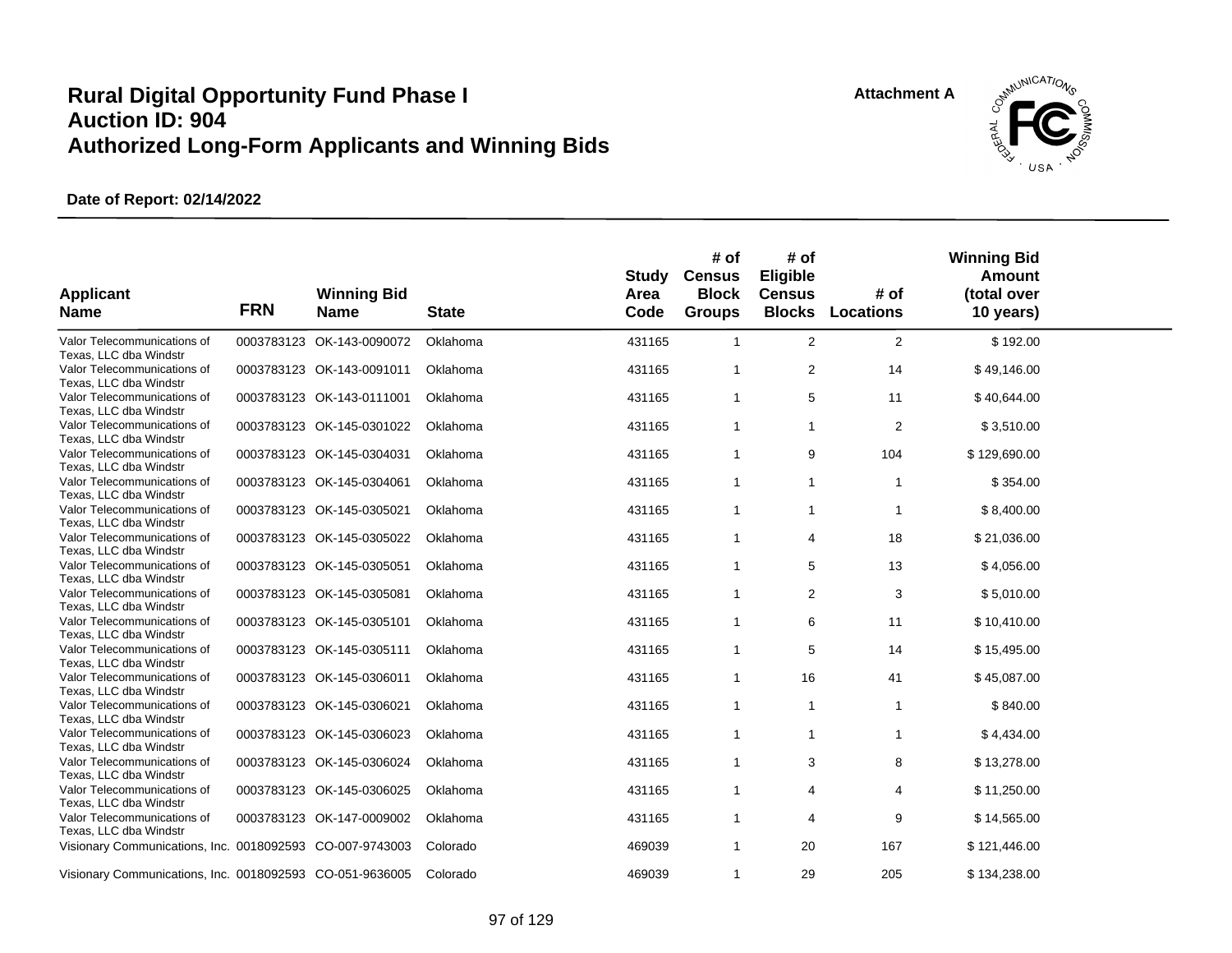

| <b>Applicant</b><br><b>Name</b>                          | <b>FRN</b> | <b>Winning Bid</b><br><b>Name</b> | <b>State</b> | <b>Study</b><br>Area<br>Code | # of<br><b>Census</b><br><b>Block</b><br><b>Groups</b> | # of<br>Eligible<br><b>Census</b><br><b>Blocks</b> | # of<br>Locations | <b>Winning Bid</b><br>Amount<br>(total over<br>10 years) |  |
|----------------------------------------------------------|------------|-----------------------------------|--------------|------------------------------|--------------------------------------------------------|----------------------------------------------------|-------------------|----------------------------------------------------------|--|
| Visionary Communications, Inc. 0018092593 CO-051-9636008 |            |                                   | Colorado     | 469039                       | $\mathbf{1}$                                           | 6                                                  | 22                | \$10,448.00                                              |  |
| Visionary Communications, Inc. 0018092593 CO-051-9637001 |            |                                   | Colorado     | 469039                       | -1                                                     | 2                                                  | 6                 | \$1,971.00                                               |  |
| Visionary Communications, Inc. 0018092593 CO-051-9637003 |            |                                   | Colorado     | 469039                       | $\overline{1}$                                         | 6                                                  | 24                | \$12,196.00                                              |  |
| Visionary Communications, Inc. 0018092593 CO-051-9637005 |            |                                   | Colorado     | 469039                       | -1                                                     | -1                                                 | -1                | \$1,962.00                                               |  |
| Visionary Communications, Inc. 0018092593 CO-051-9639001 |            |                                   | Colorado     | 469039                       | -1                                                     | 42                                                 | 197               | \$99,928.00                                              |  |
| Visionary Communications, Inc. 0018092593 CO-057-9556002 |            |                                   | Colorado     | 469039                       | -1                                                     | 37                                                 | 205               | \$8,711.20                                               |  |
| Visionary Communications, Inc. 0018092593 Pagosa A       |            |                                   | Colorado     | 469039                       | 2                                                      | 29                                                 | 159               | \$5,565.60                                               |  |
| Visionary Communications, Inc. 0018092593 WY-001-9630002 |            |                                   | Wyoming      | 519025                       | $\overline{1}$                                         | 2                                                  | 3                 | \$899.80                                                 |  |
| Visionary Communications, Inc. 0018092593 WY-005-0001002 |            |                                   | Wyoming      | 519025                       | -1                                                     | 11                                                 | 45                | \$13,507.10                                              |  |
| Visionary Communications, Inc. 0018092593 WY-005-0001003 |            |                                   | Wyoming      | 519025                       | -1                                                     | 10                                                 | 30                | \$6,875.00                                               |  |
| Visionary Communications, Inc. 0018092593 WY-005-0001004 |            |                                   | Wyoming      | 519025                       | $\overline{1}$                                         | 2                                                  | 4                 | \$655.00                                                 |  |
| Visionary Communications, Inc. 0018092593 WY-005-0002003 |            |                                   | Wyoming      | 519025                       | -1                                                     | 6                                                  | 15                | \$933.00                                                 |  |
| Visionary Communications, Inc. 0018092593 WY-005-0003003 |            |                                   | Wyoming      | 519025                       | -1                                                     | 2                                                  | 3                 | \$150.00                                                 |  |
| Visionary Communications, Inc. 0018092593 WY-005-0005002 |            |                                   | Wyoming      | 519025                       | $\overline{1}$                                         | 3                                                  | 12                | \$2,282.00                                               |  |
| Visionary Communications, Inc. 0018092593 WY-005-0006001 |            |                                   | Wyoming      | 519025                       | $\overline{1}$                                         | 3                                                  | 14                | \$4,197.90                                               |  |
| Visionary Communications, Inc. 0018092593 WY-009-9564001 |            |                                   | Wyoming      | 519025                       | $\overline{1}$                                         | 10                                                 | 27                | \$8,095.70                                               |  |
| Visionary Communications, Inc. 0018092593 WY-009-9564002 |            |                                   | Wyoming      | 519025                       | $\mathbf 1$                                            | 11                                                 | 22                | \$3,698.00                                               |  |
| Visionary Communications, Inc. 0018092593 WY-009-9564003 |            |                                   | Wyoming      | 519025                       | -1                                                     | $\overline{2}$                                     | 11                | \$674.00                                                 |  |
| Visionary Communications, Inc. 0018092593 WY-009-9565001 |            |                                   | Wyoming      | 519025                       | $\overline{1}$                                         | 23                                                 | 66                | \$19,794.60                                              |  |
| Visionary Communications, Inc. 0018092593 WY-009-9566003 |            |                                   | Wyoming      | 519025                       | -1                                                     | 11                                                 | 48                | \$10,030.90                                              |  |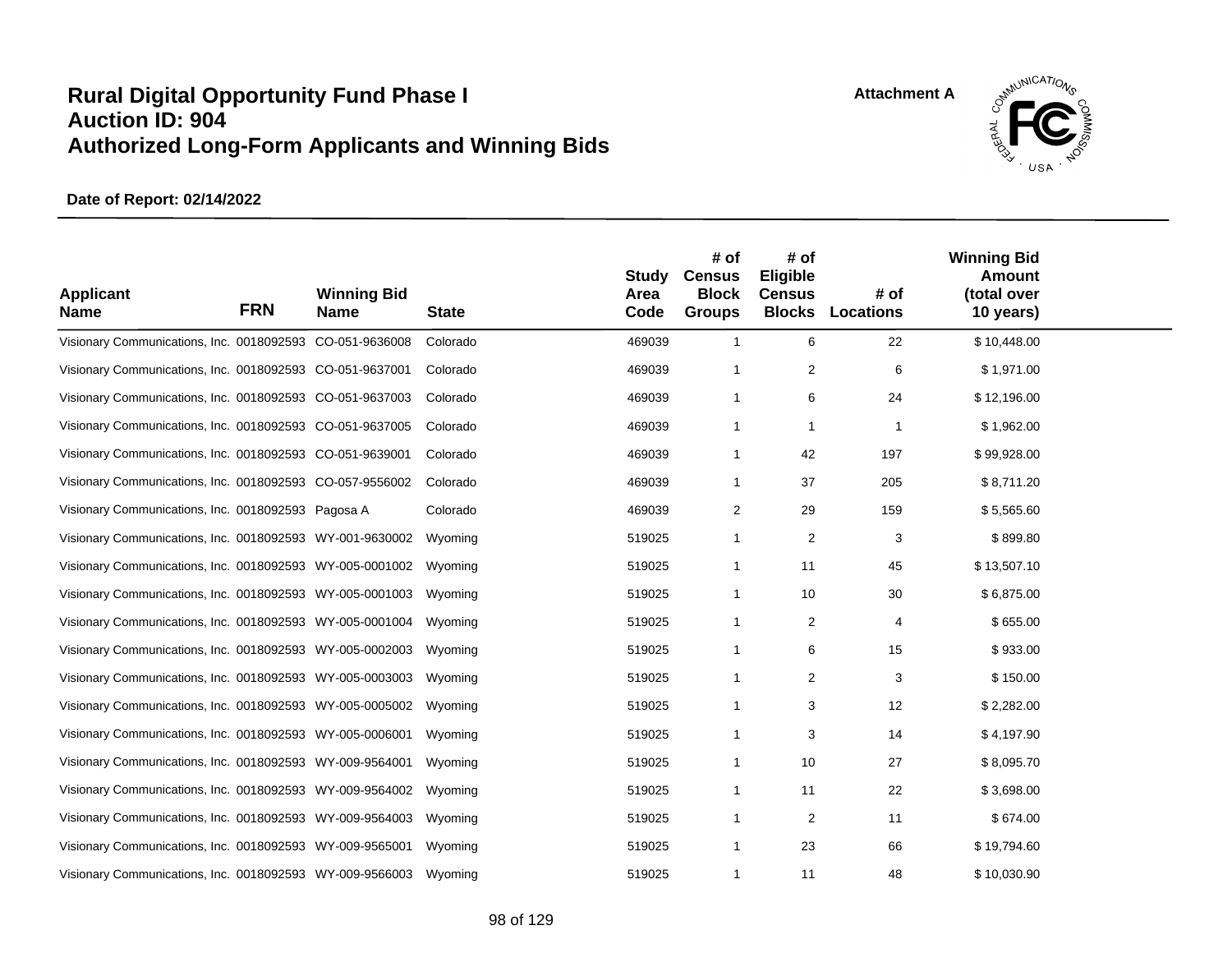

| <b>Applicant</b><br><b>Name</b>                          | <b>FRN</b> | <b>Winning Bid</b><br><b>Name</b> | <b>State</b> | Study<br>Area<br>Code | # of<br><b>Census</b><br><b>Block</b><br><b>Groups</b> | # of<br>Eligible<br><b>Census</b><br><b>Blocks</b> | # of<br><b>Locations</b> | <b>Winning Bid</b><br>Amount<br>(total over<br>10 years) |  |
|----------------------------------------------------------|------------|-----------------------------------|--------------|-----------------------|--------------------------------------------------------|----------------------------------------------------|--------------------------|----------------------------------------------------------|--|
| Visionary Communications, Inc. 0018092593 WY-019-9552001 |            |                                   | Wyoming      | 519025                | $\mathbf{1}$                                           | 12                                                 | 100                      | \$11,964.00                                              |  |
| Visionary Communications, Inc. 0018092593 WY-019-9552002 |            |                                   | Wyoming      | 519025                | 1                                                      | 2                                                  | $\overline{c}$           | \$420.00                                                 |  |
| Visionary Communications, Inc. 0018092593 WY-019-9552003 |            |                                   | Wyoming      | 519025                | 1                                                      | $\overline{7}$                                     | 21                       | \$1,425.00                                               |  |
| Visionary Communications, Inc. 0018092593 WY-027-9572002 |            |                                   | Wyoming      | 519025                | $\mathbf 1$                                            | 49                                                 | 282                      | \$231,276.00                                             |  |
| Visionary Communications, Inc. 0018092593 WY-027-9572003 |            |                                   | Wyoming      | 519025                | 1                                                      | 57                                                 | 324                      | \$262,584.00                                             |  |
| Visionary Communications, Inc. 0018092593 WY-031-9594007 |            |                                   | Wyoming      | 519025                | -1                                                     | 22                                                 | 98                       | \$11,937.00                                              |  |
| Visionary Communications, Inc. 0018092593 WY-033-0005002 |            |                                   | Wyoming      | 519025                | 1                                                      | 6                                                  | 91                       | \$6,518.00                                               |  |
| Visionary Communications, Inc. 0018092593 WY-033-0005003 |            |                                   | Wyoming      | 519025                | -1                                                     | 37                                                 | 225                      | \$67,476.90                                              |  |
| Visionary Communications, Inc. 0018092593 WY-033-0005004 |            |                                   | Wyoming      | 519025                | 1                                                      | 13                                                 | 70                       | \$14,391.00                                              |  |
| Visionary Communications, Inc. 0018092593 WY-033-0005005 |            |                                   | Wyoming      | 519025                | 1                                                      | 22                                                 | 115                      | \$27,270.00                                              |  |
| Visionary Communications, Inc. 0018092593 WY-033-0006001 |            |                                   | Wyoming      | 519025                | 1                                                      | 23                                                 | 130                      | \$38,976.40                                              |  |
| Visionary Communications, Inc. 0018092593 WY-033-0006002 |            |                                   | Wyoming      | 519025                | 1                                                      | 25                                                 | 115                      | \$34,499.10                                              |  |
| Visionary Communications, Inc. 0018092593 WY-033-0006003 |            |                                   | Wyoming      | 519025                | 1                                                      | 14                                                 | 87                       | \$14,799.00                                              |  |
| Visionary Communications, Inc. 0018092593 WY-035-0001021 |            |                                   | Wyoming      | 519025                | -1                                                     | 124                                                | 1,238                    | \$3,258,469.20                                           |  |
| Wave Rural Connect, LLC                                  |            | 0027815794 OK-079-0403033         | Oklahoma     | 439070                | 1                                                      | 21                                                 | 285                      | \$59,306.00                                              |  |
| Windstream Pennsylvania, LLC 0004967683 PA-003-0201006   |            |                                   | Pennsylvania | 170176                | 1                                                      | 3                                                  | $\overline{4}$           | \$8,280.00                                               |  |
| Windstream Pennsylvania, LLC 0004967683 PA-003-0203001   |            |                                   | Pennsylvania | 170176                | -1                                                     | $\overline{7}$                                     | 18                       | \$22,158.00                                              |  |
| Windstream Pennsylvania, LLC 0004967683 PA-003-4513001   |            |                                   | Pennsylvania | 170176                | 1                                                      | 1                                                  | 19                       | \$51,456.00                                              |  |
| Windstream Pennsylvania, LLC 0004967683 PA-003-4520004   |            |                                   | Pennsylvania | 170176                | -1                                                     | 6                                                  | 21                       | \$43,950.00                                              |  |
| Windstream Pennsylvania, LLC 0004967683 PA-003-4560031   |            |                                   | Pennsylvania | 170176                | 1                                                      | 3                                                  | 10                       | \$11,742.00                                              |  |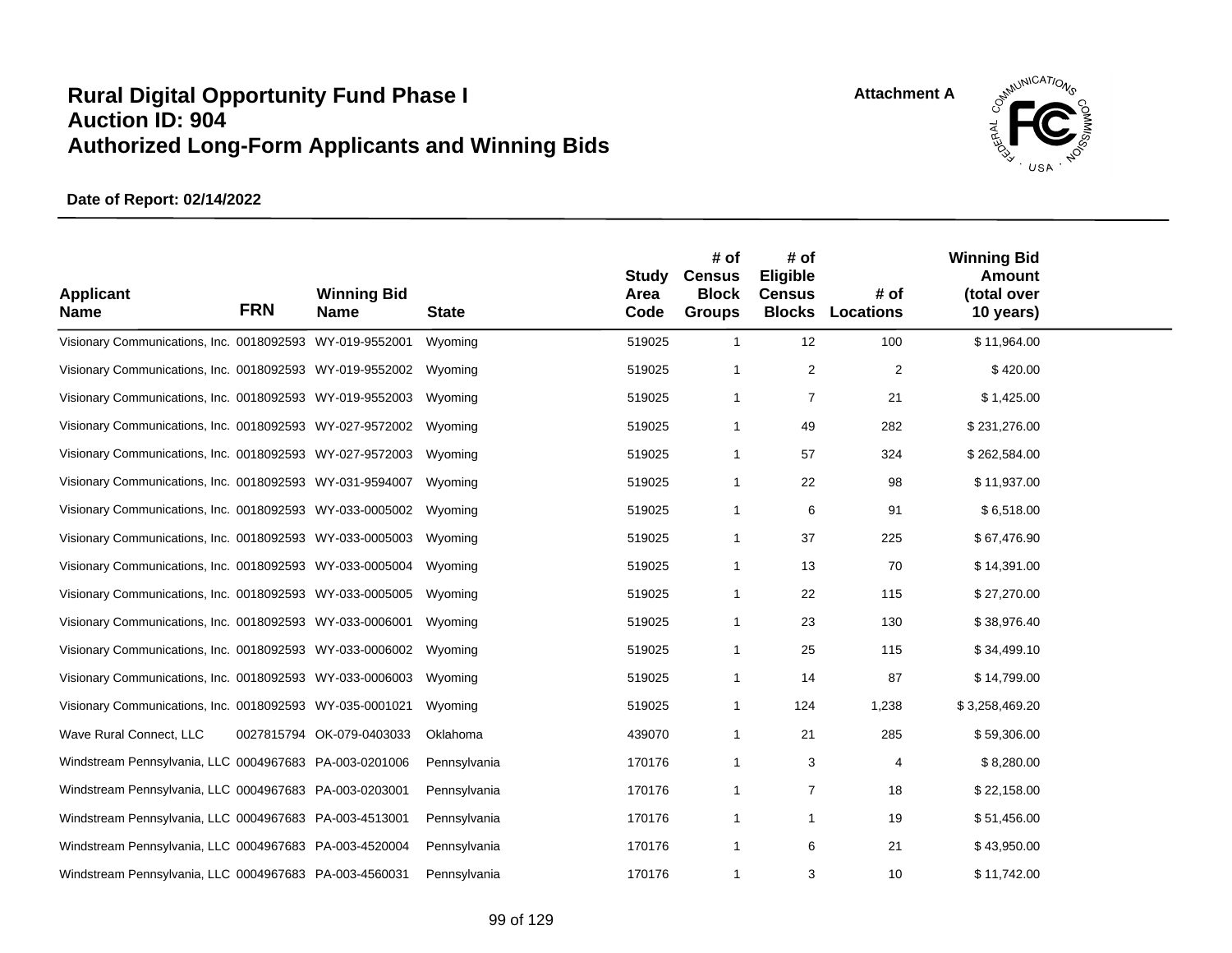

| <b>Applicant</b><br><b>Name</b>                        | <b>FRN</b> | <b>Winning Bid</b><br><b>Name</b> | <b>State</b> | <b>Study</b><br>Area<br>Code | # of<br><b>Census</b><br><b>Block</b><br><b>Groups</b> | # of<br>Eligible<br><b>Census</b> | # of<br><b>Blocks Locations</b> | <b>Winning Bid</b><br><b>Amount</b><br>(total over<br>10 years) |  |
|--------------------------------------------------------|------------|-----------------------------------|--------------|------------------------------|--------------------------------------------------------|-----------------------------------|---------------------------------|-----------------------------------------------------------------|--|
| Windstream Pennsylvania, LLC 0004967683 PA-003-4884004 |            |                                   | Pennsylvania | 170176                       | $\overline{1}$                                         | $\overline{1}$                    | 5                               | \$4,428.00                                                      |  |
| Windstream Pennsylvania, LLC 0004967683 PA-003-4927002 |            |                                   | Pennsylvania | 170176                       | -1                                                     | 2                                 | 2                               | \$3,198.00                                                      |  |
| Windstream Pennsylvania, LLC 0004967683 PA-003-5138003 |            |                                   | Pennsylvania | 170176                       | $\overline{1}$                                         | $\mathbf{1}$                      | 1                               | \$660.00                                                        |  |
| Windstream Pennsylvania, LLC 0004967683 PA-003-5200022 |            |                                   | Pennsylvania | 170176                       | -1                                                     | -1                                | 1                               | \$258.00                                                        |  |
| Windstream Pennsylvania, LLC 0004967683 PA-003-5215001 |            |                                   | Pennsylvania | 170176                       | -1                                                     | 4                                 | 29                              | \$32,598.00                                                     |  |
| Windstream Pennsylvania, LLC 0004967683 PA-003-9801001 |            |                                   | Pennsylvania | 170176                       | -1                                                     | -1                                | 4                               | \$1,746.00                                                      |  |
| Windstream Pennsylvania, LLC 0004967683 PA-005-9501001 |            |                                   | Pennsylvania | 170176                       | -1                                                     | 24                                | 79                              | \$357,420.00                                                    |  |
| Windstream Pennsylvania, LLC 0004967683 PA-005-9501002 |            |                                   | Pennsylvania | 170176                       | -1                                                     | 37                                | 128                             | \$539,280.00                                                    |  |
| Windstream Pennsylvania, LLC 0004967683 PA-005-9501003 |            |                                   | Pennsylvania | 170176                       | -1                                                     | 6                                 | 12                              | \$49,212.00                                                     |  |
| Windstream Pennsylvania, LLC 0004967683 PA-005-9501004 |            |                                   | Pennsylvania | 170176                       | -1                                                     | 9                                 | 54                              | \$253,620.00                                                    |  |
| Windstream Pennsylvania, LLC 0004967683 PA-005-9502001 |            |                                   | Pennsylvania | 170176                       | -1                                                     | 10                                | 22                              | \$101,544.00                                                    |  |
| Windstream Pennsylvania, LLC 0004967683 PA-005-9502002 |            |                                   | Pennsylvania | 170176                       | -1                                                     | 19                                | 88                              | \$316,620.00                                                    |  |
| Windstream Pennsylvania, LLC 0004967683 PA-005-9503001 |            |                                   | Pennsylvania | 170176                       | -1                                                     | 17                                | 49                              | \$209,712.00                                                    |  |
| Windstream Pennsylvania, LLC 0004967683 PA-005-9503003 |            |                                   | Pennsylvania | 170176                       | -1                                                     | 21                                | 109                             | \$461,424.00                                                    |  |
| Windstream Pennsylvania, LLC 0004967683 PA-005-9504001 |            |                                   | Pennsylvania | 170176                       | -1                                                     | 6                                 | $\overline{7}$                  | \$18,006.00                                                     |  |
| Windstream Pennsylvania, LLC 0004967683 PA-005-9504002 |            |                                   | Pennsylvania | 170176                       | -1                                                     | 12                                | 43                              | \$121,086.00                                                    |  |
| Windstream Pennsylvania, LLC 0004967683 PA-005-9505001 |            |                                   | Pennsylvania | 170176                       | $\overline{1}$                                         | $\overline{7}$                    | 15                              | \$87,780.00                                                     |  |
| Windstream Pennsylvania, LLC 0004967683 PA-005-9505002 |            |                                   | Pennsylvania | 170176                       | -1                                                     | $\overline{7}$                    | 15                              | \$62,004.00                                                     |  |
| Windstream Pennsylvania, LLC 0004967683 PA-005-9506001 |            |                                   | Pennsylvania | 170176                       | $\overline{1}$                                         | 16                                | 62                              | \$229,200.00                                                    |  |
| Windstream Pennsylvania, LLC 0004967683 PA-005-9506002 |            |                                   | Pennsylvania | 170176                       | -1                                                     | 10                                | 26                              | \$94,734.00                                                     |  |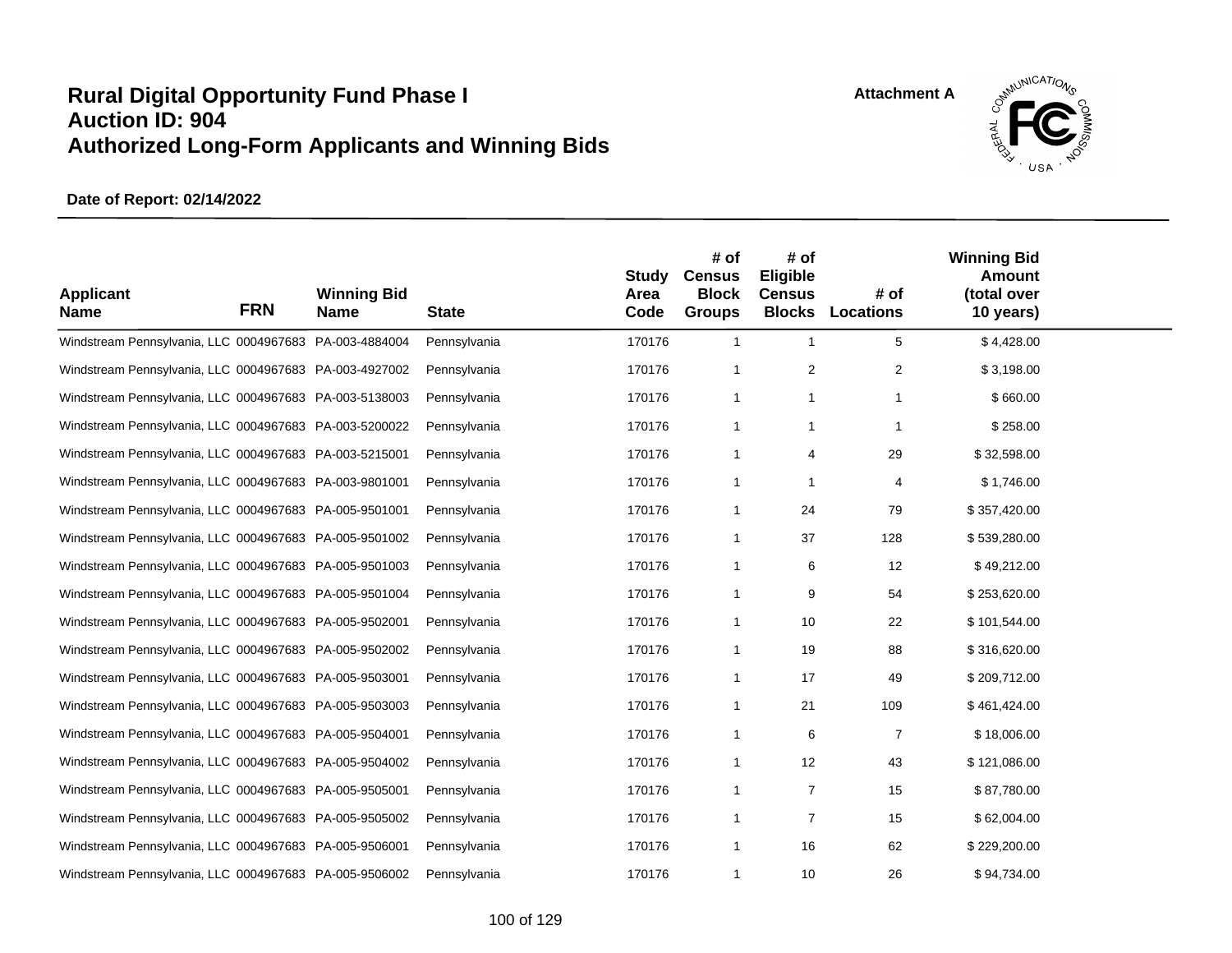

| <b>Applicant</b><br><b>Name</b>                        | <b>FRN</b> | <b>Winning Bid</b><br><b>Name</b> | <b>State</b> | <b>Study</b><br>Area<br>Code | # of<br><b>Census</b><br><b>Block</b><br><b>Groups</b> | # of<br>Eligible<br><b>Census</b> | # of<br><b>Blocks Locations</b> | <b>Winning Bid</b><br><b>Amount</b><br>(total over<br>10 years) |  |
|--------------------------------------------------------|------------|-----------------------------------|--------------|------------------------------|--------------------------------------------------------|-----------------------------------|---------------------------------|-----------------------------------------------------------------|--|
| Windstream Pennsylvania, LLC 0004967683 PA-005-9506003 |            |                                   | Pennsylvania | 170176                       | $\overline{1}$                                         | 3                                 | 21                              | \$21,084.00                                                     |  |
| Windstream Pennsylvania, LLC 0004967683 PA-005-9507001 |            |                                   | Pennsylvania | 170176                       | -1                                                     | 11                                | 52                              | \$130,818.00                                                    |  |
| Windstream Pennsylvania, LLC 0004967683 PA-005-9507002 |            |                                   | Pennsylvania | 170176                       | $\overline{1}$                                         | 9                                 | 31                              | \$73,284.00                                                     |  |
| Windstream Pennsylvania, LLC 0004967683 PA-005-9507003 |            |                                   | Pennsylvania | 170176                       | -1                                                     | 5                                 | 24                              | \$81,528.00                                                     |  |
| Windstream Pennsylvania, LLC 0004967683 PA-005-9508001 |            |                                   | Pennsylvania | 170176                       | $\overline{1}$                                         | 15                                | 73                              | \$184,242.00                                                    |  |
| Windstream Pennsylvania, LLC 0004967683 PA-005-9508002 |            |                                   | Pennsylvania | 170176                       | $\overline{1}$                                         | 6                                 | 9                               | \$30,774.00                                                     |  |
| Windstream Pennsylvania, LLC 0004967683 PA-005-9508003 |            |                                   | Pennsylvania | 170176                       | $\overline{1}$                                         | 8                                 | 60                              | \$276,444.00                                                    |  |
| Windstream Pennsylvania, LLC 0004967683 PA-005-9508004 |            |                                   | Pennsylvania | 170176                       | $\overline{1}$                                         | $\overline{2}$                    | 3                               | \$10,866.00                                                     |  |
| Windstream Pennsylvania, LLC 0004967683 PA-005-9509001 |            |                                   | Pennsylvania | 170176                       | $\overline{1}$                                         | 6                                 | 9                               | \$30,000.00                                                     |  |
| Windstream Pennsylvania, LLC 0004967683 PA-005-9509002 |            |                                   | Pennsylvania | 170176                       | -1                                                     | $\mathbf{2}$                      | $\overline{2}$                  | \$16,248.00                                                     |  |
| Windstream Pennsylvania, LLC 0004967683 PA-005-9509003 |            |                                   | Pennsylvania | 170176                       | $\overline{1}$                                         | $\overline{1}$                    | 1                               | \$1,590.00                                                      |  |
| Windstream Pennsylvania, LLC 0004967683 PA-005-9509004 |            |                                   | Pennsylvania | 170176                       | $\overline{1}$                                         | 4                                 | 5                               | \$10,614.00                                                     |  |
| Windstream Pennsylvania, LLC 0004967683 PA-005-9510001 |            |                                   | Pennsylvania | 170176                       | $\overline{1}$                                         | 1                                 | 3                               | \$3,384.00                                                      |  |
| Windstream Pennsylvania, LLC 0004967683 PA-005-9510002 |            |                                   | Pennsylvania | 170176                       | -1                                                     | -1                                | 1                               | \$150.00                                                        |  |
| Windstream Pennsylvania, LLC 0004967683 PA-005-9512001 |            |                                   | Pennsylvania | 170176                       | -1                                                     | 20                                | 43                              | \$123,294.00                                                    |  |
| Windstream Pennsylvania, LLC 0004967683 PA-005-9512002 |            |                                   | Pennsylvania | 170176                       | -1                                                     | 19                                | 59                              | \$250,362.00                                                    |  |
| Windstream Pennsylvania, LLC 0004967683 PA-005-9512003 |            |                                   | Pennsylvania | 170176                       | $\overline{1}$                                         | 5                                 | 15                              | \$21,540.00                                                     |  |
| Windstream Pennsylvania, LLC 0004967683 PA-005-9512004 |            |                                   | Pennsylvania | 170176                       | -1                                                     | 5                                 | 16                              | \$34,266.00                                                     |  |
| Windstream Pennsylvania, LLC 0004967683 PA-005-9513002 |            |                                   | Pennsylvania | 170176                       | -1                                                     | 4                                 | 4                               | \$20,160.00                                                     |  |
| Windstream Pennsylvania, LLC 0004967683 PA-005-9514001 |            |                                   | Pennsylvania | 170176                       | -1                                                     | 2                                 | 6                               | \$26,094.00                                                     |  |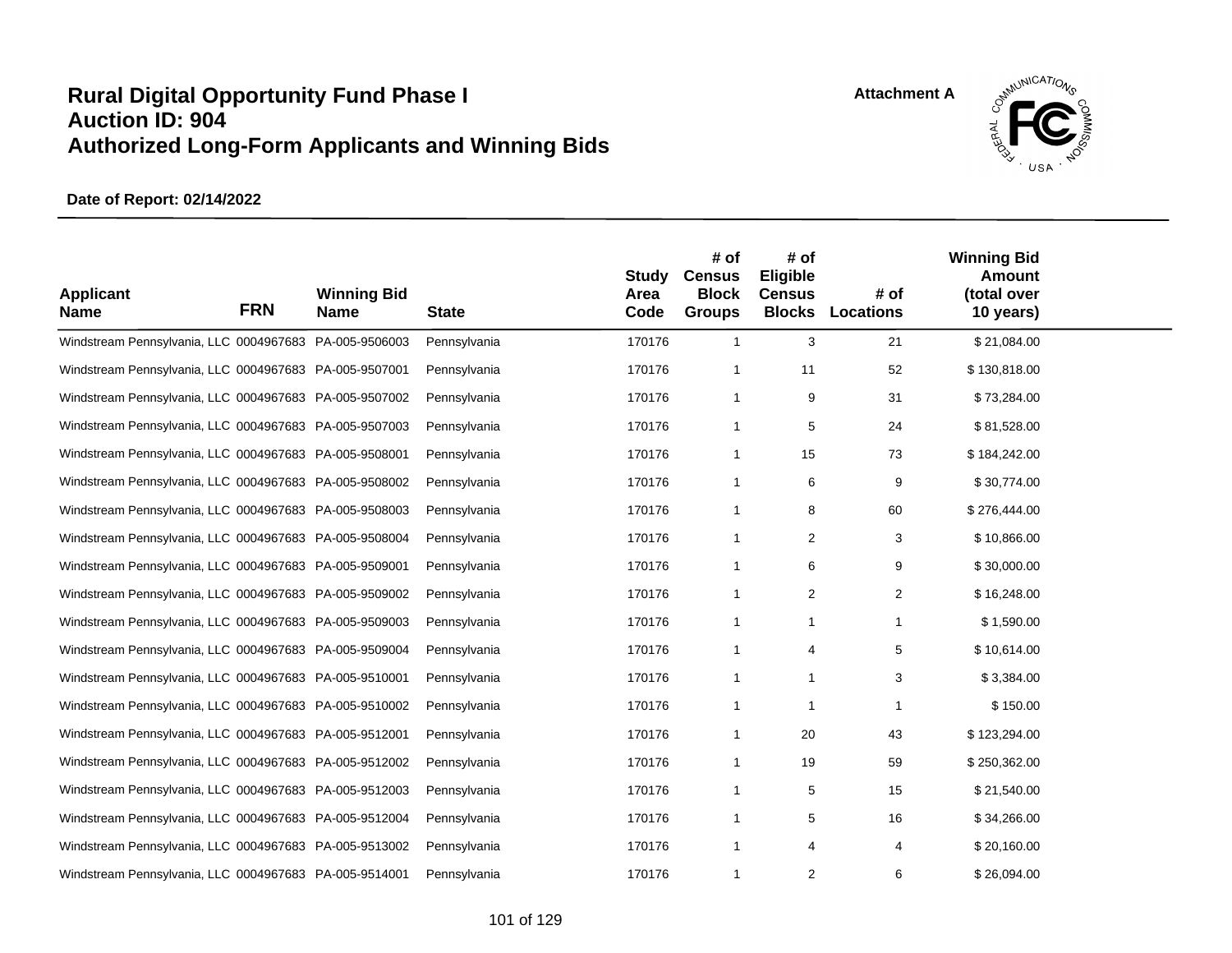

| <b>Applicant</b><br><b>Name</b>                        | <b>FRN</b> | <b>Winning Bid</b><br><b>Name</b> | <b>State</b> | <b>Study</b><br>Area<br>Code | # of<br><b>Census</b><br><b>Block</b><br><b>Groups</b> | # of<br>Eligible<br><b>Census</b> | # of<br><b>Blocks Locations</b> | <b>Winning Bid</b><br><b>Amount</b><br>(total over<br>10 years) |  |
|--------------------------------------------------------|------------|-----------------------------------|--------------|------------------------------|--------------------------------------------------------|-----------------------------------|---------------------------------|-----------------------------------------------------------------|--|
| Windstream Pennsylvania, LLC 0004967683 PA-005-9515001 |            |                                   | Pennsylvania | 170176                       | $\overline{1}$                                         | 2                                 | 6                               | \$3,198.00                                                      |  |
| Windstream Pennsylvania, LLC 0004967683 PA-005-9515003 |            |                                   | Pennsylvania | 170176                       | -1                                                     | -1                                | 1                               | \$6.00                                                          |  |
| Windstream Pennsylvania, LLC 0004967683 PA-005-9516001 |            |                                   | Pennsylvania | 170176                       | $\overline{1}$                                         | -1                                | 5                               | \$8,622.00                                                      |  |
| Windstream Pennsylvania, LLC 0004967683 PA-005-9516002 |            |                                   | Pennsylvania | 170176                       | -1                                                     | 5                                 | 30                              | \$18,792.00                                                     |  |
| Windstream Pennsylvania, LLC 0004967683 PA-005-9517001 |            |                                   | Pennsylvania | 170176                       | -1                                                     | 9                                 | 26                              | \$64,374.00                                                     |  |
| Windstream Pennsylvania, LLC 0004967683 PA-005-9517002 |            |                                   | Pennsylvania | 170176                       | -1                                                     | 25                                | 100                             | \$275,640.00                                                    |  |
| Windstream Pennsylvania, LLC 0004967683 PA-005-9517003 |            |                                   | Pennsylvania | 170176                       | -1                                                     | 14                                | 42                              | \$186,312.00                                                    |  |
| Windstream Pennsylvania, LLC 0004967683 PA-007-6006011 |            |                                   | Pennsylvania | 170176                       | -1                                                     | 12                                | 42                              | \$102,150.00                                                    |  |
| Windstream Pennsylvania, LLC 0004967683 PA-007-6006012 |            |                                   | Pennsylvania | 170176                       | $\overline{1}$                                         | 6                                 | 14                              | \$55,590.00                                                     |  |
| Windstream Pennsylvania, LLC 0004967683 PA-007-6007001 |            |                                   | Pennsylvania | 170176                       | -1                                                     | -1                                | $\mathbf{1}$                    | \$1,698.00                                                      |  |
| Windstream Pennsylvania, LLC 0004967683 PA-007-6041002 |            |                                   | Pennsylvania | 170176                       | $\overline{1}$                                         | -1                                | 9                               | \$36,654.00                                                     |  |
| Windstream Pennsylvania, LLC 0004967683 PA-007-6042001 |            |                                   | Pennsylvania | 170176                       | -1                                                     | -1                                | 1                               | \$4,236.00                                                      |  |
| Windstream Pennsylvania, LLC 0004967683 PA-007-6050021 |            |                                   | Pennsylvania | 170176                       | -1                                                     | 19                                | 166                             | \$441,504.00                                                    |  |
| Windstream Pennsylvania, LLC 0004967683 PA-007-6053001 |            |                                   | Pennsylvania | 170176                       | -1                                                     | 11                                | 18                              | \$54,582.00                                                     |  |
| Windstream Pennsylvania, LLC 0004967683 PA-007-6053002 |            |                                   | Pennsylvania | 170176                       | -1                                                     | 5                                 | 8                               | \$19,614.00                                                     |  |
| Windstream Pennsylvania, LLC 0004967683 PA-009-9602002 |            |                                   | Pennsylvania | 170176                       | -1                                                     | 54                                | 300                             | \$1,257,726.00                                                  |  |
| Windstream Pennsylvania, LLC 0004967683 PA-011-0004001 |            |                                   | Pennsylvania | 170176                       | $\overline{1}$                                         | 2                                 | 13                              | \$5,166.00                                                      |  |
| Windstream Pennsylvania, LLC 0004967683 PA-011-0005002 |            |                                   | Pennsylvania | 170176                       | -1                                                     | 3                                 | 13                              | \$5.568.00                                                      |  |
| Windstream Pennsylvania, LLC 0004967683 PA-011-0005003 |            |                                   | Pennsylvania | 170176                       | $\overline{1}$                                         | 3                                 | 10                              | \$7,974.00                                                      |  |
| Windstream Pennsylvania, LLC 0004967683 PA-011-0025003 |            |                                   | Pennsylvania | 170176                       | -1                                                     | 3                                 | 8                               | \$29,262.00                                                     |  |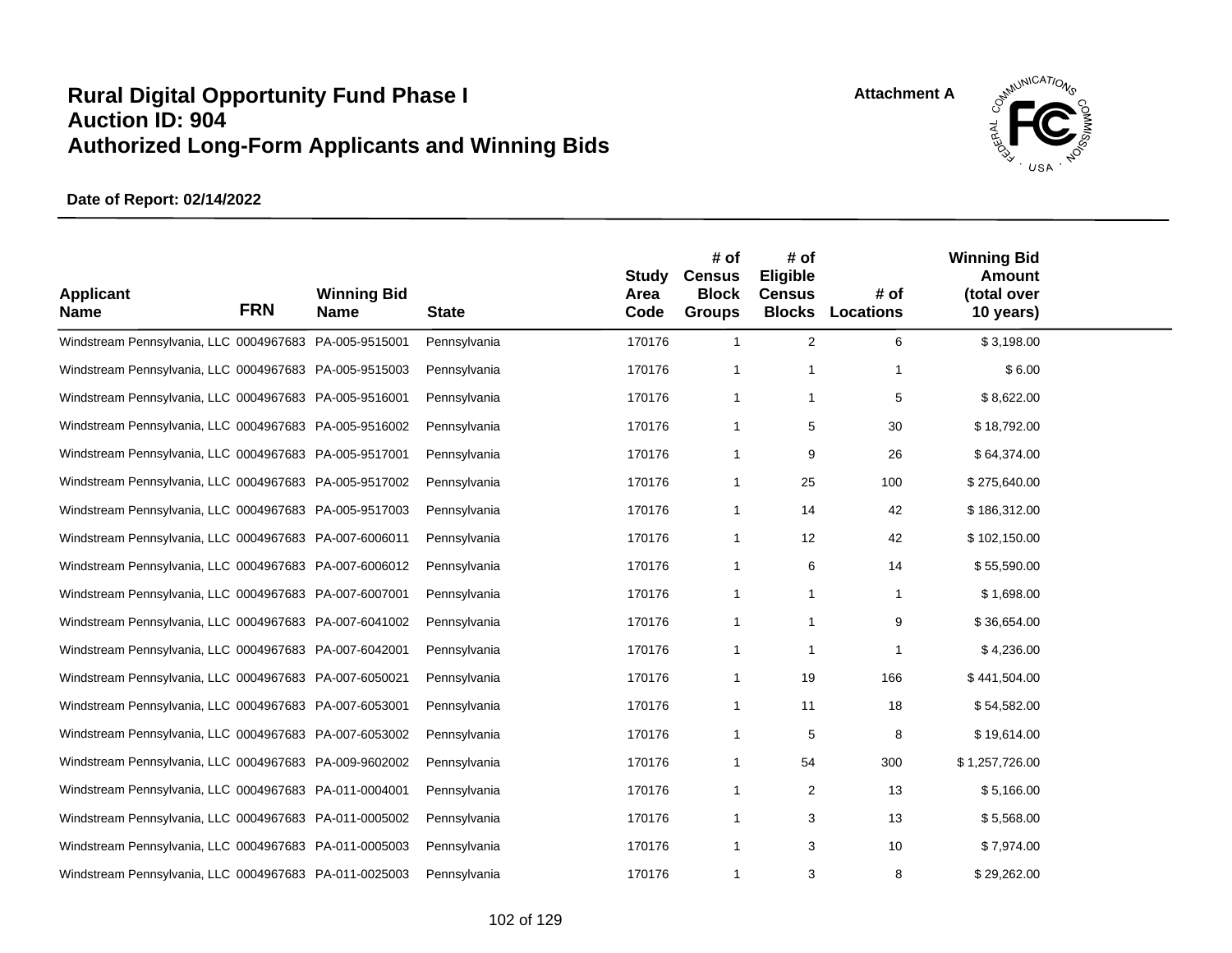

| <b>Applicant</b><br><b>Name</b>                        | <b>FRN</b> | <b>Winning Bid</b><br><b>Name</b> | <b>State</b> | <b>Study</b><br>Area<br>Code | # of<br><b>Census</b><br><b>Block</b><br><b>Groups</b> | # of<br>Eligible<br><b>Census</b> | # of<br><b>Blocks Locations</b> | <b>Winning Bid</b><br><b>Amount</b><br>(total over<br>10 years) |  |
|--------------------------------------------------------|------------|-----------------------------------|--------------|------------------------------|--------------------------------------------------------|-----------------------------------|---------------------------------|-----------------------------------------------------------------|--|
| Windstream Pennsylvania, LLC 0004967683 PA-011-0116031 |            |                                   | Pennsylvania | 170176                       | $\overline{1}$                                         | $\overline{1}$                    | 3                               | \$156.00                                                        |  |
| Windstream Pennsylvania, LLC 0004967683 PA-011-0117011 |            |                                   | Pennsylvania | 170176                       | -1                                                     | 4                                 | 8                               | \$1,938.00                                                      |  |
| Windstream Pennsylvania, LLC 0004967683 PA-011-0117012 |            |                                   | Pennsylvania | 170176                       | -1                                                     | 9                                 | 21                              | \$29,646.00                                                     |  |
| Windstream Pennsylvania, LLC 0004967683 PA-011-0117031 |            |                                   | Pennsylvania | 170176                       | -1                                                     | 9                                 | 14                              | \$48,348.00                                                     |  |
| Windstream Pennsylvania, LLC 0004967683 PA-011-0117032 |            |                                   | Pennsylvania | 170176                       | -1                                                     | $\overline{7}$                    | 10                              | \$14,952.00                                                     |  |
| Windstream Pennsylvania, LLC 0004967683 PA-011-0119021 |            |                                   | Pennsylvania | 170176                       | -1                                                     | -1                                | 2                               | \$198.00                                                        |  |
| Windstream Pennsylvania, LLC 0004967683 PA-011-0119022 |            |                                   | Pennsylvania | 170176                       | -1                                                     | 13                                | 33                              | \$81,234.00                                                     |  |
| Windstream Pennsylvania, LLC 0004967683 PA-011-0119031 |            |                                   | Pennsylvania | 170176                       | -1                                                     | 3                                 | 4                               | \$8,370.00                                                      |  |
| Windstream Pennsylvania, LLC 0004967683 PA-011-0119032 |            |                                   | Pennsylvania | 170176                       | $\overline{1}$                                         | 1                                 | 3                               | \$12.00                                                         |  |
| Windstream Pennsylvania, LLC 0004967683 PA-011-0119044 |            |                                   | Pennsylvania | 170176                       | -1                                                     | 2                                 | 2                               | \$6,522.00                                                      |  |
| Windstream Pennsylvania, LLC 0004967683 PA-011-0120011 |            |                                   | Pennsylvania | 170176                       | -1                                                     | -1                                | 1                               | \$1,008.00                                                      |  |
| Windstream Pennsylvania, LLC 0004967683 PA-011-0121031 |            |                                   | Pennsylvania | 170176                       | -1                                                     | 5                                 | 14                              | \$8,064.00                                                      |  |
| Windstream Pennsylvania, LLC 0004967683 PA-011-0121032 |            |                                   | Pennsylvania | 170176                       | -1                                                     | 6                                 | 9                               | \$20,970.00                                                     |  |
| Windstream Pennsylvania, LLC 0004967683 PA-011-0124001 |            |                                   | Pennsylvania | 170176                       | -1                                                     | 5                                 | 16                              | \$17,124.00                                                     |  |
| Windstream Pennsylvania, LLC 0004967683 PA-011-0129003 |            |                                   | Pennsylvania | 170176                       | -1                                                     | 2                                 | 14                              | \$43,344.00                                                     |  |
| Windstream Pennsylvania, LLC 0004967683 PA-011-0129004 |            |                                   | Pennsylvania | 170176                       | -1                                                     | 19                                | 68                              | \$93,750.00                                                     |  |
| Windstream Pennsylvania, LLC 0004967683 PA-011-0129005 |            |                                   | Pennsylvania | 170176                       | $\overline{1}$                                         | 6                                 | 22                              | \$21,516.00                                                     |  |
| Windstream Pennsylvania, LLC 0004967683 PA-011-0130001 |            |                                   | Pennsylvania | 170176                       | -1                                                     | -1                                | 4                               | \$6,606.00                                                      |  |
| Windstream Pennsylvania, LLC 0004967683 PA-011-0130003 |            |                                   | Pennsylvania | 170176                       | $\overline{1}$                                         | 3                                 | 3                               | \$7,020.00                                                      |  |
| Windstream Pennsylvania, LLC 0004967683 PA-011-0130004 |            |                                   | Pennsylvania | 170176                       | -1                                                     | 3                                 | 8                               | \$9,060.00                                                      |  |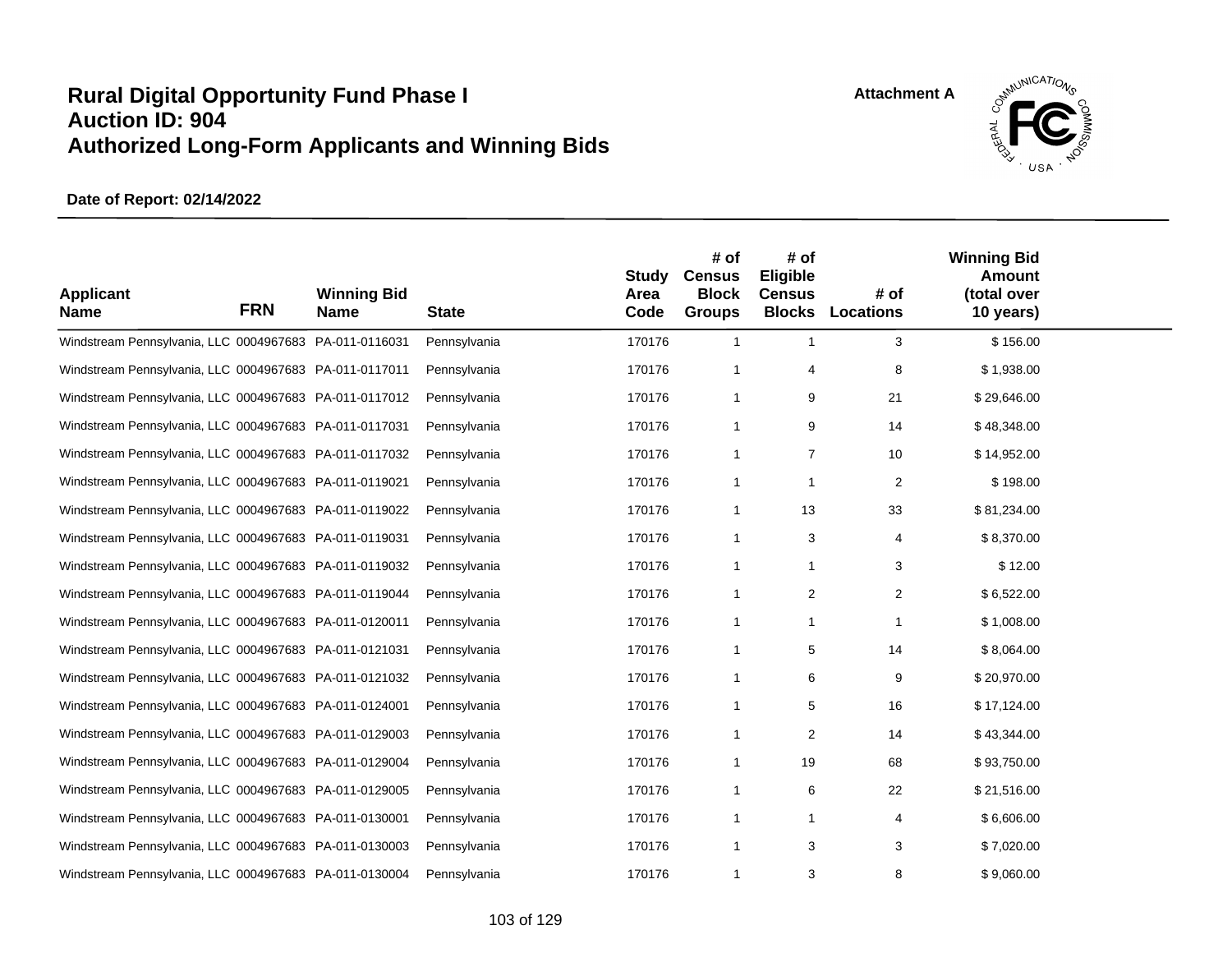

| <b>Applicant</b><br><b>Name</b>                        | <b>FRN</b> | <b>Winning Bid</b><br><b>Name</b> | <b>State</b> | <b>Study</b><br>Area<br>Code | # of<br><b>Census</b><br><b>Block</b><br><b>Groups</b> | # of<br>Eligible<br><b>Census</b> | # of<br><b>Blocks Locations</b> | <b>Winning Bid</b><br><b>Amount</b><br>(total over<br>10 years) |  |
|--------------------------------------------------------|------------|-----------------------------------|--------------|------------------------------|--------------------------------------------------------|-----------------------------------|---------------------------------|-----------------------------------------------------------------|--|
| Windstream Pennsylvania, LLC 0004967683 PA-011-0131001 |            |                                   | Pennsylvania | 170176                       | $\overline{1}$                                         | 6                                 | 20                              | \$29,730.00                                                     |  |
| Windstream Pennsylvania, LLC 0004967683 PA-011-0131002 |            |                                   | Pennsylvania | 170176                       | -1                                                     | -1                                | $\overline{7}$                  | \$3,456.00                                                      |  |
| Windstream Pennsylvania, LLC 0004967683 PA-011-0131003 |            |                                   | Pennsylvania | 170176                       | -1                                                     | 5                                 | 12                              | \$9,486.00                                                      |  |
| Windstream Pennsylvania, LLC 0004967683 PA-011-0133011 |            |                                   | Pennsylvania | 170176                       | -1                                                     | 3                                 | 17                              | \$31,698.00                                                     |  |
| Windstream Pennsylvania, LLC 0004967683 PA-011-0133021 |            |                                   | Pennsylvania | 170176                       | -1                                                     | 3                                 | 8                               | \$870.00                                                        |  |
| Windstream Pennsylvania, LLC 0004967683 PA-011-0133022 |            |                                   | Pennsylvania | 170176                       | -1                                                     | -1                                | 2                               | \$2,964.00                                                      |  |
| Windstream Pennsylvania, LLC 0004967683 PA-011-0133023 |            |                                   | Pennsylvania | 170176                       | -1                                                     | 2                                 | 3                               | \$3,942.00                                                      |  |
| Windstream Pennsylvania, LLC 0004967683 PA-011-0134013 |            |                                   | Pennsylvania | 170176                       | -1                                                     | 4                                 | 13                              | \$14,718.00                                                     |  |
| Windstream Pennsylvania, LLC 0004967683 PA-011-0134014 |            |                                   | Pennsylvania | 170176                       | -1                                                     | 8                                 | 22                              | \$15,846.00                                                     |  |
| Windstream Pennsylvania, LLC 0004967683 PA-011-0134021 |            |                                   | Pennsylvania | 170176                       | -1                                                     | 2                                 | 2                               | \$4,188.00                                                      |  |
| Windstream Pennsylvania, LLC 0004967683 PA-011-0134022 |            |                                   | Pennsylvania | 170176                       | -1                                                     | 8                                 | 14                              | \$28,800.00                                                     |  |
| Windstream Pennsylvania, LLC 0004967683 PA-011-0141001 |            |                                   | Pennsylvania | 170176                       | -1                                                     | 6                                 | 43                              | \$16,068.00                                                     |  |
| Windstream Pennsylvania, LLC 0004967683 PA-011-0141002 |            |                                   | Pennsylvania | 170176                       | -1                                                     | 9                                 | 55                              | \$109,956.00                                                    |  |
| Windstream Pennsylvania, LLC 0004967683 PA-011-0142001 |            |                                   | Pennsylvania | 170176                       | -1                                                     | 2                                 | $\overline{c}$                  | \$8,742.00                                                      |  |
| Windstream Pennsylvania, LLC 0004967683 PA-011-0142002 |            |                                   | Pennsylvania | 170176                       | -1                                                     | 2                                 | 3                               | \$6,930.00                                                      |  |
| Windstream Pennsylvania, LLC 0004967683 PA-011-0142004 |            |                                   | Pennsylvania | 170176                       | -1                                                     | -1                                | 3                               | \$10,284.00                                                     |  |
| Windstream Pennsylvania, LLC 0004967683 PA-013-0101014 |            |                                   | Pennsylvania | 170176                       | $\overline{1}$                                         | 15                                | 237                             | \$851,406.00                                                    |  |
| Windstream Pennsylvania, LLC 0004967683 PA-013-0104025 |            |                                   | Pennsylvania | 170176                       | -1                                                     | 2                                 | 16                              | \$28,170.00                                                     |  |
| Windstream Pennsylvania, LLC 0004967683 PA-013-0107004 |            |                                   | Pennsylvania | 170176                       | $\overline{1}$                                         | 14                                | 285                             | \$443,208.00                                                    |  |
| Windstream Pennsylvania, LLC 0004967683 PA-013-0116003 |            |                                   | Pennsylvania | 170176                       | -1                                                     | 15                                | 52                              | \$170,220.00                                                    |  |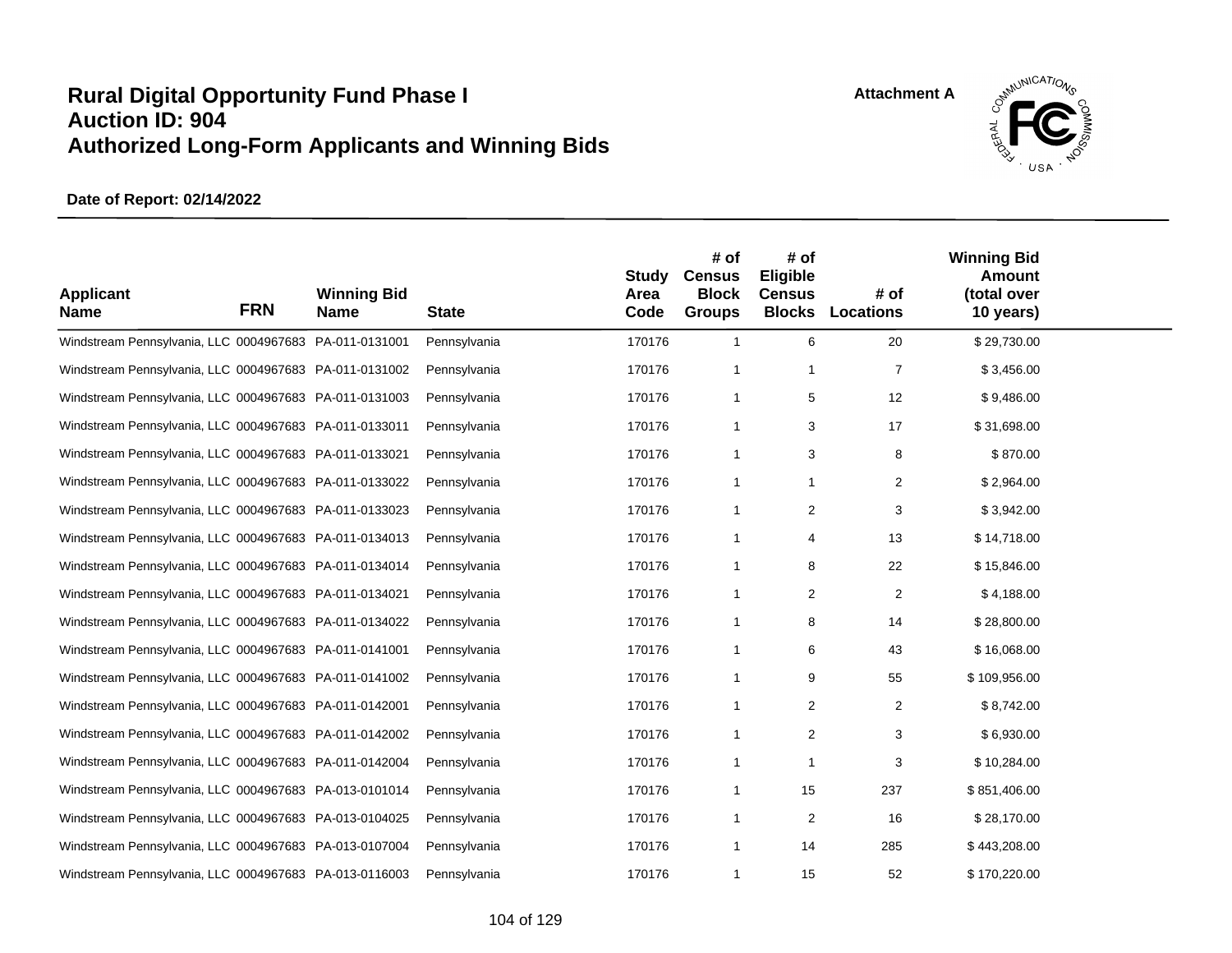

| <b>Applicant</b><br><b>Name</b>                        | <b>FRN</b> | <b>Winning Bid</b><br><b>Name</b> | <b>State</b> | <b>Study</b><br>Area<br>Code | # of<br><b>Census</b><br><b>Block</b><br><b>Groups</b> | # of<br>Eligible<br><b>Census</b><br><b>Blocks</b> | # of<br>Locations | <b>Winning Bid</b><br><b>Amount</b><br>(total over<br>10 years) |  |
|--------------------------------------------------------|------------|-----------------------------------|--------------|------------------------------|--------------------------------------------------------|----------------------------------------------------|-------------------|-----------------------------------------------------------------|--|
| Windstream Pennsylvania, LLC 0004967683 PA-013-1007002 |            |                                   | Pennsylvania | 170176                       | $\overline{1}$                                         | $\overline{1}$                                     | 2                 | \$1,752.00                                                      |  |
| Windstream Pennsylvania, LLC 0004967683 PA-015-9507004 |            |                                   | Pennsylvania | 170176                       | -1                                                     | 22                                                 | 146               | \$661,199.00                                                    |  |
| Windstream Pennsylvania, LLC 0004967683 PA-015-9513004 |            |                                   | Pennsylvania | 170176                       | $\overline{1}$                                         | 24                                                 | 166               | \$897,301.90                                                    |  |
| Windstream Pennsylvania, LLC 0004967683 PA-019-9106003 |            |                                   | Pennsylvania | 170176                       | -1                                                     | 2                                                  | $\overline{7}$    | \$26,022.00                                                     |  |
| Windstream Pennsylvania, LLC 0004967683 PA-021-0118002 |            |                                   | Pennsylvania | 170176                       | -1                                                     | 18                                                 | 135               | \$302,029.00                                                    |  |
| Windstream Pennsylvania, LLC 0004967683 PA-021-0118004 |            |                                   | Pennsylvania | 170176                       | -1                                                     | 10                                                 | 157               | \$175,314.00                                                    |  |
| Windstream Pennsylvania, LLC 0004967683 PA-021-0120002 |            |                                   | Pennsylvania | 170176                       | -1                                                     | 17                                                 | 115               | \$469,170.00                                                    |  |
| Windstream Pennsylvania, LLC 0004967683 PA-021-0121001 |            |                                   | Pennsylvania | 170176                       | -1                                                     | 44                                                 | 229               | \$520,080.00                                                    |  |
| Windstream Pennsylvania, LLC 0004967683 PA-021-0121002 |            |                                   | Pennsylvania | 170176                       | -1                                                     | 14                                                 | 102               | \$154,434.00                                                    |  |
| Windstream Pennsylvania, LLC 0004967683 PA-021-0122002 |            |                                   | Pennsylvania | 170176                       | -1                                                     | 16                                                 | 141               | \$285,354.00                                                    |  |
| Windstream Pennsylvania, LLC 0004967683 PA-021-0124003 |            |                                   | Pennsylvania | 170176                       | $\overline{1}$                                         | 10                                                 | 55                | \$186,906.00                                                    |  |
| Windstream Pennsylvania, LLC 0004967683 PA-021-0125001 |            |                                   | Pennsylvania | 170176                       | -1                                                     | 3                                                  | 17                | \$33,624.00                                                     |  |
| Windstream Pennsylvania, LLC 0004967683 PA-021-0127001 |            |                                   | Pennsylvania | 170176                       | -1                                                     | 32                                                 | 301               | \$598,530.00                                                    |  |
| Windstream Pennsylvania, LLC 0004967683 PA-021-0129004 |            |                                   | Pennsylvania | 170176                       | $\overline{1}$                                         | -1                                                 | 4                 | \$13,416.00                                                     |  |
| Windstream Pennsylvania, LLC 0004967683 PA-021-0131001 |            |                                   | Pennsylvania | 170176                       | -1                                                     | 5                                                  | 61                | \$112,464.00                                                    |  |
| Windstream Pennsylvania, LLC 0004967683 PA-023-9601001 |            |                                   | Pennsylvania | 170176                       | $\overline{1}$                                         | -1                                                 | 8                 | \$2,366.00                                                      |  |
| Windstream Pennsylvania, LLC 0004967683 PA-023-9602001 |            |                                   | Pennsylvania | 170176                       | $\overline{1}$                                         | 101                                                | 619               | \$1,851,234.00                                                  |  |
| Windstream Pennsylvania, LLC 0004967683 PA-023-9602003 |            |                                   | Pennsylvania | 170176                       | -1                                                     | 24                                                 | 63                | \$278,442.00                                                    |  |
| Windstream Pennsylvania, LLC 0004967683 PA-025-0202004 |            |                                   | Pennsylvania | 170176                       | $\overline{1}$                                         | $\overline{7}$                                     | 64                | \$36,306.00                                                     |  |
| Windstream Pennsylvania, LLC 0004967683 PA-025-0203002 |            |                                   | Pennsylvania | 170176                       | $\overline{1}$                                         | -1                                                 | 1                 | \$10,836.00                                                     |  |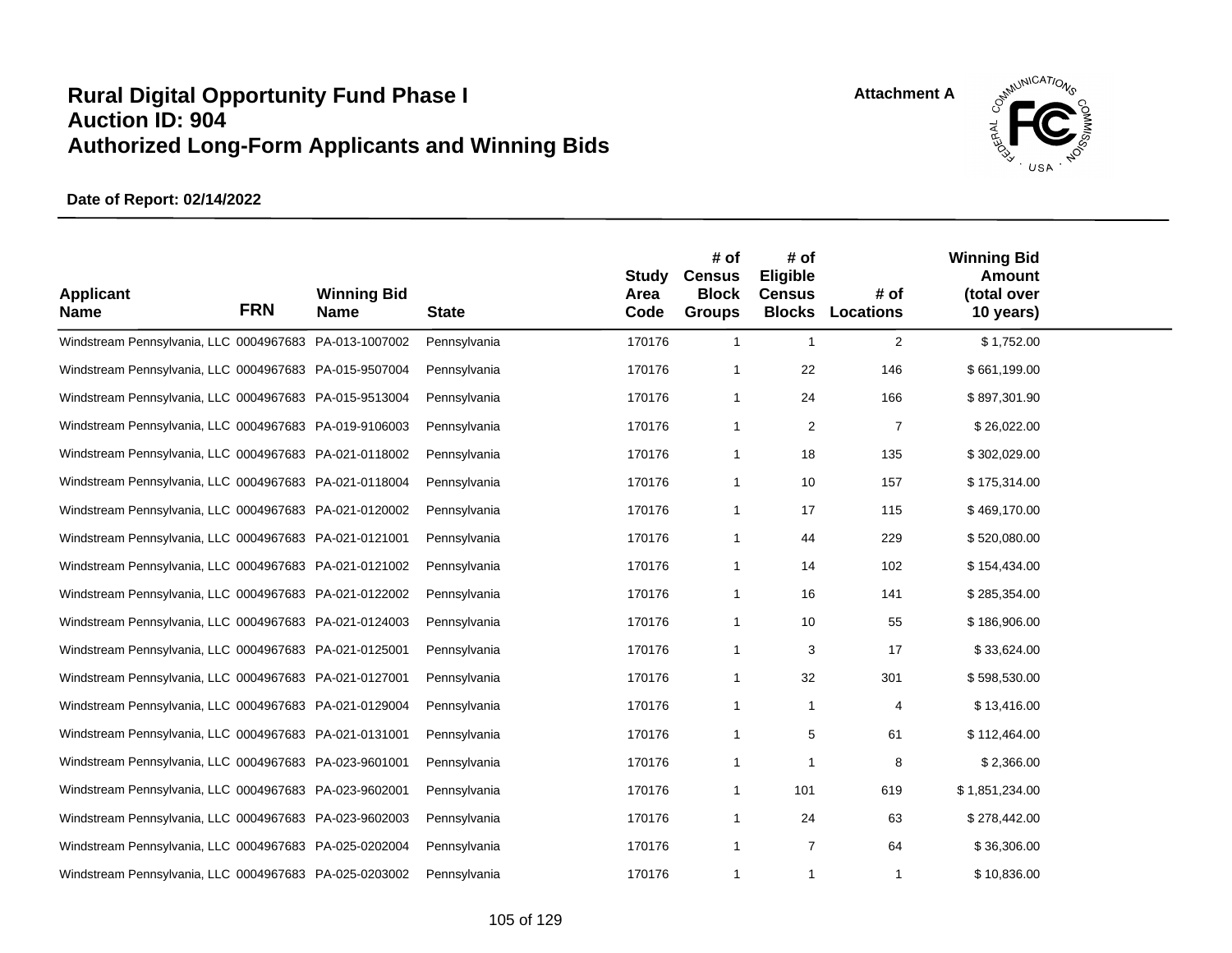

| <b>Applicant</b><br><b>Name</b>                        | <b>FRN</b> | <b>Winning Bid</b><br><b>Name</b> | <b>State</b> | <b>Study</b><br>Area<br>Code | # of<br><b>Census</b><br><b>Block</b><br><b>Groups</b> | # of<br>Eligible<br><b>Census</b><br><b>Blocks</b> | # of<br><b>Locations</b> | <b>Winning Bid</b><br><b>Amount</b><br>(total over<br>10 years) |  |
|--------------------------------------------------------|------------|-----------------------------------|--------------|------------------------------|--------------------------------------------------------|----------------------------------------------------|--------------------------|-----------------------------------------------------------------|--|
| Windstream Pennsylvania, LLC 0004967683 PA-025-0203004 |            |                                   | Pennsylvania | 170176                       | $\overline{1}$                                         | $\overline{1}$                                     | $\mathbf{1}$             | \$3,372.00                                                      |  |
| Windstream Pennsylvania, LLC 0004967683 PA-025-0203006 |            |                                   | Pennsylvania | 170176                       | $\overline{1}$                                         | -1                                                 | $\overline{2}$           | \$10,434.00                                                     |  |
| Windstream Pennsylvania, LLC 0004967683 PA-027-0102001 |            |                                   | Pennsylvania | 170176                       | $\overline{1}$                                         | 13                                                 | 69                       | \$105,588.00                                                    |  |
| Windstream Pennsylvania, LLC 0004967683 PA-027-0104002 |            |                                   | Pennsylvania | 170176                       | $\overline{1}$                                         | 2                                                  | 101                      | \$552,060.00                                                    |  |
| Windstream Pennsylvania, LLC 0004967683 PA-027-0105002 |            |                                   | Pennsylvania | 170176                       | $\overline{1}$                                         | 8                                                  | 25                       | \$65,658.00                                                     |  |
| Windstream Pennsylvania, LLC 0004967683 PA-027-0105003 |            |                                   | Pennsylvania | 170176                       | $\overline{1}$                                         | 16                                                 | 75                       | \$208,374.00                                                    |  |
| Windstream Pennsylvania, LLC 0004967683 PA-027-0118003 |            |                                   | Pennsylvania | 170176                       | $\overline{1}$                                         | 4                                                  | 23                       | \$14,892.00                                                     |  |
| Windstream Pennsylvania, LLC 0004967683 PA-027-0119011 |            |                                   | Pennsylvania | 170176                       | $\overline{1}$                                         | 6                                                  | 37                       | \$132,858.00                                                    |  |
| Windstream Pennsylvania, LLC 0004967683 PA-027-0119022 |            |                                   | Pennsylvania | 170176                       | $\overline{1}$                                         | 6                                                  | 10                       | \$33,696.00                                                     |  |
| Windstream Pennsylvania, LLC 0004967683 PA-027-0119023 |            |                                   | Pennsylvania | 170176                       | -1                                                     | -1                                                 | $\mathbf{1}$             | \$4,980.00                                                      |  |
| Windstream Pennsylvania, LLC 0004967683 PA-027-9812021 |            |                                   | Pennsylvania | 170176                       | $\overline{1}$                                         | -1                                                 | 13                       | \$7,368.00                                                      |  |
| Windstream Pennsylvania, LLC 0004967683 PA-029-3001071 |            |                                   | Pennsylvania | 170176                       | $\overline{1}$                                         | -1                                                 | $\overline{2}$           | \$6,762.00                                                      |  |
| Windstream Pennsylvania, LLC 0004967683 PA-029-3017001 |            |                                   | Pennsylvania | 170176                       | $\overline{1}$                                         | 9                                                  | 18                       | \$22,404.00                                                     |  |
| Windstream Pennsylvania, LLC 0004967683 PA-029-3044032 |            |                                   | Pennsylvania | 170176                       | $\overline{1}$                                         | 4                                                  | 28                       | \$37,434.00                                                     |  |
| Windstream Pennsylvania, LLC 0004967683 PA-029-3045011 |            |                                   | Pennsylvania | 170176                       | $\overline{1}$                                         | 2                                                  | $\overline{2}$           | \$2,184.00                                                      |  |
| Windstream Pennsylvania, LLC 0004967683 PA-029-3049001 |            |                                   | Pennsylvania | 170176                       | -1                                                     | $\overline{7}$                                     | 51                       | \$31,776.00                                                     |  |
| Windstream Pennsylvania, LLC 0004967683 PA-029-3115001 |            |                                   | Pennsylvania | 170176                       | $\overline{1}$                                         | 8                                                  | 9                        | \$18,414.00                                                     |  |
| Windstream Pennsylvania, LLC 0004967683 PA-031-1601011 |            |                                   | Pennsylvania | 170176                       | -1                                                     | 42                                                 | 521                      | \$1,269,345.00                                                  |  |
| Windstream Pennsylvania, LLC 0004967683 PA-031-1601021 |            |                                   | Pennsylvania | 170176                       | $\overline{1}$                                         | 21                                                 | 136                      | \$482,154.00                                                    |  |
| Windstream Pennsylvania, LLC 0004967683 PA-031-1601022 |            |                                   | Pennsylvania | 170176                       | -1                                                     | 9                                                  | 22                       | \$33,996.00                                                     |  |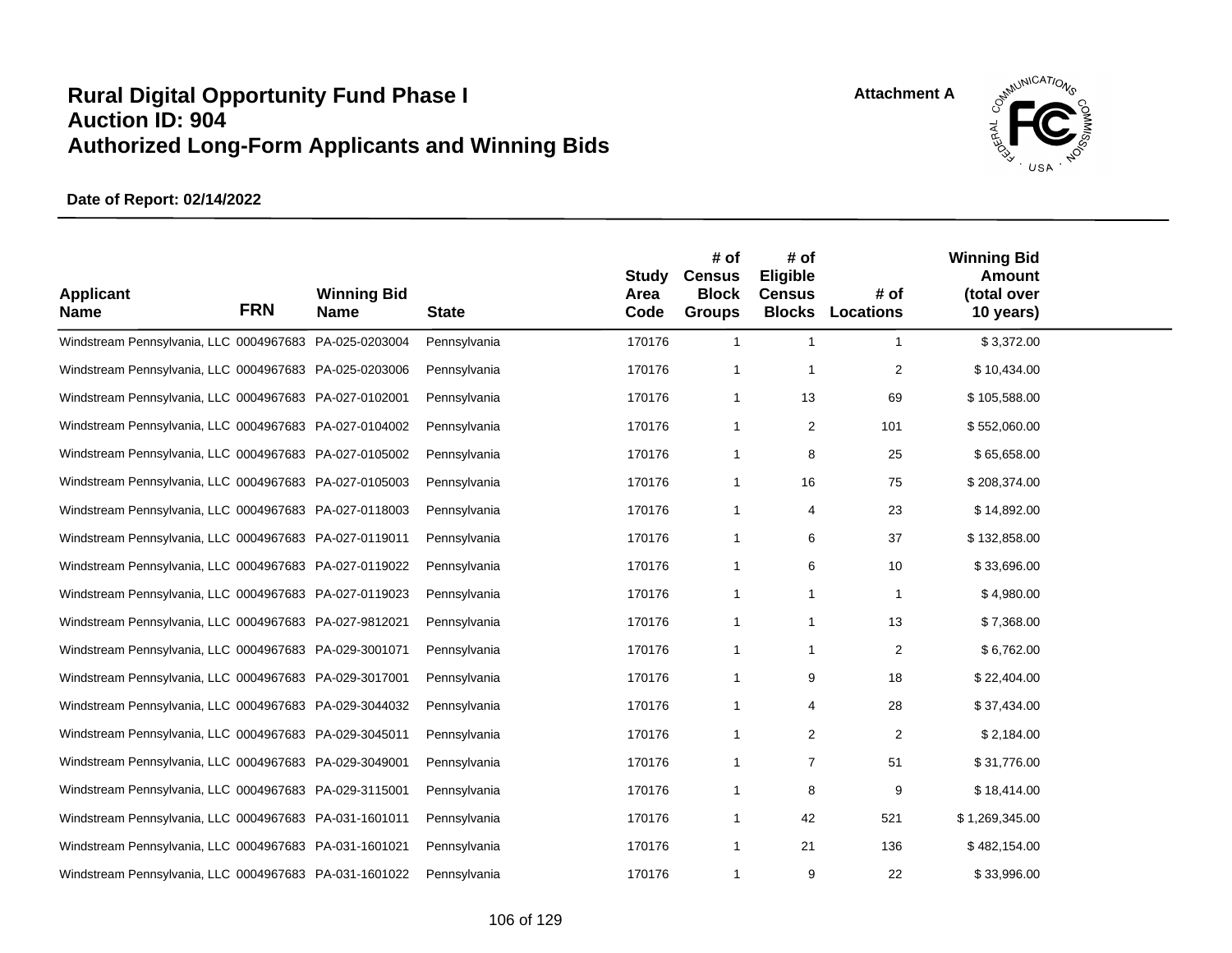

| <b>Applicant</b><br><b>Name</b>                        | <b>FRN</b> | <b>Winning Bid</b><br><b>Name</b> | <b>State</b> | <b>Study</b><br>Area<br>Code | # of<br><b>Census</b><br><b>Block</b><br><b>Groups</b> | # of<br>Eligible<br><b>Census</b> | # of<br><b>Blocks Locations</b> | <b>Winning Bid</b><br><b>Amount</b><br>(total over<br>10 years) |  |
|--------------------------------------------------------|------------|-----------------------------------|--------------|------------------------------|--------------------------------------------------------|-----------------------------------|---------------------------------|-----------------------------------------------------------------|--|
| Windstream Pennsylvania, LLC 0004967683 PA-031-1601023 |            |                                   | Pennsylvania | 170176                       | $\overline{1}$                                         | 6                                 | 39                              | \$28,854.00                                                     |  |
| Windstream Pennsylvania, LLC 0004967683 PA-031-1602004 |            |                                   | Pennsylvania | 170176                       | -1                                                     | 15                                | 187                             | \$606,004.00                                                    |  |
| Windstream Pennsylvania, LLC 0004967683 PA-031-1603001 |            |                                   | Pennsylvania | 170176                       | $\overline{1}$                                         | 22                                | 206                             | \$423,048.00                                                    |  |
| Windstream Pennsylvania, LLC 0004967683 PA-031-1603002 |            |                                   | Pennsylvania | 170176                       | $\overline{1}$                                         | 6                                 | 18                              | \$94,368.00                                                     |  |
| Windstream Pennsylvania, LLC 0004967683 PA-031-1603003 |            |                                   | Pennsylvania | 170176                       | $\overline{1}$                                         | 13                                | 35                              | \$164,004.00                                                    |  |
| Windstream Pennsylvania, LLC 0004967683 PA-031-1603004 |            |                                   | Pennsylvania | 170176                       | $\overline{1}$                                         | 5                                 | 12                              | \$42,756.00                                                     |  |
| Windstream Pennsylvania, LLC 0004967683 PA-031-1604001 |            |                                   | Pennsylvania | 170176                       | $\overline{1}$                                         | 13                                | 56                              | \$147,612.00                                                    |  |
| Windstream Pennsylvania, LLC 0004967683 PA-031-1604002 |            |                                   | Pennsylvania | 170176                       | -1                                                     | 23                                | 77                              | \$190,290.00                                                    |  |
| Windstream Pennsylvania, LLC 0004967683 PA-031-1604003 |            |                                   | Pennsylvania | 170176                       | -1                                                     | 21                                | 63                              | \$235,374.00                                                    |  |
| Windstream Pennsylvania, LLC 0004967683 PA-031-1605001 |            |                                   | Pennsylvania | 170176                       | -1                                                     | 44                                | 143                             | \$443,952.00                                                    |  |
| Windstream Pennsylvania, LLC 0004967683 PA-031-1605002 |            |                                   | Pennsylvania | 170176                       | $\overline{1}$                                         | 21                                | 58                              | \$309,882.00                                                    |  |
| Windstream Pennsylvania, LLC 0004967683 PA-031-1605003 |            |                                   | Pennsylvania | 170176                       | -1                                                     | 29                                | 88                              | \$424,170.00                                                    |  |
| Windstream Pennsylvania, LLC 0004967683 PA-031-1605004 |            |                                   | Pennsylvania | 170176                       | $\overline{1}$                                         | 45                                | 295                             | \$1,026,720.00                                                  |  |
| Windstream Pennsylvania, LLC 0004967683 PA-031-1607001 |            |                                   | Pennsylvania | 170176                       | $\overline{1}$                                         | 39                                | 139                             | \$887,142.00                                                    |  |
| Windstream Pennsylvania, LLC 0004967683 PA-031-1607002 |            |                                   | Pennsylvania | 170176                       | $\overline{1}$                                         | 39                                | 150                             | \$586,626.00                                                    |  |
| Windstream Pennsylvania, LLC 0004967683 PA-031-1607003 |            |                                   | Pennsylvania | 170176                       | $\overline{1}$                                         | 3                                 | 20                              | \$2,107.00                                                      |  |
| Windstream Pennsylvania, LLC 0004967683 PA-031-1607004 |            |                                   | Pennsylvania | 170176                       | -1                                                     | 2                                 | 3                               | \$1,488.00                                                      |  |
| Windstream Pennsylvania, LLC 0004967683 PA-031-1608001 |            |                                   | Pennsylvania | 170176                       | -1                                                     | 41                                | 122                             | \$773,274.00                                                    |  |
| Windstream Pennsylvania, LLC 0004967683 PA-031-1608002 |            |                                   | Pennsylvania | 170176                       | $\overline{1}$                                         | 48                                | 240                             | \$982,398.00                                                    |  |
| Windstream Pennsylvania, LLC 0004967683 PA-031-1608003 |            |                                   | Pennsylvania | 170176                       | $\overline{1}$                                         | 2                                 | $\overline{2}$                  | \$2,664.00                                                      |  |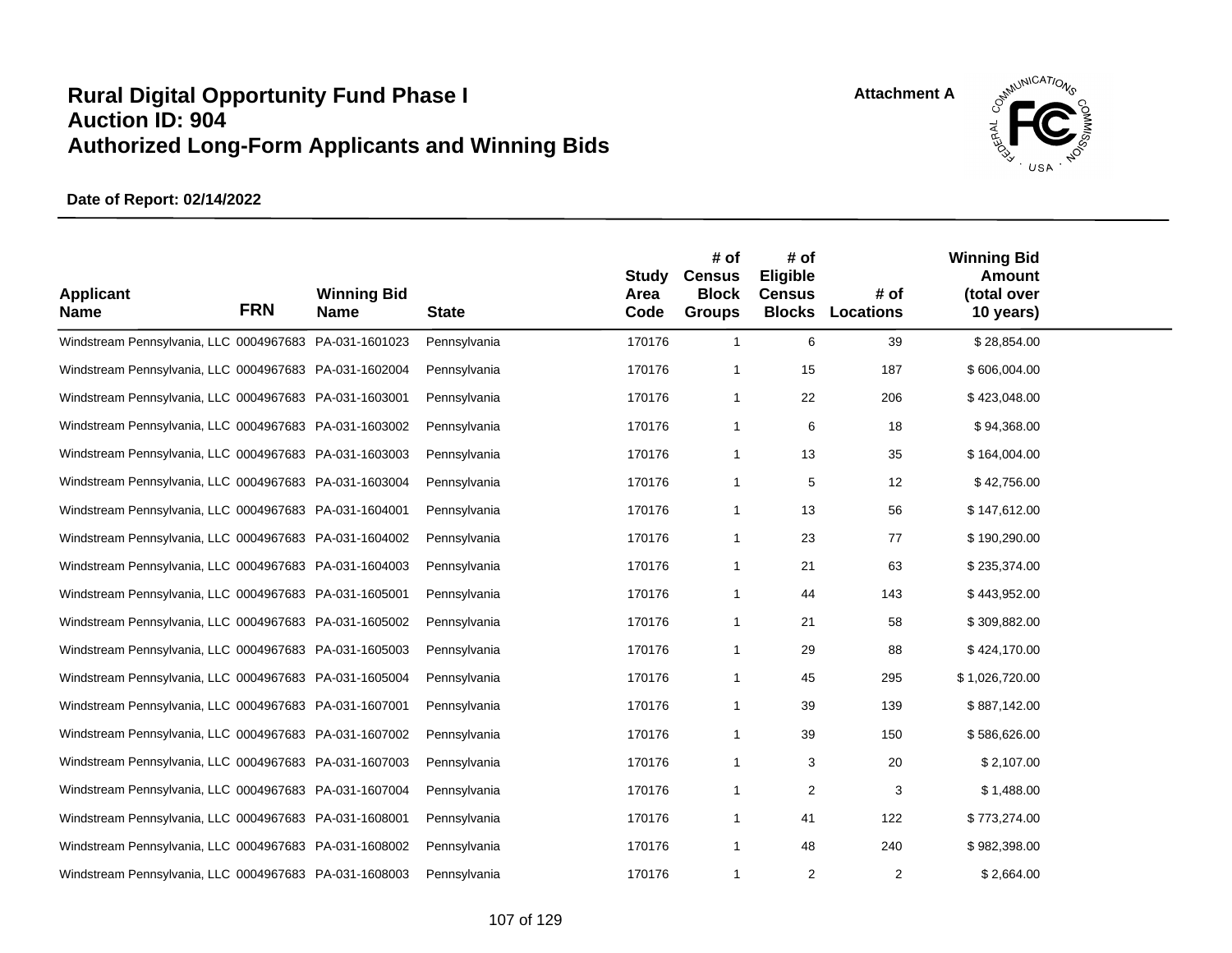

| <b>Applicant</b><br><b>Name</b>                        | <b>FRN</b> | <b>Winning Bid</b><br><b>Name</b> | <b>State</b> | <b>Study</b><br>Area<br>Code | # of<br><b>Census</b><br><b>Block</b><br><b>Groups</b> | # of<br>Eligible<br><b>Census</b><br><b>Blocks</b> | # of<br><b>Locations</b> | <b>Winning Bid</b><br><b>Amount</b><br>(total over<br>10 years) |  |
|--------------------------------------------------------|------------|-----------------------------------|--------------|------------------------------|--------------------------------------------------------|----------------------------------------------------|--------------------------|-----------------------------------------------------------------|--|
| Windstream Pennsylvania, LLC 0004967683 PA-031-1609001 |            |                                   | Pennsylvania | 170176                       | $\mathbf{1}$                                           | 53                                                 | 194                      | \$819,240.00                                                    |  |
| Windstream Pennsylvania, LLC 0004967683 PA-031-1609002 |            |                                   | Pennsylvania | 170176                       | 1                                                      | 28                                                 | 88                       | \$473,922.00                                                    |  |
| Windstream Pennsylvania, LLC 0004967683 PA-031-1609003 |            |                                   | Pennsylvania | 170176                       | $\mathbf{1}$                                           | 6                                                  | 25                       | \$124,050.00                                                    |  |
| Windstream Pennsylvania, LLC 0004967683 PA-033-3305001 |            |                                   | Pennsylvania | 170176                       | $\mathbf{1}$                                           | 30                                                 | 82                       | \$442,584.00                                                    |  |
| Windstream Pennsylvania, LLC 0004967683 PA-033-3305002 |            |                                   | Pennsylvania | 170176                       | $\mathbf{1}$                                           | 18                                                 | 94                       | \$558,522.00                                                    |  |
| Windstream Pennsylvania, LLC 0004967683 PA-033-3305003 |            |                                   | Pennsylvania | 170176                       | $\mathbf{1}$                                           | 49                                                 | 233                      | \$1,048,938.00                                                  |  |
| Windstream Pennsylvania, LLC 0004967683 PA-033-3306001 |            |                                   | Pennsylvania | 170176                       | $\mathbf{1}$                                           | 15                                                 | 77                       | \$474,873.00                                                    |  |
| Windstream Pennsylvania, LLC 0004967683 PA-033-3309001 |            |                                   | Pennsylvania | 170176                       | 1                                                      | 48                                                 | 233                      | \$952,590.00                                                    |  |
| Windstream Pennsylvania, LLC 0004967683 PA-033-3310001 |            |                                   | Pennsylvania | 170176                       | 1                                                      | 46                                                 | 194                      | \$417,221.00                                                    |  |
| Windstream Pennsylvania, LLC 0004967683 PA-033-3310002 |            |                                   | Pennsylvania | 170176                       | 1                                                      | 49                                                 | 310                      | \$746,472.00                                                    |  |
| Windstream Pennsylvania, LLC 0004967683 PA-033-3313002 |            |                                   | Pennsylvania | 170176                       | 1                                                      | 37                                                 | 186                      | \$619,045.00                                                    |  |
| Windstream Pennsylvania, LLC 0004967683 PA-033-3314011 |            |                                   | Pennsylvania | 170176                       | 1                                                      | 51                                                 | 209                      | \$521,658.00                                                    |  |
| Windstream Pennsylvania, LLC 0004967683 PA-033-3314012 |            |                                   | Pennsylvania | 170176                       | 1                                                      | 20                                                 | 173                      | \$435,813.00                                                    |  |
| Windstream Pennsylvania, LLC 0004967683 PA-033-3316001 |            |                                   | Pennsylvania | 170176                       | 1                                                      | 31                                                 | 157                      | \$694,056.00                                                    |  |
| Windstream Pennsylvania, LLC 0004967683 PA-033-3316002 |            |                                   | Pennsylvania | 170176                       | 1                                                      | 6                                                  | 22                       | \$44,322.00                                                     |  |
| Windstream Pennsylvania, LLC 0004967683 PA-033-3317004 |            |                                   | Pennsylvania | 170176                       | 1                                                      | 11                                                 | 50                       | \$199,554.00                                                    |  |
| Windstream Pennsylvania, LLC 0004967683 PA-033-3318001 |            |                                   | Pennsylvania | 170176                       | $\mathbf{1}$                                           | 18                                                 | 81                       | \$182,406.00                                                    |  |
| Windstream Pennsylvania, LLC 0004967683 PA-033-3318002 |            |                                   | Pennsylvania | 170176                       | 1                                                      | 25                                                 | 112                      | \$303,828.00                                                    |  |
| Windstream Pennsylvania, LLC 0004967683 PA-033-3318003 |            |                                   | Pennsylvania | 170176                       | $\mathbf{1}$                                           | 10                                                 | 31                       | \$75,882.00                                                     |  |
| Windstream Pennsylvania, LLC 0004967683 PA-033-3319002 |            |                                   | Pennsylvania | 170176                       | 1                                                      | 15                                                 | 56                       | \$132,405.00                                                    |  |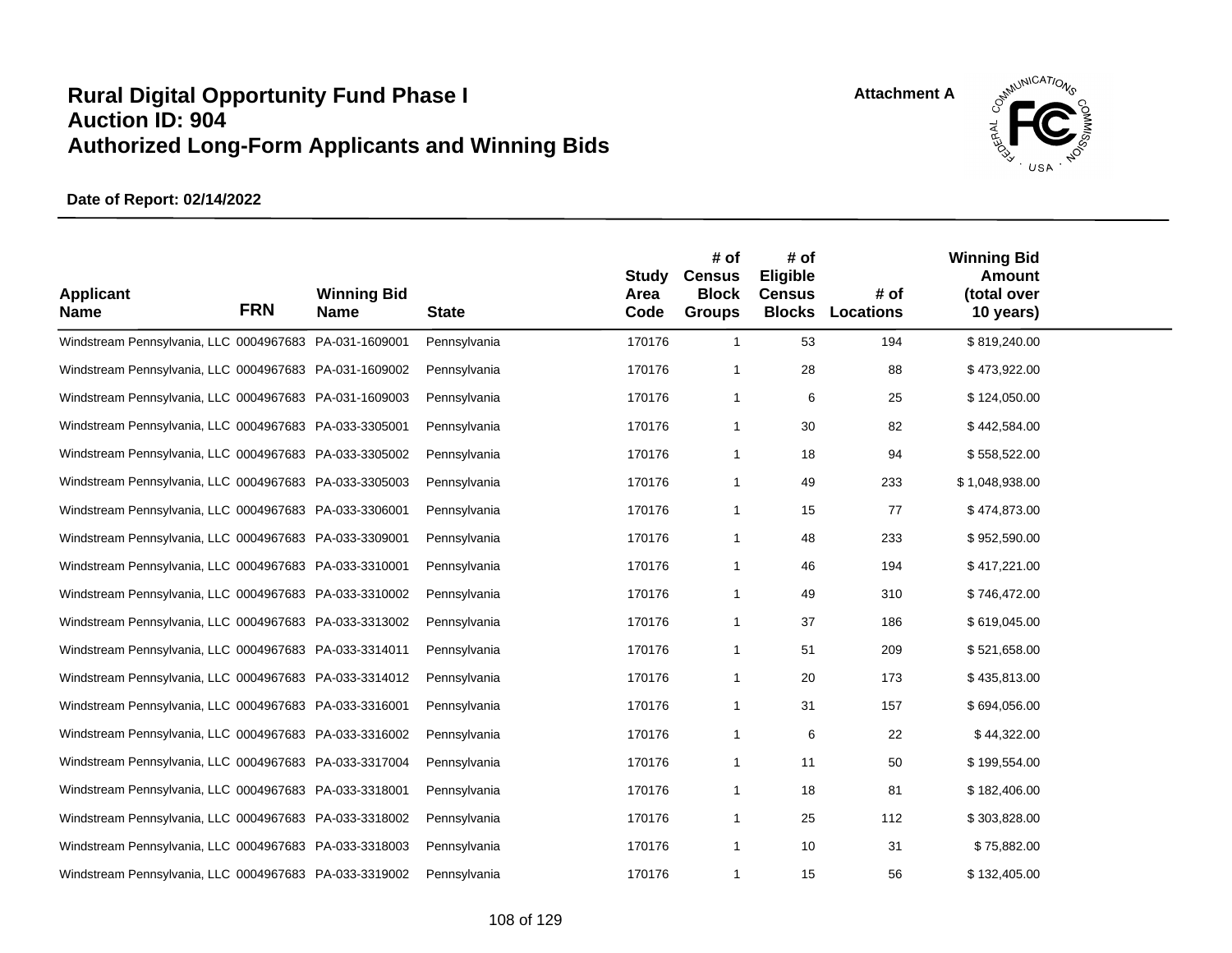

| <b>Applicant</b><br><b>Name</b>                        | <b>FRN</b> | <b>Winning Bid</b><br><b>Name</b> | <b>State</b> | <b>Study</b><br>Area<br>Code | # of<br><b>Census</b><br><b>Block</b><br><b>Groups</b> | # of<br>Eligible<br><b>Census</b> | # of<br><b>Blocks Locations</b> | <b>Winning Bid</b><br><b>Amount</b><br>(total over<br>10 years) |  |
|--------------------------------------------------------|------------|-----------------------------------|--------------|------------------------------|--------------------------------------------------------|-----------------------------------|---------------------------------|-----------------------------------------------------------------|--|
| Windstream Pennsylvania, LLC 0004967683 PA-035-0308001 |            |                                   | Pennsylvania | 170176                       | $\overline{1}$                                         | 9                                 | 54                              | \$245,641.70                                                    |  |
| Windstream Pennsylvania, LLC 0004967683 PA-037-0501001 |            |                                   | Pennsylvania | 170176                       | $\overline{1}$                                         | 63                                | 423                             | \$1,062,768.00                                                  |  |
| Windstream Pennsylvania, LLC 0004967683 PA-037-0501003 |            |                                   | Pennsylvania | 170176                       | -1                                                     | 64                                | 334                             | \$625,667.00                                                    |  |
| Windstream Pennsylvania, LLC 0004967683 PA-037-0501005 |            |                                   | Pennsylvania | 170176                       | -1                                                     | 86                                | 672                             | \$1,275,148.00                                                  |  |
| Windstream Pennsylvania, LLC 0004967683 PA-037-0502001 |            |                                   | Pennsylvania | 170176                       | $\overline{1}$                                         | 27                                | 227                             | \$817,467.00                                                    |  |
| Windstream Pennsylvania, LLC 0004967683 PA-037-0502002 |            |                                   | Pennsylvania | 170176                       | $\overline{1}$                                         | 31                                | 187                             | \$449,778.00                                                    |  |
| Windstream Pennsylvania, LLC 0004967683 PA-037-0502004 |            |                                   | Pennsylvania | 170176                       | $\overline{1}$                                         | 84                                | 718                             | \$1,820,094.00                                                  |  |
| Windstream Pennsylvania, LLC 0004967683 PA-037-0503002 |            |                                   | Pennsylvania | 170176                       | -1                                                     | 32                                | 124                             | \$268,254.00                                                    |  |
| Windstream Pennsylvania, LLC 0004967683 PA-037-0504001 |            |                                   | Pennsylvania | 170176                       | $\overline{1}$                                         | 21                                | 133                             | \$299,761.00                                                    |  |
| Windstream Pennsylvania, LLC 0004967683 PA-037-0515003 |            |                                   | Pennsylvania | 170176                       | -1                                                     | 25                                | 119                             | \$150,882.00                                                    |  |
| Windstream Pennsylvania, LLC 0004967683 PA-039-1102011 |            |                                   | Pennsylvania | 170176                       | $\overline{1}$                                         | 29                                | 184                             | \$260,280.00                                                    |  |
| Windstream Pennsylvania, LLC 0004967683 PA-039-1102012 |            |                                   | Pennsylvania | 170176                       | $\overline{1}$                                         | 25                                | 190                             | \$414,564.00                                                    |  |
| Windstream Pennsylvania, LLC 0004967683 PA-039-1103001 |            |                                   | Pennsylvania | 170176                       | -1                                                     | 32                                | 114                             | \$386,844.00                                                    |  |
| Windstream Pennsylvania, LLC 0004967683 PA-039-1103002 |            |                                   | Pennsylvania | 170176                       | $\overline{1}$                                         | 19                                | 112                             | \$318,954.00                                                    |  |
| Windstream Pennsylvania, LLC 0004967683 PA-039-1103003 |            |                                   | Pennsylvania | 170176                       | $\overline{1}$                                         | 23                                | 120                             | \$272,028.00                                                    |  |
| Windstream Pennsylvania, LLC 0004967683 PA-039-1103004 |            |                                   | Pennsylvania | 170176                       | $\overline{1}$                                         | 31                                | 138                             | \$273,312.00                                                    |  |
| Windstream Pennsylvania, LLC 0004967683 PA-039-1104001 |            |                                   | Pennsylvania | 170176                       | $\overline{1}$                                         | 20                                | 98                              | \$211,830.00                                                    |  |
| Windstream Pennsylvania, LLC 0004967683 PA-039-1104002 |            |                                   | Pennsylvania | 170176                       | $\overline{1}$                                         | $\overline{7}$                    | 58                              | \$70,860.00                                                     |  |
| Windstream Pennsylvania, LLC 0004967683 PA-039-1105011 |            |                                   | Pennsylvania | 170176                       | $\overline{1}$                                         | 5                                 | 22                              | \$65,238.00                                                     |  |
| Windstream Pennsylvania, LLC 0004967683 PA-039-1105012 |            |                                   | Pennsylvania | 170176                       | $\overline{1}$                                         | 2                                 | 3                               | \$8,598.00                                                      |  |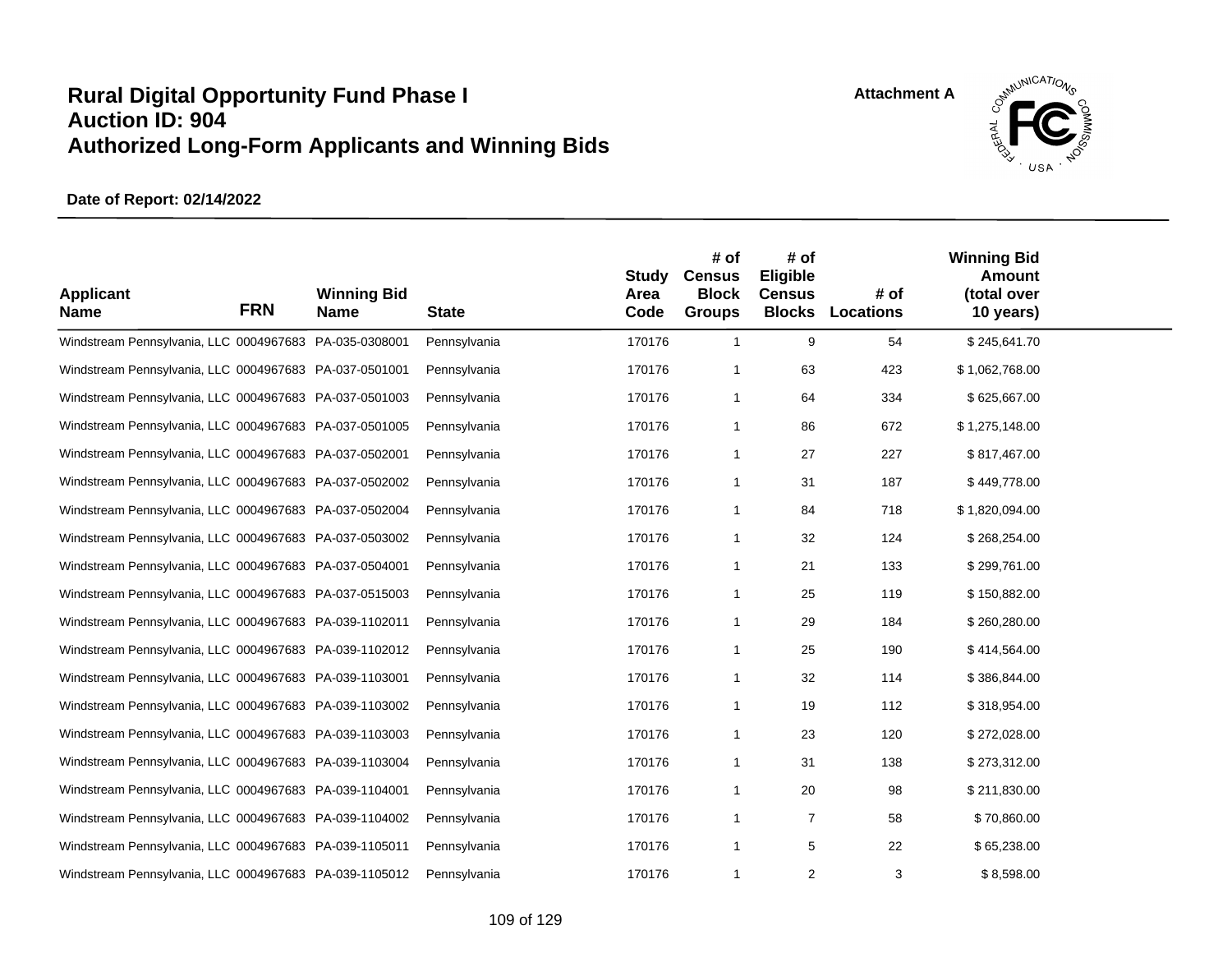

| <b>Applicant</b><br><b>Name</b>                        | <b>FRN</b> | <b>Winning Bid</b><br><b>Name</b> | <b>State</b> | <b>Study</b><br>Area<br>Code | # of<br><b>Census</b><br><b>Block</b><br><b>Groups</b> | # of<br>Eligible<br><b>Census</b><br><b>Blocks</b> | # of<br><b>Locations</b> | <b>Winning Bid</b><br>Amount<br>(total over<br>10 years) |  |
|--------------------------------------------------------|------------|-----------------------------------|--------------|------------------------------|--------------------------------------------------------|----------------------------------------------------|--------------------------|----------------------------------------------------------|--|
| Windstream Pennsylvania, LLC 0004967683 PA-039-1105022 |            |                                   | Pennsylvania | 170176                       | $\mathbf{1}$                                           | $\overline{1}$                                     | 9                        | \$28.00                                                  |  |
| Windstream Pennsylvania, LLC 0004967683 PA-039-1105023 |            |                                   | Pennsylvania | 170176                       | $\overline{1}$                                         | 15                                                 | 71                       | \$102,702.00                                             |  |
| Windstream Pennsylvania, LLC 0004967683 PA-039-1105024 |            |                                   | Pennsylvania | 170176                       | $\overline{1}$                                         | 5                                                  | 5                        | \$3,420.00                                               |  |
| Windstream Pennsylvania, LLC 0004967683 PA-039-1106001 |            |                                   | Pennsylvania | 170176                       | $\overline{1}$                                         | 4                                                  | 31                       | \$64,998.00                                              |  |
| Windstream Pennsylvania, LLC 0004967683 PA-039-1106002 |            |                                   | Pennsylvania | 170176                       | $\overline{1}$                                         | 3                                                  | 15                       | \$44,406.00                                              |  |
| Windstream Pennsylvania, LLC 0004967683 PA-039-1107004 |            |                                   | Pennsylvania | 170176                       | $\overline{1}$                                         |                                                    | 11                       | \$22,476.00                                              |  |
| Windstream Pennsylvania, LLC 0004967683 PA-039-1108001 |            |                                   | Pennsylvania | 170176                       | $\overline{1}$                                         | 18                                                 | 208                      | \$268,896.00                                             |  |
| Windstream Pennsylvania, LLC 0004967683 PA-039-1108003 |            |                                   | Pennsylvania | 170176                       | $\mathbf 1$                                            | $\overline{1}$                                     | $\mathbf 1$              | \$2,904.00                                               |  |
| Windstream Pennsylvania, LLC 0004967683 PA-039-1108004 |            |                                   | Pennsylvania | 170176                       | $\overline{1}$                                         | 9                                                  | 46                       | \$116,034.00                                             |  |
| Windstream Pennsylvania, LLC 0004967683 PA-039-1108005 |            |                                   | Pennsylvania | 170176                       | $\overline{1}$                                         | 6                                                  | 21                       | \$24,024.00                                              |  |
| Windstream Pennsylvania, LLC 0004967683 PA-039-1109001 |            |                                   | Pennsylvania | 170176                       | $\overline{1}$                                         | 15                                                 | 73                       | \$243,402.00                                             |  |
| Windstream Pennsylvania, LLC 0004967683 PA-039-1109002 |            |                                   | Pennsylvania | 170176                       | $\overline{1}$                                         | 16                                                 | 81                       | \$233,574.00                                             |  |
| Windstream Pennsylvania, LLC 0004967683 PA-039-1109003 |            |                                   | Pennsylvania | 170176                       | $\overline{1}$                                         | 14                                                 | 85                       | \$218,028.00                                             |  |
| Windstream Pennsylvania, LLC 0004967683 PA-039-1109004 |            |                                   | Pennsylvania | 170176                       | $\overline{1}$                                         | 24                                                 | 200                      | \$391,428.00                                             |  |
| Windstream Pennsylvania, LLC 0004967683 PA-039-1113001 |            |                                   | Pennsylvania | 170176                       | $\overline{1}$                                         | 40                                                 | 268                      | \$579,996.00                                             |  |
| Windstream Pennsylvania, LLC 0004967683 PA-039-1113002 |            |                                   | Pennsylvania | 170176                       | $\mathbf 1$                                            | $\overline{7}$                                     | 25                       | \$49,392.00                                              |  |
| Windstream Pennsylvania, LLC 0004967683 PA-039-1113003 |            |                                   | Pennsylvania | 170176                       | $\overline{1}$                                         | 13                                                 | 65                       | \$153,600.00                                             |  |
| Windstream Pennsylvania, LLC 0004967683 PA-039-1113004 |            |                                   | Pennsylvania | 170176                       | $\overline{1}$                                         | 15                                                 | 171                      | \$174,096.00                                             |  |
| Windstream Pennsylvania, LLC 0004967683 PA-039-1113005 |            |                                   | Pennsylvania | 170176                       | $\overline{1}$                                         | 3                                                  | 18                       | \$48,222.00                                              |  |
| Windstream Pennsylvania, LLC 0004967683 PA-039-1114001 |            |                                   | Pennsylvania | 170176                       | $\mathbf 1$                                            | $\mathbf 1$                                        | $\mathbf{1}$             | \$3,498.00                                               |  |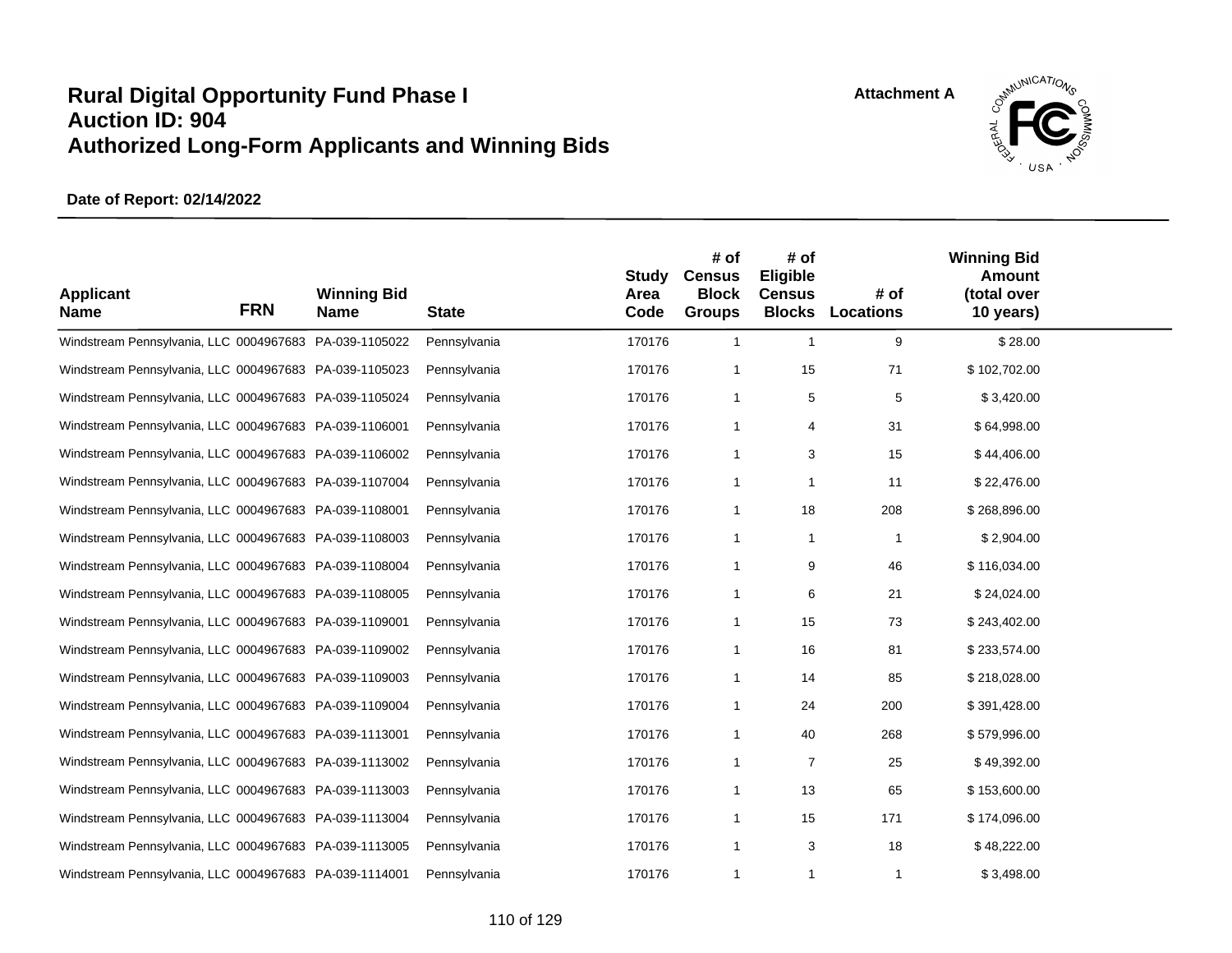

| <b>Applicant</b><br><b>Name</b>                        | <b>FRN</b> | <b>Winning Bid</b><br><b>Name</b> | <b>State</b> | <b>Study</b><br>Area<br>Code | # of<br><b>Census</b><br><b>Block</b><br><b>Groups</b> | # of<br>Eligible<br><b>Census</b><br><b>Blocks</b> | # of<br><b>Locations</b> | <b>Winning Bid</b><br><b>Amount</b><br>(total over<br>10 years) |  |
|--------------------------------------------------------|------------|-----------------------------------|--------------|------------------------------|--------------------------------------------------------|----------------------------------------------------|--------------------------|-----------------------------------------------------------------|--|
| Windstream Pennsylvania, LLC 0004967683 PA-039-1114002 |            |                                   | Pennsylvania | 170176                       | $\overline{1}$                                         | $\mathbf{1}$                                       | 9                        | \$7,410.00                                                      |  |
| Windstream Pennsylvania, LLC 0004967683 PA-039-1114003 |            |                                   | Pennsylvania | 170176                       | $\overline{1}$                                         | $\overline{1}$                                     | 9                        | \$2,506.00                                                      |  |
| Windstream Pennsylvania, LLC 0004967683 PA-039-1114006 |            |                                   | Pennsylvania | 170176                       | $\overline{1}$                                         | $\overline{\mathbf{1}}$                            | 9                        | \$1,015.00                                                      |  |
| Windstream Pennsylvania, LLC 0004967683 PA-039-1115001 |            |                                   | Pennsylvania | 170176                       | $\overline{1}$                                         | -1                                                 | 3                        | \$1,092.00                                                      |  |
| Windstream Pennsylvania, LLC 0004967683 PA-039-1117001 |            |                                   | Pennsylvania | 170176                       | $\overline{1}$                                         | 3                                                  | $\overline{7}$           | \$7,998.00                                                      |  |
| Windstream Pennsylvania, LLC 0004967683 PA-039-1118001 |            |                                   | Pennsylvania | 170176                       | $\overline{1}$                                         | $\overline{2}$                                     | 18                       | \$9,528.00                                                      |  |
| Windstream Pennsylvania, LLC 0004967683 PA-039-1118003 |            |                                   | Pennsylvania | 170176                       | $\overline{1}$                                         | $\overline{\mathbf{1}}$                            | $\mathbf{1}$             | \$360.00                                                        |  |
| Windstream Pennsylvania, LLC 0004967683 PA-039-1118004 |            |                                   | Pennsylvania | 170176                       | $\overline{1}$                                         | 5                                                  | 34                       | \$64,314.00                                                     |  |
| Windstream Pennsylvania, LLC 0004967683 PA-039-1118005 |            |                                   | Pennsylvania | 170176                       | $\overline{1}$                                         | 4                                                  | 19                       | \$5,706.00                                                      |  |
| Windstream Pennsylvania, LLC 0004967683 PA-039-1119002 |            |                                   | Pennsylvania | 170176                       | -1                                                     | 20                                                 | 123                      | \$201,660.00                                                    |  |
| Windstream Pennsylvania, LLC 0004967683 PA-039-1119003 |            |                                   | Pennsylvania | 170176                       | $\overline{1}$                                         | 13                                                 | 53                       | \$104,760.00                                                    |  |
| Windstream Pennsylvania, LLC 0004967683 PA-039-1119004 |            |                                   | Pennsylvania | 170176                       | -1                                                     | 28                                                 | 149                      | \$640,842.00                                                    |  |
| Windstream Pennsylvania, LLC 0004967683 PA-039-1120011 |            |                                   | Pennsylvania | 170176                       | $\overline{1}$                                         | 4                                                  | 11                       | \$3,682.00                                                      |  |
| Windstream Pennsylvania, LLC 0004967683 PA-039-1120012 |            |                                   | Pennsylvania | 170176                       | -1                                                     | 5                                                  | 16                       | \$37,302.00                                                     |  |
| Windstream Pennsylvania, LLC 0004967683 PA-039-1120021 |            |                                   | Pennsylvania | 170176                       | -1                                                     | 4                                                  | 12                       | \$27,456.00                                                     |  |
| Windstream Pennsylvania, LLC 0004967683 PA-039-1120022 |            |                                   | Pennsylvania | 170176                       | -1                                                     | 4                                                  | 18                       | \$4,382.00                                                      |  |
| Windstream Pennsylvania, LLC 0004967683 PA-047-9501001 |            |                                   | Pennsylvania | 170176                       | -1                                                     | 44                                                 | 215                      | \$665,712.00                                                    |  |
| Windstream Pennsylvania, LLC 0004967683 PA-047-9502001 |            |                                   | Pennsylvania | 170176                       | -1                                                     | 21                                                 | 88                       | \$310,068.00                                                    |  |
| Windstream Pennsylvania, LLC 0004967683 PA-047-9502002 |            |                                   | Pennsylvania | 170176                       | $\overline{1}$                                         | 6                                                  | 15                       | \$41,730.00                                                     |  |
| Windstream Pennsylvania, LLC 0004967683 PA-047-9502003 |            |                                   | Pennsylvania | 170176                       | -1                                                     | 39                                                 | 325                      | \$1,082,412.00                                                  |  |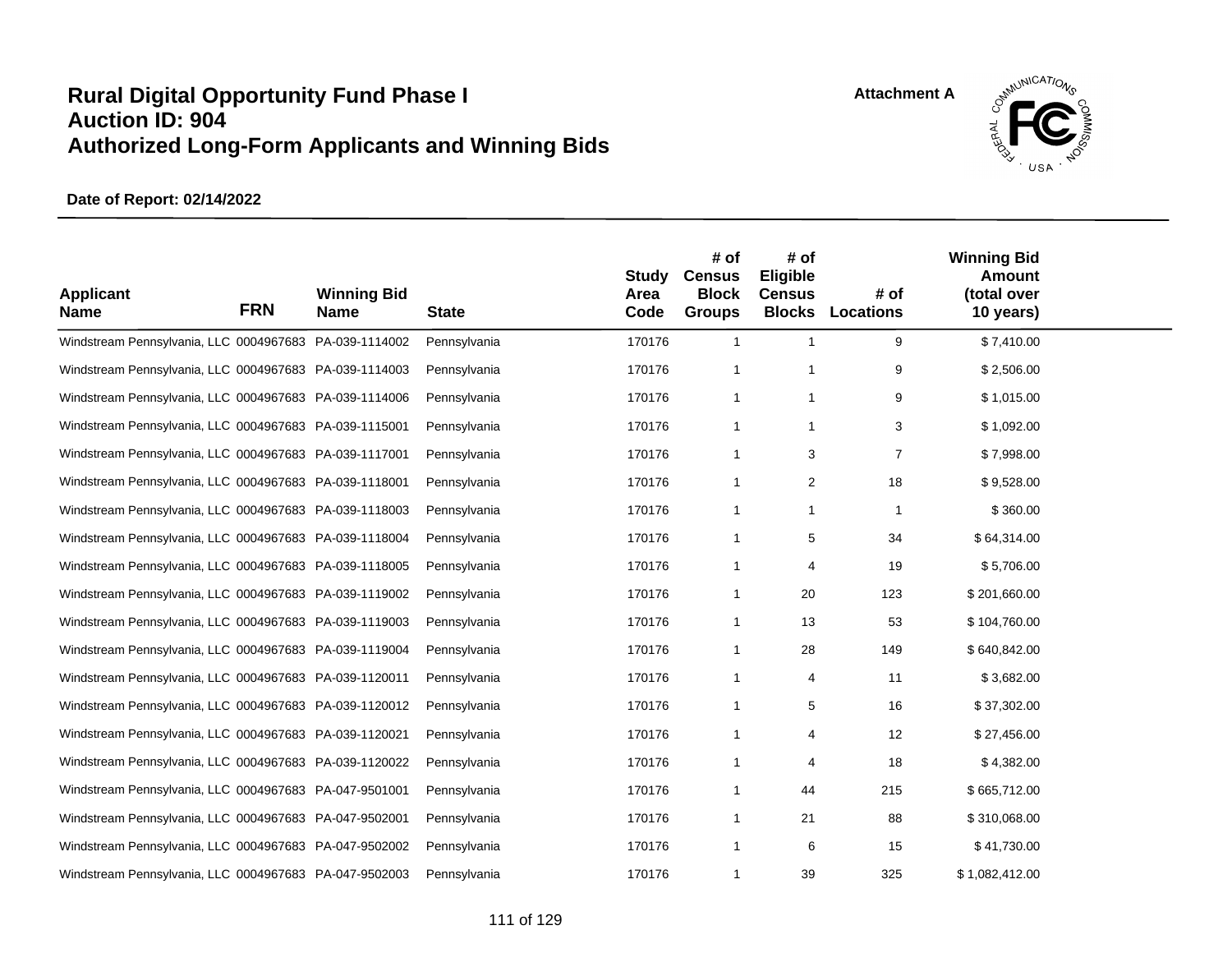

| <b>Applicant</b><br><b>Name</b>                        | <b>FRN</b> | <b>Winning Bid</b><br><b>Name</b> | <b>State</b> | <b>Study</b><br>Area<br>Code | # of<br><b>Census</b><br><b>Block</b><br><b>Groups</b> | # of<br>Eligible<br><b>Census</b><br><b>Blocks</b> | # of<br>Locations | <b>Winning Bid</b><br><b>Amount</b><br>(total over<br>10 years) |  |
|--------------------------------------------------------|------------|-----------------------------------|--------------|------------------------------|--------------------------------------------------------|----------------------------------------------------|-------------------|-----------------------------------------------------------------|--|
| Windstream Pennsylvania, LLC 0004967683 PA-047-9504003 |            |                                   | Pennsylvania | 170176                       | $\overline{1}$                                         | $\overline{1}$                                     | 3                 | \$3,660.00                                                      |  |
| Windstream Pennsylvania, LLC 0004967683 PA-047-9504006 |            |                                   | Pennsylvania | 170176                       | $\overline{1}$                                         | 2                                                  | 3                 | \$1,050.00                                                      |  |
| Windstream Pennsylvania, LLC 0004967683 PA-047-9505001 |            |                                   | Pennsylvania | 170176                       | $\overline{1}$                                         | $\mathbf 1$                                        | 3                 | \$728.00                                                        |  |
| Windstream Pennsylvania, LLC 0004967683 PA-047-9505002 |            |                                   | Pennsylvania | 170176                       | $\overline{1}$                                         | 3                                                  | 6                 | \$756.00                                                        |  |
| Windstream Pennsylvania, LLC 0004967683 PA-047-9505003 |            |                                   | Pennsylvania | 170176                       | $\overline{1}$                                         | 3                                                  | 4                 | \$4,296.00                                                      |  |
| Windstream Pennsylvania, LLC 0004967683 PA-047-9509001 |            |                                   | Pennsylvania | 170176                       | $\overline{1}$                                         | 64                                                 | 471               | \$2,127,114.00                                                  |  |
| Windstream Pennsylvania, LLC 0004967683 PA-047-9509002 |            |                                   | Pennsylvania | 170176                       | $\overline{1}$                                         | 5                                                  | 34                | \$69,510.00                                                     |  |
| Windstream Pennsylvania, LLC 0004967683 PA-047-9510001 |            |                                   | Pennsylvania | 170176                       | $\overline{1}$                                         | 4                                                  | 5                 | \$11,286.00                                                     |  |
| Windstream Pennsylvania, LLC 0004967683 PA-047-9510002 |            |                                   | Pennsylvania | 170176                       | $\overline{1}$                                         | 4                                                  | 30                | \$264,762.00                                                    |  |
| Windstream Pennsylvania, LLC 0004967683 PA-047-9510003 |            |                                   | Pennsylvania | 170176                       | $\overline{1}$                                         | 5                                                  | 17                | \$37,584.00                                                     |  |
| Windstream Pennsylvania, LLC 0004967683 PA-047-9510004 |            |                                   | Pennsylvania | 170176                       | $\overline{1}$                                         | 8                                                  | 20                | \$123,558.00                                                    |  |
| Windstream Pennsylvania, LLC 0004967683 PA-047-9510005 |            |                                   | Pennsylvania | 170176                       | $\overline{1}$                                         | 4                                                  | 4                 | \$26,250.00                                                     |  |
| Windstream Pennsylvania, LLC 0004967683 PA-047-9511001 |            |                                   | Pennsylvania | 170176                       | $\overline{1}$                                         | 6                                                  | 11                | \$58,890.00                                                     |  |
| Windstream Pennsylvania, LLC 0004967683 PA-047-9511002 |            |                                   | Pennsylvania | 170176                       | $\overline{1}$                                         | $\mathbf 1$                                        | $\overline{1}$    | \$161.00                                                        |  |
| Windstream Pennsylvania, LLC 0004967683 PA-047-9512001 |            |                                   | Pennsylvania | 170176                       | $\overline{1}$                                         | 10                                                 | 24                | \$237,612.00                                                    |  |
| Windstream Pennsylvania, LLC 0004967683 PA-047-9513002 |            |                                   | Pennsylvania | 170176                       | $\overline{1}$                                         | 3                                                  | 4                 | \$7,626.00                                                      |  |
| Windstream Pennsylvania, LLC 0004967683 PA-049-0004001 |            |                                   | Pennsylvania | 170176                       | $\overline{1}$                                         | $\mathbf 1$                                        | 5                 | \$15,968.00                                                     |  |
| Windstream Pennsylvania, LLC 0004967683 PA-049-0101012 |            |                                   | Pennsylvania | 170176                       | $\overline{1}$                                         | 6                                                  | 11                | \$39,480.00                                                     |  |
| Windstream Pennsylvania, LLC 0004967683 PA-049-0101013 |            |                                   | Pennsylvania | 170176                       | $\overline{1}$                                         | 2                                                  | 11                | \$16,926.00                                                     |  |
| Windstream Pennsylvania, LLC 0004967683 PA-049-0101032 |            |                                   | Pennsylvania | 170176                       | $\mathbf 1$                                            | 8                                                  | 34                | \$55,896.00                                                     |  |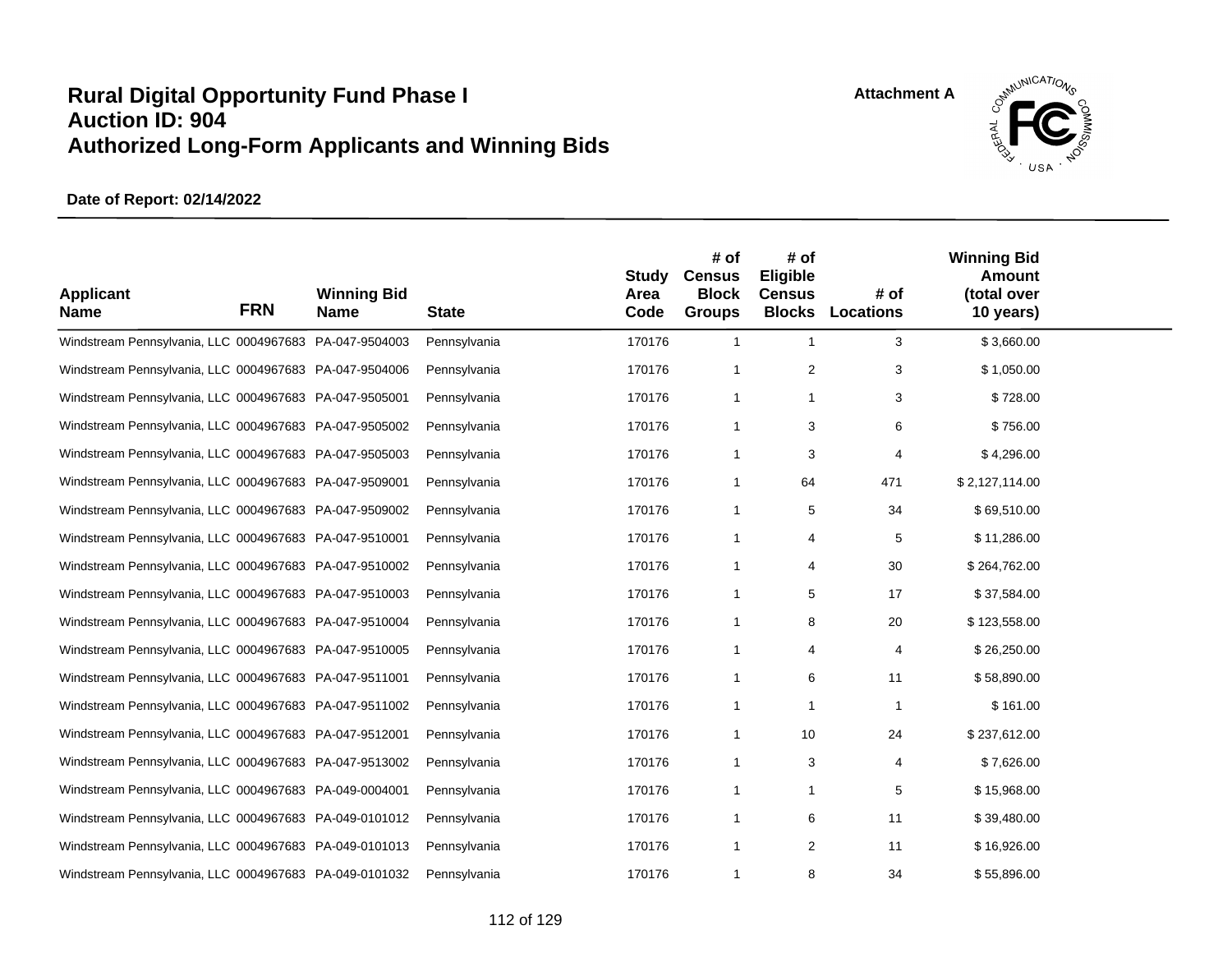

| <b>Applicant</b><br><b>Name</b>                        | <b>FRN</b> | <b>Winning Bid</b><br><b>Name</b> | <b>State</b> | <b>Study</b><br>Area<br>Code | # of<br><b>Census</b><br><b>Block</b><br><b>Groups</b> | # of<br>Eligible<br><b>Census</b> | # of<br><b>Blocks Locations</b> | <b>Winning Bid</b><br><b>Amount</b><br>(total over<br>10 years) |  |
|--------------------------------------------------------|------------|-----------------------------------|--------------|------------------------------|--------------------------------------------------------|-----------------------------------|---------------------------------|-----------------------------------------------------------------|--|
| Windstream Pennsylvania, LLC 0004967683 PA-049-0101041 |            |                                   | Pennsylvania | 170176                       | $\overline{1}$                                         | $\overline{7}$                    | 29                              | \$55,242.00                                                     |  |
| Windstream Pennsylvania, LLC 0004967683 PA-049-0103032 |            |                                   | Pennsylvania | 170176                       | -1                                                     | 4                                 | $\overline{7}$                  | \$5,046.00                                                      |  |
| Windstream Pennsylvania, LLC 0004967683 PA-049-0117012 |            |                                   | Pennsylvania | 170176                       | -1                                                     | 6                                 | 23                              | \$69,540.00                                                     |  |
| Windstream Pennsylvania, LLC 0004967683 PA-051-2628005 |            |                                   | Pennsylvania | 170176                       | -1                                                     | 12                                | 20                              | \$45,870.00                                                     |  |
| Windstream Pennsylvania, LLC 0004967683 PA-053-5301001 |            |                                   | Pennsylvania | 170176                       | -1                                                     | 21                                | 265                             | \$1,071,366.00                                                  |  |
| Windstream Pennsylvania, LLC 0004967683 PA-053-5301002 |            |                                   | Pennsylvania | 170176                       | -1                                                     | 24                                | 323                             | \$855,552.00                                                    |  |
| Windstream Pennsylvania, LLC 0004967683 PA-053-5301004 |            |                                   | Pennsylvania | 170176                       | -1                                                     | 50                                | 527                             | \$1,671,660.00                                                  |  |
| Windstream Pennsylvania, LLC 0004967683 PA-053-5302011 |            |                                   | Pennsylvania | 170176                       | -1                                                     | 28                                | 332                             | \$1,055,940.00                                                  |  |
| Windstream Pennsylvania, LLC 0004967683 PA-053-5303001 |            |                                   | Pennsylvania | 170176                       | -1                                                     | 86                                | 1,339                           | \$1,626,436.00                                                  |  |
| Windstream Pennsylvania, LLC 0004967683 PA-059-9701001 |            |                                   | Pennsylvania | 170176                       | -1                                                     | 6                                 | 16                              | \$16,248.00                                                     |  |
| Windstream Pennsylvania, LLC 0004967683 PA-059-9701002 |            |                                   | Pennsylvania | 170176                       | $\overline{1}$                                         | 6                                 | 46                              | \$89,694.00                                                     |  |
| Windstream Pennsylvania, LLC 0004967683 PA-059-9701005 |            |                                   | Pennsylvania | 170176                       | -1                                                     | -1                                | 4                               | \$945.00                                                        |  |
| Windstream Pennsylvania, LLC 0004967683 PA-059-9701007 |            |                                   | Pennsylvania | 170176                       | -1                                                     | 2                                 | $\overline{2}$                  | \$4,872.00                                                      |  |
| Windstream Pennsylvania, LLC 0004967683 PA-059-9701008 |            |                                   | Pennsylvania | 170176                       | -1                                                     | 10                                | 31                              | \$64,086.00                                                     |  |
| Windstream Pennsylvania, LLC 0004967683 PA-059-9702001 |            |                                   | Pennsylvania | 170176                       | -1                                                     | 10                                | 38                              | \$49,374.00                                                     |  |
| Windstream Pennsylvania, LLC 0004967683 PA-059-9702002 |            |                                   | Pennsylvania | 170176                       | -1                                                     | 6                                 | 31                              | \$86,574.00                                                     |  |
| Windstream Pennsylvania, LLC 0004967683 PA-059-9702003 |            |                                   | Pennsylvania | 170176                       | $\overline{1}$                                         | 13                                | 51                              | \$116,250.00                                                    |  |
| Windstream Pennsylvania, LLC 0004967683 PA-059-9703001 |            |                                   | Pennsylvania | 170176                       | -1                                                     | $\overline{7}$                    | 11                              | \$36,924.00                                                     |  |
| Windstream Pennsylvania, LLC 0004967683 PA-059-9703002 |            |                                   | Pennsylvania | 170176                       | $\overline{1}$                                         | 2                                 | 6                               | \$11,532.00                                                     |  |
| Windstream Pennsylvania, LLC 0004967683 PA-059-9703003 |            |                                   | Pennsylvania | 170176                       | -1                                                     | 16                                | 54                              | \$94,650.00                                                     |  |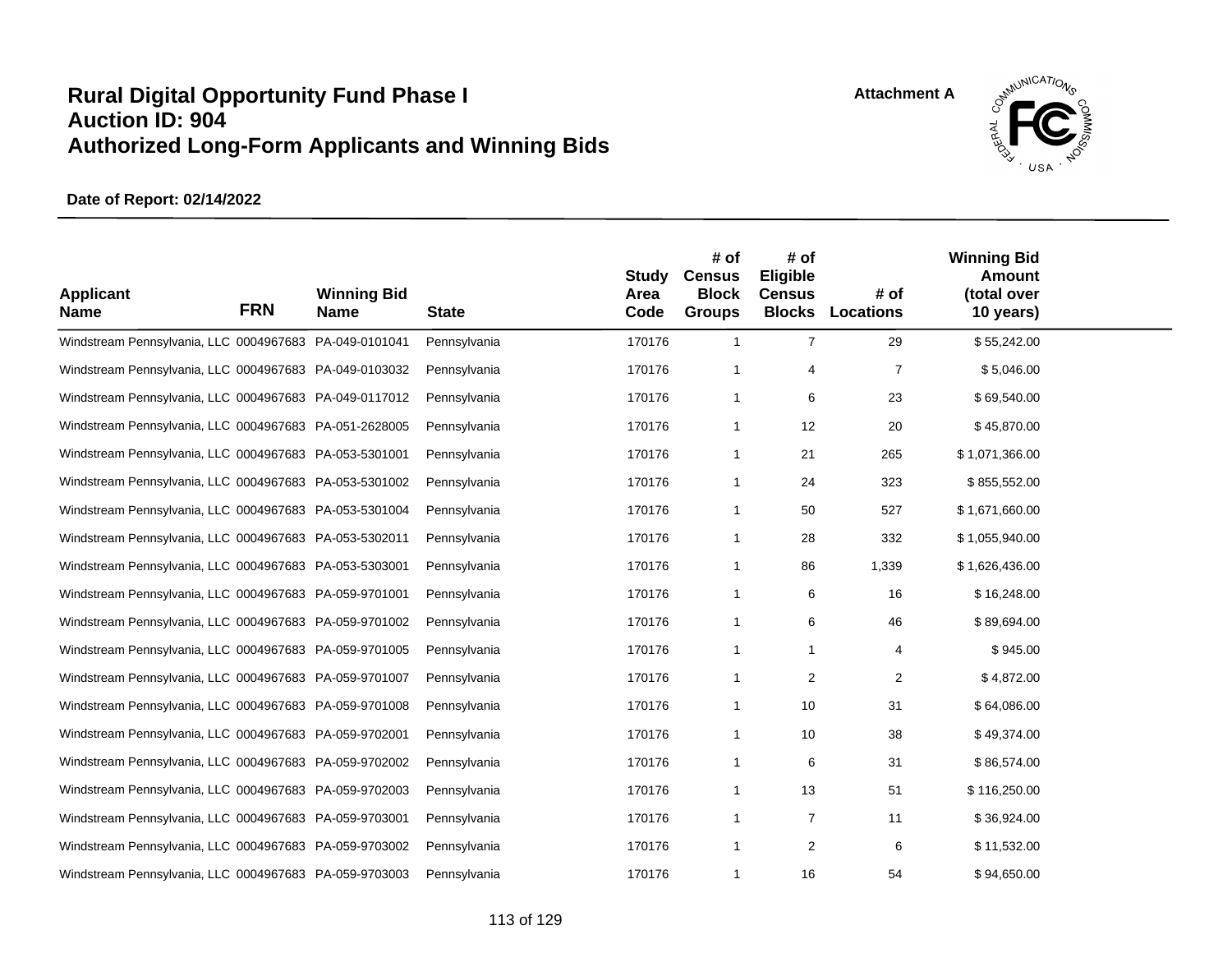

| <b>Applicant</b><br><b>Name</b>                        | <b>FRN</b> | <b>Winning Bid</b><br><b>Name</b> | <b>State</b> | <b>Study</b><br>Area<br>Code | # of<br><b>Census</b><br><b>Block</b><br><b>Groups</b> | # of<br>Eligible<br><b>Census</b><br><b>Blocks</b> | # of<br><b>Locations</b> | <b>Winning Bid</b><br><b>Amount</b><br>(total over<br>10 years) |  |
|--------------------------------------------------------|------------|-----------------------------------|--------------|------------------------------|--------------------------------------------------------|----------------------------------------------------|--------------------------|-----------------------------------------------------------------|--|
| Windstream Pennsylvania, LLC 0004967683 PA-059-9703004 |            |                                   | Pennsylvania | 170176                       | $\mathbf{1}$                                           | 41                                                 | 208                      | \$730,056.00                                                    |  |
| Windstream Pennsylvania, LLC 0004967683 PA-059-9703005 |            |                                   | Pennsylvania | 170176                       | -1                                                     | 50                                                 | 260                      | \$1,632,006.00                                                  |  |
| Windstream Pennsylvania, LLC 0004967683 PA-059-9704001 |            |                                   | Pennsylvania | 170176                       | $\overline{1}$                                         | 50                                                 | 177                      | \$930,174.00                                                    |  |
| Windstream Pennsylvania, LLC 0004967683 PA-059-9704002 |            |                                   | Pennsylvania | 170176                       | -1                                                     | 52                                                 | 230                      | \$1,292,580.00                                                  |  |
| Windstream Pennsylvania, LLC 0004967683 PA-059-9704003 |            |                                   | Pennsylvania | 170176                       | $\overline{1}$                                         | 65                                                 | 269                      | \$1,916,130.00                                                  |  |
| Windstream Pennsylvania, LLC 0004967683 PA-059-9704004 |            |                                   | Pennsylvania | 170176                       | $\overline{1}$                                         | 78                                                 | 339                      | \$2,210,814.00                                                  |  |
| Windstream Pennsylvania, LLC 0004967683 PA-059-9705011 |            |                                   | Pennsylvania | 170176                       | $\overline{1}$                                         | 8                                                  | 31                       | \$23,424.00                                                     |  |
| Windstream Pennsylvania, LLC 0004967683 PA-059-9705012 |            |                                   | Pennsylvania | 170176                       | $\overline{1}$                                         | 5                                                  | 10                       | \$38,022.00                                                     |  |
| Windstream Pennsylvania, LLC 0004967683 PA-059-9705022 |            |                                   | Pennsylvania | 170176                       | $\mathbf{1}$                                           | 12                                                 | 51                       | \$73,752.00                                                     |  |
| Windstream Pennsylvania, LLC 0004967683 PA-059-9705023 |            |                                   | Pennsylvania | 170176                       | -1                                                     | $\overline{7}$                                     | 37                       | \$78,990.00                                                     |  |
| Windstream Pennsylvania, LLC 0004967683 PA-059-9705024 |            |                                   | Pennsylvania | 170176                       | $\mathbf{1}$                                           | 48                                                 | 206                      | \$857,988.00                                                    |  |
| Windstream Pennsylvania, LLC 0004967683 PA-059-9706003 |            |                                   | Pennsylvania | 170176                       | $\overline{1}$                                         | 2                                                  | 2                        | \$1,362.00                                                      |  |
| Windstream Pennsylvania, LLC 0004967683 PA-059-9706004 |            |                                   | Pennsylvania | 170176                       | $\overline{1}$                                         | 2                                                  | 6                        | \$1,883.00                                                      |  |
| Windstream Pennsylvania, LLC 0004967683 PA-059-9707001 |            |                                   | Pennsylvania | 170176                       | $\overline{1}$                                         | 19                                                 | 101                      | \$454,854.00                                                    |  |
| Windstream Pennsylvania, LLC 0004967683 PA-059-9707002 |            |                                   | Pennsylvania | 170176                       | $\overline{1}$                                         | 32                                                 | 148                      | \$887,112.00                                                    |  |
| Windstream Pennsylvania, LLC 0004967683 PA-059-9707003 |            |                                   | Pennsylvania | 170176                       | $\overline{1}$                                         | 51                                                 | 264                      | \$1,295,742.00                                                  |  |
| Windstream Pennsylvania, LLC 0004967683 PA-059-9708001 |            |                                   | Pennsylvania | 170176                       | $\overline{1}$                                         | 7                                                  | 54                       | \$165,000.00                                                    |  |
| Windstream Pennsylvania, LLC 0004967683 PA-059-9708002 |            |                                   | Pennsylvania | 170176                       | -1                                                     | 2                                                  | $\overline{2}$           | \$560.00                                                        |  |
| Windstream Pennsylvania, LLC 0004967683 PA-059-9708003 |            |                                   | Pennsylvania | 170176                       | $\mathbf 1$                                            | 30                                                 | 168                      | \$682,818.00                                                    |  |
| Windstream Pennsylvania, LLC 0004967683 PA-059-9708004 |            |                                   | Pennsylvania | 170176                       | -1                                                     | 4                                                  | 26                       | \$116,628.00                                                    |  |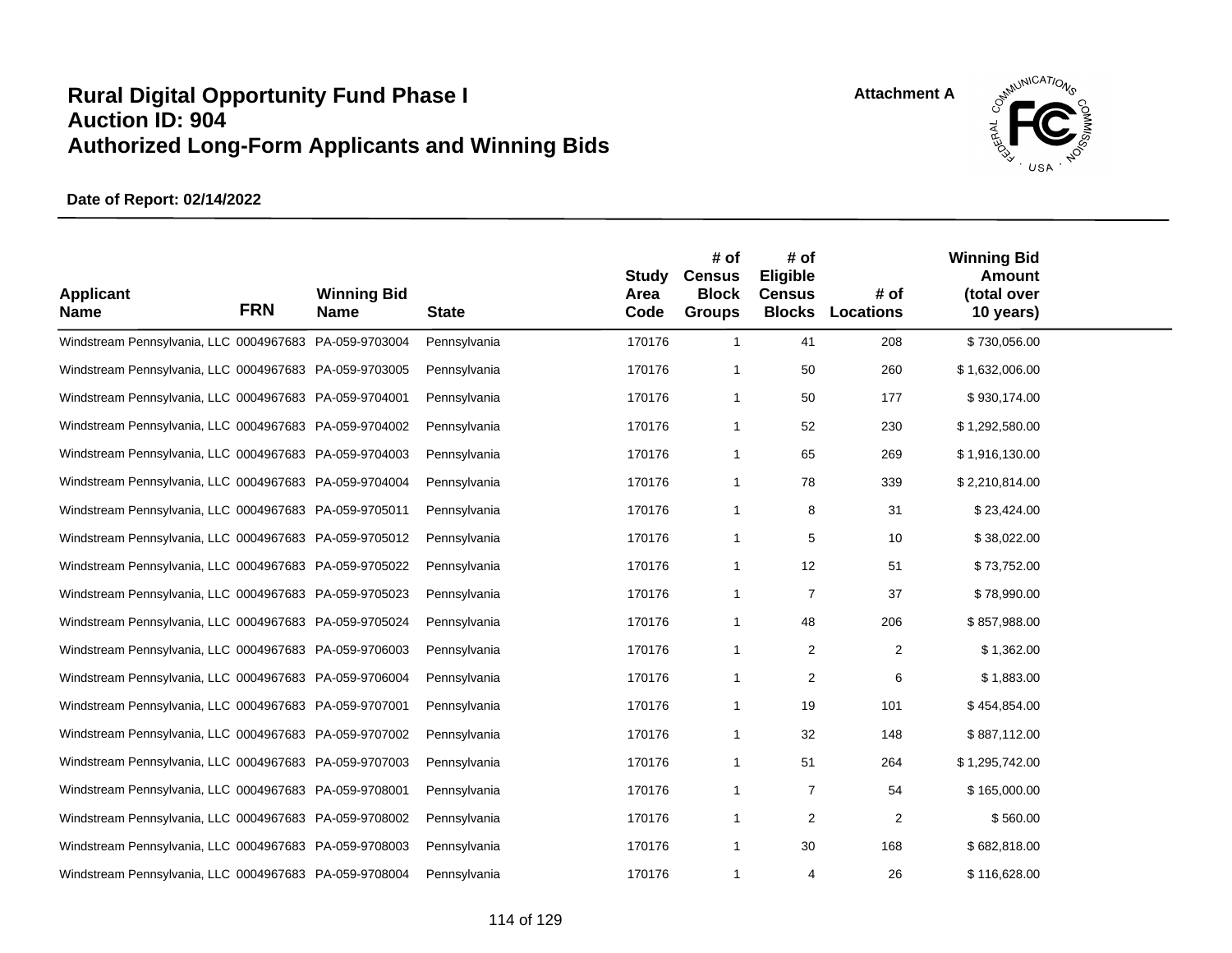

| <b>Applicant</b><br><b>Name</b>                        | <b>FRN</b> | <b>Winning Bid</b><br><b>Name</b> | <b>State</b> | <b>Study</b><br>Area<br>Code | # of<br><b>Census</b><br><b>Block</b><br><b>Groups</b> | # of<br>Eligible<br><b>Census</b><br><b>Blocks</b> | # of<br><b>Locations</b> | <b>Winning Bid</b><br><b>Amount</b><br>(total over<br>10 years) |  |
|--------------------------------------------------------|------------|-----------------------------------|--------------|------------------------------|--------------------------------------------------------|----------------------------------------------------|--------------------------|-----------------------------------------------------------------|--|
| Windstream Pennsylvania, LLC 0004967683 PA-061-9501001 |            |                                   | Pennsylvania | 170176                       | $\overline{1}$                                         | 23                                                 | 216                      | \$490,854.00                                                    |  |
| Windstream Pennsylvania, LLC 0004967683 PA-061-9501002 |            |                                   | Pennsylvania | 170176                       | 1                                                      | 52                                                 | 465                      | \$1,856,712.00                                                  |  |
| Windstream Pennsylvania, LLC 0004967683 PA-061-9502001 |            |                                   | Pennsylvania | 170176                       | $\mathbf{1}$                                           | 19                                                 | 84                       | \$177,156.00                                                    |  |
| Windstream Pennsylvania, LLC 0004967683 PA-061-9502002 |            |                                   | Pennsylvania | 170176                       | 1                                                      | 6                                                  | 10                       | \$41,454.00                                                     |  |
| Windstream Pennsylvania, LLC 0004967683 PA-061-9502003 |            |                                   | Pennsylvania | 170176                       | $\mathbf 1$                                            | 8                                                  | 36                       | \$126,516.00                                                    |  |
| Windstream Pennsylvania, LLC 0004967683 PA-063-9601001 |            |                                   | Pennsylvania | 170176                       | $\mathbf 1$                                            | 58                                                 | 518                      | \$1,412,472.00                                                  |  |
| Windstream Pennsylvania, LLC 0004967683 PA-063-9602001 |            |                                   | Pennsylvania | 170176                       | 1                                                      | 22                                                 | 101                      | \$614,016.00                                                    |  |
| Windstream Pennsylvania, LLC 0004967683 PA-063-9602002 |            |                                   | Pennsylvania | 170176                       | 1                                                      | 5                                                  | 43                       | \$143,016.00                                                    |  |
| Windstream Pennsylvania, LLC 0004967683 PA-063-9602003 |            |                                   | Pennsylvania | 170176                       | 1                                                      | 41                                                 | 268                      | \$593,394.00                                                    |  |
| Windstream Pennsylvania, LLC 0004967683 PA-063-9603003 |            |                                   | Pennsylvania | 170176                       | 1                                                      | 18                                                 | 148                      | \$395,360.00                                                    |  |
| Windstream Pennsylvania, LLC 0004967683 PA-063-9604001 |            |                                   | Pennsylvania | 170176                       | 1                                                      | 58                                                 | 510                      | \$1,546,908.00                                                  |  |
| Windstream Pennsylvania, LLC 0004967683 PA-063-9604004 |            |                                   | Pennsylvania | 170176                       | 1                                                      | 13                                                 | 103                      | \$242,998.00                                                    |  |
| Windstream Pennsylvania, LLC 0004967683 PA-063-9606001 |            |                                   | Pennsylvania | 170176                       | 1                                                      | 73                                                 | 683                      | \$1,732,536.00                                                  |  |
| Windstream Pennsylvania, LLC 0004967683 PA-063-9606002 |            |                                   | Pennsylvania | 170176                       | $\mathbf 1$                                            | 26                                                 | 128                      | \$382,458.00                                                    |  |
| Windstream Pennsylvania, LLC 0004967683 PA-063-9606003 |            |                                   | Pennsylvania | 170176                       | 1                                                      | 34                                                 | 267                      | \$600,384.00                                                    |  |
| Windstream Pennsylvania, LLC 0004967683 PA-063-9614002 |            |                                   | Pennsylvania | 170176                       | 1                                                      | 5                                                  | 81                       | \$172,620.00                                                    |  |
| Windstream Pennsylvania, LLC 0004967683 PA-063-9614003 |            |                                   | Pennsylvania | 170176                       | $\mathbf{1}$                                           | 34                                                 | 442                      | \$1,297,596.00                                                  |  |
| Windstream Pennsylvania, LLC 0004967683 PA-063-9615001 |            |                                   | Pennsylvania | 170176                       | 1                                                      | 35                                                 | 367                      | \$856,458.00                                                    |  |
| Windstream Pennsylvania, LLC 0004967683 PA-063-9615002 |            |                                   | Pennsylvania | 170176                       | $\mathbf{1}$                                           | 38                                                 | 325                      | \$813,390.00                                                    |  |
| Windstream Pennsylvania, LLC 0004967683 PA-063-9616003 |            |                                   | Pennsylvania | 170176                       | 1                                                      | 14                                                 | 155                      | \$357,245.00                                                    |  |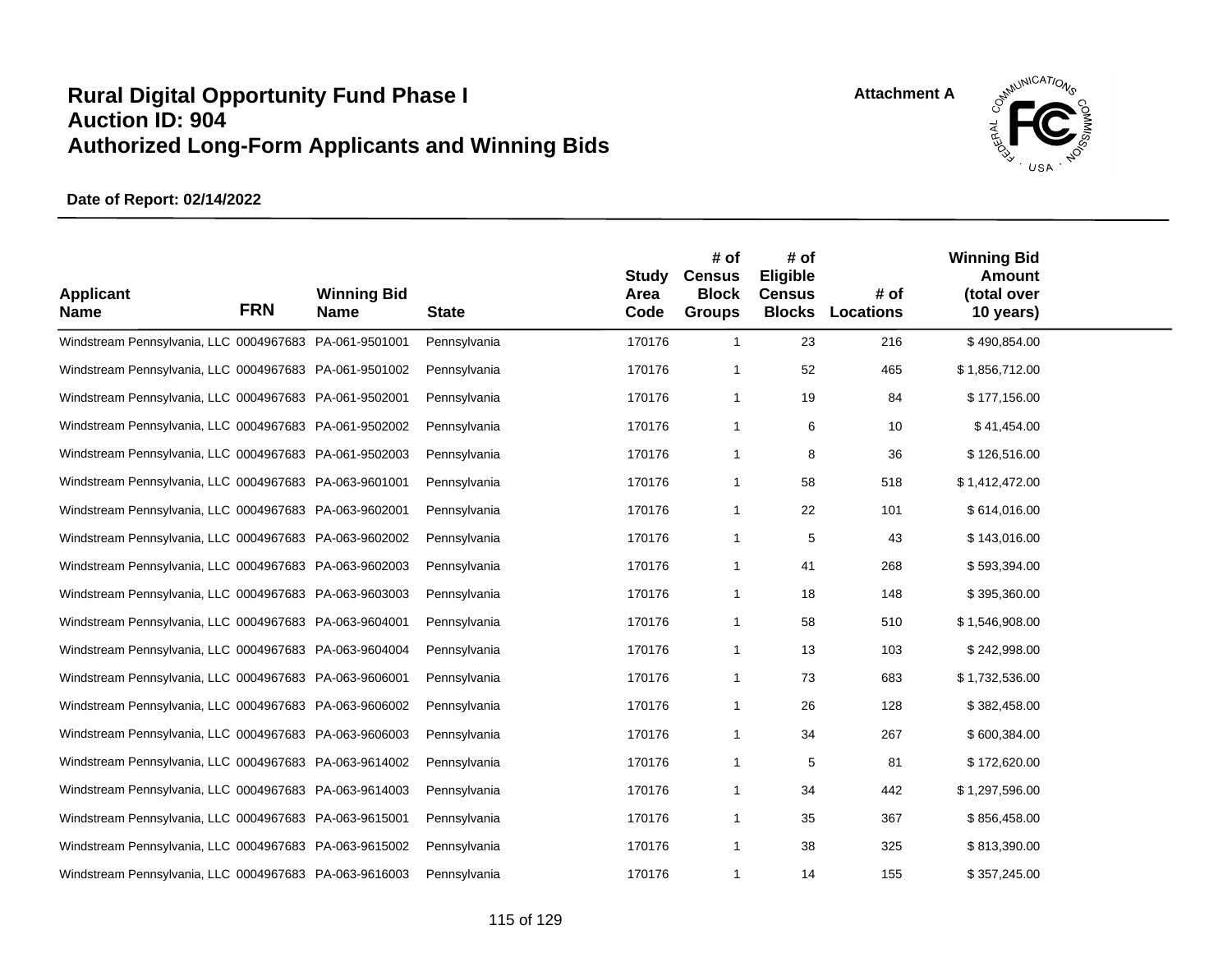

| <b>Applicant</b><br><b>Name</b>                        | <b>FRN</b> | <b>Winning Bid</b><br><b>Name</b> | <b>State</b> | <b>Study</b><br>Area<br>Code | # of<br><b>Census</b><br><b>Block</b><br><b>Groups</b> | # of<br>Eligible<br><b>Census</b><br><b>Blocks</b> | # of<br><b>Locations</b> | <b>Winning Bid</b><br>Amount<br>(total over<br>10 years) |  |
|--------------------------------------------------------|------------|-----------------------------------|--------------|------------------------------|--------------------------------------------------------|----------------------------------------------------|--------------------------|----------------------------------------------------------|--|
| Windstream Pennsylvania, LLC 0004967683 PA-063-9618002 |            |                                   | Pennsylvania | 170176                       | $\overline{1}$                                         | 12                                                 | 45                       | \$128,254.00                                             |  |
| Windstream Pennsylvania, LLC 0004967683 PA-063-9619001 |            |                                   | Pennsylvania | 170176                       | $\overline{\mathbf{1}}$                                | 11                                                 | 133                      | \$380,051.00                                             |  |
| Windstream Pennsylvania, LLC 0004967683 PA-063-9619002 |            |                                   | Pennsylvania | 170176                       | $\overline{1}$                                         | 23                                                 | 221                      | \$738,342.00                                             |  |
| Windstream Pennsylvania, LLC 0004967683 PA-065-9501001 |            |                                   | Pennsylvania | 170176                       | -1                                                     | -1                                                 | $\mathbf{1}$             | \$3,390.00                                               |  |
| Windstream Pennsylvania, LLC 0004967683 PA-065-9501002 |            |                                   | Pennsylvania | 170176                       | -1                                                     | 3                                                  | 12                       | \$16,392.00                                              |  |
| Windstream Pennsylvania, LLC 0004967683 PA-065-9502001 |            |                                   | Pennsylvania | 170176                       | -1                                                     | 10                                                 | 54                       | \$68,448.00                                              |  |
| Windstream Pennsylvania, LLC 0004967683 PA-065-9502002 |            |                                   | Pennsylvania | 170176                       | -1                                                     | 14                                                 | 64                       | \$124,938.00                                             |  |
| Windstream Pennsylvania, LLC 0004967683 PA-065-9502003 |            |                                   | Pennsylvania | 170176                       | -1                                                     | 46                                                 | 350                      | \$1,060,674.00                                           |  |
| Windstream Pennsylvania, LLC 0004967683 PA-065-9503001 |            |                                   | Pennsylvania | 170176                       | -1                                                     | 32                                                 | 180                      | \$493,986.00                                             |  |
| Windstream Pennsylvania, LLC 0004967683 PA-065-9503002 |            |                                   | Pennsylvania | 170176                       | -1                                                     | 33                                                 | 192                      | \$444,060.00                                             |  |
| Windstream Pennsylvania, LLC 0004967683 PA-065-9503003 |            |                                   | Pennsylvania | 170176                       | $\overline{1}$                                         | 16                                                 | 62                       | \$136,032.00                                             |  |
| Windstream Pennsylvania, LLC 0004967683 PA-065-9503004 |            |                                   | Pennsylvania | 170176                       | -1                                                     | 3                                                  | 8                        | \$7,518.00                                               |  |
| Windstream Pennsylvania, LLC 0004967683 PA-065-9504001 |            |                                   | Pennsylvania | 170176                       | $\overline{1}$                                         | $\overline{1}$                                     | 1                        | \$10,008.00                                              |  |
| Windstream Pennsylvania, LLC 0004967683 PA-065-9505002 |            |                                   | Pennsylvania | 170176                       | -1                                                     | -1                                                 | $\mathbf{1}$             | \$774.00                                                 |  |
| Windstream Pennsylvania, LLC 0004967683 PA-065-9506001 |            |                                   | Pennsylvania | 170176                       | $\overline{1}$                                         | 11                                                 | 62                       | \$288,612.00                                             |  |
| Windstream Pennsylvania, LLC 0004967683 PA-065-9506002 |            |                                   | Pennsylvania | 170176                       | -1                                                     | $\overline{7}$                                     | 11                       | \$68,220.00                                              |  |
| Windstream Pennsylvania, LLC 0004967683 PA-065-9506003 |            |                                   | Pennsylvania | 170176                       | $\overline{1}$                                         | 19                                                 | 58                       | \$262,668.00                                             |  |
| Windstream Pennsylvania, LLC 0004967683 PA-065-9506004 |            |                                   | Pennsylvania | 170176                       | -1                                                     | 16                                                 | 55                       | \$211,164.00                                             |  |
| Windstream Pennsylvania, LLC 0004967683 PA-065-9506005 |            |                                   | Pennsylvania | 170176                       | $\overline{1}$                                         | 12                                                 | 27                       | \$88,716.00                                              |  |
| Windstream Pennsylvania, LLC 0004967683 PA-065-9509001 |            |                                   | Pennsylvania | 170176                       | -1                                                     | 21                                                 | 77                       | \$280,806.00                                             |  |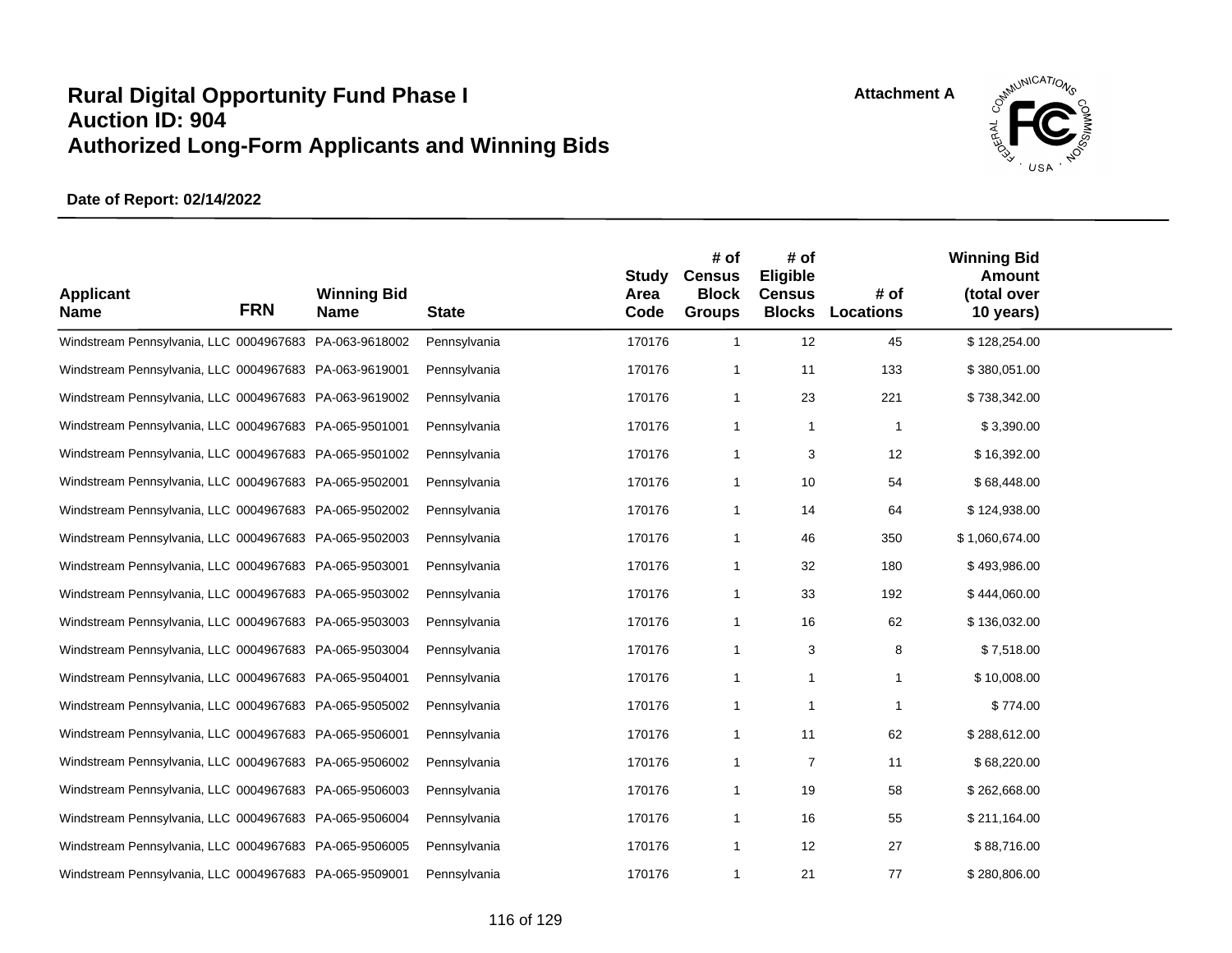

| <b>Applicant</b><br><b>Name</b>                        | <b>FRN</b> | <b>Winning Bid</b><br><b>Name</b> | <b>State</b> | <b>Study</b><br>Area<br>Code | # of<br><b>Census</b><br><b>Block</b><br><b>Groups</b> | # of<br>Eligible<br><b>Census</b><br><b>Blocks</b> | # of<br><b>Locations</b> | <b>Winning Bid</b><br><b>Amount</b><br>(total over<br>10 years) |  |
|--------------------------------------------------------|------------|-----------------------------------|--------------|------------------------------|--------------------------------------------------------|----------------------------------------------------|--------------------------|-----------------------------------------------------------------|--|
| Windstream Pennsylvania, LLC 0004967683 PA-065-9509002 |            |                                   | Pennsylvania | 170176                       | $\overline{1}$                                         | 25                                                 | 84                       | \$493,242.00                                                    |  |
| Windstream Pennsylvania, LLC 0004967683 PA-065-9509003 |            |                                   | Pennsylvania | 170176                       | -1                                                     | 23                                                 | 63                       | \$307,734.00                                                    |  |
| Windstream Pennsylvania, LLC 0004967683 PA-065-9509004 |            |                                   | Pennsylvania | 170176                       | -1                                                     | 9                                                  | 72                       | \$284,130.00                                                    |  |
| Windstream Pennsylvania, LLC 0004967683 PA-065-9510001 |            |                                   | Pennsylvania | 170176                       | -1                                                     | 41                                                 | 209                      | \$594,120.00                                                    |  |
| Windstream Pennsylvania, LLC 0004967683 PA-065-9510002 |            |                                   | Pennsylvania | 170176                       | $\overline{1}$                                         | $\overline{7}$                                     | 41                       | \$200,886.00                                                    |  |
| Windstream Pennsylvania, LLC 0004967683 PA-071-0101012 |            |                                   | Pennsylvania | 170176                       | -1                                                     | 3                                                  | 6                        | \$13,674.00                                                     |  |
| Windstream Pennsylvania, LLC 0004967683 PA-071-0101013 |            |                                   | Pennsylvania | 170176                       | -1                                                     | 2                                                  | 17                       | \$21,654.00                                                     |  |
| Windstream Pennsylvania, LLC 0004967683 PA-071-0101021 |            |                                   | Pennsylvania | 170176                       | -1                                                     | -1                                                 | 1                        | \$36.00                                                         |  |
| Windstream Pennsylvania, LLC 0004967683 PA-071-0102011 |            |                                   | Pennsylvania | 170176                       | $\overline{1}$                                         | 2                                                  | 9                        | \$90,474.00                                                     |  |
| Windstream Pennsylvania, LLC 0004967683 PA-071-0102012 |            |                                   | Pennsylvania | 170176                       | -1                                                     | 3                                                  | 6                        | \$15,936.00                                                     |  |
| Windstream Pennsylvania, LLC 0004967683 PA-071-0102013 |            |                                   | Pennsylvania | 170176                       | -1                                                     | $\mathbf{1}$                                       | 1                        | \$4,002.00                                                      |  |
| Windstream Pennsylvania, LLC 0004967683 PA-071-0102021 |            |                                   | Pennsylvania | 170176                       | -1                                                     | 4                                                  | 27                       | \$81,594.00                                                     |  |
| Windstream Pennsylvania, LLC 0004967683 PA-071-0102022 |            |                                   | Pennsylvania | 170176                       | $\mathbf 1$                                            | 5                                                  | 38                       | \$83,256.00                                                     |  |
| Windstream Pennsylvania, LLC 0004967683 PA-071-0103001 |            |                                   | Pennsylvania | 170176                       | -1                                                     | 3                                                  | $\overline{7}$           | \$69,294.00                                                     |  |
| Windstream Pennsylvania, LLC 0004967683 PA-071-0103002 |            |                                   | Pennsylvania | 170176                       | -1                                                     | -1                                                 | 1                        | \$996.00                                                        |  |
| Windstream Pennsylvania, LLC 0004967683 PA-071-0103003 |            |                                   | Pennsylvania | 170176                       | -1                                                     | 3                                                  | 14                       | \$10,992.00                                                     |  |
| Windstream Pennsylvania, LLC 0004967683 PA-071-0103005 |            |                                   | Pennsylvania | 170176                       | $\overline{1}$                                         | 1                                                  | 4                        | \$12,294.00                                                     |  |
| Windstream Pennsylvania, LLC 0004967683 PA-071-0105012 |            |                                   | Pennsylvania | 170176                       | -1                                                     | 5                                                  | 37                       | \$18,348.00                                                     |  |
| Windstream Pennsylvania, LLC 0004967683 PA-071-0105013 |            |                                   | Pennsylvania | 170176                       | $\overline{1}$                                         | $\overline{1}$                                     | 6                        | \$6,972.00                                                      |  |
| Windstream Pennsylvania, LLC 0004967683 PA-071-0105022 |            |                                   | Pennsylvania | 170176                       | $\mathbf 1$                                            | 8                                                  | 64                       | \$61,392.00                                                     |  |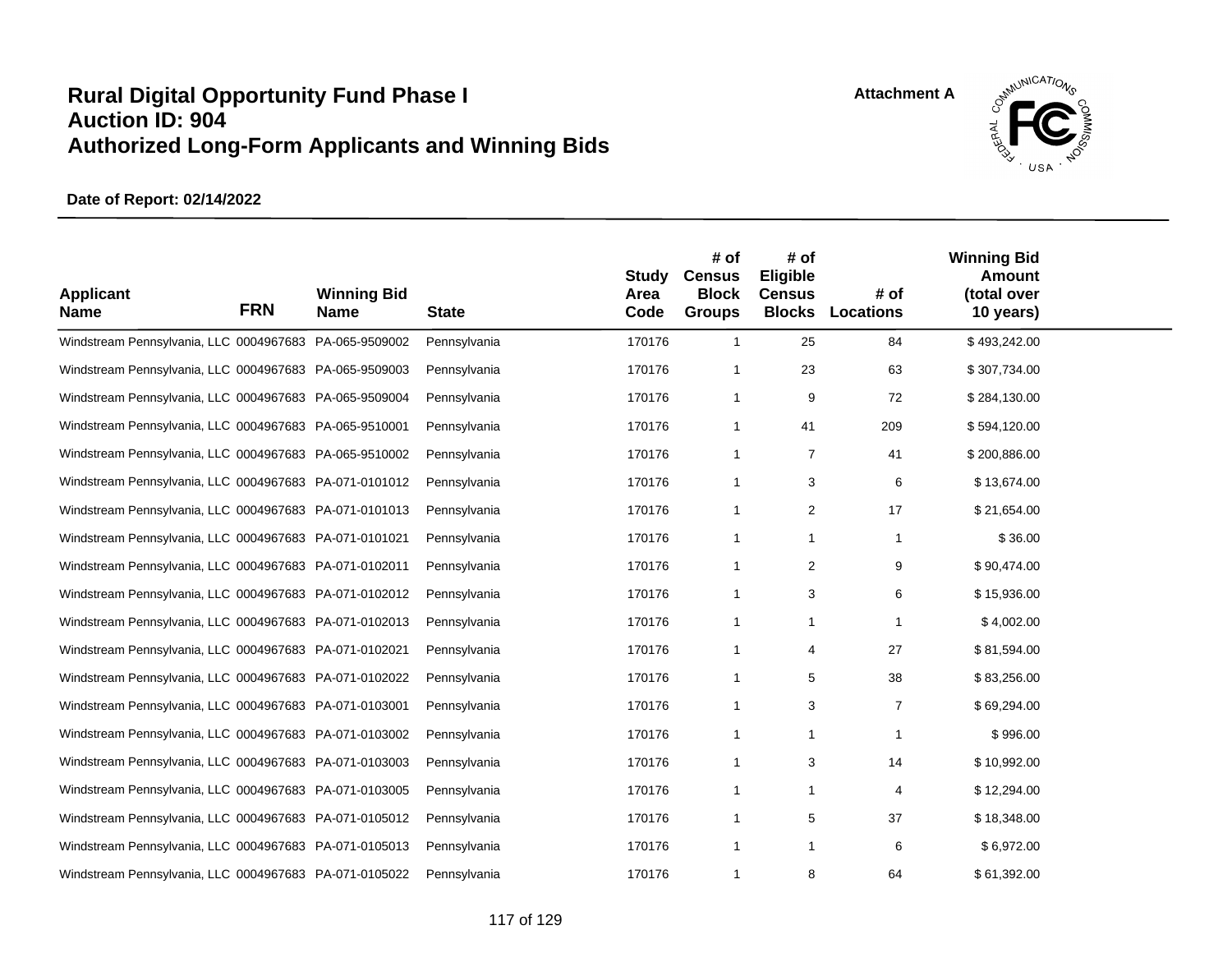

| <b>Applicant</b><br><b>Name</b>                        | <b>FRN</b> | <b>Winning Bid</b><br><b>Name</b> | <b>State</b> | <b>Study</b><br>Area<br>Code | # of<br><b>Census</b><br><b>Block</b><br><b>Groups</b> | # of<br>Eligible<br><b>Census</b> | # of<br><b>Blocks Locations</b> | <b>Winning Bid</b><br><b>Amount</b><br>(total over<br>10 years) |  |
|--------------------------------------------------------|------------|-----------------------------------|--------------|------------------------------|--------------------------------------------------------|-----------------------------------|---------------------------------|-----------------------------------------------------------------|--|
| Windstream Pennsylvania, LLC 0004967683 PA-071-0106005 |            |                                   | Pennsylvania | 170176                       | $\mathbf{1}$                                           | 8                                 | 39                              | \$70,872.00                                                     |  |
| Windstream Pennsylvania, LLC 0004967683 PA-071-0115034 |            |                                   | Pennsylvania | 170176                       | $\mathbf 1$                                            | 5                                 | 24                              | \$40,740.00                                                     |  |
| Windstream Pennsylvania, LLC 0004967683 PA-071-0116001 |            |                                   | Pennsylvania | 170176                       | $\overline{1}$                                         | 2                                 | 2                               | \$3,354.00                                                      |  |
| Windstream Pennsylvania, LLC 0004967683 PA-071-0116003 |            |                                   | Pennsylvania | 170176                       | $\mathbf 1$                                            | $\overline{2}$                    | 16                              | \$13,524.00                                                     |  |
| Windstream Pennsylvania, LLC 0004967683 PA-071-0117011 |            |                                   | Pennsylvania | 170176                       | $\overline{1}$                                         | $\mathbf{1}$                      | 5                               | \$10,356.00                                                     |  |
| Windstream Pennsylvania, LLC 0004967683 PA-071-0117041 |            |                                   | Pennsylvania | 170176                       | $\overline{1}$                                         | $\overline{2}$                    | 15                              | \$12,714.00                                                     |  |
| Windstream Pennsylvania, LLC 0004967683 PA-071-0117052 |            |                                   | Pennsylvania | 170176                       | $\overline{1}$                                         | $\overline{1}$                    | 2                               | \$9,582.00                                                      |  |
| Windstream Pennsylvania, LLC 0004967683 PA-071-0118033 |            |                                   | Pennsylvania | 170176                       | $\overline{1}$                                         | -1                                | 32                              | \$12,894.00                                                     |  |
| Windstream Pennsylvania, LLC 0004967683 PA-071-0118044 |            |                                   | Pennsylvania | 170176                       | $\mathbf{1}$                                           | $\overline{2}$                    | 21                              | \$9,828.00                                                      |  |
| Windstream Pennsylvania, LLC 0004967683 PA-071-0118045 |            |                                   | Pennsylvania | 170176                       | $\overline{1}$                                         | -1                                | $\mathbf{1}$                    | \$2,604.00                                                      |  |
| Windstream Pennsylvania, LLC 0004967683 PA-071-0118052 |            |                                   | Pennsylvania | 170176                       | $\overline{1}$                                         | 4                                 | 23                              | \$25,278.00                                                     |  |
| Windstream Pennsylvania, LLC 0004967683 PA-071-0119011 |            |                                   | Pennsylvania | 170176                       | $\overline{1}$                                         | 3                                 | 4                               | \$5,940.00                                                      |  |
| Windstream Pennsylvania, LLC 0004967683 PA-071-0119023 |            |                                   | Pennsylvania | 170176                       | $\overline{1}$                                         | 6                                 | 36                              | \$100,824.00                                                    |  |
| Windstream Pennsylvania, LLC 0004967683 PA-071-0121022 |            |                                   | Pennsylvania | 170176                       | $\mathbf 1$                                            | -1                                | 1                               | \$2,340.00                                                      |  |
| Windstream Pennsylvania, LLC 0004967683 PA-071-0121023 |            |                                   | Pennsylvania | 170176                       | $\overline{1}$                                         |                                   | 1                               | \$15,300.00                                                     |  |
| Windstream Pennsylvania, LLC 0004967683 PA-071-0121042 |            |                                   | Pennsylvania | 170176                       | $\mathbf 1$                                            | -1                                | $\overline{7}$                  | \$7,650.00                                                      |  |
| Windstream Pennsylvania, LLC 0004967683 PA-071-0124031 |            |                                   | Pennsylvania | 170176                       | $\overline{1}$                                         | 3                                 | 29                              | \$23,622.00                                                     |  |
| Windstream Pennsylvania, LLC 0004967683 PA-071-0124032 |            |                                   | Pennsylvania | 170176                       | $\overline{1}$                                         |                                   | 6                               | \$2,958.00                                                      |  |
| Windstream Pennsylvania, LLC 0004967683 PA-071-0124041 |            |                                   | Pennsylvania | 170176                       | $\overline{1}$                                         | $\mathbf{1}$                      | 2                               | \$438.00                                                        |  |
| Windstream Pennsylvania, LLC 0004967683 PA-071-0124042 |            |                                   | Pennsylvania | 170176                       | $\mathbf 1$                                            | 4                                 | 17                              | \$26,634.00                                                     |  |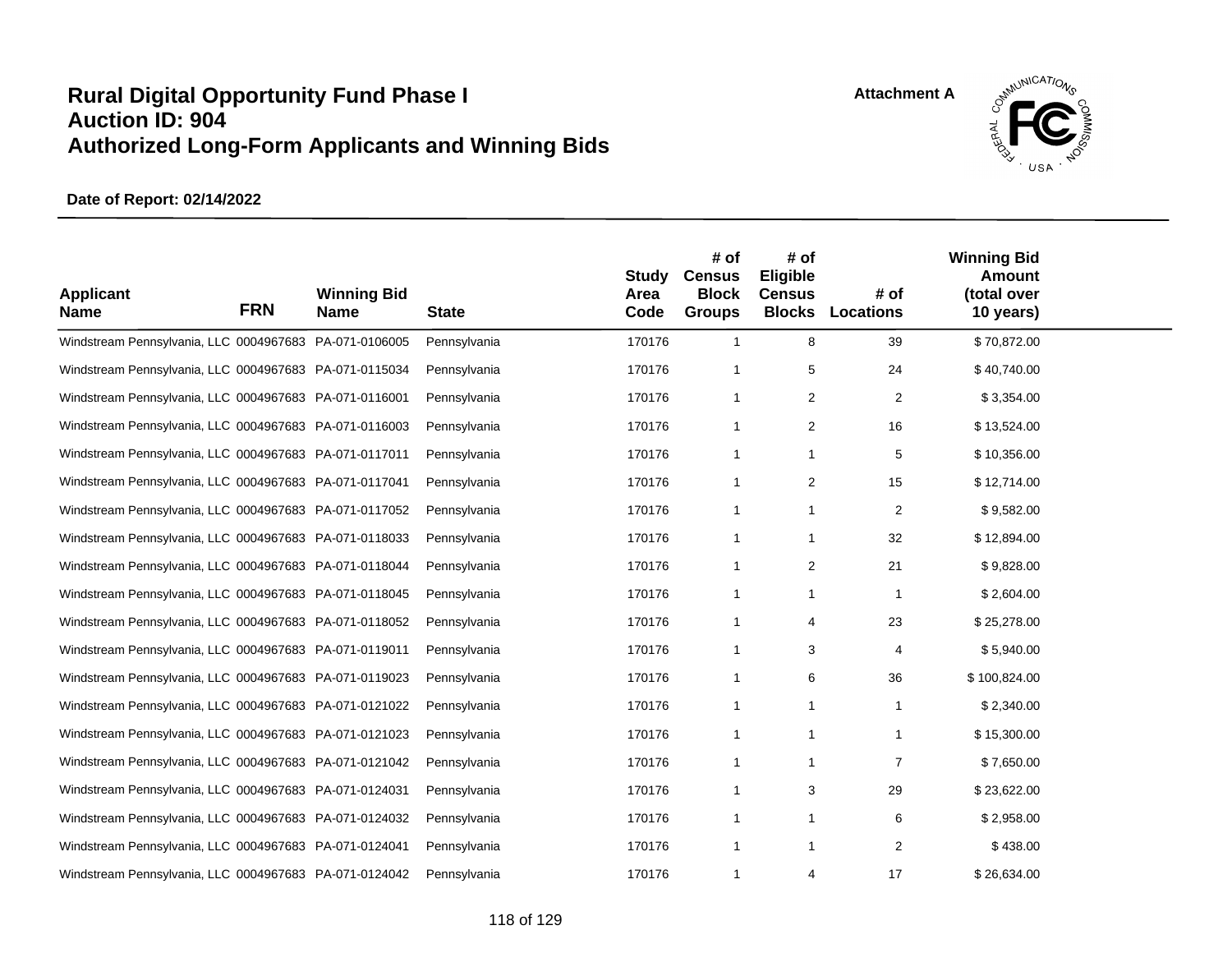

| <b>Applicant</b><br><b>Name</b>                        | <b>FRN</b> | <b>Winning Bid</b><br><b>Name</b> | <b>State</b> | <b>Study</b><br>Area<br>Code | # of<br><b>Census</b><br><b>Block</b><br><b>Groups</b> | # of<br>Eligible<br><b>Census</b><br><b>Blocks</b> | # of<br><b>Locations</b> | <b>Winning Bid</b><br><b>Amount</b><br>(total over<br>10 years) |  |
|--------------------------------------------------------|------------|-----------------------------------|--------------|------------------------------|--------------------------------------------------------|----------------------------------------------------|--------------------------|-----------------------------------------------------------------|--|
| Windstream Pennsylvania, LLC 0004967683 PA-071-0125011 |            |                                   | Pennsylvania | 170176                       | $\overline{1}$                                         | $\overline{\mathbf{1}}$                            | $\overline{7}$           | \$4,674.00                                                      |  |
| Windstream Pennsylvania, LLC 0004967683 PA-071-0125014 |            |                                   | Pennsylvania | 170176                       | $\overline{1}$                                         | $\overline{2}$                                     | 39                       | \$22,800.00                                                     |  |
| Windstream Pennsylvania, LLC 0004967683 PA-071-0125023 |            |                                   | Pennsylvania | 170176                       | $\overline{1}$                                         | 6                                                  | 41                       | \$45,588.00                                                     |  |
| Windstream Pennsylvania, LLC 0004967683 PA-071-0126011 |            |                                   | Pennsylvania | 170176                       | -1                                                     | 6                                                  | 8                        | \$23,514.00                                                     |  |
| Windstream Pennsylvania, LLC 0004967683 PA-071-0126012 |            |                                   | Pennsylvania | 170176                       | $\overline{1}$                                         | 6                                                  | 12                       | \$11,586.00                                                     |  |
| Windstream Pennsylvania, LLC 0004967683 PA-071-0126021 |            |                                   | Pennsylvania | 170176                       | $\overline{1}$                                         | 5                                                  | 25                       | \$21,756.00                                                     |  |
| Windstream Pennsylvania, LLC 0004967683 PA-071-0126023 |            |                                   | Pennsylvania | 170176                       | -1                                                     | -1                                                 | 6                        | \$2,388.00                                                      |  |
| Windstream Pennsylvania, LLC 0004967683 PA-071-0129002 |            |                                   | Pennsylvania | 170176                       | $\overline{1}$                                         | 8                                                  | 57                       | \$52,500.00                                                     |  |
| Windstream Pennsylvania, LLC 0004967683 PA-071-0130001 |            |                                   | Pennsylvania | 170176                       | $\overline{1}$                                         | 17                                                 | 120                      | \$158,382.00                                                    |  |
| Windstream Pennsylvania, LLC 0004967683 PA-071-0130002 |            |                                   | Pennsylvania | 170176                       | -1                                                     | $\overline{7}$                                     | 23                       | \$18,888.00                                                     |  |
| Windstream Pennsylvania, LLC 0004967683 PA-071-0130003 |            |                                   | Pennsylvania | 170176                       | $\overline{1}$                                         | 4                                                  | 16                       | \$15,318.00                                                     |  |
| Windstream Pennsylvania, LLC 0004967683 PA-071-0130004 |            |                                   | Pennsylvania | 170176                       | -1                                                     | -1                                                 | 16                       | \$2,406.00                                                      |  |
| Windstream Pennsylvania, LLC 0004967683 PA-071-0131012 |            |                                   | Pennsylvania | 170176                       | $\overline{1}$                                         | 3                                                  | 26                       | \$78,726.00                                                     |  |
| Windstream Pennsylvania, LLC 0004967683 PA-071-0132021 |            |                                   | Pennsylvania | 170176                       | -1                                                     | 4                                                  | 36                       | \$20,688.00                                                     |  |
| Windstream Pennsylvania, LLC 0004967683 PA-071-0145012 |            |                                   | Pennsylvania | 170176                       | -1                                                     | 3                                                  | 8                        | \$14,586.00                                                     |  |
| Windstream Pennsylvania, LLC 0004967683 PA-071-0146021 |            |                                   | Pennsylvania | 170176                       | -1                                                     | 42                                                 | 336                      | \$417,095.00                                                    |  |
| Windstream Pennsylvania, LLC 0004967683 PA-073-0004001 |            |                                   | Pennsylvania | 170176                       | $\overline{1}$                                         | 4                                                  | 4                        | \$1,422.00                                                      |  |
| Windstream Pennsylvania, LLC 0004967683 PA-073-0102012 |            |                                   | Pennsylvania | 170176                       | -1                                                     | 4                                                  | 15                       | \$51,270.00                                                     |  |
| Windstream Pennsylvania, LLC 0004967683 PA-073-0113001 |            |                                   | Pennsylvania | 170176                       | $\overline{1}$                                         | 10                                                 | 43                       | \$112,106.90                                                    |  |
| Windstream Pennsylvania, LLC 0004967683 PA-073-0113002 |            |                                   | Pennsylvania | 170176                       | -1                                                     | 35                                                 | 296                      | \$472,746.00                                                    |  |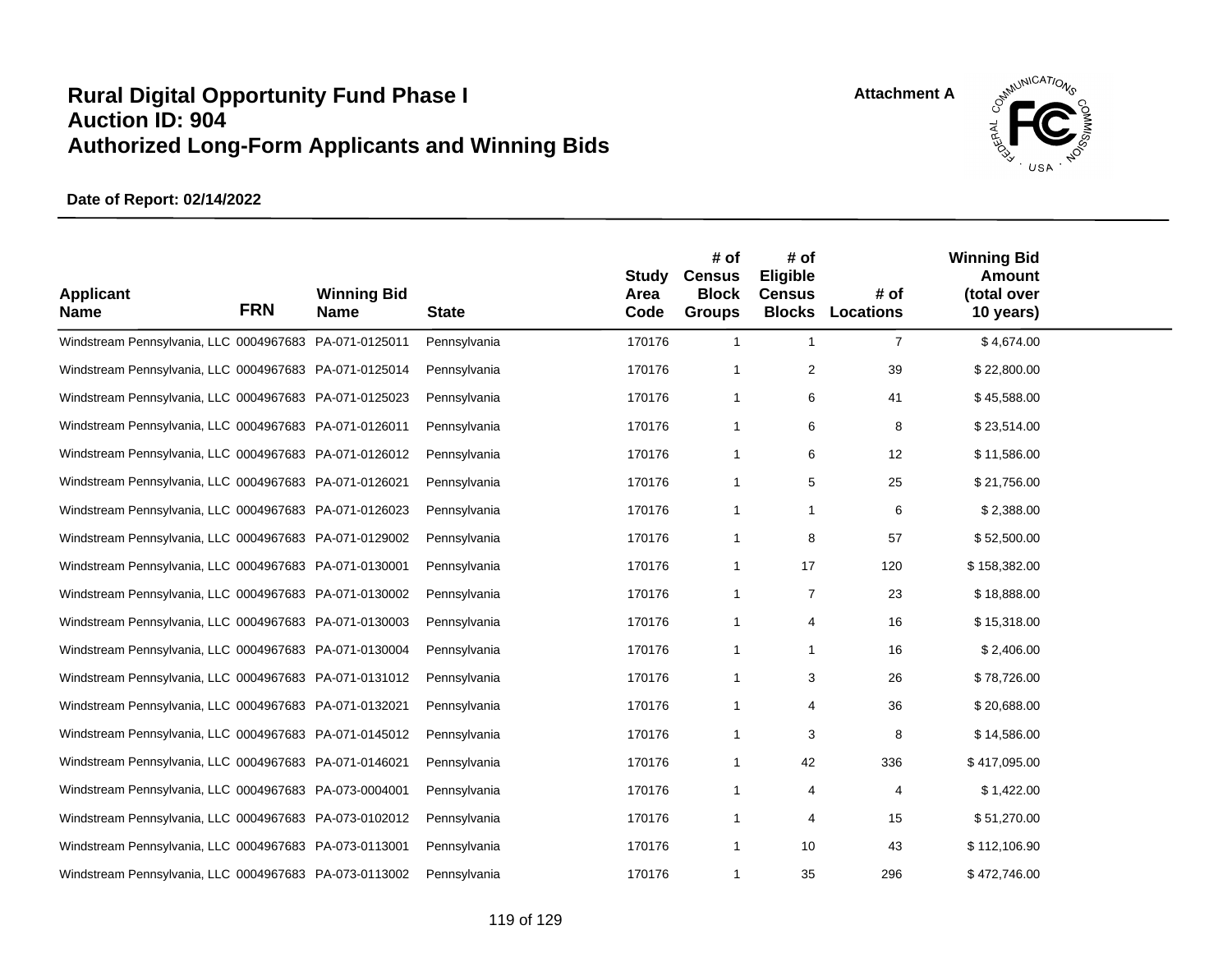

| <b>Applicant</b><br><b>Name</b>                        | <b>FRN</b> | <b>Winning Bid</b><br><b>Name</b> | <b>State</b> | <b>Study</b><br>Area<br>Code | # of<br><b>Census</b><br><b>Block</b><br><b>Groups</b> | # of<br>Eligible<br><b>Census</b><br><b>Blocks</b> | # of<br><b>Locations</b> | <b>Winning Bid</b><br><b>Amount</b><br>(total over<br>10 years) |  |
|--------------------------------------------------------|------------|-----------------------------------|--------------|------------------------------|--------------------------------------------------------|----------------------------------------------------|--------------------------|-----------------------------------------------------------------|--|
| Windstream Pennsylvania, LLC 0004967683 PA-073-0113003 |            |                                   | Pennsylvania | 170176                       | $\overline{1}$                                         | 10                                                 | 52                       | \$100,032.00                                                    |  |
| Windstream Pennsylvania, LLC 0004967683 PA-073-0113004 |            |                                   | Pennsylvania | 170176                       | -1                                                     | 15                                                 | 87                       | \$119,874.00                                                    |  |
| Windstream Pennsylvania, LLC 0004967683 PA-073-0114001 |            |                                   | Pennsylvania | 170176                       | -1                                                     | 10                                                 | 43                       | \$99,420.00                                                     |  |
| Windstream Pennsylvania, LLC 0004967683 PA-073-0114002 |            |                                   | Pennsylvania | 170176                       | -1                                                     | 3                                                  | 10                       | \$13,944.00                                                     |  |
| Windstream Pennsylvania, LLC 0004967683 PA-075-0031003 |            |                                   | Pennsylvania | 170176                       | -1                                                     | 16                                                 | 50                       | \$90,216.00                                                     |  |
| Windstream Pennsylvania, LLC 0004967683 PA-075-0040003 |            |                                   | Pennsylvania | 170176                       | -1                                                     | 8                                                  | 14                       | \$43,524.00                                                     |  |
| Windstream Pennsylvania, LLC 0004967683 PA-075-0041001 |            |                                   | Pennsylvania | 170176                       | -1                                                     | -1                                                 | $\mathbf{1}$             | \$105.00                                                        |  |
| Windstream Pennsylvania, LLC 0004967683 PA-077-0053023 |            |                                   | Pennsylvania | 170176                       | -1                                                     | 10                                                 | 81                       | \$283,698.00                                                    |  |
| Windstream Pennsylvania, LLC 0004967683 PA-079-2159001 |            |                                   | Pennsylvania | 170176                       | -1                                                     | 73                                                 | 566                      | \$1,751,886.00                                                  |  |
| Windstream Pennsylvania, LLC 0004967683 PA-079-2159003 |            |                                   | Pennsylvania | 170176                       | -1                                                     | 29                                                 | 241                      | \$668,226.00                                                    |  |
| Windstream Pennsylvania, LLC 0004967683 PA-081-0008002 |            |                                   | Pennsylvania | 170176                       | $\overline{1}$                                         | -1                                                 | $\mathbf{1}$             | \$4,482.00                                                      |  |
| Windstream Pennsylvania, LLC 0004967683 PA-081-0103002 |            |                                   | Pennsylvania | 170176                       | -1                                                     | 32                                                 | 265                      | \$609,854.00                                                    |  |
| Windstream Pennsylvania, LLC 0004967683 PA-081-0105001 |            |                                   | Pennsylvania | 170176                       | -1                                                     | 56                                                 | 580                      | \$1,700,094.00                                                  |  |
| Windstream Pennsylvania, LLC 0004967683 PA-081-0105003 |            |                                   | Pennsylvania | 170176                       | -1                                                     | 12                                                 | 122                      | \$377,342.00                                                    |  |
| Windstream Pennsylvania, LLC 0004967683 PA-081-0106001 |            |                                   | Pennsylvania | 170176                       | -1                                                     | 52                                                 | 190                      | \$694,506.00                                                    |  |
| Windstream Pennsylvania, LLC 0004967683 PA-081-0106002 |            |                                   | Pennsylvania | 170176                       | -1                                                     | 61                                                 | 260                      | \$752,268.00                                                    |  |
| Windstream Pennsylvania, LLC 0004967683 PA-081-0106003 |            |                                   | Pennsylvania | 170176                       | -1                                                     | 42                                                 | 220                      | \$680,316.00                                                    |  |
| Windstream Pennsylvania, LLC 0004967683 PA-081-0106004 |            |                                   | Pennsylvania | 170176                       | -1                                                     | 70                                                 | 499                      | \$1,413,114.00                                                  |  |
| Windstream Pennsylvania, LLC 0004967683 PA-081-0107001 |            |                                   | Pennsylvania | 170176                       | $\overline{1}$                                         | 31                                                 | 339                      | \$887,316.00                                                    |  |
| Windstream Pennsylvania, LLC 0004967683 PA-081-0107002 |            |                                   | Pennsylvania | 170176                       | -1                                                     | -1                                                 | $\mathbf{1}$             | \$126.00                                                        |  |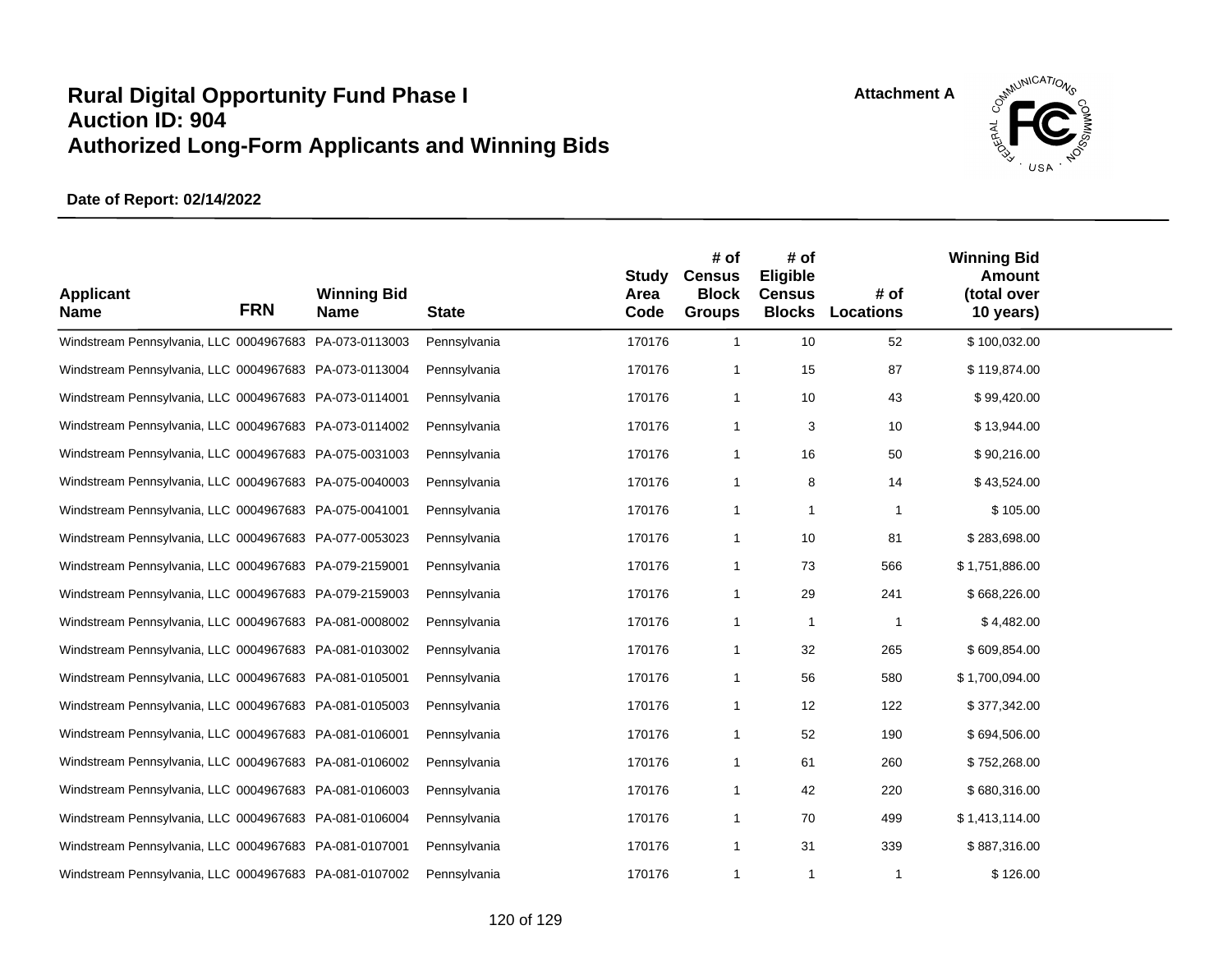

| <b>Applicant</b><br><b>Name</b>                        | <b>FRN</b> | <b>Winning Bid</b><br><b>Name</b> | <b>State</b> | <b>Study</b><br>Area<br>Code | # of<br><b>Census</b><br><b>Block</b><br><b>Groups</b> | # of<br>Eligible<br><b>Census</b><br><b>Blocks</b> | # of<br>Locations | <b>Winning Bid</b><br><b>Amount</b><br>(total over<br>10 years) |  |
|--------------------------------------------------------|------------|-----------------------------------|--------------|------------------------------|--------------------------------------------------------|----------------------------------------------------|-------------------|-----------------------------------------------------------------|--|
| Windstream Pennsylvania, LLC 0004967683 PA-081-0107005 |            |                                   | Pennsylvania | 170176                       | $\overline{1}$                                         | $\overline{1}$                                     | 3                 | \$294.00                                                        |  |
| Windstream Pennsylvania, LLC 0004967683 PA-081-0108001 |            |                                   | Pennsylvania | 170176                       | $\overline{1}$                                         | 10                                                 | 64                | \$147,048.00                                                    |  |
| Windstream Pennsylvania, LLC 0004967683 PA-081-0108002 |            |                                   | Pennsylvania | 170176                       | $\overline{1}$                                         | 3                                                  | 11                | \$10,938.00                                                     |  |
| Windstream Pennsylvania, LLC 0004967683 PA-081-0108003 |            |                                   | Pennsylvania | 170176                       | $\overline{1}$                                         | 4                                                  | 14                | \$25,416.00                                                     |  |
| Windstream Pennsylvania, LLC 0004967683 PA-081-0108004 |            |                                   | Pennsylvania | 170176                       | $\overline{1}$                                         | $\overline{2}$                                     | $\overline{2}$    | \$3,576.00                                                      |  |
| Windstream Pennsylvania, LLC 0004967683 PA-081-0109001 |            |                                   | Pennsylvania | 170176                       | $\overline{1}$                                         | 9                                                  | 80                | \$20,670.00                                                     |  |
| Windstream Pennsylvania, LLC 0004967683 PA-081-0109002 |            |                                   | Pennsylvania | 170176                       | $\overline{1}$                                         | 6                                                  | 8                 | \$9,510.00                                                      |  |
| Windstream Pennsylvania, LLC 0004967683 PA-081-0111005 |            |                                   | Pennsylvania | 170176                       | $\overline{1}$                                         | 3                                                  | 3                 | \$17,700.00                                                     |  |
| Windstream Pennsylvania, LLC 0004967683 PA-081-0117001 |            |                                   | Pennsylvania | 170176                       | $\overline{1}$                                         | 8                                                  | 11                | \$36,924.00                                                     |  |
| Windstream Pennsylvania, LLC 0004967683 PA-081-0117002 |            |                                   | Pennsylvania | 170176                       | -1                                                     | 3                                                  | 5                 | \$8,052.00                                                      |  |
| Windstream Pennsylvania, LLC 0004967683 PA-081-0117004 |            |                                   | Pennsylvania | 170176                       | $\overline{1}$                                         | 3                                                  | 4                 | \$3,822.00                                                      |  |
| Windstream Pennsylvania, LLC 0004967683 PA-081-0117005 |            |                                   | Pennsylvania | 170176                       | -1                                                     | 8                                                  | 21                | \$70,116.00                                                     |  |
| Windstream Pennsylvania, LLC 0004967683 PA-083-4201001 |            |                                   | Pennsylvania | 170176                       | $\overline{1}$                                         | 6                                                  | 64                | \$176,148.00                                                    |  |
| Windstream Pennsylvania, LLC 0004967683 PA-083-4206003 |            |                                   | Pennsylvania | 170176                       | -1                                                     | 22                                                 | 112               | \$345,408.00                                                    |  |
| Windstream Pennsylvania, LLC 0004967683 PA-083-4206006 |            |                                   | Pennsylvania | 170176                       | $\overline{1}$                                         | $\overline{\mathbf{c}}$                            | 9                 | \$12,810.00                                                     |  |
| Windstream Pennsylvania, LLC 0004967683 PA-083-4207001 |            |                                   | Pennsylvania | 170176                       | -1                                                     | 6                                                  | 47                | \$124,398.00                                                    |  |
| Windstream Pennsylvania, LLC 0004967683 PA-083-4207002 |            |                                   | Pennsylvania | 170176                       | $\overline{1}$                                         | 13                                                 | 68                | \$302,652.00                                                    |  |
| Windstream Pennsylvania, LLC 0004967683 PA-083-4207004 |            |                                   | Pennsylvania | 170176                       | -1                                                     | 26                                                 | 115               | \$366,546.00                                                    |  |
| Windstream Pennsylvania, LLC 0004967683 PA-083-4208001 |            |                                   | Pennsylvania | 170176                       | $\overline{1}$                                         | 16                                                 | 85                | \$464,244.00                                                    |  |
| Windstream Pennsylvania, LLC 0004967683 PA-083-4208002 |            |                                   | Pennsylvania | 170176                       | -1                                                     | 40                                                 | 332               | \$1,046,262.00                                                  |  |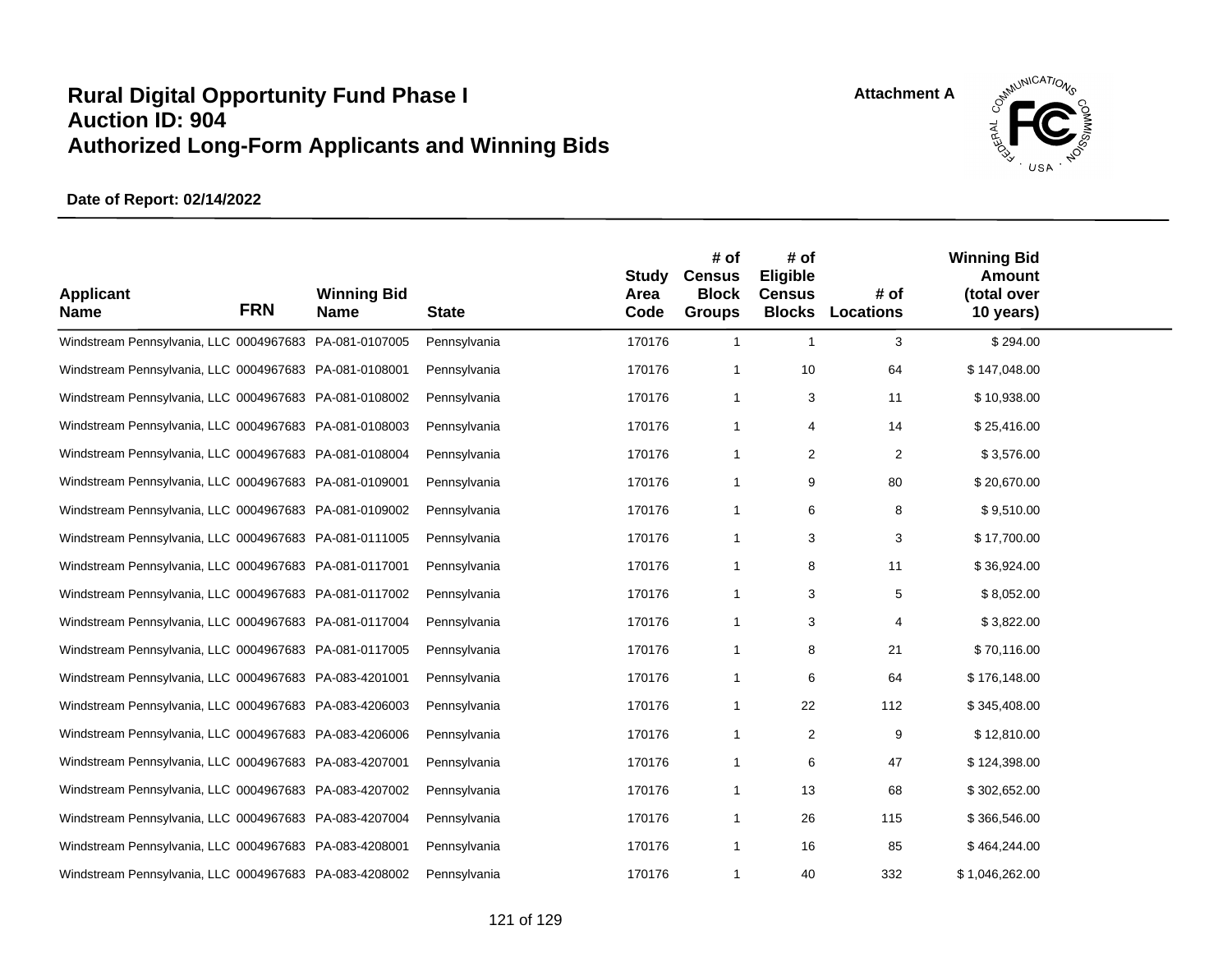

| <b>Applicant</b><br><b>Name</b>                        | <b>FRN</b> | <b>Winning Bid</b><br><b>Name</b> | <b>State</b> | <b>Study</b><br>Area<br>Code | # of<br><b>Census</b><br><b>Block</b><br><b>Groups</b> | # of<br>Eligible<br><b>Census</b><br><b>Blocks</b> | # of<br><b>Locations</b> | <b>Winning Bid</b><br><b>Amount</b><br>(total over<br>10 years) |  |
|--------------------------------------------------------|------------|-----------------------------------|--------------|------------------------------|--------------------------------------------------------|----------------------------------------------------|--------------------------|-----------------------------------------------------------------|--|
| Windstream Pennsylvania, LLC 0004967683 PA-083-4208003 |            |                                   | Pennsylvania | 170176                       | $\mathbf{1}$                                           | 17                                                 | 367                      | \$1,116,000.00                                                  |  |
| Windstream Pennsylvania, LLC 0004967683 PA-085-0318001 |            |                                   | Pennsylvania | 170176                       | 1                                                      | 27                                                 | 126                      | \$299,580.00                                                    |  |
| Windstream Pennsylvania, LLC 0004967683 PA-085-0318002 |            |                                   | Pennsylvania | 170176                       | 1                                                      | 21                                                 | 60                       | \$185,442.00                                                    |  |
| Windstream Pennsylvania, LLC 0004967683 PA-085-0318003 |            |                                   | Pennsylvania | 170176                       | 1                                                      | 50                                                 | 224                      | \$598,044.00                                                    |  |
| Windstream Pennsylvania, LLC 0004967683 PA-085-0318004 |            |                                   | Pennsylvania | 170176                       | 1                                                      | 4                                                  | $\overline{7}$           | \$14,298.00                                                     |  |
| Windstream Pennsylvania, LLC 0004967683 PA-085-0318005 |            |                                   | Pennsylvania | 170176                       | 1                                                      | $\overline{7}$                                     | 22                       | \$81,306.00                                                     |  |
| Windstream Pennsylvania, LLC 0004967683 PA-085-0320002 |            |                                   | Pennsylvania | 170176                       | 1                                                      | 38                                                 | 141                      | \$400,790.00                                                    |  |
| Windstream Pennsylvania, LLC 0004967683 PA-085-0320003 |            |                                   | Pennsylvania | 170176                       | 1                                                      | 8                                                  | 87                       | \$177,978.00                                                    |  |
| Windstream Pennsylvania, LLC 0004967683 PA-085-0324005 |            |                                   | Pennsylvania | 170176                       | 1                                                      | 13                                                 | 138                      | \$158,058.00                                                    |  |
| Windstream Pennsylvania, LLC 0004967683 PA-085-0324006 |            |                                   | Pennsylvania | 170176                       | 1                                                      | 12                                                 | 24                       | \$56,148.00                                                     |  |
| Windstream Pennsylvania, LLC 0004967683 PA-085-0325011 |            |                                   | Pennsylvania | 170176                       | 1                                                      | 46                                                 | 231                      | \$706,830.00                                                    |  |
| Windstream Pennsylvania, LLC 0004967683 PA-085-0325012 |            |                                   | Pennsylvania | 170176                       | 1                                                      | 54                                                 | 303                      | \$794,742.00                                                    |  |
| Windstream Pennsylvania, LLC 0004967683 PA-085-0325015 |            |                                   | Pennsylvania | 170176                       | 1                                                      | 14                                                 | 62                       | \$126,594.00                                                    |  |
| Windstream Pennsylvania, LLC 0004967683 PA-085-0325021 |            |                                   | Pennsylvania | 170176                       | 1                                                      | 25                                                 | 95                       | \$222,918.00                                                    |  |
| Windstream Pennsylvania, LLC 0004967683 PA-085-0325022 |            |                                   | Pennsylvania | 170176                       | 1                                                      | 32                                                 | 295                      | \$435,304.00                                                    |  |
| Windstream Pennsylvania, LLC 0004967683 PA-085-0326012 |            |                                   | Pennsylvania | 170176                       | 1                                                      | $\overline{7}$                                     | 20                       | \$59,778.00                                                     |  |
| Windstream Pennsylvania, LLC 0004967683 PA-087-9602001 |            |                                   | Pennsylvania | 170176                       | 1                                                      | 17                                                 | 153                      | \$556,703.30                                                    |  |
| Windstream Pennsylvania, LLC 0004967683 PA-087-9604001 |            |                                   | Pennsylvania | 170176                       | 1                                                      | 18                                                 | 58                       | \$153,104.00                                                    |  |
| Windstream Pennsylvania, LLC 0004967683 PA-087-9605001 |            |                                   | Pennsylvania | 170176                       | 1                                                      | 38                                                 | 538                      | \$653,820.00                                                    |  |
| Windstream Pennsylvania, LLC 0004967683 PA-087-9605003 |            |                                   | Pennsylvania | 170176                       | 1                                                      | 56                                                 | 569                      | \$1,372,260.00                                                  |  |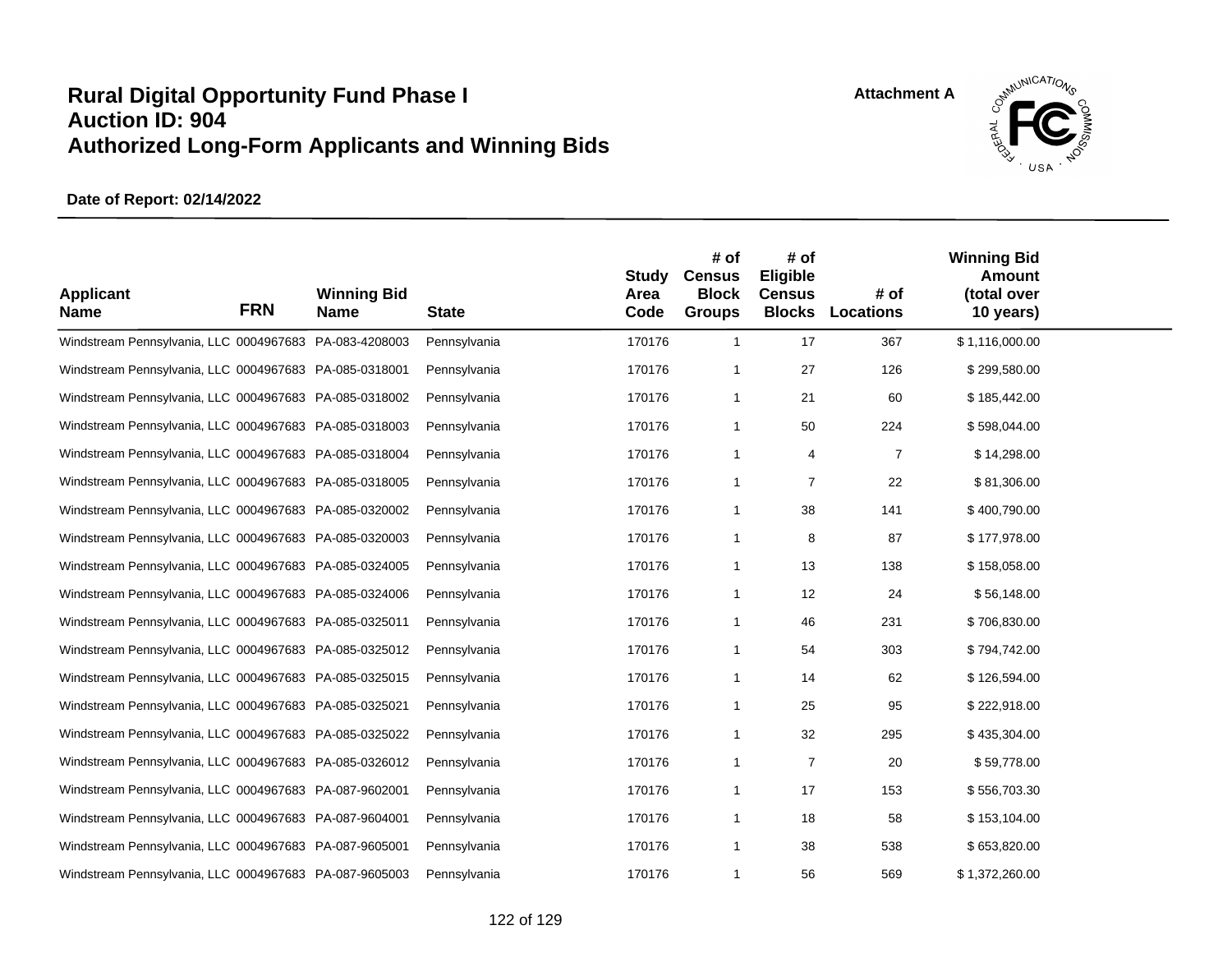

| <b>Applicant</b><br><b>Name</b>                        | <b>FRN</b> | <b>Winning Bid</b><br><b>Name</b> | <b>State</b> | <b>Study</b><br>Area<br>Code | # of<br><b>Census</b><br><b>Block</b><br><b>Groups</b> | # of<br>Eligible<br><b>Census</b><br><b>Blocks</b> | # of<br><b>Locations</b> | <b>Winning Bid</b><br><b>Amount</b><br>(total over<br>10 years) |  |
|--------------------------------------------------------|------------|-----------------------------------|--------------|------------------------------|--------------------------------------------------------|----------------------------------------------------|--------------------------|-----------------------------------------------------------------|--|
| Windstream Pennsylvania, LLC 0004967683 PA-087-9606001 |            |                                   | Pennsylvania | 170176                       | $\overline{1}$                                         | 34                                                 | 427                      | \$656,516.00                                                    |  |
| Windstream Pennsylvania, LLC 0004967683 PA-087-9606003 |            |                                   | Pennsylvania | 170176                       | -1                                                     | 19                                                 | 171                      | \$212,632.00                                                    |  |
| Windstream Pennsylvania, LLC 0004967683 PA-087-9606004 |            |                                   | Pennsylvania | 170176                       | $\overline{1}$                                         | 14                                                 | 100                      | \$292,215.00                                                    |  |
| Windstream Pennsylvania, LLC 0004967683 PA-087-9612001 |            |                                   | Pennsylvania | 170176                       | $\overline{1}$                                         | 19                                                 | 274                      | \$559,932.00                                                    |  |
| Windstream Pennsylvania, LLC 0004967683 PA-091-2082011 |            |                                   | Pennsylvania | 170176                       | $\overline{1}$                                         | 2                                                  | $\overline{7}$           | \$6,372.00                                                      |  |
| Windstream Pennsylvania, LLC 0004967683 PA-091-2082033 |            |                                   | Pennsylvania | 170176                       | $\overline{1}$                                         | $\overline{1}$                                     | 4                        | \$612.00                                                        |  |
| Windstream Pennsylvania, LLC 0004967683 PA-091-2083012 |            |                                   | Pennsylvania | 170176                       | $\overline{1}$                                         | -1                                                 | 3                        | \$5,700.00                                                      |  |
| Windstream Pennsylvania, LLC 0004967683 PA-091-2083022 |            |                                   | Pennsylvania | 170176                       | -1                                                     | -1                                                 | 2                        | \$1,452.00                                                      |  |
| Windstream Pennsylvania, LLC 0004967683 PA-091-2084001 |            |                                   | Pennsylvania | 170176                       | $\overline{1}$                                         | -1                                                 | 2                        | \$630.00                                                        |  |
| Windstream Pennsylvania, LLC 0004967683 PA-091-2085001 |            |                                   | Pennsylvania | 170176                       | -1                                                     | -1                                                 | 1                        | \$468.00                                                        |  |
| Windstream Pennsylvania, LLC 0004967683 PA-091-2086012 |            |                                   | Pennsylvania | 170176                       | $\overline{1}$                                         | 2                                                  | 3                        | \$1,950.00                                                      |  |
| Windstream Pennsylvania, LLC 0004967683 PA-091-2086032 |            |                                   | Pennsylvania | 170176                       | -1                                                     | -1                                                 | 12                       | \$6,828.00                                                      |  |
| Windstream Pennsylvania, LLC 0004967683 PA-091-2087042 |            |                                   | Pennsylvania | 170176                       | $\overline{1}$                                         | 6                                                  | 54                       | \$17,430.00                                                     |  |
| Windstream Pennsylvania, LLC 0004967683 PA-093-0501001 |            |                                   | Pennsylvania | 170176                       | -1                                                     | 64                                                 | 464                      | \$1,222,291.00                                                  |  |
| Windstream Pennsylvania, LLC 0004967683 PA-093-0501002 |            |                                   | Pennsylvania | 170176                       | $\overline{1}$                                         | 31                                                 | 245                      | \$515,586.00                                                    |  |
| Windstream Pennsylvania, LLC 0004967683 PA-093-0501003 |            |                                   | Pennsylvania | 170176                       | $\overline{1}$                                         | 51                                                 | 274                      | \$595,350.00                                                    |  |
| Windstream Pennsylvania, LLC 0004967683 PA-093-0504002 |            |                                   | Pennsylvania | 170176                       | -1                                                     | 58                                                 | 307                      | \$1,016,050.00                                                  |  |
| Windstream Pennsylvania, LLC 0004967683 PA-097-0801001 |            |                                   | Pennsylvania | 170176                       | -1                                                     | 39                                                 | 151                      | \$285,612.00                                                    |  |
| Windstream Pennsylvania, LLC 0004967683 PA-097-0801002 |            |                                   | Pennsylvania | 170176                       | $\overline{1}$                                         | 44                                                 | 172                      | \$503,754.00                                                    |  |
| Windstream Pennsylvania, LLC 0004967683 PA-097-0801003 |            |                                   | Pennsylvania | 170176                       | $\overline{1}$                                         | 3                                                  | 4                        | \$7,686.00                                                      |  |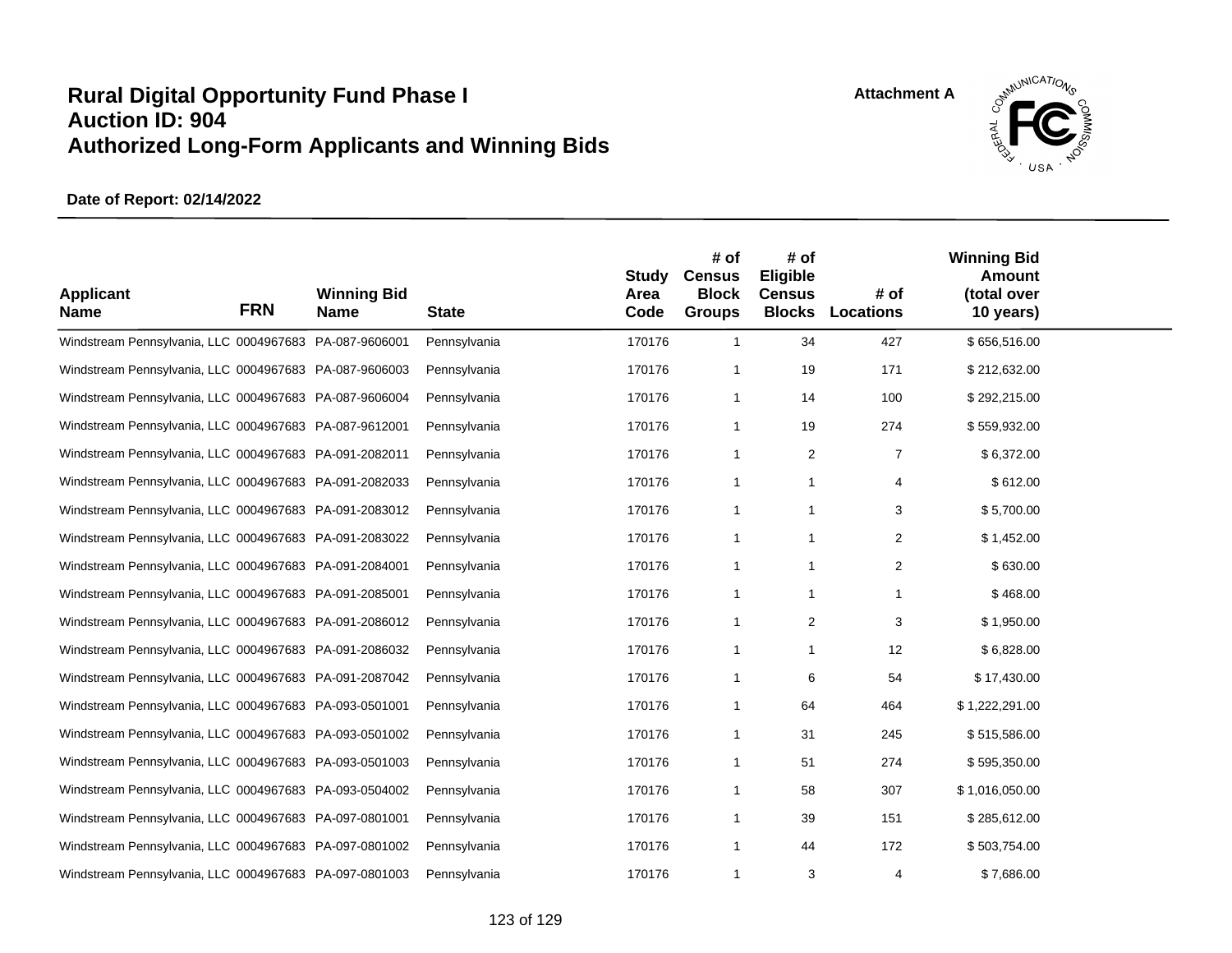

| <b>Applicant</b><br><b>Name</b>                        | <b>FRN</b> | <b>Winning Bid</b><br><b>Name</b> | <b>State</b> | <b>Study</b><br>Area<br>Code | # of<br><b>Census</b><br><b>Block</b><br><b>Groups</b> | # of<br>Eligible<br><b>Census</b><br><b>Blocks</b> | # of<br><b>Locations</b> | <b>Winning Bid</b><br><b>Amount</b><br>(total over<br>10 years) |  |
|--------------------------------------------------------|------------|-----------------------------------|--------------|------------------------------|--------------------------------------------------------|----------------------------------------------------|--------------------------|-----------------------------------------------------------------|--|
| Windstream Pennsylvania, LLC 0004967683 PA-097-0802001 |            |                                   | Pennsylvania | 170176                       | $\mathbf{1}$                                           | 10                                                 | 22                       | \$22,674.00                                                     |  |
| Windstream Pennsylvania, LLC 0004967683 PA-097-0802002 |            |                                   | Pennsylvania | 170176                       | 1                                                      | 27                                                 | 104                      | \$146,592.00                                                    |  |
| Windstream Pennsylvania, LLC 0004967683 PA-097-0802003 |            |                                   | Pennsylvania | 170176                       | 1                                                      | 20                                                 | 86                       | \$139,080.00                                                    |  |
| Windstream Pennsylvania, LLC 0004967683 PA-097-0804001 |            |                                   | Pennsylvania | 170176                       | 1                                                      | 40                                                 | 171                      | \$354,684.00                                                    |  |
| Windstream Pennsylvania, LLC 0004967683 PA-097-0804002 |            |                                   | Pennsylvania | 170176                       | 1                                                      | 12                                                 | 20                       | \$22,518.00                                                     |  |
| Windstream Pennsylvania, LLC 0004967683 PA-097-0804003 |            |                                   | Pennsylvania | 170176                       | 1                                                      | 4                                                  | 12                       | \$19,488.00                                                     |  |
| Windstream Pennsylvania, LLC 0004967683 PA-097-0805001 |            |                                   | Pennsylvania | 170176                       | 1                                                      | 6                                                  | 28                       | \$3,934.00                                                      |  |
| Windstream Pennsylvania, LLC 0004967683 PA-097-0812001 |            |                                   | Pennsylvania | 170176                       | 1                                                      | 12                                                 | 43                       | \$136,728.00                                                    |  |
| Windstream Pennsylvania, LLC 0004967683 PA-097-0818002 |            |                                   | Pennsylvania | 170176                       | 1                                                      | 3                                                  | 74                       | \$332,064.00                                                    |  |
| Windstream Pennsylvania, LLC 0004967683 PA-097-0819002 |            |                                   | Pennsylvania | 170176                       | 1                                                      | 7                                                  | 33                       | \$102,372.00                                                    |  |
| Windstream Pennsylvania, LLC 0004967683 PA-097-0819003 |            |                                   | Pennsylvania | 170176                       | 1                                                      | 74                                                 | 362                      | \$1,297,464.00                                                  |  |
| Windstream Pennsylvania, LLC 0004967683 PA-099-0301005 |            |                                   | Pennsylvania | 170176                       | 1                                                      | 26                                                 | 134                      | \$280,035.00                                                    |  |
| Windstream Pennsylvania, LLC 0004967683 PA-107-0003002 |            |                                   | Pennsylvania | 170176                       | 1                                                      | 6                                                  | 24                       | \$37,878.00                                                     |  |
| Windstream Pennsylvania, LLC 0004967683 PA-107-0003003 |            |                                   | Pennsylvania | 170176                       | 1                                                      | $\overline{4}$                                     | 11                       | \$5,076.00                                                      |  |
| Windstream Pennsylvania, LLC 0004967683 PA-107-0011002 |            |                                   | Pennsylvania | 170176                       | 1                                                      | 53                                                 | 377                      | \$1,168,716.00                                                  |  |
| Windstream Pennsylvania, LLC 0004967683 PA-107-0011003 |            |                                   | Pennsylvania | 170176                       | 1                                                      | 22                                                 | 98                       | \$328,122.00                                                    |  |
| Windstream Pennsylvania, LLC 0004967683 PA-107-0013001 |            |                                   | Pennsylvania | 170176                       | 1                                                      | 16                                                 | 120                      | \$301,992.00                                                    |  |
| Windstream Pennsylvania, LLC 0004967683 PA-107-0022002 |            |                                   | Pennsylvania | 170176                       | 1                                                      | 15                                                 | 98                       | \$92,046.00                                                     |  |
| Windstream Pennsylvania, LLC 0004967683 PA-107-0026001 |            |                                   | Pennsylvania | 170176                       | 1                                                      | $\mathbf{1}$                                       | 5                        | \$1,788.00                                                      |  |
| Windstream Pennsylvania, LLC 0004967683 PA-107-0027003 |            |                                   | Pennsylvania | 170176                       | 1                                                      | 2                                                  | 3                        | \$4,398.00                                                      |  |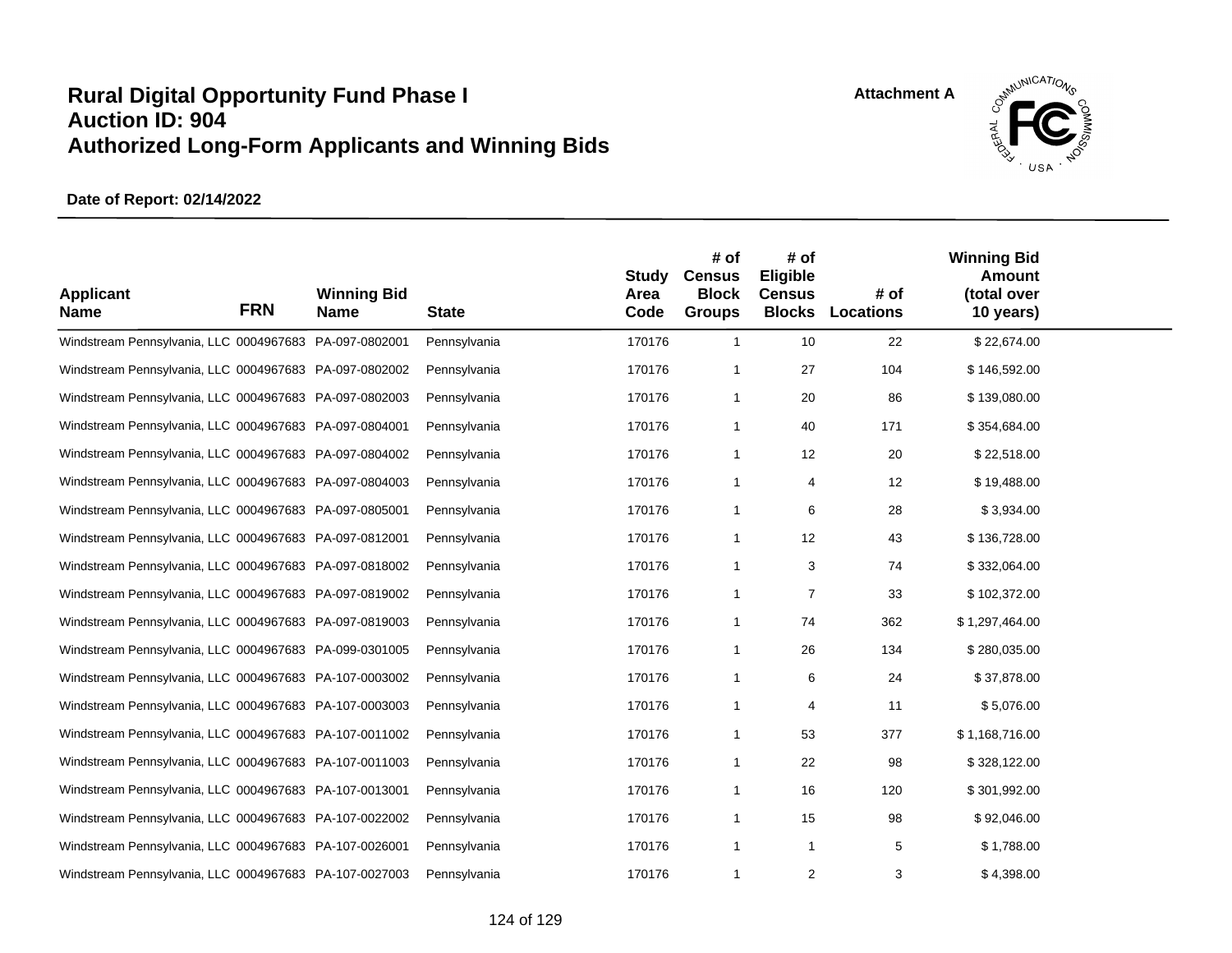

| <b>Applicant</b><br><b>Name</b>                        | <b>FRN</b> | <b>Winning Bid</b><br><b>Name</b> | <b>State</b> | <b>Study</b><br>Area<br>Code | # of<br><b>Census</b><br><b>Block</b><br><b>Groups</b> | # of<br>Eligible<br><b>Census</b> | # of<br><b>Blocks Locations</b> | <b>Winning Bid</b><br><b>Amount</b><br>(total over<br>10 years) |  |
|--------------------------------------------------------|------------|-----------------------------------|--------------|------------------------------|--------------------------------------------------------|-----------------------------------|---------------------------------|-----------------------------------------------------------------|--|
| Windstream Pennsylvania, LLC 0004967683 PA-107-0028003 |            |                                   | Pennsylvania | 170176                       | $\mathbf{1}$                                           | $\overline{1}$                    | $\overline{2}$                  | \$12,528.00                                                     |  |
| Windstream Pennsylvania, LLC 0004967683 PA-107-0030002 |            |                                   | Pennsylvania | 170176                       | -1                                                     | 24                                | 153                             | \$337,410.00                                                    |  |
| Windstream Pennsylvania, LLC 0004967683 PA-109-0702002 |            |                                   | Pennsylvania | 170176                       | $\overline{1}$                                         | 24                                | 87                              | \$182,868.00                                                    |  |
| Windstream Pennsylvania, LLC 0004967683 PA-109-0703004 |            |                                   | Pennsylvania | 170176                       | $\mathbf{1}$                                           | 16                                | 66                              | \$154,455.00                                                    |  |
| Windstream Pennsylvania, LLC 0004967683 PA-109-0704001 |            |                                   | Pennsylvania | 170176                       | $\overline{1}$                                         | 66                                | 491                             | \$823,447.20                                                    |  |
| Windstream Pennsylvania, LLC 0004967683 PA-109-0704003 |            |                                   | Pennsylvania | 170176                       | $\overline{1}$                                         | 19                                | 171                             | \$439,901.00                                                    |  |
| Windstream Pennsylvania, LLC 0004967683 PA-109-0704004 |            |                                   | Pennsylvania | 170176                       | $\mathbf{1}$                                           | 155                               | 708                             | \$1,563,630.00                                                  |  |
| Windstream Pennsylvania, LLC 0004967683 PA-109-0705003 |            |                                   | Pennsylvania | 170176                       | $\overline{1}$                                         | 74                                | 346                             | \$980,406.00                                                    |  |
| Windstream Pennsylvania, LLC 0004967683 PA-109-0706001 |            |                                   | Pennsylvania | 170176                       | $\overline{1}$                                         | 83                                | 343                             | \$1,030,938.00                                                  |  |
| Windstream Pennsylvania, LLC 0004967683 PA-109-0706002 |            |                                   | Pennsylvania | 170176                       | -1                                                     | 78                                | 627                             | \$1,385,148.00                                                  |  |
| Windstream Pennsylvania, LLC 0004967683 PA-109-0706003 |            |                                   | Pennsylvania | 170176                       | $\overline{1}$                                         | 81                                | 542                             | \$1,613,388.00                                                  |  |
| Windstream Pennsylvania, LLC 0004967683 PA-117-9510001 |            |                                   | Pennsylvania | 170176                       | -1                                                     | 36                                | 406                             | \$917,280.00                                                    |  |
| Windstream Pennsylvania, LLC 0004967683 PA-119-0901021 |            |                                   | Pennsylvania | 170176                       | $\overline{1}$                                         | 8                                 | 18                              | \$44,022.00                                                     |  |
| Windstream Pennsylvania, LLC 0004967683 PA-119-0901022 |            |                                   | Pennsylvania | 170176                       | $\overline{1}$                                         | 9                                 | 55                              | \$299,832.00                                                    |  |
| Windstream Pennsylvania, LLC 0004967683 PA-119-0901023 |            |                                   | Pennsylvania | 170176                       | $\overline{1}$                                         | 5                                 | 10                              | \$15,048.00                                                     |  |
| Windstream Pennsylvania, LLC 0004967683 PA-119-0901024 |            |                                   | Pennsylvania | 170176                       | $\overline{1}$                                         | 10                                | 30                              | \$34,608.00                                                     |  |
| Windstream Pennsylvania, LLC 0004967683 PA-119-0902001 |            |                                   | Pennsylvania | 170176                       | $\overline{1}$                                         | 31                                | 344                             | \$637,499.40                                                    |  |
| Windstream Pennsylvania, LLC 0004967683 PA-119-0902002 |            |                                   | Pennsylvania | 170176                       | -1                                                     | 49                                | 333                             | \$607,050.00                                                    |  |
| Windstream Pennsylvania, LLC 0004967683 PA-119-0902003 |            |                                   | Pennsylvania | 170176                       | $\overline{1}$                                         | 58                                | 481                             | \$748,729.20                                                    |  |
| Windstream Pennsylvania, LLC 0004967683 PA-119-0902004 |            |                                   | Pennsylvania | 170176                       | -1                                                     | 22                                | 102                             | \$135,708.00                                                    |  |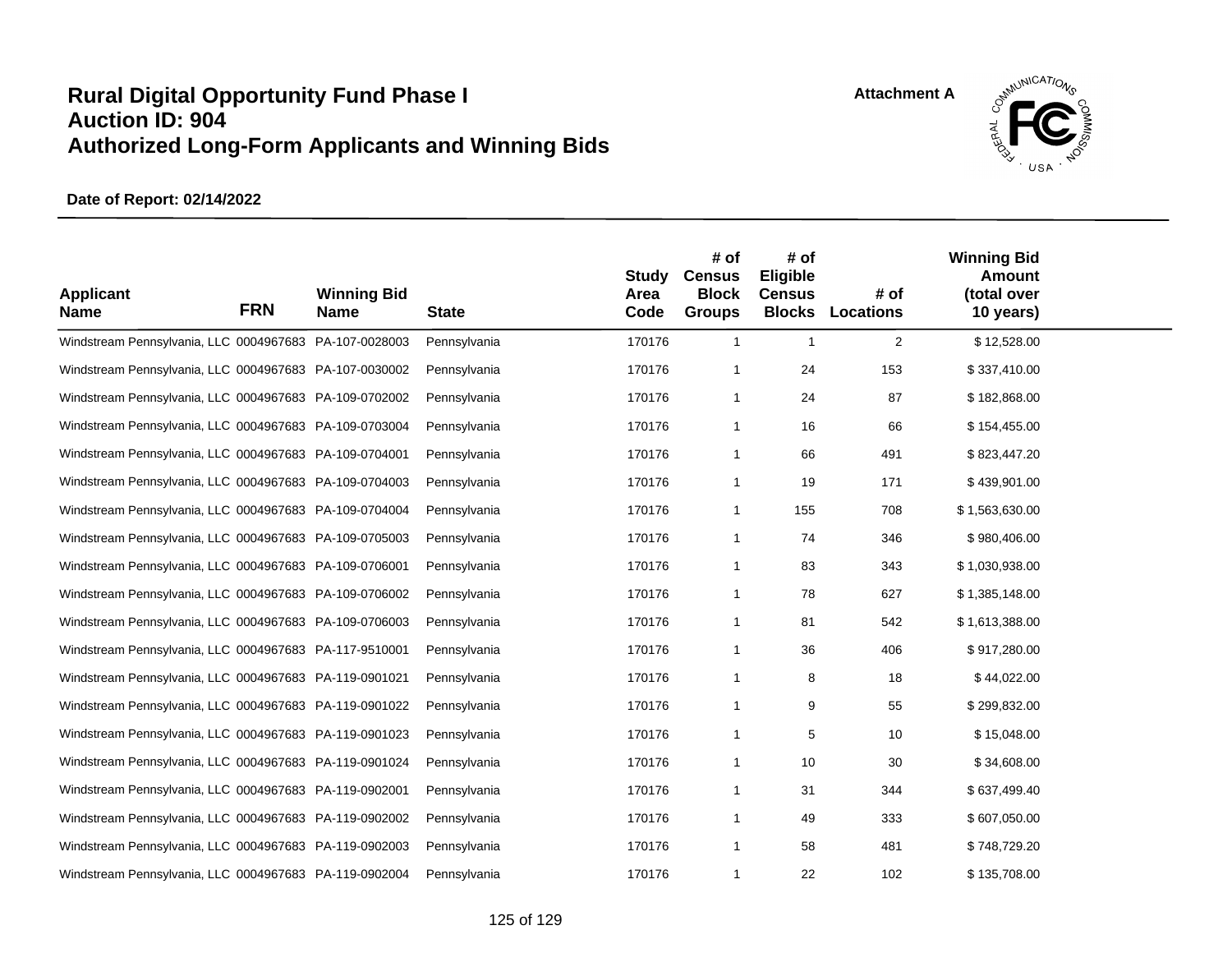

| <b>Applicant</b><br><b>Name</b>                        | <b>FRN</b> | <b>Winning Bid</b><br><b>Name</b> | <b>State</b> | <b>Study</b><br>Area<br>Code | # of<br><b>Census</b><br><b>Block</b><br><b>Groups</b> | # of<br>Eligible<br><b>Census</b> | # of<br><b>Blocks Locations</b> | <b>Winning Bid</b><br><b>Amount</b><br>(total over<br>10 years) |  |
|--------------------------------------------------------|------------|-----------------------------------|--------------|------------------------------|--------------------------------------------------------|-----------------------------------|---------------------------------|-----------------------------------------------------------------|--|
| Windstream Pennsylvania, LLC 0004967683 PA-119-0903001 |            |                                   | Pennsylvania | 170176                       | $\mathbf{1}$                                           | 2                                 | 5                               | \$3,312.00                                                      |  |
| Windstream Pennsylvania, LLC 0004967683 PA-119-0903002 |            |                                   | Pennsylvania | 170176                       | $\overline{1}$                                         | -1                                | $\overline{2}$                  | \$217.00                                                        |  |
| Windstream Pennsylvania, LLC 0004967683 PA-119-0903003 |            |                                   | Pennsylvania | 170176                       | $\overline{1}$                                         | $\overline{1}$                    | 5                               | \$833.00                                                        |  |
| Windstream Pennsylvania, LLC 0004967683 PA-119-0904001 |            |                                   | Pennsylvania | 170176                       | $\overline{1}$                                         | 40                                | 196                             | \$295,164.00                                                    |  |
| Windstream Pennsylvania, LLC 0004967683 PA-119-0904002 |            |                                   | Pennsylvania | 170176                       | $\overline{1}$                                         | 10                                | 23                              | \$71,376.00                                                     |  |
| Windstream Pennsylvania, LLC 0004967683 PA-119-0904003 |            |                                   | Pennsylvania | 170176                       | $\overline{1}$                                         | 2                                 | 7                               | \$3,168.00                                                      |  |
| Windstream Pennsylvania, LLC 0004967683 PA-119-0905021 |            |                                   | Pennsylvania | 170176                       | $\overline{1}$                                         | 23                                | 128                             | \$122,928.00                                                    |  |
| Windstream Pennsylvania, LLC 0004967683 PA-119-0905022 |            |                                   | Pennsylvania | 170176                       | $\overline{1}$                                         | 11                                | 46                              | \$57,744.00                                                     |  |
| Windstream Pennsylvania, LLC 0004967683 PA-119-0905023 |            |                                   | Pennsylvania | 170176                       | $\overline{1}$                                         | 13                                | 79                              | \$59,466.00                                                     |  |
| Windstream Pennsylvania, LLC 0004967683 PA-119-0905024 |            |                                   | Pennsylvania | 170176                       | $\overline{1}$                                         | 9                                 | 77                              | \$43,254.00                                                     |  |
| Windstream Pennsylvania, LLC 0004967683 PA-119-0906001 |            |                                   | Pennsylvania | 170176                       | $\overline{1}$                                         | 13                                | 36                              | \$115,440.00                                                    |  |
| Windstream Pennsylvania, LLC 0004967683 PA-119-0906002 |            |                                   | Pennsylvania | 170176                       | $\overline{1}$                                         | 2                                 | 4                               | \$7,620.00                                                      |  |
| Windstream Pennsylvania, LLC 0004967683 PA-119-9801011 |            |                                   | Pennsylvania | 170176                       | $\overline{1}$                                         | $\overline{2}$                    | 3                               | \$15,276.00                                                     |  |
| Windstream Pennsylvania, LLC 0004967683 PA-119-9805011 |            |                                   | Pennsylvania | 170176                       | $\overline{1}$                                         | 2                                 | 9                               | \$14,880.00                                                     |  |
| Windstream Pennsylvania, LLC 0004967683 PA-119-9808001 |            |                                   | Pennsylvania | 170176                       | $\overline{1}$                                         | 3                                 | 9                               | \$18,804.00                                                     |  |
| Windstream Pennsylvania, LLC 0004967683 PA-119-9808002 |            |                                   | Pennsylvania | 170176                       | $\overline{1}$                                         | -1                                | 1                               | \$49.00                                                         |  |
| Windstream Pennsylvania, LLC 0004967683 PA-121-2001003 |            |                                   | Pennsylvania | 170176                       | $\overline{1}$                                         | 3                                 | 28                              | \$113,904.00                                                    |  |
| Windstream Pennsylvania, LLC 0004967683 PA-121-2001004 |            |                                   | Pennsylvania | 170176                       | $\overline{1}$                                         | 11                                | 105                             | \$135,030.00                                                    |  |
| Windstream Pennsylvania, LLC 0004967683 PA-121-2002001 |            |                                   | Pennsylvania | 170176                       | $\overline{1}$                                         | 45                                | 157                             | \$387,984.00                                                    |  |
| Windstream Pennsylvania, LLC 0004967683 PA-121-2002002 |            |                                   | Pennsylvania | 170176                       | $\mathbf 1$                                            | 6                                 | 28                              | \$126,696.00                                                    |  |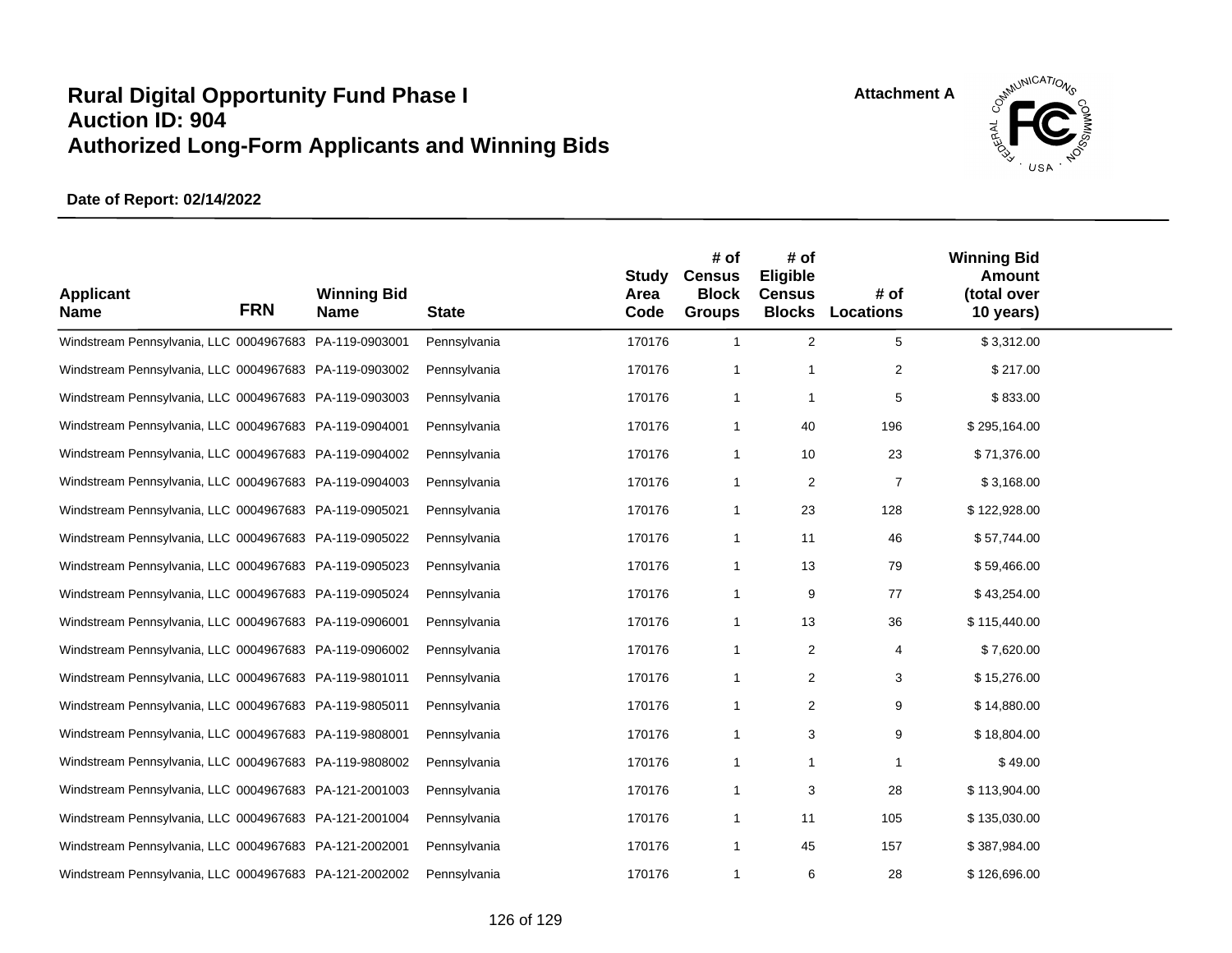

| <b>Applicant</b><br><b>Name</b>                        | <b>FRN</b> | <b>Winning Bid</b><br><b>Name</b> | <b>State</b> | <b>Study</b><br>Area<br>Code | # of<br><b>Census</b><br><b>Block</b><br><b>Groups</b> | # of<br>Eligible<br><b>Census</b><br><b>Blocks</b> | # of<br><b>Locations</b> | <b>Winning Bid</b><br><b>Amount</b><br>(total over<br>10 years) |  |
|--------------------------------------------------------|------------|-----------------------------------|--------------|------------------------------|--------------------------------------------------------|----------------------------------------------------|--------------------------|-----------------------------------------------------------------|--|
| Windstream Pennsylvania, LLC 0004967683 PA-121-2012002 |            |                                   | Pennsylvania | 170176                       | $\mathbf{1}$                                           | 15                                                 | 117                      | \$301,272.00                                                    |  |
| Windstream Pennsylvania, LLC 0004967683 PA-121-2014002 |            |                                   | Pennsylvania | 170176                       | -1                                                     | 24                                                 | 188                      | \$583,806.00                                                    |  |
| Windstream Pennsylvania, LLC 0004967683 PA-121-2015001 |            |                                   | Pennsylvania | 170176                       | 1                                                      | 21                                                 | 192                      | \$331,854.00                                                    |  |
| Windstream Pennsylvania, LLC 0004967683 PA-121-2015002 |            |                                   | Pennsylvania | 170176                       | 1                                                      | 33                                                 | 187                      | \$439,488.00                                                    |  |
| Windstream Pennsylvania, LLC 0004967683 PA-121-2015005 |            |                                   | Pennsylvania | 170176                       | 1                                                      | 5                                                  | 20                       | \$68,226.00                                                     |  |
| Windstream Pennsylvania, LLC 0004967683 PA-125-7041002 |            |                                   | Pennsylvania | 170176                       | 1                                                      | 1                                                  | 1                        | \$5,766.00                                                      |  |
| Windstream Pennsylvania, LLC 0004967683 PA-125-7137001 |            |                                   | Pennsylvania | 170176                       | 1                                                      | 14                                                 | 84                       | \$289,596.00                                                    |  |
| Windstream Pennsylvania, LLC 0004967683 PA-125-7137002 |            |                                   | Pennsylvania | 170176                       | 1                                                      | 6                                                  | 22                       | \$42,582.00                                                     |  |
| Windstream Pennsylvania, LLC 0004967683 PA-125-7140002 |            |                                   | Pennsylvania | 170176                       | 1                                                      | 18                                                 | 68                       | \$159,576.00                                                    |  |
| Windstream Pennsylvania, LLC 0004967683 PA-125-7140003 |            |                                   | Pennsylvania | 170176                       | 1                                                      | 1                                                  | $\overline{2}$           | \$1,176.00                                                      |  |
| Windstream Pennsylvania, LLC 0004967683 PA-125-7210003 |            |                                   | Pennsylvania | 170176                       | 1                                                      | 32                                                 | 298                      | \$933,216.00                                                    |  |
| Windstream Pennsylvania, LLC 0004967683 PA-125-7557003 |            |                                   | Pennsylvania | 170176                       | 1                                                      | 4                                                  | 36                       | \$109,224.00                                                    |  |
| Windstream Pennsylvania, LLC 0004967683 PA-125-7610005 |            |                                   | Pennsylvania | 170176                       | 1                                                      | 9                                                  | 21                       | \$28,110.00                                                     |  |
| Windstream Pennsylvania, LLC 0004967683 PA-125-7637001 |            |                                   | Pennsylvania | 170176                       | 1                                                      | $\overline{2}$                                     | $\overline{7}$           | \$12,780.00                                                     |  |
| Windstream Pennsylvania, LLC 0004967683 PA-125-7637002 |            |                                   | Pennsylvania | 170176                       | 1                                                      | 1                                                  | 2                        | \$3,690.00                                                      |  |
| Windstream Pennsylvania, LLC 0004967683 PA-125-7753001 |            |                                   | Pennsylvania | 170176                       | 1                                                      | 1                                                  | -1                       | \$6,624.00                                                      |  |
| Windstream Pennsylvania, LLC 0004967683 PA-125-7921002 |            |                                   | Pennsylvania | 170176                       | 1                                                      | $\overline{7}$                                     | 35                       | \$59,592.00                                                     |  |
| Windstream Pennsylvania, LLC 0004967683 PA-125-7957001 |            |                                   | Pennsylvania | 170176                       | 1                                                      | 5                                                  | 12                       | \$9,600.00                                                      |  |
| Windstream Pennsylvania, LLC 0004967683 PA-125-7957002 |            |                                   | Pennsylvania | 170176                       | 1                                                      | 10                                                 | 30                       | \$11,160.00                                                     |  |
| Windstream Pennsylvania, LLC 0004967683 PA-125-7957003 |            |                                   | Pennsylvania | 170176                       | 1                                                      | 2                                                  | $\overline{2}$           | \$5,076.00                                                      |  |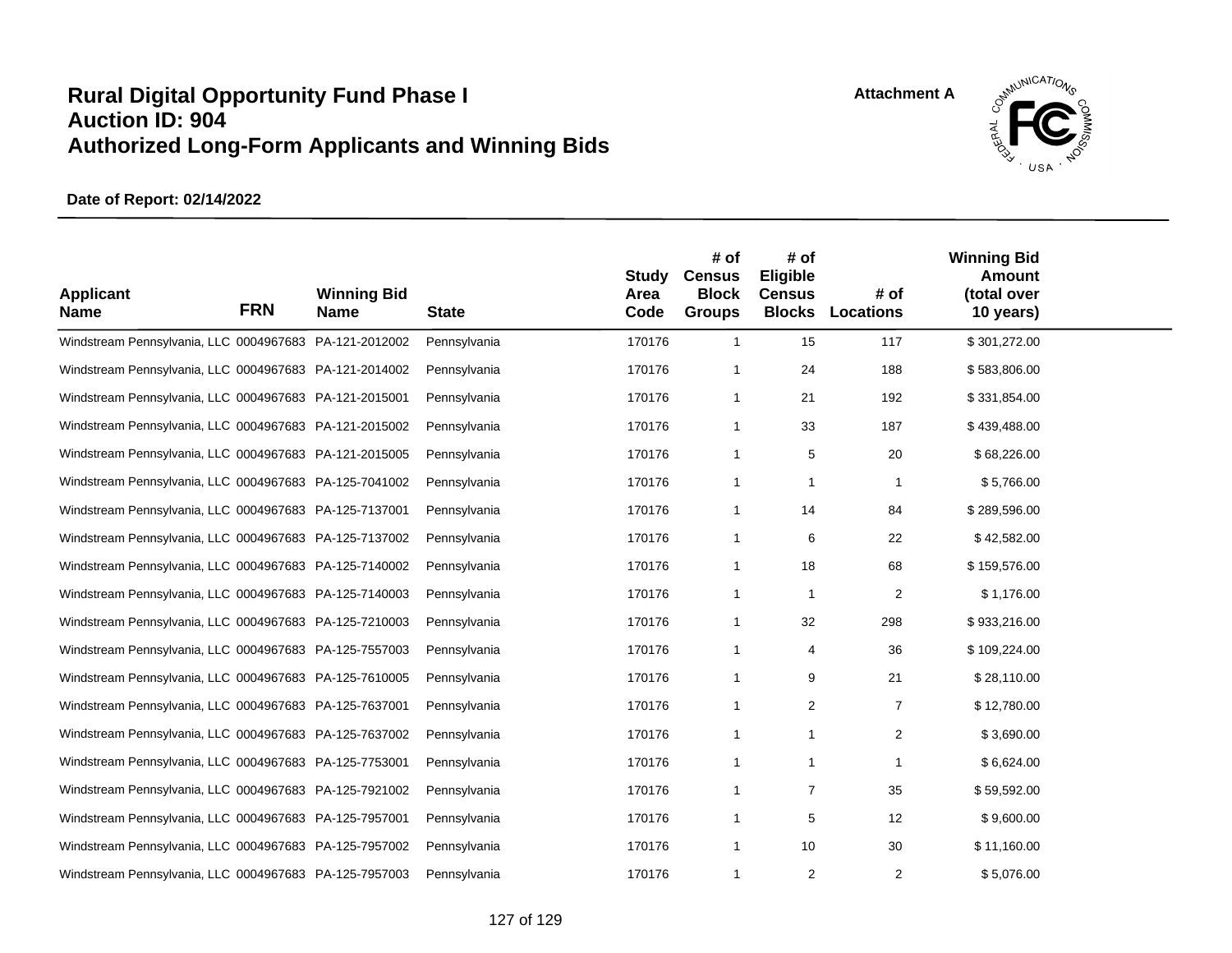

| <b>Applicant</b><br><b>Name</b>                        | <b>FRN</b> | <b>Winning Bid</b><br>Name | <b>State</b> | <b>Study</b><br>Area<br>Code | # of<br><b>Census</b><br><b>Block</b><br><b>Groups</b> | # of<br><b>Eligible</b><br><b>Census</b><br><b>Blocks</b> | # of<br>Locations | <b>Winning Bid</b><br><b>Amount</b><br>(total over<br>10 years) |  |
|--------------------------------------------------------|------------|----------------------------|--------------|------------------------------|--------------------------------------------------------|-----------------------------------------------------------|-------------------|-----------------------------------------------------------------|--|
| Windstream Pennsylvania, LLC 0004967683 PA-125-7959001 |            |                            | Pennsylvania | 170176                       | $\mathbf{1}$                                           | 6                                                         | 28                | \$45,300.00                                                     |  |
| Windstream Pennsylvania, LLC 0004967683 PA-125-7959002 |            |                            | Pennsylvania | 170176                       | -1                                                     | 3                                                         | $\overline{7}$    | \$17,298.00                                                     |  |
| Windstream Pennsylvania, LLC 0004967683 PA-125-7960002 |            |                            | Pennsylvania | 170176                       | $\mathbf{1}$                                           | 24                                                        | 238               | \$1,404,456.00                                                  |  |
| Windstream Pennsylvania, LLC 0004967683 PA-129-8012001 |            |                            | Pennsylvania | 170176                       | $\mathbf{1}$                                           | -1                                                        | -1                | \$4,566.00                                                      |  |
| Windstream Pennsylvania, LLC 0004967683 PA-129-8012002 |            |                            | Pennsylvania | 170176                       | $\mathbf{1}$                                           | $\overline{c}$                                            | 13                | \$10,086.00                                                     |  |
| Windstream Pennsylvania, LLC 0004967683 PA-129-8012003 |            |                            | Pennsylvania | 170176                       | $\mathbf{1}$                                           | -1                                                        | $\mathbf{1}$      | \$504.00                                                        |  |
| Windstream Pennsylvania, LLC 0004967683 PA-129-8013001 |            |                            | Pennsylvania | 170176                       | $\mathbf{1}$                                           | 2                                                         | 2                 | \$5,004.00                                                      |  |
| Windstream Pennsylvania, LLC 0004967683 PA-129-8013003 |            |                            | Pennsylvania | 170176                       | -1                                                     | -1                                                        | 1                 | \$10,392.00                                                     |  |
| Windstream Pennsylvania, LLC 0004967683 PA-129-8017021 |            |                            | Pennsylvania | 170176                       | $\mathbf{1}$                                           | 3                                                         | 18                | \$25,038.00                                                     |  |
| Windstream Pennsylvania, LLC 0004967683 PA-129-8017022 |            |                            | Pennsylvania | 170176                       | -1                                                     | 3                                                         | 4                 | \$9,198.00                                                      |  |
| Windstream Pennsylvania, LLC 0004967683 PA-129-8017023 |            |                            | Pennsylvania | 170176                       | $\mathbf{1}$                                           | $\overline{2}$                                            | 5                 | \$1,950.00                                                      |  |
| Windstream Pennsylvania, LLC 0004967683 PA-129-8017032 |            |                            | Pennsylvania | 170176                       | -1                                                     | 6                                                         | 19                | \$73,524.00                                                     |  |
| Windstream Pennsylvania, LLC 0004967683 PA-129-8018003 |            |                            | Pennsylvania | 170176                       | $\mathbf{1}$                                           | 4                                                         | 16                | \$23,832.00                                                     |  |
| Windstream Pennsylvania, LLC 0004967683 PA-129-8018005 |            |                            | Pennsylvania | 170176                       | $\mathbf{1}$                                           | 3                                                         | $\overline{7}$    | \$7,464.00                                                      |  |
| Windstream Pennsylvania, LLC 0004967683 PA-129-8019001 |            |                            | Pennsylvania | 170176                       | $\mathbf{1}$                                           | 3                                                         | 4                 | \$19,884.00                                                     |  |
| Windstream Pennsylvania, LLC 0004967683 PA-129-8019002 |            |                            | Pennsylvania | 170176                       | $\overline{1}$                                         | $\overline{1}$                                            | 3                 | \$13,446.00                                                     |  |
| Windstream Pennsylvania, LLC 0004967683 PA-129-8019003 |            |                            | Pennsylvania | 170176                       | $\mathbf{1}$                                           | 12                                                        | 64                | \$101,358.00                                                    |  |
| Windstream Pennsylvania, LLC 0004967683 PA-129-8019004 |            |                            | Pennsylvania | 170176                       | -1                                                     | 2                                                         | $\overline{2}$    | \$14,280.00                                                     |  |
| Windstream Pennsylvania, LLC 0004967683 PA-129-8020011 |            |                            | Pennsylvania | 170176                       | $\mathbf{1}$                                           | $\mathbf{1}$                                              | 2                 | \$3,684.00                                                      |  |
| Windstream Pennsylvania, LLC 0004967683 PA-129-8020012 |            |                            | Pennsylvania | 170176                       | $\overline{1}$                                         | 3                                                         | 3                 | \$1,734.00                                                      |  |